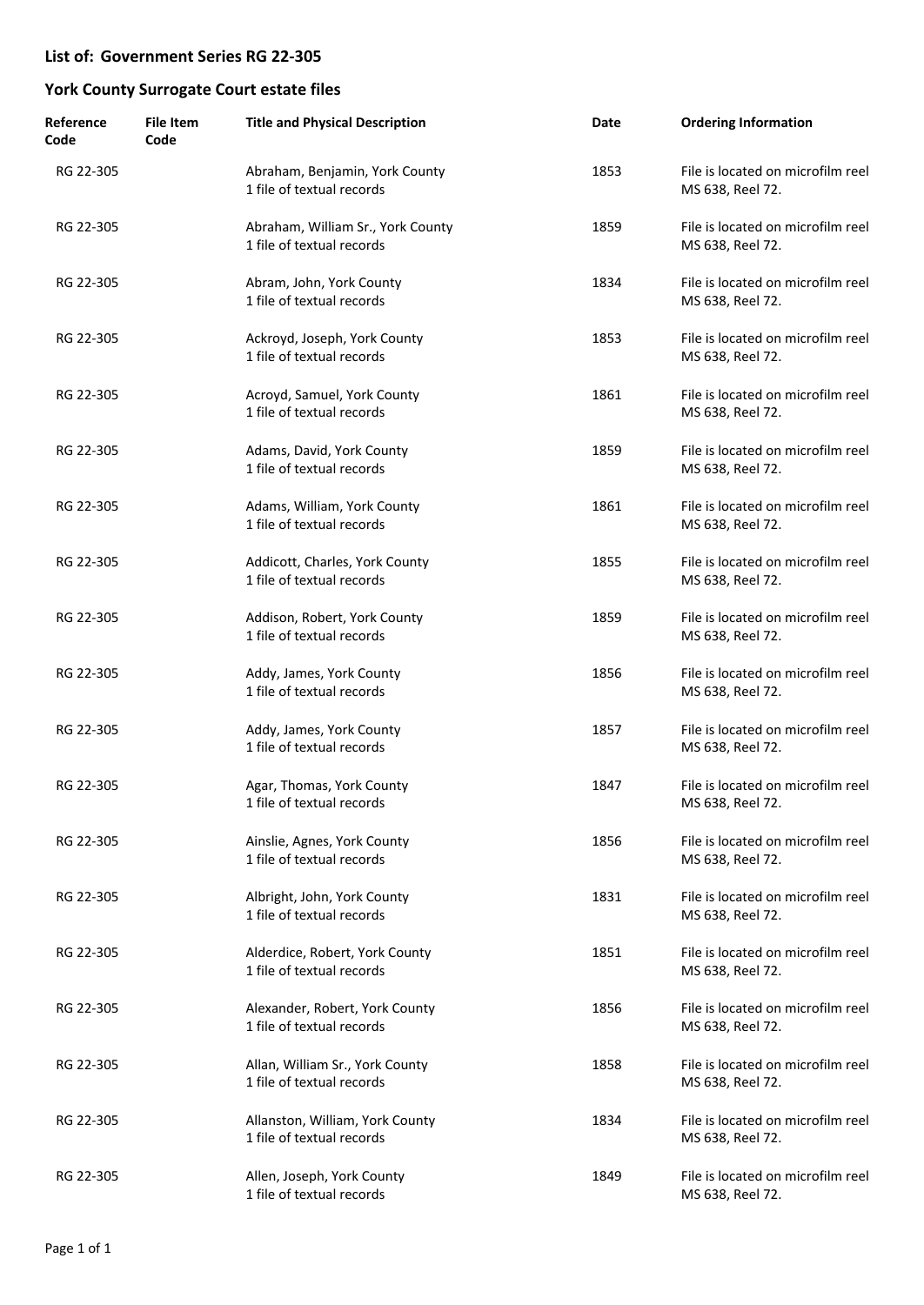| Reference<br>Code | <b>File Item</b><br>Code | <b>Title and Physical Description</b>                                      | Date | <b>Ordering Information</b>                           |
|-------------------|--------------------------|----------------------------------------------------------------------------|------|-------------------------------------------------------|
| RG 22-305         |                          | Allinson, John, York County<br>1 file of textual records                   | 1858 | File is located on microfilm reel<br>MS 638, Reel 72. |
| RG 22-305         |                          | Allison, John, York County<br>1 file of textual records                    | 1829 | File is located on microfilm reel<br>MS 638, Reel 72. |
| RG 22-305         |                          | Anderson, Archibald, York County<br>1 file of textual records              | 1859 | File is located on microfilm reel<br>MS 638, Reel 72. |
| RG 22-305         |                          | Anderson, Francis, York County<br>1 file of textual records                | 1858 | File is located on microfilm reel<br>MS 638, Reel 72. |
| RG 22-305         |                          | Anderson, George, York County<br>1 file of textual records                 | 1855 | File is located on microfilm reel<br>MS 638, Reel 72. |
| RG 22-305         |                          | Anderson, James, York County<br>1 file of textual records                  | 1833 | File is located on microfilm reel<br>MS 638, Reel 72. |
| RG 22-305         |                          | Anderson, John, York County<br>1 file of textual records                   | 1841 | File is located on microfilm reel<br>MS 638, Reel 72. |
| RG 22-305         |                          | Anderson, John, York County<br>1 file of textual records                   | 1850 | File is located on microfilm reel<br>MS 638, Reel 72. |
| RG 22-305         |                          | Anderson, John, York County<br>1 file of textual records                   | 1852 | File is located on microfilm reel<br>MS 638, Reel 72. |
| RG 22-305         |                          | Anderson, John, York County<br>1 file of textual records                   | 1858 | File is located on microfilm reel<br>MS 638, Reel 72. |
| RG 22-305         |                          | Anderson, John, York County<br>1 file of textual records                   | 1862 | File is located on microfilm reel<br>MS 638, Reel 72. |
| RG 22-305         |                          | Anderson, John (Guardianship), York County<br>1 file of textual records    | 1855 | File is located on microfilm reel<br>MS 638, Reel 72. |
| RG 22-305         |                          | Anderson, Richard, York County<br>1 file of textual records                | 1852 | File is located on microfilm reel<br>MS 638, Reel 72. |
| RG 22-305         |                          | Anderson, Richard (Guardianship), York County<br>1 file of textual records | 1856 | File is located on microfilm reel<br>MS 638, Reel 72. |
| RG 22-305         |                          | Anderson, Robert, York County<br>1 file of textual records                 | 1842 | File is located on microfilm reel<br>MS 638, Reel 72. |
| RG 22-305         |                          | Anderson, Thomas, York County<br>1 file of textual records                 | 1836 | File is located on microfilm reel<br>MS 638, Reel 72. |
| RG 22-305         |                          | Anderson, William, York County<br>1 file of textual records                | 1854 | File is located on microfilm reel<br>MS 638, Reel 72. |
| RG 22-305         |                          | Anderson, William, York County<br>1 file of textual records                | 1855 | File is located on microfilm reel<br>MS 638, Reel 72. |
| RG 22-305         |                          | Andrews, James, York County<br>1 file of textual records                   | 1831 | File is located on microfilm reel<br>MS 638, Reel 72. |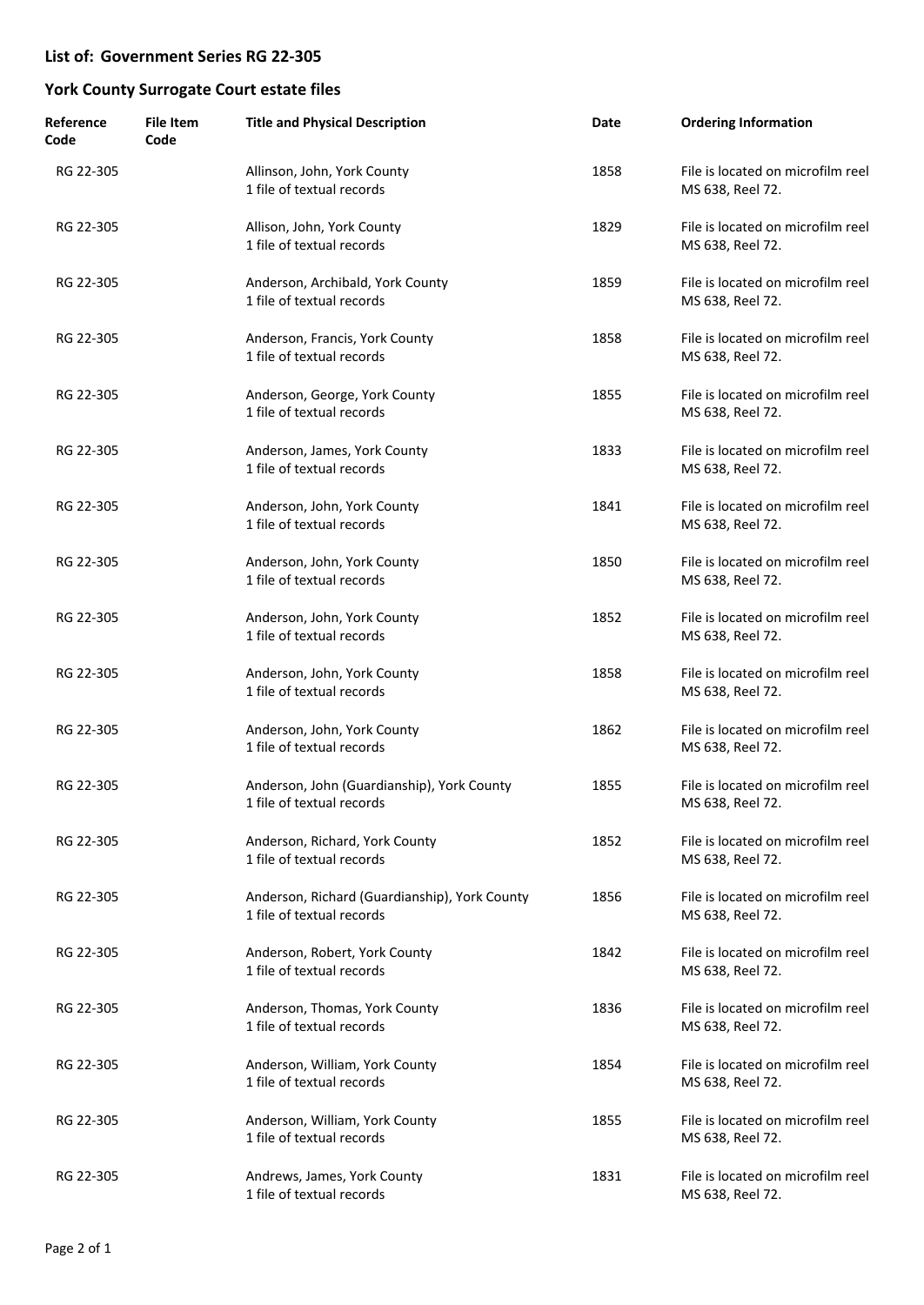| Reference<br>Code | <b>File Item</b><br>Code | <b>Title and Physical Description</b>                          | Date | <b>Ordering Information</b>                           |
|-------------------|--------------------------|----------------------------------------------------------------|------|-------------------------------------------------------|
| RG 22-305         |                          | Andrews, William, York County<br>1 file of textual records     | 1847 | File is located on microfilm reel<br>MS 638, Reel 72. |
| RG 22-305         |                          | Annesley, Charles G., York County<br>1 file of textual records | 1863 | File is located on microfilm reel<br>MS 638, Reel 72. |
| RG 22-305         |                          | Annis, Roger, York County<br>1 file of textual records         | 1842 | File is located on microfilm reel<br>MS 638, Reel 72. |
| RG 22-305         |                          | Anthony, William, York County<br>1 file of textual records     | 1864 | File is located on microfilm reel<br>MS 638, Reel 72. |
| RG 22-305         |                          | Arbuthnott, John, York County<br>1 file of textual records     | 1858 | File is located on microfilm reel<br>MS 638, Reel 72. |
| RG 22-305         |                          | Archer, Adam, York County<br>1 file of textual records         | 1856 | File is located on microfilm reel<br>MS 638, Reel 72. |
| RG 22-305         |                          | Archer, Jane, York County<br>1 file of textual records         | 1838 | File is located on microfilm reel<br>MS 638, Reel 72. |
| RG 22-305         |                          | Archibald, John, York County<br>1 file of textual records      | 1842 | File is located on microfilm reel<br>MS 638, Reel 72. |
| RG 22-305         |                          | Armitage, Amos, York County<br>1 file of textual records       | 1847 | File is located on microfilm reel<br>MS 638, Reel 72. |
| RG 22-305         |                          | Armitage, Samuel, York County<br>1 file of textual records     | 1841 | File is located on microfilm reel<br>MS 638, Reel 72. |
| RG 22-305         |                          | Armour, Andrew H., York County<br>1 file of textual records    | 1859 | File is located on microfilm reel<br>MS 638, Reel 72. |
| RG 22-305         |                          | Armour, James, York County<br>1 file of textual records        | 1848 | File is located on microfilm reel<br>MS 638, Reel 72. |
| RG 22-305         |                          | Armstrong, Alexander, York County<br>1 file of textual records | 1837 | File is located on microfilm reel<br>MS 638, Reel 73. |
| RG 22-305         |                          | Armstrong, Daniel, York County<br>1 file of textual records    | 1845 | File is located on microfilm reel<br>MS 638, Reel 73. |
| RG 22-305         |                          | Armstrong, George, York County<br>1 file of textual records    | 1838 | File is located on microfilm reel<br>MS 638, Reel 73. |
| RG 22-305         |                          | Armstrong, James, York County<br>1 file of textual records     | 1834 | File is located on microfilm reel<br>MS 638, Reel 73. |
| RG 22-305         |                          | Armstrong, James, York County<br>1 file of textual records     | 1852 | File is located on microfilm reel<br>MS 638, Reel 73. |
| RG 22-305         |                          | Armstrong, John, York County<br>1 file of textual records      | 1862 | File is located on microfilm reel<br>MS 638, Reel 73. |
| RG 22-305         |                          | Armstrong, Mary Ann, York County<br>1 file of textual records  | 1862 | File is located on microfilm reel<br>MS 638, Reel 73. |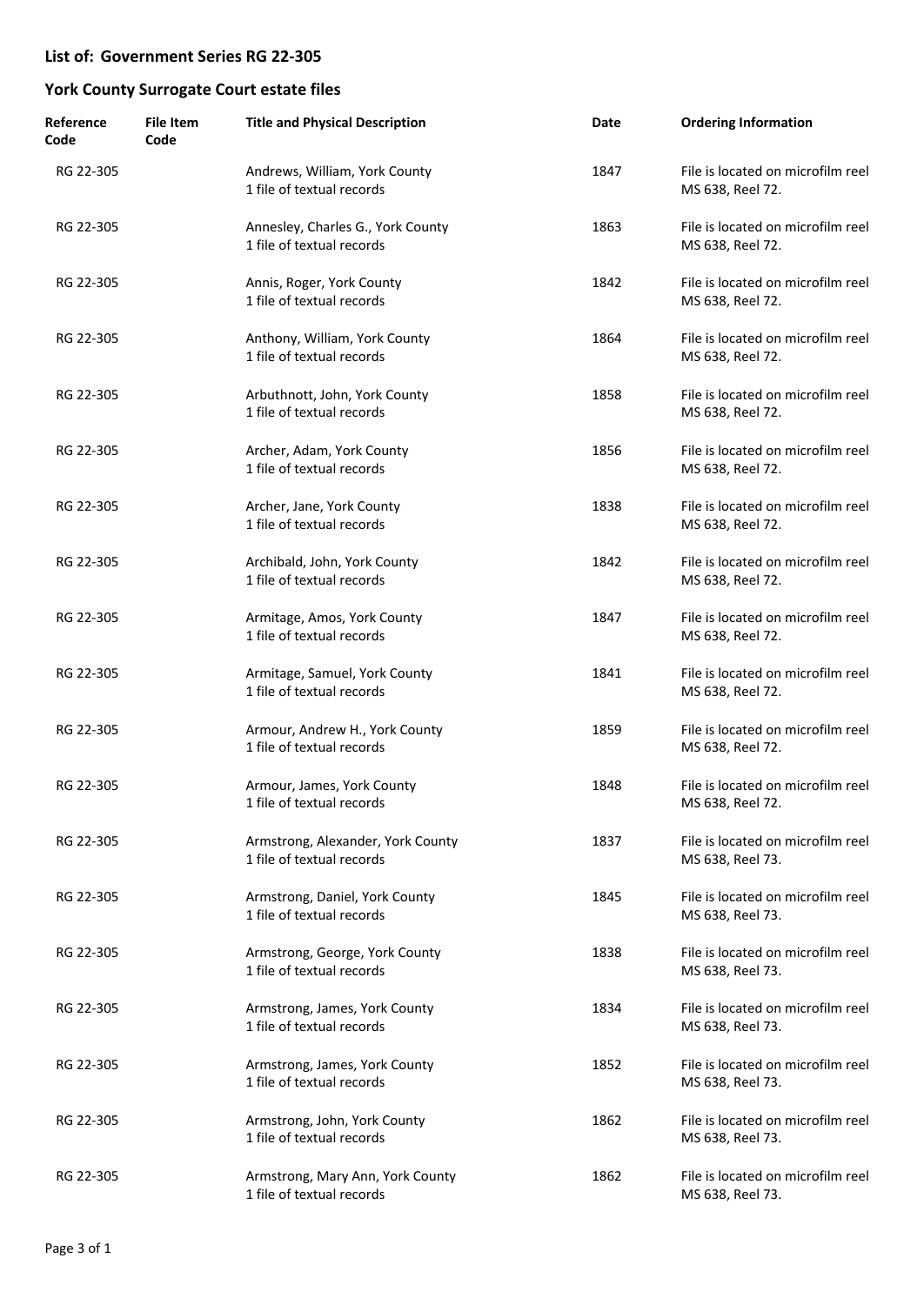| Reference<br>Code | <b>File Item</b><br>Code | <b>Title and Physical Description</b>                                   | Date | <b>Ordering Information</b>                           |
|-------------------|--------------------------|-------------------------------------------------------------------------|------|-------------------------------------------------------|
| RG 22-305         |                          | Armstrong, William, York County<br>1 file of textual records            | 1811 | File is located on microfilm reel<br>MS 638, Reel 73. |
| RG 22-305         |                          | Armstrong, William, York County<br>1 file of textual records            | 1836 | File is located on microfilm reel<br>MS 638, Reel 73. |
| RG 22-305         |                          | Armstrong, William, York County<br>1 file of textual records            | 1855 | File is located on microfilm reel<br>MS 638, Reel 73. |
| RG 22-305         |                          | Arneil, Alexander, York County<br>1 file of textual records             | 1848 | File is located on microfilm reel<br>MS 638, Reel 73. |
| RG 22-305         |                          | Arneil, Thomas, York County<br>1 file of textual records                | 1842 | File is located on microfilm reel<br>MS 638, Reel 73. |
| RG 22-305         |                          | Arnett, Henry, York County<br>1 file of textual records                 | 1863 | File is located on microfilm reel<br>MS 638, Reel 73. |
| RG 22-305         |                          | Arnold, John, York County<br>1 file of textual records                  | 1860 | File is located on microfilm reel<br>MS 638, Reel 73. |
| RG 22-305         |                          | Arnold, Samuel, York County<br>1 file of textual records                | 1842 | File is located on microfilm reel<br>MS 638, Reel 73. |
| RG 22-305         |                          | Arthurs, William, York County<br>1 file of textual records              | 1852 | File is located on microfilm reel<br>MS 638, Reel 73. |
| RG 22-305         |                          | Ashbridge, John, York County<br>1 file of textual records               | 1842 | File is located on microfilm reel<br>MS 638, Reel 73. |
| RG 22-305         |                          | Ashbridge, Jonathan, York County<br>1 file of textual records           | 1843 | File is located on microfilm reel<br>MS 638, Reel 73. |
| RG 22-305         |                          | Ashton, John, York County<br>1 file of textual records                  | 1838 | File is located on microfilm reel<br>MS 638, Reel 73. |
| RG 22-305         |                          | Ashworth, Martha, York County<br>1 file of textual records              | 1859 | File is located on microfilm reel<br>MS 638, Reel 73. |
| RG 22-305         |                          | Ashworth, Thomas, York County<br>1 file of textual records              | 1834 | File is located on microfilm reel<br>MS 638, Reel 73. |
| RG 22-305         |                          | Atkinson, Jeremiah, York County<br>1 file of textual records            | 1841 | File is located on microfilm reel<br>MS 638, Reel 73. |
| RG 22-305         |                          | Atkinson, John, York County<br>1 file of textual records                | 1851 | File is located on microfilm reel<br>MS 638, Reel 73. |
| RG 22-305         |                          | Atkinson, John, York County<br>1 file of textual records                | 1859 | File is located on microfilm reel<br>MS 638, Reel 73. |
| RG 22-305         |                          | Atkinson, John (Guardianship), York County<br>1 file of textual records | 1862 | File is located on microfilm reel<br>MS 638, Reel 73. |
| RG 22-305         |                          | Atkinson, William, York County<br>1 file of textual records             | 1846 | File is located on microfilm reel<br>MS 638, Reel 73. |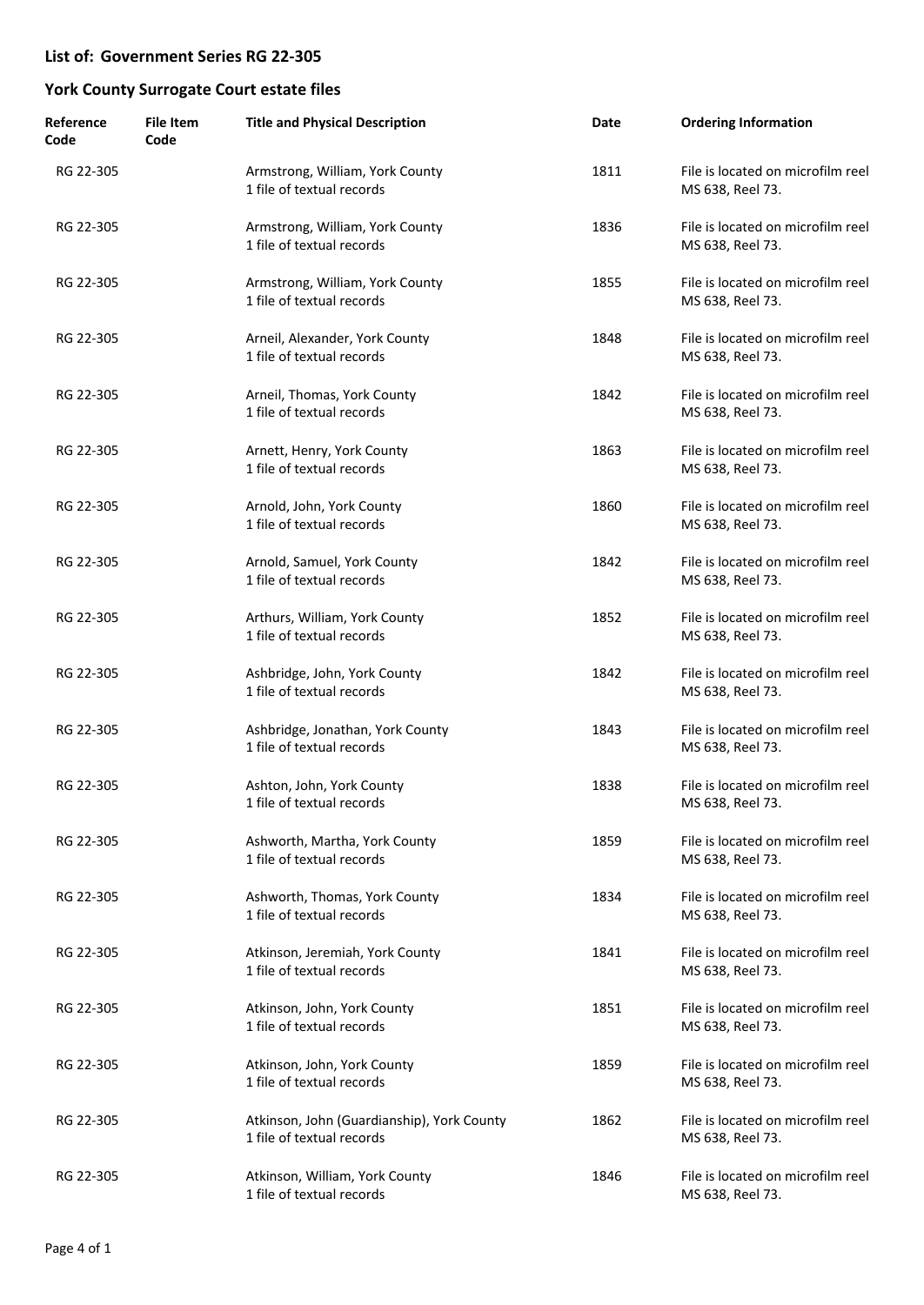| Reference<br>Code | <b>File Item</b><br>Code | <b>Title and Physical Description</b>                          | Date | <b>Ordering Information</b>                           |
|-------------------|--------------------------|----------------------------------------------------------------|------|-------------------------------------------------------|
| RG 22-305         |                          | Auburn, George, York County<br>1 file of textual records       | 1859 | File is located on microfilm reel<br>MS 638, Reel 73. |
| RG 22-305         |                          | Auburn, John, York County<br>1 file of textual records         | 1849 | File is located on microfilm reel<br>MS 638, Reel 73. |
| RG 22-305         |                          | Auburn, Robert, York County<br>1 file of textual records       | 1853 | File is located on microfilm reel<br>MS 638, Reel 73. |
| RG 22-305         |                          | Ausman, Henry, York County<br>1 file of textual records        | 1855 | File is located on microfilm reel<br>MS 638, Reel 73. |
| RG 22-305         |                          | Bacon, Miles, York County<br>1 file of textual records         | 1849 | File is located on microfilm reel<br>MS 638, Reel 73. |
| RG 22-305         |                          | Badenach, Alexander, York County<br>1 file of textual records  | 1849 | File is located on microfilm reel<br>MS 638, Reel 73. |
| RG 22-305         |                          | Bailey, Henry, York County<br>1 file of textual records        | 1835 | File is located on microfilm reel<br>MS 638, Reel 73. |
| RG 22-305         |                          | Bailey, Thomas, York County<br>1 file of textual records       | 1861 | File is located on microfilm reel<br>MS 638, Reel 73. |
| RG 22-305         |                          | Baird, Ann, York County<br>1 file of textual records           | 1853 | File is located on microfilm reel<br>MS 638, Reel 73. |
| RG 22-305         |                          | Baker, George, York County<br>1 file of textual records        | 1842 | File is located on microfilm reel<br>MS 638, Reel 73. |
| RG 22-305         |                          | Baker, Jacob, York County<br>1 file of textual records         | 1813 | File is located on microfilm reel<br>MS 638, Reel 73. |
| RG 22-305         |                          | Baker, Jonathan, York County<br>1 file of textual records      | 1860 | File is located on microfilm reel<br>MS 638, Reel 73. |
| RG 22-305         |                          | Bakewell, Thomas, York County<br>1 file of textual records     | 1848 | File is located on microfilm reel<br>MS 638, Reel 73. |
| RG 22-305         |                          | Balderson, Thomas, York County<br>1 file of textual records    | 1834 | File is located on microfilm reel<br>MS 638, Reel 73. |
| RG 22-305         |                          | Baldwin, Connell J., York County<br>1 file of textual records  | 1861 | File is located on microfilm reel<br>MS 638, Reel 73. |
| RG 22-305         |                          | Baldwin, Hon. Robert, York County<br>1 file of textual records | 1858 | File is located on microfilm reel<br>MS 638, Reel 73. |
| RG 22-305         |                          | Balmer, John, York County<br>1 file of textual records         | 1854 | File is located on microfilm reel<br>MS 638, Reel 73. |
| RG 22-305         |                          | Banan, Robert, York County<br>1 file of textual records        | 1863 | File is located on microfilm reel<br>MS 638, Reel 73. |
| RG 22-305         |                          | Bannerman, Hugh, York County<br>1 file of textual records      | 1842 | File is located on microfilm reel<br>MS 638, Reel 73. |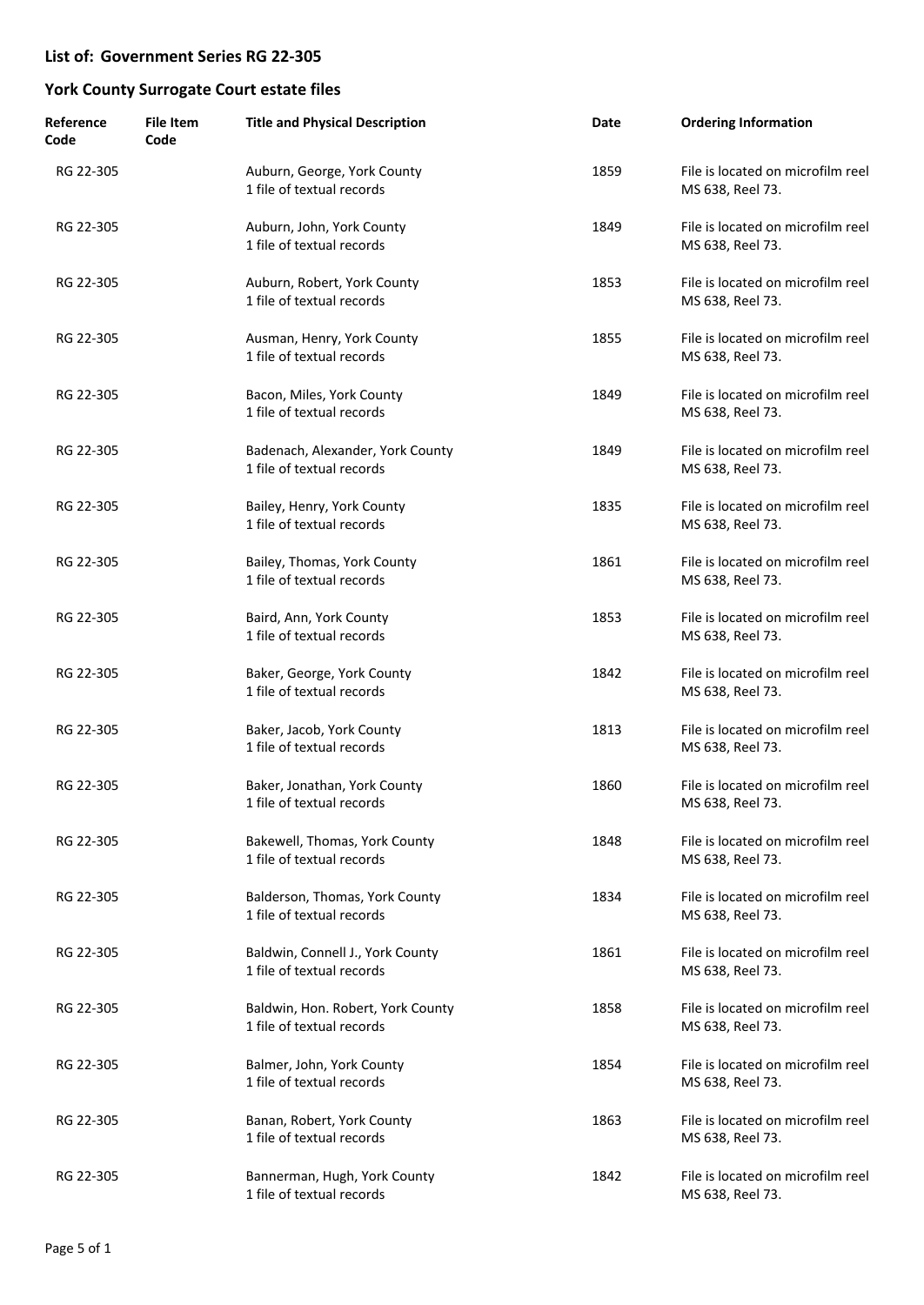| Reference<br>Code | <b>File Item</b><br>Code | <b>Title and Physical Description</b>                       | Date | <b>Ordering Information</b>                           |
|-------------------|--------------------------|-------------------------------------------------------------|------|-------------------------------------------------------|
| RG 22-305         |                          | Barber, Elizabeth, York County<br>1 file of textual records | 1850 | File is located on microfilm reel<br>MS 638, Reel 73. |
| RG 22-305         |                          | Barber, George, York County<br>1 file of textual records    | 1858 | File is located on microfilm reel<br>MS 638, Reel 73. |
| RG 22-305         |                          | Barber, James, York County<br>1 file of textual records     | 1856 | File is located on microfilm reel<br>MS 638, Reel 73. |
| RG 22-305         |                          | Barkey, Jacob, York County<br>1 file of textual records     | 1851 | File is located on microfilm reel<br>MS 638, Reel 73. |
| RG 22-305         |                          | Barnes, John, York County<br>1 file of textual records      | 1857 | File is located on microfilm reel<br>MS 638, Reel 73. |
| RG 22-305         |                          | Barron, John, York County<br>1 file of textual records      | 1861 | File is located on microfilm reel<br>MS 638, Reel 73. |
| RG 22-305         |                          | Barron, Thomas, York County<br>1 file of textual records    | 1845 | File is located on microfilm reel<br>MS 638, Reel 73. |
| RG 22-305         |                          | Barry, James, York County<br>1 file of textual records      | 1847 | File is located on microfilm reel<br>MS 638, Reel 73. |
| RG 22-305         |                          | Barry, John, York County<br>1 file of textual records       | 1862 | File is located on microfilm reel<br>MS 638, Reel 73. |
| RG 22-305         |                          | Barry, Richard, York County<br>1 file of textual records    | 1832 | File is located on microfilm reel<br>MS 638, Reel 73. |
| RG 22-305         |                          | Barry, Richard, York County<br>1 file of textual records    | 1856 | File is located on microfilm reel<br>MS 638, Reel 73. |
| RG 22-305         |                          | Barton, George, York County<br>1 file of textual records    | 1860 | File is located on microfilm reel<br>MS 638, Reel 73. |
| RG 22-305         |                          | Barton, James, York County<br>1 file of textual records     | 1842 | File is located on microfilm reel<br>MS 638, Reel 73. |
| RG 22-305         |                          | Barton, Oliver, York County<br>1 file of textual records    | 1858 | File is located on microfilm reel<br>MS 638, Reel 73. |
| RG 22-305         |                          | Barton, Thomas, York County<br>1 file of textual records    | 1836 | File is located on microfilm reel<br>MS 638, Reel 73. |
| RG 22-305         |                          | Barwick, Robert, York County<br>1 file of textual records   | 1853 | File is located on microfilm reel<br>MS 638, Reel 73. |
| RG 22-305         |                          | Bateman, Joseph, York County<br>1 file of textual records   | 1851 | File is located on microfilm reel<br>MS 638, Reel 73. |
| RG 22-305         |                          | Bates, Adna, York County<br>1 file of textual records       | 1840 | File is located on microfilm reel<br>MS 638, Reel 73. |
| RG 22-305         |                          | Beach, Zenas, York County<br>1 file of textual records      | 1847 | File is located on microfilm reel<br>MS 638, Reel 73. |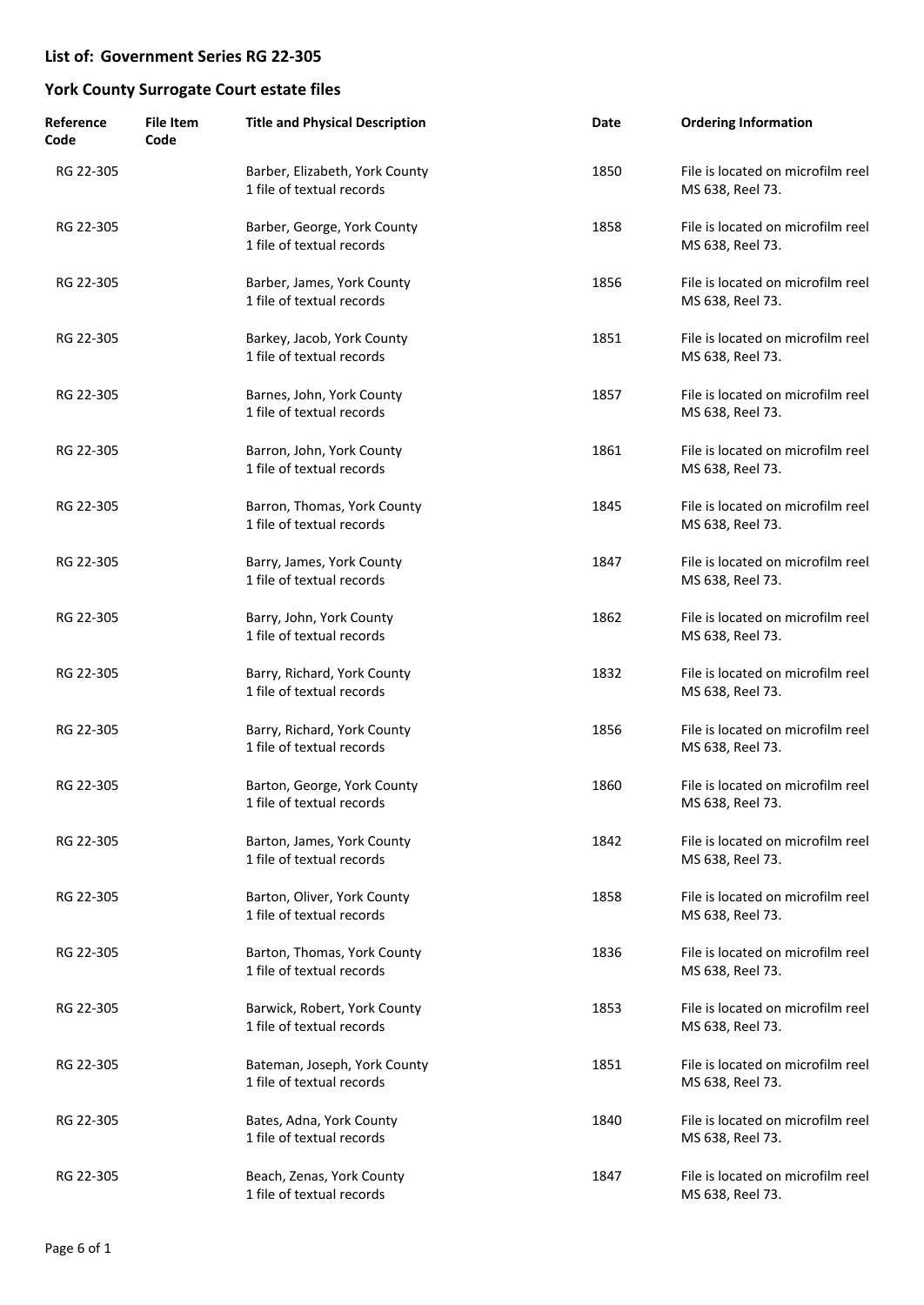| Reference<br>Code | <b>File Item</b><br>Code | <b>Title and Physical Description</b>                       | Date | <b>Ordering Information</b>                           |
|-------------------|--------------------------|-------------------------------------------------------------|------|-------------------------------------------------------|
| RG 22-305         |                          | Beamish, John, York County<br>1 file of textual records     | 1861 | File is located on microfilm reel<br>MS 638, Reel 73. |
| RG 22-305         |                          | Beamish, Thomas, York County<br>1 file of textual records   | 1859 | File is located on microfilm reel<br>MS 638, Reel 73. |
| RG 22-305         |                          | Beard, George, York County<br>1 file of textual records     | 1830 | File is located on microfilm reel<br>MS 638, Reel 73. |
| RG 22-305         |                          | Beare, Henry, York County<br>1 file of textual records      | 1854 | File is located on microfilm reel<br>MS 638, Reel 73. |
| RG 22-305         |                          | Beaton, Duncan, York County<br>1 file of textual records    | 1850 | File is located on microfilm reel<br>MS 638, Reel 73. |
| RG 22-305         |                          | Beatty, Alexander, York County<br>1 file of textual records | 1827 | File is located on microfilm reel<br>MS 638, Reel 73. |
| RG 22-305         |                          | Beatty, Robert, York County<br>1 file of textual records    | 1856 | File is located on microfilm reel<br>MS 638, Reel 73. |
| RG 22-305         |                          | Beatty, William, York County<br>1 file of textual records   | 1862 | File is located on microfilm reel<br>MS 638, Reel 73. |
| RG 22-305         |                          | Beaty, Thomas, York County<br>1 file of textual records     | 1844 | File is located on microfilm reel<br>MS 638, Reel 73. |
| RG 22-305         |                          | Beck, Philip, York County<br>1 file of textual records      | 1840 | File is located on microfilm reel<br>MS 638, Reel 73. |
| RG 22-305         |                          | Beckett, Joseph, York County<br>1 file of textual records   | 1863 | File is located on microfilm reel<br>MS 638, Reel 73. |
| RG 22-305         |                          | Beikie, John, York County<br>1 file of textual records      | 1839 | File is located on microfilm reel<br>MS 638, Reel 73. |
| RG 22-305         |                          | Belfry, Jacob, York County<br>1 file of textual records     | 1858 | File is located on microfilm reel<br>MS 638, Reel 73. |
| RG 22-305         |                          | Bell, Adam, York County<br>1 file of textual records        | 1845 | File is located on microfilm reel<br>MS 638, Reel 73. |
| RG 22-305         |                          | Bell, Aneas, York County<br>1 file of textual records       | 1844 | File is located on microfilm reel<br>MS 638, Reel 73. |
| RG 22-305         |                          | Bell, Duncan, York County<br>1 file of textual records      | 1863 | File is located on microfilm reel<br>MS 638, Reel 73. |
| RG 22-305         |                          | Bell, Elizabeth, York County<br>1 file of textual records   | 1832 | File is located on microfilm reel<br>MS 638, Reel 73. |
| RG 22-305         |                          | Bell, Guy, York County<br>1 file of textual records         | 1861 | File is located on microfilm reel<br>MS 638, Reel 73. |
| RG 22-305         |                          | Bell, James, York County<br>1 file of textual records       | 1860 | File is located on microfilm reel<br>MS 638, Reel 73. |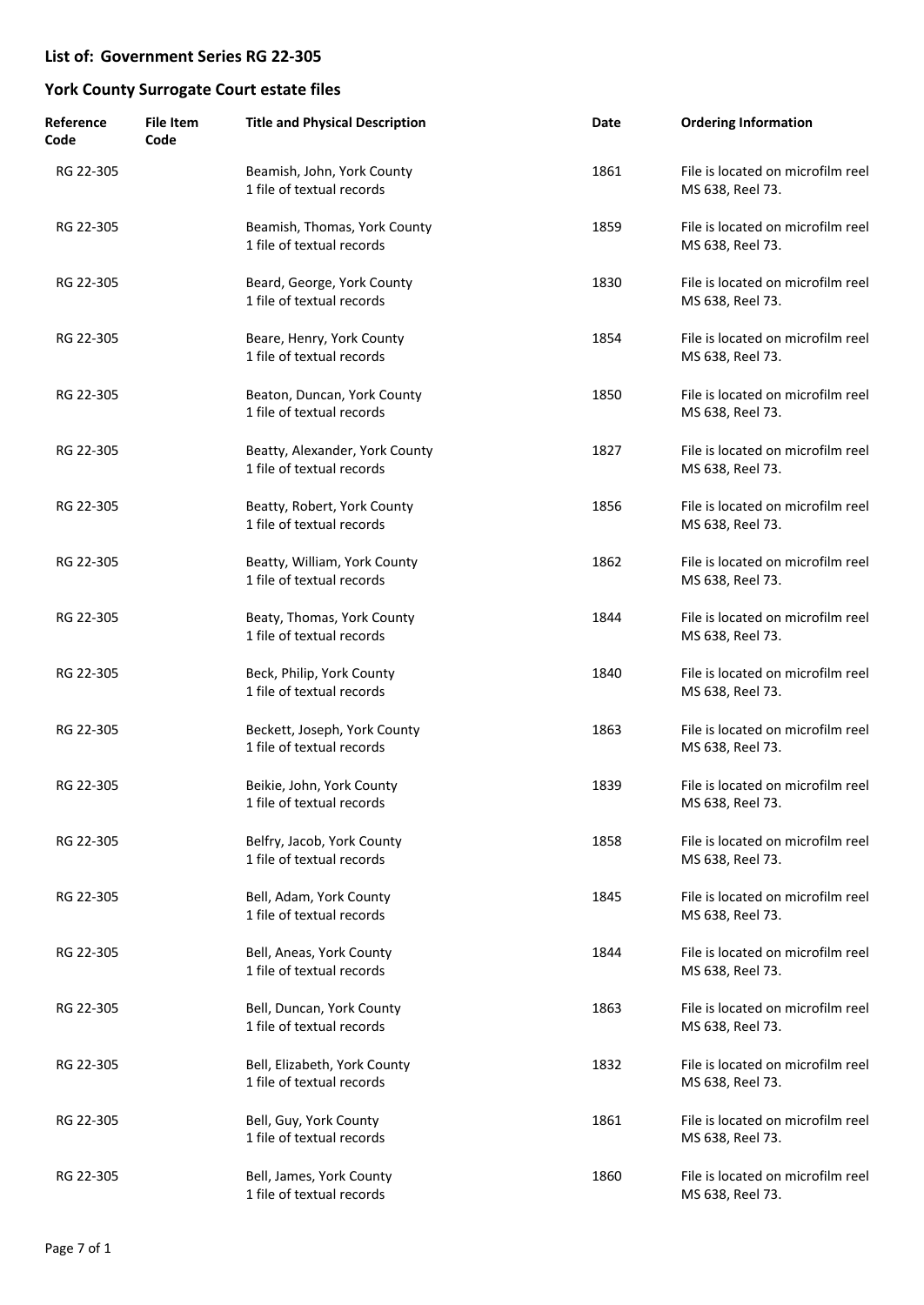| Reference<br>Code | <b>File Item</b><br>Code | <b>Title and Physical Description</b>                                       | Date | <b>Ordering Information</b>                           |
|-------------------|--------------------------|-----------------------------------------------------------------------------|------|-------------------------------------------------------|
| RG 22-305         |                          | Bell, Joseph, York County<br>1 file of textual records                      | 1844 | File is located on microfilm reel<br>MS 638, Reel 73. |
| RG 22-305         |                          | Bell, Thomas, York County<br>1 file of textual records                      | 1849 | File is located on microfilm reel<br>MS 638, Reel 73. |
| RG 22-305         |                          | Bell, William, York County<br>1 file of textual records                     | 1854 | File is located on microfilm reel<br>MS 638, Reel 73. |
| RG 22-305         |                          | Benbow, John, York County<br>1 file of textual records                      | 1848 | File is located on microfilm reel<br>MS 638, Reel 73. |
| RG 22-305         |                          | Bennett, Jacob, York County<br>1 file of textual records                    | 1850 | File is located on microfilm reel<br>MS 638, Reel 73. |
| RG 22-305         |                          | Bennett, James, York County<br>1 file of textual records                    | 1831 | File is located on microfilm reel<br>MS 638, Reel 73. |
| RG 22-305         |                          | Bennett, Jesse, York County<br>1 file of textual records                    | 1813 | File is located on microfilm reel<br>MS 638, Reel 73. |
| RG 22-305         |                          | Bennett, John, York County<br>1 file of textual records                     | 1854 | File is located on microfilm reel<br>MS 638, Reel 73. |
| RG 22-305         |                          | Bennett, Nicholas, York County<br>1 file of textual records                 | 1851 | File is located on microfilm reel<br>MS 638, Reel 73. |
| RG 22-305         |                          | Bennett, Thomas, York County<br>1 file of textual records                   | 1861 | File is located on microfilm reel<br>MS 638, Reel 74. |
| RG 22-305         |                          | Bennett, William, York County<br>1 file of textual records                  | 1834 | File is located on microfilm reel<br>MS 638, Reel 74. |
| RG 22-305         |                          | Bennett, William, York County<br>1 file of textual records                  | 1848 | File is located on microfilm reel<br>MS 638, Reel 74. |
| RG 22-305         |                          | Bentley, Myron, York County<br>1 file of textual records                    | 1843 | File is located on microfilm reel<br>MS 638, Reel 74. |
| RG 22-305         |                          | Berczy, Charles A. (Guardianship), York County<br>1 file of textual records | 1862 | File is located on microfilm reel<br>MS 638, Reel 74. |
| RG 22-305         |                          | Berkey, Jacob, York County<br>1 file of textual records                     | 1844 | File is located on microfilm reel<br>MS 638, Reel 74. |
| RG 22-305         |                          | Bernard, Benjamin, York County<br>1 file of textual records                 | 1829 | File is located on microfilm reel<br>MS 638, Reel 74. |
| RG 22-305         |                          | Berry, John, York County<br>1 file of textual records                       | 1816 | File is located on microfilm reel<br>MS 638, Reel 74. |
| RG 22-305         |                          | Bestwick, Nathan, York County<br>1 file of textual records                  | 1815 | File is located on microfilm reel<br>MS 638, Reel 74. |
| RG 22-305         |                          | Beswick, Christopher, York County<br>1 file of textual records              | 1837 | File is located on microfilm reel<br>MS 638, Reel 74. |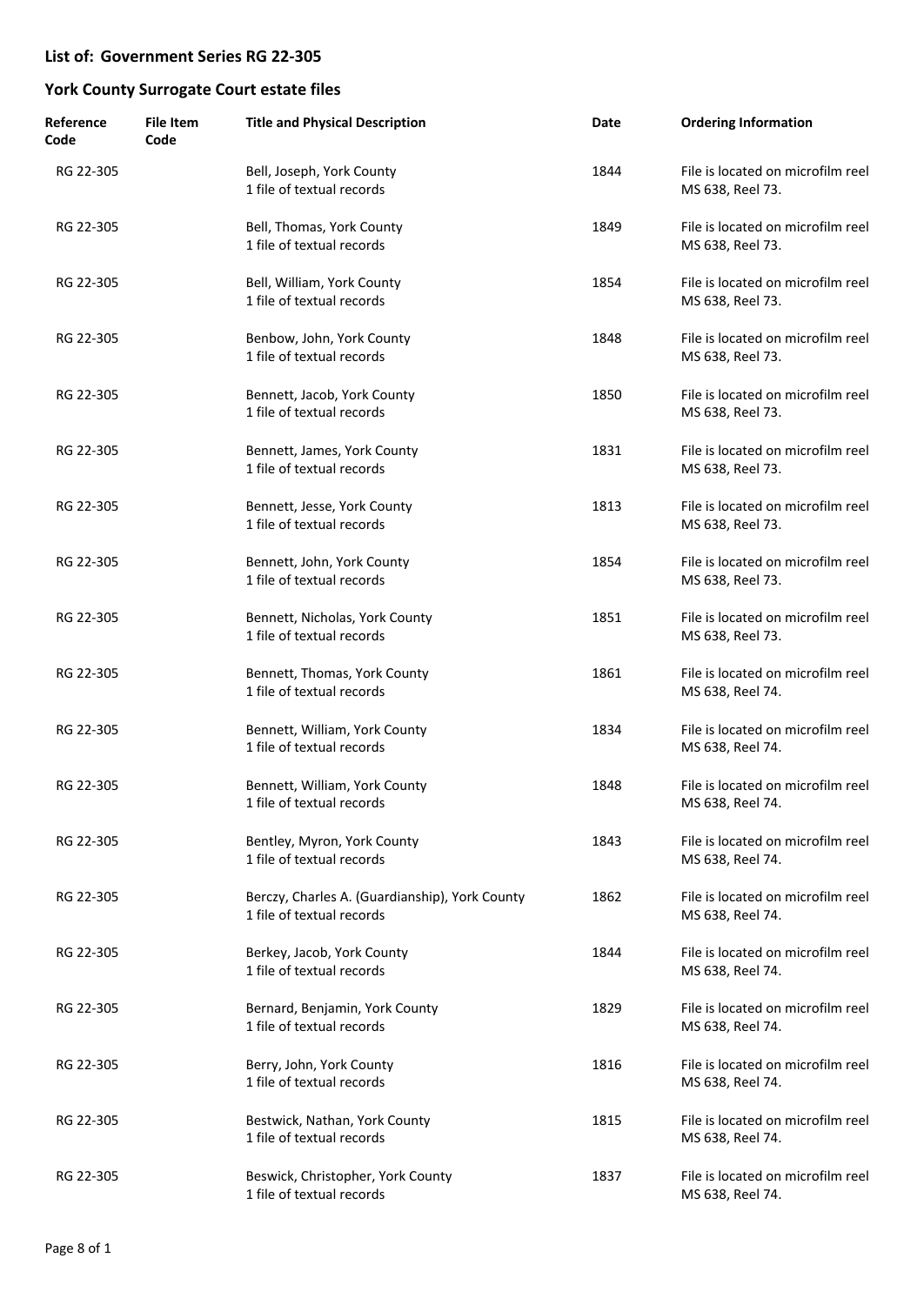| Reference<br>Code | <b>File Item</b><br>Code | <b>Title and Physical Description</b>                         | Date | <b>Ordering Information</b>                           |
|-------------------|--------------------------|---------------------------------------------------------------|------|-------------------------------------------------------|
| RG 22-305         |                          | Bethune, Angus, York County<br>1 file of textual records      | 1858 | File is located on microfilm reel<br>MS 638, Reel 74. |
| RG 22-305         |                          | Betteridge, John, York County<br>1 file of textual records    | 1854 | File is located on microfilm reel<br>MS 638, Reel 74. |
| RG 22-305         |                          | Betteridge, John, York County<br>1 file of textual records    | 1857 | File is located on microfilm reel<br>MS 638, Reel 74. |
| RG 22-305         |                          | Betteridge, William, York County<br>1 file of textual records | 1847 | File is located on microfilm reel<br>MS 638, Reel 74. |
| RG 22-305         |                          | Bettridge, William, York County<br>1 file of textual records  | 1834 | File is located on microfilm reel<br>MS 638, Reel 74. |
| RG 22-305         |                          | Betts, Daniel, York County<br>1 file of textual records       | 1830 | File is located on microfilm reel<br>MS 638, Reel 74. |
| RG 22-305         |                          | Beynon, Eliza J., York County<br>1 file of textual records    | 1824 | File is located on microfilm reel<br>MS 638, Reel 74. |
| RG 22-305         |                          | Beynon, James B., York County<br>1 file of textual records    | 1844 | File is located on microfilm reel<br>MS 638, Reel 74. |
| RG 22-305         |                          | Bigalow, Joel, York County<br>1 file of textual records       | 1806 | File is located on microfilm reel<br>MS 638, Reel 74. |
| RG 22-305         |                          | Biggar, Andrew, York County<br>1 file of textual records      | 1857 | File is located on microfilm reel<br>MS 638, Reel 74. |
| RG 22-305         |                          | Bigham, Andrew, York County<br>1 file of textual records      | 1843 | File is located on microfilm reel<br>MS 638, Reel 74. |
| RG 22-305         |                          | Bird, Francis, York County<br>1 file of textual records       | 1845 | File is located on microfilm reel<br>MS 638, Reel 74. |
| RG 22-305         |                          | Bird, Francis, York County<br>1 file of textual records       | 1848 | File is located on microfilm reel<br>MS 638, Reel 74. |
| RG 22-305         |                          | Birmingham, Edward, York County<br>1 file of textual records  | 1859 | File is located on microfilm reel<br>MS 638, Reel 74. |
| RG 22-305         |                          | Birmingham, William, York County<br>1 file of textual records | 1854 | File is located on microfilm reel<br>MS 638, Reel 74. |
| RG 22-305         |                          | Black, James, York County<br>1 file of textual records        | 1858 | File is located on microfilm reel<br>MS 638, Reel 74. |
| RG 22-305         |                          | Black, Samuel, York County<br>1 file of textual records       | 1856 | File is located on microfilm reel<br>MS 638, Reel 74. |
| RG 22-305         |                          | Blackley, William, York County<br>1 file of textual records   | 1834 | File is located on microfilm reel<br>MS 638, Reel 74. |
| RG 22-305         |                          | Blackstock, John, York County<br>1 file of textual records    | 1859 | File is located on microfilm reel<br>MS 638, Reel 74. |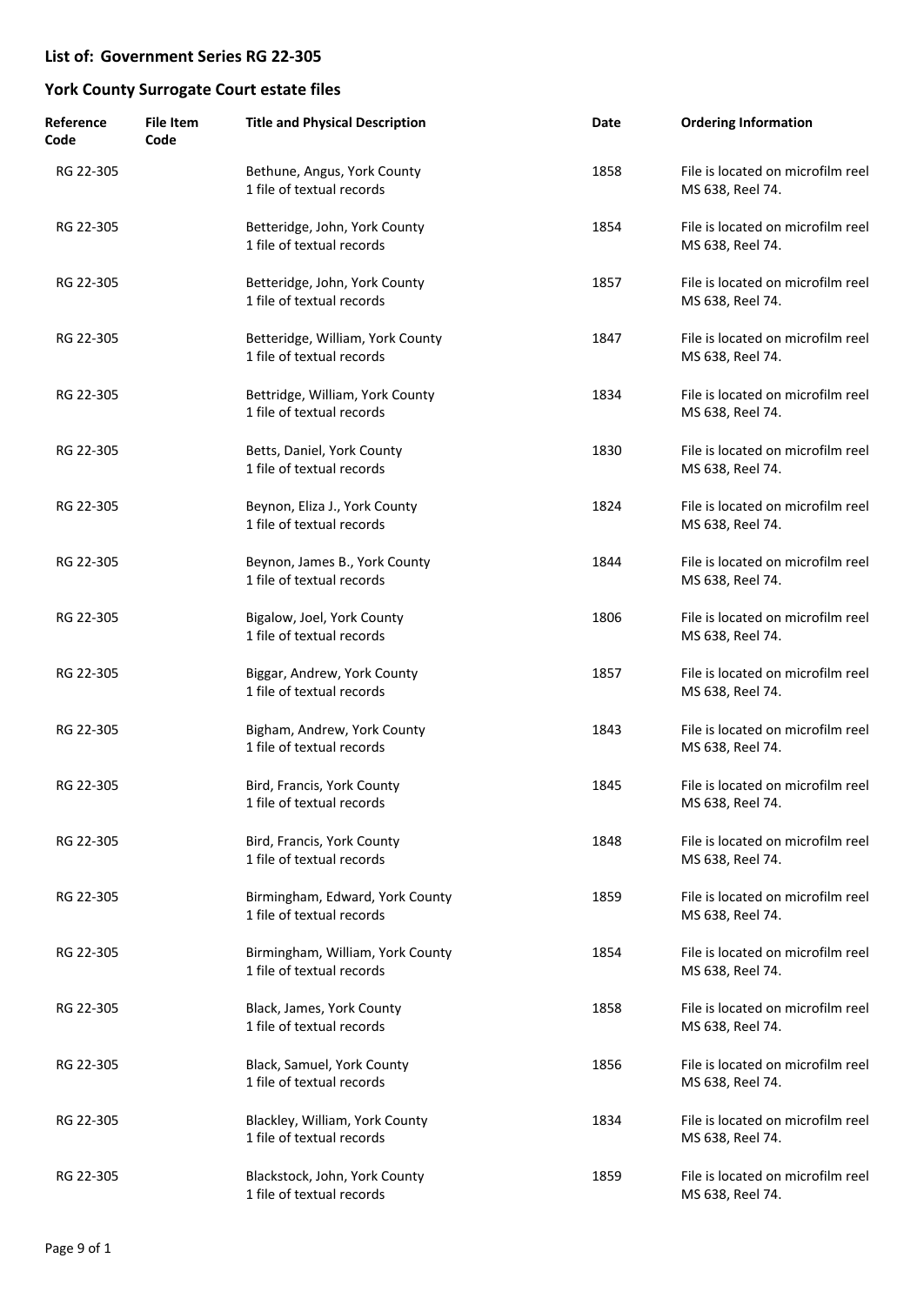| Reference<br>Code | <b>File Item</b><br>Code | <b>Title and Physical Description</b>                         | Date | <b>Ordering Information</b>                           |
|-------------------|--------------------------|---------------------------------------------------------------|------|-------------------------------------------------------|
| RG 22-305         |                          | Blackstock, William, York County<br>1 file of textual records | 1831 | File is located on microfilm reel<br>MS 638, Reel 74. |
| RG 22-305         |                          | Blair, Ebenezer, York County<br>1 file of textual records     | 1860 | File is located on microfilm reel<br>MS 638, Reel 74. |
| RG 22-305         |                          | Blair, Fabian, York County<br>1 file of textual records       | 1846 | File is located on microfilm reel<br>MS 638, Reel 74. |
| RG 22-305         |                          | Blair, Francis, York County<br>1 file of textual records      | 1834 | File is located on microfilm reel<br>MS 638, Reel 74. |
| RG 22-305         |                          | Blair, James, York County<br>1 file of textual records        | 1839 | File is located on microfilm reel<br>MS 638, Reel 74. |
| RG 22-305         |                          | Blair, Thomas, York County<br>1 file of textual records       | 1852 | File is located on microfilm reel<br>MS 638, Reel 74. |
| RG 22-305         |                          | Blanshard, Robert, York County<br>1 file of textual records   | 1845 | File is located on microfilm reel<br>MS 638, Reel 74. |
| RG 22-305         |                          | Bleakley, John, York County<br>1 file of textual records      | 1852 | File is located on microfilm reel<br>MS 638, Reel 74. |
| RG 22-305         |                          | Blevins, Edward, York County<br>1 file of textual records     | 1861 | File is located on microfilm reel<br>MS 638, Reel 74. |
| RG 22-305         |                          | Blong, Henry, York County<br>1 file of textual records        | 1861 | File is located on microfilm reel<br>MS 638, Reel 74. |
| RG 22-305         |                          | Bloor, Joseph, York County<br>1 file of textual records       | 1862 | File is located on microfilm reel<br>MS 638, Reel 74. |
| RG 22-305         |                          | Blunt, William, York County<br>1 file of textual records      | 1850 | File is located on microfilm reel<br>MS 638, Reel 74. |
| RG 22-305         |                          | Boag, William, York County<br>1 file of textual records       | 1860 | File is located on microfilm reel<br>MS 638, Reel 74. |
| RG 22-305         |                          | Bogart, John, York County<br>1 file of textual records        | 1842 | File is located on microfilm reel<br>MS 638, Reel 74. |
| RG 22-305         |                          | Bogart, Martin, York County<br>1 file of textual records      | 1854 | File is located on microfilm reel<br>MS 638, Reel 74. |
| RG 22-305         |                          | Boge, John, York County<br>1 file of textual records          | 1810 | File is located on microfilm reel<br>MS 638, Reel 74. |
| RG 22-305         |                          | Bolster, Lancelot, York County<br>1 file of textual records   | 1860 | File is located on microfilm reel<br>MS 638, Reel 74. |
| RG 22-305         |                          | Bolton, Charles, York County<br>1 file of textual records     | 1863 | File is located on microfilm reel<br>MS 638, Reel 74. |
| RG 22-305         |                          | Bolton, Henry, York County<br>1 file of textual records       | 1844 | File is located on microfilm reel<br>MS 638, Reel 74. |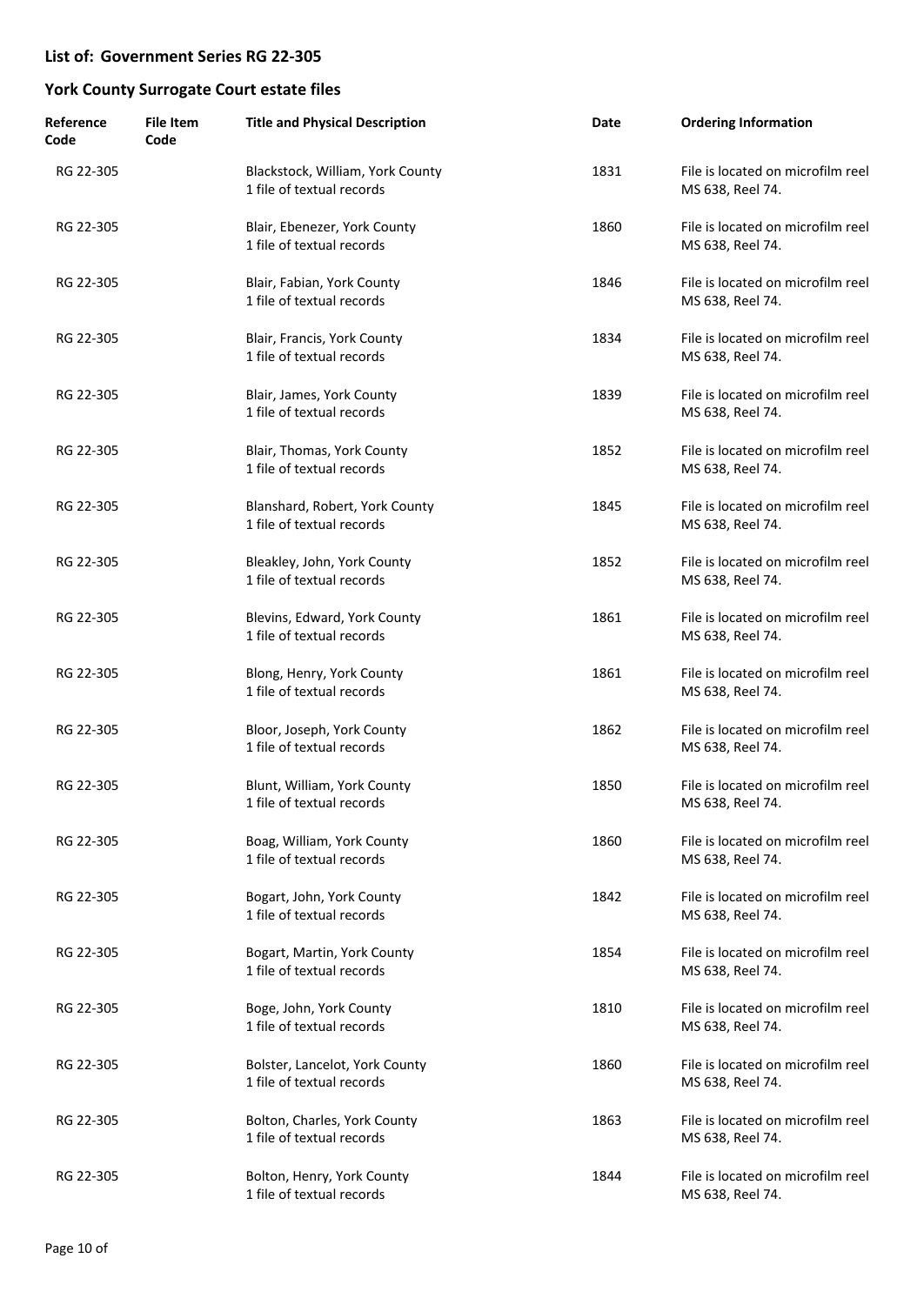| Reference<br>Code | <b>File Item</b><br>Code | <b>Title and Physical Description</b>                                        | Date | <b>Ordering Information</b>                           |
|-------------------|--------------------------|------------------------------------------------------------------------------|------|-------------------------------------------------------|
| RG 22-305         |                          | Bond, George, York County<br>1 file of textual records                       | 1820 | File is located on microfilm reel<br>MS 638, Reel 74. |
| RG 22-305         |                          | Bond, George, York County<br>1 file of textual records                       | 1860 | File is located on microfilm reel<br>MS 638, Reel 74. |
| RG 22-305         |                          | Bond, John, York County<br>1 file of textual records                         | 1850 | File is located on microfilm reel<br>MS 638, Reel 74. |
| RG 22-305         |                          | Bond, Robert, York County<br>1 file of textual records                       | 1859 | File is located on microfilm reel<br>MS 638, Reel 74. |
| RG 22-305         |                          | Bonesteel, Jacob, York County<br>1 file of textual records                   | 1850 | File is located on microfilm reel<br>MS 638, Reel 74. |
| RG 22-305         |                          | Bonfrey, Watson H., York County<br>1 file of textual records                 | 1848 | File is located on microfilm reel<br>MS 638, Reel 74. |
| RG 22-305         |                          | Booth, William, York County<br>1 file of textual records                     | 1859 | File is located on microfilm reel<br>MS 638, Reel 74. |
| RG 22-305         |                          | Borrill, James, York County<br>1 file of textual records                     | 1854 | File is located on microfilm reel<br>MS 638, Reel 74. |
| RG 22-305         |                          | Bostwick, Lardner, York County<br>1 file of textual records                  | 1843 | File is located on microfilm reel<br>MS 638, Reel 74. |
| RG 22-305         |                          | Botsford, John J., York County<br>1 file of textual records                  | 1846 | File is located on microfilm reel<br>MS 638, Reel 74. |
| RG 22-305         |                          | Botsford, Phoebe, York County<br>1 file of textual records                   | 1861 | File is located on microfilm reel<br>MS 638, Reel 74. |
| RG 22-305         |                          | Boulton, Frances A. (Guardianship), York County<br>1 file of textual records | 1853 | File is located on microfilm reel<br>MS 638, Reel 74. |
| RG 22-305         |                          | Boulton, William S., York County<br>1 file of textual records                | 1860 | File is located on microfilm reel<br>MS 638, Reel 74. |
| RG 22-305         |                          | Bovair, Phillip, York County<br>1 file of textual records                    | 1861 | File is located on microfilm reel<br>MS 638, Reel 74. |
| RG 22-305         |                          | Bowden, James, York County<br>1 file of textual records                      | 1849 | File is located on microfilm reel<br>MS 638, Reel 74. |
| RG 22-305         |                          | Bowes, William, York County<br>1 file of textual records                     | 1856 | File is located on microfilm reel<br>MS 638, Reel 74. |
| RG 22-305         |                          | Bowkett, William, York County<br>1 file of textual records                   | 1801 | File is located on microfilm reel<br>MS 638, Reel 74. |
| RG 22-305         |                          | Bowkett, William, York County<br>1 file of textual records                   | 1832 | File is located on microfilm reel<br>MS 638, Reel 74. |
| RG 22-305         |                          | Bowman, William, York County<br>1 file of textual records                    | 1857 | File is located on microfilm reel<br>MS 638, Reel 74. |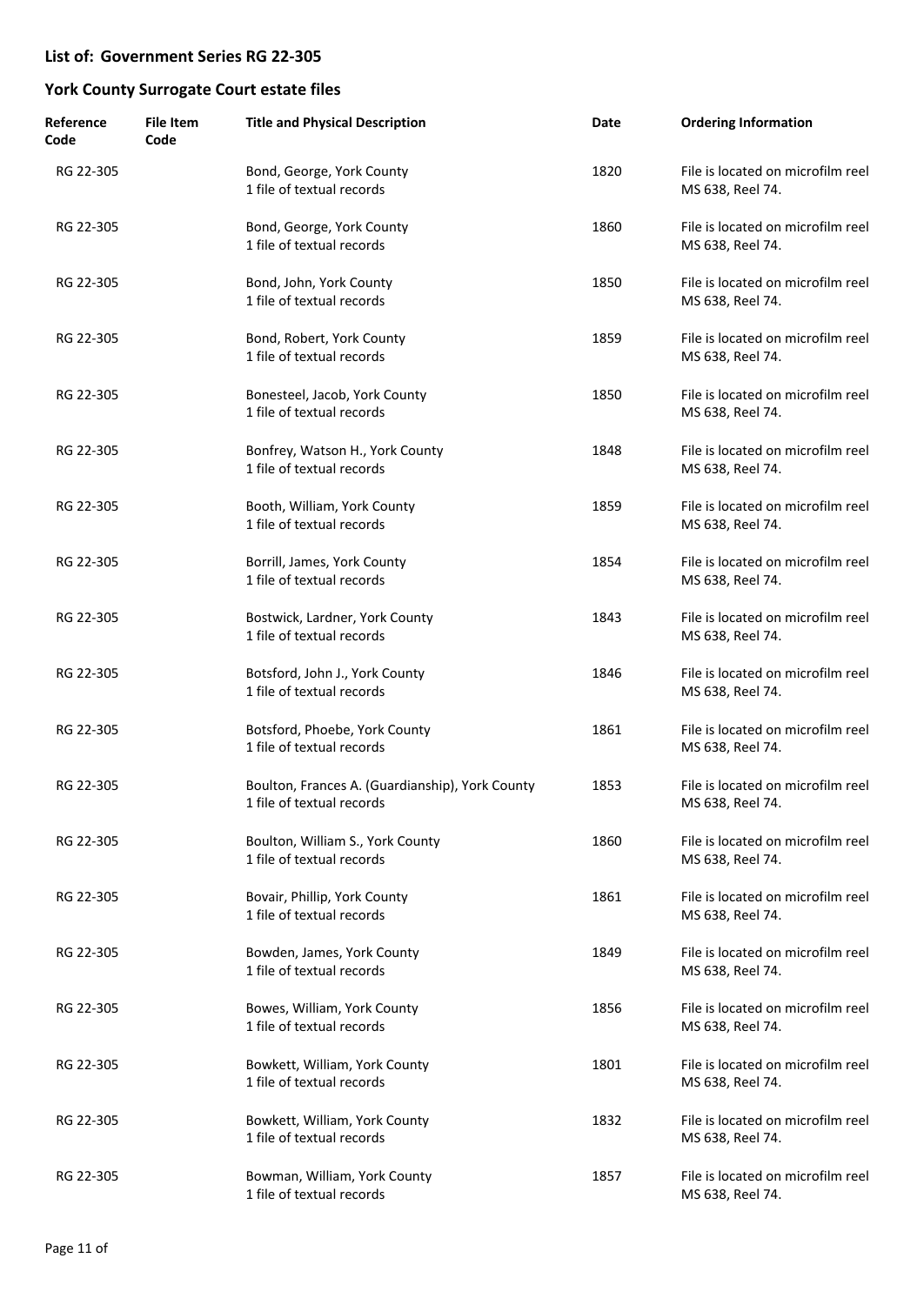| Reference<br>Code | <b>File Item</b><br>Code | <b>Title and Physical Description</b>                                 | Date | <b>Ordering Information</b>                           |
|-------------------|--------------------------|-----------------------------------------------------------------------|------|-------------------------------------------------------|
| RG 22-305         |                          | Bowsfield, Robert, York County<br>1 file of textual records           | 1849 | File is located on microfilm reel<br>MS 638, Reel 74. |
| RG 22-305         |                          | Boyd, Francis, York County<br>1 file of textual records               | 1861 | File is located on microfilm reel<br>MS 638, Reel 74. |
| RG 22-305         |                          | Boyd, George, York County<br>1 file of textual records                | 1854 | File is located on microfilm reel<br>MS 638, Reel 74. |
| RG 22-305         |                          | Boyd, George (Guardianship), York County<br>1 file of textual records | 1854 | File is located on microfilm reel<br>MS 638, Reel 74. |
| RG 22-305         |                          | Boynton, Matthew, York County<br>1 file of textual records            | 1856 | File is located on microfilm reel<br>MS 638, Reel 74. |
| RG 22-305         |                          | Braden, Matthew, York County<br>1 file of textual records             | 1847 | File is located on microfilm reel<br>MS 638, Reel 74. |
| RG 22-305         |                          | Bradley, John, York County<br>1 file of textual records               | 1831 | File is located on microfilm reel<br>MS 638, Reel 74. |
| RG 22-305         |                          | Bradley, Thomas, York County<br>1 file of textual records             | 1852 | File is located on microfilm reel<br>MS 638, Reel 74. |
| RG 22-305         |                          | Braithwaite, John, York County<br>1 file of textual records           | 1847 | File is located on microfilm reel<br>MS 638, Reel 74. |
| RG 22-305         |                          | Brander, John, York County<br>1 file of textual records               | 1842 | File is located on microfilm reel<br>MS 638, Reel 74. |
| RG 22-305         |                          | Branston, Dorothy, York County<br>1 file of textual records           | 1847 | File is located on microfilm reel<br>MS 638, Reel 74. |
| RG 22-305         |                          | Brayshaw, John, York County<br>1 file of textual records              | 1852 | File is located on microfilm reel<br>MS 638, Reel 74. |
| RG 22-305         |                          | Breckon, James, York County<br>1 file of textual records              | 1861 | File is located on microfilm reel<br>MS 638, Reel 75. |
| RG 22-305         |                          | Bredin, John, York County<br>1 file of textual records                | 1835 | File is located on microfilm reel<br>MS 638, Reel 75. |
| RG 22-305         |                          | Bresman, Michael, York County<br>1 file of textual records            | 1862 | File is located on microfilm reel<br>MS 638, Reel 75. |
| RG 22-305         |                          | Brewster, Hugh, York County<br>1 file of textual records              | 1857 | File is located on microfilm reel<br>MS 638, Reel 75. |
| RG 22-305         |                          | Briggs, John, York County<br>1 file of textual records                | 1858 | File is located on microfilm reel<br>MS 638, Reel 75. |
| RG 22-305         |                          | Briggs, Robert, York County<br>1 file of textual records              | 1833 | File is located on microfilm reel<br>MS 638, Reel 75. |
| RG 22-305         |                          | Bright, Lewis, York County<br>1 file of textual records               | 1842 | File is located on microfilm reel<br>MS 638, Reel 75. |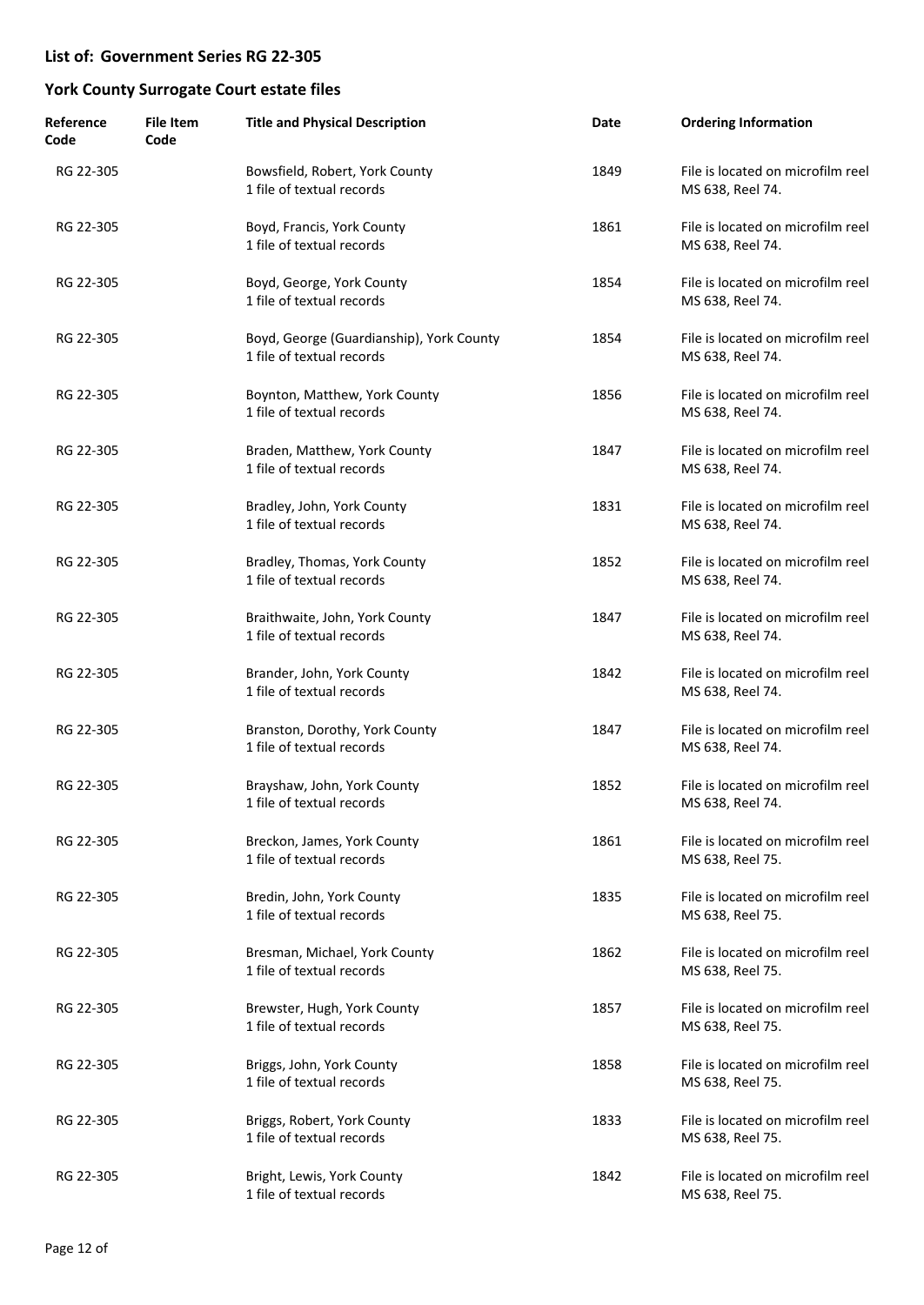| Reference<br>Code | <b>File Item</b><br>Code | <b>Title and Physical Description</b>                        | Date | <b>Ordering Information</b>                           |
|-------------------|--------------------------|--------------------------------------------------------------|------|-------------------------------------------------------|
| RG 22-305         |                          | Brillinger, Peter, York County<br>1 file of textual records  | 1813 | File is located on microfilm reel<br>MS 638, Reel 75. |
| RG 22-305         |                          | Britton, Ebenezer, York County<br>1 file of textual records  | 1806 | File is located on microfilm reel<br>MS 638, Reel 75. |
| RG 22-305         |                          | Brock, Susannah L., York County<br>1 file of textual records | 1859 | File is located on microfilm reel<br>MS 638, Reel 75. |
| RG 22-305         |                          | Brock, William, York County<br>1 file of textual records     | 1861 | File is located on microfilm reel<br>MS 638, Reel 75. |
| RG 22-305         |                          | Broderick, John, York County<br>1 file of textual records    | 1859 | File is located on microfilm reel<br>MS 638, Reel 75. |
| RG 22-305         |                          | Brooke, Benjamin, York County<br>1 file of textual records   | 1810 | File is located on microfilm reel<br>MS 638, Reel 75. |
| RG 22-305         |                          | Brooke, Daniel, York County<br>1 file of textual records     | 1826 | File is located on microfilm reel<br>MS 638, Reel 75. |
| RG 22-305         |                          | Brooks, Peter, York County<br>1 file of textual records      | 1830 | File is located on microfilm reel<br>MS 638, Reel 75. |
| RG 22-305         |                          | Broom, William, York County<br>1 file of textual records     | 1856 | File is located on microfilm reel<br>MS 638, Reel 75. |
| RG 22-305         |                          | Broomfield, Neil, York County<br>1 file of textual records   | 1856 | File is located on microfilm reel<br>MS 638, Reel 75. |
| RG 22-305         |                          | Brown, Abraham, York County<br>1 file of textual records     | 1839 | File is located on microfilm reel<br>MS 638, Reel 75. |
| RG 22-305         |                          | Brown, Alexander, York County<br>1 file of textual records   | 1841 | File is located on microfilm reel<br>MS 638, Reel 75. |
| RG 22-305         |                          | Brown, James, York County<br>1 file of textual records       | 1840 | File is located on microfilm reel<br>MS 638, Reel 75. |
| RG 22-305         |                          | Brown, James, York County<br>1 file of textual records       | 1843 | File is located on microfilm reel<br>MS 638, Reel 75. |
| RG 22-305         |                          | Brown, James, York County<br>1 file of textual records       | 1846 | File is located on microfilm reel<br>MS 638, Reel 75. |
| RG 22-305         |                          | Brown, James, York County<br>1 file of textual records       | 1849 | File is located on microfilm reel<br>MS 638, Reel 75. |
| RG 22-305         |                          | Brown, James, York County<br>1 file of textual records       | 1851 | File is located on microfilm reel<br>MS 638, Reel 75. |
| RG 22-305         |                          | Brown, James, York County<br>1 file of textual records       | 1854 | File is located on microfilm reel<br>MS 638, Reel 75. |
| RG 22-305         |                          | Brown, Job, York County<br>1 file of textual records         | 1855 | File is located on microfilm reel<br>MS 638, Reel 75. |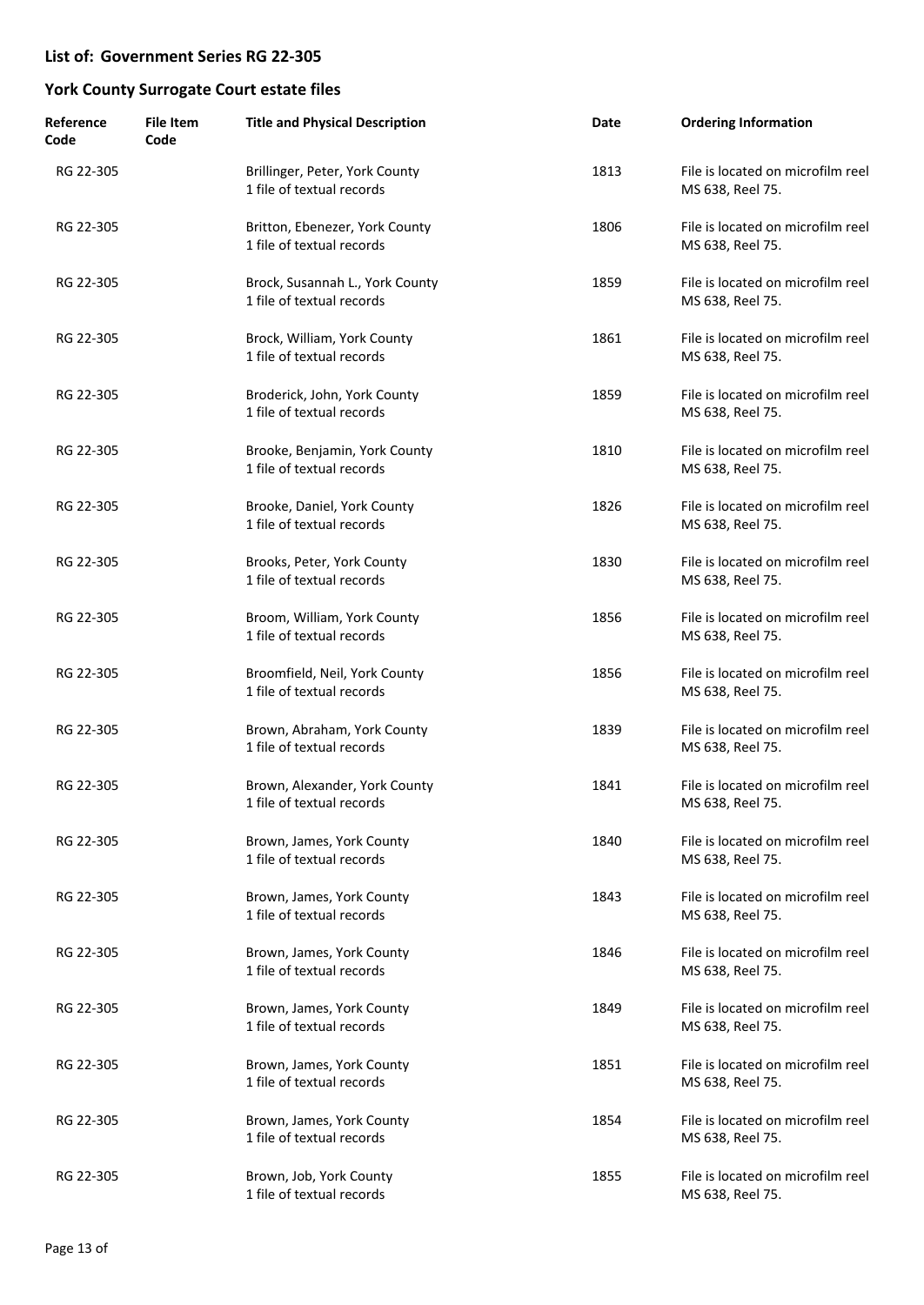| Reference<br>Code | <b>File Item</b><br>Code | <b>Title and Physical Description</b>                           | Date | <b>Ordering Information</b>                           |
|-------------------|--------------------------|-----------------------------------------------------------------|------|-------------------------------------------------------|
| RG 22-305         |                          | Brown, Johanna, York County<br>1 file of textual records        | 1861 | File is located on microfilm reel<br>MS 638, Reel 75. |
| RG 22-305         |                          | Brown, John, York County<br>1 file of textual records           | 1830 | File is located on microfilm reel<br>MS 638, Reel 75. |
| RG 22-305         |                          | Brown, John, York County<br>1 file of textual records           | 1854 | File is located on microfilm reel<br>MS 638, Reel 75. |
| RG 22-305         |                          | Brown, John, York County<br>1 file of textual records           | 1857 | File is located on microfilm reel<br>MS 638, Reel 75. |
| RG 22-305         |                          | Brown, Robert, York County<br>1 file of textual records         | 1857 | File is located on microfilm reel<br>MS 638, Reel 75. |
| RG 22-305         |                          | Brown, Samuel, York County<br>1 file of textual records         | 1845 | File is located on microfilm reel<br>MS 638, Reel 75. |
| RG 22-305         |                          | Brown, Stephen, York County<br>1 file of textual records        | 1826 | File is located on microfilm reel<br>MS 638, Reel 75. |
| RG 22-305         |                          | Brown, Thomas, York County<br>1 file of textual records         | 1830 | File is located on microfilm reel<br>MS 638, Reel 75. |
| RG 22-305         |                          | Brown, Thomas, York County<br>1 file of textual records         | 1847 | File is located on microfilm reel<br>MS 638, Reel 75. |
| RG 22-305         |                          | Brown, William, York County<br>1 file of textual records        | 1861 | File is located on microfilm reel<br>MS 638, Reel 75. |
| RG 22-305         |                          | Browne, Joseph, York County<br>1 file of textual records        | 1849 | File is located on microfilm reel<br>MS 638, Reel 75. |
| RG 22-305         |                          | Browning, Joseph, York County<br>1 file of textual records      | 1836 | File is located on microfilm reel<br>MS 638, Reel 75. |
| RG 22-305         |                          | Brownlie, John, York County<br>1 file of textual records        | 1846 | File is located on microfilm reel<br>MS 638, Reel 75. |
| RG 22-305         |                          | Bruce, John, York County<br>1 file of textual records           | 1834 | File is located on microfilm reel<br>MS 638, Reel 75. |
| RG 22-305         |                          | Bruels, John A., York County<br>1 file of textual records       | 1854 | File is located on microfilm reel<br>MS 638, Reel 75. |
| RG 22-305         |                          | Brundige, Stephen, York County<br>1 file of textual records     | 1846 | File is located on microfilm reel<br>MS 638, Reel 75. |
| RG 22-305         |                          | Brunskill, Robert Jr., York County<br>1 file of textual records | 1858 | File is located on microfilm reel<br>MS 638, Reel 75. |
| RG 22-305         |                          | Bruyere, Jean B., York County<br>1 file of textual records      | 1859 | File is located on microfilm reel<br>MS 638, Reel 75. |
| RG 22-305         |                          | Buchanan, Robert S., York County<br>1 file of textual records   | 1861 | File is located on microfilm reel<br>MS 638, Reel 75. |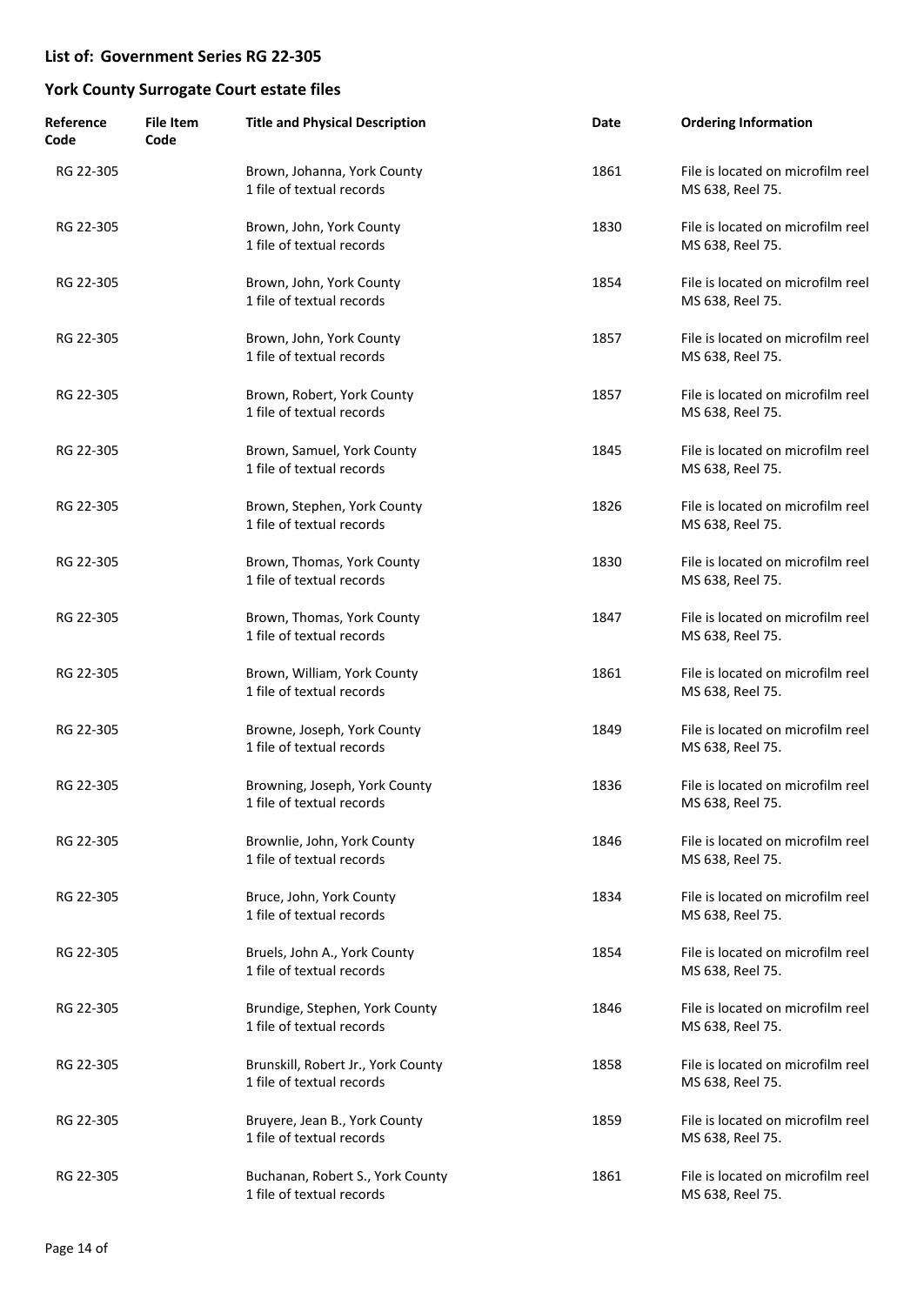| Reference<br>Code | <b>File Item</b><br>Code | <b>Title and Physical Description</b>                                      | Date | <b>Ordering Information</b>                           |
|-------------------|--------------------------|----------------------------------------------------------------------------|------|-------------------------------------------------------|
| RG 22-305         |                          | Buckham, Andrew, York County<br>1 file of textual records                  | 1861 | File is located on microfilm reel<br>MS 638, Reel 75. |
| RG 22-305         |                          | Buckholder, Henry, York County<br>1 file of textual records                | 1852 | File is located on microfilm reel<br>MS 638, Reel 75. |
| RG 22-305         |                          | Buckholder, Henry (Guardianship), York County<br>1 file of textual records | 1857 | File is located on microfilm reel<br>MS 638, Reel 75. |
| RG 22-305         |                          | Buckholder, Henry Jr., York County<br>1 file of textual records            | 1860 | File is located on microfilm reel<br>MS 638, Reel 75. |
| RG 22-305         |                          | Bud, James D., York County<br>1 file of textual records                    | 1860 | File is located on microfilm reel<br>MS 638, Reel 75. |
| RG 22-305         |                          | Bud, Joseph, York County<br>1 file of textual records                      | 1858 | File is located on microfilm reel<br>MS 638, Reel 75. |
| RG 22-305         |                          | Bulger, Patrick, York County<br>1 file of textual records                  | 1834 | File is located on microfilm reel<br>MS 638, Reel 75. |
| RG 22-305         |                          | Bunbury, John, York County<br>1 file of textual records                    | 1858 | File is located on microfilm reel<br>MS 638, Reel 75. |
| RG 22-305         |                          | Bunker, Harmon, York County<br>1 file of textual records                   | 1853 | File is located on microfilm reel<br>MS 638, Reel 75. |
| RG 22-305         |                          | Bunting, Samuel, York County<br>1 file of textual records                  | 1833 | File is located on microfilm reel<br>MS 638, Reel 75. |
| RG 22-305         |                          | Burke, Thomas, York County<br>1 file of textual records                    | 1841 | File is located on microfilm reel<br>MS 638, Reel 75. |
| RG 22-305         |                          | Burkett, Mary, York County<br>1 file of textual records                    | 1852 | File is located on microfilm reel<br>MS 638, Reel 75. |
| RG 22-305         |                          | Burkett, Mary (Guardianship), York County<br>1 file of textual records     | 1852 | File is located on microfilm reel<br>MS 638, Reel 75. |
| RG 22-305         |                          | Burkholder, Abraham, York County<br>1 file of textual records              | 1859 | File is located on microfilm reel<br>MS 638, Reel 75. |
| RG 22-305         |                          | Burkholder, Harriet, York County<br>1 file of textual records              | 1859 | File is located on microfilm reel<br>MS 638, Reel 75. |
| RG 22-305         |                          | Burkholder, Jacob, York County<br>1 file of textual records                | 1832 | File is located on microfilm reel<br>MS 638, Reel 75. |
| RG 22-305         |                          | Burkholder, Michael, York County<br>1 file of textual records              | 1838 | File is located on microfilm reel<br>MS 638, Reel 75. |
| RG 22-305         |                          | Burkholder, Michael, York County<br>1 file of textual records              | 1855 | File is located on microfilm reel<br>MS 638, Reel 75. |
| RG 22-305         |                          | Burnett, Daniel, York County<br>1 file of textual records                  | 1861 | File is located on microfilm reel<br>MS 638, Reel 75. |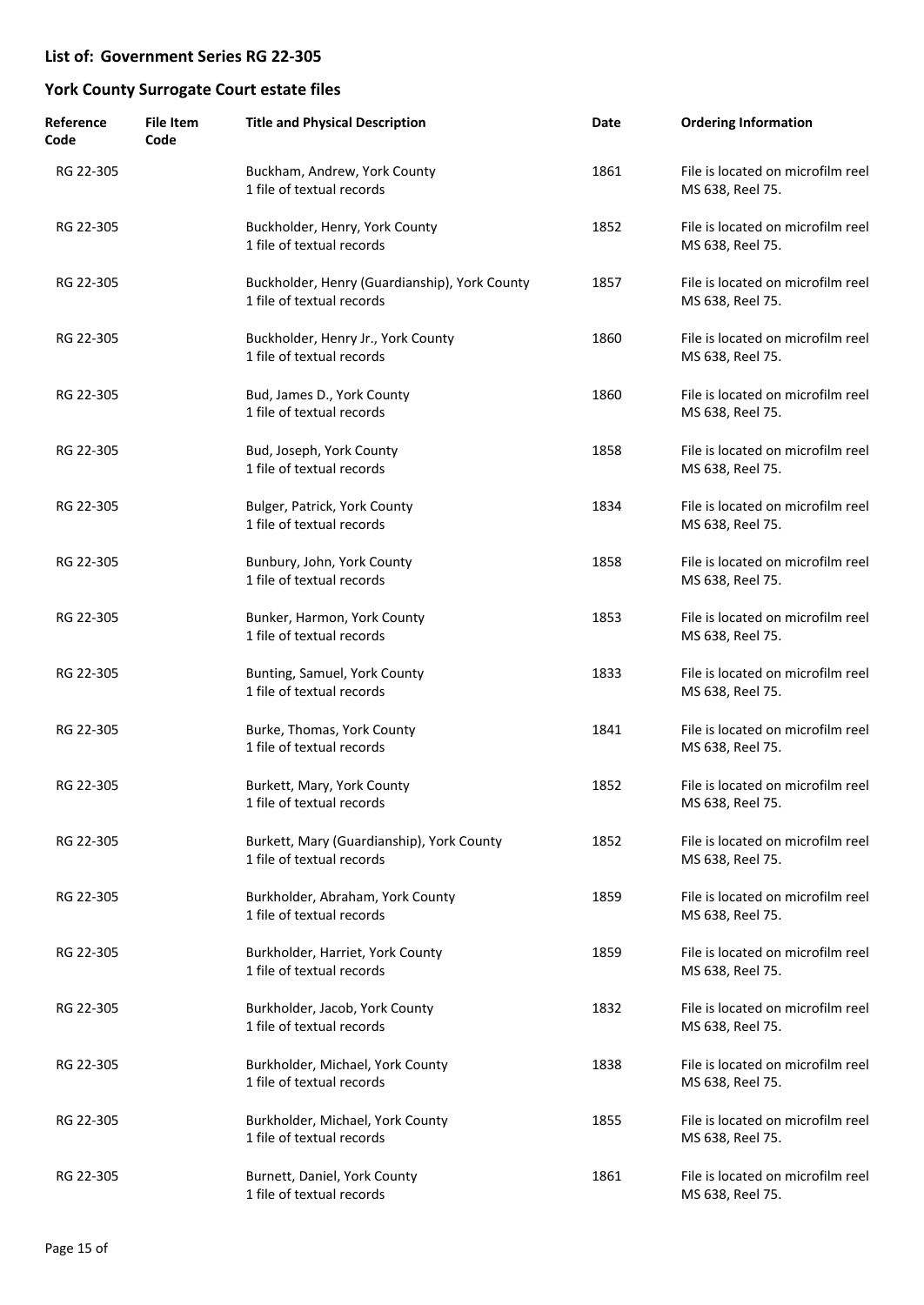| Reference<br>Code | <b>File Item</b><br>Code | <b>Title and Physical Description</b>                         | Date | <b>Ordering Information</b>                           |
|-------------------|--------------------------|---------------------------------------------------------------|------|-------------------------------------------------------|
| RG 22-305         |                          | Burns, Alexander, York County<br>1 file of textual records    | 1855 | File is located on microfilm reel<br>MS 638, Reel 75. |
| RG 22-305         |                          | Burns, Christopher, York County<br>1 file of textual records  | 1837 | File is located on microfilm reel<br>MS 638, Reel 75. |
| RG 22-305         |                          | Burns, Patrick, York County<br>1 file of textual records      | 1834 | File is located on microfilm reel<br>MS 638, Reel 75. |
| RG 22-305         |                          | Burns, Thomas, York County<br>1 file of textual records       | 1847 | File is located on microfilm reel<br>MS 638, Reel 75. |
| RG 22-305         |                          | Burns, Thomas, York County<br>1 file of textual records       | 1860 | File is located on microfilm reel<br>MS 638, Reel 75. |
| RG 22-305         |                          | Burns, William, York County<br>1 file of textual records      | 1856 | File is located on microfilm reel<br>MS 638, Reel 75. |
| RG 22-305         |                          | Burton, Joseph, York County<br>1 file of textual records      | 1837 | File is located on microfilm reel<br>MS 638, Reel 75. |
| RG 22-305         |                          | Butham, Thomas, York County<br>1 file of textual records      | 1856 | File is located on microfilm reel<br>MS 638, Reel 75. |
| RG 22-305         |                          | Buttery, Francis, York County<br>1 file of textual records    | 1856 | File is located on microfilm reel<br>MS 638, Reel 75. |
| RG 22-305         |                          | Buttery, Thomas, York County<br>1 file of textual records     | 1861 | File is located on microfilm reel<br>MS 638, Reel 75. |
| RG 22-305         |                          | Button, John, York County<br>1 file of textual records        | 1861 | File is located on microfilm reel<br>MS 638, Reel 75. |
| RG 22-305         |                          | Byer, David, York County<br>1 file of textual records         | 1844 | File is located on microfilm reel<br>MS 638, Reel 75. |
| RG 22-305         |                          | Byers, James, York County<br>1 file of textual records        | 1853 | File is located on microfilm reel<br>MS 638, Reel 75. |
| RG 22-305         |                          | Byron, Margaret, York County<br>1 file of textual records     | 1857 | File is located on microfilm reel<br>MS 638, Reel 75. |
| RG 22-305         |                          | Calback, Arthur, York County<br>1 file of textual records     | 1842 | File is located on microfilm reel<br>MS 638, Reel 75. |
| RG 22-305         |                          | Caldwell, Leslie M., York County<br>1 file of textual records | 1835 | File is located on microfilm reel<br>MS 638, Reel 75. |
| RG 22-305         |                          | Caldwell, Matthew, York County<br>1 file of textual records   | 1849 | File is located on microfilm reel<br>MS 638, Reel 75. |
| RG 22-305         |                          | Callaghan, James, York County<br>1 file of textual records    | 1850 | File is located on microfilm reel<br>MS 638, Reel 75. |
| RG 22-305         |                          | Callaghan, Charles, York County<br>1 file of textual records  | 1850 | File is located on microfilm reel<br>MS 638, Reel 75. |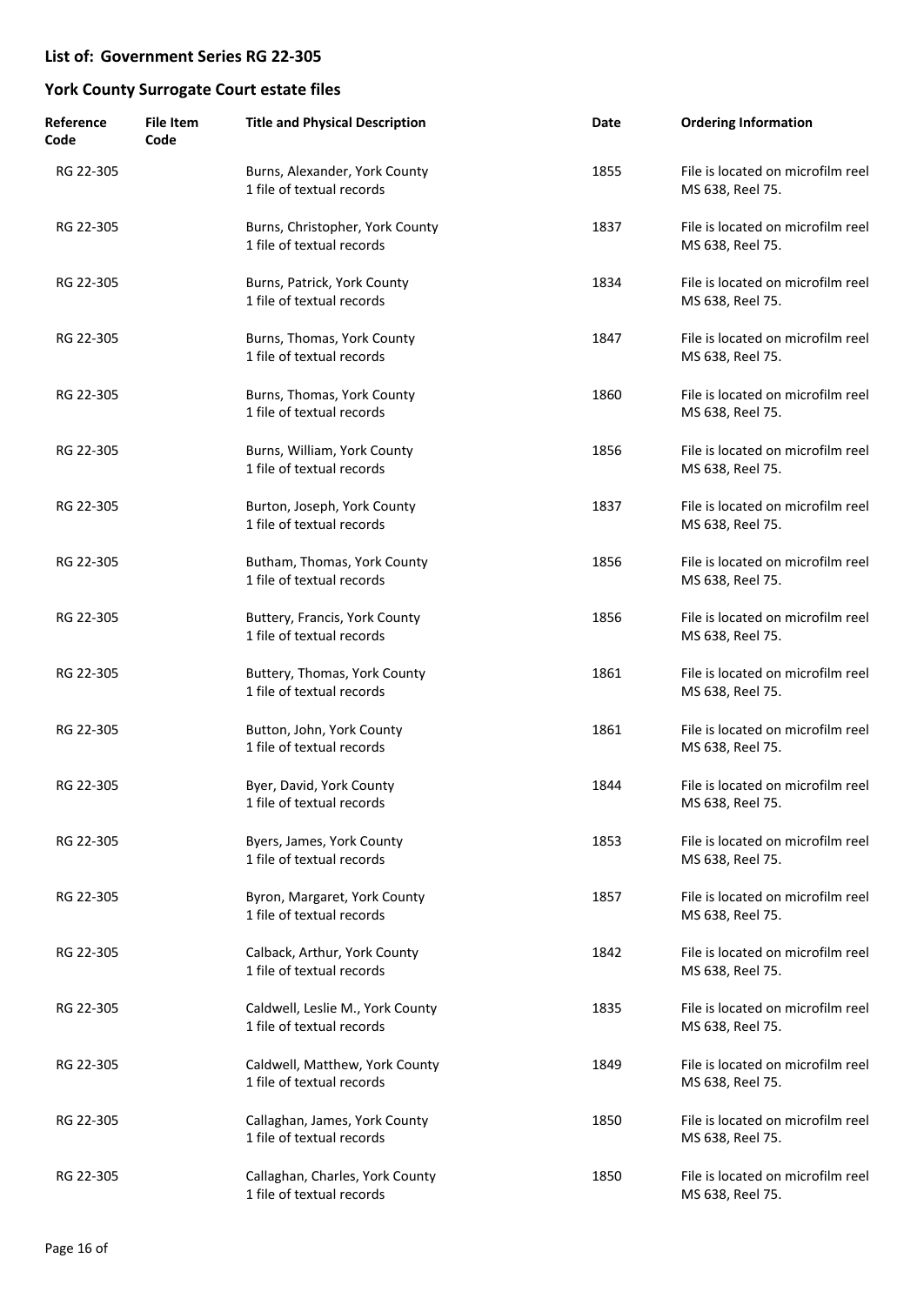| Reference<br>Code | <b>File Item</b><br>Code | <b>Title and Physical Description</b>                         | Date | <b>Ordering Information</b>                           |
|-------------------|--------------------------|---------------------------------------------------------------|------|-------------------------------------------------------|
| RG 22-305         |                          | Callender, John, York County<br>1 file of textual records     | 1850 | File is located on microfilm reel<br>MS 638, Reel 75. |
| RG 22-305         |                          | Camane, Joseph, York County<br>1 file of textual records      | 1848 | File is located on microfilm reel<br>MS 638, Reel 75. |
| RG 22-305         |                          | Cameron, Angus, York County<br>1 file of textual records      | 1846 | File is located on microfilm reel<br>MS 638, Reel 76. |
| RG 22-305         |                          | Cameron, Charles, York County<br>1 file of textual records    | 1859 | File is located on microfilm reel<br>MS 638, Reel 76. |
| RG 22-305         |                          | Cameron, Donald, York County<br>1 file of textual records     | 1858 | File is located on microfilm reel<br>MS 638, Reel 76. |
| RG 22-305         |                          | Cameron, Janet, York County<br>1 file of textual records      | 1853 | File is located on microfilm reel<br>MS 638, Reel 76. |
| RG 22-305         |                          | Cameron, Malcolm, York County<br>1 file of textual records    | 1861 | File is located on microfilm reel<br>MS 638, Reel 76. |
| RG 22-305         |                          | Campbell, Alexander, York County<br>1 file of textual records | 1853 | File is located on microfilm reel<br>MS 638, Reel 76. |
| RG 22-305         |                          | Campbell, Alexander, York County<br>1 file of textual records | 1853 | File is located on microfilm reel<br>MS 638, Reel 76. |
| RG 22-305         |                          | Campbell, Archibald, York County<br>1 file of textual records | 1859 | File is located on microfilm reel<br>MS 638, Reel 76. |
| RG 22-305         |                          | Campbell, Colin, York County<br>1 file of textual records     | 1852 | File is located on microfilm reel<br>MS 638, Reel 76. |
| RG 22-305         |                          | Campbell, Donald, York County<br>1 file of textual records    | 1859 | File is located on microfilm reel<br>MS 638, Reel 76. |
| RG 22-305         |                          | Campbell, George, York County<br>1 file of textual records    | 1860 | File is located on microfilm reel<br>MS 638, Reel 76. |
| RG 22-305         |                          | Campbell, James, York County<br>1 file of textual records     | 1849 | File is located on microfilm reel<br>MS 638, Reel 76. |
| RG 22-305         |                          | Campbell, Malcolm, York County<br>1 file of textual records   | 1836 | File is located on microfilm reel<br>MS 638, Reel 76. |
| RG 22-305         |                          | Campbell, Thomas D., York County<br>1 file of textual records | 1860 | File is located on microfilm reel<br>MS 638, Reel 76. |
| RG 22-305         |                          | Campbell, William, York County<br>1 file of textual records   | 1860 | File is located on microfilm reel<br>MS 638, Reel 76. |
| RG 22-305         |                          | Canall, James, York County<br>1 file of textual records       | 1855 | File is located on microfilm reel<br>MS 638, Reel 76. |
| RG 22-305         |                          | Canning, John, York County<br>1 file of textual records       | 1856 | File is located on microfilm reel<br>MS 638, Reel 76. |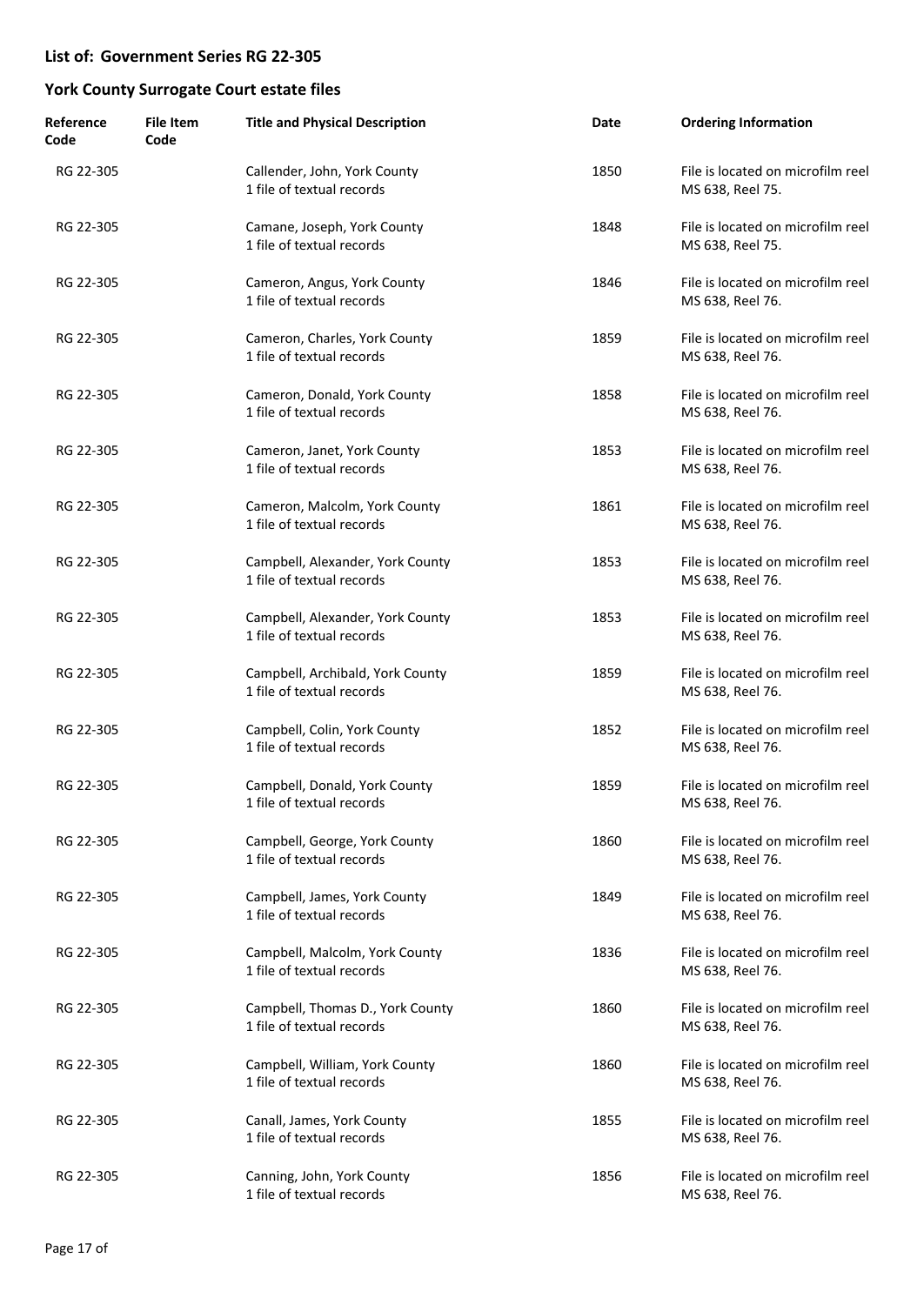| Reference<br>Code | <b>File Item</b><br>Code | <b>Title and Physical Description</b>                                 | Date | <b>Ordering Information</b>                           |
|-------------------|--------------------------|-----------------------------------------------------------------------|------|-------------------------------------------------------|
| RG 22-305         |                          | Carefoot, William, York County<br>1 file of textual records           | 1858 | File is located on microfilm reel<br>MS 638, Reel 76. |
| RG 22-305         |                          | Carefoot, William, York County<br>1 file of textual records           | 1863 | File is located on microfilm reel<br>MS 638, Reel 76. |
| RG 22-305         |                          | Carey, Nathan, York County<br>1 file of textual records               | 1845 | File is located on microfilm reel<br>MS 638, Reel 76. |
| RG 22-305         |                          | Carfrae, Hugh, York County<br>1 file of textual records               | 1835 | File is located on microfilm reel<br>MS 638, Reel 76. |
| RG 22-305         |                          | Carfrae, Thomas, York County<br>1 file of textual records             | 1836 | File is located on microfilm reel<br>MS 638, Reel 76. |
| RG 22-305         |                          | Carpenter, James, York County<br>1 file of textual records            | 1858 | File is located on microfilm reel<br>MS 638, Reel 76. |
| RG 22-305         |                          | Carr, Richard, York County<br>1 file of textual records               | 1862 | File is located on microfilm reel<br>MS 638, Reel 76. |
| RG 22-305         |                          | Carroll, George, York County<br>1 file of textual records             | 1856 | File is located on microfilm reel<br>MS 638, Reel 76. |
| RG 22-305         |                          | Carroll, Joseph, York County<br>1 file of textual records             | 1834 | File is located on microfilm reel<br>MS 638, Reel 76. |
| RG 22-305         |                          | Carroll, Thomas, York County<br>1 file of textual records             | 1826 | File is located on microfilm reel<br>MS 638, Reel 76. |
| RG 22-305         |                          | Carruthers, Georgina, York County<br>1 file of textual records        | 1863 | File is located on microfilm reel<br>MS 638, Reel 76. |
| RG 22-305         |                          | Carson, Hugh, York County<br>1 file of textual records                | 1851 | File is located on microfilm reel<br>MS 638, Reel 76. |
| RG 22-305         |                          | Carter, Henry, York County<br>1 file of textual records               | 1833 | File is located on microfilm reel<br>MS 638, Reel 76. |
| RG 22-305         |                          | Cary, Bernard, York County<br>1 file of textual records               | 1808 | File is located on microfilm reel<br>MS 638, Reel 76. |
| RG 22-305         |                          | Case, James, York County<br>1 file of textual records                 | 1852 | File is located on microfilm reel<br>MS 638, Reel 76. |
| RG 22-305         |                          | Cash, George (Guardianship), York County<br>1 file of textual records | 1860 | File is located on microfilm reel<br>MS 638, Reel 76. |
| RG 22-305         |                          | Cash, Jane, York County<br>1 file of textual records                  | 1847 | File is located on microfilm reel<br>MS 638, Reel 76. |
| RG 22-305         |                          | Cashion, Michael, York County<br>1 file of textual records            | 1854 | File is located on microfilm reel<br>MS 638, Reel 76. |
| RG 22-305         |                          | Castedder, Henry, York County<br>1 file of textual records            | 1848 | File is located on microfilm reel<br>MS 638, Reel 76. |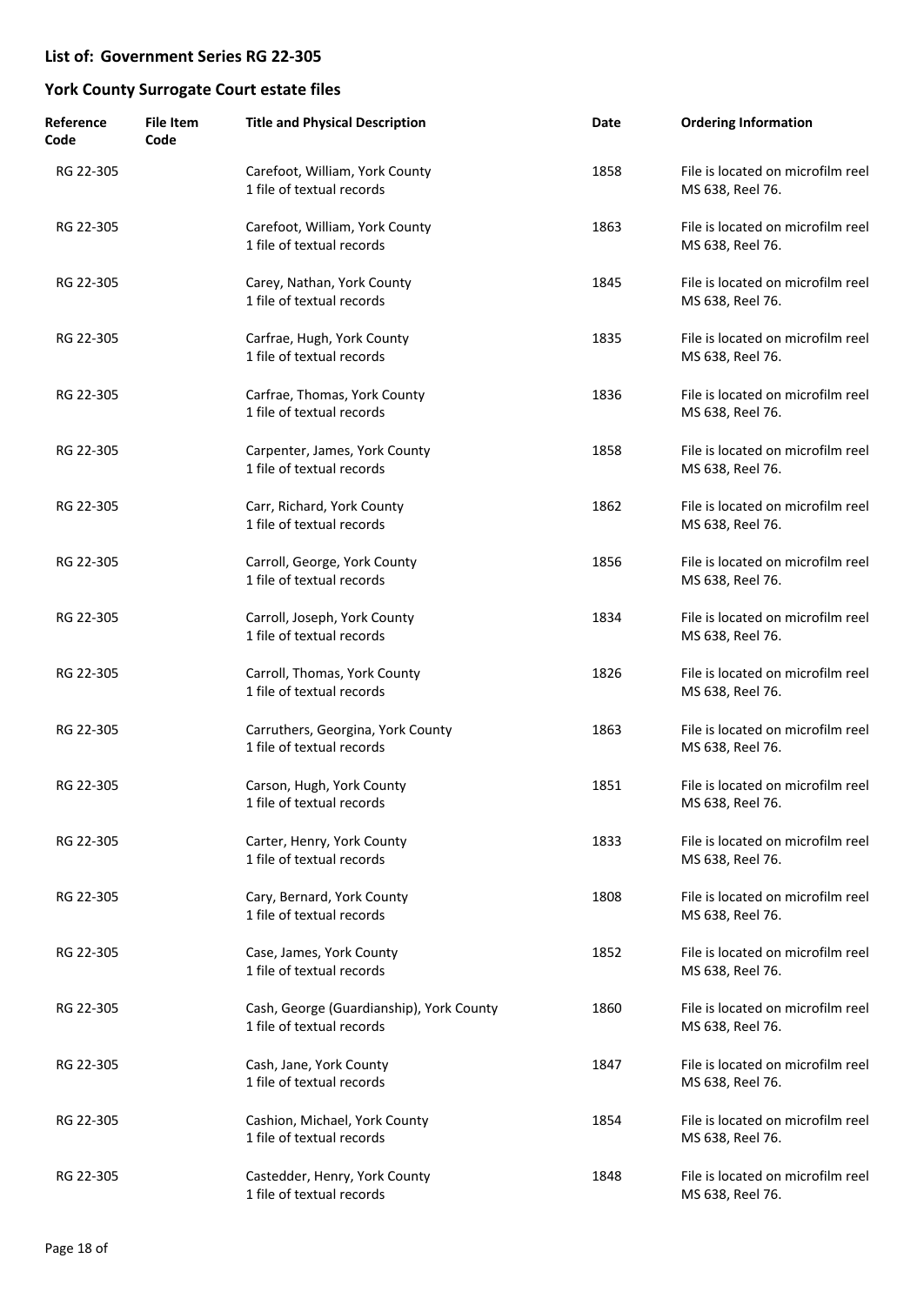| Reference<br>Code | <b>File Item</b><br>Code | <b>Title and Physical Description</b>                         | Date | <b>Ordering Information</b>                           |
|-------------------|--------------------------|---------------------------------------------------------------|------|-------------------------------------------------------|
| RG 22-305         |                          | Caster, David, York County<br>1 file of textual records       | 1847 | File is located on microfilm reel<br>MS 638, Reel 76. |
| RG 22-305         |                          | Cawdell, James M., York County<br>1 file of textual records   | 1842 | File is located on microfilm reel<br>MS 638, Reel 76. |
| RG 22-305         |                          | Chamberlain, John, York County<br>1 file of textual records   | 1858 | File is located on microfilm reel<br>MS 638, Reel 76. |
| RG 22-305         |                          | Chambers, John, York County<br>1 file of textual records      | 1853 | File is located on microfilm reel<br>MS 638, Reel 76. |
| RG 22-305         |                          | Chambers, Matthew, York County<br>1 file of textual records   | 1826 | File is located on microfilm reel<br>MS 638, Reel 76. |
| RG 22-305         |                          | Chambers, William, York County<br>1 file of textual records   | 1855 | File is located on microfilm reel<br>MS 638, Reel 76. |
| RG 22-305         |                          | Chandler, George, York County<br>1 file of textual records    | 1842 | File is located on microfilm reel<br>MS 638, Reel 76. |
| RG 22-305         |                          | Chantler, Nathaniel, York County<br>1 file of textual records | 1832 | File is located on microfilm reel<br>MS 638, Reel 76. |
| RG 22-305         |                          | Chapman, Charles, York County<br>1 file of textual records    | 1819 | File is located on microfilm reel<br>MS 638, Reel 76. |
| RG 22-305         |                          | Chapman, Joseph, York County<br>1 file of textual records     | 1839 | File is located on microfilm reel<br>MS 638, Reel 76. |
| RG 22-305         |                          | Chapman, Nathan, York County<br>1 file of textual records     | 1850 | File is located on microfilm reel<br>MS 638, Reel 76. |
| RG 22-305         |                          | Charlton, George, York County<br>1 file of textual records    | 1839 | File is located on microfilm reel<br>MS 638, Reel 76. |
| RG 22-305         |                          | Cheavin, William, York County<br>1 file of textual records    | 1854 | File is located on microfilm reel<br>MS 638, Reel 76. |
| RG 22-305         |                          | Cherry, Samuel, York County<br>1 file of textual records      | 1854 | File is located on microfilm reel<br>MS 638, Reel 76. |
| RG 22-305         |                          | Chester, Richard, York County<br>1 file of textual records    | 1843 | File is located on microfilm reel<br>MS 638, Reel 76. |
| RG 22-305         |                          | Chew, Samuel, York County<br>1 file of textual records        | 1860 | File is located on microfilm reel<br>MS 638, Reel 76. |
| RG 22-305         |                          | Chewett, James G., York County<br>1 file of textual records   | 1862 | File is located on microfilm reel<br>MS 638, Reel 76. |
| RG 22-305         |                          | Childs, Edward, York County<br>1 file of textual records      | 1861 | File is located on microfilm reel<br>MS 638, Reel 76. |
| RG 22-305         |                          | Christie, Brace, York County<br>1 file of textual records     | 1831 | File is located on microfilm reel<br>MS 638, Reel 76. |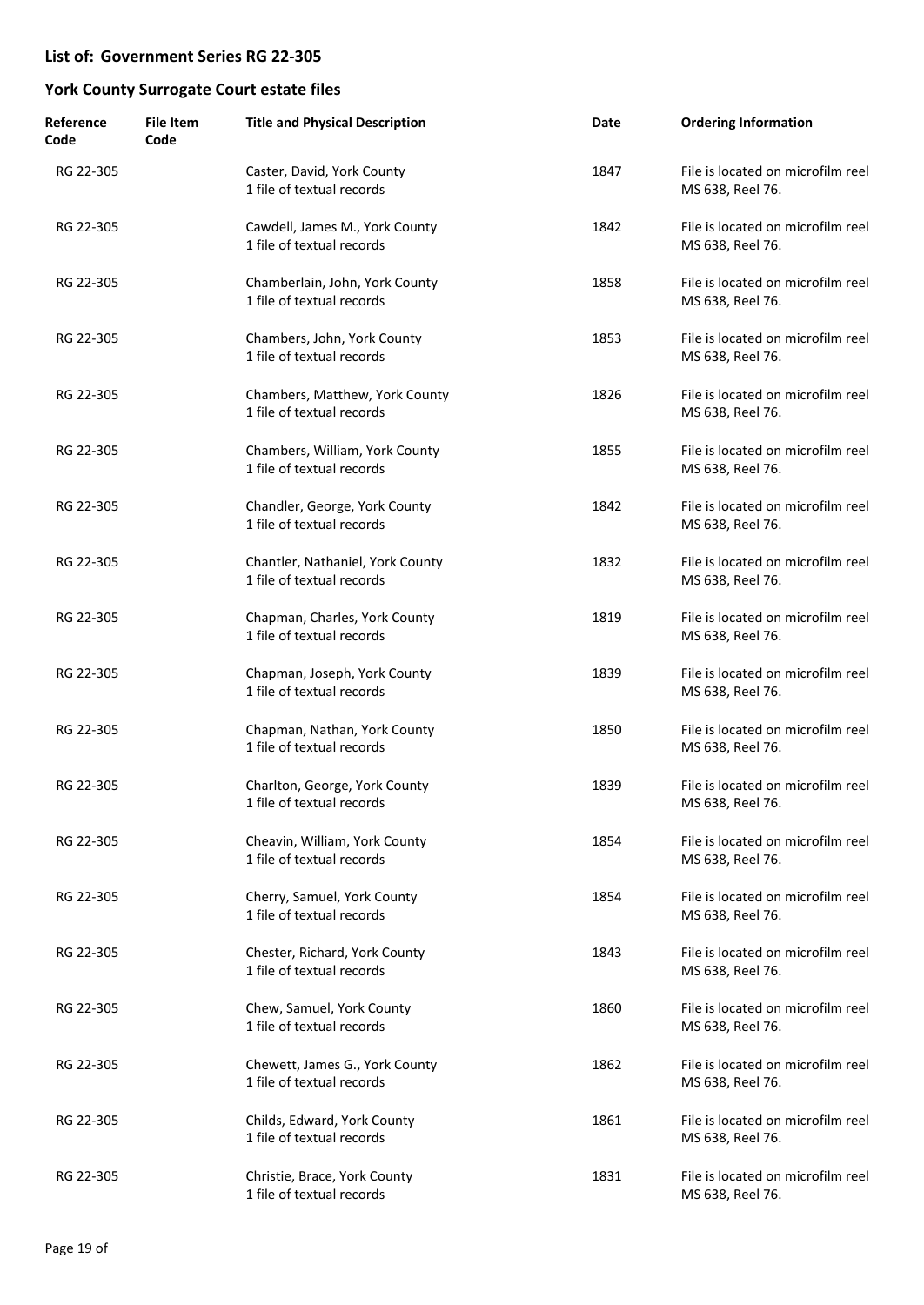| Reference<br>Code | <b>File Item</b><br>Code | <b>Title and Physical Description</b>                                     | Date | <b>Ordering Information</b>                           |
|-------------------|--------------------------|---------------------------------------------------------------------------|------|-------------------------------------------------------|
| RG 22-305         |                          | Christie, Donald, York County<br>1 file of textual records                | 1843 | File is located on microfilm reel<br>MS 638, Reel 76. |
| RG 22-305         |                          | Chroh, Michael, York County<br>1 file of textual records                  | 1804 | File is located on microfilm reel<br>MS 638, Reel 76. |
| RG 22-305         |                          | Churchill, Clark L., York County<br>1 file of textual records             | 1856 | File is located on microfilm reel<br>MS 638, Reel 76. |
| RG 22-305         |                          | Clapham, William, York County<br>1 file of textual records                | 1858 | File is located on microfilm reel<br>MS 638, Reel 76. |
| RG 22-305         |                          | Clark, Archibald (Guardianship), York County<br>1 file of textual records | 1859 | File is located on microfilm reel<br>MS 638, Reel 76. |
| RG 22-305         |                          | Clark, Bela, York County<br>1 file of textual records                     | 1812 | File is located on microfilm reel<br>MS 638, Reel 76. |
| RG 22-305         |                          | Clark, Daniel, York County<br>1 file of textual records                   | 1856 | File is located on microfilm reel<br>MS 638, Reel 76. |
| RG 22-305         |                          | Clark, Daniel, York County<br>1 file of textual records                   | 1833 | File is located on microfilm reel<br>MS 638, Reel 76. |
| RG 22-305         |                          | Clark, Daniel Jr., York County<br>1 file of textual records               | 1814 | File is located on microfilm reel<br>MS 638, Reel 76. |
| RG 22-305         |                          | Clark, Edward, York County<br>1 file of textual records                   | 1853 | File is located on microfilm reel<br>MS 638, Reel 76. |
| RG 22-305         |                          | Clark, Hugh, York County<br>1 file of textual records                     | 1863 | File is located on microfilm reel<br>MS 638, Reel 76. |
| RG 22-305         |                          | Clark, Robert, York County<br>1 file of textual records                   | 1844 | File is located on microfilm reel<br>MS 638, Reel 76. |
| RG 22-305         |                          | Clark, Stephen, York County<br>1 file of textual records                  | 1843 | File is located on microfilm reel<br>MS 638, Reel 76. |
| RG 22-305         |                          | Clark, Thomas, York County<br>1 file of textual records                   | 1856 | File is located on microfilm reel<br>MS 638, Reel 76. |
| RG 22-305         |                          | Clark, Thomas, York County<br>1 file of textual records                   | 1860 | File is located on microfilm reel<br>MS 638, Reel 76. |
| RG 22-305         |                          | Clark, William, York County<br>1 file of textual records                  | 1844 | File is located on microfilm reel<br>MS 638, Reel 76. |
| RG 22-305         |                          | Clarke, Christopher, York County<br>1 file of textual records             | 1842 | File is located on microfilm reel<br>MS 638, Reel 76. |
| RG 22-305         |                          | Clarke, Edward, York County<br>1 file of textual records                  | 1856 | File is located on microfilm reel<br>MS 638, Reel 76. |
| RG 22-305         |                          | Clarke, Fanny, York County<br>1 file of textual records                   | 1857 | File is located on microfilm reel<br>MS 638, Reel 76. |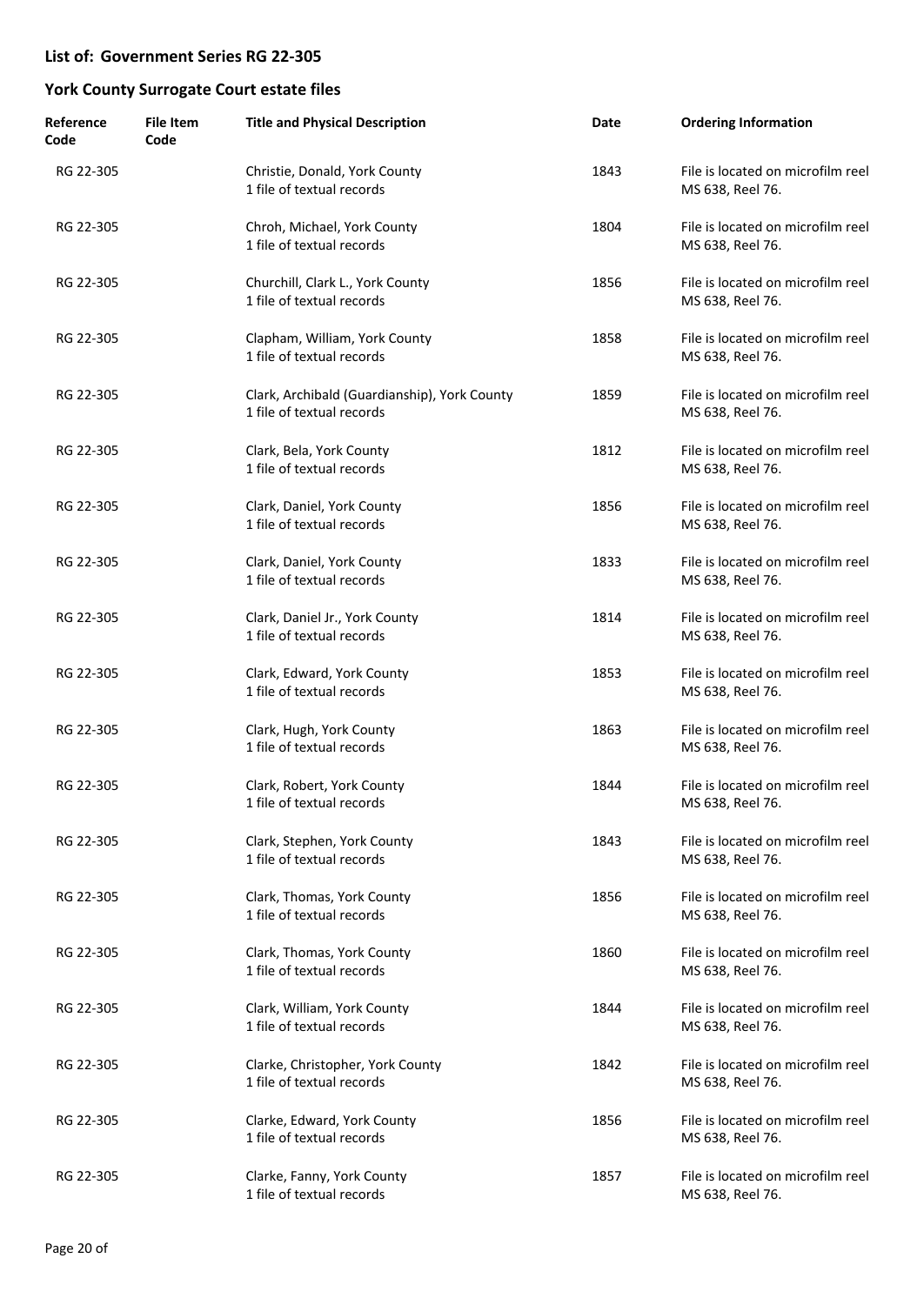| Reference<br>Code | <b>File Item</b><br>Code | <b>Title and Physical Description</b>                         | Date | <b>Ordering Information</b>                           |
|-------------------|--------------------------|---------------------------------------------------------------|------|-------------------------------------------------------|
| RG 22-305         |                          | Clarke, Joseph, York County<br>1 file of textual records      | 1861 | File is located on microfilm reel<br>MS 638, Reel 76. |
| RG 22-305         |                          | Clarke, Thomas, York County<br>1 file of textual records      | 1844 | File is located on microfilm reel<br>MS 638, Reel 76. |
| RG 22-305         |                          | Clarkson, Bolton, York County<br>1 file of textual records    | 1836 | File is located on microfilm reel<br>MS 638, Reel 76. |
| RG 22-305         |                          | Clarkson, Francis, York County<br>1 file of textual records   | 1851 | File is located on microfilm reel<br>MS 638, Reel 76. |
| RG 22-305         |                          | Clarkson, Hilary, York County<br>1 file of textual records    | 1861 | File is located on microfilm reel<br>MS 638, Reel 76. |
| RG 22-305         |                          | Clarry, Harry, York County<br>1 file of textual records       | 1832 | File is located on microfilm reel<br>MS 638, Reel 76. |
| RG 22-305         |                          | Clendennen, John, York County<br>1 file of textual records    | 1814 | File is located on microfilm reel<br>MS 638, Reel 77. |
| RG 22-305         |                          | Clendennen, William, York County<br>1 file of textual records | 1855 | File is located on microfilm reel<br>MS 638, Reel 77. |
| RG 22-305         |                          | Clifford, William, York County<br>1 file of textual records   | 1836 | File is located on microfilm reel<br>MS 638, Reel 77. |
| RG 22-305         |                          | Clifton, Arthur, York County<br>1 file of textual records     | 1839 | File is located on microfilm reel<br>MS 638, Reel 77. |
| RG 22-305         |                          | Clock, Jacob, York County<br>1 file of textual records        | 1832 | File is located on microfilm reel<br>MS 638, Reel 77. |
| RG 22-305         |                          | Cloughly, William, York County<br>1 file of textual records   | 1859 | File is located on microfilm reel<br>MS 638, Reel 77. |
| RG 22-305         |                          | Clubine, Andrew, York County<br>1 file of textual records     | 1839 | File is located on microfilm reel<br>MS 638, Reel 77. |
| RG 22-305         |                          | Clubine, Ezra, York County<br>1 file of textual records       | 1859 | File is located on microfilm reel<br>MS 638, Reel 77. |
| RG 22-305         |                          | Clunas, Alexander, York County<br>1 file of textual records   | 1859 | File is located on microfilm reel<br>MS 638, Reel 77. |
| RG 22-305         |                          | Coates, James, York County<br>1 file of textual records       | 1857 | File is located on microfilm reel<br>MS 638, Reel 77. |
| RG 22-305         |                          | Coates, John, York County<br>1 file of textual records        | 1842 | File is located on microfilm reel<br>MS 638, Reel 77. |
| RG 22-305         |                          | Coates, William, York County<br>1 file of textual records     | 1858 | File is located on microfilm reel<br>MS 638, Reel 77. |
| RG 22-305         |                          | Coats, John, York County<br>1 file of textual records         | 1842 | File is located on microfilm reel<br>MS 638, Reel 77. |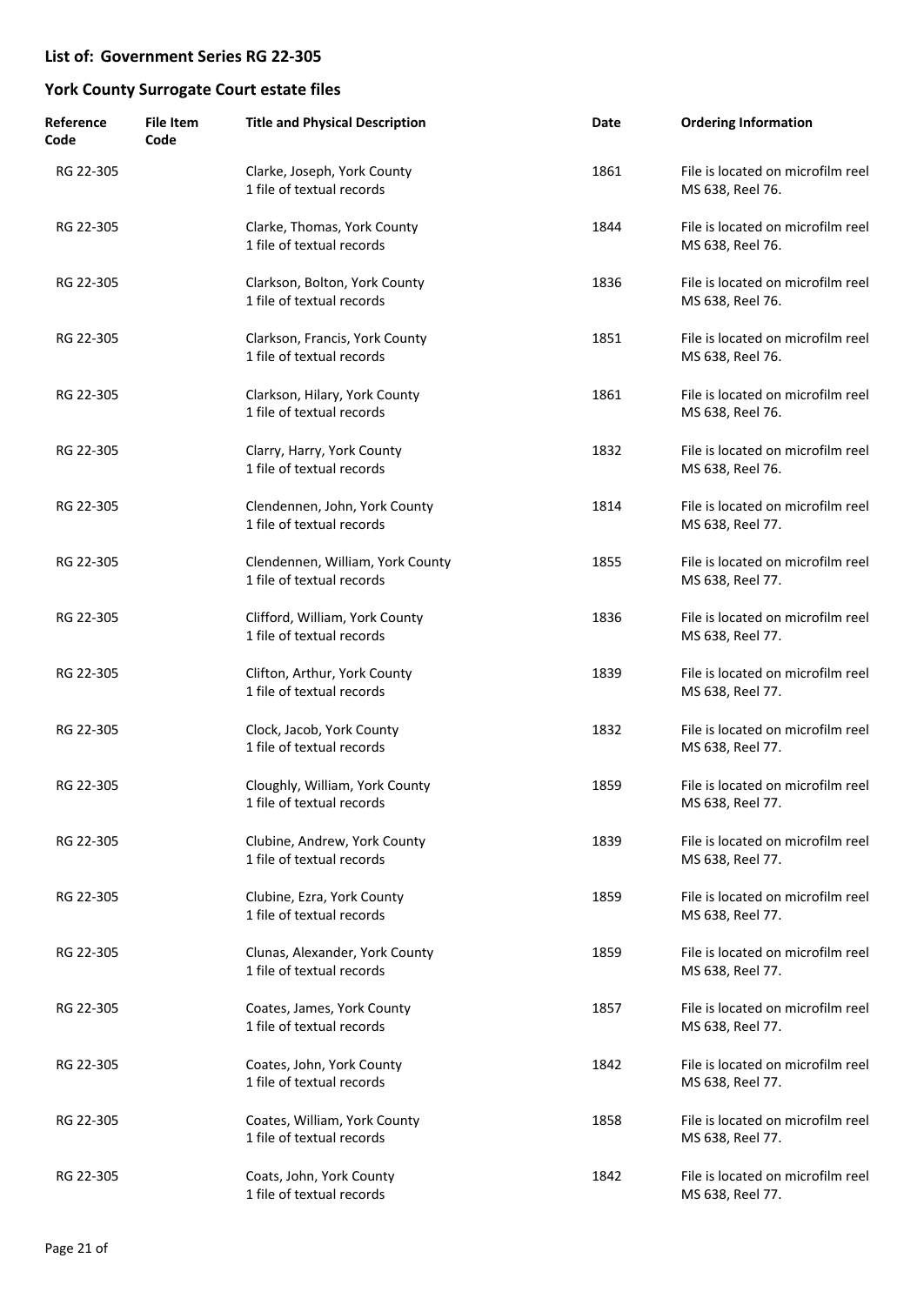| Reference<br>Code | <b>File Item</b><br>Code | <b>Title and Physical Description</b>                                     | Date | <b>Ordering Information</b>                           |
|-------------------|--------------------------|---------------------------------------------------------------------------|------|-------------------------------------------------------|
| RG 22-305         |                          | Coats, Robert, York County<br>1 file of textual records                   | 1843 | File is located on microfilm reel<br>MS 638, Reel 77. |
| RG 22-305         |                          | Cobbledick, William, York County<br>1 file of textual records             | 1837 | File is located on microfilm reel<br>MS 638, Reel 77. |
| RG 22-305         |                          | Cochran, Henry, York County<br>1 file of textual records                  | 1846 | File is located on microfilm reel<br>MS 638, Reel 77. |
| RG 22-305         |                          | Cochrane, David, York County<br>1 file of textual records                 | 1859 | File is located on microfilm reel<br>MS 638, Reel 77. |
| RG 22-305         |                          | Cochrane, James, York County<br>1 file of textual records                 | 1860 | File is located on microfilm reel<br>MS 638, Reel 77. |
| RG 22-305         |                          | Codd, Margaret E., York County<br>1 file of textual records               | 1860 | File is located on microfilm reel<br>MS 638, Reel 77. |
| RG 22-305         |                          | Coffin, Nathaniel, York County<br>1 file of textual records               | 1846 | File is located on microfilm reel<br>MS 638, Reel 77. |
| RG 22-305         |                          | Cogsell, Job, York County<br>1 file of textual records                    | 1809 | File is located on microfilm reel<br>MS 638, Reel 77. |
| RG 22-305         |                          | Coie, Samuel, York County<br>1 file of textual records                    | 1847 | File is located on microfilm reel<br>MS 638, Reel 77. |
| RG 22-305         |                          | Colclough, Noble, York County<br>1 file of textual records                | 1860 | File is located on microfilm reel<br>MS 638, Reel 77. |
| RG 22-305         |                          | Coldread, William, York County<br>1 file of textual records               | 1858 | File is located on microfilm reel<br>MS 638, Reel 77. |
| RG 22-305         |                          | Coleman, William, York County<br>1 file of textual records                | 1813 | File is located on microfilm reel<br>MS 638, Reel 77. |
| RG 22-305         |                          | Coleman, William, York County<br>1 file of textual records                | 1834 | File is located on microfilm reel<br>MS 638, Reel 77. |
| RG 22-305         |                          | Colhath, Rachel, York County<br>1 file of textual records                 | 1843 | File is located on microfilm reel<br>MS 638, Reel 77. |
| RG 22-305         |                          | Collins, Francis, York County<br>1 file of textual records                | 1834 | File is located on microfilm reel<br>MS 638, Reel 77. |
| RG 22-305         |                          | Collins, Francis (Guardianship), York County<br>1 file of textual records | 1848 | File is located on microfilm reel<br>MS 638, Reel 77. |
| RG 22-305         |                          | Collins, John, York County<br>1 file of textual records                   | 1834 | File is located on microfilm reel<br>MS 638, Reel 77. |
| RG 22-305         |                          | Collins, John, York County<br>1 file of textual records                   | 1835 | File is located on microfilm reel<br>MS 638, Reel 77. |
| RG 22-305         |                          | Collins, John, York County<br>1 file of textual records                   | 1848 | File is located on microfilm reel<br>MS 638, Reel 77. |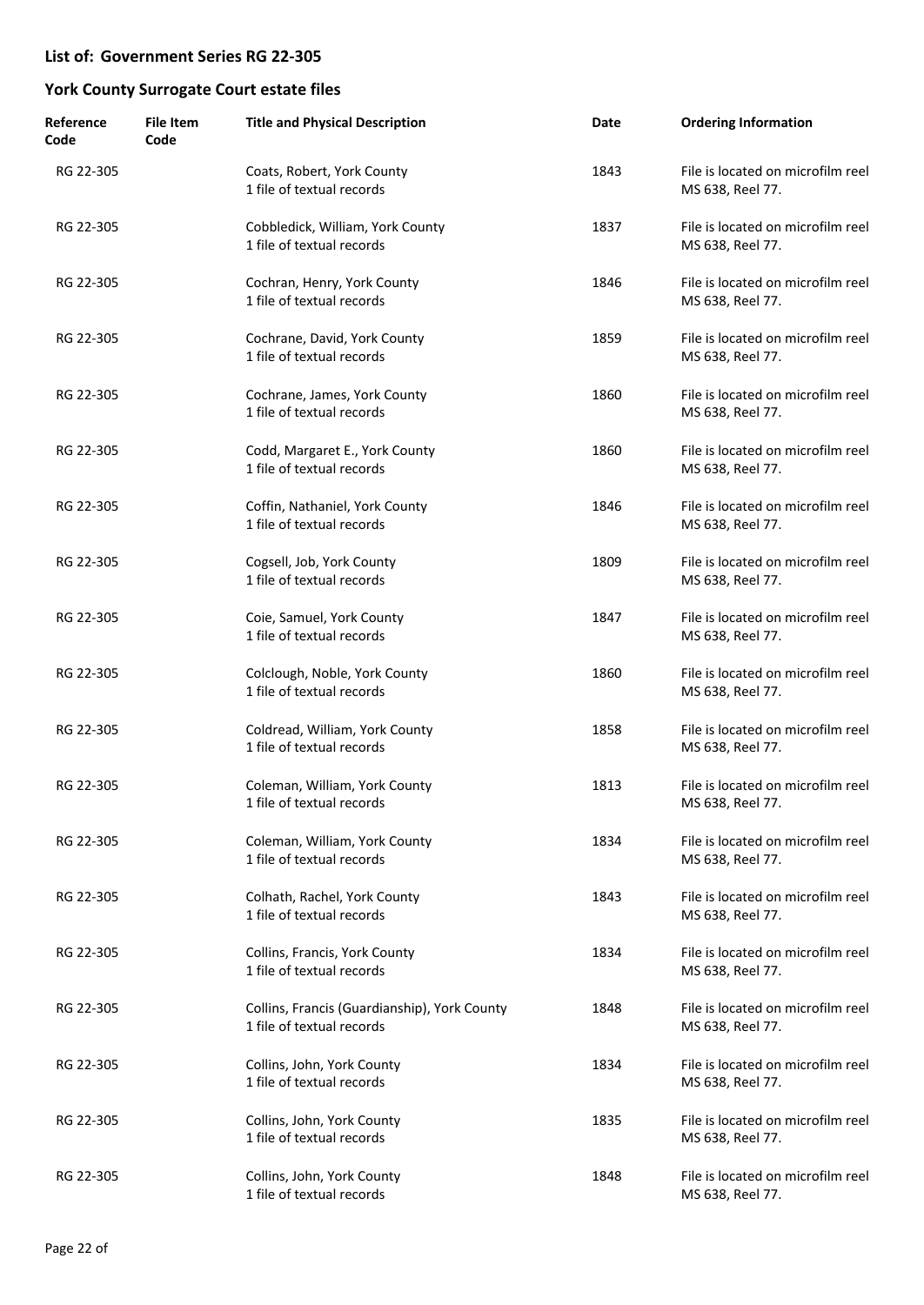| Reference<br>Code | <b>File Item</b><br>Code | <b>Title and Physical Description</b>                         | Date | <b>Ordering Information</b>                           |
|-------------------|--------------------------|---------------------------------------------------------------|------|-------------------------------------------------------|
| RG 22-305         |                          | Collins, Joseph, York County<br>1 file of textual records     | 1815 | File is located on microfilm reel<br>MS 638, Reel 77. |
| RG 22-305         |                          | Collins, Joseph Jr., York County<br>1 file of textual records | 1815 | File is located on microfilm reel<br>MS 638, Reel 77. |
| RG 22-305         |                          | Collins, Ralph, York County<br>1 file of textual records      | 1850 | File is located on microfilm reel<br>MS 638, Reel 77. |
| RG 22-305         |                          | Collins, Robert, York County<br>1 file of textual records     | 1847 | File is located on microfilm reel<br>MS 638, Reel 77. |
| RG 22-305         |                          | Collins, Thomas, York County<br>1 file of textual records     | 1839 | File is located on microfilm reel<br>MS 638, Reel 77. |
| RG 22-305         |                          | Colt, Chester, York County<br>1 file of textual records       | 1837 | File is located on microfilm reel<br>MS 638, Reel 77. |
| RG 22-305         |                          | Comer, John, York County<br>1 file of textual records         | 1856 | File is located on microfilm reel<br>MS 638, Reel 77. |
| RG 22-305         |                          | Comer, Margaret, York County<br>1 file of textual records     | 1862 | File is located on microfilm reel<br>MS 638, Reel 77. |
| RG 22-305         |                          | Comer, Thomas, York County<br>1 file of textual records       | 1858 | File is located on microfilm reel<br>MS 638, Reel 77. |
| RG 22-305         |                          | Conland, Benjamin, York County<br>1 file of textual records   | 1860 | File is located on microfilm reel<br>MS 638, Reel 77. |
| RG 22-305         |                          | Conner, John, York County<br>1 file of textual records        | 1861 | File is located on microfilm reel<br>MS 638, Reel 77. |
| RG 22-305         |                          | Connor, George K., York County<br>1 file of textual records   | 1863 | File is located on microfilm reel<br>MS 638, Reel 77. |
| RG 22-305         |                          | Conway, James, York County<br>1 file of textual records       | 1849 | File is located on microfilm reel<br>MS 638, Reel 77. |
| RG 22-305         |                          | Cook, Abram, York County<br>1 file of textual records         | 1857 | File is located on microfilm reel<br>MS 638, Reel 77. |
| RG 22-305         |                          | Cook, Benjamin, York County<br>1 file of textual records      | 1857 | File is located on microfilm reel<br>MS 638, Reel 77. |
| RG 22-305         |                          | Cook, George, York County<br>1 file of textual records        | 1855 | File is located on microfilm reel<br>MS 638, Reel 77. |
| RG 22-305         |                          | Cook, Hugh, York County<br>1 file of textual records          | 1861 | File is located on microfilm reel<br>MS 638, Reel 77. |
| RG 22-305         |                          | Cook, John, York County<br>1 file of textual records          | 1862 | File is located on microfilm reel<br>MS 638, Reel 77. |
| RG 22-305         |                          | Cook, Robert, York County<br>1 file of textual records        | 1854 | File is located on microfilm reel<br>MS 638, Reel 77. |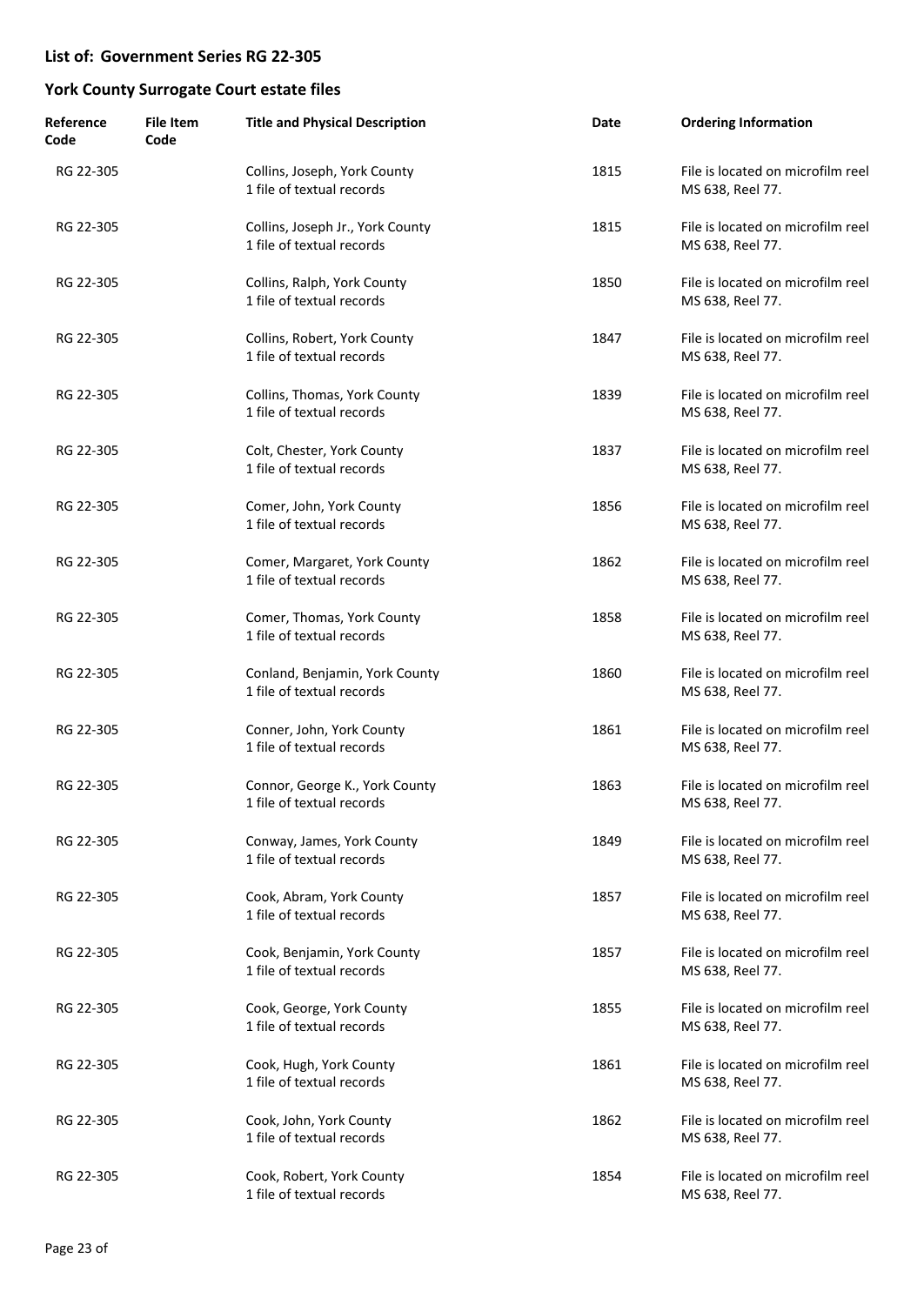| Reference<br>Code | <b>File Item</b><br>Code | <b>Title and Physical Description</b>                       | Date | <b>Ordering Information</b>                           |
|-------------------|--------------------------|-------------------------------------------------------------|------|-------------------------------------------------------|
| RG 22-305         |                          | Cook, Robert, York County<br>1 file of textual records      | 1856 | File is located on microfilm reel<br>MS 638, Reel 77. |
| RG 22-305         |                          | Cook, William, York County<br>1 file of textual records     | 1855 | File is located on microfilm reel<br>MS 638, Reel 77. |
| RG 22-305         |                          | Cook, William, York County<br>1 file of textual records     | 1857 | File is located on microfilm reel<br>MS 638, Reel 77. |
| RG 22-305         |                          | Cook, William, York County<br>1 file of textual records     | 1862 | File is located on microfilm reel<br>MS 638, Reel 77. |
| RG 22-305         |                          | Cooper, John, York County<br>1 file of textual records      | 1847 | File is located on microfilm reel<br>MS 638, Reel 77. |
| RG 22-305         |                          | Cooper, Thomas, York County<br>1 file of textual records    | 1847 | File is located on microfilm reel<br>MS 638, Reel 77. |
| RG 22-305         |                          | Cooper, William, York County<br>1 file of textual records   | 1840 | File is located on microfilm reel<br>MS 638, Reel 77. |
| RG 22-305         |                          | Cooper, William, York County<br>1 file of textual records   | 1846 | File is located on microfilm reel<br>MS 638, Reel 77. |
| RG 22-305         |                          | Corbet, Thomas, York County<br>1 file of textual records    | 1861 | File is located on microfilm reel<br>MS 638, Reel 77. |
| RG 22-305         |                          | Corbett, Jane, York County<br>1 file of textual records     | 1861 | File is located on microfilm reel<br>MS 638, Reel 77. |
| RG 22-305         |                          | Corbett, Thomas, York County<br>1 file of textual records   | 1860 | File is located on microfilm reel<br>MS 638, Reel 77. |
| RG 22-305         |                          | Cornell, Edward, York County<br>1 file of textual records   | 1850 | File is located on microfilm reel<br>MS 638, Reel 77. |
| RG 22-305         |                          | Cornell, George, York County<br>1 file of textual records   | 1852 | File is located on microfilm reel<br>MS 638, Reel 77. |
| RG 22-305         |                          | Corr, Hugh, York County<br>1 file of textual records        | 1858 | File is located on microfilm reel<br>MS 638, Reel 77. |
| RG 22-305         |                          | Coryell, Abraham, York County<br>1 file of textual records  | 1854 | File is located on microfilm reel<br>MS 638, Reel 77. |
| RG 22-305         |                          | Coryell, Daniel, York County<br>1 file of textual records   | 1838 | File is located on microfilm reel<br>MS 638, Reel 77. |
| RG 22-305         |                          | Coryell, David A., York County<br>1 file of textual records | 1837 | File is located on microfilm reel<br>MS 638, Reel 77. |
| RG 22-305         |                          | Cosway, Robert, York County<br>1 file of textual records    | 1844 | File is located on microfilm reel<br>MS 638, Reel 77. |
| RG 22-305         |                          | Cotter, George C., York County<br>1 file of textual records | 1860 | File is located on microfilm reel<br>MS 638, Reel 77. |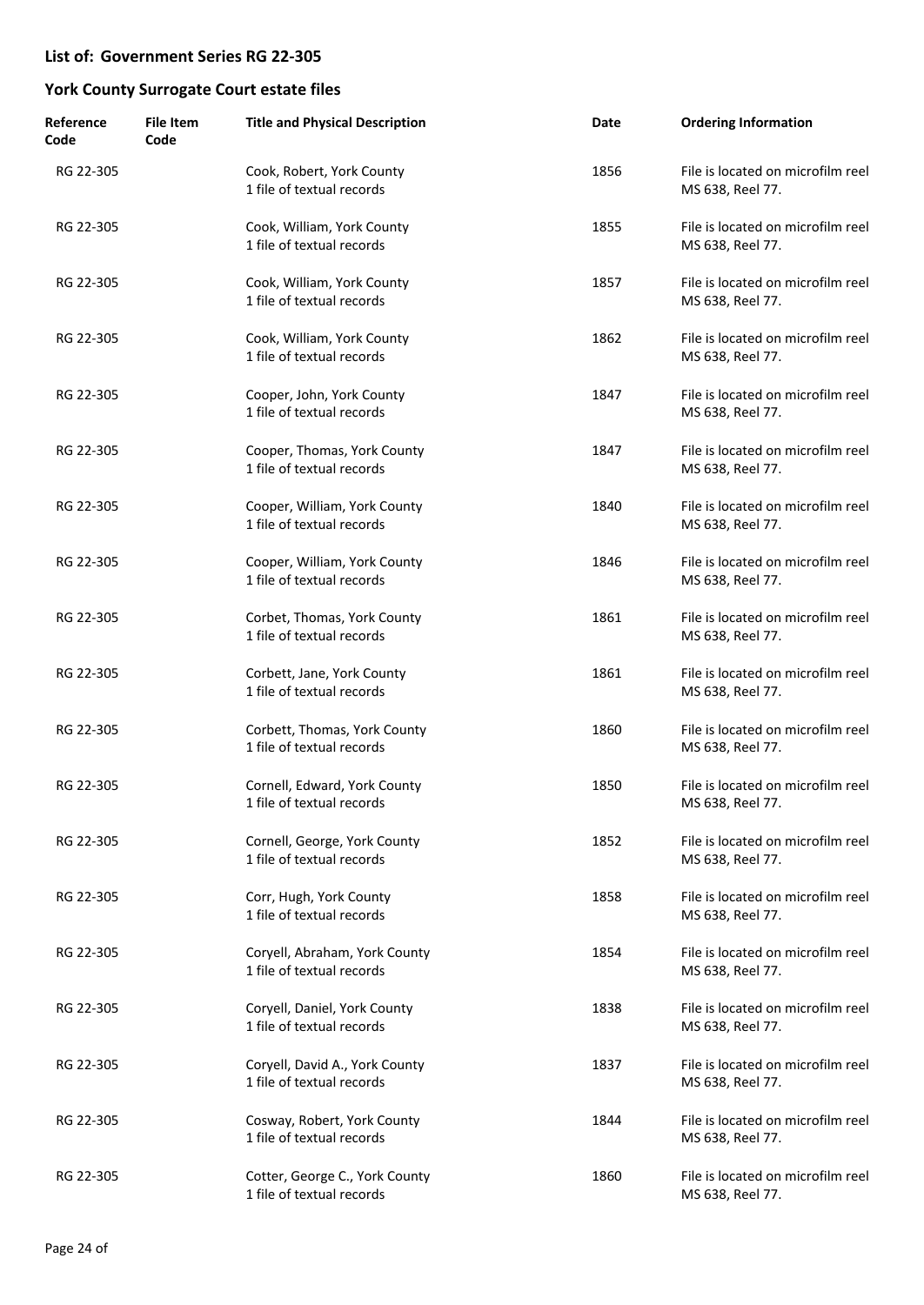| Reference<br>Code | <b>File Item</b><br>Code | <b>Title and Physical Description</b>                          | Date | <b>Ordering Information</b>                           |
|-------------------|--------------------------|----------------------------------------------------------------|------|-------------------------------------------------------|
| RG 22-305         |                          | Couch, John, York County<br>1 file of textual records          | 1863 | File is located on microfilm reel<br>MS 638, Reel 77. |
| RG 22-305         |                          | Couch, William, York County<br>1 file of textual records       | 1858 | File is located on microfilm reel<br>MS 638, Reel 77. |
| RG 22-305         |                          | Coulson, Corry, York County<br>1 file of textual records       | 1848 | File is located on microfilm reel<br>MS 638, Reel 77. |
| RG 22-305         |                          | Coulson, Elizabeth, York County<br>1 file of textual records   | 1861 | File is located on microfilm reel<br>MS 638, Reel 77. |
| RG 22-305         |                          | Coulten, Andrew, York County<br>1 file of textual records      | 1857 | File is located on microfilm reel<br>MS 638, Reel 77. |
| RG 22-305         |                          | Coulter, George, York County<br>1 file of textual records      | 1857 | File is located on microfilm reel<br>MS 638, Reel 77. |
| RG 22-305         |                          | Coultis, Henry, York County<br>1 file of textual records       | 1850 | File is located on microfilm reel<br>MS 638, Reel 77. |
| RG 22-305         |                          | Countryman, Susannah, York County<br>1 file of textual records | 1836 | File is located on microfilm reel<br>MS 638, Reel 77. |
| RG 22-305         |                          | Cowan, John, York County<br>1 file of textual records          | 1858 | File is located on microfilm reel<br>MS 638, Reel 77. |
| RG 22-305         |                          | Cowell, Robert, York County<br>1 file of textual records       | 1837 | File is located on microfilm reel<br>MS 638, Reel 77. |
| RG 22-305         |                          | Cowen, Thomas, York County<br>1 file of textual records        | 1841 | File is located on microfilm reel<br>MS 638, Reel 77. |
| RG 22-305         |                          | Cox, George, York County<br>1 file of textual records          | 1845 | File is located on microfilm reel<br>MS 638, Reel 77. |
| RG 22-305         |                          | Cox, James, York County<br>1 file of textual records           | 1856 | File is located on microfilm reel<br>MS 638, Reel 77. |
| RG 22-305         |                          | Cox, Osborne, York County<br>1 file of textual records         | 1813 | File is located on microfilm reel<br>MS 638, Reel 77. |
| RG 22-305         |                          | Cox, Robert, York County<br>1 file of textual records          | 1834 | File is located on microfilm reel<br>MS 638, Reel 77. |
| RG 22-305         |                          | Coyne, Edward, York County<br>1 file of textual records        | 1850 | File is located on microfilm reel<br>MS 638, Reel 77. |
| RG 22-305         |                          | Cradock, Emmerson, York County<br>1 file of textual records    | 1845 | File is located on microfilm reel<br>MS 638, Reel 77. |
| RG 22-305         |                          | Craig, David, York County<br>1 file of textual records         | 1847 | File is located on microfilm reel<br>MS 638, Reel 77. |
| RG 22-305         |                          | Craik, Robert, York County<br>1 file of textual records        | 1851 | File is located on microfilm reel<br>MS 638, Reel 77. |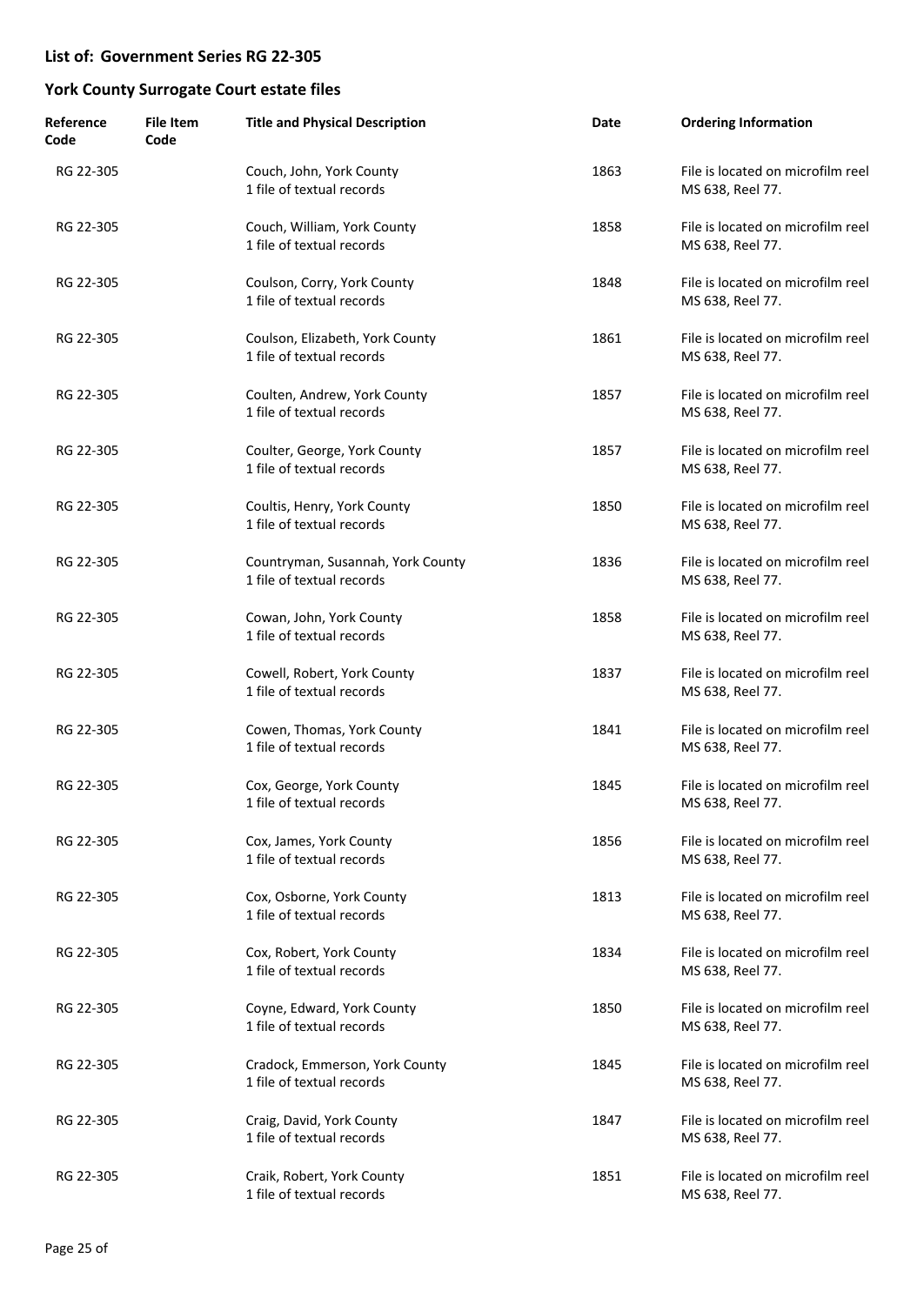| Reference<br>Code | <b>File Item</b><br>Code | <b>Title and Physical Description</b>                        | Date | <b>Ordering Information</b>                           |
|-------------------|--------------------------|--------------------------------------------------------------|------|-------------------------------------------------------|
| RG 22-305         |                          | Crammer, John, York County<br>1 file of textual records      | 1805 | File is located on microfilm reel<br>MS 638, Reel 77. |
| RG 22-305         |                          | Crann, Andrew, York County<br>1 file of textual records      | 1836 | File is located on microfilm reel<br>MS 638, Reel 77. |
| RG 22-305         |                          | Cranny, Thomas, York County<br>1 file of textual records     | 1828 | File is located on microfilm reel<br>MS 638, Reel 77. |
| RG 22-305         |                          | Craven, James, York County<br>1 file of textual records      | 1852 | File is located on microfilm reel<br>MS 638, Reel 77. |
| RG 22-305         |                          | Craven, John, York County<br>1 file of textual records       | 1857 | File is located on microfilm reel<br>MS 638, Reel 77. |
| RG 22-305         |                          | Craven, Moses, York County<br>1 file of textual records      | 1857 | File is located on microfilm reel<br>MS 638, Reel 78. |
| RG 22-305         |                          | Craven, William, York County<br>1 file of textual records    | 1855 | File is located on microfilm reel<br>MS 638, Reel 77. |
| RG 22-305         |                          | Crawford, Jane, York County<br>1 file of textual records     | 1862 | File is located on microfilm reel<br>MS 638, Reel 78. |
| RG 22-305         |                          | Crawford, John, York County<br>1 file of textual records     | 1848 | File is located on microfilm reel<br>MS 638, Reel 78. |
| RG 22-305         |                          | Crawford, Samuel, York County<br>1 file of textual records   | 1848 | File is located on microfilm reel<br>MS 638, Reel 78. |
| RG 22-305         |                          | Crediman, John, York County<br>1 file of textual records     | 1848 | File is located on microfilm reel<br>MS 638, Reel 78. |
| RG 22-305         |                          | Creech, Robert, York County<br>1 file of textual records     | 1854 | File is located on microfilm reel<br>MS 638, Reel 78. |
| RG 22-305         |                          | Crewe, William, York County<br>1 file of textual records     | 1861 | File is located on microfilm reel<br>MS 638, Reel 78. |
| RG 22-305         |                          | Crispin, Richard, York County<br>1 file of textual records   | 1844 | File is located on microfilm reel<br>MS 638, Reel 78. |
| RG 22-305         |                          | Cristner, Benjamin, York County<br>1 file of textual records | 1854 | File is located on microfilm reel<br>MS 638, Reel 78. |
| RG 22-305         |                          | Crittenden, Asa, York County<br>1 file of textual records    | 1859 | File is located on microfilm reel<br>MS 638, Reel 78. |
| RG 22-305         |                          | Crombie, Marcus, York County<br>1 file of textual records    | 1852 | File is located on microfilm reel<br>MS 638, Reel 78. |
| RG 22-305         |                          | Cronk, Abram, York County<br>1 file of textual records       | 1849 | File is located on microfilm reel<br>MS 638, Reel 78. |
| RG 22-305         |                          | Crooks, Ramsay, York County<br>1 file of textual records     | 1859 | File is located on microfilm reel<br>MS 638, Reel 78. |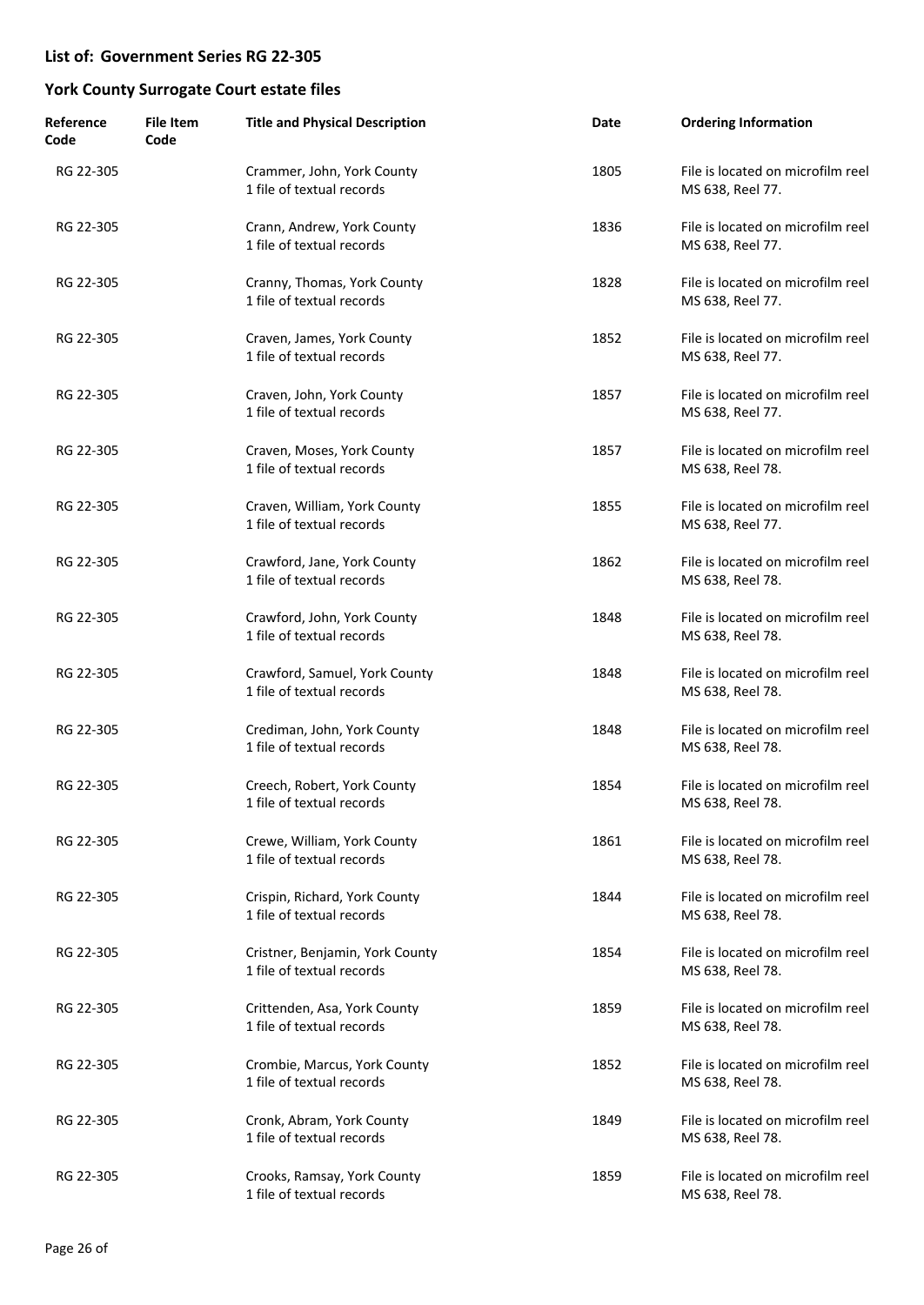| Reference<br>Code | <b>File Item</b><br>Code | <b>Title and Physical Description</b>                             | Date | <b>Ordering Information</b>                           |
|-------------------|--------------------------|-------------------------------------------------------------------|------|-------------------------------------------------------|
| RG 22-305         |                          | Crookshank, Hon. George, York County<br>1 file of textual records | 1859 | File is located on microfilm reel<br>MS 638, Reel 78. |
| RG 22-305         |                          | Crosbey, Robert, York County<br>1 file of textual records         | 1860 | File is located on microfilm reel<br>MS 638, Reel 78. |
| RG 22-305         |                          | Crosby, Henry, York County<br>1 file of textual records           | 1862 | File is located on microfilm reel<br>MS 638, Reel 78. |
| RG 22-305         |                          | Croser, William, York County<br>1 file of textual records         | 1856 | File is located on microfilm reel<br>MS 638, Reel 78. |
| RG 22-305         |                          | Crossley, Daniel, York County<br>1 file of textual records        | 1842 | File is located on microfilm reel<br>MS 638, Reel 78. |
| RG 22-305         |                          | Crothers, William, York County<br>1 file of textual records       | 1850 | File is located on microfilm reel<br>MS 638, Reel 78. |
| RG 22-305         |                          | Crozier, Christopher, York County<br>1 file of textual records    | 1856 | File is located on microfilm reel<br>MS 638, Reel 78. |
| RG 22-305         |                          | Crozier, Elizabeth, York County<br>1 file of textual records      | 1861 | File is located on microfilm reel<br>MS 638, Reel 78. |
| RG 22-305         |                          | Crumbie, John, York County<br>1 file of textual records           | 1848 | File is located on microfilm reel<br>MS 638, Reel 78. |
| RG 22-305         |                          | Cruthers, John, York County<br>1 file of textual records          | 1813 | File is located on microfilm reel<br>MS 638, Reel 78. |
| RG 22-305         |                          | Culham, James, York County<br>1 file of textual records           | 1840 | File is located on microfilm reel<br>MS 638, Reel 78. |
| RG 22-305         |                          | Culham, John, York County<br>1 file of textual records            | 1852 | File is located on microfilm reel<br>MS 638, Reel 78. |
| RG 22-305         |                          | Culham, Joseph, York County<br>1 file of textual records          | 1851 | File is located on microfilm reel<br>MS 638, Reel 78. |
| RG 22-305         |                          | Culham, William, York County<br>1 file of textual records         | 1859 | File is located on microfilm reel<br>MS 638, Reel 78. |
| RG 22-305         |                          | Cullen, John, York County<br>1 file of textual records            | 1850 | File is located on microfilm reel<br>MS 638, Reel 78. |
| RG 22-305         |                          | Cullivan, Richard, York County<br>1 file of textual records       | 1854 | File is located on microfilm reel<br>MS 638, Reel 78. |
| RG 22-305         |                          | Culverwell, John G., York County<br>1 file of textual records     | 1833 | File is located on microfilm reel<br>MS 638, Reel 78. |
| RG 22-305         |                          | Cuming, William, York County<br>1 file of textual records         | 1862 | File is located on microfilm reel<br>MS 638, Reel 78. |
| RG 22-305         |                          | Cummer, Elizabeth, York County<br>1 file of textual records       | 1854 | File is located on microfilm reel<br>MS 638, Reel 78. |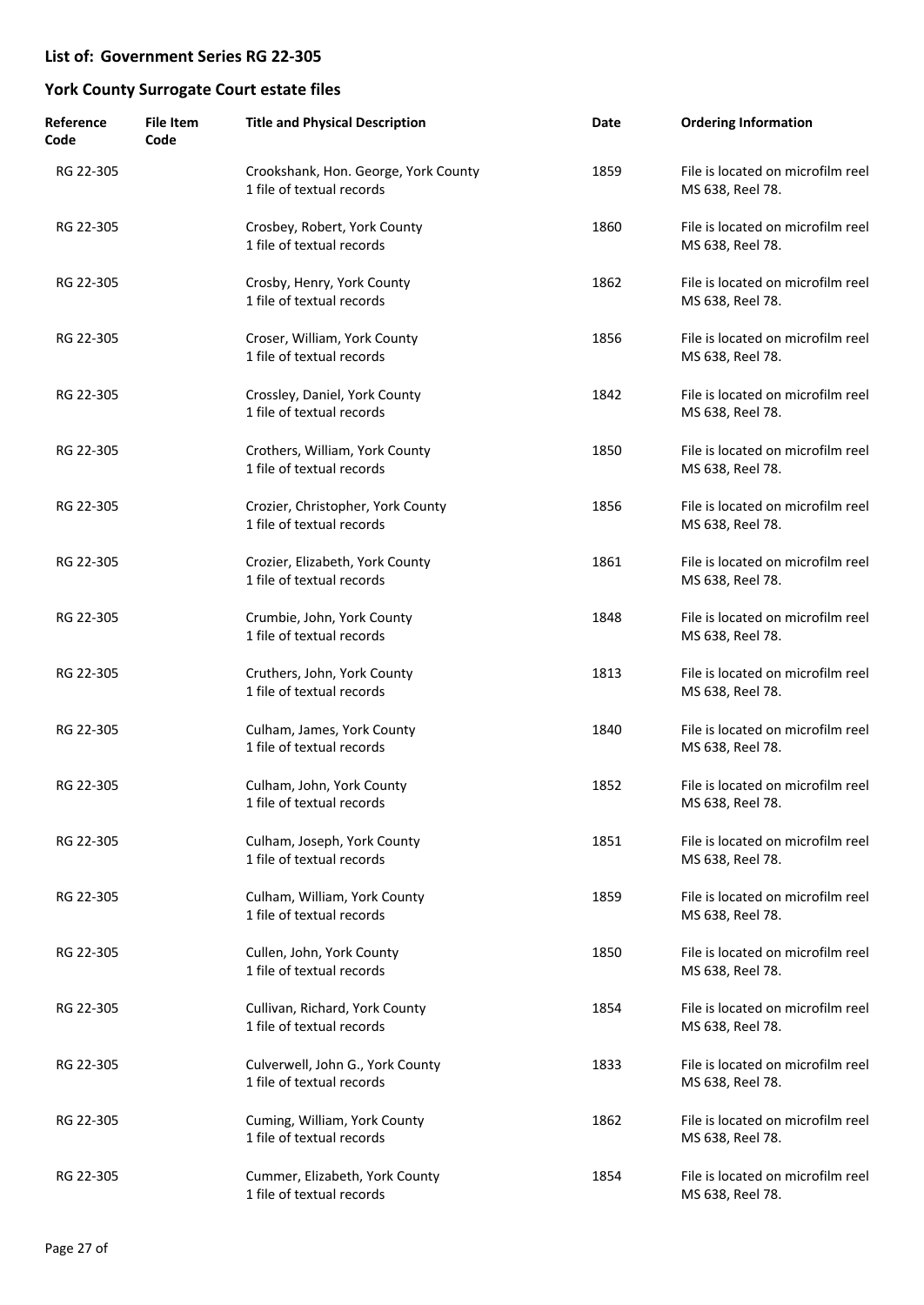| Reference<br>Code | <b>File Item</b><br>Code | <b>Title and Physical Description</b>                         | Date | <b>Ordering Information</b>                           |
|-------------------|--------------------------|---------------------------------------------------------------|------|-------------------------------------------------------|
| RG 22-305         |                          | Cummer, Jacob, York County<br>1 file of textual records       | 1834 | File is located on microfilm reel<br>MS 638, Reel 78. |
| RG 22-305         |                          | Cummingham, James, York County<br>1 file of textual records   | 1853 | File is located on microfilm reel<br>MS 638, Reel 78. |
| RG 22-305         |                          | Cummings, William, York County<br>1 file of textual records   | 1823 | File is located on microfilm reel<br>MS 638, Reel 78. |
| RG 22-305         |                          | Cummington, Joseph, York County<br>1 file of textual records  | 1856 | File is located on microfilm reel<br>MS 638, Reel 78. |
| RG 22-305         |                          | Cummins, William, York County<br>1 file of textual records    | 1847 | File is located on microfilm reel<br>MS 638, Reel 78. |
| RG 22-305         |                          | Cummins, William, York County<br>1 file of textual records    | 1847 | File is located on microfilm reel<br>MS 638, Reel 78. |
| RG 22-305         |                          | Currey, John K., York County<br>1 file of textual records     | 1861 | File is located on microfilm reel<br>MS 638, Reel 78. |
| RG 22-305         |                          | Currie, Alexander, York County<br>1 file of textual records   | 1853 | File is located on microfilm reel<br>MS 638, Reel 78. |
| RG 22-305         |                          | Currie, Margaret, York County<br>1 file of textual records    | 1854 | File is located on microfilm reel<br>MS 638, Reel 78. |
| RG 22-305         |                          | Currie, Matthew, York County<br>1 file of textual records     | 1856 | File is located on microfilm reel<br>MS 638, Reel 78. |
| RG 22-305         |                          | Curtin, Alexander, York County<br>1 file of textual records   | 1851 | File is located on microfilm reel<br>MS 638, Reel 78. |
| RG 22-305         |                          | Curtin, Ann, York County<br>1 file of textual records         | 1863 | File is located on microfilm reel<br>MS 638, Reel 78. |
| RG 22-305         |                          | Curtis, John, York County<br>1 file of textual records        | 1858 | File is located on microfilm reel<br>MS 638, Reel 78. |
| RG 22-305         |                          | Curts, Peter, York County<br>1 file of textual records        | 1858 | File is located on microfilm reel<br>MS 638, Reel 78. |
| RG 22-305         |                          | Cushman, Elizabeth, York County<br>1 file of textual records  | 1856 | File is located on microfilm reel<br>MS 638, Reel 78. |
| RG 22-305         |                          | Cushman, James, York County<br>1 file of textual records      | 1857 | File is located on microfilm reel<br>MS 638, Reel 78. |
| RG 22-305         |                          | Cussan, John, York County<br>1 file of textual records        | 1849 | File is located on microfilm reel<br>MS 638, Reel 79. |
| RG 22-305         |                          | Cuthbert, Catherine, York County<br>1 file of textual records | 1857 | File is located on microfilm reel<br>MS 638, Reel 79. |
| RG 22-305         |                          | Cuthbertson, Samuel, York County<br>1 file of textual records | 1856 | File is located on microfilm reel<br>MS 638, Reel 79. |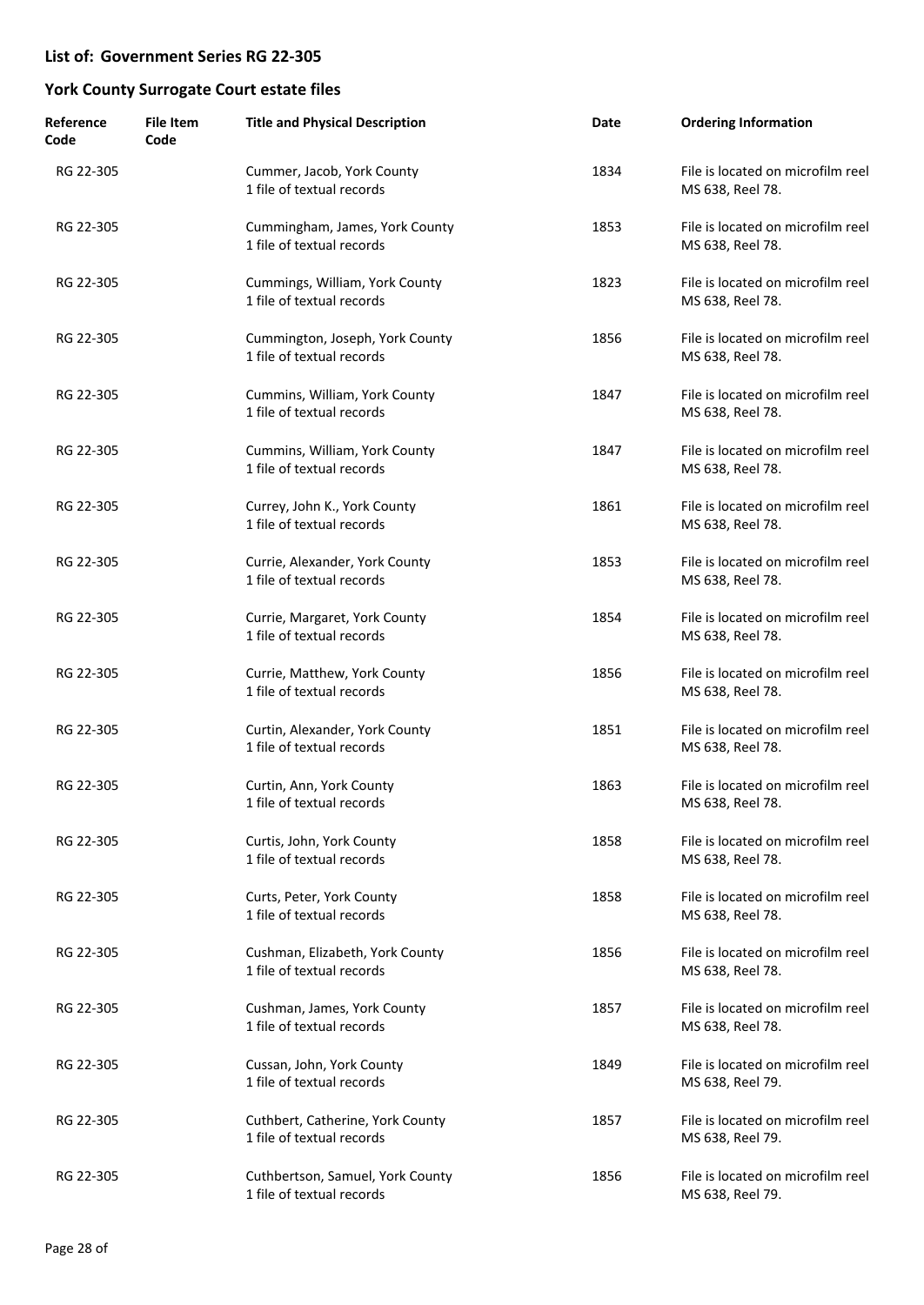| Reference<br>Code | <b>File Item</b><br>Code | <b>Title and Physical Description</b>                      | Date | <b>Ordering Information</b>                           |
|-------------------|--------------------------|------------------------------------------------------------|------|-------------------------------------------------------|
| RG 22-305         |                          | Daly, Patrick, York County<br>1 file of textual records    | 1860 | File is located on microfilm reel<br>MS 638, Reel 79. |
| RG 22-305         |                          | Danbrough, Peter, York County<br>1 file of textual records | 1853 | File is located on microfilm reel<br>MS 638, Reel 79. |
| RG 22-305         |                          | Darker, Richard, York County<br>1 file of textual records  | 1832 | File is located on microfilm reel<br>MS 638, Reel 79. |
| RG 22-305         |                          | Daton, Daniel, York County<br>1 file of textual records    | 1829 | File is located on microfilm reel<br>MS 638, Reel 79. |
| RG 22-305         |                          | Davey, Elizabeth, York County<br>1 file of textual records | 1861 | File is located on microfilm reel<br>MS 638, Reel 79. |
| RG 22-305         |                          | Davidson, James, York County<br>1 file of textual records  | 1845 | File is located on microfilm reel<br>MS 638, Reel 79. |
| RG 22-305         |                          | Davidson, James, York County<br>1 file of textual records  | 1861 | File is located on microfilm reel<br>MS 638, Reel 79. |
| RG 22-305         |                          | Davidson, John, York County<br>1 file of textual records   | 1844 | File is located on microfilm reel<br>MS 638, Reel 79. |
| RG 22-305         |                          | Davidson, John, York County<br>1 file of textual records   | 1856 | File is located on microfilm reel<br>MS 638, Reel 79. |
| RG 22-305         |                          | Davidson, Thomas, York County<br>1 file of textual records | 1856 | File is located on microfilm reel<br>MS 638, Reel 79. |
| RG 22-305         |                          | Davies, John, York County<br>1 file of textual records     | 1847 | File is located on microfilm reel<br>MS 638, Reel 79. |
| RG 22-305         |                          | Davies, Joseph, York County<br>1 file of textual records   | 1836 | File is located on microfilm reel<br>MS 638, Reel 79. |
| RG 22-305         |                          | Davis, Benjamin, York County<br>1 file of textual records  | 1813 | File is located on microfilm reel<br>MS 638, Reel 79. |
| RG 22-305         |                          | Davis, Calvin, York County<br>1 file of textual records    | 1857 | File is located on microfilm reel<br>MS 638, Reel 79. |
| RG 22-305         |                          | Davis, Elizabeth, York County<br>1 file of textual records | 1860 | File is located on microfilm reel<br>MS 638, Reel 79. |
| RG 22-305         |                          | Davis, Hiram, York County<br>1 file of textual records     | 1858 | File is located on microfilm reel<br>MS 638, Reel 79. |
| RG 22-305         |                          | Davis, Isaac, York County<br>1 file of textual records     | 1838 | File is located on microfilm reel<br>MS 638, Reel 79. |
| RG 22-305         |                          | Davis, John, York County<br>1 file of textual records      | 1851 | File is located on microfilm reel<br>MS 638, Reel 79. |
| RG 22-305         |                          | Davis, Joseph, York County<br>1 file of textual records    | 1831 | File is located on microfilm reel<br>MS 638, Reel 79. |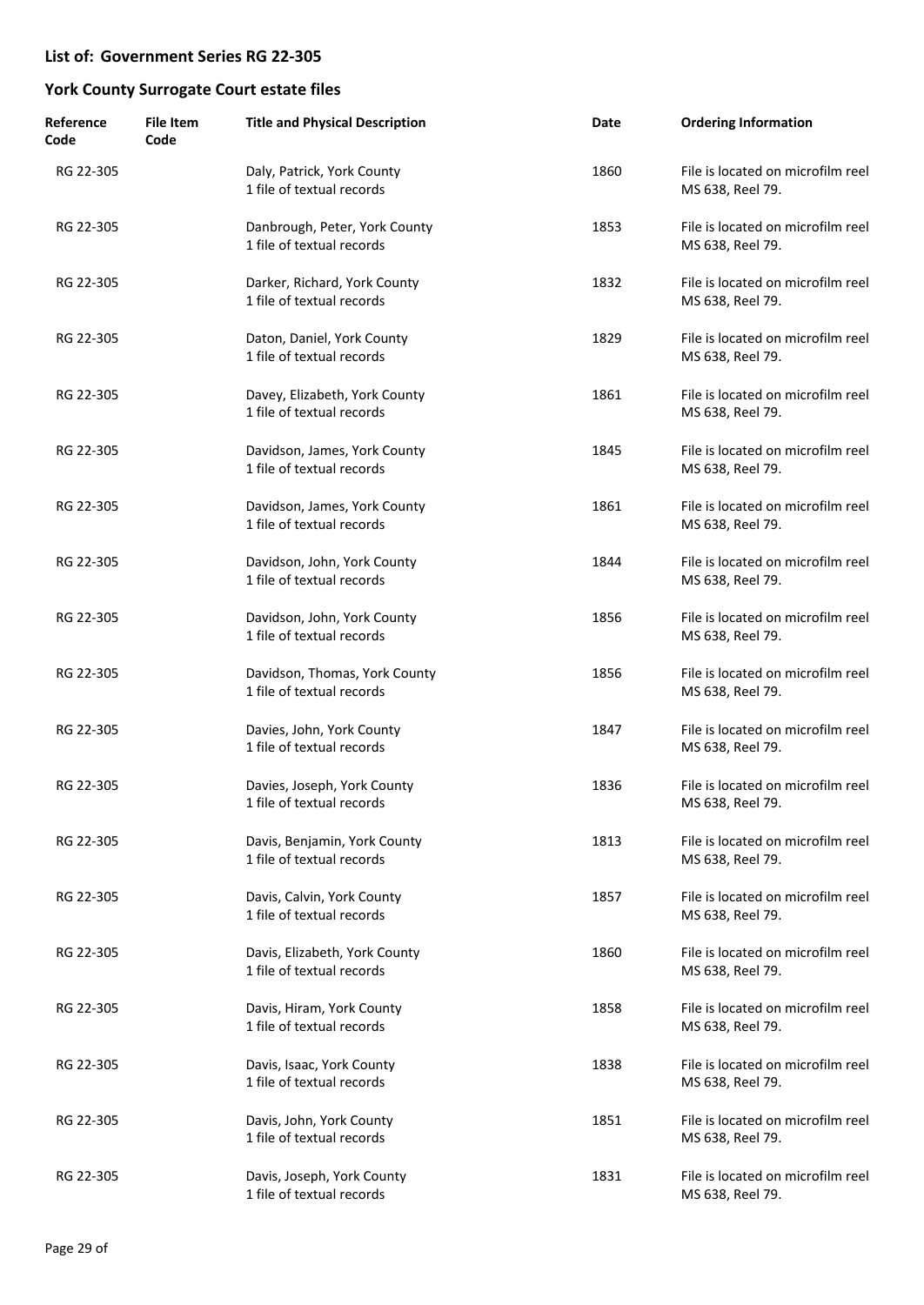| Reference<br>Code | <b>File Item</b><br>Code | <b>Title and Physical Description</b>                                 | Date | <b>Ordering Information</b>                           |
|-------------------|--------------------------|-----------------------------------------------------------------------|------|-------------------------------------------------------|
| RG 22-305         |                          | Davis, Samuel, York County<br>1 file of textual records               | 1841 | File is located on microfilm reel<br>MS 638, Reel 79. |
| RG 22-305         |                          | Davis, Sarah, York County<br>1 file of textual records                | 1860 | File is located on microfilm reel<br>MS 638, Reel 79. |
| RG 22-305         |                          | Davis, William, York County<br>1 file of textual records              | 1859 | File is located on microfilm reel<br>MS 638, Reel 79. |
| RG 22-305         |                          | Davison, George, York County<br>1 file of textual records             | 1844 | File is located on microfilm reel<br>MS 638, Reel 79. |
| RG 22-305         |                          | Daws, James, York County<br>1 file of textual records                 | 1836 | File is located on microfilm reel<br>MS 638, Reel 79. |
| RG 22-305         |                          | Dawson, David, York County<br>1 file of textual records               | 1847 | File is located on microfilm reel<br>MS 638, Reel 79. |
| RG 22-305         |                          | Dawson, George, York County<br>1 file of textual records              | 1842 | File is located on microfilm reel<br>MS 638, Reel 79. |
| RG 22-305         |                          | Dawson, George, York County<br>1 file of textual records              | 1856 | File is located on microfilm reel<br>MS 638, Reel 79. |
| RG 22-305         |                          | Dawson, John, York County<br>1 file of textual records                | 1862 | File is located on microfilm reel<br>MS 638, Reel 79. |
| RG 22-305         |                          | Dawson, Matthew, York County<br>1 file of textual records             | 1831 | File is located on microfilm reel<br>MS 638, Reel 79. |
| RG 22-305         |                          | Dawson, Thomas, York County<br>1 file of textual records              | 1856 | File is located on microfilm reel<br>MS 638, Reel 79. |
| RG 22-305         |                          | De Blaquiere, Hon. Peter B., York County<br>1 file of textual records | 1860 | File is located on microfilm reel<br>MS 638, Reel 79. |
| RG 22-305         |                          | Dearborn, Samuel, York County<br>1 file of textual records            | 1838 | File is located on microfilm reel<br>MS 638, Reel 79. |
| RG 22-305         |                          | Deary, Thomas, York County<br>1 file of textual records               | 1837 | File is located on microfilm reel<br>MS 638, Reel 79. |
| RG 22-305         |                          | Degear, Peter, York County<br>1 file of textual records               | 1825 | File is located on microfilm reel<br>MS 638, Reel 79. |
| RG 22-305         |                          | Degraw, Benjamin, York County<br>1 file of textual records            | 1831 | File is located on microfilm reel<br>MS 638, Reel 79. |
| RG 22-305         |                          | Deisman, John, York County<br>1 file of textual records               | 1858 | File is located on microfilm reel<br>MS 638, Reel 79. |
| RG 22-305         |                          | Delaney, George, York County<br>1 file of textual records             | 1833 | File is located on microfilm reel<br>MS 638, Reel 79. |
| RG 22-305         |                          | Demont, William, York County<br>1 file of textual records             | 1810 | File is located on microfilm reel<br>MS 638, Reel 79. |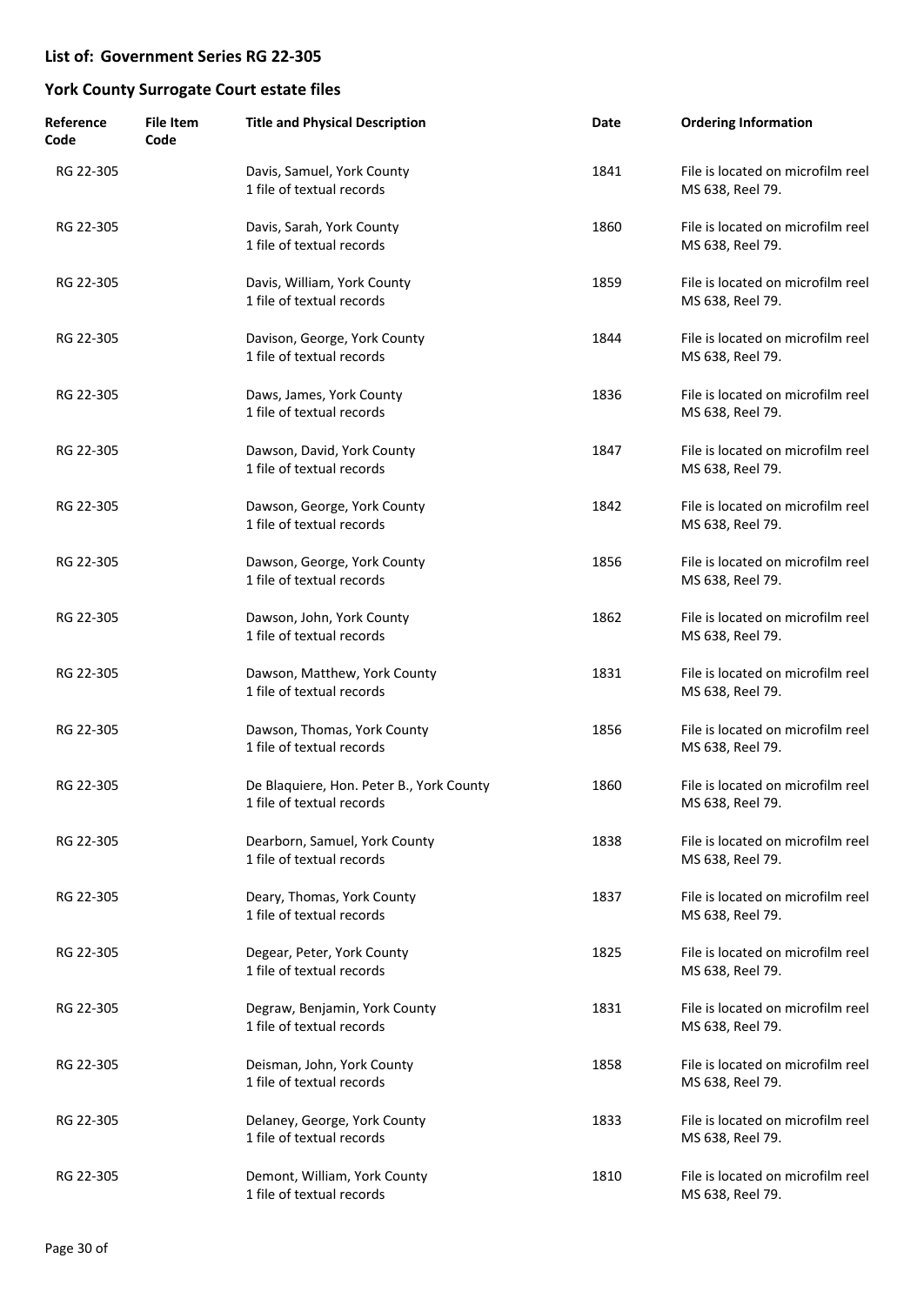| Reference<br>Code | <b>File Item</b><br>Code | <b>Title and Physical Description</b>                         | Date | <b>Ordering Information</b>                           |
|-------------------|--------------------------|---------------------------------------------------------------|------|-------------------------------------------------------|
| RG 22-305         |                          | Dempsey, Richard, York County<br>1 file of textual records    | 1862 | File is located on microfilm reel<br>MS 638, Reel 79. |
| RG 22-305         |                          | Denison, Thomas, York County<br>1 file of textual records     | 1846 | File is located on microfilm reel<br>MS 638, Reel 79. |
| RG 22-305         |                          | Derig, Patrick, York County<br>1 file of textual records      | 1848 | File is located on microfilm reel<br>MS 638, Reel 79. |
| RG 22-305         |                          | Desef, Alexander, York County<br>1 file of textual records    | 1855 | File is located on microfilm reel<br>MS 638, Reel 79. |
| RG 22-305         |                          | Devenish, William, York County<br>1 file of textual records   | 1856 | File is located on microfilm reel<br>MS 638, Reel 79. |
| RG 22-305         |                          | Devins, Isaac, York County<br>1 file of textual records       | 1855 | File is located on microfilm reel<br>MS 638, Reel 79. |
| RG 22-305         |                          | Devlin, Charles, York County<br>1 file of textual records     | 1836 | File is located on microfilm reel<br>MS 638, Reel 79. |
| RG 22-305         |                          | Devlin, Christopher, York County<br>1 file of textual records | 1833 | File is located on microfilm reel<br>MS 638, Reel 79. |
| RG 22-305         |                          | Devlin, Samuel, York County<br>1 file of textual records      | 1861 | File is located on microfilm reel<br>MS 638, Reel 79. |
| RG 22-305         |                          | Dewar, Moses, York County<br>1 file of textual records        | 1817 | File is located on microfilm reel<br>MS 638, Reel 79. |
| RG 22-305         |                          | Dewitt, Jacob, York County<br>1 file of textual records       | 1859 | File is located on microfilm reel<br>MS 638, Reel 79. |
| RG 22-305         |                          | Dexter, Elisha, York County<br>1 file of textual records      | 1819 | File is located on microfilm reel<br>MS 638, Reel 79. |
| RG 22-305         |                          | Dexter, John, York County<br>1 file of textual records        | 1815 | File is located on microfilm reel<br>MS 638, Reel 79. |
| RG 22-305         |                          | Dickinson, Eleanor, York County<br>1 file of textual records  | 1856 | File is located on microfilm reel<br>MS 638, Reel 79. |
| RG 22-305         |                          | Dill, John, York County<br>1 file of textual records          | 1861 | File is located on microfilm reel<br>MS 638, Reel 79. |
| RG 22-305         |                          | Dillon, Arthur, York County<br>1 file of textual records      | 1856 | File is located on microfilm reel<br>MS 638, Reel 79. |
| RG 22-305         |                          | Dillon, Patrick, York County<br>1 file of textual records     | 1849 | File is located on microfilm reel<br>MS 638, Reel 79. |
| RG 22-305         |                          | Ditty, Sanderson, York County<br>1 file of textual records    | 1854 | File is located on microfilm reel<br>MS 638, Reel 79. |
| RG 22-305         |                          | Divine, Anthony, York County<br>1 file of textual records     | 1862 | File is located on microfilm reel<br>MS 638, Reel 79. |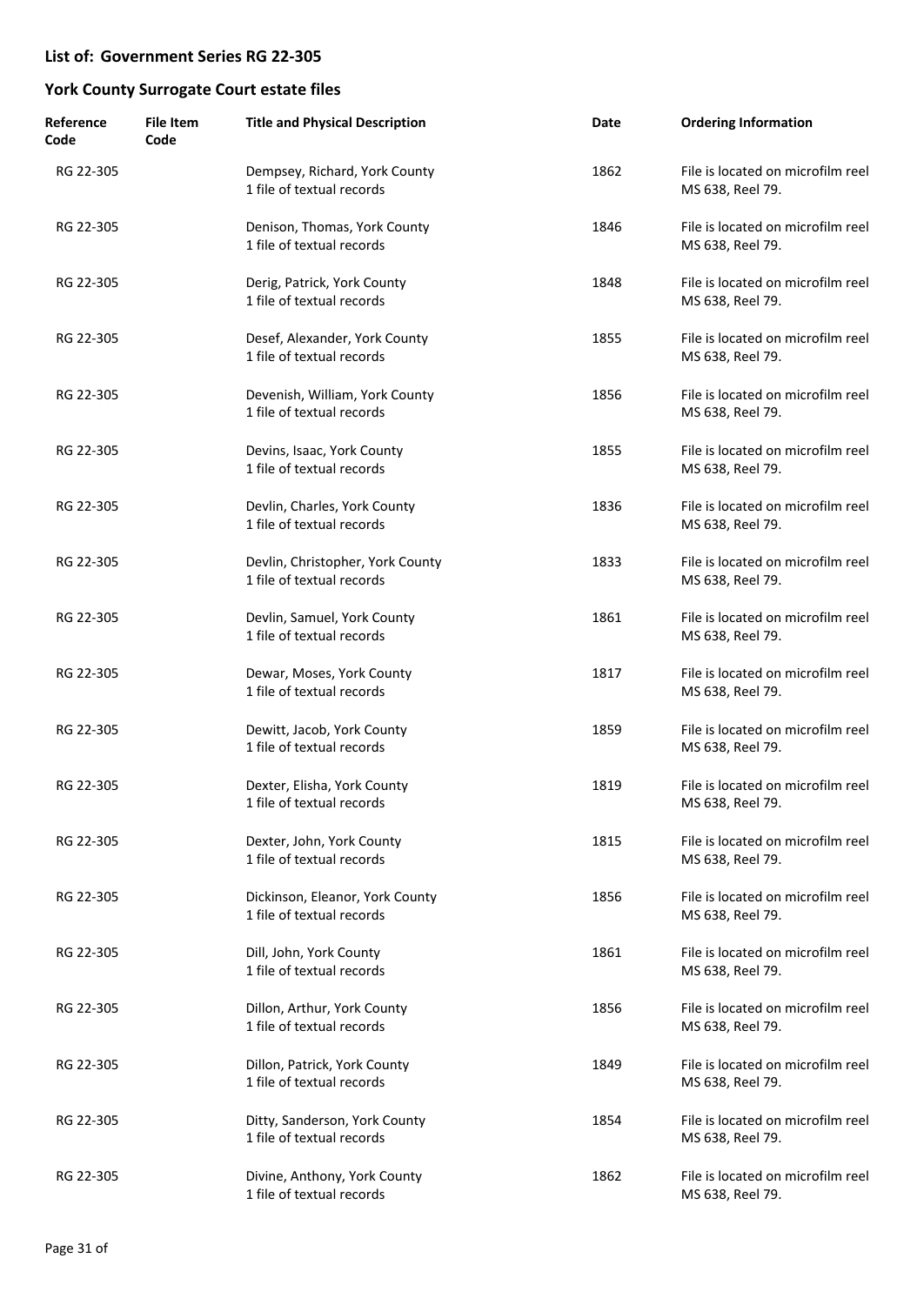| Reference<br>Code | <b>File Item</b><br>Code | <b>Title and Physical Description</b>                             | Date | <b>Ordering Information</b>                           |
|-------------------|--------------------------|-------------------------------------------------------------------|------|-------------------------------------------------------|
| RG 22-305         |                          | Divine, Thomas, York County<br>1 file of textual records          | 1862 | File is located on microfilm reel<br>MS 638, Reel 79. |
| RG 22-305         |                          | Dixon, James, York County<br>1 file of textual records            | 1862 | File is located on microfilm reel<br>MS 638, Reel 79. |
| RG 22-305         |                          | Dixon, Thomas, York County<br>1 file of textual records           | 1856 | File is located on microfilm reel<br>MS 638, Reel 79. |
| RG 22-305         |                          | Dixon, Thomas, York County<br>1 file of textual records           | 1858 | File is located on microfilm reel<br>MS 638, Reel 79. |
| RG 22-305         |                          | Doan, James, York County<br>1 file of textual records             | 1841 | File is located on microfilm reel<br>MS 638, Reel 79. |
| RG 22-305         |                          | Doan, John, York County<br>1 file of textual records              | 1862 | File is located on microfilm reel<br>MS 638, Reel 79. |
| RG 22-305         |                          | Doan, Joseph, York County<br>1 file of textual records            | 1840 | File is located on microfilm reel<br>MS 638, Reel 79. |
| RG 22-305         |                          | Doan, William, York County<br>1 file of textual records           | 1844 | File is located on microfilm reel<br>MS 638, Reel 79. |
| RG 22-305         |                          | Dobson, George, York County<br>1 file of textual records          | 1861 | File is located on microfilm reel<br>MS 638, Reel 79. |
| RG 22-305         |                          | Dodds, James, York County<br>1 file of textual records            | 1842 | File is located on microfilm reel<br>MS 638, Reel 79. |
| RG 22-305         |                          | Dogget, John, York County<br>1 file of textual records            | 1813 | File is located on microfilm reel<br>MS 638, Reel 79. |
| RG 22-305         |                          | Dohart (Dehart), Daniel, York County<br>1 file of textual records | 1842 | File is located on microfilm reel<br>MS 638, Reel 79. |
| RG 22-305         |                          | Dohner, John, York County<br>1 file of textual records            | 1847 | File is located on microfilm reel<br>MS 638, Reel 79. |
| RG 22-305         |                          | Dollery, Charles, York County<br>1 file of textual records        | 1853 | File is located on microfilm reel<br>MS 638, Reel 79. |
| RG 22-305         |                          | Donagha, Edward, York County<br>1 file of textual records         | 1841 | File is located on microfilm reel<br>MS 638, Reel 79. |
| RG 22-305         |                          | Donally, William, York County<br>1 file of textual records        | 1855 | File is located on microfilm reel<br>MS 638, Reel 79. |
| RG 22-305         |                          | Donanghoo, Ephriam, York County<br>1 file of textual records      | 1837 | File is located on microfilm reel<br>MS 638, Reel 79. |
| RG 22-305         |                          | Donelly, Andrew, York County<br>1 file of textual records         | 1855 | File is located on microfilm reel<br>MS 638, Reel 79. |
| RG 22-305         |                          | Donnill, James, York County<br>1 file of textual records          | 1858 | File is located on microfilm reel<br>MS 638, Reel 79. |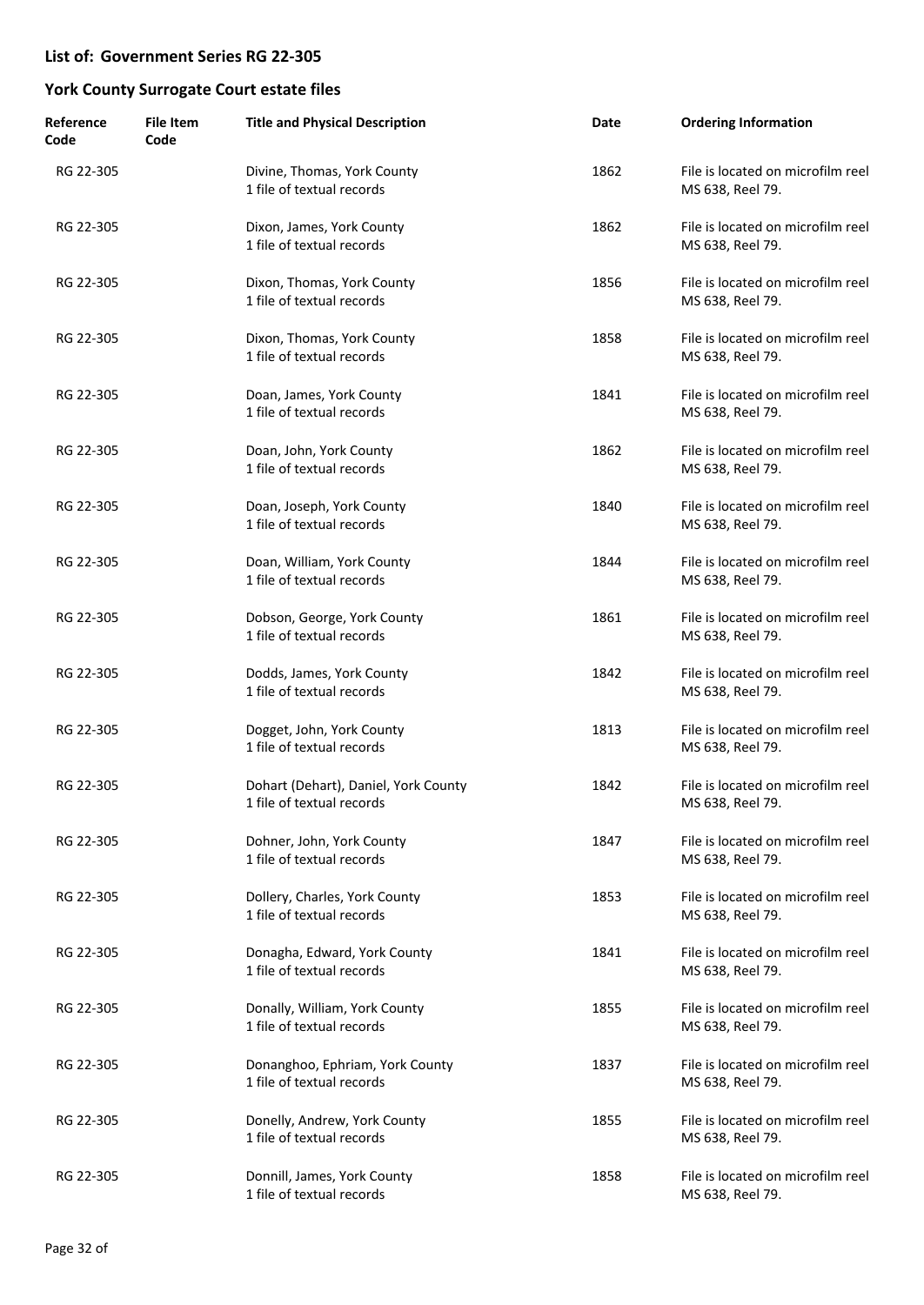| Reference<br>Code | <b>File Item</b><br>Code | <b>Title and Physical Description</b>                         | Date | <b>Ordering Information</b>                           |
|-------------------|--------------------------|---------------------------------------------------------------|------|-------------------------------------------------------|
| RG 22-305         |                          | Donohoe, Letitia, York County<br>1 file of textual records    | 1847 | File is located on microfilm reel<br>MS 638, Reel 79. |
| RG 22-305         |                          | Dority, Charles, York County<br>1 file of textual records     | 1855 | File is located on microfilm reel<br>MS 638, Reel 79. |
| RG 22-305         |                          | Dougherty, Anna, York County<br>1 file of textual records     | 1838 | File is located on microfilm reel<br>MS 638, Reel 79. |
| RG 22-305         |                          | Dougherty, Jeremiah, York County<br>1 file of textual records | 1838 | File is located on microfilm reel<br>MS 638, Reel 79. |
| RG 22-305         |                          | Doughty, Henry, York County<br>1 file of textual records      | 1856 | File is located on microfilm reel<br>MS 638, Reel 79. |
| RG 22-305         |                          | Douglas, Peter, York County<br>1 file of textual records      | 1856 | File is located on microfilm reel<br>MS 638, Reel 79. |
| RG 22-305         |                          | Douglass, William, York County<br>1 file of textual records   | 1859 | File is located on microfilm reel<br>MS 638, Reel 79. |
| RG 22-305         |                          | Dover, Joseph, York County<br>1 file of textual records       | 1840 | File is located on microfilm reel<br>MS 638, Reel 79. |
| RG 22-305         |                          | Downey, William, York County<br>1 file of textual records     | 1847 | File is located on microfilm reel<br>MS 638, Reel 79. |
| RG 22-305         |                          | Dowson, John, York County<br>1 file of textual records        | 1857 | File is located on microfilm reel<br>MS 638, Reel 79. |
| RG 22-305         |                          | Doyle, Harriet, York County<br>1 file of textual records      | 1855 | File is located on microfilm reel<br>MS 638, Reel 79. |
| RG 22-305         |                          | Doyle, John, York County<br>1 file of textual records         | 1856 | File is located on microfilm reel<br>MS 638, Reel 79. |
| RG 22-305         |                          | Doyle, William, York County<br>1 file of textual records      | 1844 | File is located on microfilm reel<br>MS 638, Reel 79. |
| RG 22-305         |                          | Draper, Joel, York County<br>1 file of textual records        | 1851 | File is located on microfilm reel<br>MS 638, Reel 80. |
| RG 22-305         |                          | Drummond, Colin, York County<br>1 file of textual records     | 1835 | File is located on microfilm reel<br>MS 638, Reel 80. |
| RG 22-305         |                          | Drummond, John, York County<br>1 file of textual records      | 1835 | File is located on microfilm reel<br>MS 638, Reel 80. |
| RG 22-305         |                          | Duffill, John, York County<br>1 file of textual records       | 1855 | File is located on microfilm reel<br>MS 638, Reel 80. |
| RG 22-305         |                          | Duggan, Edmund H., York County<br>1 file of textual records   | 1835 | File is located on microfilm reel<br>MS 638, Reel 80. |
| RG 22-305         |                          | Duggan, George, York County<br>1 file of textual records      | 1859 | File is located on microfilm reel<br>MS 638, Reel 80. |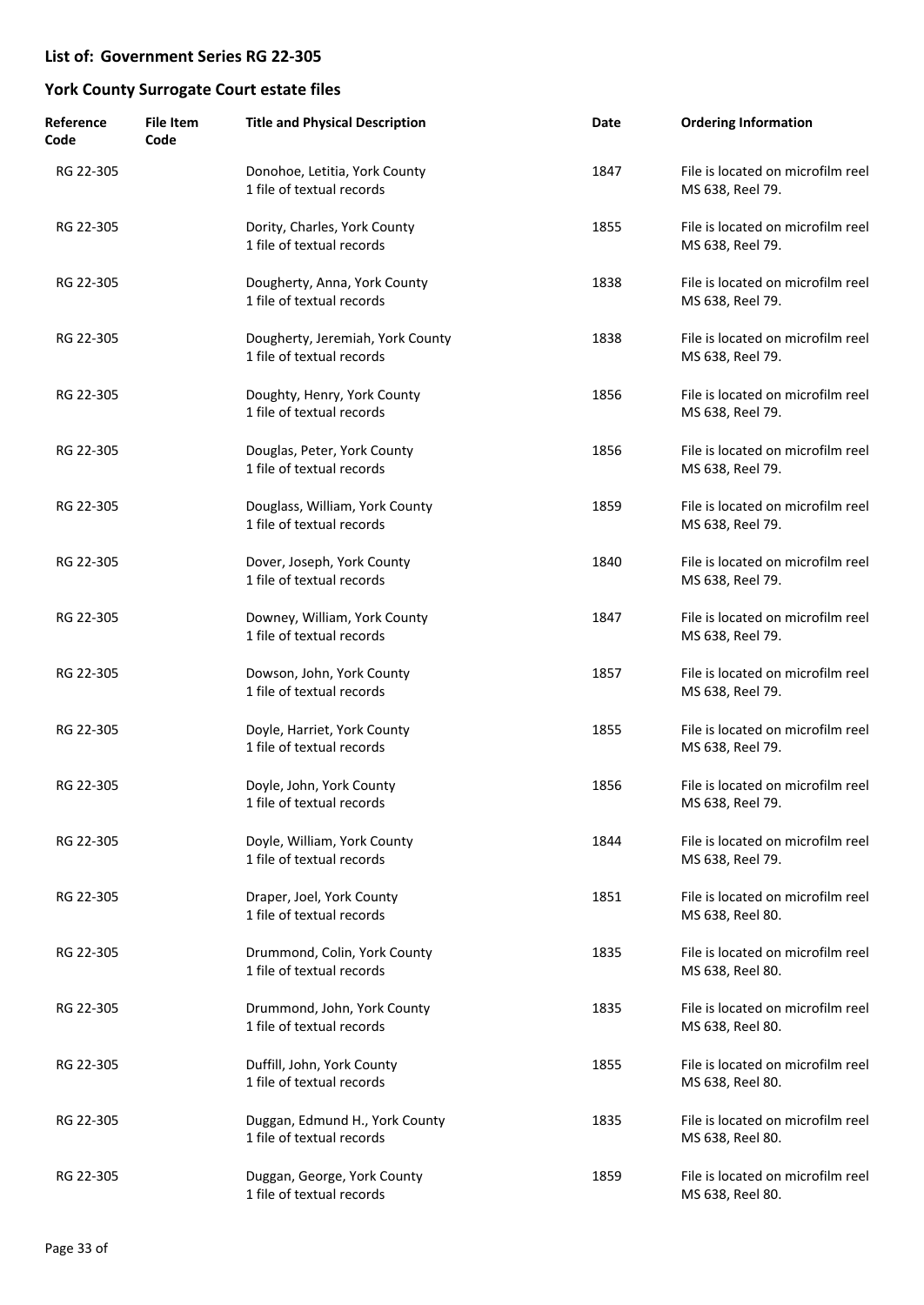| Reference<br>Code | <b>File Item</b><br>Code | <b>Title and Physical Description</b>                                    | Date | <b>Ordering Information</b>                           |
|-------------------|--------------------------|--------------------------------------------------------------------------|------|-------------------------------------------------------|
| RG 22-305         |                          | Duncan, James, York County<br>1 file of textual records                  | 1856 | File is located on microfilm reel<br>MS 638, Reel 80. |
| RG 22-305         |                          | Duncan, Jane, York County<br>1 file of textual records                   | 1847 | File is located on microfilm reel<br>MS 638, Reel 80. |
| RG 22-305         |                          | Duncan, John, York County<br>1 file of textual records                   | 1857 | File is located on microfilm reel<br>MS 638, Reel 80. |
| RG 22-305         |                          | Duncan, Joseph, York County<br>1 file of textual records                 | 1848 | File is located on microfilm reel<br>MS 638, Reel 80. |
| RG 22-305         |                          | Dunham, Thomas, York County<br>1 file of textual records                 | 1850 | File is located on microfilm reel<br>MS 638, Reel 80. |
| RG 22-305         |                          | Dunham, William, York County<br>1 file of textual records                | 1844 | File is located on microfilm reel<br>MS 638, Reel 80. |
| RG 22-305         |                          | Durden, George, York County<br>1 file of textual records                 | 1846 | File is located on microfilm reel<br>MS 638, Reel 80. |
| RG 22-305         |                          | Durie, John, York County<br>1 file of textual records                    | 1843 | File is located on microfilm reel<br>MS 638, Reel 80. |
| RG 22-305         |                          | Dutcher, John, York County<br>1 file of textual records                  | 1837 | File is located on microfilm reel<br>MS 638, Reel 80. |
| RG 22-305         |                          | Dwyer, Michael, York County<br>1 file of textual records                 | 1850 | File is located on microfilm reel<br>MS 638, Reel 80. |
| RG 22-305         |                          | Dwyer, Robert, York County<br>1 file of textual records                  | 1854 | File is located on microfilm reel<br>MS 638, Reel 80. |
| RG 22-305         |                          | Dye, Michael, York County<br>1 file of textual records                   | 1822 | File is located on microfilm reel<br>MS 638, Reel 80. |
| RG 22-305         |                          | Eakins, John, York County<br>1 file of textual records                   | 1852 | File is located on microfilm reel<br>MS 638, Reel 80. |
| RG 22-305         |                          | Eardley, Mary A., York County<br>1 file of textual records               | 1860 | File is located on microfilm reel<br>MS 638, Reel 80. |
| RG 22-305         |                          | Earls, Francis, York County<br>1 file of textual records                 | 1857 | File is located on microfilm reel<br>MS 638, Reel 80. |
| RG 22-305         |                          | Eccles, Hugh, York County<br>1 file of textual records                   | 1856 | File is located on microfilm reel<br>MS 638, Reel 80. |
| RG 22-305         |                          | Eckardt, Godlip (Guardianship), York County<br>1 file of textual records | 1856 | File is located on microfilm reel<br>MS 638, Reel 80. |
| RG 22-305         |                          | Eckhardt, Philip, York County<br>1 file of textual records               | 1845 | File is located on microfilm reel<br>MS 638, Reel 80. |
| RG 22-305         |                          | Edwards, Aaron, York County<br>1 file of textual records                 | 1835 | File is located on microfilm reel<br>MS 638, Reel 80. |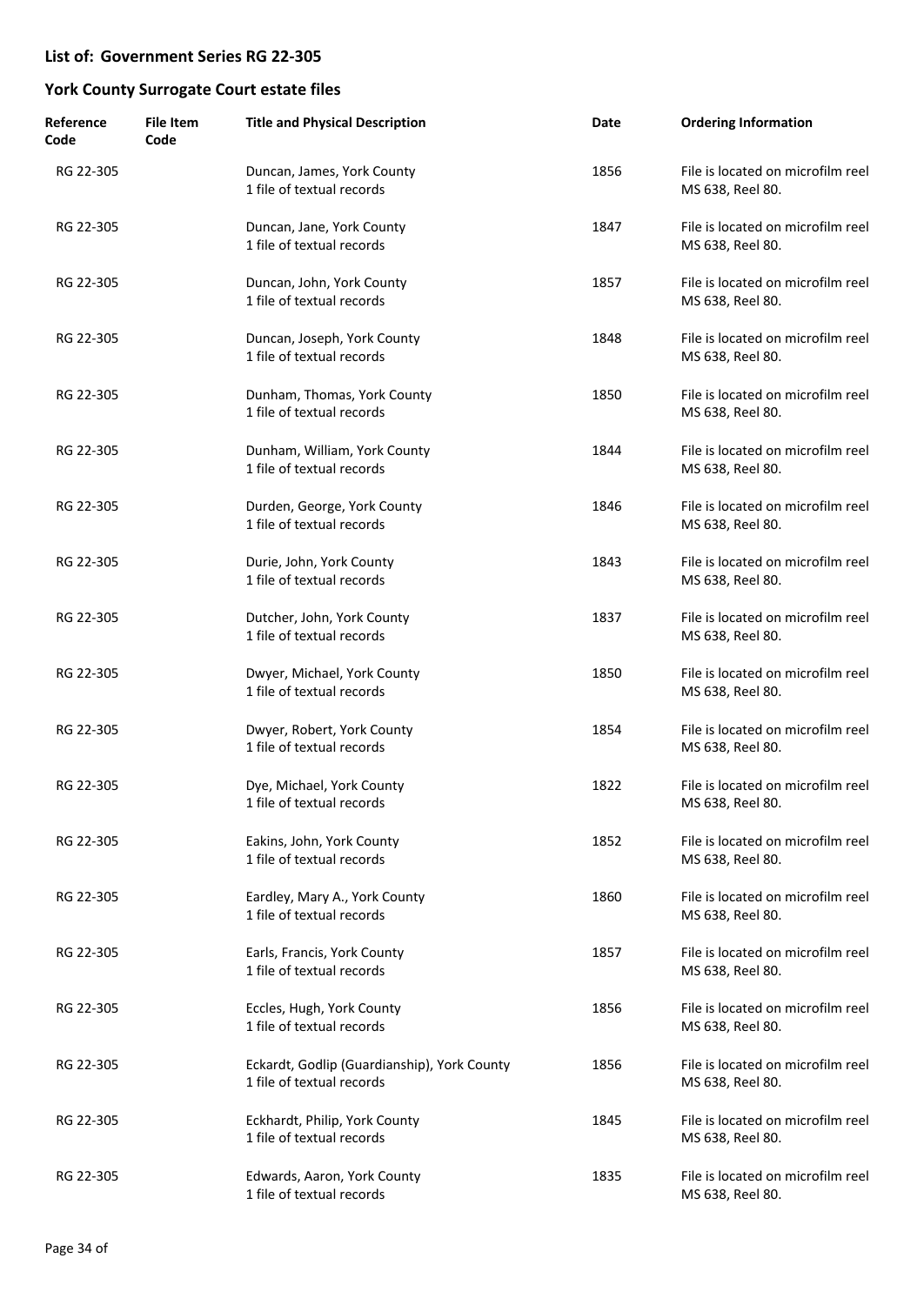| Reference<br>Code | <b>File Item</b><br>Code | <b>Title and Physical Description</b>                                  | Date | <b>Ordering Information</b>                           |
|-------------------|--------------------------|------------------------------------------------------------------------|------|-------------------------------------------------------|
| RG 22-305         |                          | Edwards, George, York County<br>1 file of textual records              | 1858 | File is located on microfilm reel<br>MS 638, Reel 80. |
| RG 22-305         |                          | Edwards, John, York County<br>1 file of textual records                | 1857 | File is located on microfilm reel<br>MS 638, Reel 80. |
| RG 22-305         |                          | Edwards, John, York County<br>1 file of textual records                | 1860 | File is located on microfilm reel<br>MS 638, Reel 80. |
| RG 22-305         |                          | Edwards, John, York County<br>1 file of textual records                | 1860 | File is located on microfilm reel<br>MS 638, Reel 80. |
| RG 22-305         |                          | Edwards, John (Guardianship), York County<br>1 file of textual records | 1860 | File is located on microfilm reel<br>MS 638, Reel 80. |
| RG 22-305         |                          | Edwards, William, York County<br>1 file of textual records             | 1833 | File is located on microfilm reel<br>MS 638, Reel 80. |
| RG 22-305         |                          | Edwards, William, York County<br>1 file of textual records             | 1859 | File is located on microfilm reel<br>MS 638, Reel 80. |
| RG 22-305         |                          | Egan, James, York County<br>1 file of textual records                  | 1838 | File is located on microfilm reel<br>MS 638, Reel 80. |
| RG 22-305         |                          | Egan, John, York County<br>1 file of textual records                   | 1854 | File is located on microfilm reel<br>MS 638, Reel 80. |
| RG 22-305         |                          | Ekerlin, Bartholomew, York County<br>1 file of textual records         | 1840 | File is located on microfilm reel<br>MS 638, Reel 80. |
| RG 22-305         |                          | Ekins, Samuel, York County<br>1 file of textual records                | 1861 | File is located on microfilm reel<br>MS 638, Reel 80. |
| RG 22-305         |                          | Ellah, John, York County<br>1 file of textual records                  | 1851 | File is located on microfilm reel<br>MS 638, Reel 80. |
| RG 22-305         |                          | Ellerby, Jonathan, York County<br>1 file of textual records            | 1854 | File is located on microfilm reel<br>MS 638, Reel 80. |
| RG 22-305         |                          | Elliot, Ninian, York County<br>1 file of textual records               | 1852 | File is located on microfilm reel<br>MS 638, Reel 80. |
| RG 22-305         |                          | Elliott, Johnston, York County<br>1 file of textual records            | 1858 | File is located on microfilm reel<br>MS 638, Reel 80. |
| RG 22-305         |                          | Elliott, Robert, York County<br>1 file of textual records              | 1855 | File is located on microfilm reel<br>MS 638, Reel 80. |
| RG 22-305         |                          | Elliott, William, York County<br>1 file of textual records             | 1846 | File is located on microfilm reel<br>MS 638, Reel 80. |
| RG 22-305         |                          | Ellis, Anthony H., York County<br>1 file of textual records            | 1856 | File is located on microfilm reel<br>MS 638, Reel 80. |
| RG 22-305         |                          | Ellis, Henry B., York County<br>1 file of textual records              | 1861 | File is located on microfilm reel<br>MS 638, Reel 80. |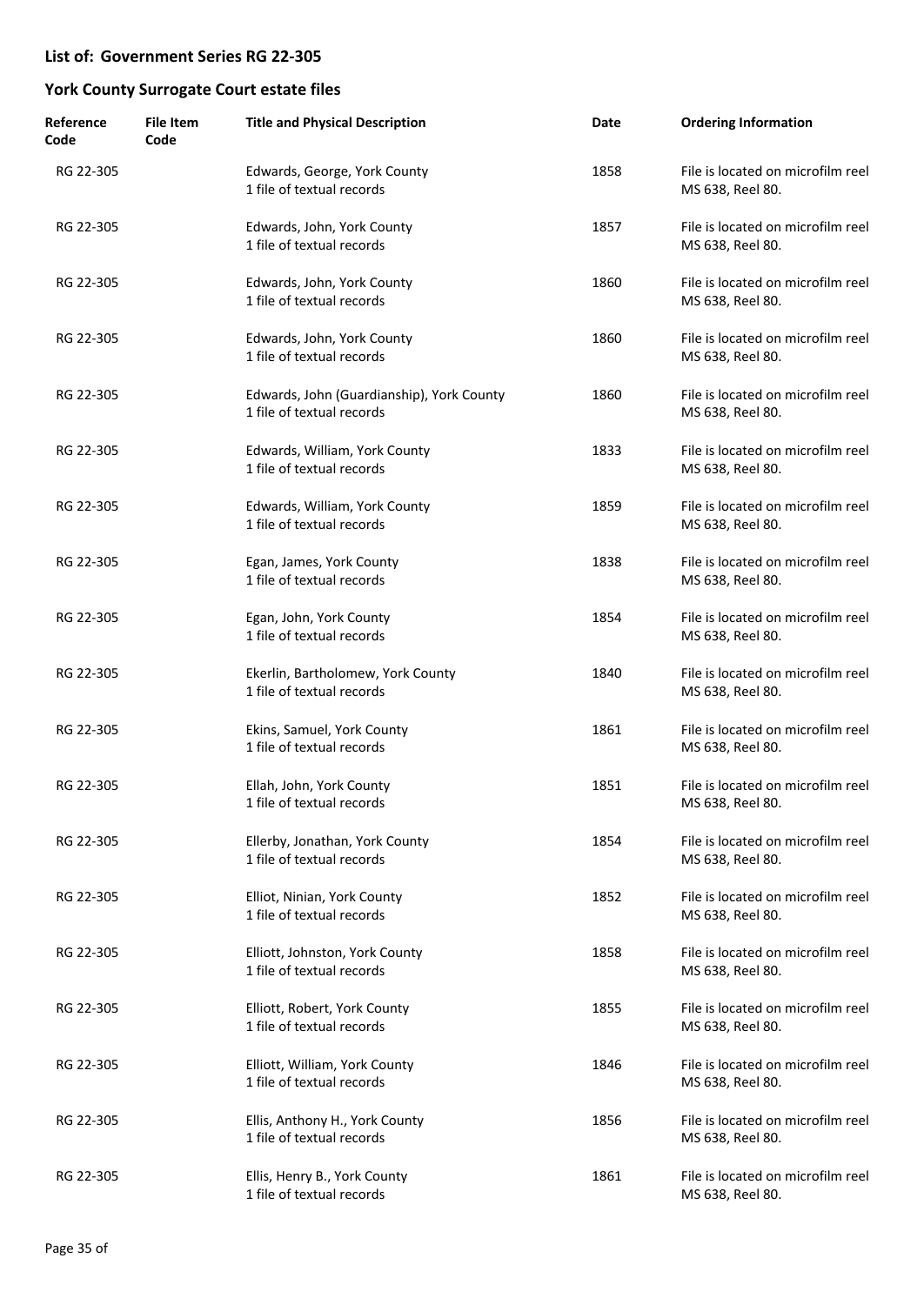| Reference<br>Code | <b>File Item</b><br>Code | <b>Title and Physical Description</b>                        | Date | <b>Ordering Information</b>                           |
|-------------------|--------------------------|--------------------------------------------------------------|------|-------------------------------------------------------|
| RG 22-305         |                          | Elmore, Elizabeth, York County<br>1 file of textual records  | 1855 | File is located on microfilm reel<br>MS 638, Reel 80. |
| RG 22-305         |                          | Elson, John, York County<br>1 file of textual records        | 1810 | File is located on microfilm reel<br>MS 638, Reel 80. |
| RG 22-305         |                          | Elvidge, Henry, York County<br>1 file of textual records     | 1862 | File is located on microfilm reel<br>MS 638, Reel 80. |
| RG 22-305         |                          | Emery, William, York County<br>1 file of textual records     | 1847 | File is located on microfilm reel<br>MS 638, Reel 80. |
| RG 22-305         |                          | Emes, Ezekiel, York County<br>1 file of textual records      | 1841 | File is located on microfilm reel<br>MS 638, Reel 80. |
| RG 22-305         |                          | Emes, Silas, York County<br>1 file of textual records        | 1831 | File is located on microfilm reel<br>MS 638, Reel 80. |
| RG 22-305         |                          | Emes, Thomas, York County<br>1 file of textual records       | 1809 | File is located on microfilm reel<br>MS 638, Reel 80. |
| RG 22-305         |                          | Emes, Thomas O., York County<br>1 file of textual records    | 1847 | File is located on microfilm reel<br>MS 638, Reel 80. |
| RG 22-305         |                          | Erb, Christian, York County<br>1 file of textual records     | 1810 | File is located on microfilm reel<br>MS 638, Reel 80. |
| RG 22-305         |                          | Erskine, Alexander, York County<br>1 file of textual records | 1844 | File is located on microfilm reel<br>MS 638, Reel 80. |
| RG 22-305         |                          | Erwin, David, York County<br>1 file of textual records       | 1856 | File is located on microfilm reel<br>MS 638, Reel 80. |
| RG 22-305         |                          | Estbury, John, York County<br>1 file of textual records      | 1860 | File is located on microfilm reel<br>MS 638, Reel 80. |
| RG 22-305         |                          | Etherington, James, York County<br>1 file of textual records | 1856 | File is located on microfilm reel<br>MS 638, Reel 80. |
| RG 22-305         |                          | Evans, Charles, York County<br>1 file of textual records     | 1843 | File is located on microfilm reel<br>MS 638, Reel 80. |
| RG 22-305         |                          | Evans, David, York County<br>1 file of textual records       | 1847 | File is located on microfilm reel<br>MS 638, Reel 80. |
| RG 22-305         |                          | Evans, John, York County<br>1 file of textual records        | 1812 | File is located on microfilm reel<br>MS 638, Reel 80. |
| RG 22-305         |                          | Evans, John, York County<br>1 file of textual records        | 1813 | File is located on microfilm reel<br>MS 638, Reel 80. |
| RG 22-305         |                          | Evans, Mary A., York County<br>1 file of textual records     | 1854 | File is located on microfilm reel<br>MS 638, Reel 80. |
| RG 22-305         |                          | Evans, Matthew, York County<br>1 file of textual records     | 1853 | File is located on microfilm reel<br>MS 638, Reel 80. |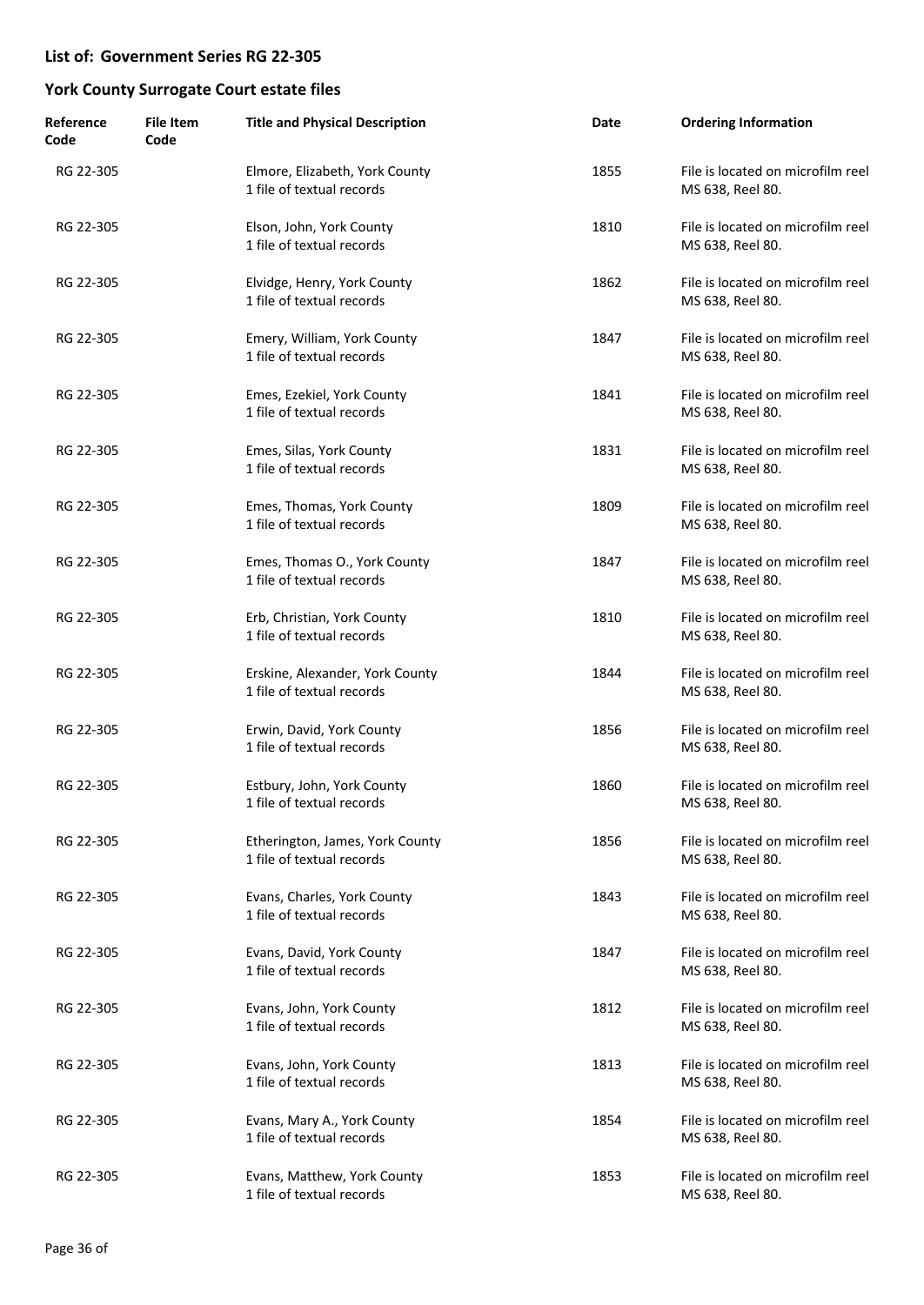| Reference<br>Code | <b>File Item</b><br>Code | <b>Title and Physical Description</b>                        | Date | <b>Ordering Information</b>                           |
|-------------------|--------------------------|--------------------------------------------------------------|------|-------------------------------------------------------|
| RG 22-305         |                          | Evans, Richard, York County<br>1 file of textual records     | 1855 | File is located on microfilm reel<br>MS 638, Reel 80. |
| RG 22-305         |                          | Evans, Richard, York County<br>1 file of textual records     | 1840 | File is located on microfilm reel<br>MS 638, Reel 80. |
| RG 22-305         |                          | Evans, Stephen, York County<br>1 file of textual records     | 1856 | File is located on microfilm reel<br>MS 638, Reel 80. |
| RG 22-305         |                          | Evans, Thomas, York County<br>1 file of textual records      | 1863 | File is located on microfilm reel<br>MS 638, Reel 80. |
| RG 22-305         |                          | Evans, William R., York County<br>1 file of textual records  | 1854 | File is located on microfilm reel<br>MS 638, Reel 80. |
| RG 22-305         |                          | Everson, Adam, York County<br>1 file of textual records      | 1814 | File is located on microfilm reel<br>MS 638, Reel 80. |
| RG 22-305         |                          | Everson, Richard, York County<br>1 file of textual records   | 1853 | File is located on microfilm reel<br>MS 638, Reel 80. |
| RG 22-305         |                          | Everson, Richard, York County<br>1 file of textual records   | 1853 | File is located on microfilm reel<br>MS 638, Reel 80. |
| RG 22-305         |                          | Eves, John Sr., York County<br>1 file of textual records     | 1861 | File is located on microfilm reel<br>MS 638, Reel 80. |
| RG 22-305         |                          | Ewait, John, York County<br>1 file of textual records        | 1861 | File is located on microfilm reel<br>MS 638, Reel 80. |
| RG 22-305         |                          | Ewart, James, York County<br>1 file of textual records       | 1857 | File is located on microfilm reel<br>MS 638, Reel 80. |
| RG 22-305         |                          | Eyer, John, York County<br>1 file of textual records         | 1845 | File is located on microfilm reel<br>MS 638, Reel 80. |
| RG 22-305         |                          | Eykelbosch, James, York County<br>1 file of textual records  | 1846 | File is located on microfilm reel<br>MS 638, Reel 80. |
| RG 22-305         |                          | Eykellbosch, James, York County<br>1 file of textual records | 1846 | File is located on microfilm reel<br>MS 638, Reel 80. |
| RG 22-305         |                          | Fairbarn, James, York County<br>1 file of textual records    | 1852 | File is located on microfilm reel<br>MS 638, Reel 80. |
| RG 22-305         |                          | Fairburn, John, York County<br>1 file of textual records     | 1863 | File is located on microfilm reel<br>MS 638, Reel 80. |
| RG 22-305         |                          | Fairles, Thomas, York County<br>1 file of textual records    | 1851 | File is located on microfilm reel<br>MS 638, Reel 80. |
| RG 22-305         |                          | Falconer, Thomas, York County<br>1 file of textual records   | 1859 | File is located on microfilm reel<br>MS 638, Reel 80. |
| RG 22-305         |                          | Farewell, Cornwall, York County<br>1 file of textual records | 1853 | File is located on microfilm reel<br>MS 638, Reel 80. |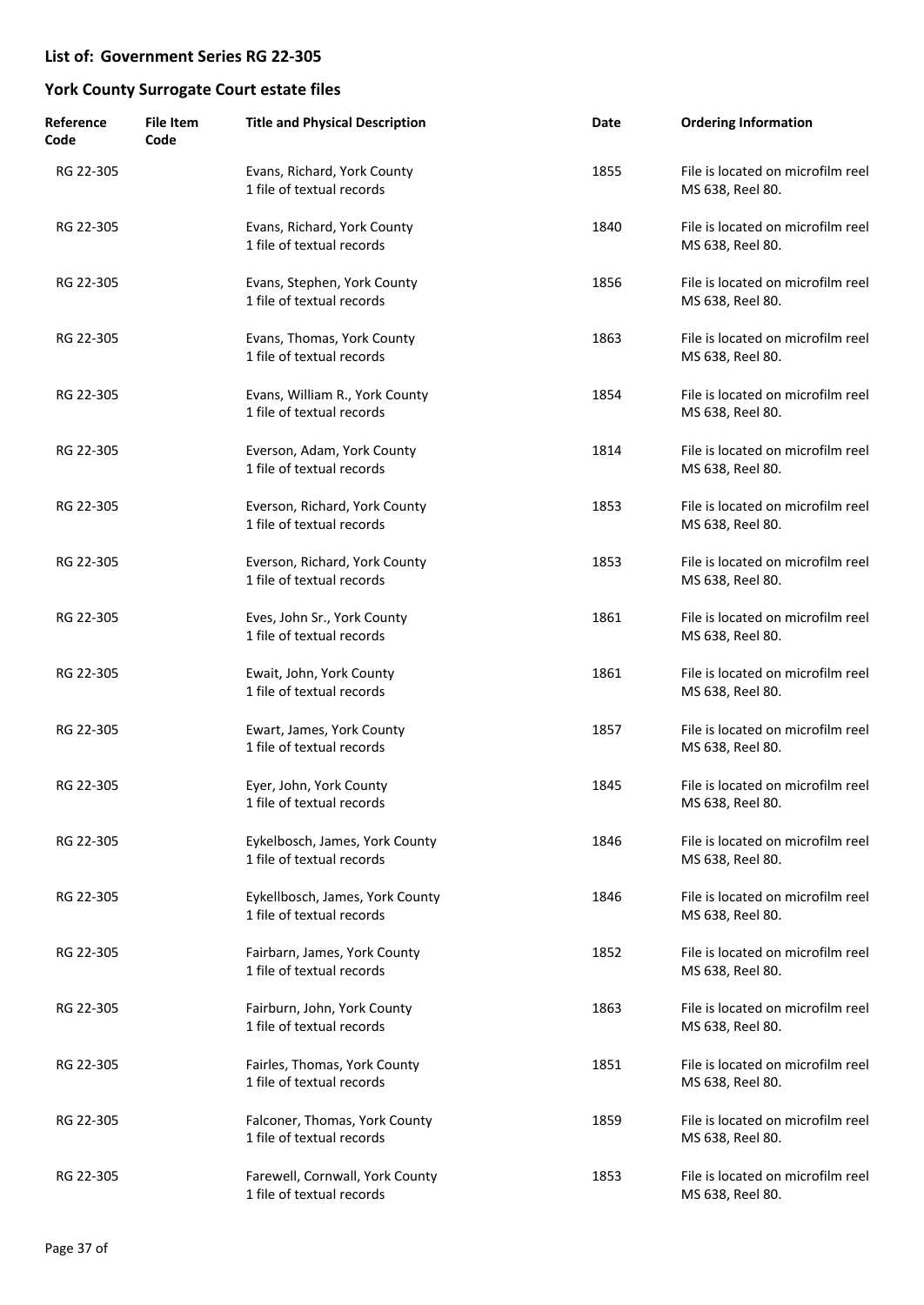| Reference<br>Code | <b>File Item</b><br>Code | <b>Title and Physical Description</b>                         | Date | <b>Ordering Information</b>                           |
|-------------------|--------------------------|---------------------------------------------------------------|------|-------------------------------------------------------|
| RG 22-305         |                          | Farewell, Levi A., York County<br>1 file of textual records   | 1847 | File is located on microfilm reel<br>MS 638, Reel 80. |
| RG 22-305         |                          | Farmer, Peter, York County<br>1 file of textual records       | 1847 | File is located on microfilm reel<br>MS 638, Reel 80. |
| RG 22-305         |                          | Farquhar, George, York County<br>1 file of textual records    | 1854 | File is located on microfilm reel<br>MS 638, Reel 80. |
| RG 22-305         |                          | Farr, James, York County<br>1 file of textual records         | 1833 | File is located on microfilm reel<br>MS 638, Reel 80. |
| RG 22-305         |                          | Farr, Thomas, York County<br>1 file of textual records        | 1854 | File is located on microfilm reel<br>MS 638, Reel 80. |
| RG 22-305         |                          | Farr, William, York County<br>1 file of textual records       | 1832 | File is located on microfilm reel<br>MS 638, Reel 80. |
| RG 22-305         |                          | Fawcett, Isaac, York County<br>1 file of textual records      | 1838 | File is located on microfilm reel<br>MS 638, Reel 80. |
| RG 22-305         |                          | Featherstone, Henry, York County<br>1 file of textual records | 1863 | File is located on microfilm reel<br>MS 638, Reel 80. |
| RG 22-305         |                          | Fee, Bryan, York County<br>1 file of textual records          | 1850 | File is located on microfilm reel<br>MS 638, Reel 80. |
| RG 22-305         |                          | Feeney, John, York County<br>1 file of textual records        | 1837 | File is located on microfilm reel<br>MS 638, Reel 80. |
| RG 22-305         |                          | Feightner, Benjamin, York County<br>1 file of textual records | 1848 | File is located on microfilm reel<br>MS 638, Reel 80. |
| RG 22-305         |                          | Feightner, John, York County<br>1 file of textual records     | 1857 | File is located on microfilm reel<br>MS 638, Reel 80. |
| RG 22-305         |                          | Fenton, Mark, York County<br>1 file of textual records        | 1819 | File is located on microfilm reel<br>MS 638, Reel 80. |
| RG 22-305         |                          | Fenton, William, York County<br>1 file of textual records     | 1814 | File is located on microfilm reel<br>MS 638, Reel 80. |
| RG 22-305         |                          | Fenwick, William, York County<br>1 file of textual records    | 1836 | File is located on microfilm reel<br>MS 638, Reel 80. |
| RG 22-305         |                          | Ferguson, David, York County<br>1 file of textual records     | 1853 | File is located on microfilm reel<br>MS 638, Reel 81. |
| RG 22-305         |                          | Ferguson, Joseph, York County<br>1 file of textual records    | 1862 | File is located on microfilm reel<br>MS 638, Reel 81. |
| RG 22-305         |                          | Ferguson, Thomas, York County<br>1 file of textual records    | 1849 | File is located on microfilm reel<br>MS 638, Reel 81. |
| RG 22-305         |                          | Ferguson, William, York County<br>1 file of textual records   | 1860 | File is located on microfilm reel<br>MS 638, Reel 81. |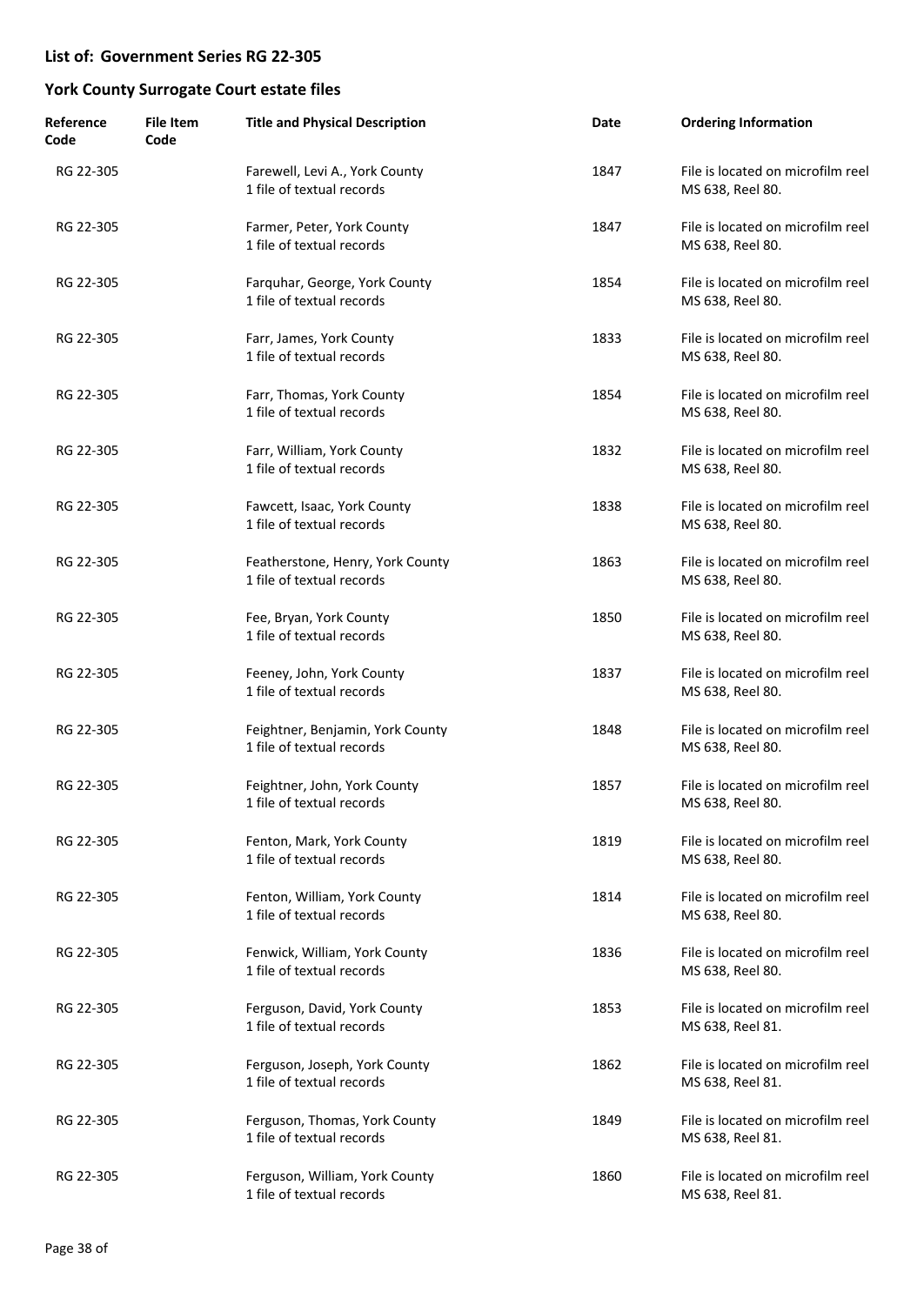| Reference<br>Code | <b>File Item</b><br>Code | <b>Title and Physical Description</b>                          | Date | <b>Ordering Information</b>                           |
|-------------------|--------------------------|----------------------------------------------------------------|------|-------------------------------------------------------|
| RG 22-305         |                          | Ferres, James, York County<br>1 file of textual records        | 1854 | File is located on microfilm reel<br>MS 638, Reel 81. |
| RG 22-305         |                          | Ferrier, David, York County<br>1 file of textual records       | 1827 | File is located on microfilm reel<br>MS 638, Reel 81. |
| RG 22-305         |                          | Figg, William, York County<br>1 file of textual records        | 1847 | File is located on microfilm reel<br>MS 638, Reel 81. |
| RG 22-305         |                          | Finch, Albert, York County<br>1 file of textual records        | 1842 | File is located on microfilm reel<br>MS 638, Reel 81. |
| RG 22-305         |                          | Finch, Caroline, York County<br>1 file of textual records      | 1854 | File is located on microfilm reel<br>MS 638, Reel 81. |
| RG 22-305         |                          | Finch, Humphrey, York County<br>1 file of textual records      | 1857 | File is located on microfilm reel<br>MS 638, Reel 81. |
| RG 22-305         |                          | Finch, William, York County<br>1 file of textual records       | 1847 | File is located on microfilm reel<br>MS 638, Reel 81. |
| RG 22-305         |                          | Fines, Richard, York County<br>1 file of textual records       | 1858 | File is located on microfilm reel<br>MS 638, Reel 81. |
| RG 22-305         |                          | Finley, Richard, York County<br>1 file of textual records      | 1854 | File is located on microfilm reel<br>MS 638, Reel 81. |
| RG 22-305         |                          | Finnie, John, York County<br>1 file of textual records         | 1846 | File is located on microfilm reel<br>MS 638, Reel 81. |
| RG 22-305         |                          | Fish, John, York County<br>1 file of textual records           | 1804 | File is located on microfilm reel<br>MS 638, Reel 81. |
| RG 22-305         |                          | Fishburn, Thomas, York County<br>1 file of textual records     | 1853 | File is located on microfilm reel<br>MS 638, Reel 81. |
| RG 22-305         |                          | Fisher, Gabriel, York County<br>1 file of textual records      | 1849 | File is located on microfilm reel<br>MS 638, Reel 81. |
| RG 22-305         |                          | Fisher, John, York County<br>1 file of textual records         | 1852 | File is located on microfilm reel<br>MS 638, Reel 81. |
| RG 22-305         |                          | Fisher, Moses, York County<br>1 file of textual records        | 1843 | File is located on microfilm reel<br>MS 638, Reel 81. |
| RG 22-305         |                          | Fishkin, James, York County<br>1 file of textual records       | 1860 | File is located on microfilm reel<br>MS 638, Reel 81. |
| RG 22-305         |                          | Fitcket, John, York County<br>1 file of textual records        | 1849 | File is located on microfilm reel<br>MS 638, Reel 81. |
| RG 22-305         |                          | Fitzgerald, Mary I., York County<br>1 file of textual records  | 1861 | File is located on microfilm reel<br>MS 638, Reel 81. |
| RG 22-305         |                          | Fitzpatrick, William, York County<br>1 file of textual records | 1856 | File is located on microfilm reel<br>MS 638, Reel 81. |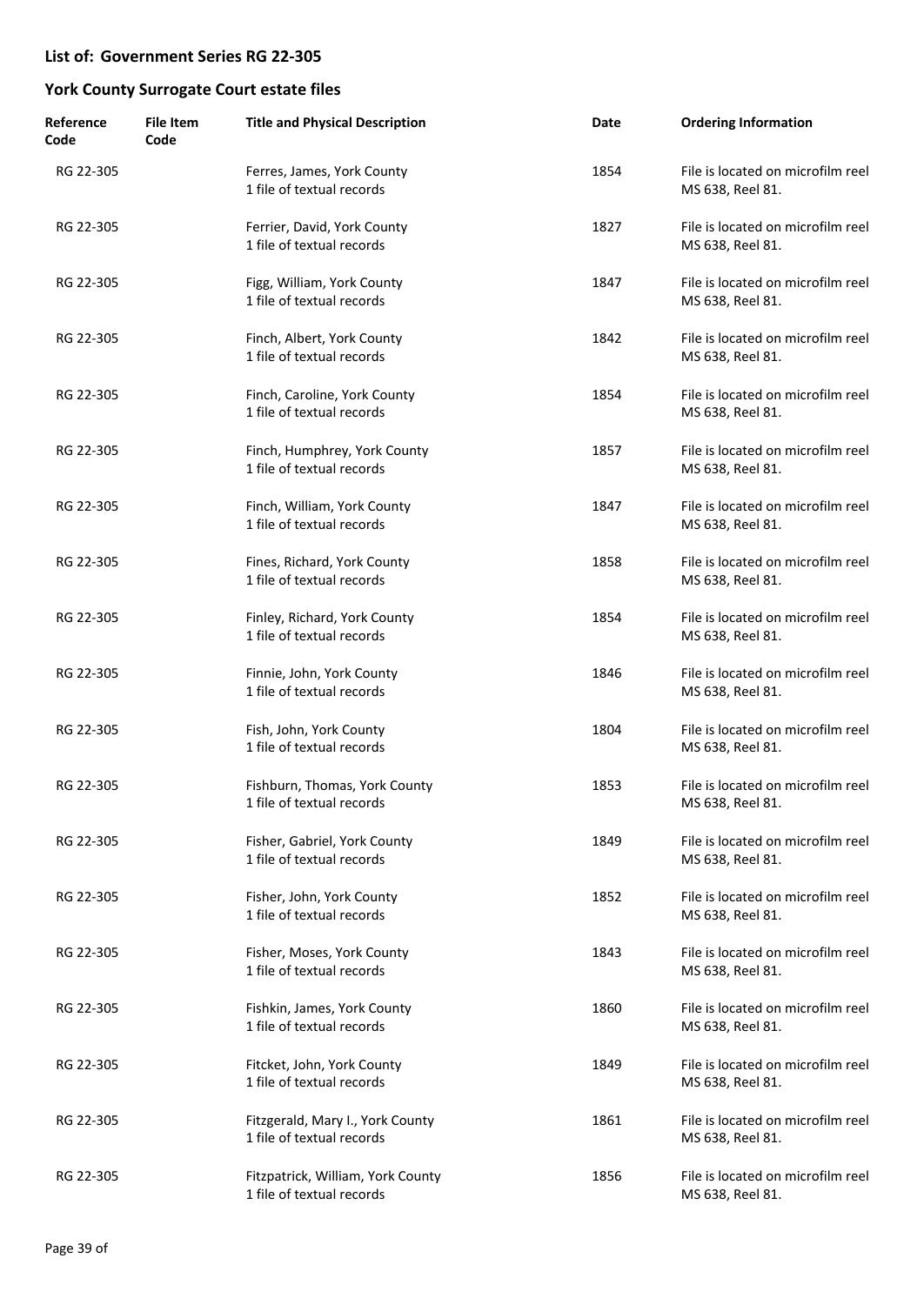| Reference<br>Code | <b>File Item</b><br>Code | <b>Title and Physical Description</b>                         | Date | <b>Ordering Information</b>                           |
|-------------------|--------------------------|---------------------------------------------------------------|------|-------------------------------------------------------|
| RG 22-305         |                          | Flake, James, York County<br>1 file of textual records        | 1823 | File is located on microfilm reel<br>MS 638, Reel 81. |
| RG 22-305         |                          | Flanagan, James, York County<br>1 file of textual records     | 1848 | File is located on microfilm reel<br>MS 638, Reel 81. |
| RG 22-305         |                          | Flanagan, John, York County<br>1 file of textual records      | 1858 | File is located on microfilm reel<br>MS 638, Reel 81. |
| RG 22-305         |                          | Flanagan, Philip, York County<br>1 file of textual records    | 1853 | File is located on microfilm reel<br>MS 638, Reel 81. |
| RG 22-305         |                          | Flannagan, Leah, York County<br>1 file of textual records     | 1829 | File is located on microfilm reel<br>MS 638, Reel 81. |
| RG 22-305         |                          | Fleming, James, York County<br>1 file of textual records      | 1859 | File is located on microfilm reel<br>MS 638, Reel 81. |
| RG 22-305         |                          | Fletcher, Alexander, York County<br>1 file of textual records | 1862 | File is located on microfilm reel<br>MS 638, Reel 81. |
| RG 22-305         |                          | Fleury, Joseph, York County<br>1 file of textual records      | 1860 | File is located on microfilm reel<br>MS 638, Reel 81. |
| RG 22-305         |                          | Flewell, Richard, York County<br>1 file of textual records    | 1845 | File is located on microfilm reel<br>MS 638, Reel 81. |
| RG 22-305         |                          | Flynn, James, York County<br>1 file of textual records        | 1857 | File is located on microfilm reel<br>MS 638, Reel 81. |
| RG 22-305         |                          | Flynn, Patrick, York County<br>1 file of textual records      | 1853 | File is located on microfilm reel<br>MS 638, Reel 81. |
| RG 22-305         |                          | Fockler, John, York County<br>1 file of textual records       | 1846 | File is located on microfilm reel<br>MS 638, Reel 81. |
| RG 22-305         |                          | Foley, James, York County<br>1 file of textual records        | 1847 | File is located on microfilm reel<br>MS 638, Reel 81. |
| RG 22-305         |                          | Foley, Patrick, York County<br>1 file of textual records      | 1859 | File is located on microfilm reel<br>MS 638, Reel 81. |
| RG 22-305         |                          | Foley, William, York County<br>1 file of textual records      | 1854 | File is located on microfilm reel<br>MS 638, Reel 81. |
| RG 22-305         |                          | Foot, Thomas, York County<br>1 file of textual records        | 1861 | File is located on microfilm reel<br>MS 638, Reel 81. |
| RG 22-305         |                          | Forrest, James, York County<br>1 file of textual records      | 1848 | File is located on microfilm reel<br>MS 638, Reel 81. |
| RG 22-305         |                          | Fortang, David, York County<br>1 file of textual records      | 1831 | File is located on microfilm reel<br>MS 638, Reel 81. |
| RG 22-305         |                          | Foster, John, York County<br>1 file of textual records        | 1833 | File is located on microfilm reel<br>MS 638, Reel 81. |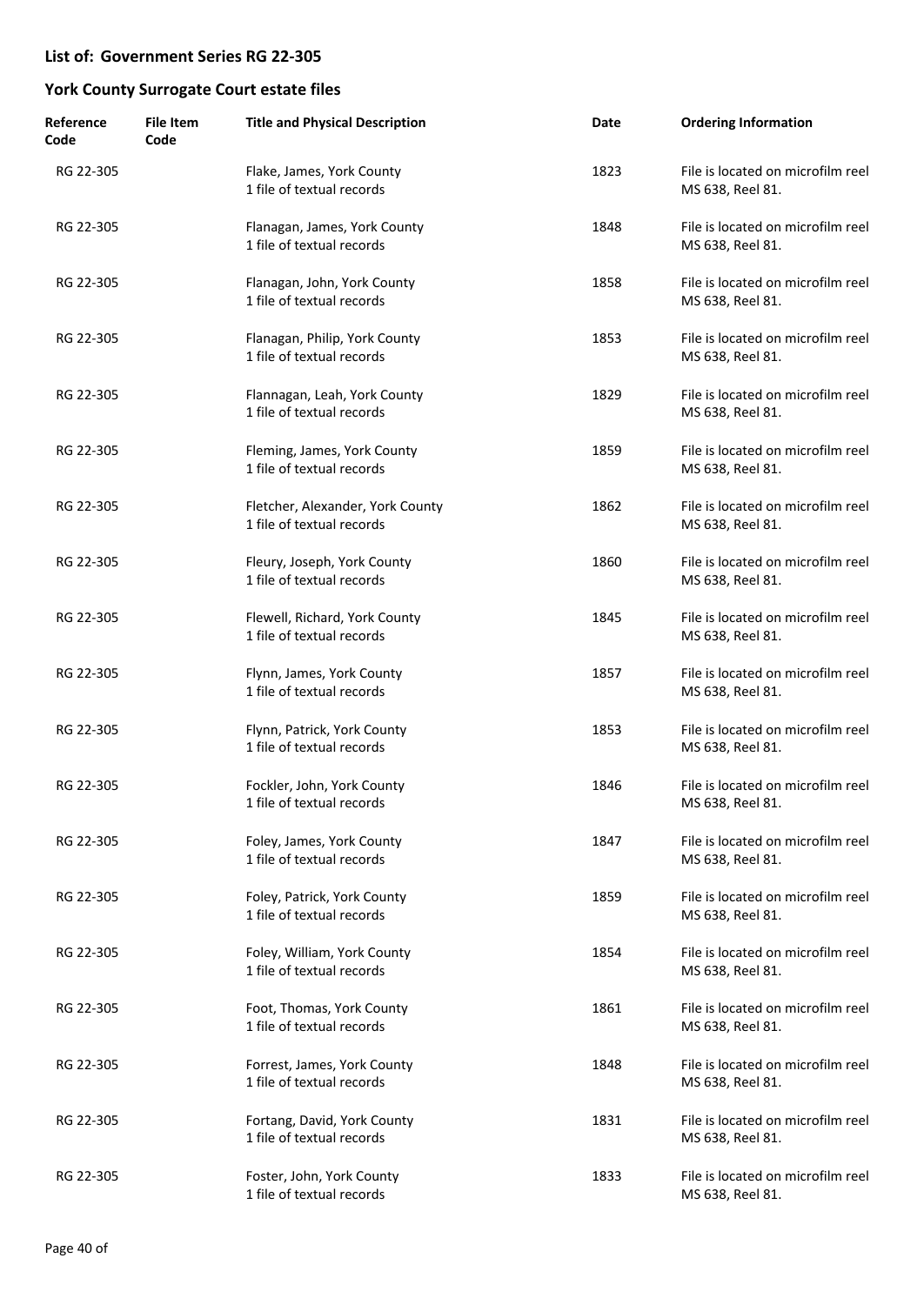| Reference<br>Code | <b>File Item</b><br>Code | <b>Title and Physical Description</b>                         | Date | <b>Ordering Information</b>                           |
|-------------------|--------------------------|---------------------------------------------------------------|------|-------------------------------------------------------|
| RG 22-305         |                          | Foster, Richard, York County<br>1 file of textual records     | 1853 | File is located on microfilm reel<br>MS 638, Reel 81. |
| RG 22-305         |                          | Foster, William, York County<br>1 file of textual records     | 1858 | File is located on microfilm reel<br>MS 638, Reel 81. |
| RG 22-305         |                          | Foster, William, York County<br>1 file of textual records     | 1862 | File is located on microfilm reel<br>MS 638, Reel 81. |
| RG 22-305         |                          | Fouchard, Michael, York County<br>1 file of textual records   | 1814 | File is located on microfilm reel<br>MS 638, Reel 81. |
| RG 22-305         |                          | Fowler, William Sr., York County<br>1 file of textual records | 1853 | File is located on microfilm reel<br>MS 638, Reel 81. |
| RG 22-305         |                          | Fox, Thomas, York County<br>1 file of textual records         | 1837 | File is located on microfilm reel<br>MS 638, Reel 81. |
| RG 22-305         |                          | Francis, Hepzibah, York County<br>1 file of textual records   | 1853 | File is located on microfilm reel<br>MS 638, Reel 81. |
| RG 22-305         |                          | Francis, John, York County<br>1 file of textual records       | 1837 | File is located on microfilm reel<br>MS 638, Reel 81. |
| RG 22-305         |                          | Francis, John, York County<br>1 file of textual records       | 1837 | File is located on microfilm reel<br>MS 638, Reel 81. |
| RG 22-305         |                          | Frank, Frederick, York County<br>1 file of textual records    | 1848 | File is located on microfilm reel<br>MS 638, Reel 81. |
| RG 22-305         |                          | Frank, Frederick, York County<br>1 file of textual records    | 1848 | File is located on microfilm reel<br>MS 638, Reel 81. |
| RG 22-305         |                          | Fraser, Charles, York County<br>1 file of textual records     | 1859 | File is located on microfilm reel<br>MS 638, Reel 81. |
| RG 22-305         |                          | Fraser, James, York County<br>1 file of textual records       | 1840 | File is located on microfilm reel<br>MS 638, Reel 81. |
| RG 22-305         |                          | Fraser, Robert, York County<br>1 file of textual records      | 1847 | File is located on microfilm reel<br>MS 638, Reel 81. |
| RG 22-305         |                          | Fraser, Robert, York County<br>1 file of textual records      | 1856 | File is located on microfilm reel<br>MS 638, Reel 81. |
| RG 22-305         |                          | Freeland, Peter, York County<br>1 file of textual records     | 1861 | File is located on microfilm reel<br>MS 638, Reel 81. |
| RG 22-305         |                          | French, William, York County<br>1 file of textual records     | 1854 | File is located on microfilm reel<br>MS 638, Reel 81. |
| RG 22-305         |                          | Fugle, John, York County<br>1 file of textual records         | 1852 | File is located on microfilm reel<br>MS 638, Reel 81. |
| RG 22-305         |                          | Fuller, Samuel, York County<br>1 file of textual records      | 1833 | File is located on microfilm reel<br>MS 638, Reel 81. |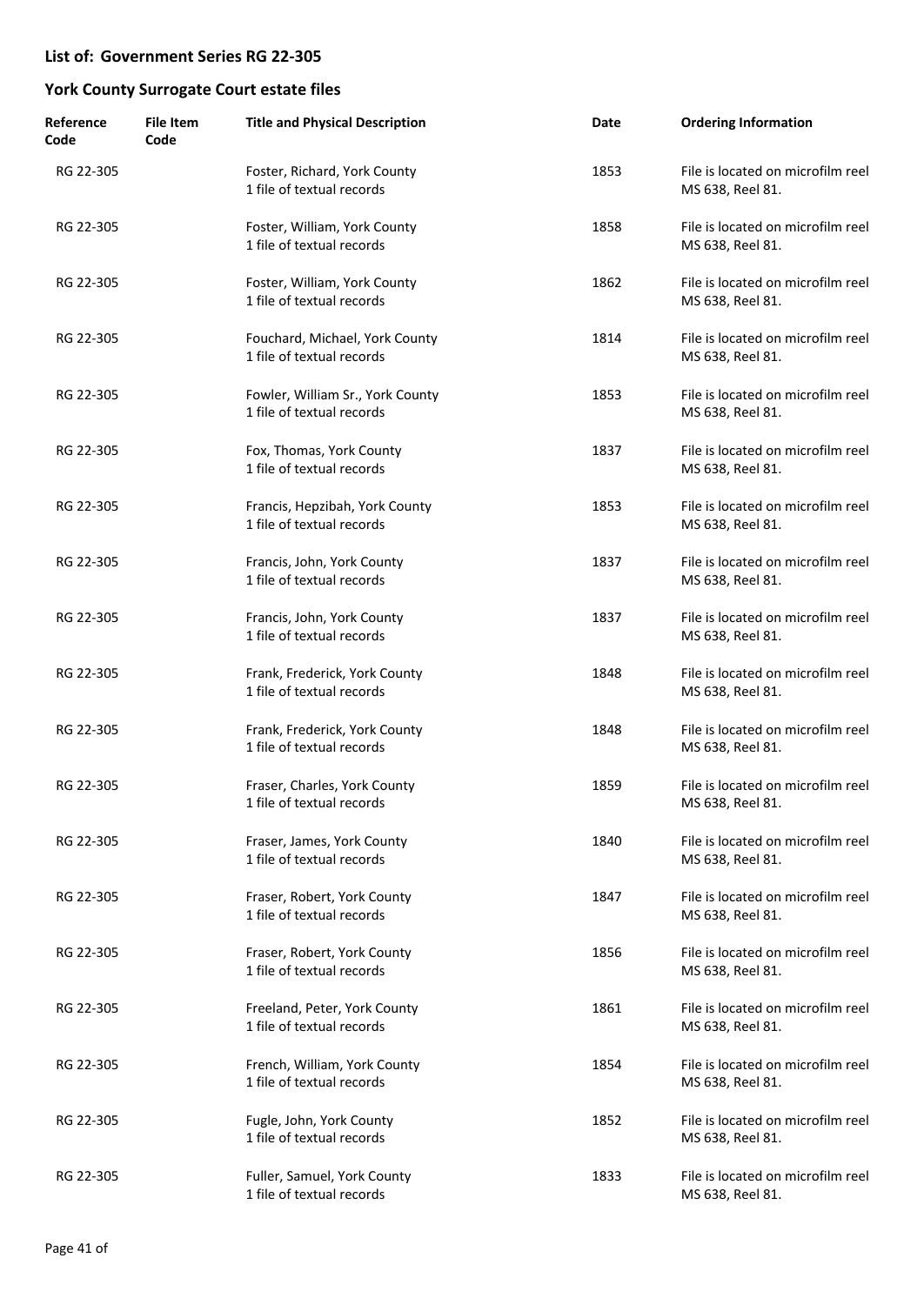| Reference<br>Code | <b>File Item</b><br>Code | <b>Title and Physical Description</b>                           | Date | <b>Ordering Information</b>                           |
|-------------------|--------------------------|-----------------------------------------------------------------|------|-------------------------------------------------------|
| RG 22-305         |                          | Fulljames, Henry, York County<br>1 file of textual records      | 1862 | File is located on microfilm reel<br>MS 638, Reel 81. |
| RG 22-305         |                          | Fulton, James, York County<br>1 file of textual records         | 1829 | File is located on microfilm reel<br>MS 638, Reel 81. |
| RG 22-305         |                          | Fulton, James, York County<br>1 file of textual records         | 1839 | File is located on microfilm reel<br>MS 638, Reel 81. |
| RG 22-305         |                          | Fyle, Henry, York County<br>1 file of textual records           | 1849 | File is located on microfilm reel<br>MS 638, Reel 81. |
| RG 22-305         |                          | Gable, Henry, York County<br>1 file of textual records          | 1837 | File is located on microfilm reel<br>MS 638, Reel 81. |
| RG 22-305         |                          | Gable, Nathaniel Jr., York County<br>1 file of textual records  | 1834 | File is located on microfilm reel<br>MS 638, Reel 81. |
| RG 22-305         |                          | Gale, Martha, York County<br>1 file of textual records          | 1858 | File is located on microfilm reel<br>MS 638, Reel 81. |
| RG 22-305         |                          | Gallagher, John, York County<br>1 file of textual records       | 1845 | File is located on microfilm reel<br>MS 638, Reel 81. |
| RG 22-305         |                          | Gallagher, Martin, York County<br>1 file of textual records     | 1845 | File is located on microfilm reel<br>MS 638, Reel 81. |
| RG 22-305         |                          | Galloway, Ignatius, York County<br>1 file of textual records    | 1846 | File is located on microfilm reel<br>MS 638, Reel 81. |
| RG 22-305         |                          | Galloway, John, York County<br>1 file of textual records        | 1857 | File is located on microfilm reel<br>MS 638, Reel 81. |
| RG 22-305         |                          | Gamble, James, York County<br>1 file of textual records         | 1858 | File is located on microfilm reel<br>MS 638, Reel 81. |
| RG 22-305         |                          | Gamble, James, York County<br>1 file of textual records         | 1858 | File is located on microfilm reel<br>MS 638, Reel 81. |
| RG 22-305         |                          | Gamble, Nathaniel Sr., York County<br>1 file of textual records | 1833 | File is located on microfilm reel<br>MS 638, Reel 81. |
| RG 22-305         |                          | Gamble, Solomon, York County<br>1 file of textual records       | 1842 | File is located on microfilm reel<br>MS 638, Reel 81. |
| RG 22-305         |                          | Ganton, John B., York County<br>1 file of textual records       | 1851 | File is located on microfilm reel<br>MS 638, Reel 81. |
| RG 22-305         |                          | Ganton, Stephen, York County<br>1 file of textual records       | 1861 | File is located on microfilm reel<br>MS 638, Reel 81. |
| RG 22-305         |                          | Ganton, Stephen, York County<br>1 file of textual records       | 1862 | File is located on microfilm reel<br>MS 638, Reel 81. |
| RG 22-305         |                          | Gapper, William S., York County<br>1 file of textual records    | 1833 | File is located on microfilm reel<br>MS 638, Reel 81. |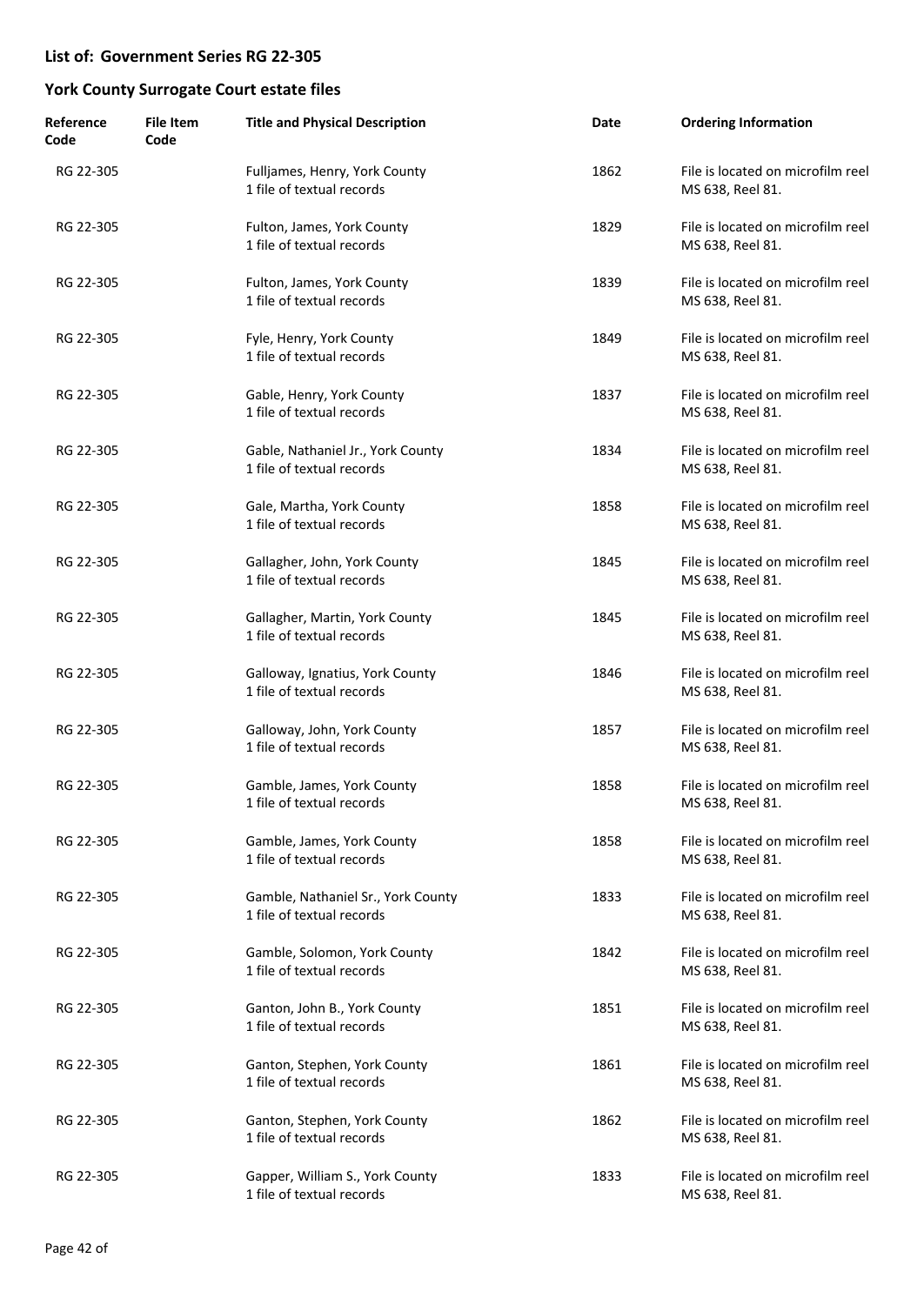| Reference<br>Code | <b>File Item</b><br>Code | <b>Title and Physical Description</b>                                    | Date | <b>Ordering Information</b>                           |
|-------------------|--------------------------|--------------------------------------------------------------------------|------|-------------------------------------------------------|
| RG 22-305         |                          | Garbutt, Elizabeth, York County<br>1 file of textual records             | 1835 | File is located on microfilm reel<br>MS 638, Reel 81. |
| RG 22-305         |                          | Garbutt, George, York County<br>1 file of textual records                | 1860 | File is located on microfilm reel<br>MS 638, Reel 81. |
| RG 22-305         |                          | Garbutt, George (Guardianship), York County<br>1 file of textual records | 1856 | File is located on microfilm reel<br>MS 638, Reel 81. |
| RG 22-305         |                          | Garbutt, Joseph, York County<br>1 file of textual records                | 1846 | File is located on microfilm reel<br>MS 638, Reel 81. |
| RG 22-305         |                          | Garbutt, Richard, York County<br>1 file of textual records               | 1846 | File is located on microfilm reel<br>MS 638, Reel 81. |
| RG 22-305         |                          | Garbutt, William, York County<br>1 file of textual records               | 1850 | File is located on microfilm reel<br>MS 638, Reel 81. |
| RG 22-305         |                          | Gardiner, David, York County<br>1 file of textual records                | 1847 | File is located on microfilm reel<br>MS 638, Reel 81. |
| RG 22-305         |                          | Garfield, John, York County<br>1 file of textual records                 | 1849 | File is located on microfilm reel<br>MS 638, Reel 81. |
| RG 22-305         |                          | Garraw, Richard, York County<br>1 file of textual records                | 1859 | File is located on microfilm reel<br>MS 638, Reel 81. |
| RG 22-305         |                          | Garside, George, York County<br>1 file of textual records                | 1833 | File is located on microfilm reel<br>MS 638, Reel 81. |
| RG 22-305         |                          | Geddes, Christina, York County<br>1 file of textual records              | 1853 | File is located on microfilm reel<br>MS 638, Reel 81. |
| RG 22-305         |                          | Geddes, John, York County<br>1 file of textual records                   | 1861 | File is located on microfilm reel<br>MS 638, Reel 81. |
| RG 22-305         |                          | Gee, Ezra (Guardianship), York County<br>1 file of textual records       | 1860 | File is located on microfilm reel<br>MS 638, Reel 81. |
| RG 22-305         |                          | Gee, Ezra (Guardianship), York County<br>1 file of textual records       | 1861 | File is located on microfilm reel<br>MS 638, Reel 81. |
| RG 22-305         |                          | George, Dinah, York County<br>1 file of textual records                  | 1856 | File is located on microfilm reel<br>MS 638, Reel 81. |
| RG 22-305         |                          | Gibb, Charles, York County<br>1 file of textual records                  | 1846 | File is located on microfilm reel<br>MS 638, Reel 81. |
| RG 22-305         |                          | Gibb, James, York County<br>1 file of textual records                    | 1849 | File is located on microfilm reel<br>MS 638, Reel 81. |
| RG 22-305         |                          | Gibbard, Sarah E., York County<br>1 file of textual records              | 1861 | File is located on microfilm reel<br>MS 638, Reel 81. |
| RG 22-305         |                          | Gibbs, William, York County<br>1 file of textual records                 | 1843 | File is located on microfilm reel<br>MS 638, Reel 81. |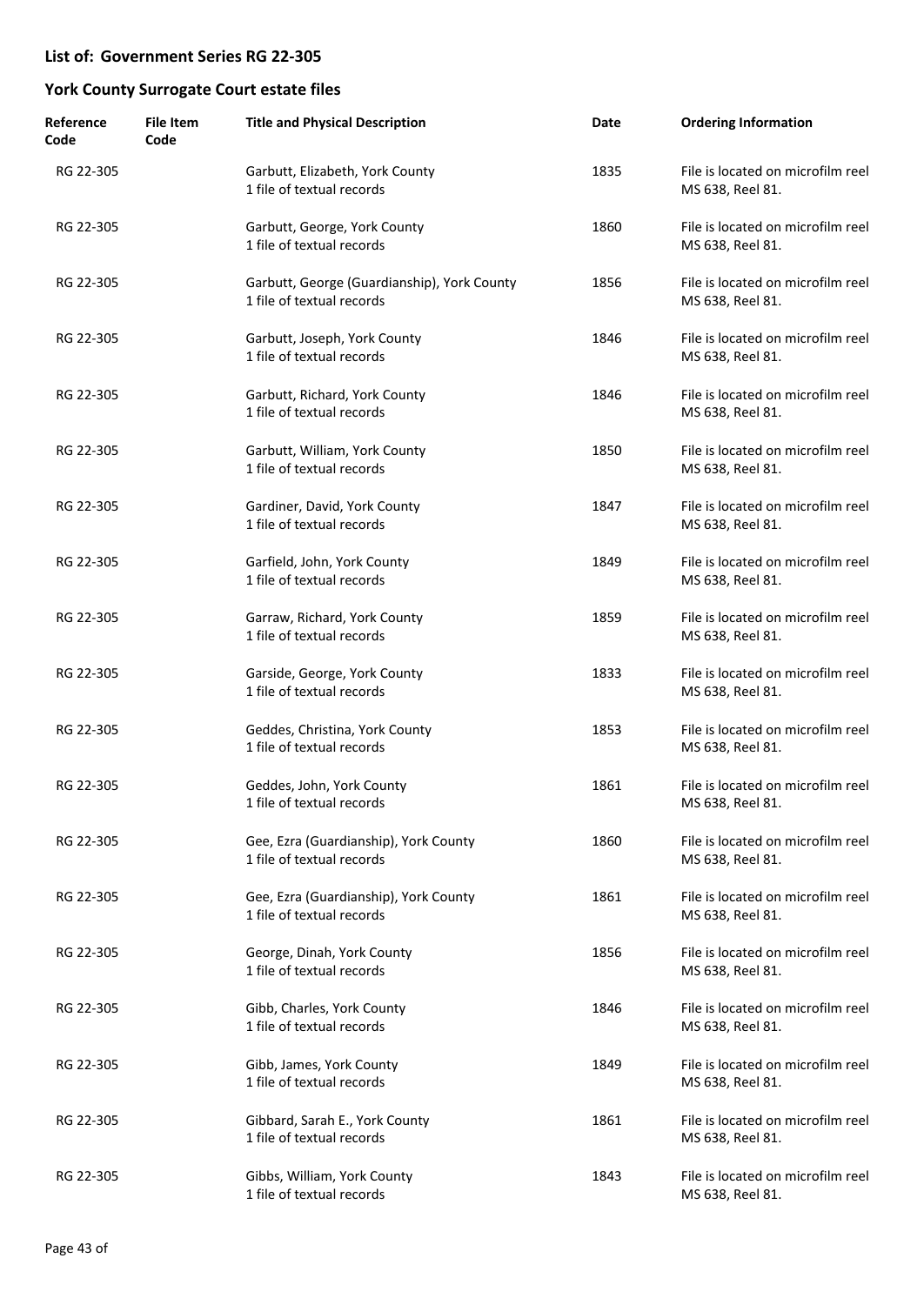| Reference<br>Code | <b>File Item</b><br>Code | <b>Title and Physical Description</b>                                 | Date | <b>Ordering Information</b>                           |
|-------------------|--------------------------|-----------------------------------------------------------------------|------|-------------------------------------------------------|
| RG 22-305         |                          | Gibson, George, York County<br>1 file of textual records              | 1834 | File is located on microfilm reel<br>MS 638, Reel 82. |
| RG 22-305         |                          | Gibson, James, York County<br>1 file of textual records               | 1845 | File is located on microfilm reel<br>MS 638, Reel 82. |
| RG 22-305         |                          | Gibson, John, York County<br>1 file of textual records                | 1850 | File is located on microfilm reel<br>MS 638, Reel 82. |
| RG 22-305         |                          | Gibson, John (Guardianship), York County<br>1 file of textual records | 1857 | File is located on microfilm reel<br>MS 638, Reel 82. |
| RG 22-305         |                          | Gibson, Robert, York County<br>1 file of textual records              | 1851 | File is located on microfilm reel<br>MS 638, Reel 82. |
| RG 22-305         |                          | Gibson, Thomas, York County<br>1 file of textual records              | 1847 | File is located on microfilm reel<br>MS 638, Reel 82. |
| RG 22-305         |                          | Gibson, William, York County<br>1 file of textual records             | 1843 | File is located on microfilm reel<br>MS 638, Reel 82. |
| RG 22-305         |                          | Gibson, William, York County<br>1 file of textual records             | 1849 | File is located on microfilm reel<br>MS 638, Reel 82. |
| RG 22-305         |                          | Gifford, Charlotte, York County<br>1 file of textual records          | 1862 | File is located on microfilm reel<br>MS 638, Reel 82. |
| RG 22-305         |                          | Gilbert, Benjamin, York County<br>1 file of textual records           | 1819 | File is located on microfilm reel<br>MS 638, Reel 82. |
| RG 22-305         |                          | Gilbert, Thomas, York County<br>1 file of textual records             | 1855 | File is located on microfilm reel<br>MS 638, Reel 82. |
| RG 22-305         |                          | Giles, Charles W., York County<br>1 file of textual records           | 1860 | File is located on microfilm reel<br>MS 638, Reel 82. |
| RG 22-305         |                          | Giles, Charles W., York County<br>1 file of textual records           | 1861 | File is located on microfilm reel<br>MS 638, Reel 82. |
| RG 22-305         |                          | Gillespie, Peter, York County<br>1 file of textual records            | 1859 | File is located on microfilm reel<br>MS 638, Reel 82. |
| RG 22-305         |                          | Gilmore, James, York County<br>1 file of textual records              | 1863 | File is located on microfilm reel<br>MS 638, Reel 82. |
| RG 22-305         |                          | Gilmore, Martha, York County<br>1 file of textual records             | 1860 | File is located on microfilm reel<br>MS 638, Reel 82. |
| RG 22-305         |                          | Gilroy, John, York County<br>1 file of textual records                | 1854 | File is located on microfilm reel<br>MS 638, Reel 82. |
| RG 22-305         |                          | Given, George, York County<br>1 file of textual records               | 1857 | File is located on microfilm reel<br>MS 638, Reel 82. |
| RG 22-305         |                          | Givins, James, York County<br>1 file of textual records               | 1846 | File is located on microfilm reel<br>MS 638, Reel 82. |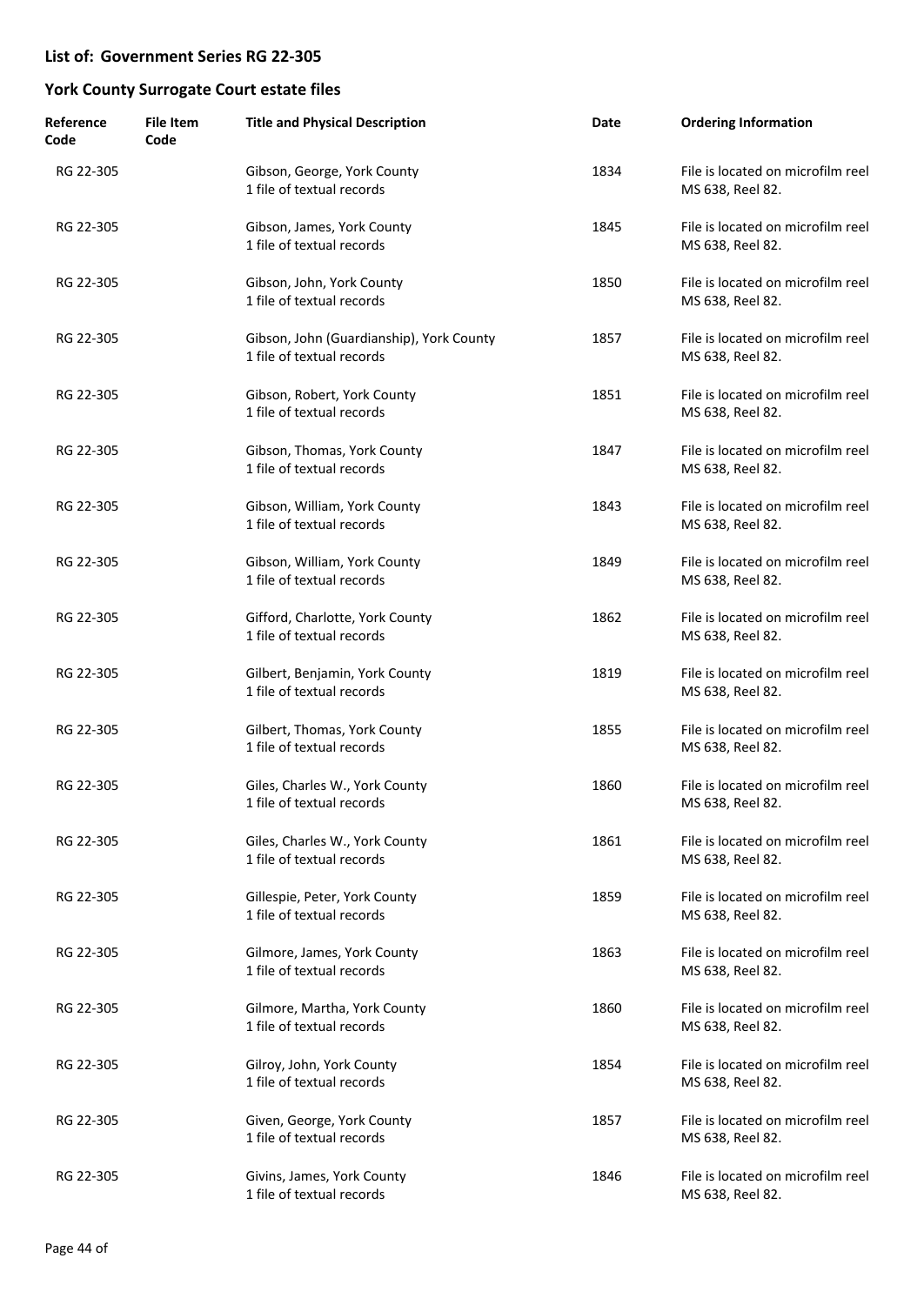| Reference<br>Code | <b>File Item</b><br>Code | <b>Title and Physical Description</b>                                     | Date | <b>Ordering Information</b>                           |
|-------------------|--------------------------|---------------------------------------------------------------------------|------|-------------------------------------------------------|
| RG 22-305         |                          | Glapsco, Thomas, York County<br>1 file of textual records                 | 1848 | File is located on microfilm reel<br>MS 638, Reel 82. |
| RG 22-305         |                          | Glascott, William, York County<br>1 file of textual records               | 1837 | File is located on microfilm reel<br>MS 638, Reel 82. |
| RG 22-305         |                          | Glassco, George, York County<br>1 file of textual records                 | 1858 | File is located on microfilm reel<br>MS 638, Reel 82. |
| RG 22-305         |                          | Glazier, George, York County<br>1 file of textual records                 | 1856 | File is located on microfilm reel<br>MS 638, Reel 82. |
| RG 22-305         |                          | Glendening, John, York County<br>1 file of textual records                | 1855 | File is located on microfilm reel<br>MS 638, Reel 82. |
| RG 22-305         |                          | Godbolt, John, York County<br>1 file of textual records                   | 1852 | File is located on microfilm reel<br>MS 638, Reel 82. |
| RG 22-305         |                          | Goforth, George, York County<br>1 file of textual records                 | 1848 | File is located on microfilm reel<br>MS 638, Reel 82. |
| RG 22-305         |                          | Gohn, David, York County<br>1 file of textual records                     | 1861 | File is located on microfilm reel<br>MS 638, Reel 82. |
| RG 22-305         |                          | Goldthorp, George, York County<br>1 file of textual records               | 1845 | File is located on microfilm reel<br>MS 638, Reel 82. |
| RG 22-305         |                          | Goldthorp, George, York County<br>1 file of textual records               | 1849 | File is located on microfilm reel<br>MS 638, Reel 82. |
| RG 22-305         |                          | Goldthorpe, James, York County<br>1 file of textual records               | 1857 | File is located on microfilm reel<br>MS 638, Reel 82. |
| RG 22-305         |                          | Goldthorpe, Thomas, York County<br>1 file of textual records              | 1858 | File is located on microfilm reel<br>MS 638, Reel 82. |
| RG 22-305         |                          | Goodall, John, York County<br>1 file of textual records                   | 1847 | File is located on microfilm reel<br>MS 638, Reel 82. |
| RG 22-305         |                          | Goodfellow, James, York County<br>1 file of textual records               | 1857 | File is located on microfilm reel<br>MS 638, Reel 82. |
| RG 22-305         |                          | Goodfellow, John, York County<br>1 file of textual records                | 1861 | File is located on microfilm reel<br>MS 638, Reel 82. |
| RG 22-305         |                          | Goodfellow, John (Guardianship), York County<br>1 file of textual records | 1847 | File is located on microfilm reel<br>MS 638, Reel 82. |
| RG 22-305         |                          | Goodman, Martha, York County<br>1 file of textual records                 | 1836 | File is located on microfilm reel<br>MS 638, Reel 82. |
| RG 22-305         |                          | Gorham, Joseph, York County<br>1 file of textual records                  | 1837 | File is located on microfilm reel<br>MS 638, Reel 82. |
| RG 22-305         |                          | Gottess, John, York County<br>1 file of textual records                   | 1837 | File is located on microfilm reel<br>MS 638, Reel 82. |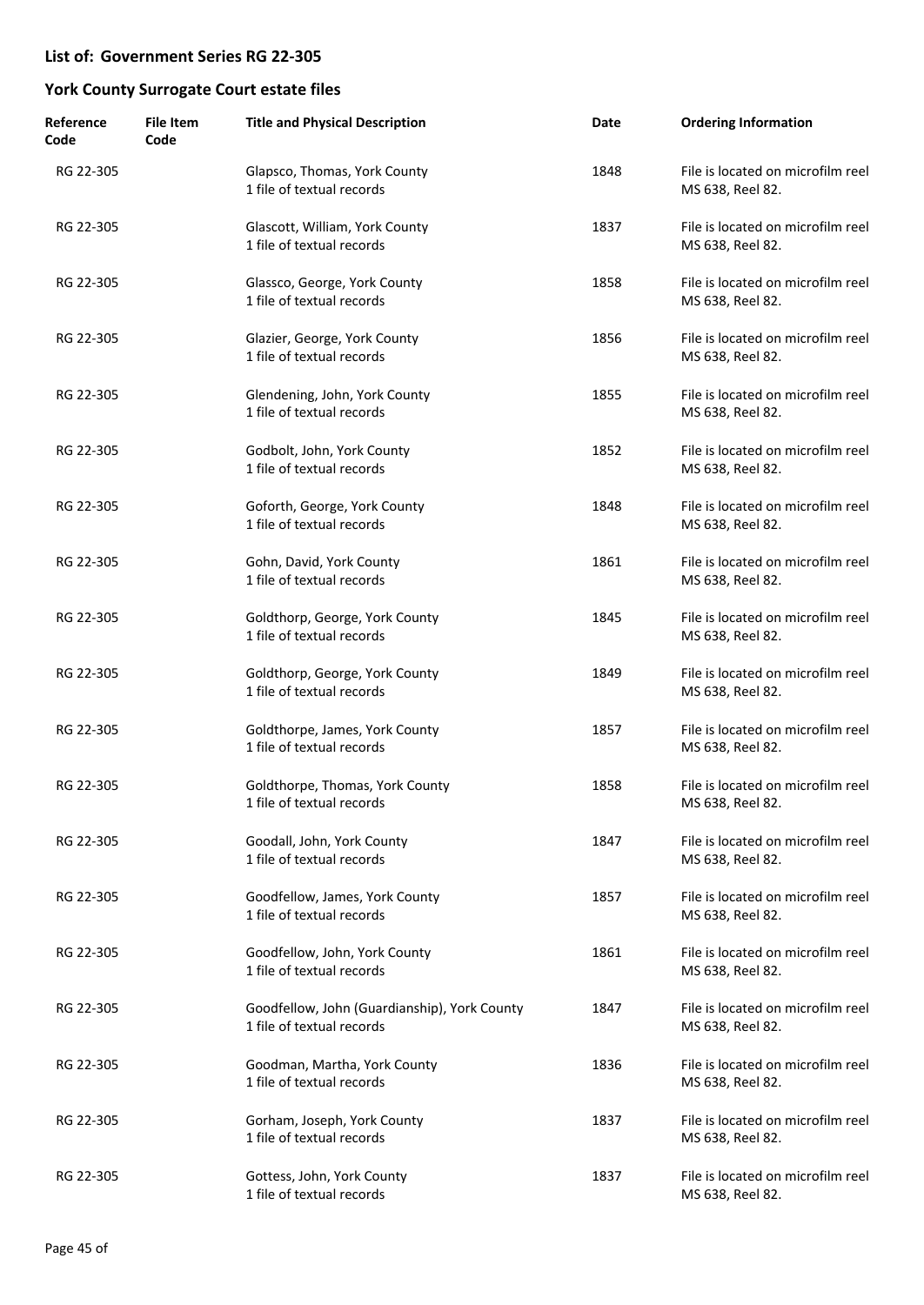| Reference<br>Code | <b>File Item</b><br>Code | <b>Title and Physical Description</b>                                  | Date | <b>Ordering Information</b>                           |
|-------------------|--------------------------|------------------------------------------------------------------------|------|-------------------------------------------------------|
| RG 22-305         |                          | Gough, Thomas, York County<br>1 file of textual records                | 1814 | File is located on microfilm reel<br>MS 638, Reel 82. |
| RG 22-305         |                          | Gould Infants (Guardianship), York County<br>1 file of textual records | 1851 | File is located on microfilm reel<br>MS 638, Reel 82. |
| RG 22-305         |                          | Gould, Daniel L., York County<br>1 file of textual records             | 1851 | File is located on microfilm reel<br>MS 638, Reel 82. |
| RG 22-305         |                          | Gould, Jonathan, York County<br>1 file of textual records              | 1850 | File is located on microfilm reel<br>MS 638, Reel 82. |
| RG 22-305         |                          | Gower, George, York County<br>1 file of textual records                | 1855 | File is located on microfilm reel<br>MS 638, Reel 82. |
| RG 22-305         |                          | Gower, Philip, York County<br>1 file of textual records                | 1847 | File is located on microfilm reel<br>MS 638, Reel 82. |
| RG 22-305         |                          | Gowland, William, York County<br>1 file of textual records             | 1832 | File is located on microfilm reel<br>MS 638, Reel 82. |
| RG 22-305         |                          | Gracy, Alexander, York County<br>1 file of textual records             | 1857 | File is located on microfilm reel<br>MS 638, Reel 82. |
| RG 22-305         |                          | Gracy, John, York County<br>1 file of textual records                  | 1857 | File is located on microfilm reel<br>MS 638, Reel 82. |
| RG 22-305         |                          | Grafton, Stewart, York County<br>1 file of textual records             | 1837 | File is located on microfilm reel<br>MS 638, Reel 82. |
| RG 22-305         |                          | Graham, Christopher, York County<br>1 file of textual records          | 1843 | File is located on microfilm reel<br>MS 638, Reel 82. |
| RG 22-305         |                          | Graham, George, York County<br>1 file of textual records               | 1861 | File is located on microfilm reel<br>MS 638, Reel 82. |
| RG 22-305         |                          | Graham, Hugh, York County<br>1 file of textual records                 | 1853 | File is located on microfilm reel<br>MS 638, Reel 82. |
| RG 22-305         |                          | Graham, James, York County<br>1 file of textual records                | 1849 | File is located on microfilm reel<br>MS 638, Reel 82. |
| RG 22-305         |                          | Graham, James, York County<br>1 file of textual records                | 1850 | File is located on microfilm reel<br>MS 638, Reel 82. |
| RG 22-305         |                          | Graham, John, York County<br>1 file of textual records                 | 1850 | File is located on microfilm reel<br>MS 638, Reel 82. |
| RG 22-305         |                          | Graham, John B., York County<br>1 file of textual records              | 1858 | File is located on microfilm reel<br>MS 638, Reel 82. |
| RG 22-305         |                          | Graham, Martha, York County<br>1 file of textual records               | 1858 | File is located on microfilm reel<br>MS 638, Reel 82. |
| RG 22-305         |                          | Graham, Nelson, York County<br>1 file of textual records               | 1854 | File is located on microfilm reel<br>MS 638, Reel 82. |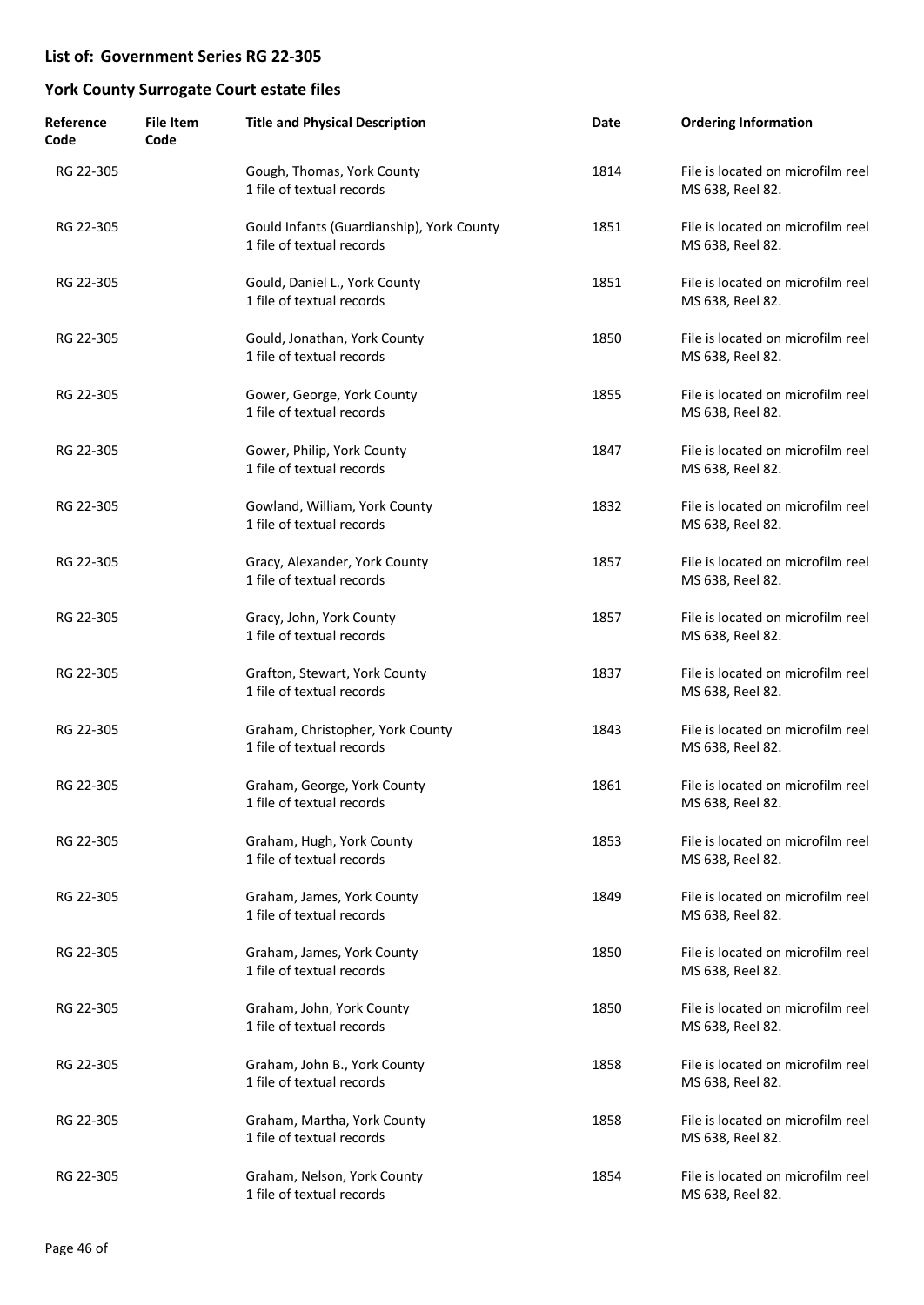| Reference<br>Code | <b>File Item</b><br>Code | <b>Title and Physical Description</b>                           | Date | <b>Ordering Information</b>                           |
|-------------------|--------------------------|-----------------------------------------------------------------|------|-------------------------------------------------------|
| RG 22-305         |                          | Graham, Phelby, York County<br>1 file of textual records        | 1860 | File is located on microfilm reel<br>MS 638, Reel 82. |
| RG 22-305         |                          | Graham, Samuel, York County<br>1 file of textual records        | 1858 | File is located on microfilm reel<br>MS 638, Reel 82. |
| RG 22-305         |                          | Graham, Thomas, York County<br>1 file of textual records        | 1858 | File is located on microfilm reel<br>MS 638, Reel 82. |
| RG 22-305         |                          | Graham, Thomas, York County<br>1 file of textual records        | 1850 | File is located on microfilm reel<br>MS 638, Reel 82. |
| RG 22-305         |                          | Graham, William, York County<br>1 file of textual records       | 1813 | File is located on microfilm reel<br>MS 638, Reel 82. |
| RG 22-305         |                          | Graham, William, York County<br>1 file of textual records       | 1841 | File is located on microfilm reel<br>MS 638, Reel 82. |
| RG 22-305         |                          | Graham, William, York County<br>1 file of textual records       | 1853 | File is located on microfilm reel<br>MS 638, Reel 82. |
| RG 22-305         |                          | Grain, Conrad, York County<br>1 file of textual records         | 1861 | File is located on microfilm reel<br>MS 638, Reel 82. |
| RG 22-305         |                          | Grant, Charles, York County<br>1 file of textual records        | 1847 | File is located on microfilm reel<br>MS 638, Reel 82. |
| RG 22-305         |                          | Grant, Christiana, York County<br>1 file of textual records     | 1849 | File is located on microfilm reel<br>MS 638, Reel 82. |
| RG 22-305         |                          | Grant, James, York County<br>1 file of textual records          | 1847 | File is located on microfilm reel<br>MS 638, Reel 82. |
| RG 22-305         |                          | Grant, John, York County<br>1 file of textual records           | 1862 | File is located on microfilm reel<br>MS 638, Reel 82. |
| RG 22-305         |                          | Grasett, Henrietta S., York County<br>1 file of textual records | 1859 | File is located on microfilm reel<br>MS 638, Reel 82. |
| RG 22-305         |                          | Grateman, John, York County<br>1 file of textual records        | 1840 | File is located on microfilm reel<br>MS 638, Reel 82. |
| RG 22-305         |                          | Gray, Alexander, York County<br>1 file of textual records       | 1840 | File is located on microfilm reel<br>MS 638, Reel 82. |
| RG 22-305         |                          | Gray, George, York County<br>1 file of textual records          | 1851 | File is located on microfilm reel<br>MS 638, Reel 82. |
| RG 22-305         |                          | Gray, Hugh, York County<br>1 file of textual records            | 1826 | File is located on microfilm reel<br>MS 638, Reel 82. |
| RG 22-305         |                          | Gray, James, York County<br>1 file of textual records           | 1834 | File is located on microfilm reel<br>MS 638, Reel 82. |
| RG 22-305         |                          | Gray, James, York County<br>1 file of textual records           | 1846 | File is located on microfilm reel<br>MS 638, Reel 82. |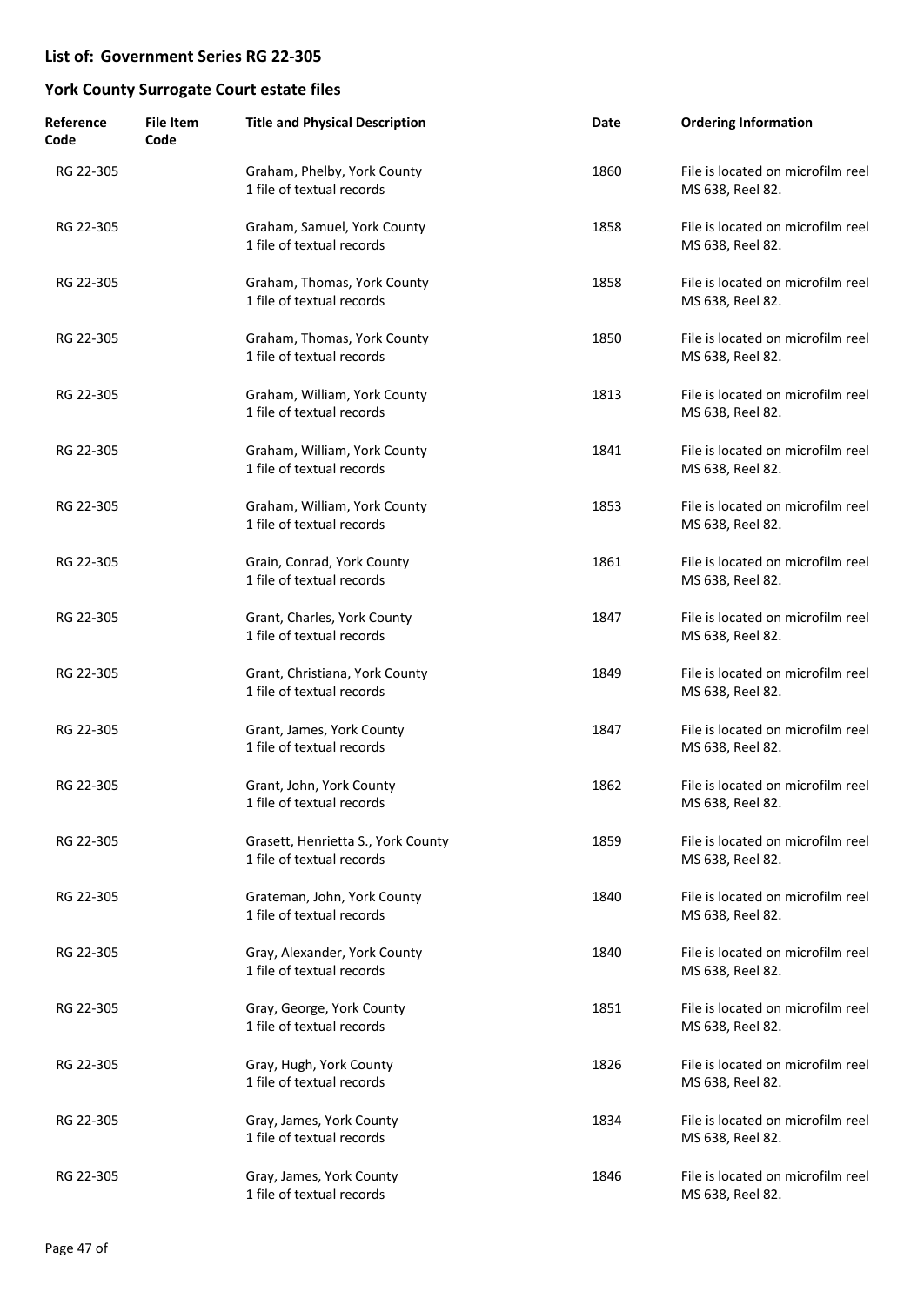| Reference<br>Code | <b>File Item</b><br>Code | <b>Title and Physical Description</b>                                  | Date | <b>Ordering Information</b>                           |
|-------------------|--------------------------|------------------------------------------------------------------------|------|-------------------------------------------------------|
| RG 22-305         |                          | Gray, John, York County<br>1 file of textual records                   | 1859 | File is located on microfilm reel<br>MS 638, Reel 82. |
| RG 22-305         |                          | Gray, John, York County<br>1 file of textual records                   | 1835 | File is located on microfilm reel<br>MS 638, Reel 82. |
| RG 22-305         |                          | Gray, Thomas, York County<br>1 file of textual records                 | 1813 | File is located on microfilm reel<br>MS 638, Reel 82. |
| RG 22-305         |                          | Green, Joseph, York County<br>1 file of textual records                | 1862 | File is located on microfilm reel<br>MS 638, Reel 82. |
| RG 22-305         |                          | Greenup, M. H., York County<br>1 file of textual records               | 1848 | File is located on microfilm reel<br>MS 638, Reel 83. |
| RG 22-305         |                          | Greer, James, York County<br>1 file of textual records                 | 1859 | File is located on microfilm reel<br>MS 638, Reel 83. |
| RG 22-305         |                          | Greer, Patrick, York County<br>1 file of textual records               | 1833 | File is located on microfilm reel<br>MS 638, Reel 83. |
| RG 22-305         |                          | Gregg, Christopher, York County<br>1 file of textual records           | 1859 | File is located on microfilm reel<br>MS 638, Reel 83. |
| RG 22-305         |                          | Grey, Richard (Guardianship), York County<br>1 file of textual records | 1848 | File is located on microfilm reel<br>MS 638, Reel 83. |
| RG 22-305         |                          | Griebel, Ferdinand, York County<br>1 file of textual records           | 1862 | File is located on microfilm reel<br>MS 638, Reel 83. |
| RG 22-305         |                          | Grose, John, York County<br>1 file of textual records                  | 1858 | File is located on microfilm reel<br>MS 638, Reel 83. |
| RG 22-305         |                          | Grundy, Thomas, York County<br>1 file of textual records               | 1842 | File is located on microfilm reel<br>MS 638, Reel 83. |
| RG 22-305         |                          | Gunn, Alex, York County<br>1 file of textual records                   | 1835 | File is located on microfilm reel<br>MS 638, Reel 83. |
| RG 22-305         |                          | Hackett, William, York County<br>1 file of textual records             | 1855 | File is located on microfilm reel<br>MS 638, Reel 83. |
| RG 22-305         |                          | Hacking, William, York County<br>1 file of textual records             | 1859 | File is located on microfilm reel<br>MS 638, Reel 83. |
| RG 22-305         |                          | Hageler, Bostain, York County<br>1 file of textual records             | 1813 | File is located on microfilm reel<br>MS 638, Reel 83. |
| RG 22-305         |                          | Hagerman, Nicholas, York County<br>1 file of textual records           | 1838 | File is located on microfilm reel<br>MS 638, Reel 83. |
| RG 22-305         |                          | Haight, Samuel, York County<br>1 file of textual records               | 1815 | File is located on microfilm reel<br>MS 638, Reel 83. |
| RG 22-305         |                          | Haight, Seneca, York County<br>1 file of textual records               | 1852 | File is located on microfilm reel<br>MS 638, Reel 83. |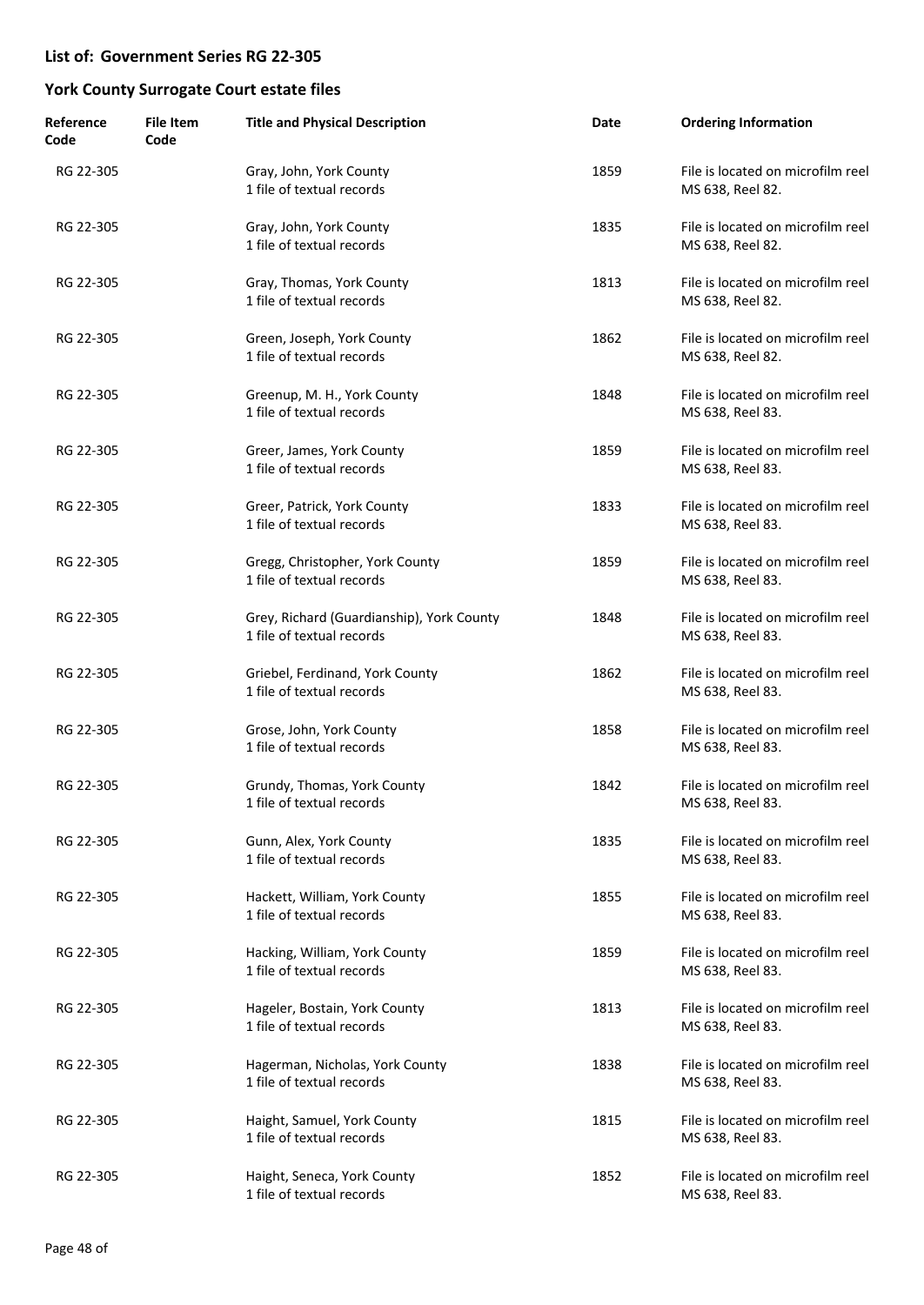| Reference<br>Code | <b>File Item</b><br>Code | <b>Title and Physical Description</b>                         | Date | <b>Ordering Information</b>                           |
|-------------------|--------------------------|---------------------------------------------------------------|------|-------------------------------------------------------|
| RG 22-305         |                          | Haines, William Sr., York County<br>1 file of textual records | 1845 | File is located on microfilm reel<br>MS 638, Reel 83. |
| RG 22-305         |                          | Hale, Henry, York County<br>1 file of textual records         | 1813 | File is located on microfilm reel<br>MS 638, Reel 83. |
| RG 22-305         |                          | Hall, Abraham M., York County<br>1 file of textual records    | 1857 | File is located on microfilm reel<br>MS 638, Reel 83. |
| RG 22-305         |                          | Hall, James, York County<br>1 file of textual records         | 1842 | File is located on microfilm reel<br>MS 638, Reel 83. |
| RG 22-305         |                          | Hall, Jane, York County<br>1 file of textual records          | 1862 | File is located on microfilm reel<br>MS 638, Reel 83. |
| RG 22-305         |                          | Hall, Richard, York County<br>1 file of textual records       | 1859 | File is located on microfilm reel<br>MS 638, Reel 83. |
| RG 22-305         |                          | Hall, Teasdale, York County<br>1 file of textual records      | 1856 | File is located on microfilm reel<br>MS 638, Reel 83. |
| RG 22-305         |                          | Hall, William, York County<br>1 file of textual records       | 1838 | File is located on microfilm reel<br>MS 638, Reel 83. |
| RG 22-305         |                          | Hallowell, Benjamin, York County<br>1 file of textual records | 1799 | File is located on microfilm reel<br>MS 638, Reel 83. |
| RG 22-305         |                          | Halse, George H., York County<br>1 file of textual records    | 1861 | File is located on microfilm reel<br>MS 638, Reel 83. |
| RG 22-305         |                          | Hambleton, Sarah, York County<br>1 file of textual records    | 1831 | File is located on microfilm reel<br>MS 638, Reel 83. |
| RG 22-305         |                          | Hamell, John, York County<br>1 file of textual records        | 1840 | File is located on microfilm reel<br>MS 638, Reel 83. |
| RG 22-305         |                          | Hamilton, James, York County<br>1 file of textual records     | 1809 | File is located on microfilm reel<br>MS 638, Reel 83. |
| RG 22-305         |                          | Hamilton, James, York County<br>1 file of textual records     | 1838 | File is located on microfilm reel<br>MS 638, Reel 83. |
| RG 22-305         |                          | Hamilton, James, York County<br>1 file of textual records     | 1844 | File is located on microfilm reel<br>MS 638, Reel 83. |
| RG 22-305         |                          | Hamilton, Robert, York County<br>1 file of textual records    | 1831 | File is located on microfilm reel<br>MS 638, Reel 83. |
| RG 22-305         |                          | Hamilton, Thomas, York County<br>1 file of textual records    | 1831 | File is located on microfilm reel<br>MS 638, Reel 83. |
| RG 22-305         |                          | Hamilton, Thomas, York County<br>1 file of textual records    | 1849 | File is located on microfilm reel<br>MS 638, Reel 83. |
| RG 22-305         |                          | Hamilton, William, York County<br>1 file of textual records   | 1855 | File is located on microfilm reel<br>MS 638, Reel 83. |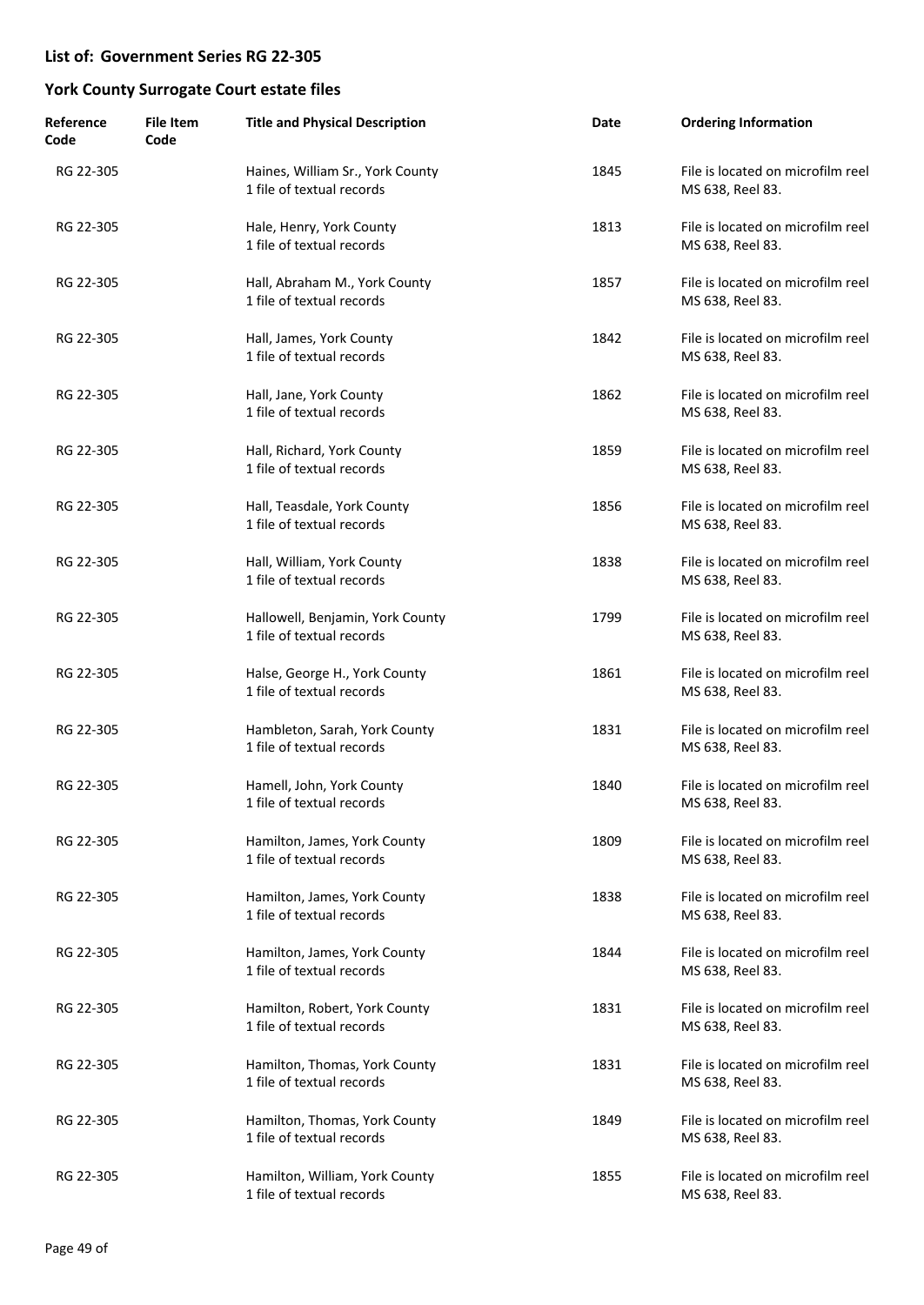| Reference<br>Code | <b>File Item</b><br>Code | <b>Title and Physical Description</b>                                 | Date | <b>Ordering Information</b>                           |
|-------------------|--------------------------|-----------------------------------------------------------------------|------|-------------------------------------------------------|
| RG 22-305         |                          | Hamilton, William, York County<br>1 file of textual records           | 1860 | File is located on microfilm reel<br>MS 638, Reel 83. |
| RG 22-305         |                          | Hamilton, William P., York County<br>1 file of textual records        | 1832 | File is located on microfilm reel<br>MS 638, Reel 83. |
| RG 22-305         |                          | Hamlin, Meriah, York County<br>1 file of textual records              | 1859 | File is located on microfilm reel<br>MS 638, Reel 83. |
| RG 22-305         |                          | Hancock, Edward C., York County<br>1 file of textual records          | 1861 | File is located on microfilm reel<br>MS 638, Reel 83. |
| RG 22-305         |                          | Handershot, Christian, York County<br>1 file of textual records       | 1809 | File is located on microfilm reel<br>MS 638, Reel 83. |
| RG 22-305         |                          | Handler, John, York County<br>1 file of textual records               | 1840 | File is located on microfilm reel<br>MS 638, Reel 83. |
| RG 22-305         |                          | Hanham, Elisha, York County<br>1 file of textual records              | 1852 | File is located on microfilm reel<br>MS 638, Reel 83. |
| RG 22-305         |                          | Hanham, Henry, York County<br>1 file of textual records               | 1827 | File is located on microfilm reel<br>MS 638, Reel 83. |
| RG 22-305         |                          | Hanna, James (Guardianship), York County<br>1 file of textual records | 1861 | File is located on microfilm reel<br>MS 638, Reel 83. |
| RG 22-305         |                          | Hanna, John, York County<br>1 file of textual records                 | 1836 | File is located on microfilm reel<br>MS 638, Reel 83. |
| RG 22-305         |                          | Hanna, John, York County<br>1 file of textual records                 | 1844 | File is located on microfilm reel<br>MS 638, Reel 83. |
| RG 22-305         |                          | Hansel, John, York County<br>1 file of textual records                | 1840 | File is located on microfilm reel<br>MS 638, Reel 83. |
| RG 22-305         |                          | Harbron, George, York County<br>1 file of textual records             | 1843 | File is located on microfilm reel<br>MS 638, Reel 83. |
| RG 22-305         |                          | Hardcastle, Simon, York County<br>1 file of textual records           | 1854 | File is located on microfilm reel<br>MS 638, Reel 83. |
| RG 22-305         |                          | Hardy, Elizabeth, York County<br>1 file of textual records            | 1826 | File is located on microfilm reel<br>MS 638, Reel 83. |
| RG 22-305         |                          | Hardy, John, York County<br>1 file of textual records                 | 1848 | File is located on microfilm reel<br>MS 638, Reel 83. |
| RG 22-305         |                          | Hardy, Robert, York County<br>1 file of textual records               | 1857 | File is located on microfilm reel<br>MS 638, Reel 83. |
| RG 22-305         |                          | Hare, George, York County<br>1 file of textual records                | 1837 | File is located on microfilm reel<br>MS 638, Reel 83. |
| RG 22-305         |                          | Hare, Isaac, York County<br>1 file of textual records                 | 1859 | File is located on microfilm reel<br>MS 638, Reel 83. |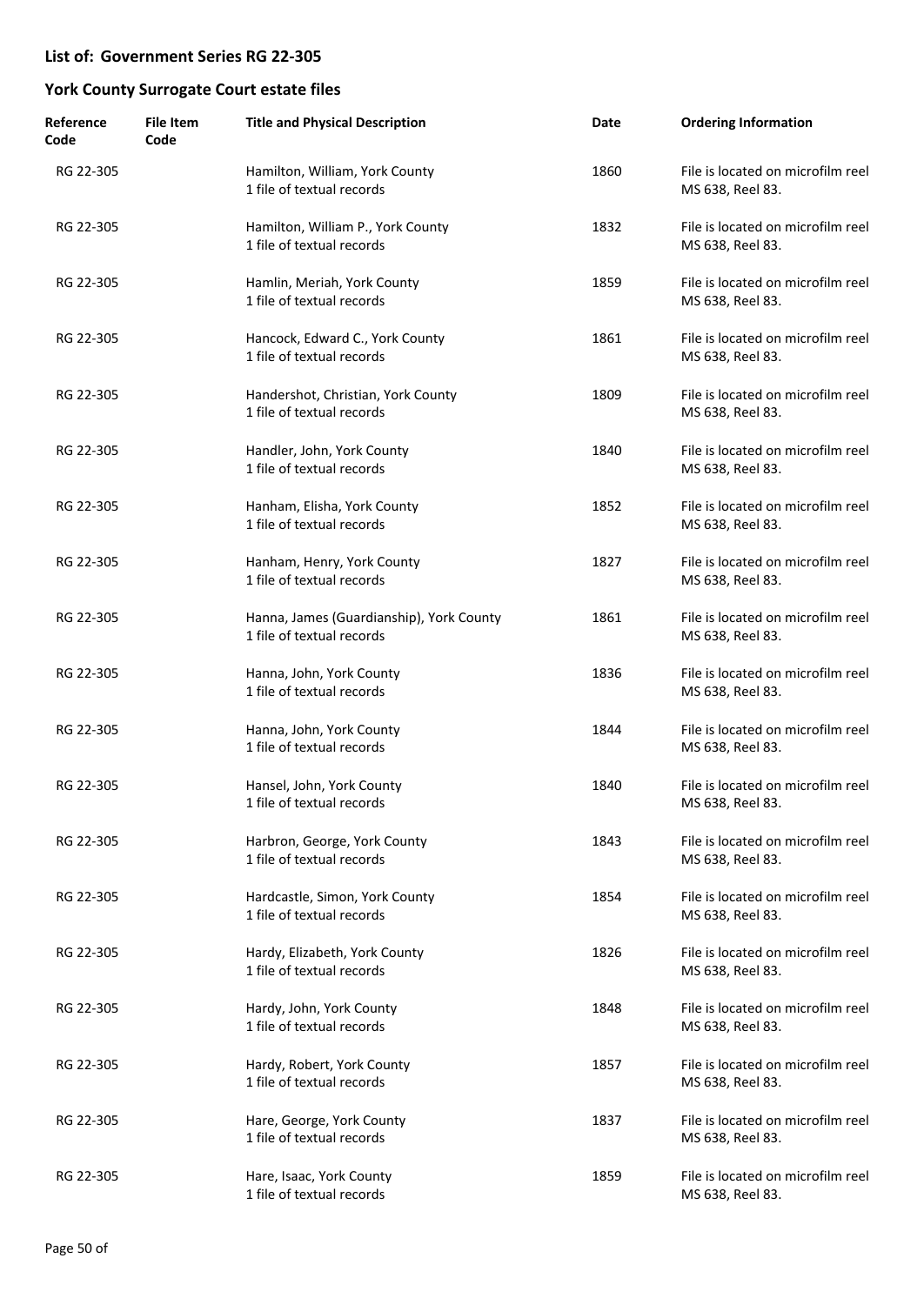| Reference<br>Code | <b>File Item</b><br>Code | <b>Title and Physical Description</b>                      | Date | <b>Ordering Information</b>                           |
|-------------------|--------------------------|------------------------------------------------------------|------|-------------------------------------------------------|
| RG 22-305         |                          | Hare, James, York County<br>1 file of textual records      | 1863 | File is located on microfilm reel<br>MS 638, Reel 83. |
| RG 22-305         |                          | Hargrave, Edward, York County<br>1 file of textual records | 1835 | File is located on microfilm reel<br>MS 638, Reel 83. |
| RG 22-305         |                          | Harkins, John, York County<br>1 file of textual records    | 1862 | File is located on microfilm reel<br>MS 638, Reel 83. |
| RG 22-305         |                          | Harkness, Sarah, York County<br>1 file of textual records  | 1854 | File is located on microfilm reel<br>MS 638, Reel 83. |
| RG 22-305         |                          | Harley, Charles, York County<br>1 file of textual records  | 1849 | File is located on microfilm reel<br>MS 638, Reel 83. |
| RG 22-305         |                          | Harley, James, York County<br>1 file of textual records    | 1847 | File is located on microfilm reel<br>MS 638, Reel 83. |
| RG 22-305         |                          | Harman, Henry, York County<br>1 file of textual records    | 1818 | File is located on microfilm reel<br>MS 638, Reel 83. |
| RG 22-305         |                          | Harman, Henry, York County<br>1 file of textual records    | 1852 | File is located on microfilm reel<br>MS 638, Reel 83. |
| RG 22-305         |                          | Harper, John, York County<br>1 file of textual records     | 1848 | File is located on microfilm reel<br>MS 638, Reel 83. |
| RG 22-305         |                          | Harper, John, York County<br>1 file of textual records     | 1853 | File is located on microfilm reel<br>MS 638, Reel 83. |
| RG 22-305         |                          | Harper, Noble, York County<br>1 file of textual records    | 1855 | File is located on microfilm reel<br>MS 638, Reel 83. |
| RG 22-305         |                          | Harper, Thomas, York County<br>1 file of textual records   | 1844 | File is located on microfilm reel<br>MS 638, Reel 83. |
| RG 22-305         |                          | Harper, Walter, York County<br>1 file of textual records   | 1847 | File is located on microfilm reel<br>MS 638, Reel 83. |
| RG 22-305         |                          | Harries, Joseph, York County<br>1 file of textual records  | 1847 | File is located on microfilm reel<br>MS 638, Reel 84. |
| RG 22-305         |                          | Harrington, John, York County<br>1 file of textual records | 1859 | File is located on microfilm reel<br>MS 638, Reel 84. |
| RG 22-305         |                          | Harris, John, York County<br>1 file of textual records     | 1861 | File is located on microfilm reel<br>MS 638, Reel 84. |
| RG 22-305         |                          | Harris, Richard, York County<br>1 file of textual records  | 1863 | File is located on microfilm reel<br>MS 638, Reel 84. |
| RG 22-305         |                          | Harris, William, York County<br>1 file of textual records  | 1844 | File is located on microfilm reel<br>MS 638, Reel 84. |
| RG 22-305         |                          | Harrison, David, York County<br>1 file of textual records  | 1857 | File is located on microfilm reel<br>MS 638, Reel 84. |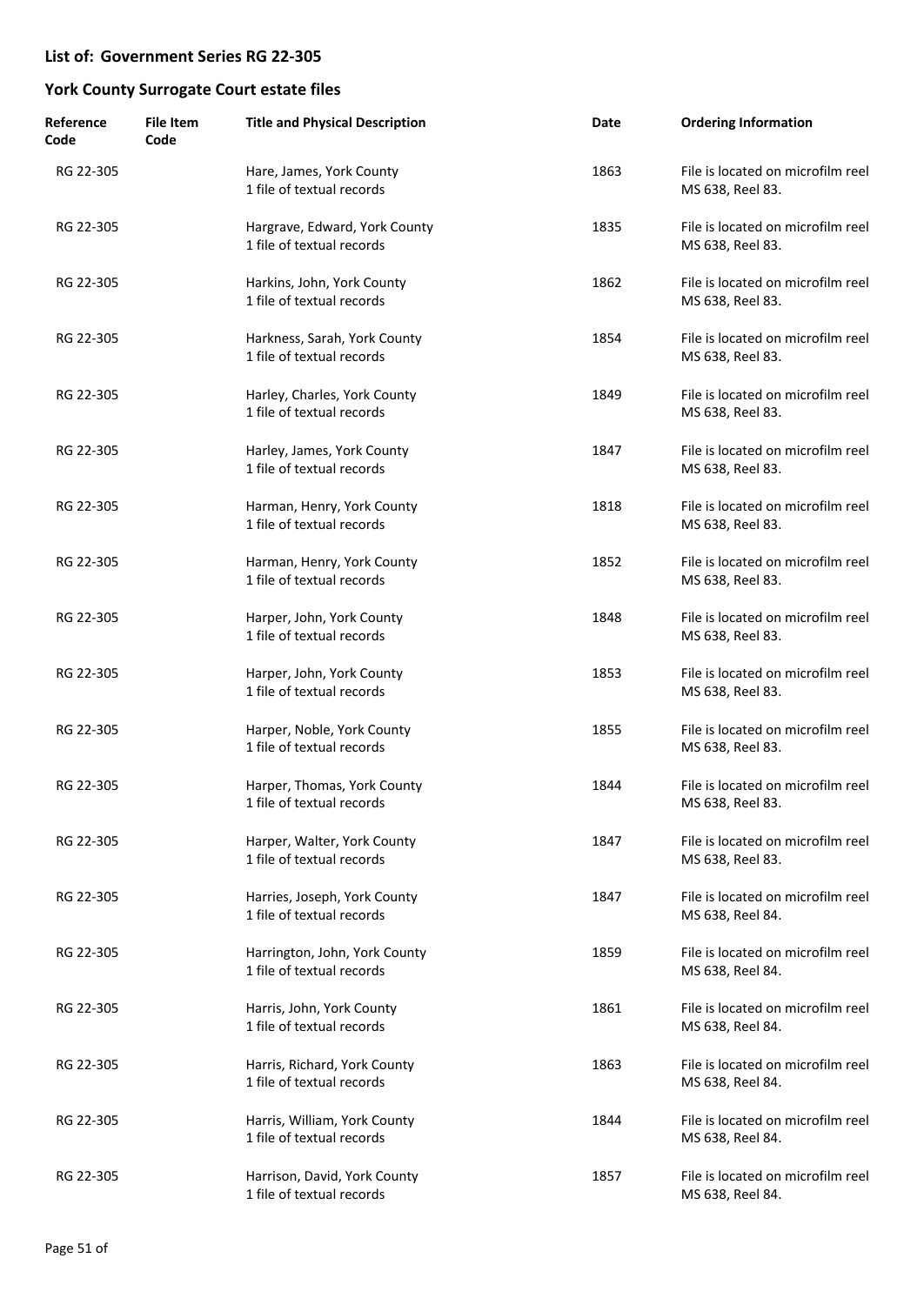| Reference<br>Code | <b>File Item</b><br>Code | <b>Title and Physical Description</b>                                   | Date | <b>Ordering Information</b>                           |
|-------------------|--------------------------|-------------------------------------------------------------------------|------|-------------------------------------------------------|
| RG 22-305         |                          | Harrison, Isabella A., York County<br>1 file of textual records         | 1859 | File is located on microfilm reel<br>MS 638, Reel 84. |
| RG 22-305         |                          | Harrison, Joseph, York County<br>1 file of textual records              | 1849 | File is located on microfilm reel<br>MS 638, Reel 84. |
| RG 22-305         |                          | Harrison, Robert, York County<br>1 file of textual records              | 1847 | File is located on microfilm reel<br>MS 638, Reel 84. |
| RG 22-305         |                          | Harrison, William, York County<br>1 file of textual records             | 1837 | File is located on microfilm reel<br>MS 638, Reel 84. |
| RG 22-305         |                          | Harrison, William, York County<br>1 file of textual records             | 1843 | File is located on microfilm reel<br>MS 638, Reel 84. |
| RG 22-305         |                          | Harrison, William, York County<br>1 file of textual records             | 1849 | File is located on microfilm reel<br>MS 638, Reel 84. |
| RG 22-305         |                          | Harrison, William, York County<br>1 file of textual records             | 1856 | File is located on microfilm reel<br>MS 638, Reel 84. |
| RG 22-305         |                          | Harrold, Samuel, York County<br>1 file of textual records               | 1861 | File is located on microfilm reel<br>MS 638, Reel 84. |
| RG 22-305         |                          | Harsint, Elisha, York County<br>1 file of textual records               | 1849 | File is located on microfilm reel<br>MS 638, Reel 84. |
| RG 22-305         |                          | Hartley, Robert, York County<br>1 file of textual records               | 1856 | File is located on microfilm reel<br>MS 638, Reel 84. |
| RG 22-305         |                          | Hartman, Jane, York County<br>1 file of textual records                 | 1851 | File is located on microfilm reel<br>MS 638, Reel 84. |
| RG 22-305         |                          | Hartman, John, York County<br>1 file of textual records                 | 1834 | File is located on microfilm reel<br>MS 638, Reel 84. |
| RG 22-305         |                          | Hartman, Joseph, York County<br>1 file of textual records               | 1859 | File is located on microfilm reel<br>MS 638, Reel 84. |
| RG 22-305         |                          | Hartman, Lot, York County<br>1 file of textual records                  | 1849 | File is located on microfilm reel<br>MS 638, Reel 84. |
| RG 22-305         |                          | Hartman, Samuel, York County<br>1 file of textual records               | 1858 | File is located on microfilm reel<br>MS 638, Reel 84. |
| RG 22-305         |                          | Hartney, Edward, York County<br>1 file of textual records               | 1819 | File is located on microfilm reel<br>MS 638, Reel 84. |
| RG 22-305         |                          | Hartney, Patrick, York County<br>1 file of textual records              | 1836 | File is located on microfilm reel<br>MS 638, Reel 84. |
| RG 22-305         |                          | Hartshorn, John, York County<br>1 file of textual records               | 1823 | File is located on microfilm reel<br>MS 638, Reel 84. |
| RG 22-305         |                          | Hartwich, John (Guardianship), York County<br>1 file of textual records | 1852 | File is located on microfilm reel<br>MS 638, Reel 84. |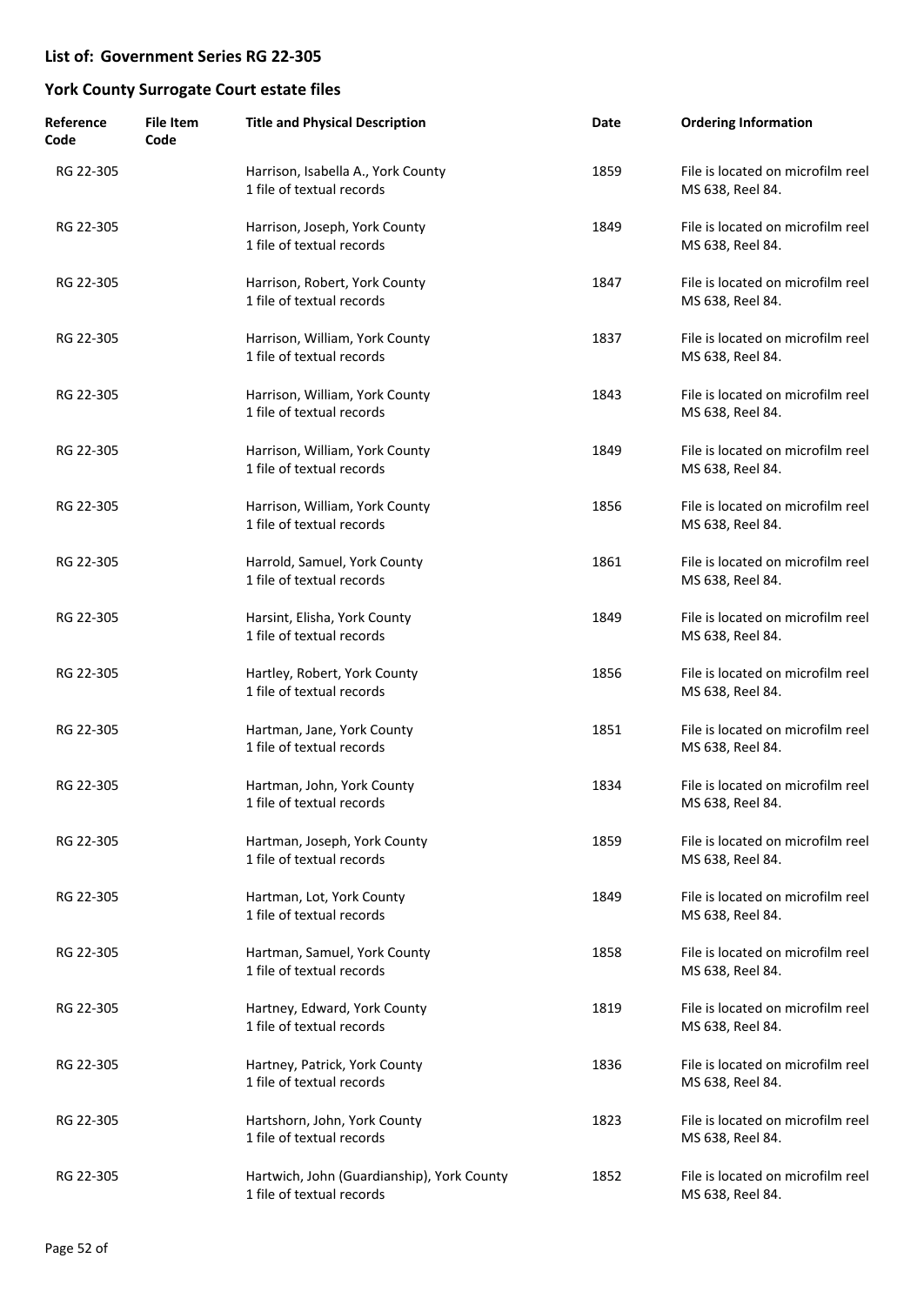| Reference<br>Code | <b>File Item</b><br>Code | <b>Title and Physical Description</b>                         | Date | <b>Ordering Information</b>                           |
|-------------------|--------------------------|---------------------------------------------------------------|------|-------------------------------------------------------|
| RG 22-305         |                          | Harwood, Catherine, York County<br>1 file of textual records  | 1861 | File is located on microfilm reel<br>MS 638, Reel 84. |
| RG 22-305         |                          | Hastings, Nathaniel, York County<br>1 file of textual records | 1833 | File is located on microfilm reel<br>MS 638, Reel 84. |
| RG 22-305         |                          | Hawke, John, York County<br>1 file of textual records         | 1853 | File is located on microfilm reel<br>MS 638, Reel 84. |
| RG 22-305         |                          | Hawke, John, York County<br>1 file of textual records         | 1859 | File is located on microfilm reel<br>MS 638, Reel 84. |
| RG 22-305         |                          | Hawman, Michael, York County<br>1 file of textual records     | 1840 | File is located on microfilm reel<br>MS 638, Reel 84. |
| RG 22-305         |                          | Hawthorn, Samuel, York County<br>1 file of textual records    | 1834 | File is located on microfilm reel<br>MS 638, Reel 84. |
| RG 22-305         |                          | Hayden, James, York County<br>1 file of textual records       | 1859 | File is located on microfilm reel<br>MS 638, Reel 84. |
| RG 22-305         |                          | Hayes, John, York County<br>1 file of textual records         | 1862 | File is located on microfilm reel<br>MS 638, Reel 84. |
| RG 22-305         |                          | Hayes, Roche, York County<br>1 file of textual records        | 1849 | File is located on microfilm reel<br>MS 638, Reel 84. |
| RG 22-305         |                          | Haystead, John, York County<br>1 file of textual records      | 1856 | File is located on microfilm reel<br>MS 638, Reel 84. |
| RG 22-305         |                          | Heacock, John, York County<br>1 file of textual records       | 1850 | File is located on microfilm reel<br>MS 638, Reel 84. |
| RG 22-305         |                          | Heacock, Jonathon, York County<br>1 file of textual records   | 1812 | File is located on microfilm reel<br>MS 638, Reel 84. |
| RG 22-305         |                          | Heap, George, York County<br>1 file of textual records        | 1862 | File is located on microfilm reel<br>MS 638, Reel 84. |
| RG 22-305         |                          | Heastings, James, York County<br>1 file of textual records    | 1856 | File is located on microfilm reel<br>MS 638, Reel 84. |
| RG 22-305         |                          | Heaton, Noah, York County<br>1 file of textual records        | 1847 | File is located on microfilm reel<br>MS 638, Reel 84. |
| RG 22-305         |                          | Heaton, William, York County<br>1 file of textual records     | 1859 | File is located on microfilm reel<br>MS 638, Reel 84. |
| RG 22-305         |                          | Heddle, Robert, York County<br>1 file of textual records      | 1860 | File is located on microfilm reel<br>MS 638, Reel 84. |
| RG 22-305         |                          | Hedges, George, York County<br>1 file of textual records      | 1855 | File is located on microfilm reel<br>MS 638, Reel 84. |
| RG 22-305         |                          | Heevener, Henry, York County<br>1 file of textual records     | 1847 | File is located on microfilm reel<br>MS 638, Reel 84. |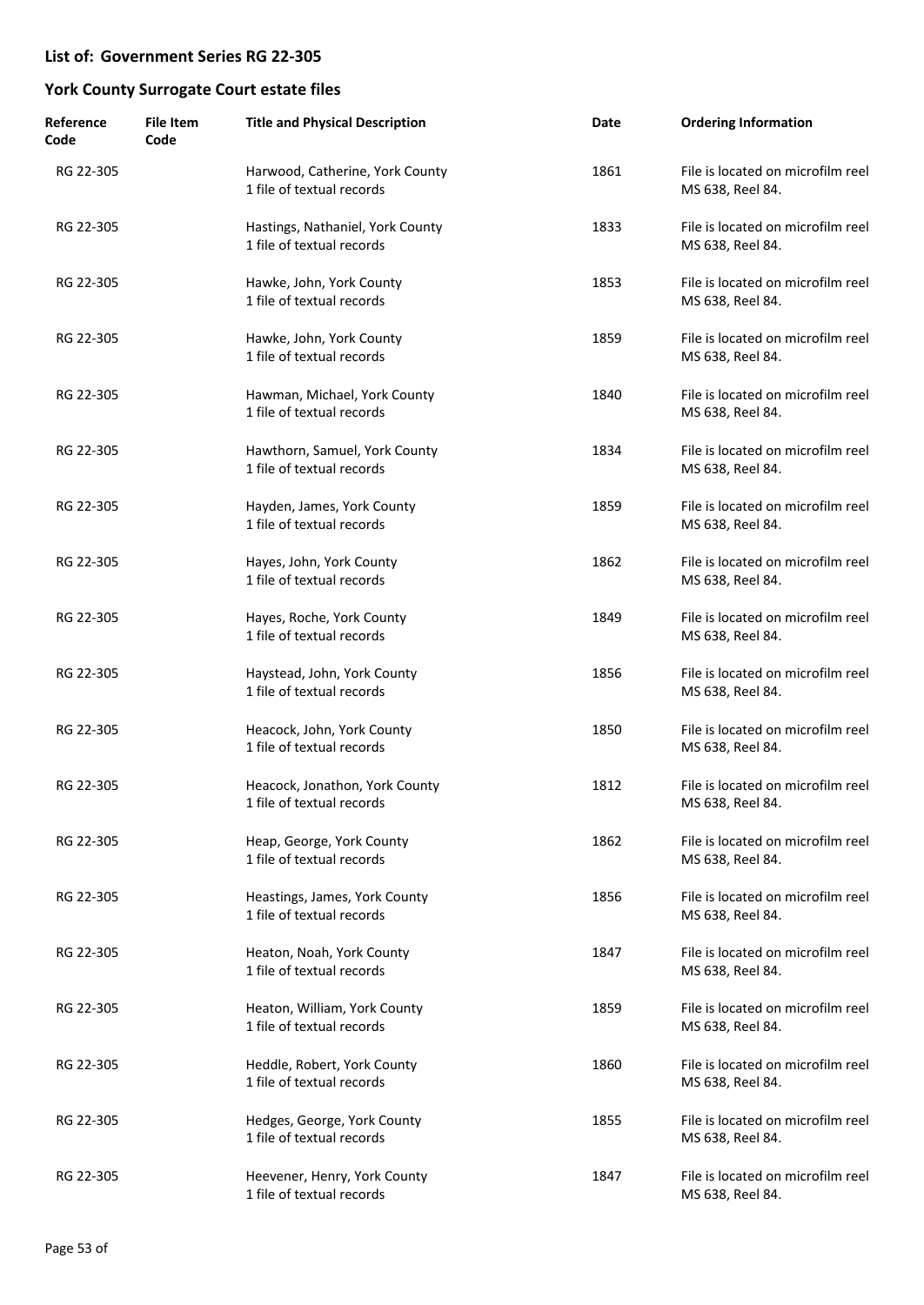| Reference<br>Code | <b>File Item</b><br>Code | <b>Title and Physical Description</b>                         | Date | <b>Ordering Information</b>                           |
|-------------------|--------------------------|---------------------------------------------------------------|------|-------------------------------------------------------|
| RG 22-305         |                          | Heise, John, York County<br>1 file of textual records         | 1846 | File is located on microfilm reel<br>MS 638, Reel 84. |
| RG 22-305         |                          | Heise, John, York County<br>1 file of textual records         | 1860 | File is located on microfilm reel<br>MS 638, Reel 84. |
| RG 22-305         |                          | Heisey, Abraham, York County<br>1 file of textual records     | 1834 | File is located on microfilm reel<br>MS 638, Reel 84. |
| RG 22-305         |                          | Heldin, Thomas, York County<br>1 file of textual records      | 1846 | File is located on microfilm reel<br>MS 638, Reel 84. |
| RG 22-305         |                          | Helliwell, John, York County<br>1 file of textual records     | 1828 | File is located on microfilm reel<br>MS 638, Reel 84. |
| RG 22-305         |                          | Helliwell, Sarah, York County<br>1 file of textual records    | 1842 | File is located on microfilm reel<br>MS 638, Reel 84. |
| RG 22-305         |                          | Helliwell, Thomas, York County<br>1 file of textual records   | 1823 | File is located on microfilm reel<br>MS 638, Reel 84. |
| RG 22-305         |                          | Helliwell, Thomas, York County<br>1 file of textual records   | 1862 | File is located on microfilm reel<br>MS 638, Reel 84. |
| RG 22-305         |                          | Hemingway, Benjamin, York County<br>1 file of textual records | 1851 | File is located on microfilm reel<br>MS 638, Reel 84. |
| RG 22-305         |                          | Hemingway, Josiah, York County<br>1 file of textual records   | 1851 | File is located on microfilm reel<br>MS 638, Reel 84. |
| RG 22-305         |                          | Hemphill, Alexander, York County<br>1 file of textual records | 1833 | File is located on microfilm reel<br>MS 638, Reel 84. |
| RG 22-305         |                          | Hemphill, Nathaniel, York County<br>1 file of textual records | 1850 | File is located on microfilm reel<br>MS 638, Reel 84. |
| RG 22-305         |                          | Henderson, James, York County<br>1 file of textual records    | 1827 | File is located on microfilm reel<br>MS 638, Reel 84. |
| RG 22-305         |                          | Henderson, John, York County<br>1 file of textual records     | 1855 | File is located on microfilm reel<br>MS 638, Reel 84. |
| RG 22-305         |                          | Henery, Robert, York County<br>1 file of textual records      | 1853 | File is located on microfilm reel<br>MS 638, Reel 84. |
| RG 22-305         |                          | Henricks, Christian, York County<br>1 file of textual records | 1840 | File is located on microfilm reel<br>MS 638, Reel 84. |
| RG 22-305         |                          | Henricks, Jacob, York County<br>1 file of textual records     | 1851 | File is located on microfilm reel<br>MS 638, Reel 84. |
| RG 22-305         |                          | Henry, John, York County<br>1 file of textual records         | 1838 | File is located on microfilm reel<br>MS 638, Reel 84. |
| RG 22-305         |                          | Heron, William, York County<br>1 file of textual records      | 1845 | File is located on microfilm reel<br>MS 638, Reel 84. |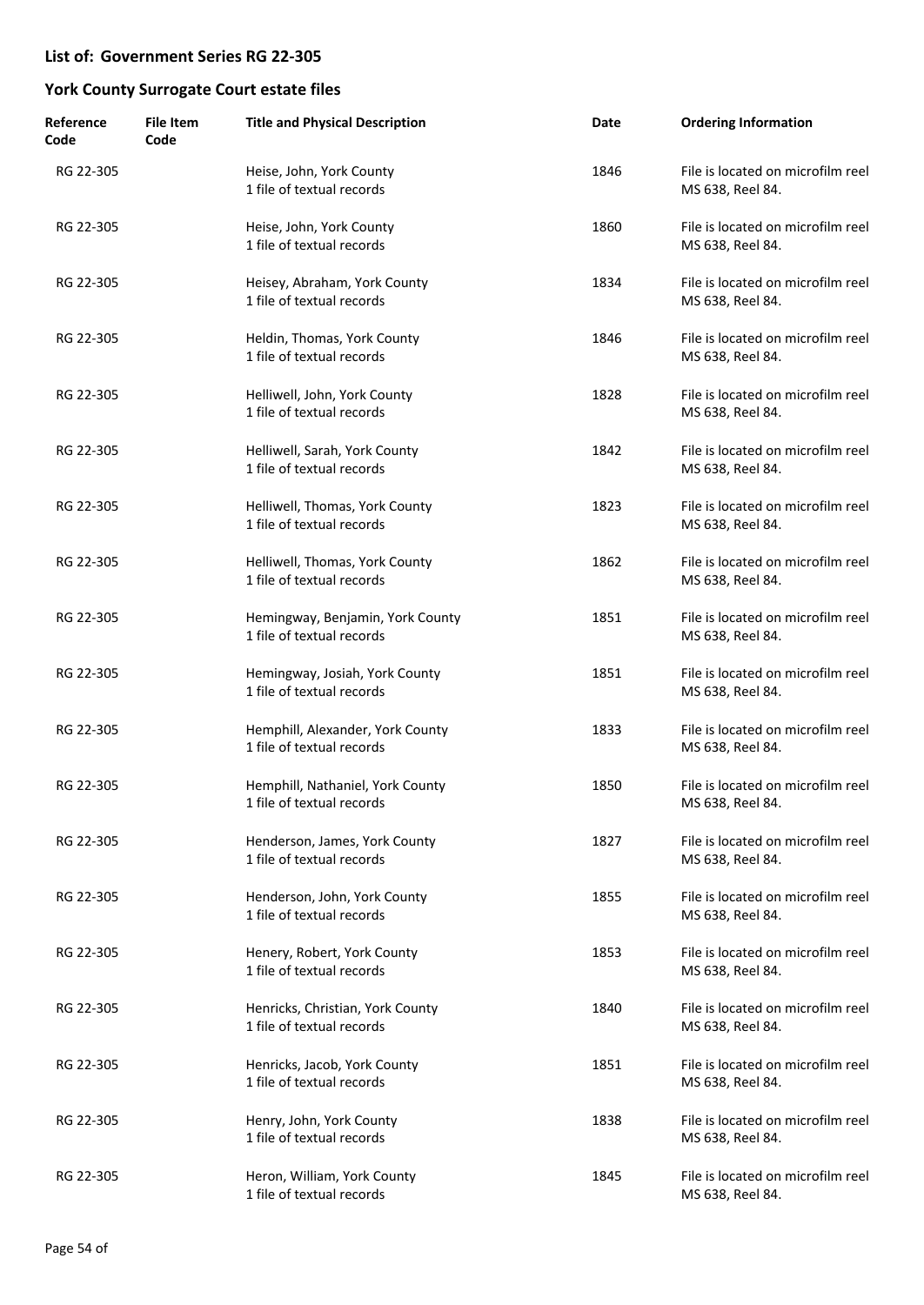| Reference<br>Code | <b>File Item</b><br>Code | <b>Title and Physical Description</b>                         | Date | <b>Ordering Information</b>                           |
|-------------------|--------------------------|---------------------------------------------------------------|------|-------------------------------------------------------|
| RG 22-305         |                          | Heston, John, York County<br>1 file of textual records        | 1802 | File is located on microfilm reel<br>MS 638, Reel 84. |
| RG 22-305         |                          | Hetherington, James, York County<br>1 file of textual records | 1850 | File is located on microfilm reel<br>MS 638, Reel 84. |
| RG 22-305         |                          | Hetherington, Sarah, York County<br>1 file of textual records | 1844 | File is located on microfilm reel<br>MS 638, Reel 84. |
| RG 22-305         |                          | Heward, Mary, York County<br>1 file of textual records        | 1863 | File is located on microfilm reel<br>MS 638, Reel 84. |
| RG 22-305         |                          | Hewitt, Mary, York County<br>1 file of textual records        | 1840 | File is located on microfilm reel<br>MS 638, Reel 84. |
| RG 22-305         |                          | Heyland, Benjamin, York County<br>1 file of textual records   | 1831 | File is located on microfilm reel<br>MS 638, Reel 84. |
| RG 22-305         |                          | Heywood, John, York County<br>1 file of textual records       | 1858 | File is located on microfilm reel<br>MS 638, Reel 84. |
| RG 22-305         |                          | Hick, Daniel, York County<br>1 file of textual records        | 1851 | File is located on microfilm reel<br>MS 638, Reel 84. |
| RG 22-305         |                          | Hickling, George, York County<br>1 file of textual records    | 1836 | File is located on microfilm reel<br>MS 638, Reel 84. |
| RG 22-305         |                          | Hicks, James A., York County<br>1 file of textual records     | 1858 | File is located on microfilm reel<br>MS 638, Reel 84. |
| RG 22-305         |                          | Hilburn, Joseph, York County<br>1 file of textual records     | 1813 | File is located on microfilm reel<br>MS 638, Reel 84. |
| RG 22-305         |                          | Hill, Adam, York County<br>1 file of textual records          | 1853 | File is located on microfilm reel<br>MS 638, Reel 84. |
| RG 22-305         |                          | Hill, Gabriel, York County<br>1 file of textual records       | 1848 | File is located on microfilm reel<br>MS 638, Reel 84. |
| RG 22-305         |                          | Hill, Joseph, York County<br>1 file of textual records        | 1837 | File is located on microfilm reel<br>MS 638, Reel 84. |
| RG 22-305         |                          | Hill, Joseph, York County<br>1 file of textual records        | 1852 | File is located on microfilm reel<br>MS 638, Reel 84. |
| RG 22-305         |                          | Hill, Margaret, York County<br>1 file of textual records      | 1857 | File is located on microfilm reel<br>MS 638, Reel 84. |
| RG 22-305         |                          | Hill, Thomas, York County<br>1 file of textual records        | 1813 | File is located on microfilm reel<br>MS 638, Reel 84. |
| RG 22-305         |                          | Hill, Thomas, York County<br>1 file of textual records        | 1859 | File is located on microfilm reel<br>MS 638, Reel 84. |
| RG 22-305         |                          | Hill, William, York County<br>1 file of textual records       | 1845 | File is located on microfilm reel<br>MS 638, Reel 84. |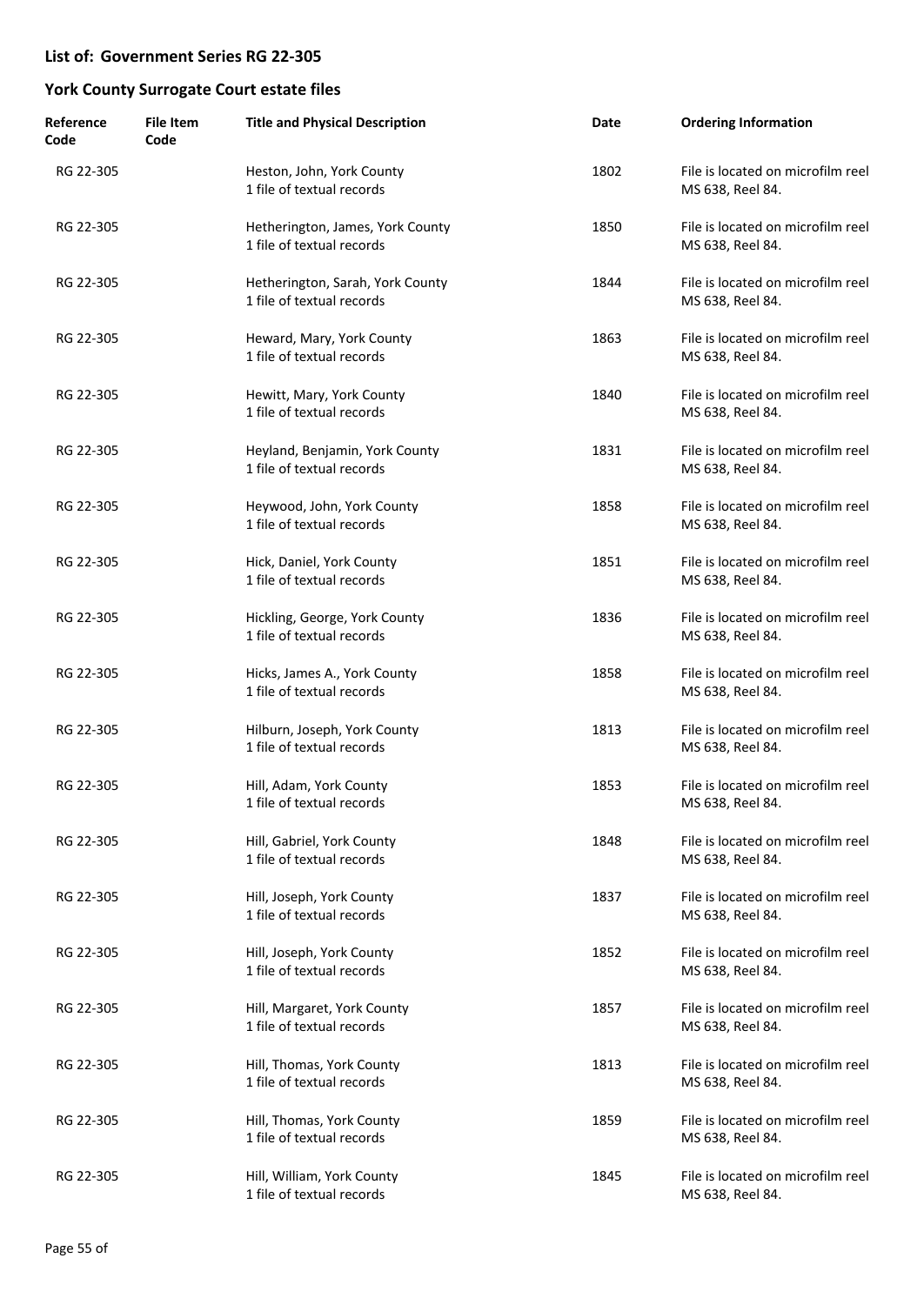| Reference<br>Code | <b>File Item</b><br>Code | <b>Title and Physical Description</b>                                   | Date | <b>Ordering Information</b>                           |
|-------------------|--------------------------|-------------------------------------------------------------------------|------|-------------------------------------------------------|
| RG 22-305         |                          | Hill, William B., York County<br>1 file of textual records              | 1852 | File is located on microfilm reel<br>MS 638, Reel 84. |
| RG 22-305         |                          | Hillburn, Hester, York County<br>1 file of textual records              | 1813 | File is located on microfilm reel<br>MS 638, Reel 84. |
| RG 22-305         |                          | Hillock, Alexander Sr., York County<br>1 file of textual records        | 1860 | File is located on microfilm reel<br>MS 638, Reel 84. |
| RG 22-305         |                          | Hillock, Edward, York County<br>1 file of textual records               | 1829 | File is located on microfilm reel<br>MS 638, Reel 84. |
| RG 22-305         |                          | Hilton, William, York County<br>1 file of textual records               | 1863 | File is located on microfilm reel<br>MS 638, Reel 84. |
| RG 22-305         |                          | Hiltz, Godfrey (Guardianship), York County<br>1 file of textual records | 1862 | File is located on microfilm reel<br>MS 638, Reel 84. |
| RG 22-305         |                          | Hind, John, York County<br>1 file of textual records                    | 1848 | File is located on microfilm reel<br>MS 638, Reel 84. |
| RG 22-305         |                          | Hisey, John, York County<br>1 file of textual records                   | 1847 | File is located on microfilm reel<br>MS 638, Reel 84. |
| RG 22-305         |                          | Hishon, Patrick, York County<br>1 file of textual records               | 1846 | File is located on microfilm reel<br>MS 638, Reel 84. |
| RG 22-305         |                          | Hoag, Russell, York County<br>1 file of textual records                 | 1824 | File is located on microfilm reel<br>MS 638, Reel 85. |
| RG 22-305         |                          | Hockridge, John, York County<br>1 file of textual records               | 1842 | File is located on microfilm reel<br>MS 638, Reel 85. |
| RG 22-305         |                          | Hodge, Benjamin, York County<br>1 file of textual records               | 1840 | File is located on microfilm reel<br>MS 638, Reel 85. |
| RG 22-305         |                          | Hodgins, Albert, York County<br>1 file of textual records               | 1856 | File is located on microfilm reel<br>MS 638, Reel 85. |
| RG 22-305         |                          | Hogan, John, York County<br>1 file of textual records                   | 1855 | File is located on microfilm reel<br>MS 638, Reel 85. |
| RG 22-305         |                          | Hogg, James, York County<br>1 file of textual records                   | 1839 | File is located on microfilm reel<br>MS 638, Reel 85. |
| RG 22-305         |                          | Hoggan, William, York County<br>1 file of textual records               | 1858 | File is located on microfilm reel<br>MS 638, Reel 85. |
| RG 22-305         |                          | Holder, Thomas, York County<br>1 file of textual records                | 1852 | File is located on microfilm reel<br>MS 638, Reel 85. |
| RG 22-305         |                          | Holditch, William, York County<br>1 file of textual records             | 1849 | File is located on microfilm reel<br>MS 638, Reel 85. |
| RG 22-305         |                          | Holgate, John, York County<br>1 file of textual records                 | 1854 | File is located on microfilm reel<br>MS 638, Reel 85. |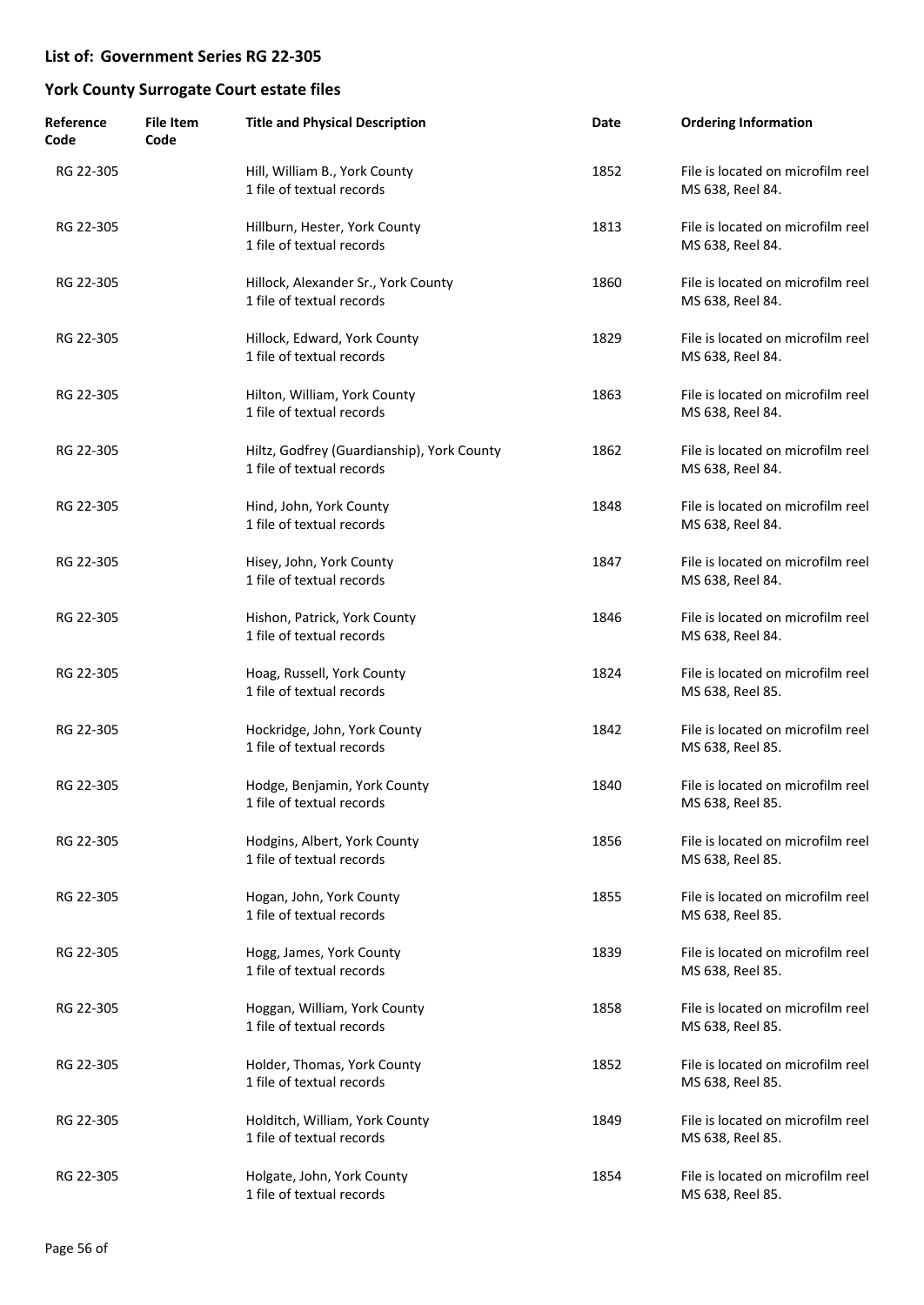| Reference<br>Code | <b>File Item</b><br>Code | <b>Title and Physical Description</b>                            | Date | <b>Ordering Information</b>                           |
|-------------------|--------------------------|------------------------------------------------------------------|------|-------------------------------------------------------|
| RG 22-305         |                          | Hollenshead, Isaac, York County<br>1 file of textual records     | 1813 | File is located on microfilm reel<br>MS 638, Reel 85. |
| RG 22-305         |                          | Hollinger, George, York County<br>1 file of textual records      | 1846 | File is located on microfilm reel<br>MS 638, Reel 85. |
| RG 22-305         |                          | Hollingshead, Jacob, York County<br>1 file of textual records    | 1845 | File is located on microfilm reel<br>MS 638, Reel 85. |
| RG 22-305         |                          | Hollingshead, John, York County<br>1 file of textual records     | 1831 | File is located on microfilm reel<br>MS 638, Reel 85. |
| RG 22-305         |                          | Hollingshead, Joseph, York County<br>1 file of textual records   | 1829 | File is located on microfilm reel<br>MS 638, Reel 85. |
| RG 22-305         |                          | Hollis, John, York County<br>1 file of textual records           | 1863 | File is located on microfilm reel<br>MS 638, Reel 85. |
| RG 22-305         |                          | Holly, John, York County<br>1 file of textual records            | 1815 | File is located on microfilm reel<br>MS 638, Reel 85. |
| RG 22-305         |                          | Holmes, Francis, York County<br>1 file of textual records        | 1854 | File is located on microfilm reel<br>MS 638, Reel 85. |
| RG 22-305         |                          | Holmes, Henry C., York County<br>1 file of textual records       | 1859 | File is located on microfilm reel<br>MS 638, Reel 85. |
| RG 22-305         |                          | Holmes, John Sr., York County<br>1 file of textual records       | 1853 | File is located on microfilm reel<br>MS 638, Reel 85. |
| RG 22-305         |                          | Holmes, Moses, York County<br>1 file of textual records          | 1833 | File is located on microfilm reel<br>MS 638, Reel 85. |
| RG 22-305         |                          | Holmes, O'Callaghan H., York County<br>1 file of textual records | 1824 | File is located on microfilm reel<br>MS 638, Reel 85. |
| RG 22-305         |                          | Holmes, Richard, York County<br>1 file of textual records        | 1853 | File is located on microfilm reel<br>MS 638, Reel 85. |
| RG 22-305         |                          | Honey, Charles, York County<br>1 file of textual records         | 1858 | File is located on microfilm reel<br>MS 638, Reel 85. |
| RG 22-305         |                          | Hooper, John, York County<br>1 file of textual records           | 1846 | File is located on microfilm reel<br>MS 638, Reel 85. |
| RG 22-305         |                          | Hooper, Thomas, York County<br>1 file of textual records         | 1856 | File is located on microfilm reel<br>MS 638, Reel 85. |
| RG 22-305         |                          | Hoover, Christina, York County<br>1 file of textual records      | 1861 | File is located on microfilm reel<br>MS 638, Reel 85. |
| RG 22-305         |                          | Hoover, Christopher, York County<br>1 file of textual records    | 1859 | File is located on microfilm reel<br>MS 638, Reel 85. |
| RG 22-305         |                          | Hoover, John, York County<br>1 file of textual records           | 1845 | File is located on microfilm reel<br>MS 638, Reel 85. |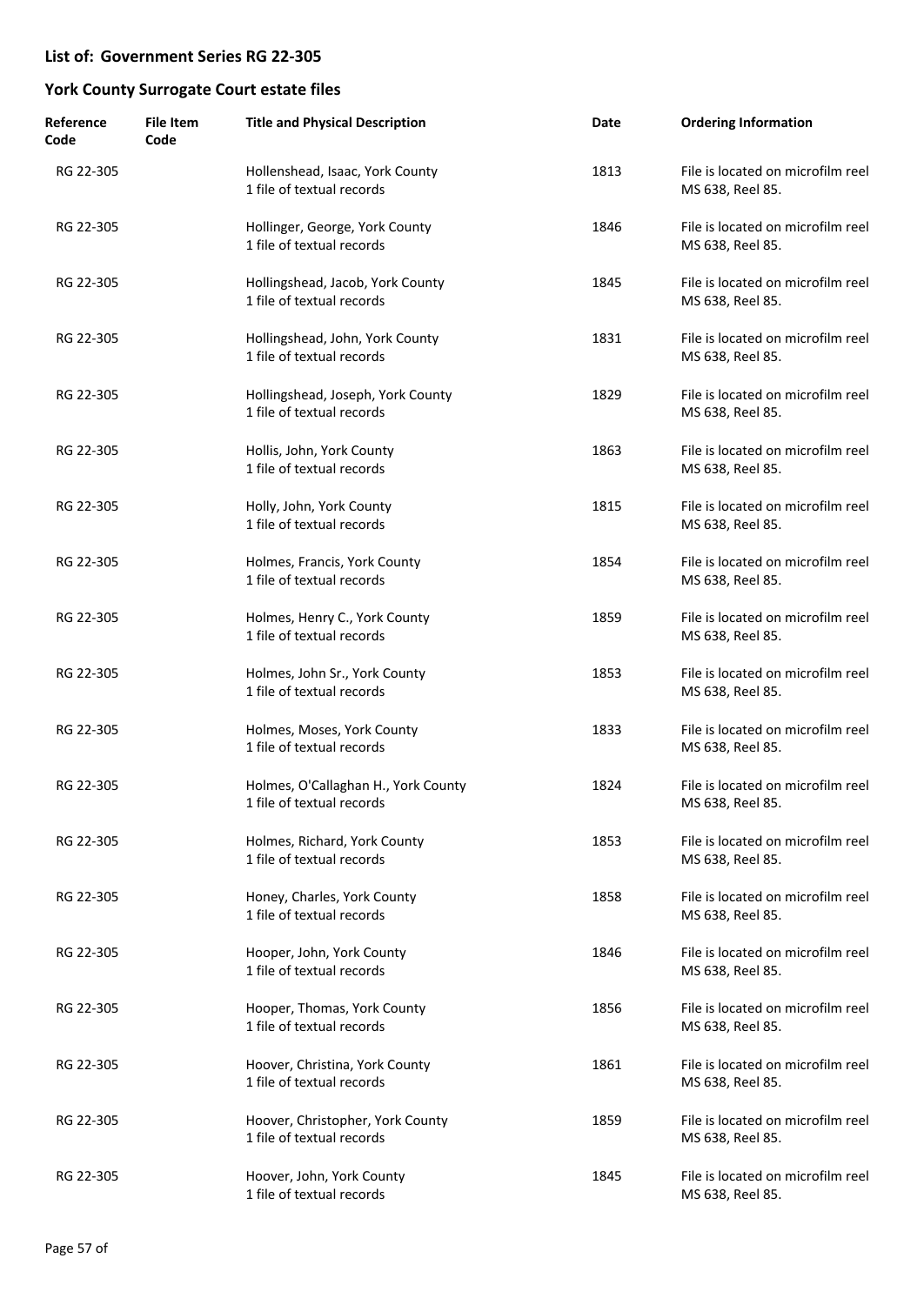| Reference<br>Code | <b>File Item</b><br>Code | <b>Title and Physical Description</b>                         | Date | <b>Ordering Information</b>                           |
|-------------------|--------------------------|---------------------------------------------------------------|------|-------------------------------------------------------|
| RG 22-305         |                          | Hopkins, Daniel, York County<br>1 file of textual records     | 1843 | File is located on microfilm reel<br>MS 638, Reel 85. |
| RG 22-305         |                          | Hopkins, Henrietta, York County<br>1 file of textual records  | 1843 | File is located on microfilm reel<br>MS 638, Reel 85. |
| RG 22-305         |                          | Hopley, Joshua, York County<br>1 file of textual records      | 1858 | File is located on microfilm reel<br>MS 638, Reel 85. |
| RG 22-305         |                          | Hopper, John, York County<br>1 file of textual records        | 1862 | File is located on microfilm reel<br>MS 638, Reel 85. |
| RG 22-305         |                          | Hord, John, York County<br>1 file of textual records          | 1855 | File is located on microfilm reel<br>MS 638, Reel 85. |
| RG 22-305         |                          | Hornby, William Sr., York County<br>1 file of textual records | 1860 | File is located on microfilm reel<br>MS 638, Reel 85. |
| RG 22-305         |                          | Horne, Robert C., York County<br>1 file of textual records    | 1845 | File is located on microfilm reel<br>MS 638, Reel 85. |
| RG 22-305         |                          | Horner, Daniel, York County<br>1 file of textual records      | 1825 | File is located on microfilm reel<br>MS 638, Reel 85. |
| RG 22-305         |                          | Hoshal, Sarah, York County<br>1 file of textual records       | 1839 | File is located on microfilm reel<br>MS 638, Reel 85. |
| RG 22-305         |                          | Hoshawser, Jacob S., York County<br>1 file of textual records | 1855 | File is located on microfilm reel<br>MS 638, Reel 85. |
| RG 22-305         |                          | Hoshiel, Benjamin, York County<br>1 file of textual records   | 1830 | File is located on microfilm reel<br>MS 638, Reel 85. |
| RG 22-305         |                          | Hough, Mary, York County<br>1 file of textual records         | 1836 | File is located on microfilm reel<br>MS 638, Reel 85. |
| RG 22-305         |                          | Hover, Daniel, York County<br>1 file of textual records       | 1845 | File is located on microfilm reel<br>MS 638, Reel 85. |
| RG 22-305         |                          | Howard, James, York County<br>1 file of textual records       | 1835 | File is located on microfilm reel<br>MS 638, Reel 85. |
| RG 22-305         |                          | Howard, Robert, York County<br>1 file of textual records      | 1841 | File is located on microfilm reel<br>MS 638, Reel 85. |
| RG 22-305         |                          | Howard, Stephen, York County<br>1 file of textual records     | 1840 | File is located on microfilm reel<br>MS 638, Reel 85. |
| RG 22-305         |                          | Howard, Ulick, York County<br>1 file of textual records       | 1832 | File is located on microfilm reel<br>MS 638, Reel 85. |
| RG 22-305         |                          | Howden, John, York County<br>1 file of textual records        | 1836 | File is located on microfilm reel<br>MS 638, Reel 85. |
| RG 22-305         |                          | Howe, Michael, York County<br>1 file of textual records       | 1845 | File is located on microfilm reel<br>MS 638, Reel 85. |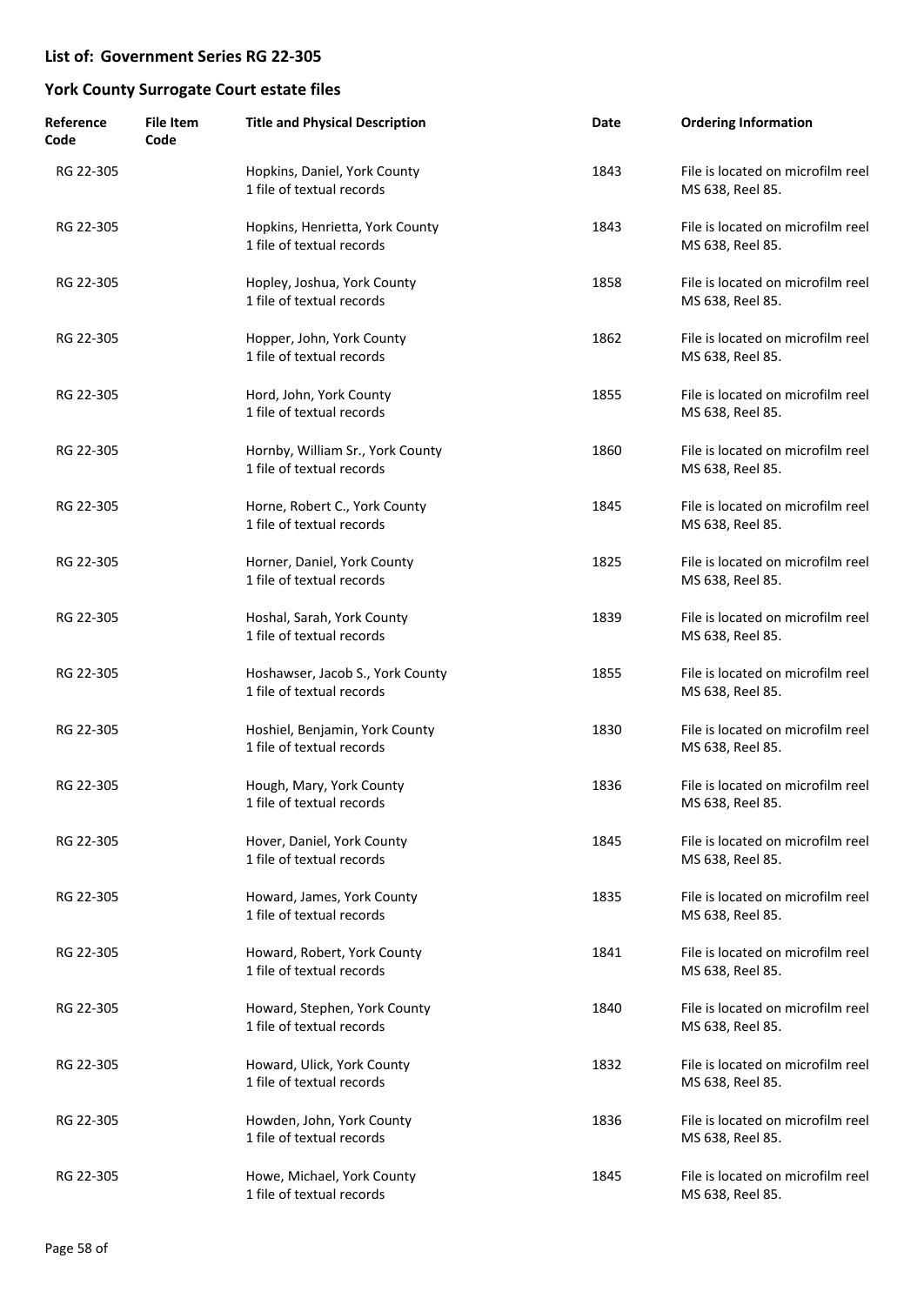| Reference<br>Code | <b>File Item</b><br>Code | <b>Title and Physical Description</b>                         | Date | <b>Ordering Information</b>                           |
|-------------------|--------------------------|---------------------------------------------------------------|------|-------------------------------------------------------|
| RG 22-305         |                          | Howe, William, York County<br>1 file of textual records       | 1834 | File is located on microfilm reel<br>MS 638, Reel 85. |
| RG 22-305         |                          | Howell, Nicholas, York County<br>1 file of textual records    | 1845 | File is located on microfilm reel<br>MS 638, Reel 85. |
| RG 22-305         |                          | Huff, Eli, York County<br>1 file of textual records           | 1836 | File is located on microfilm reel<br>MS 638, Reel 86. |
| RG 22-305         |                          | Huff, John, York County<br>1 file of textual records          | 1818 | File is located on microfilm reel<br>MS 638, Reel 86. |
| RG 22-305         |                          | Huffman, Elizabeth, York County<br>1 file of textual records  | 1856 | File is located on microfilm reel<br>MS 638, Reel 86. |
| RG 22-305         |                          | Hughes, Henry, York County<br>1 file of textual records       | 1847 | File is located on microfilm reel<br>MS 638, Reel 86. |
| RG 22-305         |                          | Hughes, James, York County<br>1 file of textual records       | 1847 | File is located on microfilm reel<br>MS 638, Reel 86. |
| RG 22-305         |                          | Hughes, Job, York County<br>1 file of textual records         | 1807 | File is located on microfilm reel<br>MS 638, Reel 86. |
| RG 22-305         |                          | Hughes, Joseph, York County<br>1 file of textual records      | 1859 | File is located on microfilm reel<br>MS 638, Reel 86. |
| RG 22-305         |                          | Hughes, Samuel, York County<br>1 file of textual records      | 1856 | File is located on microfilm reel<br>MS 638, Reel 86. |
| RG 22-305         |                          | Hughes, William, York County<br>1 file of textual records     | 1856 | File is located on microfilm reel<br>MS 638, Reel 86. |
| RG 22-305         |                          | Hugill, Abraham, York County<br>1 file of textual records     | 1848 | File is located on microfilm reel<br>MS 638, Reel 86. |
| RG 22-305         |                          | Humberstone, Thomas, York County<br>1 file of textual records | 1849 | File is located on microfilm reel<br>MS 638, Reel 86. |
| RG 22-305         |                          | Humbertson, Eli, York County<br>1 file of textual records     | 1847 | File is located on microfilm reel<br>MS 638, Reel 86. |
| RG 22-305         |                          | Humphnies, Richard, York County<br>1 file of textual records  | 1858 | File is located on microfilm reel<br>MS 638, Reel 86. |
| RG 22-305         |                          | Humphrey, Caleb, York County<br>1 file of textual records     | 1846 | File is located on microfilm reel<br>MS 638, Reel 86. |
| RG 22-305         |                          | Humphrey, George, York County<br>1 file of textual records    | 1855 | File is located on microfilm reel<br>MS 638, Reel 86. |
| RG 22-305         |                          | Humphrey, Smith Sr., York County<br>1 file of textual records | 1834 | File is located on microfilm reel<br>MS 638, Reel 86. |
| RG 22-305         |                          | Humphreys, James, York County<br>1 file of textual records    | 1859 | File is located on microfilm reel<br>MS 638, Reel 86. |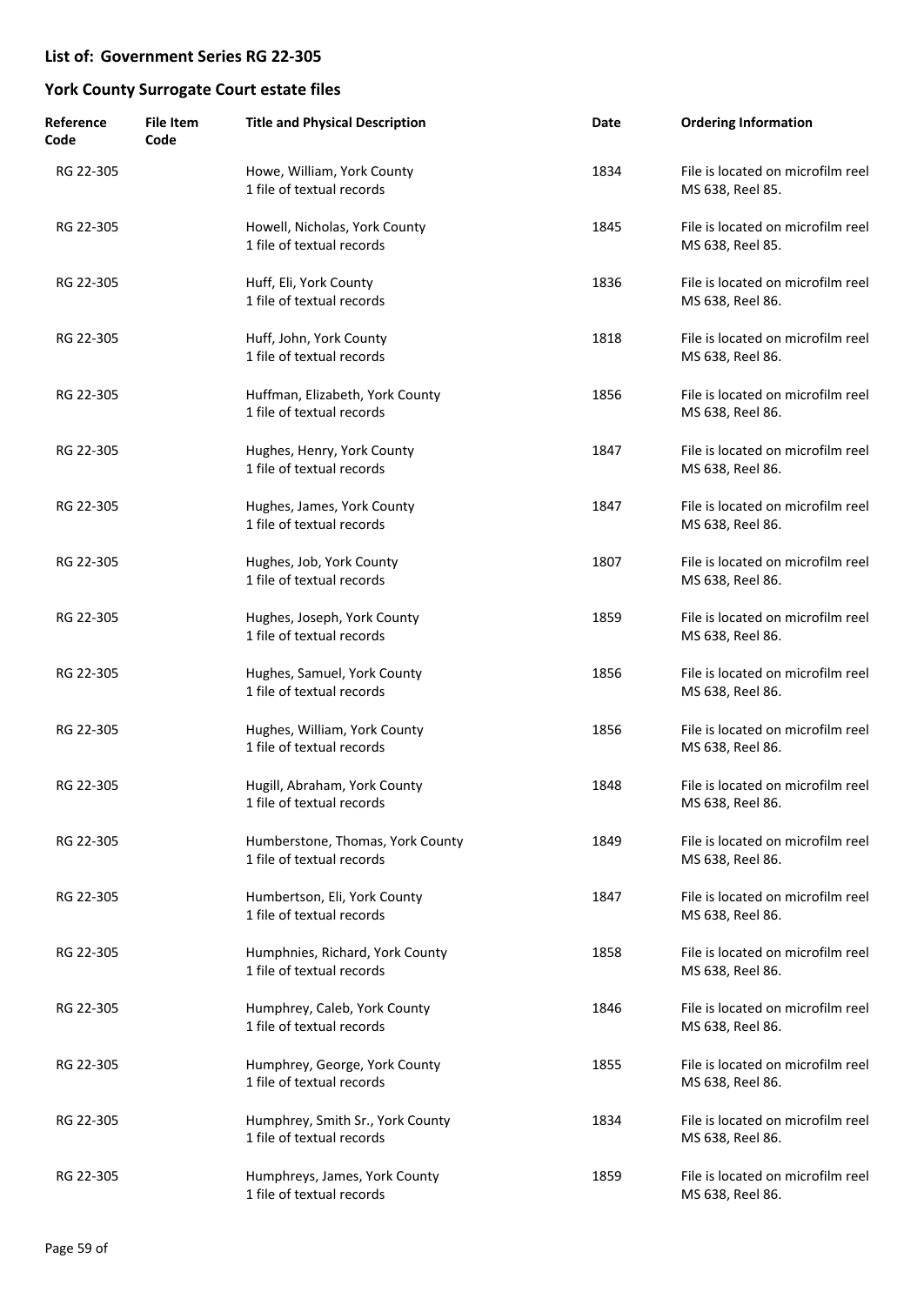| Reference<br>Code | <b>File Item</b><br>Code | <b>Title and Physical Description</b>                        | Date | <b>Ordering Information</b>                           |
|-------------------|--------------------------|--------------------------------------------------------------|------|-------------------------------------------------------|
| RG 22-305         |                          | Hunt, John, York County<br>1 file of textual records         | 1809 | File is located on microfilm reel<br>MS 638, Reel 86. |
| RG 22-305         |                          | Hunt, Mary, York County<br>1 file of textual records         | 1854 | File is located on microfilm reel<br>MS 638, Reel 86. |
| RG 22-305         |                          | Hunter, Alexander, York County<br>1 file of textual records  | 1861 | File is located on microfilm reel<br>MS 638, Reel 86. |
| RG 22-305         |                          | Hunter, John, York County<br>1 file of textual records       | 1827 | File is located on microfilm reel<br>MS 638, Reel 86. |
| RG 22-305         |                          | Hunter, John, York County<br>1 file of textual records       | 1842 | File is located on microfilm reel<br>MS 638, Reel 86. |
| RG 22-305         |                          | Hunter, Joseph, York County<br>1 file of textual records     | 1838 | File is located on microfilm reel<br>MS 638, Reel 86. |
| RG 22-305         |                          | Hunter, Joshua, York County<br>1 file of textual records     | 1840 | File is located on microfilm reel<br>MS 638, Reel 86. |
| RG 22-305         |                          | Hunter, Peter, York County<br>1 file of textual records      | 1805 | File is located on microfilm reel<br>MS 638, Reel 86. |
| RG 22-305         |                          | Hunter, William, York County<br>1 file of textual records    | 1854 | File is located on microfilm reel<br>MS 638, Reel 86. |
| RG 22-305         |                          | Hunter, William, York County<br>1 file of textual records    | 1861 | File is located on microfilm reel<br>MS 638, Reel 86. |
| RG 22-305         |                          | Huntley, Bethnel, York County<br>1 file of textual records   | 1851 | File is located on microfilm reel<br>MS 638, Reel 86. |
| RG 22-305         |                          | Huntley, Zenas, York County<br>1 file of textual records     | 1848 | File is located on microfilm reel<br>MS 638, Reel 86. |
| RG 22-305         |                          | Huntly, Bethnel, York County<br>1 file of textual records    | 1848 | File is located on microfilm reel<br>MS 638, Reel 86. |
| RG 22-305         |                          | Hurd, Isaac, York County<br>1 file of textual records        | 1850 | File is located on microfilm reel<br>MS 638, Reel 86. |
| RG 22-305         |                          | Hussin, Cornelius, York County<br>1 file of textual records  | 1841 | File is located on microfilm reel<br>MS 638, Reel 86. |
| RG 22-305         |                          | Hutcheson, John H., York County<br>1 file of textual records | 1840 | File is located on microfilm reel<br>MS 638, Reel 86. |
| RG 22-305         |                          | Hutchinson, George, York County<br>1 file of textual records | 1832 | File is located on microfilm reel<br>MS 638, Reel 86. |
| RG 22-305         |                          | Hutchinson, George, York County<br>1 file of textual records | 1850 | File is located on microfilm reel<br>MS 638, Reel 86. |
| RG 22-305         |                          | Hutchinson, John, York County<br>1 file of textual records   | 1862 | File is located on microfilm reel<br>MS 638, Reel 86. |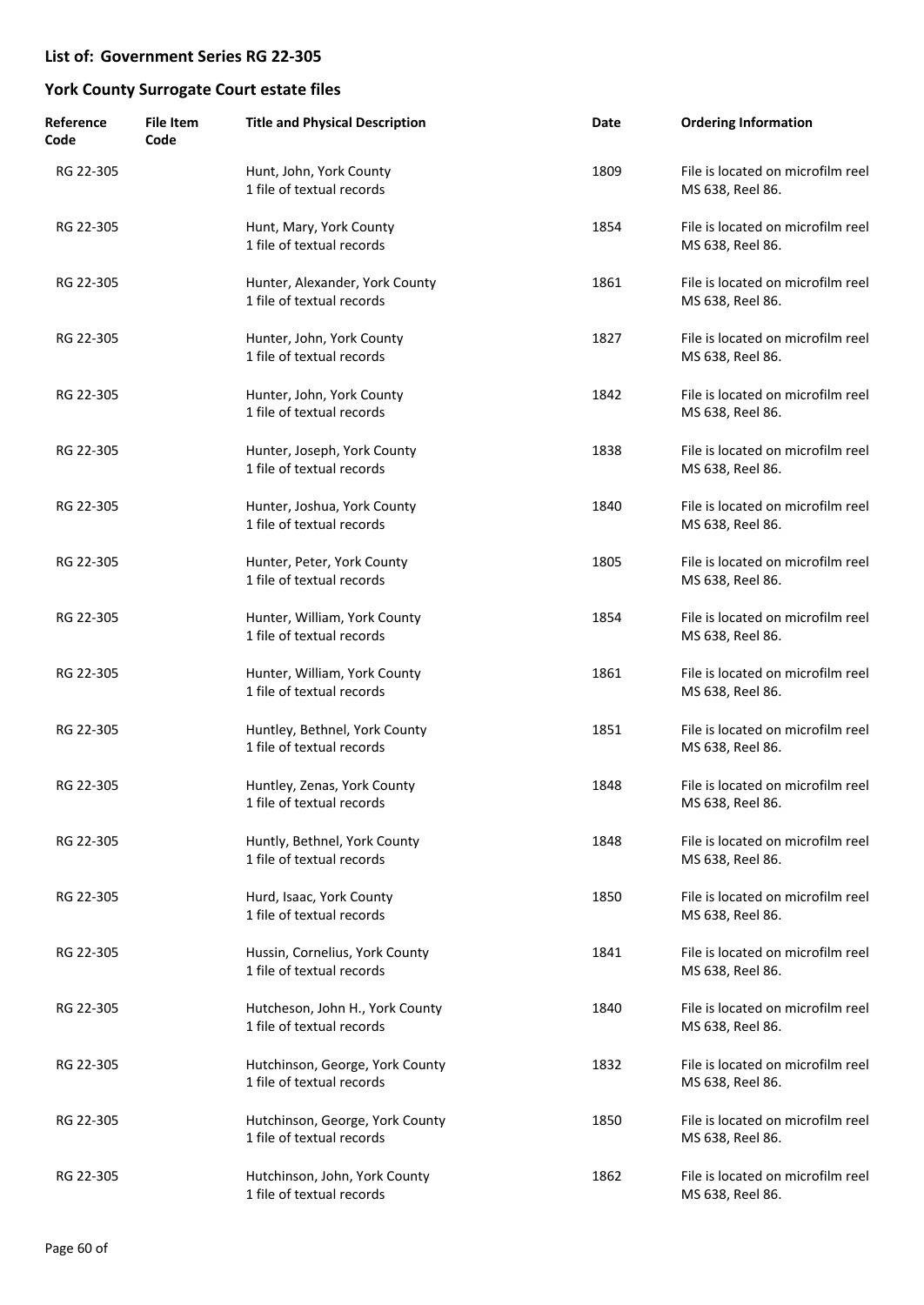| Reference<br>Code | <b>File Item</b><br>Code | <b>Title and Physical Description</b>                          | Date | <b>Ordering Information</b>                           |
|-------------------|--------------------------|----------------------------------------------------------------|------|-------------------------------------------------------|
| RG 22-305         |                          | Hutchinson, Mark Sr., York County<br>1 file of textual records | 1842 | File is located on microfilm reel<br>MS 638, Reel 86. |
| RG 22-305         |                          | Hutchinson, Thomas, York County<br>1 file of textual records   | 1861 | File is located on microfilm reel<br>MS 638, Reel 86. |
| RG 22-305         |                          | Hutchinson, William, York County<br>1 file of textual records  | 1851 | File is located on microfilm reel<br>MS 638, Reel 86. |
| RG 22-305         |                          | Hutchinson, William, York County<br>1 file of textual records  | 1862 | File is located on microfilm reel<br>MS 638, Reel 86. |
| RG 22-305         |                          | Hyatt, John, York County<br>1 file of textual records          | 1859 | File is located on microfilm reel<br>MS 638, Reel 86. |
| RG 22-305         |                          | Hyde, Mary, York County<br>1 file of textual records           | 1857 | File is located on microfilm reel<br>MS 638, Reel 86. |
| RG 22-305         |                          | Hynamand, Alexander, York County<br>1 file of textual records  | 1842 | File is located on microfilm reel<br>MS 638, Reel 86. |
| RG 22-305         |                          | Impey, Henry, York County<br>1 file of textual records         | 1856 | File is located on microfilm reel<br>MS 638, Reel 86. |
| RG 22-305         |                          | Inman, Richard, York County<br>1 file of textual records       | 1847 | File is located on microfilm reel<br>MS 638, Reel 86. |
| RG 22-305         |                          | Innes, William, York County<br>1 file of textual records       | 1859 | File is located on microfilm reel<br>MS 638, Reel 86. |
| RG 22-305         |                          | Iredale, Jeremiah, York County<br>1 file of textual records    | 1862 | File is located on microfilm reel<br>MS 638, Reel 86. |
| RG 22-305         |                          | Ireland, Francis, York County<br>1 file of textual records     | 1850 | File is located on microfilm reel<br>MS 638, Reel 86. |
| RG 22-305         |                          | Irvin, Charles, York County<br>1 file of textual records       | 1862 | File is located on microfilm reel<br>MS 638, Reel 86. |
| RG 22-305         |                          | Irvin, John, York County<br>1 file of textual records          | 1848 | File is located on microfilm reel<br>MS 638, Reel 86. |
| RG 22-305         |                          | Irvin, Richard, York County<br>1 file of textual records       | 1856 | File is located on microfilm reel<br>MS 638, Reel 86. |
| RG 22-305         |                          | Irvine, John, York County<br>1 file of textual records         | 1852 | File is located on microfilm reel<br>MS 638, Reel 86. |
| RG 22-305         |                          | Irvine, William, York County<br>1 file of textual records      | 1860 | File is located on microfilm reel<br>MS 638, Reel 86. |
| RG 22-305         |                          | Irving, William, York County<br>1 file of textual records      | 1860 | File is located on microfilm reel<br>MS 638, Reel 86. |
| RG 22-305         |                          | Irwin, John, York County<br>1 file of textual records          | 1852 | File is located on microfilm reel<br>MS 638, Reel 86. |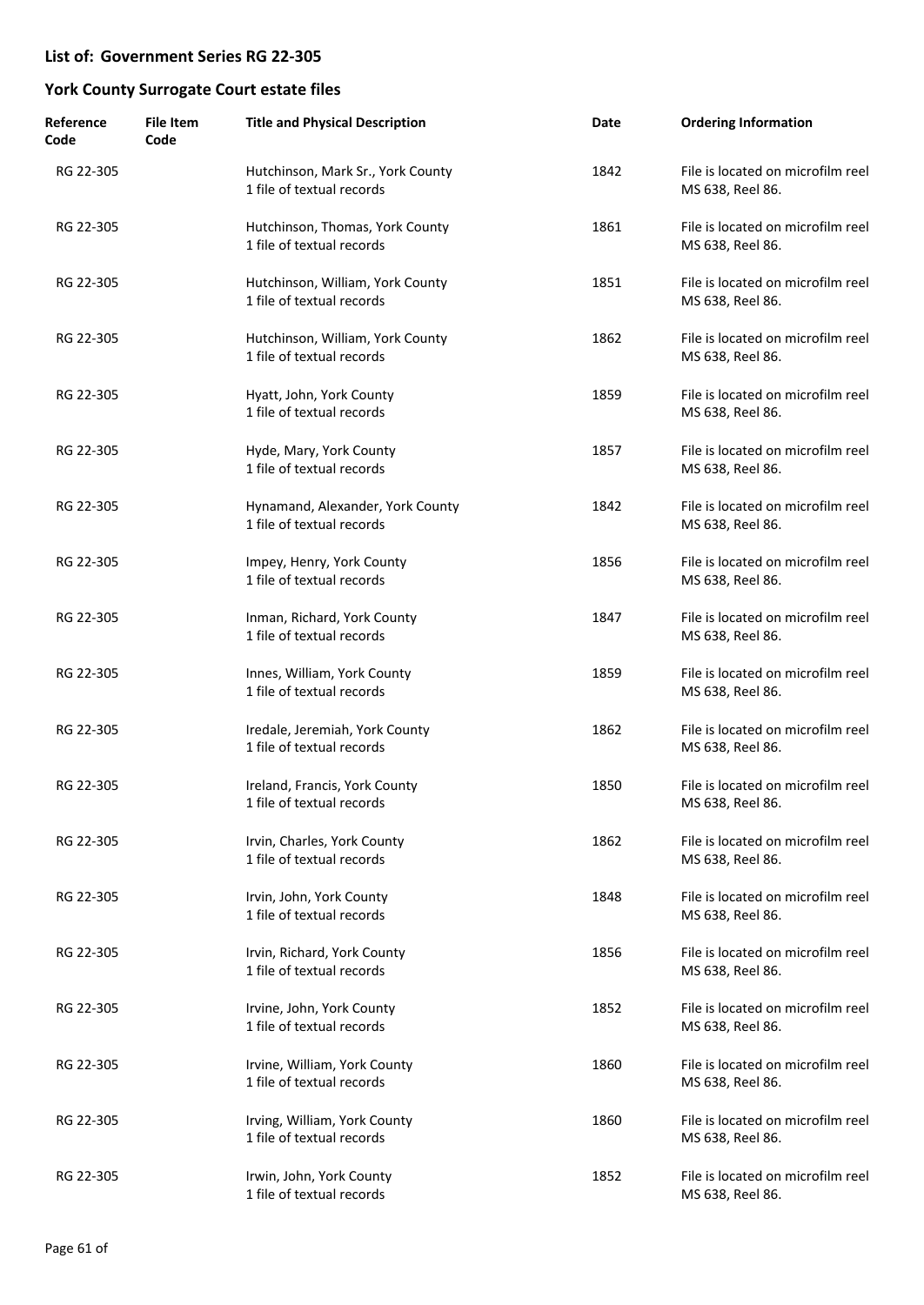| Reference<br>Code | <b>File Item</b><br>Code | <b>Title and Physical Description</b>                         | Date | <b>Ordering Information</b>                           |
|-------------------|--------------------------|---------------------------------------------------------------|------|-------------------------------------------------------|
| RG 22-305         |                          | Irwin, Sampson, York County<br>1 file of textual records      | 1858 | File is located on microfilm reel<br>MS 638, Reel 86. |
| RG 22-305         |                          | Irwin, Samuel, York County<br>1 file of textual records       | 1844 | File is located on microfilm reel<br>MS 638, Reel 86. |
| RG 22-305         |                          | Irwin, Samuel, York County<br>1 file of textual records       | 1853 | File is located on microfilm reel<br>MS 638, Reel 86. |
| RG 22-305         |                          | Irwin, Sarah, York County<br>1 file of textual records        | 1862 | File is located on microfilm reel<br>MS 638, Reel 86. |
| RG 22-305         |                          | Jackes, William, York County<br>1 file of textual records     | 1840 | File is located on microfilm reel<br>MS 638, Reel 86. |
| RG 22-305         |                          | Jackson, John, York County<br>1 file of textual records       | 1850 | File is located on microfilm reel<br>MS 638, Reel 86. |
| RG 22-305         |                          | Jackson, Mary, York County<br>1 file of textual records       | 1857 | File is located on microfilm reel<br>MS 638, Reel 86. |
| RG 22-305         |                          | James, Jesse, York County<br>1 file of textual records        | 1849 | File is located on microfilm reel<br>MS 638, Reel 86. |
| RG 22-305         |                          | James, John, York County<br>1 file of textual records         | 1849 | File is located on microfilm reel<br>MS 638, Reel 86. |
| RG 22-305         |                          | James, Joseph, York County<br>1 file of textual records       | 1833 | File is located on microfilm reel<br>MS 638, Reel 86. |
| RG 22-305         |                          | James, Joseph, York County<br>1 file of textual records       | 1842 | File is located on microfilm reel<br>MS 638, Reel 86. |
| RG 22-305         |                          | James, Mary Ann, York County<br>1 file of textual records     | 1856 | File is located on microfilm reel<br>MS 638, Reel 86. |
| RG 22-305         |                          | Jameyson, Annie, York County<br>1 file of textual records     | 1847 | File is located on microfilm reel<br>MS 638, Reel 86. |
| RG 22-305         |                          | Jameyson, Jameyson, York County<br>1 file of textual records  | 1852 | File is located on microfilm reel<br>MS 638, Reel 86. |
| RG 22-305         |                          | Jameyson, Samuel, York County<br>1 file of textual records    | 1828 | File is located on microfilm reel<br>MS 638, Reel 86. |
| RG 22-305         |                          | Jameyson, Samuel, York County<br>1 file of textual records    | 1828 | File is located on microfilm reel<br>MS 638, Reel 86. |
| RG 22-305         |                          | Jamieson, Catherine, York County<br>1 file of textual records | 1853 | File is located on microfilm reel<br>MS 638, Reel 86. |
| RG 22-305         |                          | Jamieson, James, York County<br>1 file of textual records     | 1840 | File is located on microfilm reel<br>MS 638, Reel 86. |
| RG 22-305         |                          | Jamieson, Matthew, York County<br>1 file of textual records   | 1850 | File is located on microfilm reel<br>MS 638, Reel 86. |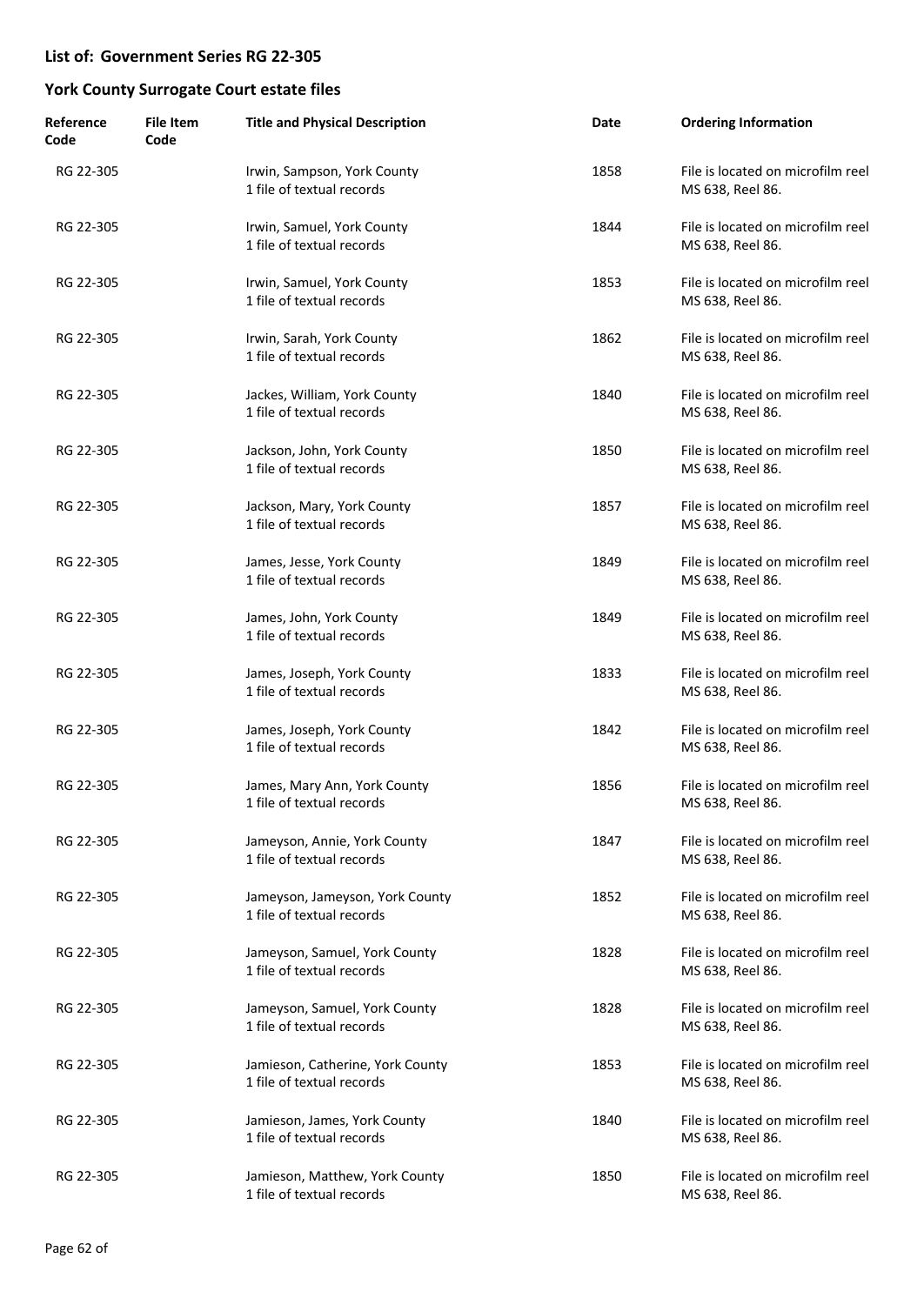| Reference<br>Code | <b>File Item</b><br>Code | <b>Title and Physical Description</b>                           | Date | <b>Ordering Information</b>                           |
|-------------------|--------------------------|-----------------------------------------------------------------|------|-------------------------------------------------------|
| RG 22-305         |                          | Jamison, William, York County<br>1 file of textual records      | 1852 | File is located on microfilm reel<br>MS 638, Reel 86. |
| RG 22-305         |                          | Jarvis, Frederick S., York County<br>1 file of textual records  | 1843 | File is located on microfilm reel<br>MS 638, Reel 86. |
| RG 22-305         |                          | Jarvis, John, York County<br>1 file of textual records          | 1856 | File is located on microfilm reel<br>MS 638, Reel 86. |
| RG 22-305         |                          | Jarvis, William, York County<br>1 file of textual records       | 1817 | File is located on microfilm reel<br>MS 638, Reel 86. |
| RG 22-305         |                          | Jarvis, William O. P., York County<br>1 file of textual records | 1860 | File is located on microfilm reel<br>MS 638, Reel 86. |
| RG 22-305         |                          | Jefferson, James M., York County<br>1 file of textual records   | 1850 | File is located on microfilm reel<br>MS 638, Reel 86. |
| RG 22-305         |                          | Jenkins, James, York County<br>1 file of textual records        | 1857 | File is located on microfilm reel<br>MS 638, Reel 86. |
| RG 22-305         |                          | Jennison, William, York County<br>1 file of textual records     | 1855 | File is located on microfilm reel<br>MS 638, Reel 86. |
| RG 22-305         |                          | Jeremy, Anthony, York County<br>1 file of textual records       | 1827 | File is located on microfilm reel<br>MS 638, Reel 86. |
| RG 22-305         |                          | Jerman, Samuel, York County<br>1 file of textual records        | 1856 | File is located on microfilm reel<br>MS 638, Reel 86. |
| RG 22-305         |                          | Johns, John, York County<br>1 file of textual records           | 1856 | File is located on microfilm reel<br>MS 638, Reel 86. |
| RG 22-305         |                          | Johnson, Alexander, York County<br>1 file of textual records    | 1855 | File is located on microfilm reel<br>MS 638, Reel 86. |
| RG 22-305         |                          | Johnson, Arthur, York County<br>1 file of textual records       | 1849 | File is located on microfilm reel<br>MS 638, Reel 86. |
| RG 22-305         |                          | Johnson, Cornelius, York County<br>1 file of textual records    | 1858 | File is located on microfilm reel<br>MS 638, Reel 86. |
| RG 22-305         |                          | Johnson, Daniel, York County<br>1 file of textual records       | 1858 | File is located on microfilm reel<br>MS 638, Reel 86. |
| RG 22-305         |                          | Johnson, Francis, York County<br>1 file of textual records      | 1861 | File is located on microfilm reel<br>MS 638, Reel 87. |
| RG 22-305         |                          | Johnson, Henry, York County<br>1 file of textual records        | 1859 | File is located on microfilm reel<br>MS 638, Reel 87. |
| RG 22-305         |                          | Johnson, Isaac, York County<br>1 file of textual records        | 1854 | File is located on microfilm reel<br>MS 638, Reel 87. |
| RG 22-305         |                          | Johnson, Isaac, York County<br>1 file of textual records        | 1824 | File is located on microfilm reel<br>MS 638, Reel 87. |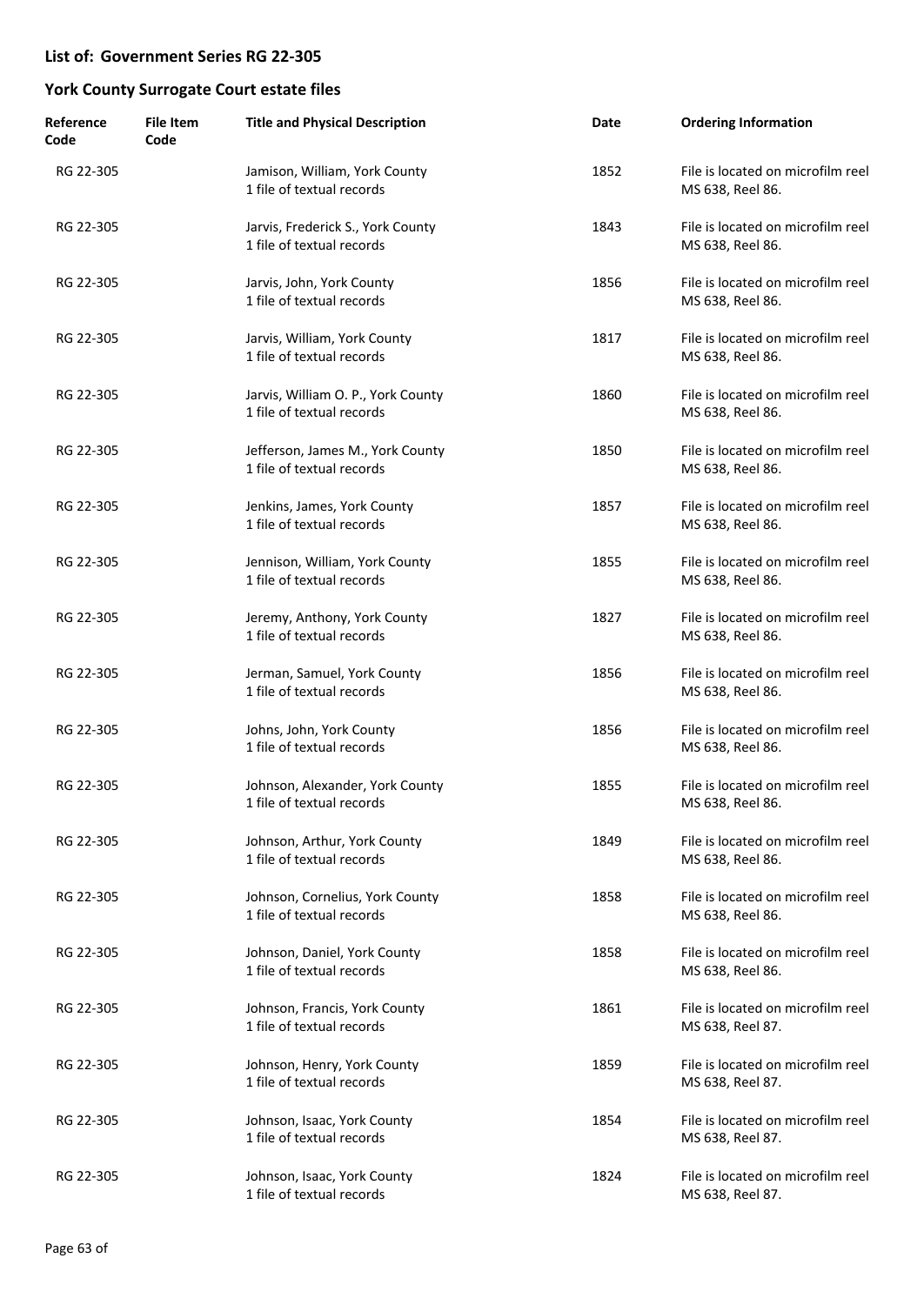| Reference<br>Code | <b>File Item</b><br>Code | <b>Title and Physical Description</b>                                  | Date | <b>Ordering Information</b>                           |
|-------------------|--------------------------|------------------------------------------------------------------------|------|-------------------------------------------------------|
| RG 22-305         |                          | Johnson, Isaac, York County<br>1 file of textual records               | 1855 | File is located on microfilm reel<br>MS 638, Reel 87. |
| RG 22-305         |                          | Johnson, Jacob, York County<br>1 file of textual records               | 1854 | File is located on microfilm reel<br>MS 638, Reel 87. |
| RG 22-305         |                          | Johnson, John, York County<br>1 file of textual records                | 1850 | File is located on microfilm reel<br>MS 638, Reel 87. |
| RG 22-305         |                          | Johnson, John, York County<br>1 file of textual records                | 1852 | File is located on microfilm reel<br>MS 638, Reel 87. |
| RG 22-305         |                          | Johnson, John, York County<br>1 file of textual records                | 1863 | File is located on microfilm reel<br>MS 638, Reel 87. |
| RG 22-305         |                          | Johnson, John (Guardianship), York County<br>1 file of textual records | 1850 | File is located on microfilm reel<br>MS 638, Reel 87. |
| RG 22-305         |                          | Johnson, Joseph, York County<br>1 file of textual records              | 1856 | File is located on microfilm reel<br>MS 638, Reel 87. |
| RG 22-305         |                          | Johnson, Samuel, York County<br>1 file of textual records              | 1859 | File is located on microfilm reel<br>MS 638, Reel 87. |
| RG 22-305         |                          | Johnson, Sarah, York County<br>1 file of textual records               | 1862 | File is located on microfilm reel<br>MS 638, Reel 87. |
| RG 22-305         |                          | Johnson, Thomas, York County<br>1 file of textual records              | 1834 | File is located on microfilm reel<br>MS 638, Reel 87. |
| RG 22-305         |                          | Johnston, George, York County<br>1 file of textual records             | 1825 | File is located on microfilm reel<br>MS 638, Reel 87. |
| RG 22-305         |                          | Johnston, James, York County<br>1 file of textual records              | 1829 | File is located on microfilm reel<br>MS 638, Reel 87. |
| RG 22-305         |                          | Johnston, James, York County<br>1 file of textual records              | 1837 | File is located on microfilm reel<br>MS 638, Reel 87. |
| RG 22-305         |                          | Johnston, James, York County<br>1 file of textual records              | 1845 | File is located on microfilm reel<br>MS 638, Reel 87. |
| RG 22-305         |                          | Johnston, James, York County<br>1 file of textual records              | 1847 | File is located on microfilm reel<br>MS 638, Reel 87. |
| RG 22-305         |                          | Johnston, James, York County<br>1 file of textual records              | 1853 | File is located on microfilm reel<br>MS 638, Reel 87. |
| RG 22-305         |                          | Johnston, John, York County<br>1 file of textual records               | 1852 | File is located on microfilm reel<br>MS 638, Reel 87. |
| RG 22-305         |                          | Johnston, John, York County<br>1 file of textual records               | 1858 | File is located on microfilm reel<br>MS 638, Reel 87. |
| RG 22-305         |                          | Johnston, Peter, York County<br>1 file of textual records              | 1832 | File is located on microfilm reel<br>MS 638, Reel 87. |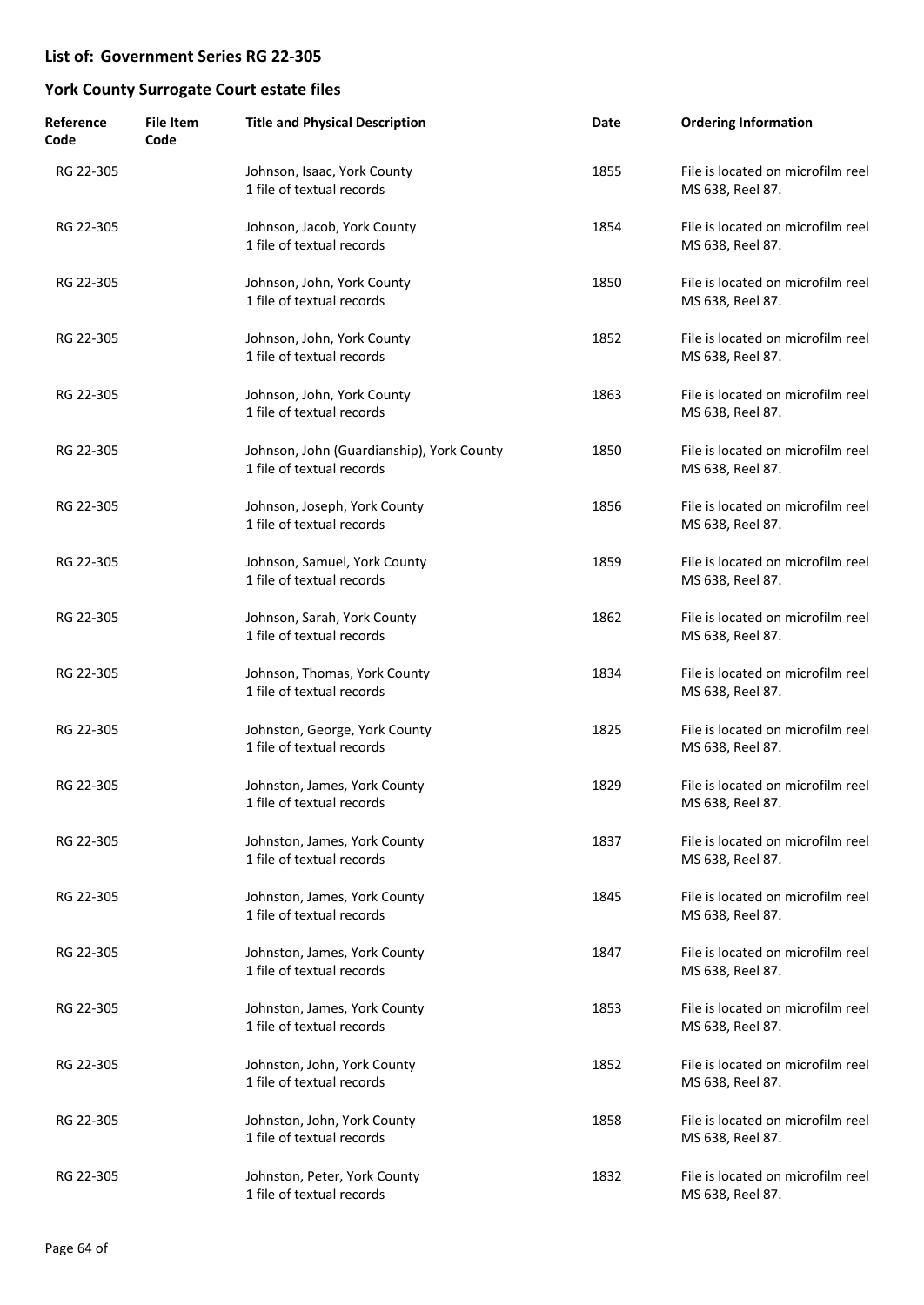| Reference<br>Code | <b>File Item</b><br>Code | <b>Title and Physical Description</b>                                 | Date | <b>Ordering Information</b>                           |
|-------------------|--------------------------|-----------------------------------------------------------------------|------|-------------------------------------------------------|
| RG 22-305         |                          | Johnston, Robert, York County<br>1 file of textual records            | 1834 | File is located on microfilm reel<br>MS 638, Reel 87. |
| RG 22-305         |                          | Johnston, Thomas R., York County<br>1 file of textual records         | 1816 | File is located on microfilm reel<br>MS 638, Reel 87. |
| RG 22-305         |                          | Johnston, William, York County<br>1 file of textual records           | 1848 | File is located on microfilm reel<br>MS 638, Reel 87. |
| RG 22-305         |                          | Jones, Abijah, York County<br>1 file of textual records               | 1807 | File is located on microfilm reel<br>MS 638, Reel 87. |
| RG 22-305         |                          | Jones, Arthur, York County<br>1 file of textual records               | 1833 | File is located on microfilm reel<br>MS 638, Reel 87. |
| RG 22-305         |                          | Jones, Charles, York County<br>1 file of textual records              | 1861 | File is located on microfilm reel<br>MS 638, Reel 87. |
| RG 22-305         |                          | Jones, George, York County<br>1 file of textual records               | 1844 | File is located on microfilm reel<br>MS 638, Reel 87. |
| RG 22-305         |                          | Jones, Jane, York County<br>1 file of textual records                 | 1846 | File is located on microfilm reel<br>MS 638, Reel 87. |
| RG 22-305         |                          | Jordan, John, York County<br>1 file of textual records                | 1819 | File is located on microfilm reel<br>MS 638, Reel 87. |
| RG 22-305         |                          | Joseph, Judah G., York County<br>1 file of textual records            | 1857 | File is located on microfilm reel<br>MS 638, Reel 87. |
| RG 22-305         |                          | Judson, William, York County<br>1 file of textual records             | 1834 | File is located on microfilm reel<br>MS 638, Reel 87. |
| RG 22-305         |                          | Kaake, Andrew, York County<br>1 file of textual records               | 1844 | File is located on microfilm reel<br>MS 638, Reel 87. |
| RG 22-305         |                          | Kaake, Conrad, York County<br>1 file of textual records               | 1840 | File is located on microfilm reel<br>MS 638, Reel 87. |
| RG 22-305         |                          | Kaine, Robert, York County<br>1 file of textual records               | 1841 | File is located on microfilm reel<br>MS 638, Reel 87. |
| RG 22-305         |                          | Kaiser, Peter E., York County<br>1 file of textual records            | 1820 | File is located on microfilm reel<br>MS 638, Reel 87. |
| RG 22-305         |                          | Kaiser, Peter E., York County<br>1 file of textual records            | 1862 | File is located on microfilm reel<br>MS 638, Reel 87. |
| RG 22-305         |                          | Kake, Conrad (Guardianship), York County<br>1 file of textual records | 1849 | File is located on microfilm reel<br>MS 638, Reel 87. |
| RG 22-305         |                          | Kane, Thomas, York County<br>1 file of textual records                | 1862 | File is located on microfilm reel<br>MS 638, Reel 87. |
| RG 22-305         |                          | Kavanagh, James, York County<br>1 file of textual records             | 1838 | File is located on microfilm reel<br>MS 638, Reel 87. |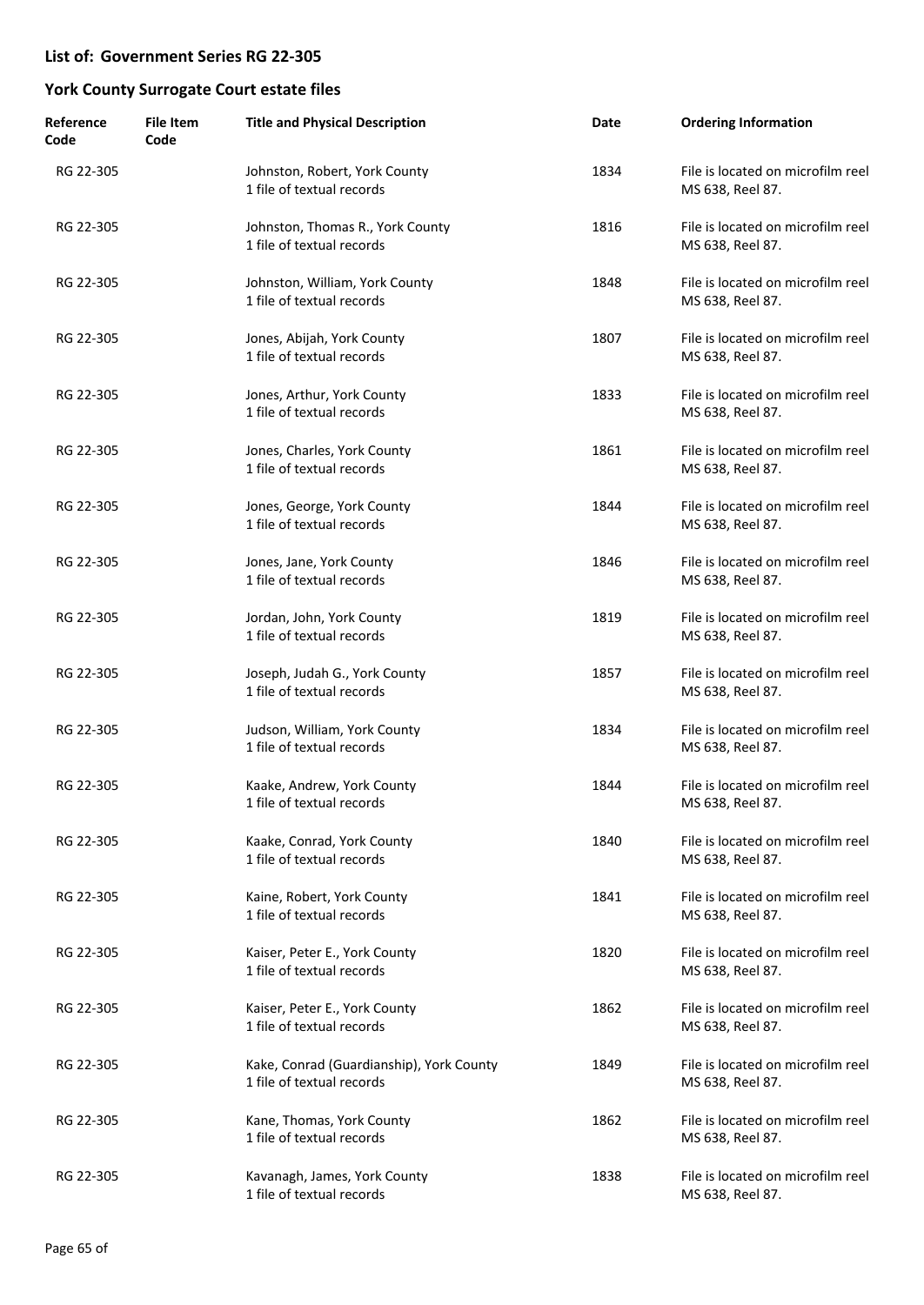| Reference<br>Code | <b>File Item</b><br>Code | <b>Title and Physical Description</b>                                           | Date | <b>Ordering Information</b>                           |
|-------------------|--------------------------|---------------------------------------------------------------------------------|------|-------------------------------------------------------|
| RG 22-305         |                          | Keddie, Walter, York County<br>1 file of textual records                        | 1849 | File is located on microfilm reel<br>MS 638, Reel 87. |
| RG 22-305         |                          | Keele, Henry, York County<br>1 file of textual records                          | 1860 | File is located on microfilm reel<br>MS 638, Reel 87. |
| RG 22-305         |                          | Keenan, James, York County<br>1 file of textual records                         | 1842 | File is located on microfilm reel<br>MS 638, Reel 87. |
| RG 22-305         |                          | Keffer, Daniel, York County<br>1 file of textual records                        | 1837 | File is located on microfilm reel<br>MS 638, Reel 87. |
| RG 22-305         |                          | Keffer, Henry, York County<br>1 file of textual records                         | 1863 | File is located on microfilm reel<br>MS 638, Reel 87. |
| RG 22-305         |                          | Keighley, William, York County<br>1 file of textual records                     | 1861 | File is located on microfilm reel<br>MS 638, Reel 87. |
| RG 22-305         |                          | Keiller, James, York County<br>1 file of textual records                        | 1849 | File is located on microfilm reel<br>MS 638, Reel 87. |
| RG 22-305         |                          | Keller, Charles M., York County<br>1 file of textual records                    | 1859 | File is located on microfilm reel<br>MS 638, Reel 87. |
| RG 22-305         |                          | Keller, Cornelius C., York County<br>1 file of textual records                  | 1836 | File is located on microfilm reel<br>MS 638, Reel 87. |
| RG 22-305         |                          | Kelly, Bernard, York County<br>1 file of textual records                        | 1837 | File is located on microfilm reel<br>MS 638, Reel 87. |
| RG 22-305         |                          | Kelly, Charles, York County<br>1 file of textual records                        | 1857 | File is located on microfilm reel<br>MS 638, Reel 87. |
| RG 22-305         |                          | Kelly, James, York County<br>1 file of textual records                          | 1835 | File is located on microfilm reel<br>MS 638, Reel 87. |
| RG 22-305         |                          | Kelly, John, York County<br>1 file of textual records                           | 1835 | File is located on microfilm reel<br>MS 638, Reel 87. |
| RG 22-305         |                          | Kelly, Morgan, York County<br>1 file of textual records                         | 1860 | File is located on microfilm reel<br>MS 638, Reel 87. |
| RG 22-305         |                          | Kennedy, Alexander, York County<br>1 file of textual records                    | 1848 | File is located on microfilm reel<br>MS 638, Reel 87. |
| RG 22-305         |                          | Kennedy, Anne, York County<br>1 file of textual records                         | 1854 | File is located on microfilm reel<br>MS 638, Reel 87. |
| RG 22-305         |                          | Kennedy, Charles S. P. (Guardianship), York County<br>1 file of textual records | 1861 | File is located on microfilm reel<br>MS 638, Reel 87. |
| RG 22-305         |                          | Kennedy, Duncan, York County<br>1 file of textual records                       | 1834 | File is located on microfilm reel<br>MS 638, Reel 87. |
| RG 22-305         |                          | Kennedy, Elizabeth C., York County<br>1 file of textual records                 | 1862 | File is located on microfilm reel<br>MS 638, Reel 87. |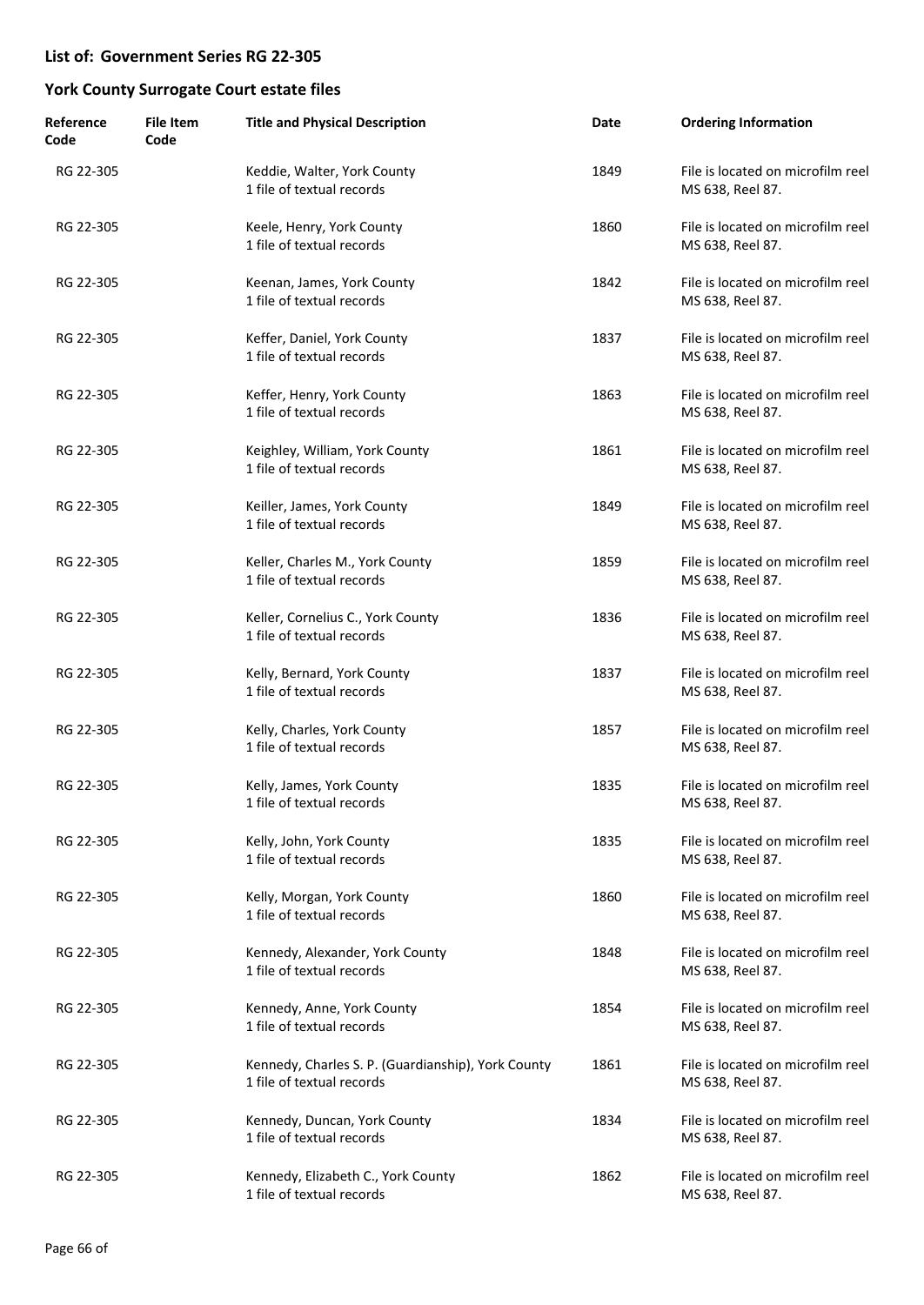| Reference<br>Code | <b>File Item</b><br>Code | <b>Title and Physical Description</b>                                  | Date | <b>Ordering Information</b>                           |
|-------------------|--------------------------|------------------------------------------------------------------------|------|-------------------------------------------------------|
| RG 22-305         |                          | Kennedy, Henry, York County<br>1 file of textual records               | 1843 | File is located on microfilm reel<br>MS 638, Reel 87. |
| RG 22-305         |                          | Kennedy, John, York County<br>1 file of textual records                | 1848 | File is located on microfilm reel<br>MS 638, Reel 87. |
| RG 22-305         |                          | Kennedy, Thomas S., York County<br>1 file of textual records           | 1863 | File is located on microfilm reel<br>MS 638, Reel 87. |
| RG 22-305         |                          | Kennedy, William, York County<br>1 file of textual records             | 1829 | File is located on microfilm reel<br>MS 638, Reel 87. |
| RG 22-305         |                          | Kennedy, William, York County<br>1 file of textual records             | 1856 | File is located on microfilm reel<br>MS 638, Reel 87. |
| RG 22-305         |                          | Kennedy, William, York County<br>1 file of textual records             | 1853 | File is located on microfilm reel<br>MS 638, Reel 87. |
| RG 22-305         |                          | Kennedy, William, York County<br>1 file of textual records             | 1860 | File is located on microfilm reel<br>MS 638, Reel 87. |
| RG 22-305         |                          | Kenny, Thomas, York County<br>1 file of textual records                | 1860 | File is located on microfilm reel<br>MS 638, Reel 87. |
| RG 22-305         |                          | Kensinger, Jacob, York County<br>1 file of textual records             | 1805 | File is located on microfilm reel<br>MS 638, Reel 87. |
| RG 22-305         |                          | Kent, William (Guardianship), York County<br>1 file of textual records | 1862 | File is located on microfilm reel<br>MS 638, Reel 87. |
| RG 22-305         |                          | Kerr, Hugh, York County<br>1 file of textual records                   | 1842 | File is located on microfilm reel<br>MS 638, Reel 87. |
| RG 22-305         |                          | Kerr, Hugh, York County<br>1 file of textual records                   | 1842 | File is located on microfilm reel<br>MS 638, Reel 87. |
| RG 22-305         |                          | Kester, Benjamin, York County<br>1 file of textual records             | 1815 | File is located on microfilm reel<br>MS 638, Reel 87. |
| RG 22-305         |                          | Kester, Michael, York County<br>1 file of textual records              | 1852 | File is located on microfilm reel<br>MS 638, Reel 87. |
| RG 22-305         |                          | Ketchum, Joseph, York County<br>1 file of textual records              | 1802 | File is located on microfilm reel<br>MS 638, Reel 87. |
| RG 22-305         |                          | Key, Thomas, York County<br>1 file of textual records                  | 1846 | File is located on microfilm reel<br>MS 638, Reel 87. |
| RG 22-305         |                          | Kidd, John, York County<br>1 file of textual records                   | 1841 | File is located on microfilm reel<br>MS 638, Reel 87. |
| RG 22-305         |                          | Kidd, Richard, York County<br>1 file of textual records                | 1841 | File is located on microfilm reel<br>MS 638, Reel 87. |
| RG 22-305         |                          | Kidney, John, York County<br>1 file of textual records                 | 1862 | File is located on microfilm reel<br>MS 638, Reel 87. |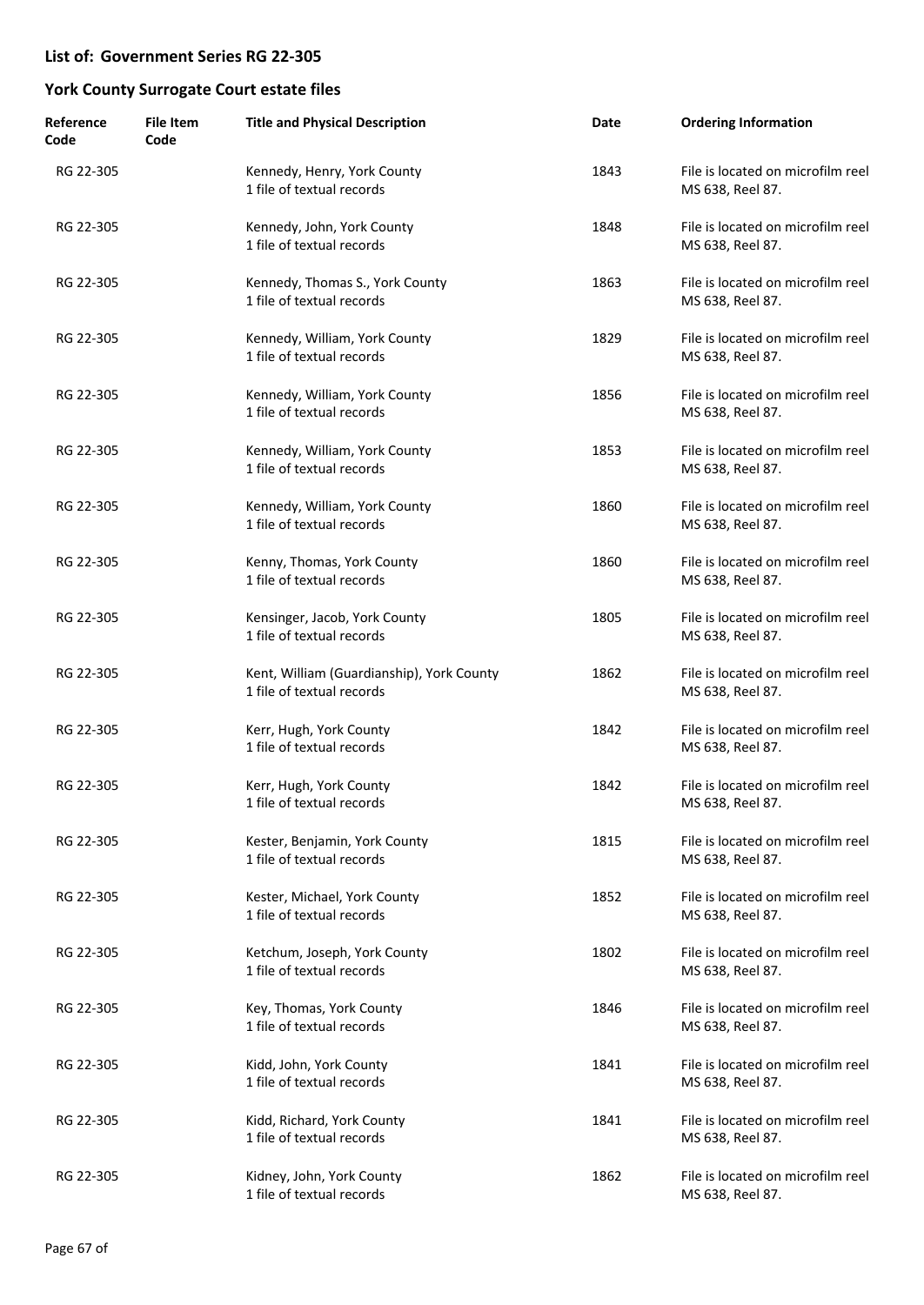| Reference<br>Code | <b>File Item</b><br>Code | <b>Title and Physical Description</b>                         | Date | <b>Ordering Information</b>                           |
|-------------------|--------------------------|---------------------------------------------------------------|------|-------------------------------------------------------|
| RG 22-305         |                          | King, Epton, York County<br>1 file of textual records         | 1836 | File is located on microfilm reel<br>MS 638, Reel 87. |
| RG 22-305         |                          | King, John, York County<br>1 file of textual records          | 1861 | File is located on microfilm reel<br>MS 638, Reel 87. |
| RG 22-305         |                          | Kinley, Charles, York County<br>1 file of textual records     | 1855 | File is located on microfilm reel<br>MS 638, Reel 87. |
| RG 22-305         |                          | Kinnear, Thomas, York County<br>1 file of textual records     | 1843 | File is located on microfilm reel<br>MS 638, Reel 87. |
| RG 22-305         |                          | Kinsey, James, York County<br>1 file of textual records       | 1845 | File is located on microfilm reel<br>MS 638, Reel 87. |
| RG 22-305         |                          | Kinsey, Joseph, York County<br>1 file of textual records      | 1836 | File is located on microfilm reel<br>MS 638, Reel 87. |
| RG 22-305         |                          | Kirby, Francis, York County<br>1 file of textual records      | 1842 | File is located on microfilm reel<br>MS 638, Reel 87. |
| RG 22-305         |                          | Kirby, Thomas, York County<br>1 file of textual records       | 1857 | File is located on microfilm reel<br>MS 638, Reel 87. |
| RG 22-305         |                          | Kirk, Charles, York County<br>1 file of textual records       | 1833 | File is located on microfilm reel<br>MS 638, Reel 87. |
| RG 22-305         |                          | Kirkpatrick, Robert, York County<br>1 file of textual records | 1855 | File is located on microfilm reel<br>MS 638, Reel 87. |
| RG 22-305         |                          | Kissock, William, York County<br>1 file of textual records    | 1857 | File is located on microfilm reel<br>MS 638, Reel 87. |
| RG 22-305         |                          | Klein, Mathias, York County<br>1 file of textual records      | 1835 | File is located on microfilm reel<br>MS 638, Reel 87. |
| RG 22-305         |                          | Kline, John N., York County<br>1 file of textual records      | 1856 | File is located on microfilm reel<br>MS 638, Reel 87. |
| RG 22-305         |                          | Knowles, Anna, York County<br>1 file of textual records       | 1861 | File is located on microfilm reel<br>MS 638, Reel 87. |
| RG 22-305         |                          | Knowles, Daniel, York County<br>1 file of textual records     | 1861 | File is located on microfilm reel<br>MS 638, Reel 88. |
| RG 22-305         |                          | Knowles, Richard, York County<br>1 file of textual records    | 1808 | File is located on microfilm reel<br>MS 638, Reel 88. |
| RG 22-305         |                          | Knox, Arthur, York County<br>1 file of textual records        | 1842 | File is located on microfilm reel<br>MS 638, Reel 88. |
| RG 22-305         |                          | Knutt, William, York County<br>1 file of textual records      | 1833 | File is located on microfilm reel<br>MS 638, Reel 88. |
| RG 22-305         |                          | Kuck, Gerhard, York County<br>1 file of textual records       | 1807 | File is located on microfilm reel<br>MS 638, Reel 88. |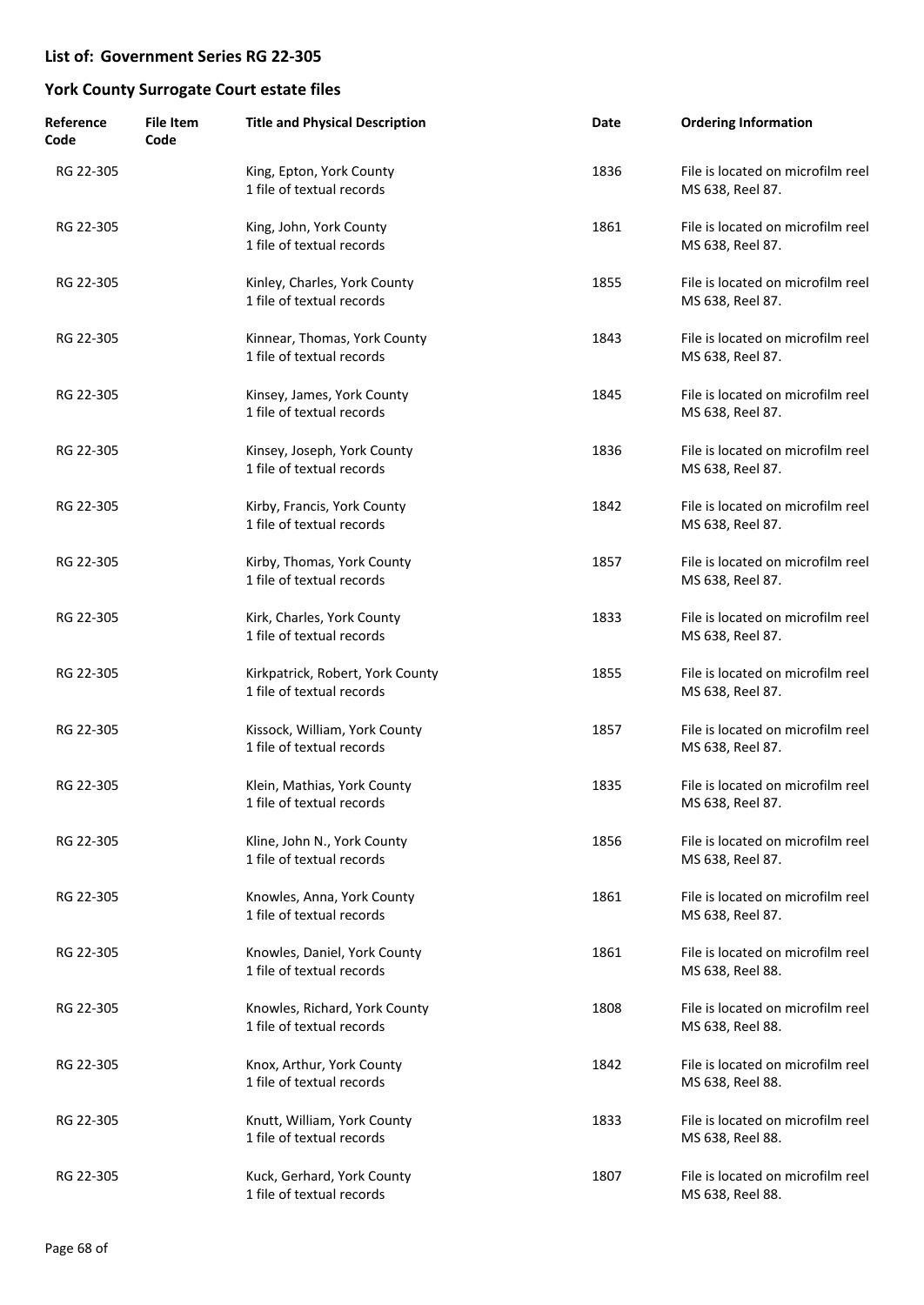| Reference<br>Code | <b>File Item</b><br>Code | <b>Title and Physical Description</b>                       | Date | <b>Ordering Information</b>                           |
|-------------------|--------------------------|-------------------------------------------------------------|------|-------------------------------------------------------|
| RG 22-305         |                          | Kurts, Jacob, York County<br>1 file of textual records      | 1858 | File is located on microfilm reel<br>MS 638, Reel 88. |
| RG 22-305         |                          | Kurts, Michael, York County<br>1 file of textual records    | 1857 | File is located on microfilm reel<br>MS 638, Reel 88. |
| RG 22-305         |                          | Kurts, Michael, York County<br>1 file of textual records    | 1833 | File is located on microfilm reel<br>MS 638, Reel 88. |
| RG 22-305         |                          | Kurtshal, Rebecca, York County<br>1 file of textual records | 1833 | File is located on microfilm reel<br>MS 638, Reel 88. |
| RG 22-305         |                          | Lackie, Margaret, York County<br>1 file of textual records  | 1859 | File is located on microfilm reel<br>MS 638, Reel 88. |
| RG 22-305         |                          | Lafferty, William, York County<br>1 file of textual records | 1859 | File is located on microfilm reel<br>MS 638, Reel 88. |
| RG 22-305         |                          | Lahman, Abraham, York County<br>1 file of textual records   | 1829 | File is located on microfilm reel<br>MS 638, Reel 88. |
| RG 22-305         |                          | Lamb, John D., York County<br>1 file of textual records     | 1860 | File is located on microfilm reel<br>MS 638, Reel 88. |
| RG 22-305         |                          | Lambert, Julia M., York County<br>1 file of textual records | 1861 | File is located on microfilm reel<br>MS 638, Reel 88. |
| RG 22-305         |                          | Lambie, James, York County<br>1 file of textual records     | 1848 | File is located on microfilm reel<br>MS 638, Reel 88. |
| RG 22-305         |                          | Lamont, Dugald, York County<br>1 file of textual records    | 1854 | File is located on microfilm reel<br>MS 638, Reel 88. |
| RG 22-305         |                          | Lamont, Neil, York County<br>1 file of textual records      | 1824 | File is located on microfilm reel<br>MS 638, Reel 88. |
| RG 22-305         |                          | Langley, Jacob, York County<br>1 file of textual records    | 1852 | File is located on microfilm reel<br>MS 638, Reel 88. |
| RG 22-305         |                          | Lapp, Henry, York County<br>1 file of textual records       | 1844 | File is located on microfilm reel<br>MS 638, Reel 88. |
| RG 22-305         |                          | Large, John, York County<br>1 file of textual records       | 1837 | File is located on microfilm reel<br>MS 638, Reel 88. |
| RG 22-305         |                          | Larkin, Martin, York County<br>1 file of textual records    | 1833 | File is located on microfilm reel<br>MS 638, Reel 88. |
| RG 22-305         |                          | Larkin, Martin, York County<br>1 file of textual records    | 1834 | File is located on microfilm reel<br>MS 638, Reel 88. |
| RG 22-305         |                          | Larkin, Michael, York County<br>1 file of textual records   | 1856 | File is located on microfilm reel<br>MS 638, Reel 88. |
| RG 22-305         |                          | Larmont, George, York County<br>1 file of textual records   | 1853 | File is located on microfilm reel<br>MS 638, Reel 88. |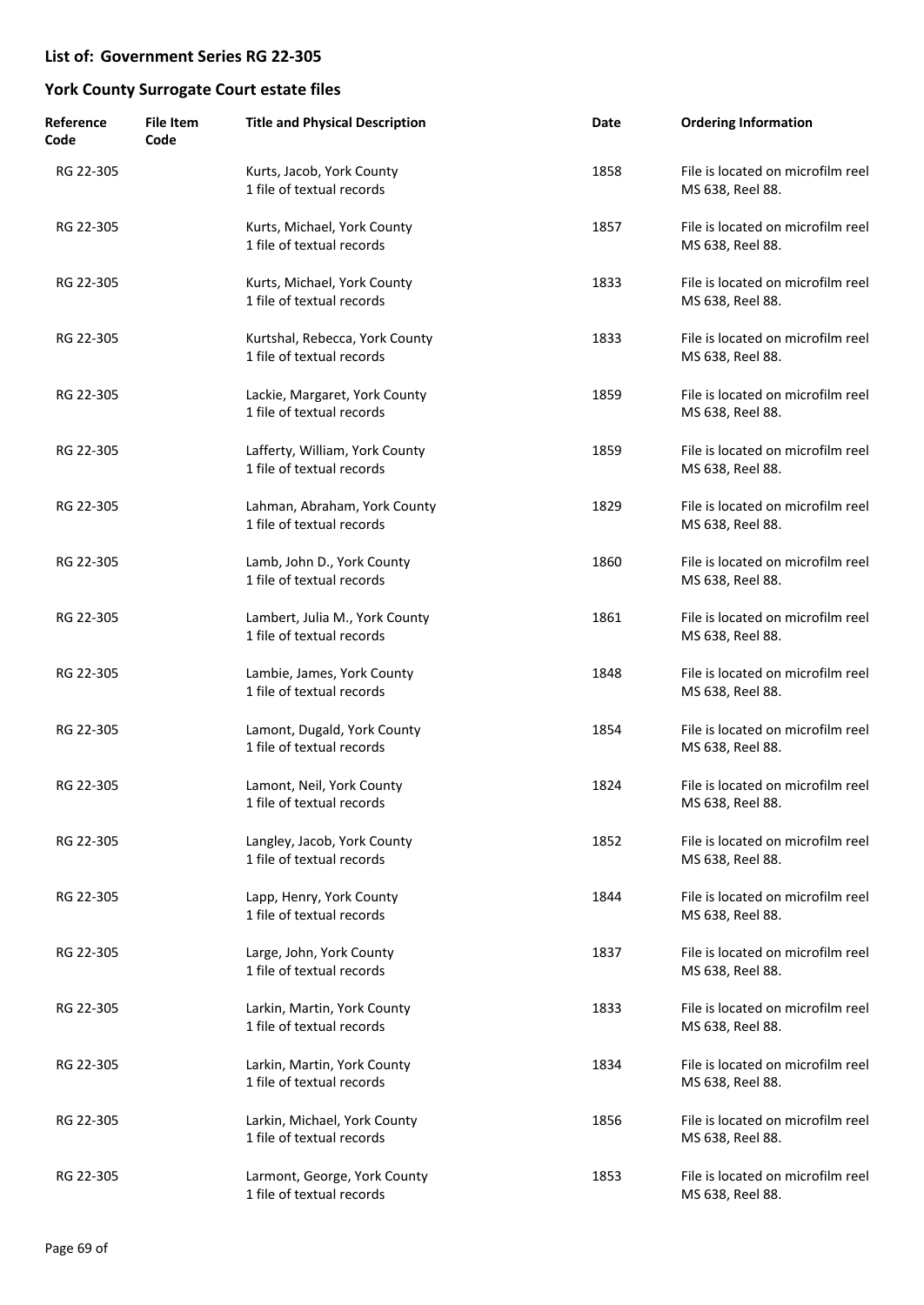| Reference<br>Code | <b>File Item</b><br>Code | <b>Title and Physical Description</b>                                     | Date | <b>Ordering Information</b>                           |
|-------------------|--------------------------|---------------------------------------------------------------------------|------|-------------------------------------------------------|
| RG 22-305         |                          | Laskey, Daniel, York County<br>1 file of textual records                  | 1855 | File is located on microfilm reel<br>MS 638, Reel 88. |
| RG 22-305         |                          | Laughlin, Isabella, York County<br>1 file of textual records              | 1854 | File is located on microfilm reel<br>MS 638, Reel 88. |
| RG 22-305         |                          | Laughlin, James, York County<br>1 file of textual records                 | 1848 | File is located on microfilm reel<br>MS 638, Reel 88. |
| RG 22-305         |                          | Law, Harriet, York County<br>1 file of textual records                    | 1860 | File is located on microfilm reel<br>MS 638, Reel 88. |
| RG 22-305         |                          | Lawe, George, York County<br>1 file of textual records                    | 1812 | File is located on microfilm reel<br>MS 638, Reel 88. |
| RG 22-305         |                          | Lawlor, Lawrence (Guardianship), York County<br>1 file of textual records | 1853 | File is located on microfilm reel<br>MS 638, Reel 88. |
| RG 22-305         |                          | Lawrence, John, York County<br>1 file of textual records                  | 1818 | File is located on microfilm reel<br>MS 638, Reel 88. |
| RG 22-305         |                          | Lawrence, John, York County<br>1 file of textual records                  | 1855 | File is located on microfilm reel<br>MS 638, Reel 88. |
| RG 22-305         |                          | Lawrence, Peter, York County<br>1 file of textual records                 | 1860 | File is located on microfilm reel<br>MS 638, Reel 88. |
| RG 22-305         |                          | Layman, Abraham, York County<br>1 file of textual records                 | 1827 | File is located on microfilm reel<br>MS 638, Reel 88. |
| RG 22-305         |                          | Leak, Thomas, York County<br>1 file of textual records                    | 1848 | File is located on microfilm reel<br>MS 638, Reel 88. |
| RG 22-305         |                          | Learmont, Mark, York County<br>1 file of textual records                  | 1843 | File is located on microfilm reel<br>MS 638, Reel 88. |
| RG 22-305         |                          | Learmont, Thomas, York County<br>1 file of textual records                | 1857 | File is located on microfilm reel<br>MS 638, Reel 88. |
| RG 22-305         |                          | Leary, Joseph, York County<br>1 file of textual records                   | 1856 | File is located on microfilm reel<br>MS 638, Reel 88. |
| RG 22-305         |                          | Ledan, Mary, York County<br>1 file of textual records                     | 1803 | File is located on microfilm reel<br>MS 638, Reel 88. |
| RG 22-305         |                          | Lee, Fanny, York County<br>1 file of textual records                      | 1842 | File is located on microfilm reel<br>MS 638, Reel 88. |
| RG 22-305         |                          | Lee, James, York County<br>1 file of textual records                      | 1857 | File is located on microfilm reel<br>MS 638, Reel 88. |
| RG 22-305         |                          | Lee, John, York County<br>1 file of textual records                       | 1858 | File is located on microfilm reel<br>MS 638, Reel 88. |
| RG 22-305         |                          | Lee, Jonathan, York County<br>1 file of textual records                   | 1838 | File is located on microfilm reel<br>MS 638, Reel 88. |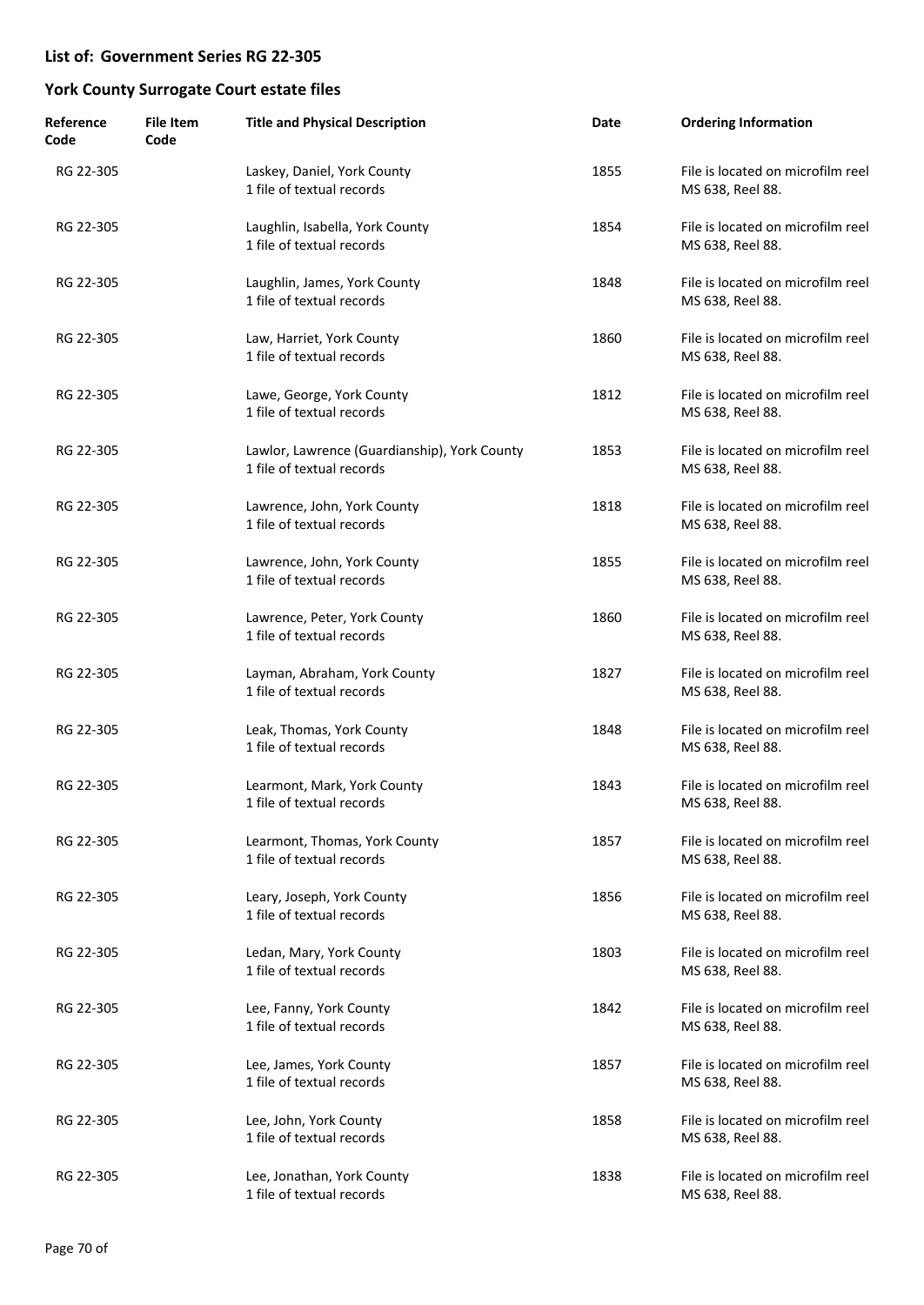| Reference<br>Code | <b>File Item</b><br>Code | <b>Title and Physical Description</b>                         | Date | <b>Ordering Information</b>                           |
|-------------------|--------------------------|---------------------------------------------------------------|------|-------------------------------------------------------|
| RG 22-305         |                          | Lee, Joseph, York County<br>1 file of textual records         | 1861 | File is located on microfilm reel<br>MS 638, Reel 88. |
| RG 22-305         |                          | Lee, William, York County<br>1 file of textual records        | 1848 | File is located on microfilm reel<br>MS 638, Reel 88. |
| RG 22-305         |                          | Leek, David, York County<br>1 file of textual records         | 1851 | File is located on microfilm reel<br>MS 638, Reel 88. |
| RG 22-305         |                          | Leflar, Joseph, York County<br>1 file of textual records      | 1858 | File is located on microfilm reel<br>MS 638, Reel 88. |
| RG 22-305         |                          | Legg, James, York County<br>1 file of textual records         | 1862 | File is located on microfilm reel<br>MS 638, Reel 88. |
| RG 22-305         |                          | Lekman, Abraham, York County<br>1 file of textual records     | 1859 | File is located on microfilm reel<br>MS 638, Reel 88. |
| RG 22-305         |                          | Lekman, Catherine, York County<br>1 file of textual records   | 1861 | File is located on microfilm reel<br>MS 638, Reel 88. |
| RG 22-305         |                          | Lekman, John, York County<br>1 file of textual records        | 1829 | File is located on microfilm reel<br>MS 638, Reel 88. |
| RG 22-305         |                          | Lemon, George, York County<br>1 file of textual records       | 1834 | File is located on microfilm reel<br>MS 638, Reel 88. |
| RG 22-305         |                          | Lemon, Jacob, York County<br>1 file of textual records        | 1813 | File is located on microfilm reel<br>MS 638, Reel 88. |
| RG 22-305         |                          | Lennon, George, York County<br>1 file of textual records      | 1853 | File is located on microfilm reel<br>MS 638, Reel 88. |
| RG 22-305         |                          | Lennox, James, York County<br>1 file of textual records       | 1854 | File is located on microfilm reel<br>MS 638, Reel 88. |
| RG 22-305         |                          | Lennox, Thomas, York County<br>1 file of textual records      | 1862 | File is located on microfilm reel<br>MS 638, Reel 88. |
| RG 22-305         |                          | Lenton, William, York County<br>1 file of textual records     | 1834 | File is located on microfilm reel<br>MS 638, Reel 88. |
| RG 22-305         |                          | Lenty, Joseph, York County<br>1 file of textual records       | 1850 | File is located on microfilm reel<br>MS 638, Reel 88. |
| RG 22-305         |                          | Leonard, William H., York County<br>1 file of textual records | 1861 | File is located on microfilm reel<br>MS 638, Reel 88. |
| RG 22-305         |                          | Lepard, Abraham, York County<br>1 file of textual records     | 1853 | File is located on microfilm reel<br>MS 638, Reel 88. |
| RG 22-305         |                          | Lepard, Adam, York County<br>1 file of textual records        | 1835 | File is located on microfilm reel<br>MS 638, Reel 88. |
| RG 22-305         |                          | Lepard, Jacob, York County<br>1 file of textual records       | 1850 | File is located on microfilm reel<br>MS 638, Reel 88. |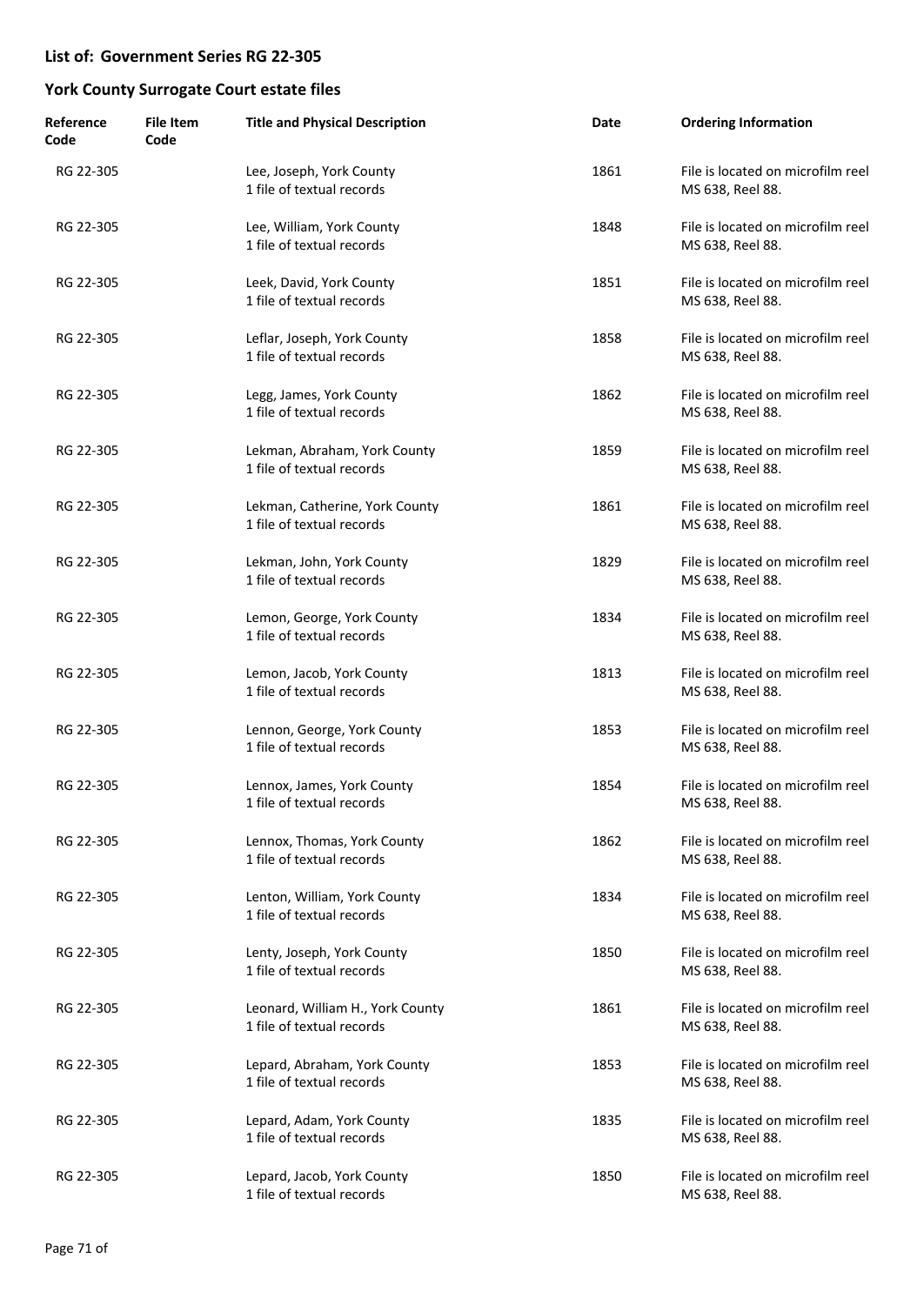| Reference<br>Code | <b>File Item</b><br>Code | <b>Title and Physical Description</b>                         | Date | <b>Ordering Information</b>                           |
|-------------------|--------------------------|---------------------------------------------------------------|------|-------------------------------------------------------|
| RG 22-305         |                          | Leppard, John, York County<br>1 file of textual records       | 1804 | File is located on microfilm reel<br>MS 638, Reel 88. |
| RG 22-305         |                          | Leslie, Robert, York County<br>1 file of textual records      | 1849 | File is located on microfilm reel<br>MS 638, Reel 88. |
| RG 22-305         |                          | Lettray, John, York County<br>1 file of textual records       | 1841 | File is located on microfilm reel<br>MS 638, Reel 88. |
| RG 22-305         |                          | Leuted, James, York County<br>1 file of textual records       | 1847 | File is located on microfilm reel<br>MS 638, Reel 88. |
| RG 22-305         |                          | Lever, James, York County<br>1 file of textual records        | 1861 | File is located on microfilm reel<br>MS 638, Reel 88. |
| RG 22-305         |                          | Lewis, Elizabeth, York County<br>1 file of textual records    | 1814 | File is located on microfilm reel<br>MS 638, Reel 88. |
| RG 22-305         |                          | Lewis, John, York County<br>1 file of textual records         | 1839 | File is located on microfilm reel<br>MS 638, Reel 88. |
| RG 22-305         |                          | Leys, William, York County<br>1 file of textual records       | 1853 | File is located on microfilm reel<br>MS 638, Reel 88. |
| RG 22-305         |                          | Lighty, Henry, York County<br>1 file of textual records       | 1817 | File is located on microfilm reel<br>MS 638, Reel 88. |
| RG 22-305         |                          | Lighty, John, York County<br>1 file of textual records        | 1827 | File is located on microfilm reel<br>MS 638, Reel 88. |
| RG 22-305         |                          | Lindeman, John P., York County<br>1 file of textual records   | 1823 | File is located on microfilm reel<br>MS 638, Reel 88. |
| RG 22-305         |                          | Lindsay, Andrew, York County<br>1 file of textual records     | 1858 | File is located on microfilm reel<br>MS 638, Reel 88. |
| RG 22-305         |                          | Lindsay, Robert, York County<br>1 file of textual records     | 1862 | File is located on microfilm reel<br>MS 638, Reel 88. |
| RG 22-305         |                          | Line, John, York County<br>1 file of textual records          | 1843 | File is located on microfilm reel<br>MS 638, Reel 88. |
| RG 22-305         |                          | Linstead, William, York County<br>1 file of textual records   | 1858 | File is located on microfilm reel<br>MS 638, Reel 88. |
| RG 22-305         |                          | Linville, Thomas, York County<br>1 file of textual records    | 1841 | File is located on microfilm reel<br>MS 638, Reel 88. |
| RG 22-305         |                          | Lippencott, Richard, York County<br>1 file of textual records | 1826 | File is located on microfilm reel<br>MS 638, Reel 88. |
| RG 22-305         |                          | Lipsett, John, York County<br>1 file of textual records       | 1859 | File is located on microfilm reel<br>MS 638, Reel 88. |
| RG 22-305         |                          | Lisaght, Patrick, York County<br>1 file of textual records    | 1833 | File is located on microfilm reel<br>MS 638, Reel 88. |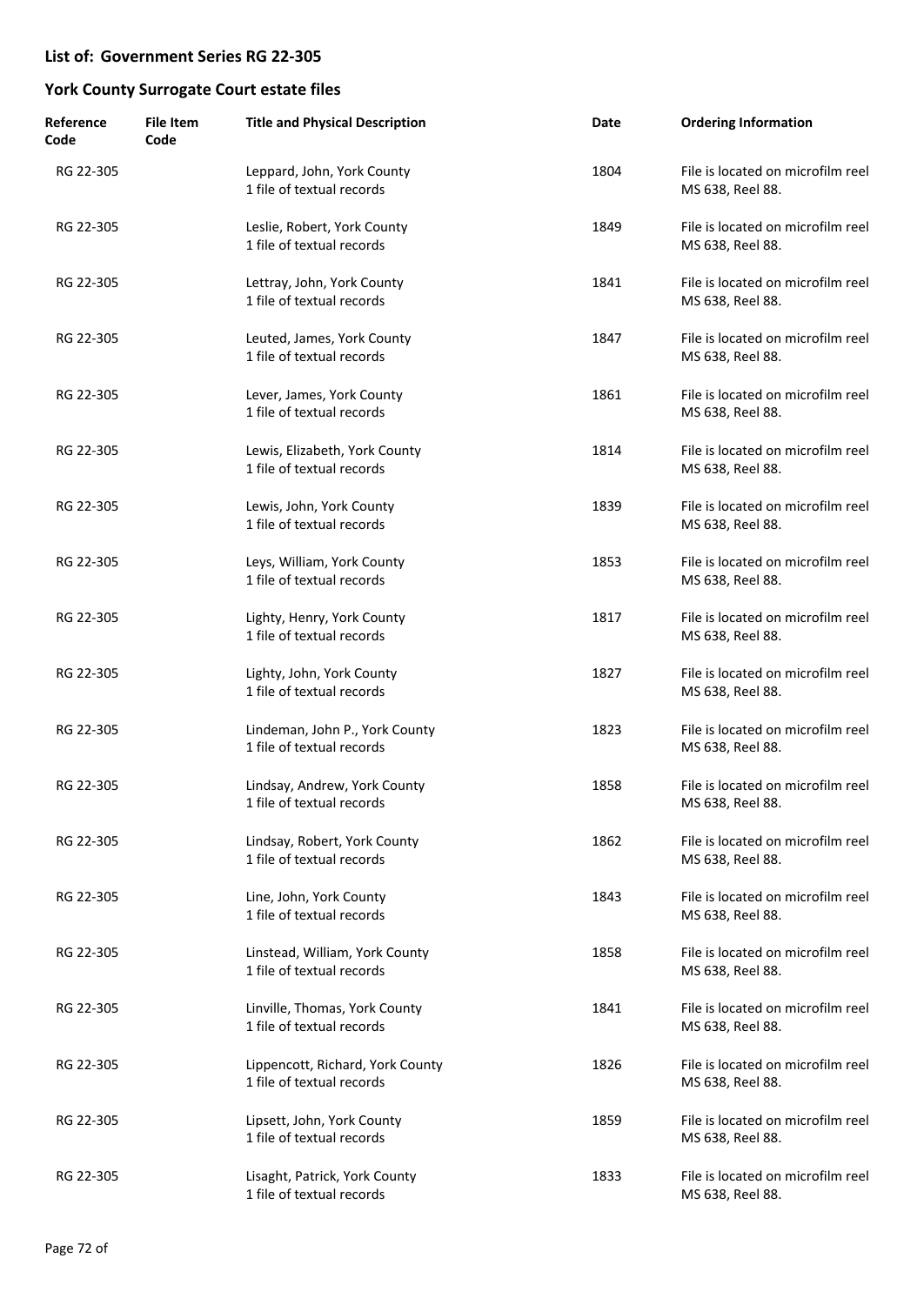| Reference<br>Code | <b>File Item</b><br>Code | <b>Title and Physical Description</b>                           | Date | <b>Ordering Information</b>                           |
|-------------------|--------------------------|-----------------------------------------------------------------|------|-------------------------------------------------------|
| RG 22-305         |                          | Littlejohn, Gavin, York County<br>1 file of textual records     | 1854 | File is located on microfilm reel<br>MS 638, Reel 88. |
| RG 22-305         |                          | Livingston, Alexander, York County<br>1 file of textual records | 1854 | File is located on microfilm reel<br>MS 638, Reel 88. |
| RG 22-305         |                          | Livingston, James, York County<br>1 file of textual records     | 1851 | File is located on microfilm reel<br>MS 638, Reel 88. |
| RG 22-305         |                          | Livingston, John, York County<br>1 file of textual records      | 1862 | File is located on microfilm reel<br>MS 638, Reel 88. |
| RG 22-305         |                          | Lloyd, Charles, York County<br>1 file of textual records        | 1834 | File is located on microfilm reel<br>MS 638, Reel 88. |
| RG 22-305         |                          | Lloyd, William, York County<br>1 file of textual records        | 1844 | File is located on microfilm reel<br>MS 638, Reel 88. |
| RG 22-305         |                          | Lochead, George, York County<br>1 file of textual records       | 1849 | File is located on microfilm reel<br>MS 638, Reel 88. |
| RG 22-305         |                          | Logan, Alexander, York County<br>1 file of textual records      | 1835 | File is located on microfilm reel<br>MS 638, Reel 89. |
| RG 22-305         |                          | Lois, Robert, York County<br>1 file of textual records          | 1843 | File is located on microfilm reel<br>MS 638, Reel 89. |
| RG 22-305         |                          | Long, James, York County<br>1 file of textual records           | 1832 | File is located on microfilm reel<br>MS 638, Reel 89. |
| RG 22-305         |                          | Long, Phillip, York County<br>1 file of textual records         | 1856 | File is located on microfilm reel<br>MS 638, Reel 89. |
| RG 22-305         |                          | Long, William, York County<br>1 file of textual records         | 1854 | File is located on microfilm reel<br>MS 638, Reel 89. |
| RG 22-305         |                          | Lord, James, York County<br>1 file of textual records           | 1858 | File is located on microfilm reel<br>MS 638, Reel 89. |
| RG 22-305         |                          | Losie, Abraham, York County<br>1 file of textual records        | 1843 | File is located on microfilm reel<br>MS 638, Reel 89. |
| RG 22-305         |                          | Loughnane, John, York County<br>1 file of textual records       | 1858 | File is located on microfilm reel<br>MS 638, Reel 89. |
| RG 22-305         |                          | Lount, Gabriel, York County<br>1 file of textual records        | 1827 | File is located on microfilm reel<br>MS 638, Reel 89. |
| RG 22-305         |                          | Lount, Gabriel, York County<br>1 file of textual records        | 1838 | File is located on microfilm reel<br>MS 638, Reel 89. |
| RG 22-305         |                          | Lount, John, York County<br>1 file of textual records           | 1862 | File is located on microfilm reel<br>MS 638, Reel 89. |
| RG 22-305         |                          | Lowe, William, York County<br>1 file of textual records         | 1859 | File is located on microfilm reel<br>MS 638, Reel 89. |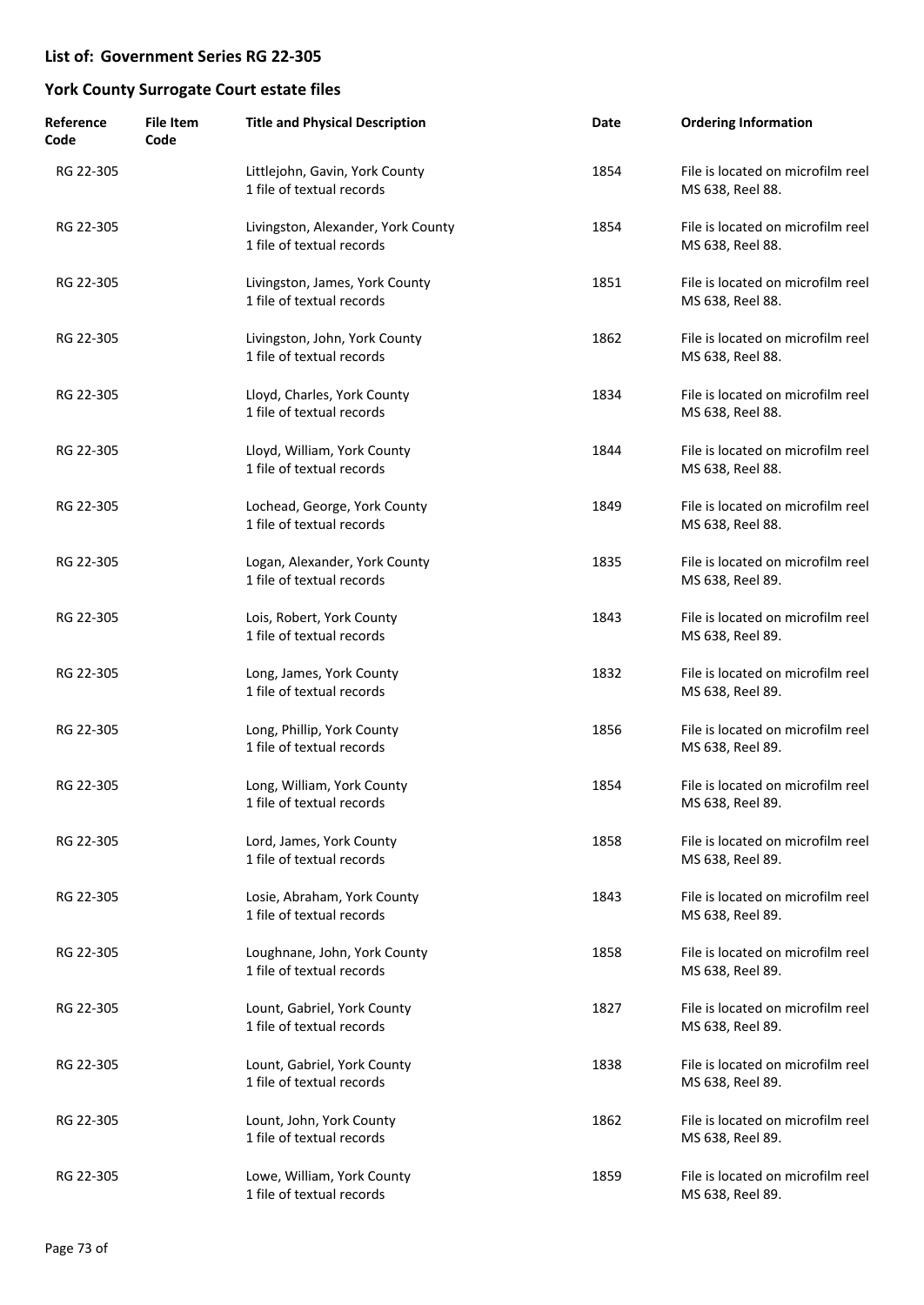| Reference<br>Code | <b>File Item</b><br>Code | <b>Title and Physical Description</b>                        | Date | <b>Ordering Information</b>                           |
|-------------------|--------------------------|--------------------------------------------------------------|------|-------------------------------------------------------|
| RG 22-305         |                          | Lowry, Robert, York County<br>1 file of textual records      | 1859 | File is located on microfilm reel<br>MS 638, Reel 89. |
| RG 22-305         |                          | Luck, Edward, York County<br>1 file of textual records       | 1835 | File is located on microfilm reel<br>MS 638, Reel 89. |
| RG 22-305         |                          | Lugger, Robert, York County<br>1 file of textual records     | 1837 | File is located on microfilm reel<br>MS 638, Reel 89. |
| RG 22-305         |                          | Luke, Thomas, York County<br>1 file of textual records       | 1845 | File is located on microfilm reel<br>MS 638, Reel 89. |
| RG 22-305         |                          | Lumsden, John, York County<br>1 file of textual records      | 1831 | File is located on microfilm reel<br>MS 638, Reel 89. |
| RG 22-305         |                          | Lundy, Eleazer D., York County<br>1 file of textual records  | 1853 | File is located on microfilm reel<br>MS 638, Reel 89. |
| RG 22-305         |                          | Lundy, Francis Sr., York County<br>1 file of textual records | 1862 | File is located on microfilm reel<br>MS 638, Reel 89. |
| RG 22-305         |                          | Lundy, George, York County<br>1 file of textual records      | 1850 | File is located on microfilm reel<br>MS 638, Reel 89. |
| RG 22-305         |                          | Lundy, George, York County<br>1 file of textual records      | 1850 | File is located on microfilm reel<br>MS 638, Reel 89. |
| RG 22-305         |                          | Lundy, John, York County<br>1 file of textual records        | 1849 | File is located on microfilm reel<br>MS 638, Reel 89. |
| RG 22-305         |                          | Lundy, John Sr., York County<br>1 file of textual records    | 1855 | File is located on microfilm reel<br>MS 638, Reel 89. |
| RG 22-305         |                          | Lundy, Richard, York County<br>1 file of textual records     | 1816 | File is located on microfilm reel<br>MS 638, Reel 89. |
| RG 22-305         |                          | Lundy, Robert, York County<br>1 file of textual records      | 1859 | File is located on microfilm reel<br>MS 638, Reel 89. |
| RG 22-305         |                          | Lundy, Samuel, York County<br>1 file of textual records      | 1821 | File is located on microfilm reel<br>MS 638, Reel 89. |
| RG 22-305         |                          | Lundy, Samuel, York County<br>1 file of textual records      | 1861 | File is located on microfilm reel<br>MS 638, Reel 89. |
| RG 22-305         |                          | Lundy, William, York County<br>1 file of textual records     | 1851 | File is located on microfilm reel<br>MS 638, Reel 89. |
| RG 22-305         |                          | Lundy, William, York County<br>1 file of textual records     | 1842 | File is located on microfilm reel<br>MS 638, Reel 89. |
| RG 22-305         |                          | Lunt, Charles, York County<br>1 file of textual records      | 1851 | File is located on microfilm reel<br>MS 638, Reel 89. |
| RG 22-305         |                          | Lutz, George, York County<br>1 file of textual records       | 1824 | File is located on microfilm reel<br>MS 638, Reel 89. |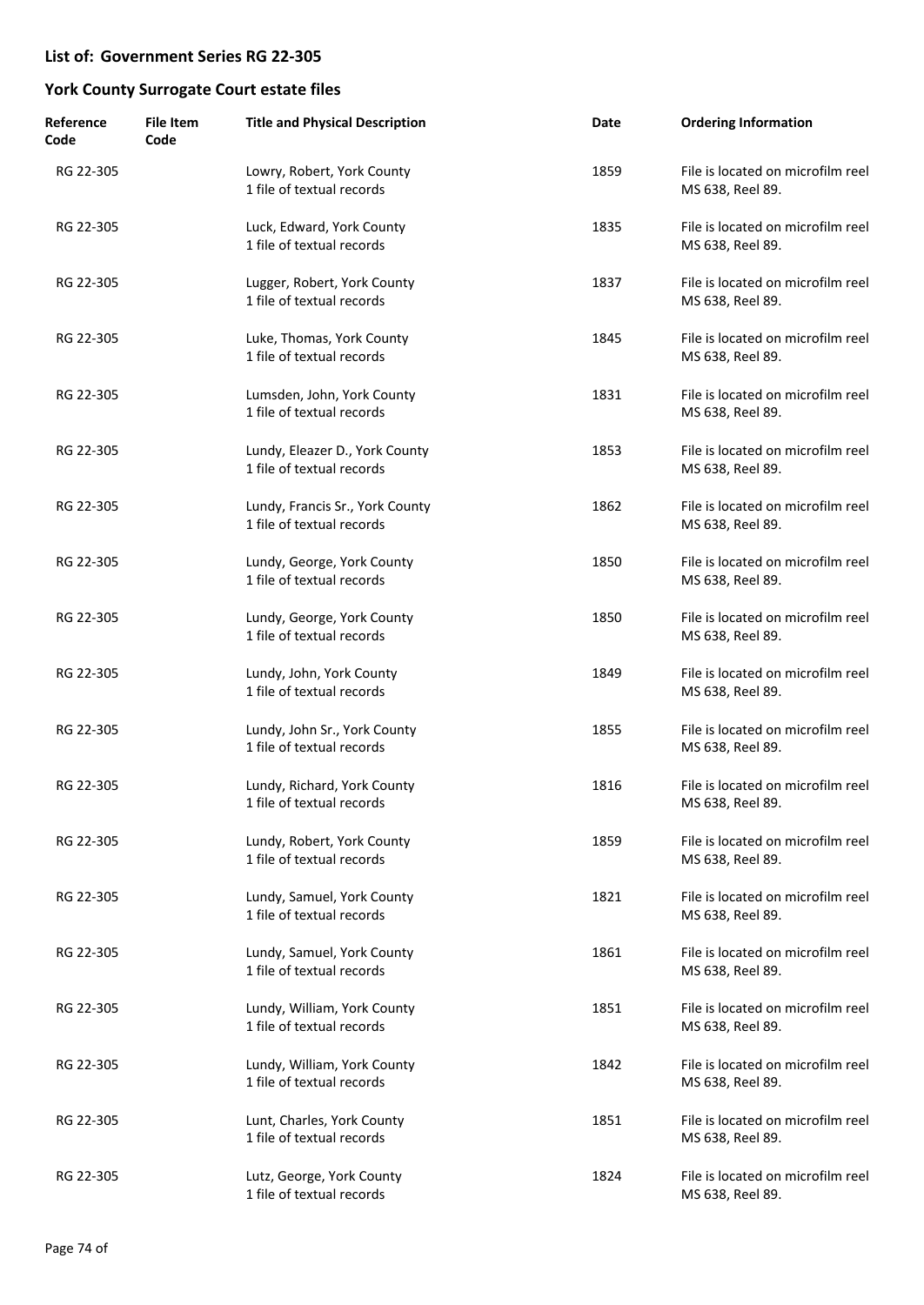| Reference<br>Code | <b>File Item</b><br>Code | <b>Title and Physical Description</b>                              | Date | <b>Ordering Information</b>                           |
|-------------------|--------------------------|--------------------------------------------------------------------|------|-------------------------------------------------------|
| RG 22-305         |                          | Lynch, John, York County<br>1 file of textual records              | 1857 | File is located on microfilm reel<br>MS 638, Reel 89. |
| RG 22-305         |                          | Lynde, Susannah, York County<br>1 file of textual records          | 1838 | File is located on microfilm reel<br>MS 638, Reel 89. |
| RG 22-305         |                          | Lyndon, John, York County<br>1 file of textual records             | 1859 | File is located on microfilm reel<br>MS 638, Reel 89. |
| RG 22-305         |                          | Lynes, Charles, York County<br>1 file of textual records           | 1863 | File is located on microfilm reel<br>MS 638, Reel 89. |
| RG 22-305         |                          | Lynn, William, York County<br>1 file of textual records            | 1854 | File is located on microfilm reel<br>MS 638, Reel 89. |
| RG 22-305         |                          | Lyon, Elizabeth, York County<br>1 file of textual records          | 1848 | File is located on microfilm reel<br>MS 638, Reel 89. |
| RG 22-305         |                          | Lyon, John, York County<br>1 file of textual records               | 1813 | File is located on microfilm reel<br>MS 638, Reel 89. |
| RG 22-305         |                          | Lyster, Oniel, York County<br>1 file of textual records            | 1840 | File is located on microfilm reel<br>MS 638, Reel 89. |
| RG 22-305         |                          | MacAulay, Anne G., York County<br>1 file of textual records        | 1861 | File is located on microfilm reel<br>MS 638, Reel 89. |
| RG 22-305         |                          | MacAulay, George H., York County<br>1 file of textual records      | 1859 | File is located on microfilm reel<br>MS 638, Reel 89. |
| RG 22-305         |                          | MacAulay, John H., York County<br>1 file of textual records        | 1859 | File is located on microfilm reel<br>MS 638, Reel 89. |
| RG 22-305         |                          | MacAulay, Rachel, York County<br>1 file of textual records         | 1839 | File is located on microfilm reel<br>MS 638, Reel 89. |
| RG 22-305         |                          | MacAulay, Sir James B., York County<br>1 file of textual records   | 1859 | File is located on microfilm reel<br>MS 638, Reel 89. |
| RG 22-305         |                          | MacDonald, George, York County<br>1 file of textual records        | 1848 | File is located on microfilm reel<br>MS 638, Reel 89. |
| RG 22-305         |                          | MacDonald, Gregory G. F., York County<br>1 file of textual records | 1858 | File is located on microfilm reel<br>MS 638, Reel 89. |
| RG 22-305         |                          | MacDougall, Duncan, York County<br>1 file of textual records       | 1850 | File is located on microfilm reel<br>MS 638, Reel 89. |
| RG 22-305         |                          | MacKie, Alexander, York County<br>1 file of textual records        | 1849 | File is located on microfilm reel<br>MS 638, Reel 89. |
| RG 22-305         |                          | MacKlem, Thomas, York County<br>1 file of textual records          | 1847 | File is located on microfilm reel<br>MS 638, Reel 89. |
| RG 22-305         |                          | MacLean, Charles, York County<br>1 file of textual records         | 1861 | File is located on microfilm reel<br>MS 638, Reel 89. |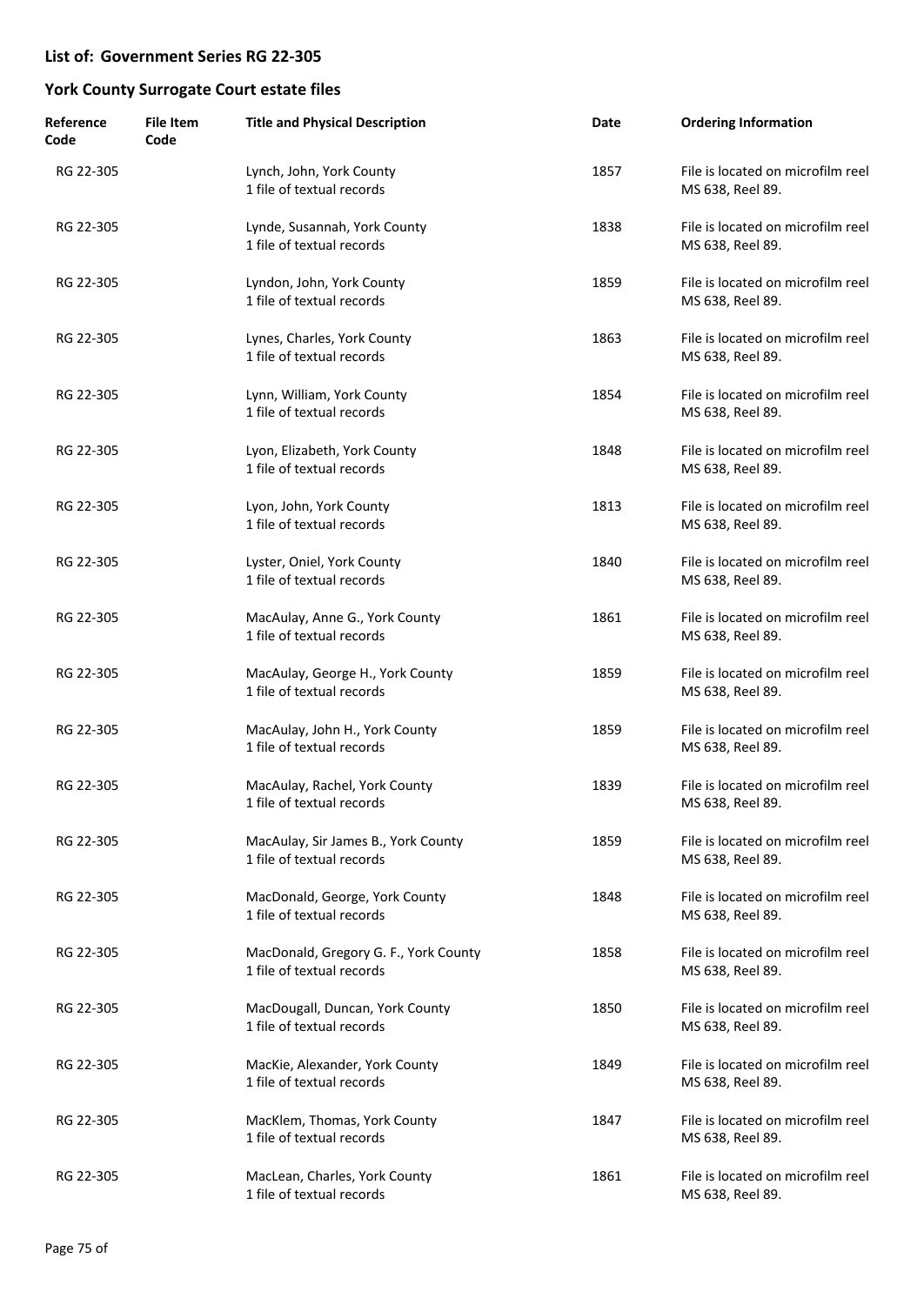| Reference<br>Code | <b>File Item</b><br>Code | <b>Title and Physical Description</b>                                    | Date | <b>Ordering Information</b>                           |
|-------------------|--------------------------|--------------------------------------------------------------------------|------|-------------------------------------------------------|
| RG 22-305         |                          | MacNamara, Andrew, York County<br>1 file of textual records              | 1857 | File is located on microfilm reel<br>MS 638, Reel 89. |
| RG 22-305         |                          | McAfee, John, York County<br>1 file of textual records                   | 1861 | File is located on microfilm reel<br>MS 638, Reel 89. |
| RG 22-305         |                          | McAllister, George, York County<br>1 file of textual records             | 1857 | File is located on microfilm reel<br>MS 638, Reel 89. |
| RG 22-305         |                          | McArthur, Donald, York County<br>1 file of textual records               | 1847 | File is located on microfilm reel<br>MS 638, Reel 89. |
| RG 22-305         |                          | McArthur, Donald, York County<br>1 file of textual records               | 1860 | File is located on microfilm reel<br>MS 638, Reel 89. |
| RG 22-305         |                          | McBeath, John, York County<br>1 file of textual records                  | 1827 | File is located on microfilm reel<br>MS 638, Reel 89. |
| RG 22-305         |                          | McBride, Daniel (Guardianship), York County<br>1 file of textual records | 1858 | File is located on microfilm reel<br>MS 638, Reel 89. |
| RG 22-305         |                          | McBride, James (Guardianship), York County<br>1 file of textual records  | 1852 | File is located on microfilm reel<br>MS 638, Reel 89. |
| RG 22-305         |                          | McBride, John, York County<br>1 file of textual records                  | 1798 | File is located on microfilm reel<br>MS 638, Reel 89. |
| RG 22-305         |                          | McBride, John and Jane, York County<br>1 file of textual records         | 1843 | File is located on microfilm reel<br>MS 638, Reel 89. |
| RG 22-305         |                          | McBride, Samuel, York County<br>1 file of textual records                | 1860 | File is located on microfilm reel<br>MS 638, Reel 89. |
| RG 22-305         |                          | McBride, Thomas, York County<br>1 file of textual records                | 1832 | File is located on microfilm reel<br>MS 638, Reel 89. |
| RG 22-305         |                          | McBryde, James, York County<br>1 file of textual records                 | 1857 | File is located on microfilm reel<br>MS 638, Reel 89. |
| RG 22-305         |                          | McCabe, Paul, York County<br>1 file of textual records                   | 1837 | File is located on microfilm reel<br>MS 638, Reel 89. |
| RG 22-305         |                          | McCagne, Andrew, York County<br>1 file of textual records                | 1846 | File is located on microfilm reel<br>MS 638, Reel 89. |
| RG 22-305         |                          | McCagne, James, York County<br>1 file of textual records                 | 1839 | File is located on microfilm reel<br>MS 638, Reel 89. |
| RG 22-305         |                          | McCall, David, York County<br>1 file of textual records                  | 1861 | File is located on microfilm reel<br>MS 638, Reel 89. |
| RG 22-305         |                          | McCallum, Duncan, York County<br>1 file of textual records               | 1851 | File is located on microfilm reel<br>MS 638, Reel 89. |
| RG 22-305         |                          | McCallum, Duncan, York County<br>1 file of textual records               | 1852 | File is located on microfilm reel<br>MS 638, Reel 89. |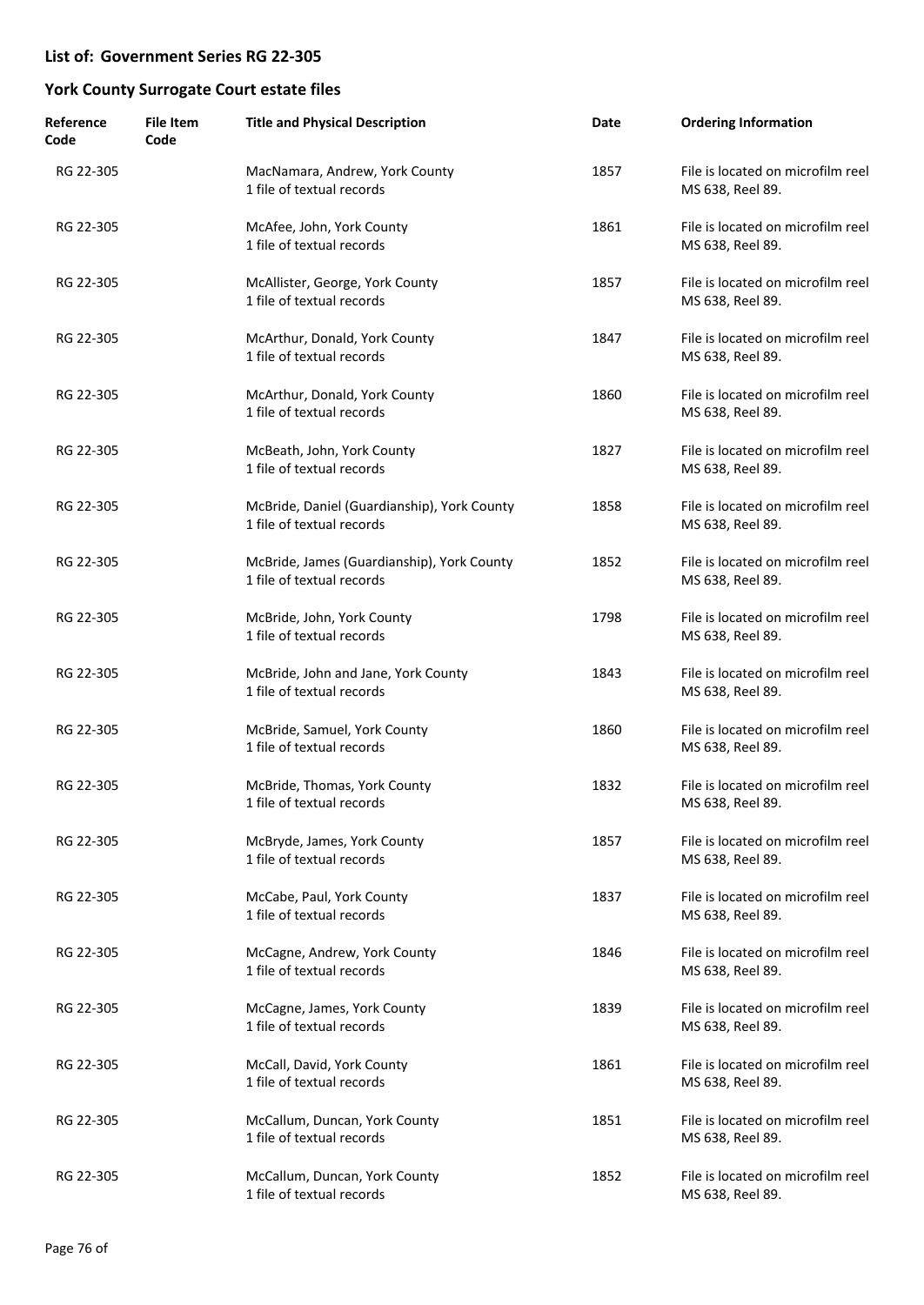| Reference<br>Code | <b>File Item</b><br>Code | <b>Title and Physical Description</b>                                   | Date | <b>Ordering Information</b>                           |
|-------------------|--------------------------|-------------------------------------------------------------------------|------|-------------------------------------------------------|
| RG 22-305         |                          | McCallum, John, York County<br>1 file of textual records                | 1839 | File is located on microfilm reel<br>MS 638, Reel 89. |
| RG 22-305         |                          | McCallum, John (Guardianship), York County<br>1 file of textual records | 1852 | File is located on microfilm reel<br>MS 638, Reel 89. |
| RG 22-305         |                          | McCallun, Duncan, York County<br>1 file of textual records              | 1855 | File is located on microfilm reel<br>MS 638, Reel 89. |
| RG 22-305         |                          | McCandlish, George, York County<br>1 file of textual records            | 1835 | File is located on microfilm reel<br>MS 638, Reel 89. |
| RG 22-305         |                          | McCandlish, George, York County<br>1 file of textual records            | 1835 | File is located on microfilm reel<br>MS 638, Reel 89. |
| RG 22-305         |                          | McCarteney, John, York County<br>1 file of textual records              | 1838 | File is located on microfilm reel<br>MS 638, Reel 89. |
| RG 22-305         |                          | McCarthy, Florence, York County<br>1 file of textual records            | 1850 | File is located on microfilm reel<br>MS 638, Reel 89. |
| RG 22-305         |                          | McCarthy, John, York County<br>1 file of textual records                | 1850 | File is located on microfilm reel<br>MS 638, Reel 89. |
| RG 22-305         |                          | McCarthy, John, York County<br>1 file of textual records                | 1850 | File is located on microfilm reel<br>MS 638, Reel 89. |
| RG 22-305         |                          | McCarthy, John, York County<br>1 file of textual records                | 1859 | File is located on microfilm reel<br>MS 638, Reel 89. |
| RG 22-305         |                          | McCarthy, John, York County<br>1 file of textual records                | 1862 | File is located on microfilm reel<br>MS 638, Reel 89. |
| RG 22-305         |                          | McCarty, James, York County<br>1 file of textual records                | 1856 | File is located on microfilm reel<br>MS 638, Reel 89. |
| RG 22-305         |                          | McCarty, James, York County<br>1 file of textual records                | 1857 | File is located on microfilm reel<br>MS 638, Reel 89. |
| RG 22-305         |                          | McCausland, James, York County<br>1 file of textual records             | 1847 | File is located on microfilm reel<br>MS 638, Reel 89. |
| RG 22-305         |                          | McCausland, Thomas, York County<br>1 file of textual records            | 1835 | File is located on microfilm reel<br>MS 638, Reel 89. |
| RG 22-305         |                          | McClellan, Martin, York County<br>1 file of textual records             | 1849 | File is located on microfilm reel<br>MS 638, Reel 90. |
| RG 22-305         |                          | McClelland, James, York County<br>1 file of textual records             | 1862 | File is located on microfilm reel<br>MS 638, Reel 90. |
| RG 22-305         |                          | McClure, James, York County<br>1 file of textual records                | 1861 | File is located on microfilm reel<br>MS 638, Reel 90. |
| RG 22-305         |                          | McColl, Archibald, York County<br>1 file of textual records             | 1858 | File is located on microfilm reel<br>MS 638, Reel 90. |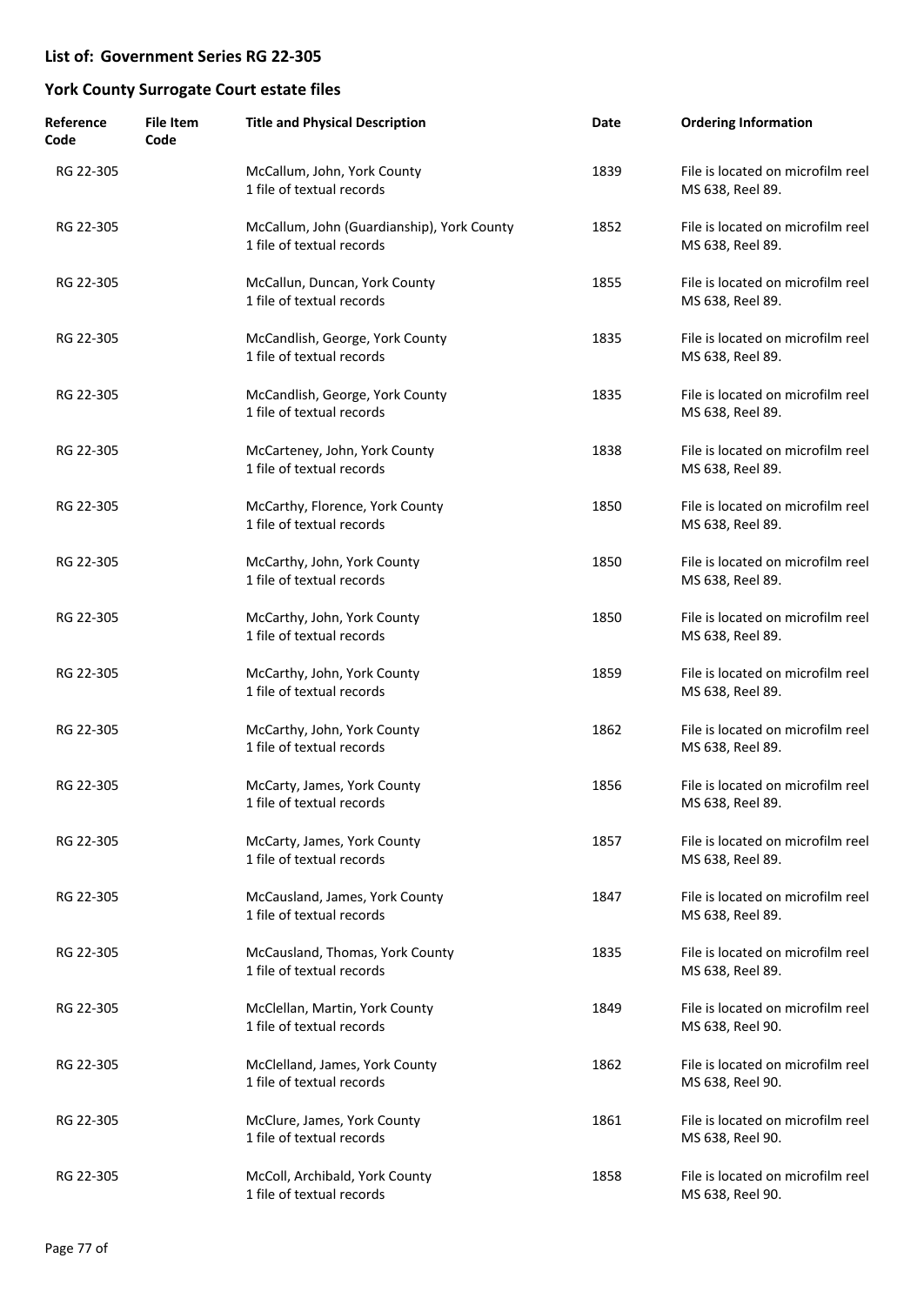| Reference<br>Code | <b>File Item</b><br>Code | <b>Title and Physical Description</b>                                        | Date | <b>Ordering Information</b>                           |
|-------------------|--------------------------|------------------------------------------------------------------------------|------|-------------------------------------------------------|
| RG 22-305         |                          | McColl, Duncan, York County<br>1 file of textual records                     | 1830 | File is located on microfilm reel<br>MS 638, Reel 90. |
| RG 22-305         |                          | McCormick, Alexander, York County<br>1 file of textual records               | 1862 | File is located on microfilm reel<br>MS 638, Reel 90. |
| RG 22-305         |                          | McCorquodale, Duncan, York County<br>1 file of textual records               | 1835 | File is located on microfilm reel<br>MS 638, Reel 90. |
| RG 22-305         |                          | McCort, Andrew, York County<br>1 file of textual records                     | 1850 | File is located on microfilm reel<br>MS 638, Reel 90. |
| RG 22-305         |                          | McCort, John, York County<br>1 file of textual records                       | 1856 | File is located on microfilm reel<br>MS 638, Reel 90. |
| RG 22-305         |                          | McCowley, Peter, York County<br>1 file of textual records                    | 1858 | File is located on microfilm reel<br>MS 638, Reel 90. |
| RG 22-305         |                          | McCoy, James M., York County<br>1 file of textual records                    | 1853 | File is located on microfilm reel<br>MS 638, Reel 90. |
| RG 22-305         |                          | McCrae, John, York County<br>1 file of textual records                       | 1853 | File is located on microfilm reel<br>MS 638, Reel 90. |
| RG 22-305         |                          | McCraven, Thomas, York County<br>1 file of textual records                   | 1831 | File is located on microfilm reel<br>MS 638, Reel 90. |
| RG 22-305         |                          | McCreedy, John, York County<br>1 file of textual records                     | 1845 | File is located on microfilm reel<br>MS 638, Reel 90. |
| RG 22-305         |                          | McCullins, Richard, York County<br>1 file of textual records                 | 1830 | File is located on microfilm reel<br>MS 638, Reel 90. |
| RG 22-305         |                          | McCullom, Archibald (Guardianship), York County<br>1 file of textual records | 1857 | File is located on microfilm reel<br>MS 638, Reel 90. |
| RG 22-305         |                          | McCulock, James, York County<br>1 file of textual records                    | 1828 | File is located on microfilm reel<br>MS 638, Reel 90. |
| RG 22-305         |                          | McDonald, Alexander, York County<br>1 file of textual records                | 1846 | File is located on microfilm reel<br>MS 638, Reel 90. |
| RG 22-305         |                          | McDonald, Allan, York County<br>1 file of textual records                    | 1828 | File is located on microfilm reel<br>MS 638, Reel 90. |
| RG 22-305         |                          | McDonald, Andrew S., York County<br>1 file of textual records                | 1836 | File is located on microfilm reel<br>MS 638, Reel 90. |
| RG 22-305         |                          | McDonald, Archibald, York County<br>1 file of textual records                | 1834 | File is located on microfilm reel<br>MS 638, Reel 90. |
| RG 22-305         |                          | McDonald, Archibald, York County<br>1 file of textual records                | 1839 | File is located on microfilm reel<br>MS 638, Reel 90. |
| RG 22-305         |                          | McDonald, Bernard, York County<br>1 file of textual records                  | 1846 | File is located on microfilm reel<br>MS 638, Reel 90. |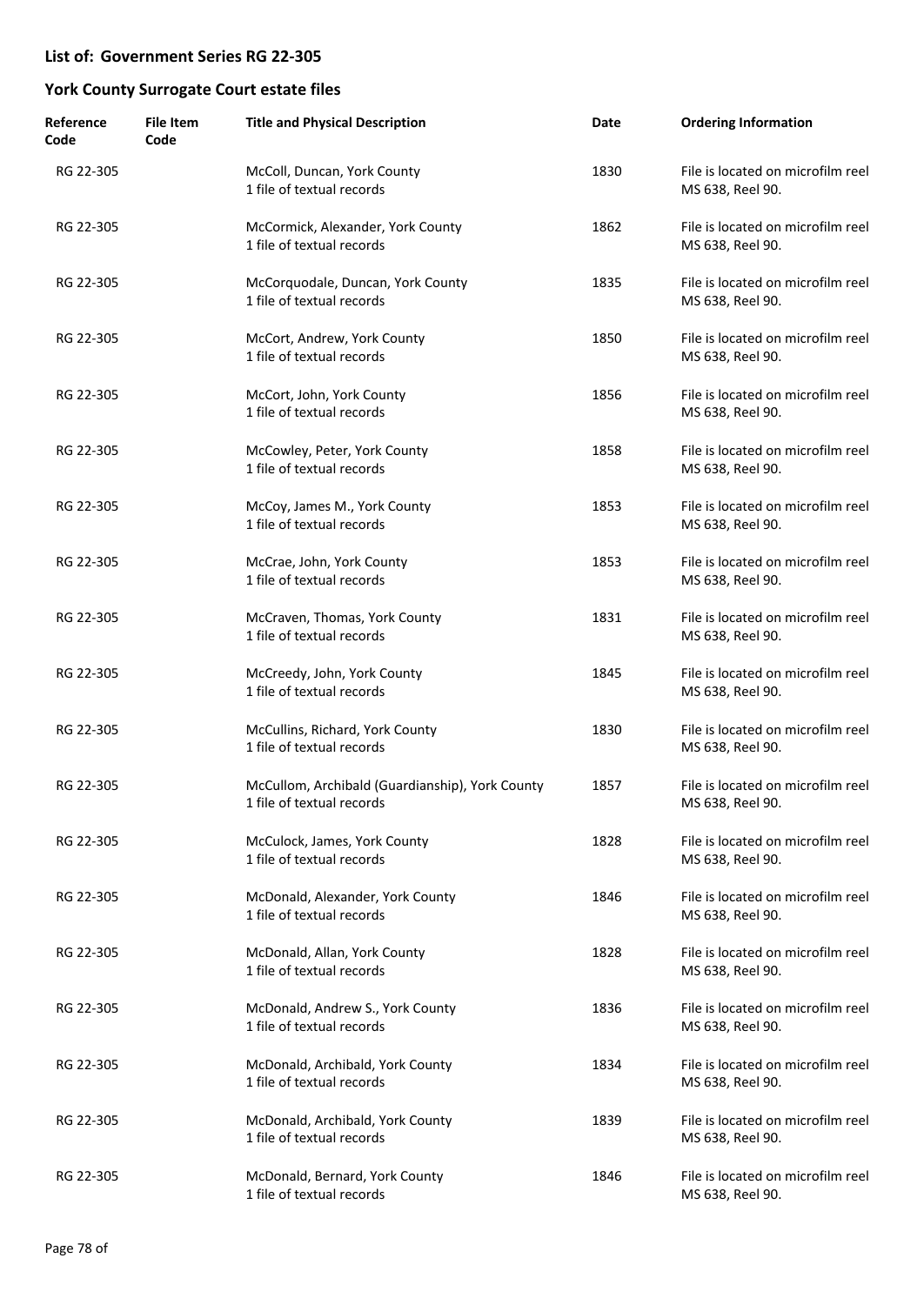| Reference<br>Code | <b>File Item</b><br>Code | <b>Title and Physical Description</b>                                      | Date | <b>Ordering Information</b>                           |
|-------------------|--------------------------|----------------------------------------------------------------------------|------|-------------------------------------------------------|
| RG 22-305         |                          | McDonald, John, York County<br>1 file of textual records                   | 1817 | File is located on microfilm reel<br>MS 638, Reel 90. |
| RG 22-305         |                          | McDonell, Anne, York County<br>1 file of textual records                   | 1858 | File is located on microfilm reel<br>MS 638, Reel 90. |
| RG 22-305         |                          | McDonell, John, York County<br>1 file of textual records                   | 1842 | File is located on microfilm reel<br>MS 638, Reel 90. |
| RG 22-305         |                          | McDonell, John, York County<br>1 file of textual records                   | 1846 | File is located on microfilm reel<br>MS 638, Reel 90. |
| RG 22-305         |                          | McDonough, John, York County<br>1 file of textual records                  | 1859 | File is located on microfilm reel<br>MS 638, Reel 90. |
| RG 22-305         |                          | McDougald, Alexander, York County<br>1 file of textual records             | 1860 | File is located on microfilm reel<br>MS 638, Reel 90. |
| RG 22-305         |                          | McDougald, Barbara, York County<br>1 file of textual records               | 1854 | File is located on microfilm reel<br>MS 638, Reel 90. |
| RG 22-305         |                          | McDougall, Christiana, York County<br>1 file of textual records            | 1856 | File is located on microfilm reel<br>MS 638, Reel 90. |
| RG 22-305         |                          | McDougall, John, York County<br>1 file of textual records                  | 1862 | File is located on microfilm reel<br>MS 638, Reel 90. |
| RG 22-305         |                          | McDowall, John, York County<br>1 file of textual records                   | 1858 | File is located on microfilm reel<br>MS 638, Reel 90. |
| RG 22-305         |                          | McDowall, John, York County<br>1 file of textual records                   | 1861 | File is located on microfilm reel<br>MS 638, Reel 90. |
| RG 22-305         |                          | McDuffee, Peter, York County<br>1 file of textual records                  | 1856 | File is located on microfilm reel<br>MS 638, Reel 90. |
| RG 22-305         |                          | McElderry, Edward (Guardianship), York County<br>1 file of textual records | 1847 | File is located on microfilm reel<br>MS 638, Reel 90. |
| RG 22-305         |                          | McElwain, John, York County<br>1 file of textual records                   | 1828 | File is located on microfilm reel<br>MS 638, Reel 90. |
| RG 22-305         |                          | McEmery, James, York County<br>1 file of textual records                   | 1851 | File is located on microfilm reel<br>MS 638, Reel 90. |
| RG 22-305         |                          | McGan, Patrick, York County<br>1 file of textual records                   | 1834 | File is located on microfilm reel<br>MS 638, Reel 90. |
| RG 22-305         |                          | McGeary, Henry, York County<br>1 file of textual records                   | 1817 | File is located on microfilm reel<br>MS 638, Reel 90. |
| RG 22-305         |                          | McGee, William, York County<br>1 file of textual records                   | 1848 | File is located on microfilm reel<br>MS 638, Reel 90. |
| RG 22-305         |                          | McGill, Hon. Peter, York County<br>1 file of textual records               | 1860 | File is located on microfilm reel<br>MS 638, Reel 90. |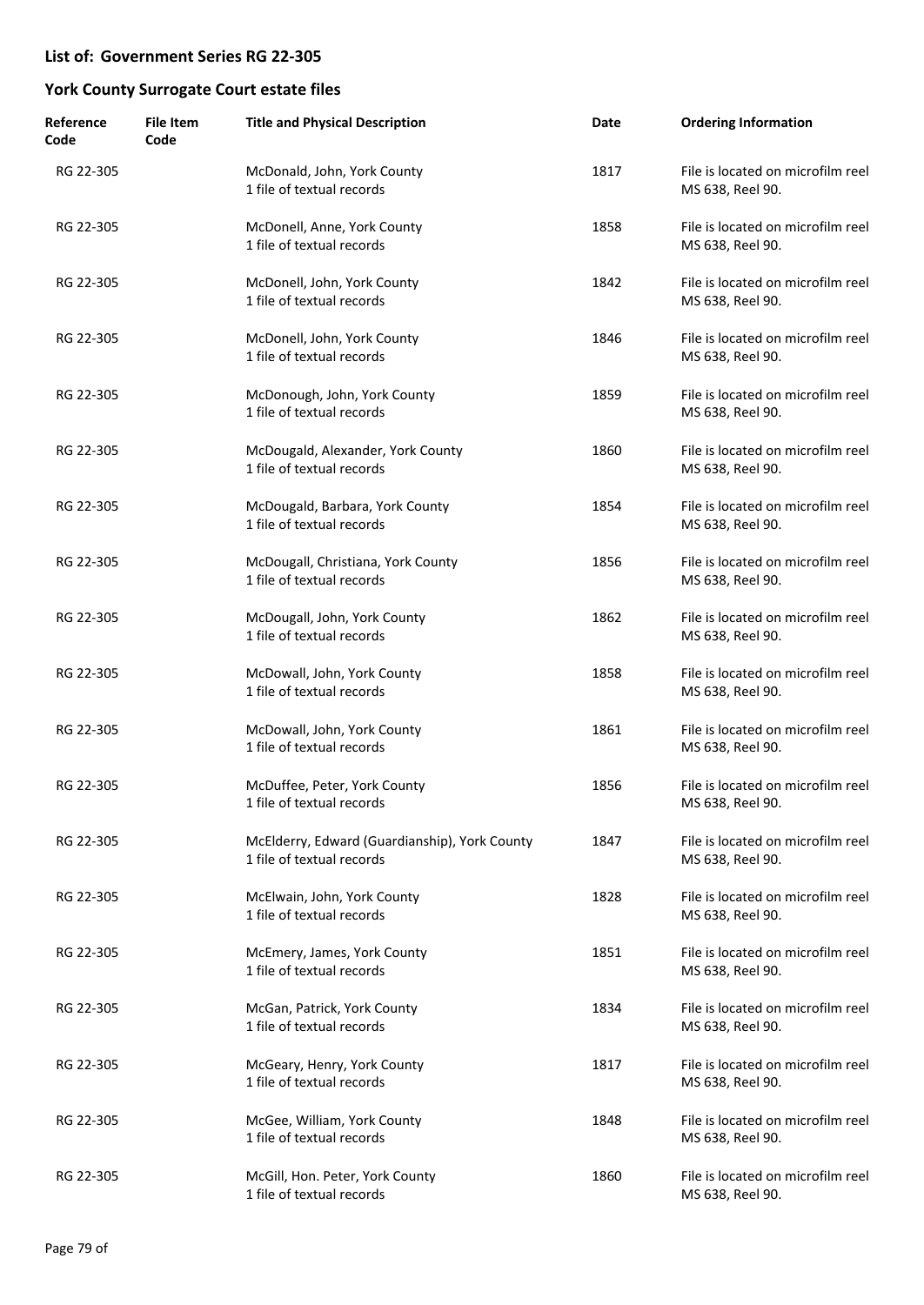| Reference<br>Code | <b>File Item</b><br>Code | <b>Title and Physical Description</b>                                         | Date | <b>Ordering Information</b>                           |
|-------------------|--------------------------|-------------------------------------------------------------------------------|------|-------------------------------------------------------|
| RG 22-305         |                          | McGill, James, York County<br>1 file of textual records                       | 1862 | File is located on microfilm reel<br>MS 638, Reel 90. |
| RG 22-305         |                          | McGill, John, York County<br>1 file of textual records                        | 1836 | File is located on microfilm reel<br>MS 638, Reel 90. |
| RG 22-305         |                          | McGill, Mary, York County<br>1 file of textual records                        | 1822 | File is located on microfilm reel<br>MS 638, Reel 90. |
| RG 22-305         |                          | McGill, William, York County<br>1 file of textual records                     | 1850 | File is located on microfilm reel<br>MS 638, Reel 90. |
| RG 22-305         |                          | McGilvray, Neil (Guardianship), York County<br>1 file of textual records      | 1856 | File is located on microfilm reel<br>MS 638, Reel 90. |
| RG 22-305         |                          | McGlashan, Alexander (Guardianship), York County<br>1 file of textual records | 1857 | File is located on microfilm reel<br>MS 638, Reel 90. |
| RG 22-305         |                          | McGlashan, Andrew, York County<br>1 file of textual records                   | 1862 | File is located on microfilm reel<br>MS 638, Reel 90. |
| RG 22-305         |                          | McGrath, John, York County<br>1 file of textual records                       | 1833 | File is located on microfilm reel<br>MS 638, Reel 90. |
| RG 22-305         |                          | McGregor, Alexander, York County<br>1 file of textual records                 | 1849 | File is located on microfilm reel<br>MS 638, Reel 90. |
| RG 22-305         |                          | McGregor, John, York County<br>1 file of textual records                      | 1860 | File is located on microfilm reel<br>MS 638, Reel 90. |
| RG 22-305         |                          | McGregor, Joseph, York County<br>1 file of textual records                    | 1861 | File is located on microfilm reel<br>MS 638, Reel 90. |
| RG 22-305         |                          | McGregor, Malcolm, York County<br>1 file of textual records                   | 1844 | File is located on microfilm reel<br>MS 638, Reel 90. |
| RG 22-305         |                          | McGrigor, John, York County<br>1 file of textual records                      | 1846 | File is located on microfilm reel<br>MS 638, Reel 90. |
| RG 22-305         |                          | McGuire, Bernard, York County<br>1 file of textual records                    | 1837 | File is located on microfilm reel<br>MS 638, Reel 90. |
| RG 22-305         |                          | McGuire, Michael, York County<br>1 file of textual records                    | 1847 | File is located on microfilm reel<br>MS 638, Reel 90. |
| RG 22-305         |                          | McHugh, Patrick, York County<br>1 file of textual records                     | 1853 | File is located on microfilm reel<br>MS 638, Reel 90. |
| RG 22-305         |                          | McIlmoyle, Alexander, York County<br>1 file of textual records                | 1828 | File is located on microfilm reel<br>MS 638, Reel 90. |
| RG 22-305         |                          | McIlmoyle, Alexander, York County<br>1 file of textual records                | 1829 | File is located on microfilm reel<br>MS 638, Reel 90. |
| RG 22-305         |                          | McIntosh, Charles, York County<br>1 file of textual records                   | 1834 | File is located on microfilm reel<br>MS 638, Reel 90. |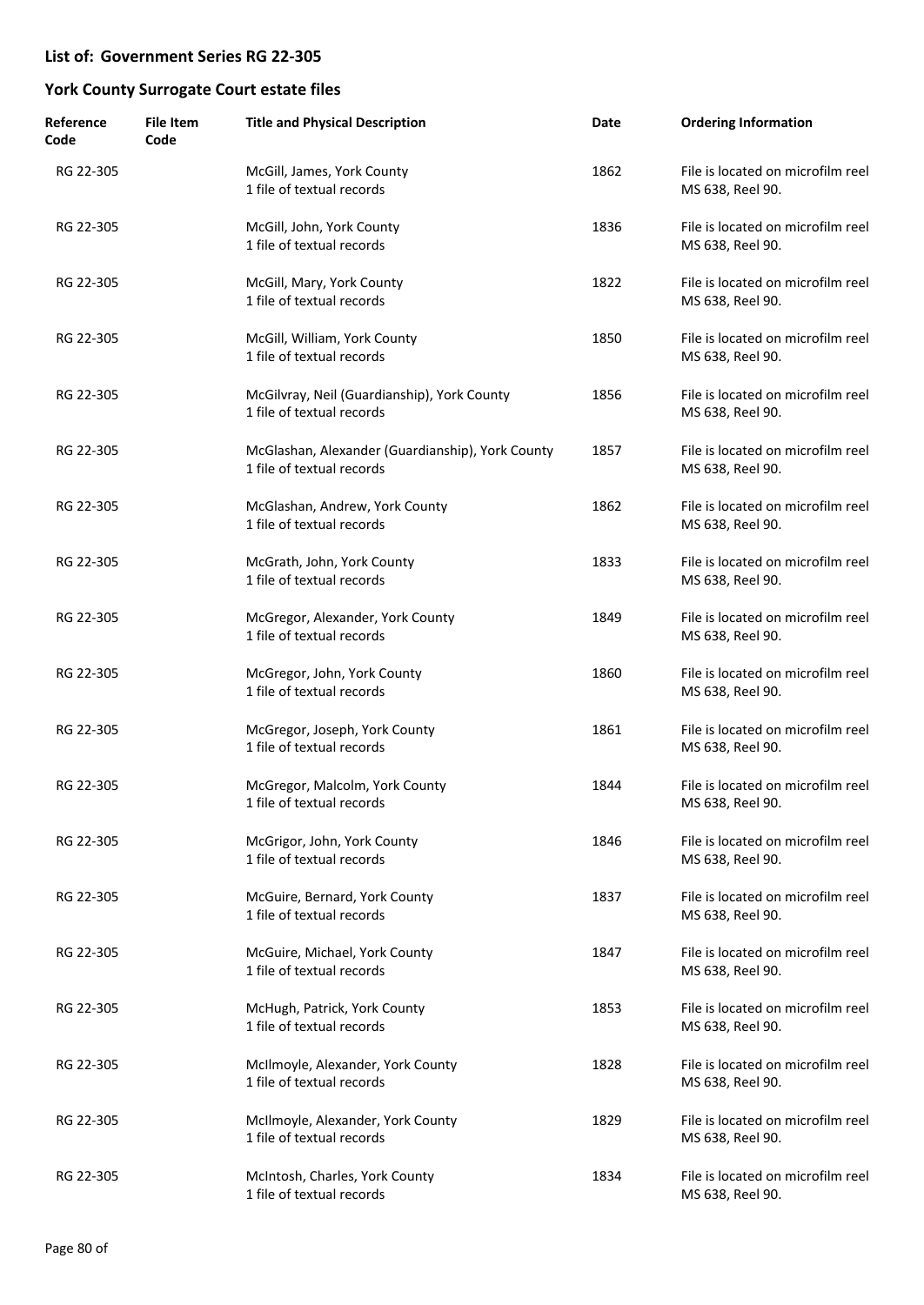| Reference<br>Code | <b>File Item</b><br>Code | <b>Title and Physical Description</b>                          | Date | <b>Ordering Information</b>                           |
|-------------------|--------------------------|----------------------------------------------------------------|------|-------------------------------------------------------|
| RG 22-305         |                          | McIntosh, James, York County<br>1 file of textual records      | 1834 | File is located on microfilm reel<br>MS 638, Reel 90. |
| RG 22-305         |                          | McIntosh, Robert, York County<br>1 file of textual records     | 1844 | File is located on microfilm reel<br>MS 638, Reel 90. |
| RG 22-305         |                          | McKay, Jacob, York County<br>1 file of textual records         | 1851 | File is located on microfilm reel<br>MS 638, Reel 91. |
| RG 22-305         |                          | McKay, John, York County<br>1 file of textual records          | 1834 | File is located on microfilm reel<br>MS 638, Reel 91. |
| RG 22-305         |                          | McKee, Robert, York County<br>1 file of textual records        | 1857 | File is located on microfilm reel<br>MS 638, Reel 91. |
| RG 22-305         |                          | McKenley, John, York County<br>1 file of textual records       | 1848 | File is located on microfilm reel<br>MS 638, Reel 91. |
| RG 22-305         |                          | McKenny, Alexander, York County<br>1 file of textual records   | 1841 | File is located on microfilm reel<br>MS 638, Reel 91. |
| RG 22-305         |                          | McKenzie, Robert, York County<br>1 file of textual records     | 1853 | File is located on microfilm reel<br>MS 638, Reel 91. |
| RG 22-305         |                          | McSherry, Peter, York County<br>1 file of textual records      | 1838 | File is located on microfilm reel<br>MS 638, Reel 91. |
| RG 22-305         |                          | McKetrick, William, York County<br>1 file of textual records   | 1845 | File is located on microfilm reel<br>MS 638, Reel 91. |
| RG 22-305         |                          | McKillican, William, York County<br>1 file of textual records  | 1848 | File is located on microfilm reel<br>MS 638, Reel 91. |
| RG 22-305         |                          | McKillican, William, York County<br>1 file of textual records  | 1857 | File is located on microfilm reel<br>MS 638, Reel 91. |
| RG 22-305         |                          | McKinney, Francis, York County<br>1 file of textual records    | 1856 | File is located on microfilm reel<br>MS 638, Reel 91. |
| RG 22-305         |                          | McKinnon, Allan, York County<br>1 file of textual records      | 1860 | File is located on microfilm reel<br>MS 638, Reel 91. |
| RG 22-305         |                          | McKinnon, Farquhar, York County<br>1 file of textual records   | 1855 | File is located on microfilm reel<br>MS 638, Reel 91. |
| RG 22-305         |                          | McKinnon, Hugh, York County<br>1 file of textual records       | 1851 | File is located on microfilm reel<br>MS 638, Reel 91. |
| RG 22-305         |                          | McKinnon, Neil, York County<br>1 file of textual records       | 1854 | File is located on microfilm reel<br>MS 638, Reel 91. |
| RG 22-305         |                          | McLachlin, Alexander, York County<br>1 file of textual records | 1854 | File is located on microfilm reel<br>MS 638, Reel 91. |
| RG 22-305         |                          | McLain, James, York County<br>1 file of textual records        | 1856 | File is located on microfilm reel<br>MS 638, Reel 91. |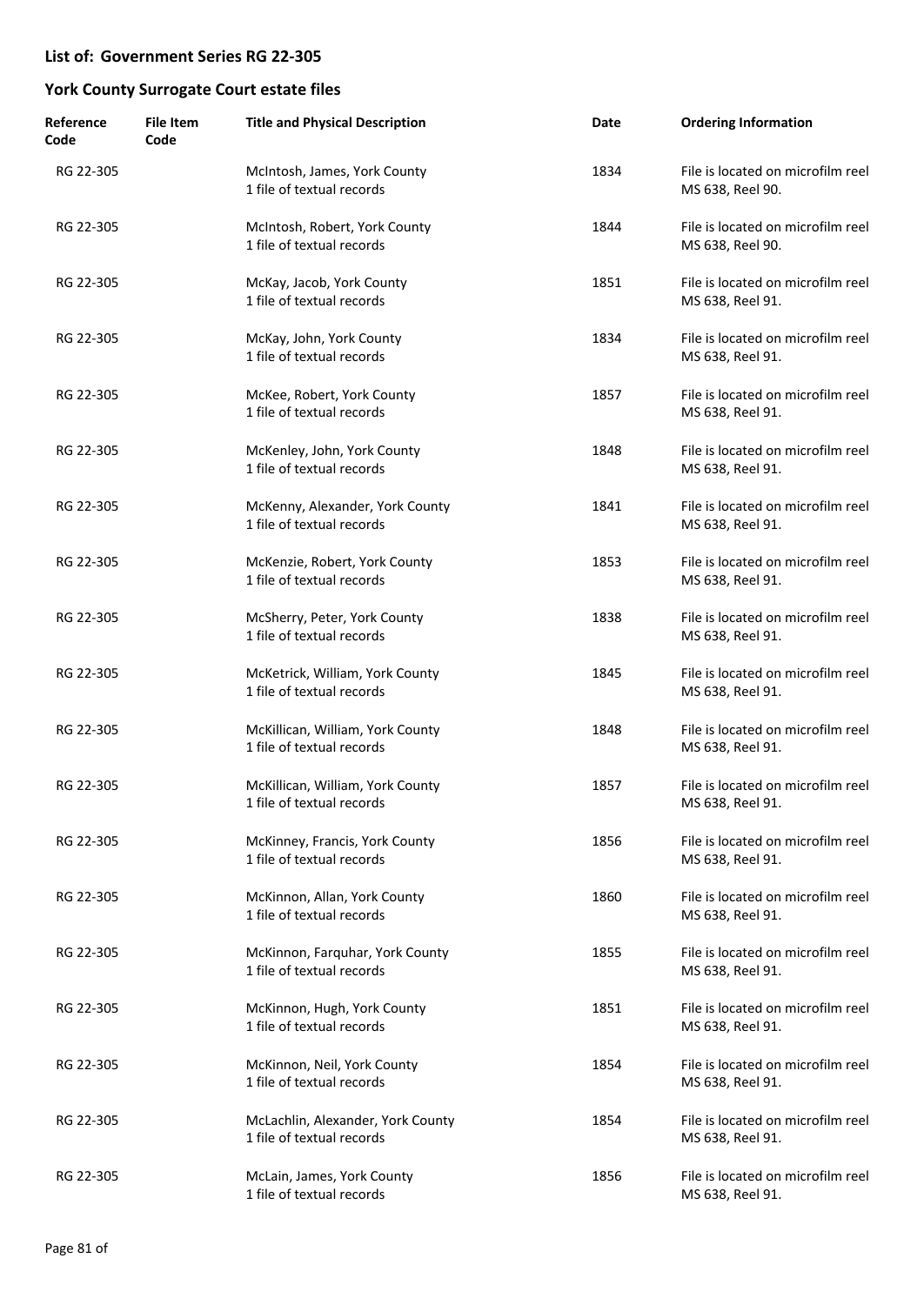| Reference<br>Code | <b>File Item</b><br>Code | <b>Title and Physical Description</b>                        | Date | <b>Ordering Information</b>                           |
|-------------------|--------------------------|--------------------------------------------------------------|------|-------------------------------------------------------|
| RG 22-305         |                          | McLain, Laughlin, York County<br>1 file of textual records   | 1854 | File is located on microfilm reel<br>MS 638, Reel 91. |
| RG 22-305         |                          | McLaren, James, York County<br>1 file of textual records     | 1863 | File is located on microfilm reel<br>MS 638, Reel 91. |
| RG 22-305         |                          | McLaughlin, Daniel, York County<br>1 file of textual records | 1862 | File is located on microfilm reel<br>MS 638, Reel 91. |
| RG 22-305         |                          | McLaughlin, Henry, York County<br>1 file of textual records  | 1847 | File is located on microfilm reel<br>MS 638, Reel 91. |
| RG 22-305         |                          | McLaughlin, John, York County<br>1 file of textual records   | 1862 | File is located on microfilm reel<br>MS 638, Reel 91. |
| RG 22-305         |                          | McLean, Alexander, York County<br>1 file of textual records  | 1851 | File is located on microfilm reel<br>MS 638, Reel 91. |
| RG 22-305         |                          | McLean, Flora, York County<br>1 file of textual records      | 1847 | File is located on microfilm reel<br>MS 638, Reel 91. |
| RG 22-305         |                          | McLean, Francis, York County<br>1 file of textual records    | 1858 | File is located on microfilm reel<br>MS 638, Reel 91. |
| RG 22-305         |                          | McLean, Hugh, York County<br>1 file of textual records       | 1811 | File is located on microfilm reel<br>MS 638, Reel 91. |
| RG 22-305         |                          | McLean, James, York County<br>1 file of textual records      | 1837 | File is located on microfilm reel<br>MS 638, Reel 91. |
| RG 22-305         |                          | McLean, John, York County<br>1 file of textual records       | 1834 | File is located on microfilm reel<br>MS 638, Reel 91. |
| RG 22-305         |                          | McLean, Margaret, York County<br>1 file of textual records   | 1851 | File is located on microfilm reel<br>MS 638, Reel 91. |
| RG 22-305         |                          | McLellan, John, York County<br>1 file of textual records     | 1840 | File is located on microfilm reel<br>MS 638, Reel 91. |
| RG 22-305         |                          | McLellan, Malcolm, York County<br>1 file of textual records  | 1856 | File is located on microfilm reel<br>MS 638, Reel 91. |
| RG 22-305         |                          | McLeod, Murdock, York County<br>1 file of textual records    | 1847 | File is located on microfilm reel<br>MS 638, Reel 91. |
| RG 22-305         |                          | McLeod, Peter, York County<br>1 file of textual records      | 1852 | File is located on microfilm reel<br>MS 638, Reel 91. |
| RG 22-305         |                          | McLeod, Peter, York County<br>1 file of textual records      | 1852 | File is located on microfilm reel<br>MS 638, Reel 91. |
| RG 22-305         |                          | McMahon, Arthur, York County<br>1 file of textual records    | 1841 | File is located on microfilm reel<br>MS 638, Reel 91. |
| RG 22-305         |                          | McMaster, Hannah, York County<br>1 file of textual records   | 1862 | File is located on microfilm reel<br>MS 638, Reel 91. |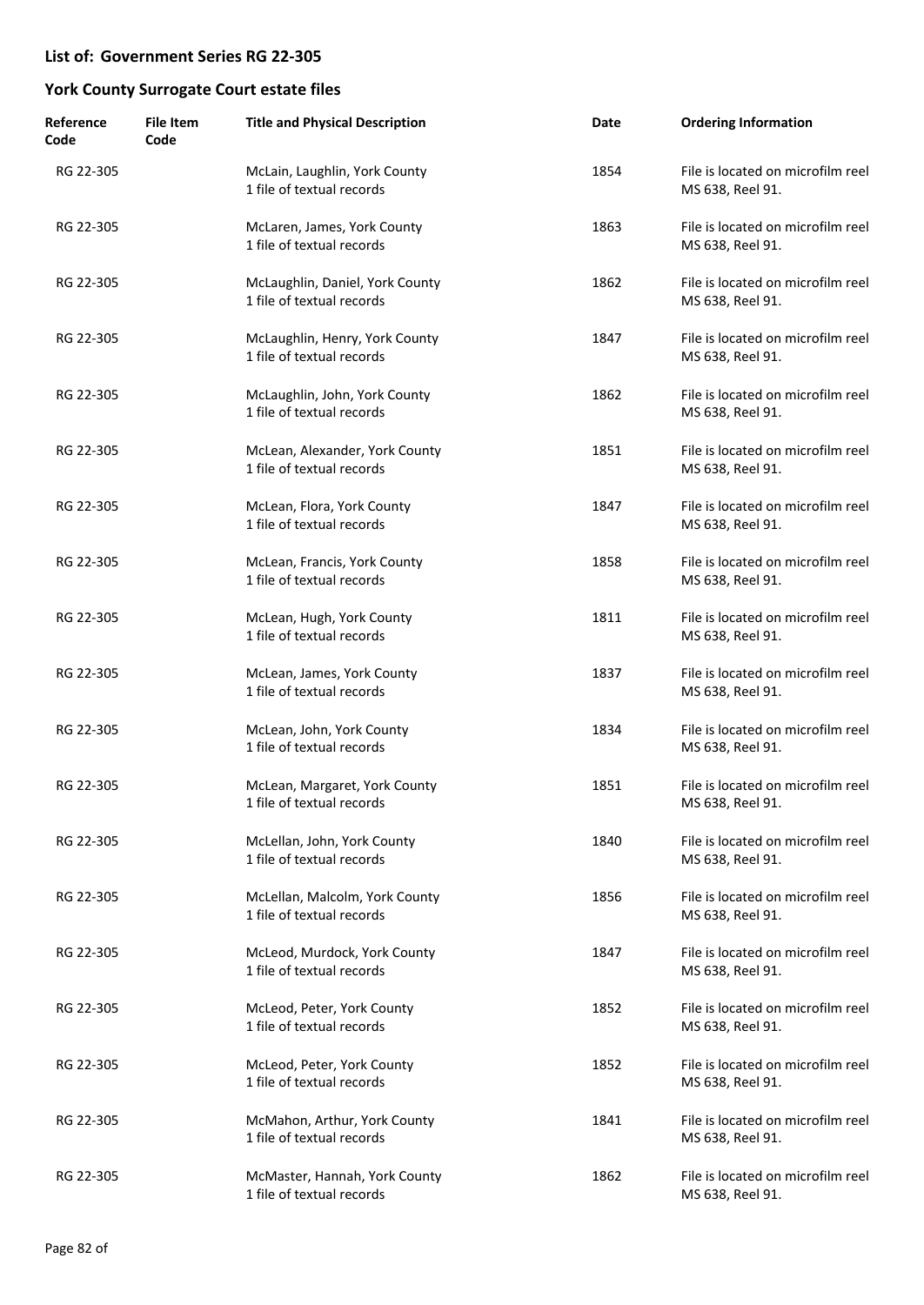| Reference<br>Code | <b>File Item</b><br>Code | <b>Title and Physical Description</b>                         | Date | <b>Ordering Information</b>                           |
|-------------------|--------------------------|---------------------------------------------------------------|------|-------------------------------------------------------|
| RG 22-305         |                          | McMaster, Joseph, York County<br>1 file of textual records    | 1853 | File is located on microfilm reel<br>MS 638, Reel 91. |
| RG 22-305         |                          | McMichael, Olivia, York County<br>1 file of textual records   | 1849 | File is located on microfilm reel<br>MS 638, Reel 91. |
| RG 22-305         |                          | McMicking, Thomas, York County<br>1 file of textual records   | 1857 | File is located on microfilm reel<br>MS 638, Reel 91. |
| RG 22-305         |                          | McMonegle, Patrick, York County<br>1 file of textual records  | 1842 | File is located on microfilm reel<br>MS 638, Reel 91. |
| RG 22-305         |                          | McMullen, Elizabeth, York County<br>1 file of textual records | 1841 | File is located on microfilm reel<br>MS 638, Reel 91. |
| RG 22-305         |                          | McMullin, James, York County<br>1 file of textual records     | 1834 | File is located on microfilm reel<br>MS 638, Reel 91. |
| RG 22-305         |                          | McNab, Peter, York County<br>1 file of textual records        | 1861 | File is located on microfilm reel<br>MS 638, Reel 91. |
| RG 22-305         |                          | McNalty, John, York County<br>1 file of textual records       | 1857 | File is located on microfilm reel<br>MS 638, Reel 91. |
| RG 22-305         |                          | McNalty, Thomas, York County<br>1 file of textual records     | 1855 | File is located on microfilm reel<br>MS 638, Reel 91. |
| RG 22-305         |                          | McNamara, Michael, York County<br>1 file of textual records   | 1862 | File is located on microfilm reel<br>MS 638, Reel 91. |
| RG 22-305         |                          | McNeil, Alexander, York County<br>1 file of textual records   | 1859 | File is located on microfilm reel<br>MS 638, Reel 91. |
| RG 22-305         |                          | McNeil, William, York County<br>1 file of textual records     | 1853 | File is located on microfilm reel<br>MS 638, Reel 91. |
| RG 22-305         |                          | McNeill, Daniel, York County<br>1 file of textual records     | 1855 | File is located on microfilm reel<br>MS 638, Reel 91. |
| RG 22-305         |                          | McNiel, George, York County<br>1 file of textual records      | 1860 | File is located on microfilm reel<br>MS 638, Reel 91. |
| RG 22-305         |                          | McPhaden, Donald, York County<br>1 file of textual records    | 1841 | File is located on microfilm reel<br>MS 638, Reel 91. |
| RG 22-305         |                          | McPhie, Hugh, York County<br>1 file of textual records        | 1815 | File is located on microfilm reel<br>MS 638, Reel 91. |
| RG 22-305         |                          | McQuarie, Katharine, York County<br>1 file of textual records | 1834 | File is located on microfilm reel<br>MS 638, Reel 91. |
| RG 22-305         |                          | McQuarrie, Farguhar, York County<br>1 file of textual records | 1841 | File is located on microfilm reel<br>MS 638, Reel 91. |
| RG 22-305         |                          | McQuarrie, Hector, York County<br>1 file of textual records   | 1850 | File is located on microfilm reel<br>MS 638, Reel 91. |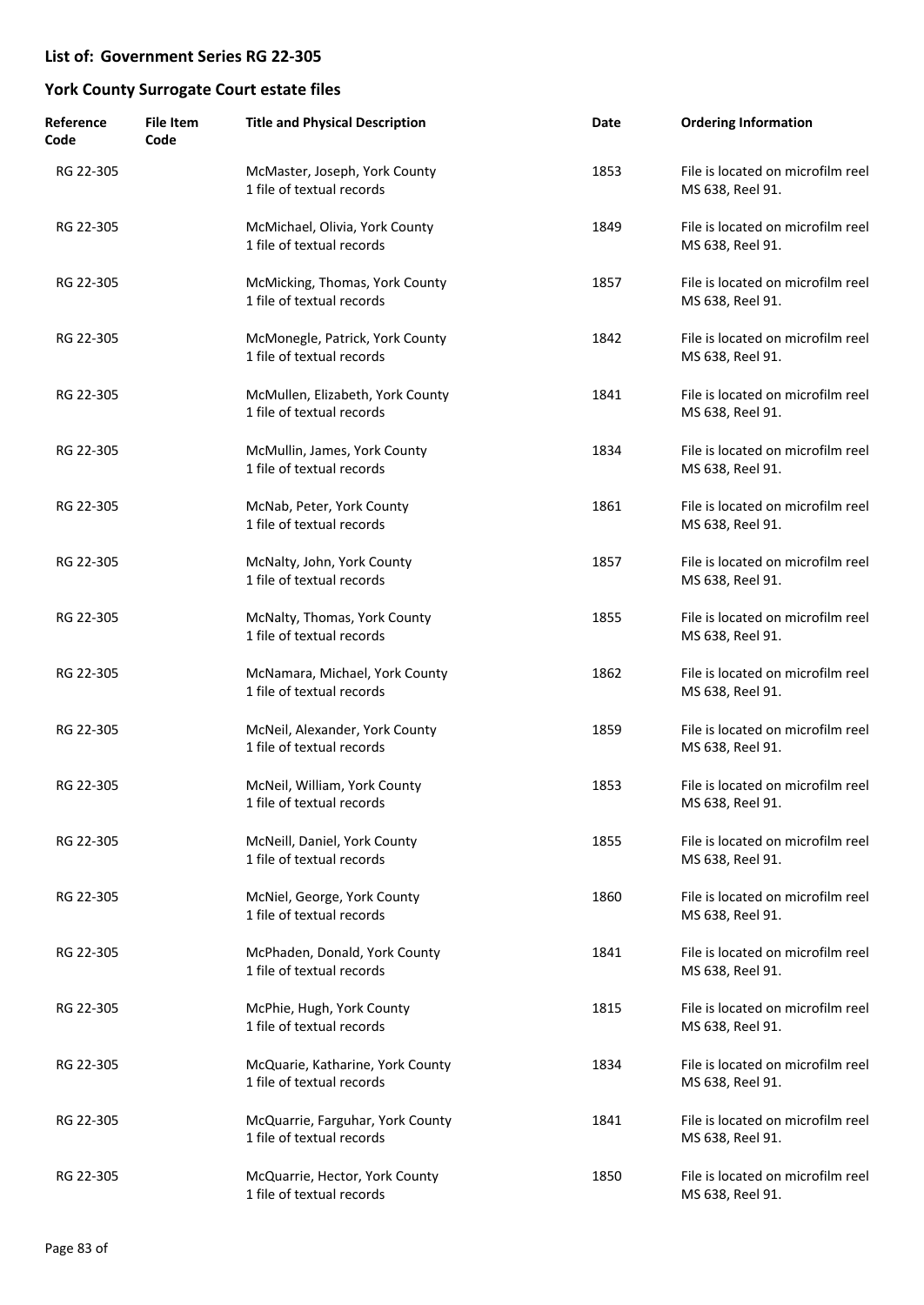| Reference<br>Code | <b>File Item</b><br>Code | <b>Title and Physical Description</b>                                    | Date | <b>Ordering Information</b>                           |
|-------------------|--------------------------|--------------------------------------------------------------------------|------|-------------------------------------------------------|
| RG 22-305         |                          | McRae, Alexander, York County<br>1 file of textual records               | 1846 | File is located on microfilm reel<br>MS 638, Reel 91. |
| RG 22-305         |                          | McRae, Finlay, York County<br>1 file of textual records                  | 1849 | File is located on microfilm reel<br>MS 638, Reel 91. |
| RG 22-305         |                          | McSherry, Daniel, York County<br>1 file of textual records               | 1846 | File is located on microfilm reel<br>MS 638, Reel 91. |
| RG 22-305         |                          | McVeigh, Andrew, York County<br>1 file of textual records                | 1849 | File is located on microfilm reel<br>MS 638, Reel 91. |
| RG 22-305         |                          | McVeigh, Andrew (Guardianship), York County<br>1 file of textual records | 1851 | File is located on microfilm reel<br>MS 638, Reel 91. |
| RG 22-305         |                          | McWade, Thomas, York County<br>1 file of textual records                 | 1859 | File is located on microfilm reel<br>MS 638, Reel 91. |
| RG 22-305         |                          | Mabley, James, York County<br>1 file of textual records                  | 1858 | File is located on microfilm reel<br>MS 638, Reel 89. |
| RG 22-305         |                          | Madagan, Michael, York County<br>1 file of textual records               | 1846 | File is located on microfilm reel<br>MS 638, Reel 91. |
| RG 22-305         |                          | Madigan, Ann, York County<br>1 file of textual records                   | 1862 | File is located on microfilm reel<br>MS 638, Reel 91. |
| RG 22-305         |                          | Madigan, Dennis, York County<br>1 file of textual records                | 1847 | File is located on microfilm reel<br>MS 638, Reel 91. |
| RG 22-305         |                          | Madigan, Dennis, York County<br>1 file of textual records                | 1847 | File is located on microfilm reel<br>MS 638, Reel 91. |
| RG 22-305         |                          | Madill, Thomas, York County<br>1 file of textual records                 | 1858 | File is located on microfilm reel<br>MS 638, Reel 91. |
| RG 22-305         |                          | Magee, Henry, York County<br>1 file of textual records                   | 1815 | File is located on microfilm reel<br>MS 638, Reel 91. |
| RG 22-305         |                          | Maguire, Alexander, York County<br>1 file of textual records             | 1851 | File is located on microfilm reel<br>MS 638, Reel 91. |
| RG 22-305         |                          | Major, John, York County<br>1 file of textual records                    | 1831 | File is located on microfilm reel<br>MS 638, Reel 91. |
| RG 22-305         |                          | Major, Thomas, York County<br>1 file of textual records                  | 1831 | File is located on microfilm reel<br>MS 638, Reel 91. |
| RG 22-305         |                          | Malcolm, Archibald, York County<br>1 file of textual records             | 1861 | File is located on microfilm reel<br>MS 638, Reel 91. |
| RG 22-305         |                          | Malloy, James, York County<br>1 file of textual records                  | 1857 | File is located on microfilm reel<br>MS 638, Reel 91. |
| RG 22-305         |                          | Malone, John P., York County<br>1 file of textual records                | 1859 | File is located on microfilm reel<br>MS 638, Reel 91. |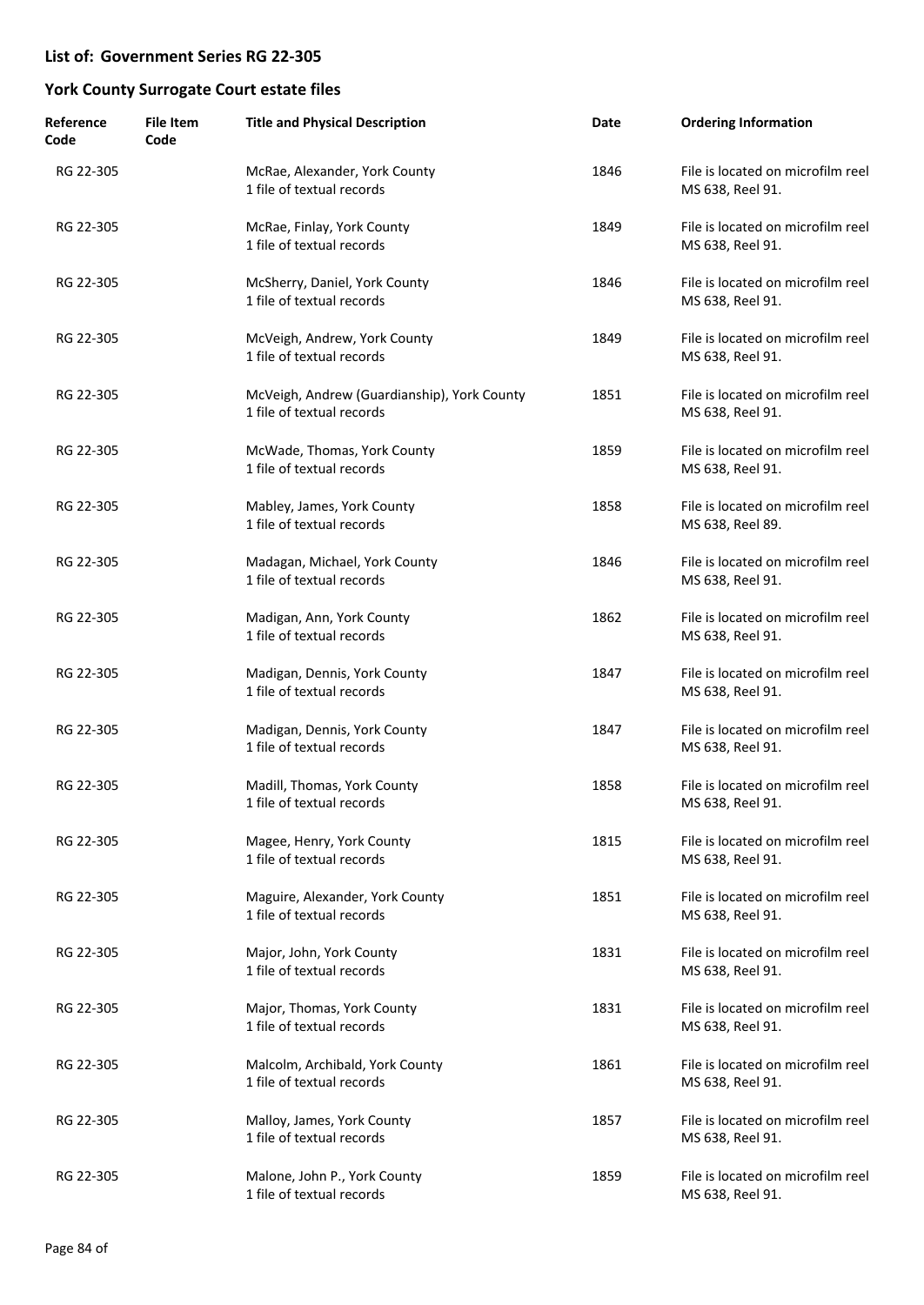| Reference<br>Code | <b>File Item</b><br>Code | <b>Title and Physical Description</b>                                 | Date | <b>Ordering Information</b>                           |
|-------------------|--------------------------|-----------------------------------------------------------------------|------|-------------------------------------------------------|
| RG 22-305         |                          | Malone, Mary, York County<br>1 file of textual records                | 1834 | File is located on microfilm reel<br>MS 638, Reel 91. |
| RG 22-305         |                          | Man, Benjamin, York County<br>1 file of textual records               | 1862 | File is located on microfilm reel<br>MS 638, Reel 91. |
| RG 22-305         |                          | Mapstone, Joseph, York County<br>1 file of textual records            | 1857 | File is located on microfilm reel<br>MS 638, Reel 91. |
| RG 22-305         |                          | Mark, William, York County<br>1 file of textual records               | 1848 | File is located on microfilm reel<br>MS 638, Reel 91. |
| RG 22-305         |                          | Marlatt, George, York County<br>1 file of textual records             | 1814 | File is located on microfilm reel<br>MS 638, Reel 91. |
| RG 22-305         |                          | Marr, John, York County<br>1 file of textual records                  | 1808 | File is located on microfilm reel<br>MS 638, Reel 91. |
| RG 22-305         |                          | Marraw, Paul, York County<br>1 file of textual records                | 1807 | File is located on microfilm reel<br>MS 638, Reel 91. |
| RG 22-305         |                          | Marritt, John, York County<br>1 file of textual records               | 1832 | File is located on microfilm reel<br>MS 638, Reel 91. |
| RG 22-305         |                          | Marsh, James, York County<br>1 file of textual records                | 1849 | File is located on microfilm reel<br>MS 638, Reel 91. |
| RG 22-305         |                          | Marsh, James, York County<br>1 file of textual records                | 1849 | File is located on microfilm reel<br>MS 638, Reel 91. |
| RG 22-305         |                          | Marsh, James (Guardianship), York County<br>1 file of textual records | 1849 | File is located on microfilm reel<br>MS 638, Reel 91. |
| RG 22-305         |                          | Marsh, Robert, York County<br>1 file of textual records               | 1852 | File is located on microfilm reel<br>MS 638, Reel 91. |
| RG 22-305         |                          | Marsh, William Sr., York County<br>1 file of textual records          | 1822 | File is located on microfilm reel<br>MS 638, Reel 91. |
| RG 22-305         |                          | Marshall, James, York County<br>1 file of textual records             | 1862 | File is located on microfilm reel<br>MS 638, Reel 91. |
| RG 22-305         |                          | Martice, William, York County<br>1 file of textual records            | 1818 | File is located on microfilm reel<br>MS 638, Reel 91. |
| RG 22-305         |                          | Martin, John, York County<br>1 file of textual records                | 1850 | File is located on microfilm reel<br>MS 638, Reel 92. |
| RG 22-305         |                          | Martin, Matilda, York County<br>1 file of textual records             | 1855 | File is located on microfilm reel<br>MS 638, Reel 92. |
| RG 22-305         |                          | Martin, Moses, York County<br>1 file of textual records               | 1803 | File is located on microfilm reel<br>MS 638, Reel 92. |
| RG 22-305         |                          | Martines, Joseph, York County<br>1 file of textual records            | 1853 | File is located on microfilm reel<br>MS 638, Reel 92. |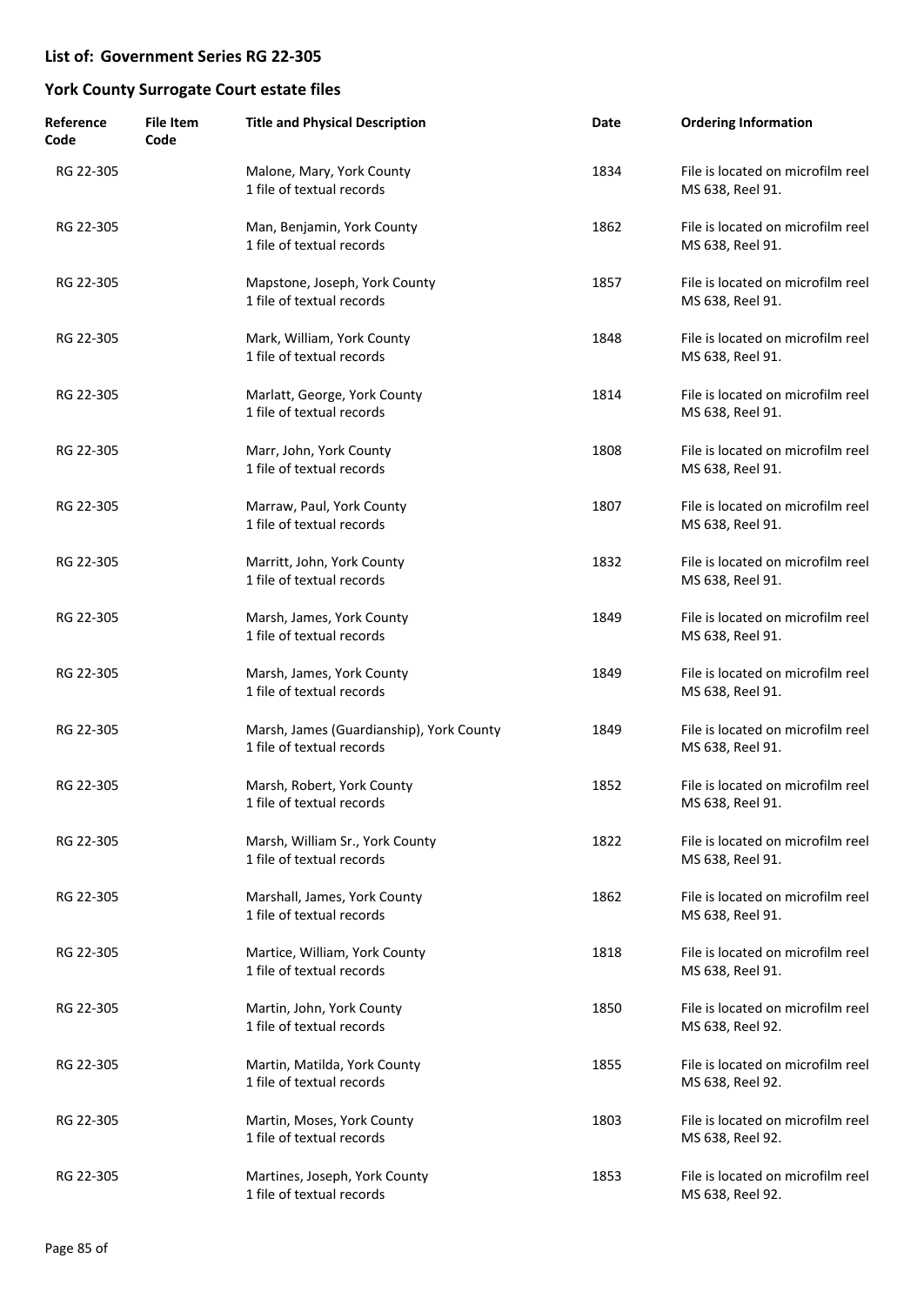| Reference<br>Code | <b>File Item</b><br>Code | <b>Title and Physical Description</b>                         | Date | <b>Ordering Information</b>                           |
|-------------------|--------------------------|---------------------------------------------------------------|------|-------------------------------------------------------|
| RG 22-305         |                          | Marwood, William, York County<br>1 file of textual records    | 1847 | File is located on microfilm reel<br>MS 638, Reel 92. |
| RG 22-305         |                          | Mason, Mark, York County<br>1 file of textual records         | 1844 | File is located on microfilm reel<br>MS 638, Reel 92. |
| RG 22-305         |                          | Matchefsky, John, York County<br>1 file of textual records    | 1847 | File is located on microfilm reel<br>MS 638, Reel 92. |
| RG 22-305         |                          | Matheson, Alexander, York County<br>1 file of textual records | 1851 | File is located on microfilm reel<br>MS 638, Reel 92. |
| RG 22-305         |                          | Matheson, John, York County<br>1 file of textual records      | 1835 | File is located on microfilm reel<br>MS 638, Reel 92. |
| RG 22-305         |                          | Mathews, Robert, York County<br>1 file of textual records     | 1840 | File is located on microfilm reel<br>MS 638, Reel 92. |
| RG 22-305         |                          | Matthews, Asa, York County<br>1 file of textual records       | 1835 | File is located on microfilm reel<br>MS 638, Reel 92. |
| RG 22-305         |                          | Matthews, Hiram, York County<br>1 file of textual records     | 1847 | File is located on microfilm reel<br>MS 638, Reel 92. |
| RG 22-305         |                          | Matthews, John, York County<br>1 file of textual records      | 1860 | File is located on microfilm reel<br>MS 638, Reel 92. |
| RG 22-305         |                          | Matthews, Oliver H., York County<br>1 file of textual records | 1850 | File is located on microfilm reel<br>MS 638, Reel 92. |
| RG 22-305         |                          | Matthews, Thomas, York County<br>1 file of textual records    | 1862 | File is located on microfilm reel<br>MS 638, Reel 92. |
| RG 22-305         |                          | Matthews, William, York County<br>1 file of textual records   | 1832 | File is located on microfilm reel<br>MS 638, Reel 92. |
| RG 22-305         |                          | Maughan, John, York County<br>1 file of textual records       | 1860 | File is located on microfilm reel<br>MS 638, Reel 92. |
| RG 22-305         |                          | Maxwell, John, York County<br>1 file of textual records       | 1833 | File is located on microfilm reel<br>MS 638, Reel 92. |
| RG 22-305         |                          | Maxwell, Thomas, York County<br>1 file of textual records     | 1833 | File is located on microfilm reel<br>MS 638, Reel 92. |
| RG 22-305         |                          | Maxwell, William, York County<br>1 file of textual records    | 1840 | File is located on microfilm reel<br>MS 638, Reel 92. |
| RG 22-305         |                          | Maxwell, William, York County<br>1 file of textual records    | 1842 | File is located on microfilm reel<br>MS 638, Reel 92. |
| RG 22-305         |                          | Mearns, James, York County<br>1 file of textual records       | 1844 | File is located on microfilm reel<br>MS 638, Reel 92. |
| RG 22-305         |                          | Meek, John, York County<br>1 file of textual records          | 1855 | File is located on microfilm reel<br>MS 638, Reel 92. |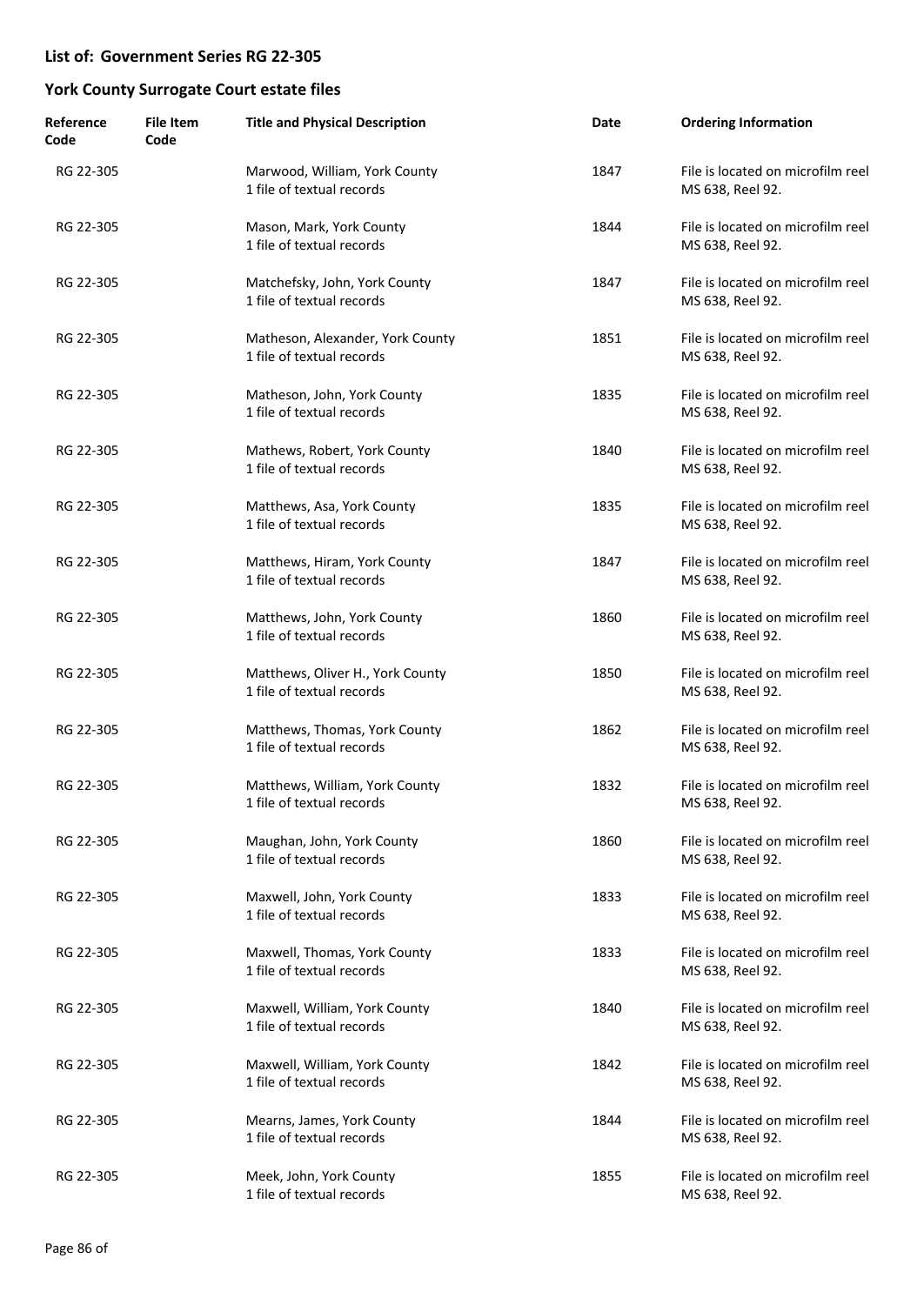| Reference<br>Code | <b>File Item</b><br>Code | <b>Title and Physical Description</b>                         | Date | <b>Ordering Information</b>                           |
|-------------------|--------------------------|---------------------------------------------------------------|------|-------------------------------------------------------|
| RG 22-305         |                          | Mercer, Lawrence W., York County<br>1 file of textual records | 1860 | File is located on microfilm reel<br>MS 638, Reel 92. |
| RG 22-305         |                          | Mercer, Samuel, York County<br>1 file of textual records      | 1830 | File is located on microfilm reel<br>MS 638, Reel 92. |
| RG 22-305         |                          | Merigold, Daniel, York County<br>1 file of textual records    | 1863 | File is located on microfilm reel<br>MS 638, Reel 92. |
| RG 22-305         |                          | Merigold, Thomas, York County<br>1 file of textual records    | 1825 | File is located on microfilm reel<br>MS 638, Reel 92. |
| RG 22-305         |                          | Merrick, John, York County<br>1 file of textual records       | 1824 | File is located on microfilm reel<br>MS 638, Reel 92. |
| RG 22-305         |                          | Merrony, William, York County<br>1 file of textual records    | 1834 | File is located on microfilm reel<br>MS 638, Reel 92. |
| RG 22-305         |                          | Metcalfe, John, York County<br>1 file of textual records      | 1844 | File is located on microfilm reel<br>MS 638, Reel 92. |
| RG 22-305         |                          | Milikin, Norman, York County<br>1 file of textual records     | 1843 | File is located on microfilm reel<br>MS 638, Reel 92. |
| RG 22-305         |                          | Millar, James W., York County<br>1 file of textual records    | 1853 | File is located on microfilm reel<br>MS 638, Reel 92. |
| RG 22-305         |                          | Millard, Esther, York County<br>1 file of textual records     | 1841 | File is located on microfilm reel<br>MS 638, Reel 92. |
| RG 22-305         |                          | Millard, Samuel, York County<br>1 file of textual records     | 1850 | File is located on microfilm reel<br>MS 638, Reel 92. |
| RG 22-305         |                          | Millard, Timothy, York County<br>1 file of textual records    | 1839 | File is located on microfilm reel<br>MS 638, Reel 92. |
| RG 22-305         |                          | Miller, Abraham, York County<br>1 file of textual records     | 1847 | File is located on microfilm reel<br>MS 638, Reel 92. |
| RG 22-305         |                          | Miller, David J., York County<br>1 file of textual records    | 1854 | File is located on microfilm reel<br>MS 638, Reel 92. |
| RG 22-305         |                          | Miller, James, York County<br>1 file of textual records       | 1851 | File is located on microfilm reel<br>MS 638, Reel 92. |
| RG 22-305         |                          | Miller, John, York County<br>1 file of textual records        | 1847 | File is located on microfilm reel<br>MS 638, Reel 92. |
| RG 22-305         |                          | Miller, John, York County<br>1 file of textual records        | 1858 | File is located on microfilm reel<br>MS 638, Reel 92. |
| RG 22-305         |                          | Miller, Joshua, York County<br>1 file of textual records      | 1851 | File is located on microfilm reel<br>MS 638, Reel 92. |
| RG 22-305         |                          | Miller, Michael, York County<br>1 file of textual records     | 1813 | File is located on microfilm reel<br>MS 638, Reel 92. |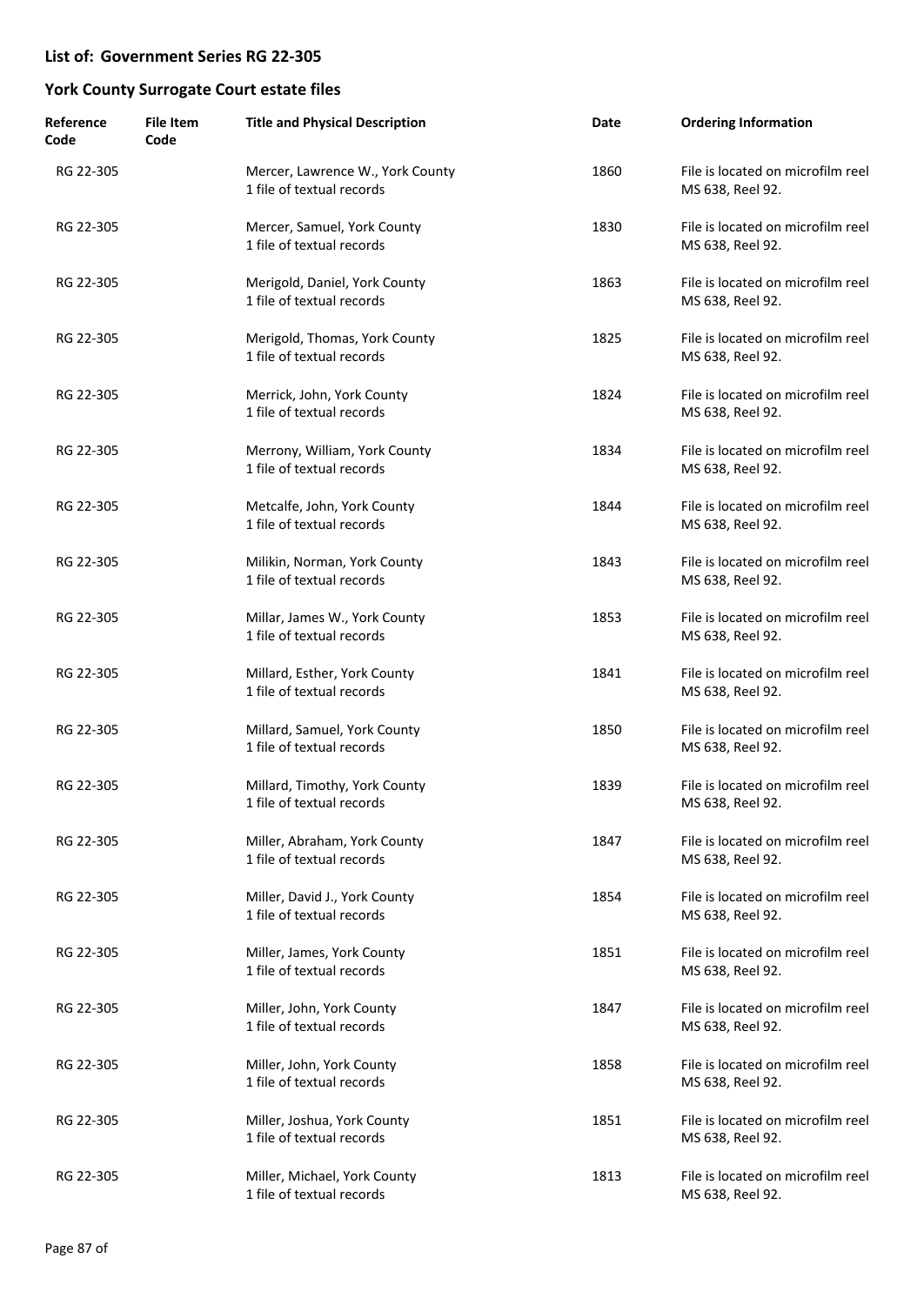| Reference<br>Code | <b>File Item</b><br>Code | <b>Title and Physical Description</b>                         | Date | <b>Ordering Information</b>                           |
|-------------------|--------------------------|---------------------------------------------------------------|------|-------------------------------------------------------|
| RG 22-305         |                          | Miller, Michael, York County<br>1 file of textual records     | 1813 | File is located on microfilm reel<br>MS 638, Reel 92. |
| RG 22-305         |                          | Miller, Michael, York County<br>1 file of textual records     | 1836 | File is located on microfilm reel<br>MS 638, Reel 92. |
| RG 22-305         |                          | Miller, Nathan, York County<br>1 file of textual records      | 1853 | File is located on microfilm reel<br>MS 638, Reel 92. |
| RG 22-305         |                          | Miller, Nicholas, York County<br>1 file of textual records    | 1810 | File is located on microfilm reel<br>MS 638, Reel 92. |
| RG 22-305         |                          | Miller, William, York County<br>1 file of textual records     | 1856 | File is located on microfilm reel<br>MS 638, Reel 92. |
| RG 22-305         |                          | Milles, Samuel, York County<br>1 file of textual records      | 1842 | File is located on microfilm reel<br>MS 638, Reel 93. |
| RG 22-305         |                          | Mills, Martin, York County<br>1 file of textual records       | 1829 | File is located on microfilm reel<br>MS 638, Reel 93. |
| RG 22-305         |                          | Mills, Matthew, York County<br>1 file of textual records      | 1813 | File is located on microfilm reel<br>MS 638, Reel 93. |
| RG 22-305         |                          | Milne, Hellen, York County<br>1 file of textual records       | 1826 | File is located on microfilm reel<br>MS 638, Reel 93. |
| RG 22-305         |                          | Milne, Peter, York County<br>1 file of textual records        | 1844 | File is located on microfilm reel<br>MS 638, Reel 93. |
| RG 22-305         |                          | Minns, James, York County<br>1 file of textual records        | 1856 | File is located on microfilm reel<br>MS 638, Reel 93. |
| RG 22-305         |                          | Mitchell, Alexander, York County<br>1 file of textual records | 1852 | File is located on microfilm reel<br>MS 638, Reel 93. |
| RG 22-305         |                          | Mitchell, David, York County<br>1 file of textual records     | 1833 | File is located on microfilm reel<br>MS 638, Reel 93. |
| RG 22-305         |                          | Mitchell, James, York County<br>1 file of textual records     | 1850 | File is located on microfilm reel<br>MS 638, Reel 93. |
| RG 22-305         |                          | Mitchell, James, York County<br>1 file of textual records     | 1855 | File is located on microfilm reel<br>MS 638, Reel 93. |
| RG 22-305         |                          | Mitchell, James, York County<br>1 file of textual records     | 1858 | File is located on microfilm reel<br>MS 638, Reel 93. |
| RG 22-305         |                          | Mitchell, Mathew, York County<br>1 file of textual records    | 1840 | File is located on microfilm reel<br>MS 638, Reel 93. |
| RG 22-305         |                          | Mitchell, Robert, York County<br>1 file of textual records    | 1863 | File is located on microfilm reel<br>MS 638, Reel 93. |
| RG 22-305         |                          | Mitchell, William, York County<br>1 file of textual records   | 1833 | File is located on microfilm reel<br>MS 638, Reel 93. |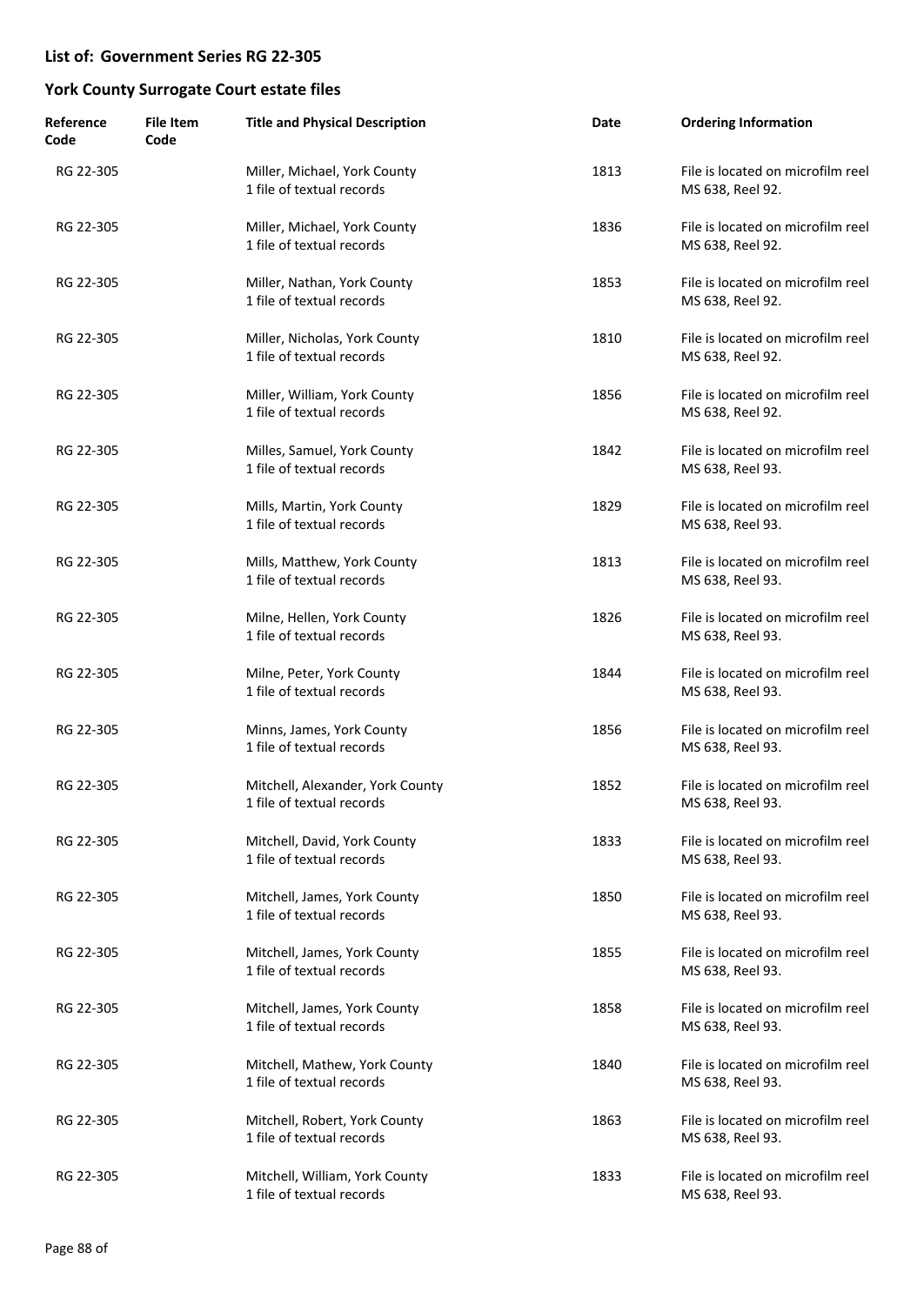| Reference<br>Code | <b>File Item</b><br>Code | <b>Title and Physical Description</b>                           | Date | <b>Ordering Information</b>                           |
|-------------------|--------------------------|-----------------------------------------------------------------|------|-------------------------------------------------------|
| RG 22-305         |                          | Mix, James, York County<br>1 file of textual records            | 1841 | File is located on microfilm reel<br>MS 638, Reel 93. |
| RG 22-305         |                          | Modeland, Joshua, York County<br>1 file of textual records      | 1848 | File is located on microfilm reel<br>MS 638, Reel 93. |
| RG 22-305         |                          | Moffat, Alexander, York County<br>1 file of textual records     | 1856 | File is located on microfilm reel<br>MS 638, Reel 93. |
| RG 22-305         |                          | Moffatt, Peter, York County<br>1 file of textual records        | 1831 | File is located on microfilm reel<br>MS 638, Reel 93. |
| RG 22-305         |                          | Montgomery, Alexander, York County<br>1 file of textual records | 1840 | File is located on microfilm reel<br>MS 638, Reel 93. |
| RG 22-305         |                          | Moockead, Michael, York County<br>1 file of textual records     | 1856 | File is located on microfilm reel<br>MS 638, Reel 93. |
| RG 22-305         |                          | Moodie, James, York County<br>1 file of textual records         | 1859 | File is located on microfilm reel<br>MS 638, Reel 93. |
| RG 22-305         |                          | Moody, George, York County<br>1 file of textual records         | 1837 | File is located on microfilm reel<br>MS 638, Reel 93. |
| RG 22-305         |                          | Moody, Luke, York County<br>1 file of textual records           | 1854 | File is located on microfilm reel<br>MS 638, Reel 93. |
| RG 22-305         |                          | Moohan, Thomas, York County<br>1 file of textual records        | 1854 | File is located on microfilm reel<br>MS 638, Reel 93. |
| RG 22-305         |                          | Moon, James, York County<br>1 file of textual records           | 1848 | File is located on microfilm reel<br>MS 638, Reel 93. |
| RG 22-305         |                          | Moore, Charles, York County<br>1 file of textual records        | 1856 | File is located on microfilm reel<br>MS 638, Reel 93. |
| RG 22-305         |                          | Moore, George, York County<br>1 file of textual records         | 1842 | File is located on microfilm reel<br>MS 638, Reel 93. |
| RG 22-305         |                          | Moore, James, York County<br>1 file of textual records          | 1856 | File is located on microfilm reel<br>MS 638, Reel 93. |
| RG 22-305         |                          | Moore, John, York County<br>1 file of textual records           | 1856 | File is located on microfilm reel<br>MS 638, Reel 93. |
| RG 22-305         |                          | Moore, Nelson, York County<br>1 file of textual records         | 1849 | File is located on microfilm reel<br>MS 638, Reel 93. |
| RG 22-305         |                          | Moore, Samuel, York County<br>1 file of textual records         | 1826 | File is located on microfilm reel<br>MS 638, Reel 93. |
| RG 22-305         |                          | Moore, Thomas, York County<br>1 file of textual records         | 1860 | File is located on microfilm reel<br>MS 638, Reel 93. |
| RG 22-305         |                          | Moore, William, York County<br>1 file of textual records        | 1861 | File is located on microfilm reel<br>MS 638, Reel 93. |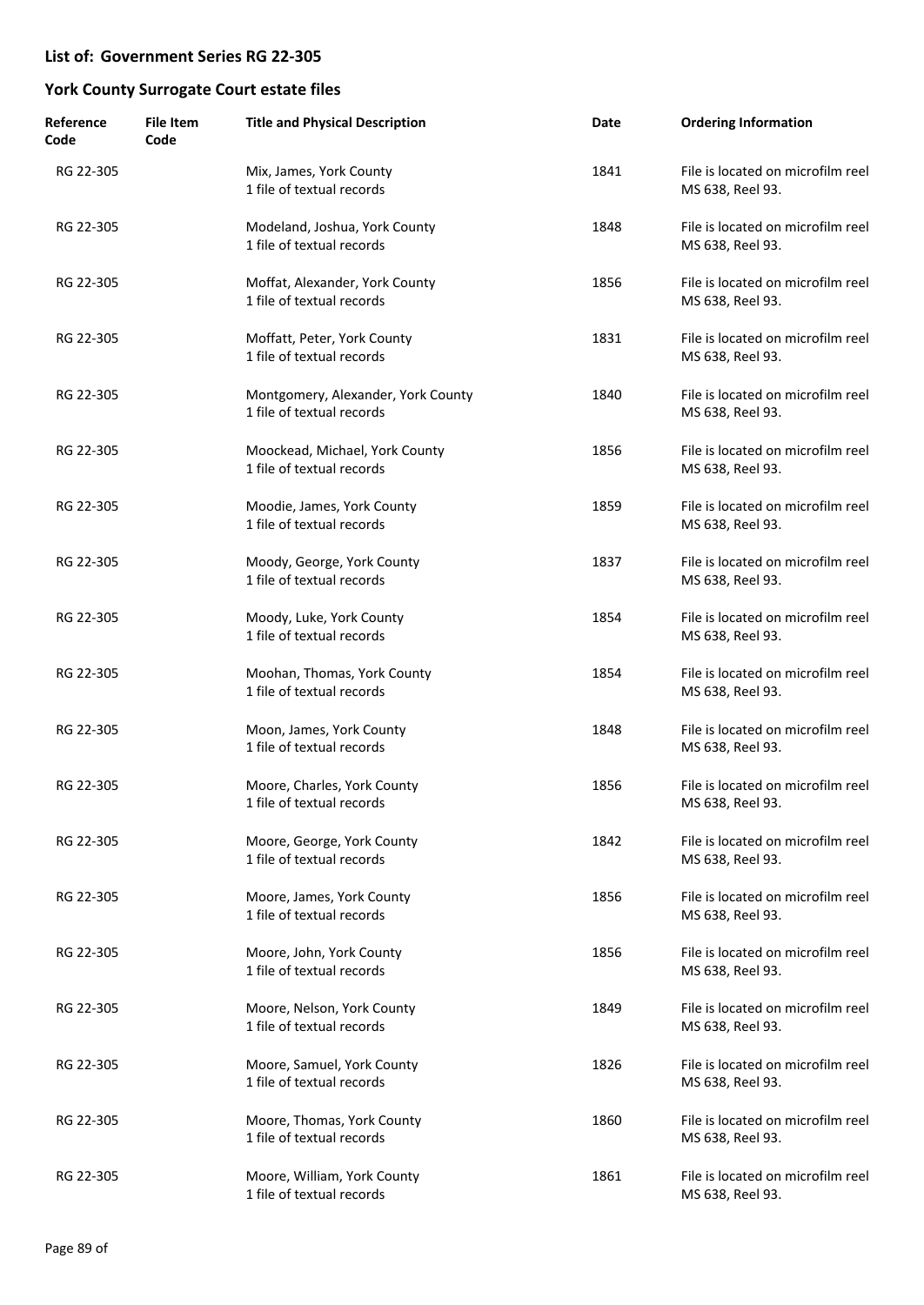| Reference<br>Code | <b>File Item</b><br>Code | <b>Title and Physical Description</b>                                      | Date | <b>Ordering Information</b>                           |
|-------------------|--------------------------|----------------------------------------------------------------------------|------|-------------------------------------------------------|
| RG 22-305         |                          | Moorhead, Michael, York County<br>1 file of textual records                | 1856 | File is located on microfilm reel<br>MS 638, Reel 93. |
| RG 22-305         |                          | Moran, James, York County<br>1 file of textual records                     | 1862 | File is located on microfilm reel<br>MS 638, Reel 93. |
| RG 22-305         |                          | Moran, Winifred, York County<br>1 file of textual records                  | 1858 | File is located on microfilm reel<br>MS 638, Reel 93. |
| RG 22-305         |                          | Morden, Daniel, York County<br>1 file of textual records                   | 1812 | File is located on microfilm reel<br>MS 638, Reel 94. |
| RG 22-305         |                          | Morden, David, York County<br>1 file of textual records                    | 1848 | File is located on microfilm reel<br>MS 638, Reel 94. |
| RG 22-305         |                          | Morden, Jonathan, York County<br>1 file of textual records                 | 1803 | File is located on microfilm reel<br>MS 638, Reel 94. |
| RG 22-305         |                          | Morgan, Peter A., York County<br>1 file of textual records                 | 1860 | File is located on microfilm reel<br>MS 638, Reel 94. |
| RG 22-305         |                          | Morgan, Thomas, York County<br>1 file of textual records                   | 1847 | File is located on microfilm reel<br>MS 638, Reel 94. |
| RG 22-305         |                          | Morgan, Thomas, York County<br>1 file of textual records                   | 1853 | File is located on microfilm reel<br>MS 638, Reel 94. |
| RG 22-305         |                          | Morgan, William, York County<br>1 file of textual records                  | 1862 | File is located on microfilm reel<br>MS 638, Reel 94. |
| RG 22-305         |                          | Morris, Edward, York County<br>1 file of textual records                   | 1857 | File is located on microfilm reel<br>MS 638, Reel 94. |
| RG 22-305         |                          | Morris, Hon. William, York County<br>1 file of textual records             | 1858 | File is located on microfilm reel<br>MS 638, Reel 94. |
| RG 22-305         |                          | Morris, Isaac, York County<br>1 file of textual records                    | 1856 | File is located on microfilm reel<br>MS 638, Reel 94. |
| RG 22-305         |                          | Morrison, Daniel, York County<br>1 file of textual records                 | 1842 | File is located on microfilm reel<br>MS 638, Reel 94. |
| RG 22-305         |                          | Morrison, Hugh, York County<br>1 file of textual records                   | 1833 | File is located on microfilm reel<br>MS 638, Reel 94. |
| RG 22-305         |                          | Morrison, James, York County<br>1 file of textual records                  | 1847 | File is located on microfilm reel<br>MS 638, Reel 94. |
| RG 22-305         |                          | Morrison, William, York County<br>1 file of textual records                | 1848 | File is located on microfilm reel<br>MS 638, Reel 94. |
| RG 22-305         |                          | Morrison, William, York County<br>1 file of textual records                | 1848 | File is located on microfilm reel<br>MS 638, Reel 94. |
| RG 22-305         |                          | Morrison, William (Guardianship), York County<br>1 file of textual records | 1851 | File is located on microfilm reel<br>MS 638, Reel 94. |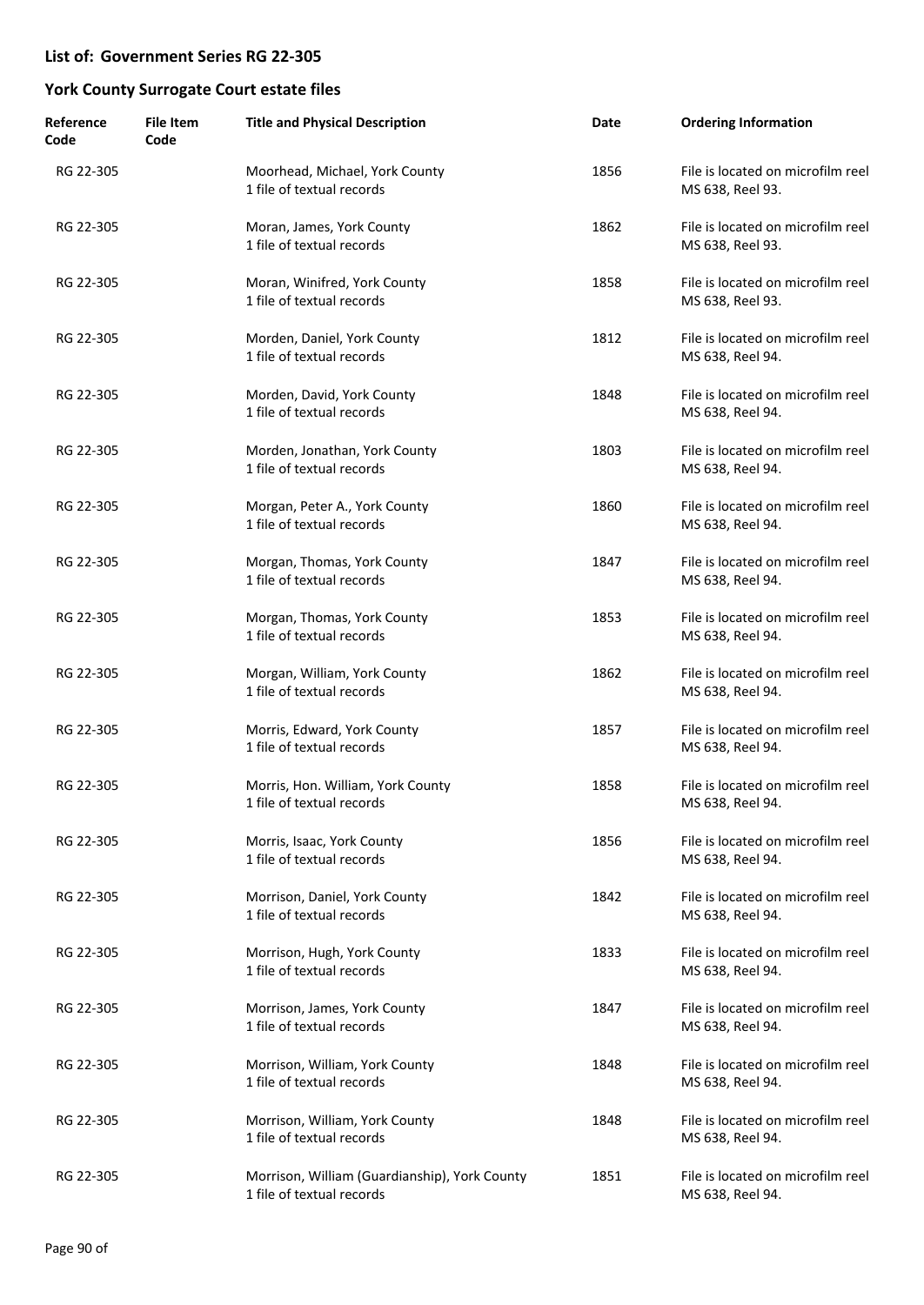| Reference<br>Code | <b>File Item</b><br>Code | <b>Title and Physical Description</b>                         | Date | <b>Ordering Information</b>                           |
|-------------------|--------------------------|---------------------------------------------------------------|------|-------------------------------------------------------|
| RG 22-305         |                          | Morrow, Andrew, York County<br>1 file of textual records      | 1851 | File is located on microfilm reel<br>MS 638, Reel 94. |
| RG 22-305         |                          | Mortimer, George, York County<br>1 file of textual records    | 1844 | File is located on microfilm reel<br>MS 638, Reel 94. |
| RG 22-305         |                          | Mortimer, Mary, York County<br>1 file of textual records      | 1860 | File is located on microfilm reel<br>MS 638, Reel 94. |
| RG 22-305         |                          | Morton, Silas, York County<br>1 file of textual records       | 1850 | File is located on microfilm reel<br>MS 638, Reel 94. |
| RG 22-305         |                          | Moseley, Benjamin, York County<br>1 file of textual records   | 1816 | File is located on microfilm reel<br>MS 638, Reel 94. |
| RG 22-305         |                          | Mossington, Mark, York County<br>1 file of textual records    | 1857 | File is located on microfilm reel<br>MS 638, Reel 94. |
| RG 22-305         |                          | Mount, Charlotte A., York County<br>1 file of textual records | 1860 | File is located on microfilm reel<br>MS 638, Reel 94. |
| RG 22-305         |                          | Mountain, Benjamin, York County<br>1 file of textual records  | 1854 | File is located on microfilm reel<br>MS 638, Reel 94. |
| RG 22-305         |                          | Mountain, George J., York County<br>1 file of textual records | 1863 | File is located on microfilm reel<br>MS 638, Reel 94. |
| RG 22-305         |                          | Muir, Charles, York County<br>1 file of textual records       | 1856 | File is located on microfilm reel<br>MS 638, Reel 94. |
| RG 22-305         |                          | Muirhead, Andrew, York County<br>1 file of textual records    | 1860 | File is located on microfilm reel<br>MS 638, Reel 94. |
| RG 22-305         |                          | Muirhead, Andrew, York County<br>1 file of textual records    | 1861 | File is located on microfilm reel<br>MS 638, Reel 94. |
| RG 22-305         |                          | Muirhead, William, York County<br>1 file of textual records   | 1860 | File is located on microfilm reel<br>MS 638, Reel 94. |
| RG 22-305         |                          | Mullen, Mary Ann, York County<br>1 file of textual records    | 1860 | File is located on microfilm reel<br>MS 638, Reel 94. |
| RG 22-305         |                          | Mulleney, Patrick, York County<br>1 file of textual records   | 1860 | File is located on microfilm reel<br>MS 638, Reel 94. |
| RG 22-305         |                          | Munger, Samuel Sr., York County<br>1 file of textual records  | 1826 | File is located on microfilm reel<br>MS 638, Reel 94. |
| RG 22-305         |                          | Munro, Alex, York County<br>1 file of textual records         | 1851 | File is located on microfilm reel<br>MS 638, Reel 94. |
| RG 22-305         |                          | Munshaw, Bolsar, York County<br>1 file of textual records     | 1829 | File is located on microfilm reel<br>MS 638, Reel 94. |
| RG 22-305         |                          | Munshaw, William, York County<br>1 file of textual records    | 1846 | File is located on microfilm reel<br>MS 638, Reel 94. |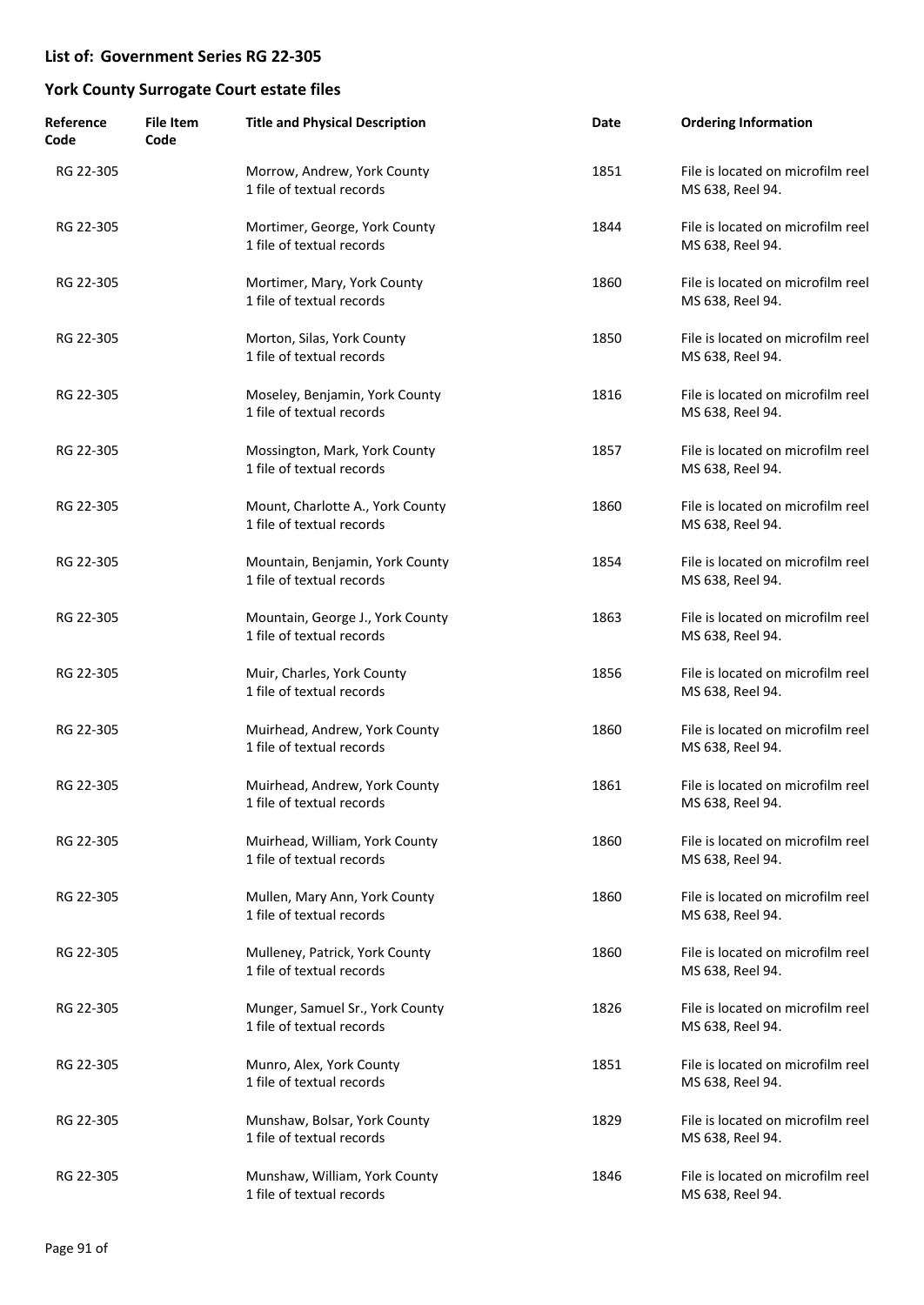| Reference<br>Code | <b>File Item</b><br>Code | <b>Title and Physical Description</b>                                  | Date | <b>Ordering Information</b>                           |
|-------------------|--------------------------|------------------------------------------------------------------------|------|-------------------------------------------------------|
| RG 22-305         |                          | Murchison, Duncan, York County<br>1 file of textual records            | 1850 | File is located on microfilm reel<br>MS 638, Reel 94. |
| RG 22-305         |                          | Murchison, Kenneth, York County<br>1 file of textual records           | 1833 | File is located on microfilm reel<br>MS 638, Reel 94. |
| RG 22-305         |                          | Murphey, Andrew, York County<br>1 file of textual records              | 1842 | File is located on microfilm reel<br>MS 638, Reel 94. |
| RG 22-305         |                          | Murphy, Constantine, York County<br>1 file of textual records          | 1836 | File is located on microfilm reel<br>MS 638, Reel 94. |
| RG 22-305         |                          | Murphy, James (aka Mirfield), York County<br>1 file of textual records | 1849 | File is located on microfilm reel<br>MS 638, Reel 94. |
| RG 22-305         |                          | Murphy, Jeremiah, York County<br>1 file of textual records             | 1835 | File is located on microfilm reel<br>MS 638, Reel 94. |
| RG 22-305         |                          | Murphy, Jeremiah, York County<br>1 file of textual records             | 1860 | File is located on microfilm reel<br>MS 638, Reel 94. |
| RG 22-305         |                          | Murphy, John, York County<br>1 file of textual records                 | 1860 | File is located on microfilm reel<br>MS 638, Reel 94. |
| RG 22-305         |                          | Murphy, Mary, York County<br>1 file of textual records                 | 1860 | File is located on microfilm reel<br>MS 638, Reel 94. |
| RG 22-305         |                          | Murphy, Michael, York County<br>1 file of textual records              | 1829 | File is located on microfilm reel<br>MS 638, Reel 94. |
| RG 22-305         |                          | Murphy, Nicholas, York County<br>1 file of textual records             | 1861 | File is located on microfilm reel<br>MS 638, Reel 94. |
| RG 22-305         |                          | Musselman, Abraham, York County<br>1 file of textual records           | 1847 | File is located on microfilm reel<br>MS 638, Reel 94. |
| RG 22-305         |                          | Musselman, John, York County<br>1 file of textual records              | 1849 | File is located on microfilm reel<br>MS 638, Reel 94. |
| RG 22-305         |                          | Musselman, John, York County<br>1 file of textual records              | 1854 | File is located on microfilm reel<br>MS 638, Reel 94. |
| RG 22-305         |                          | Mustard, George, York County<br>1 file of textual records              | 1853 | File is located on microfilm reel<br>MS 638, Reel 94. |
| RG 22-305         |                          | Mustard, James, York County<br>1 file of textual records               | 1858 | File is located on microfilm reel<br>MS 638, Reel 94. |
| RG 22-305         |                          | Myers, George, York County<br>1 file of textual records                | 1857 | File is located on microfilm reel<br>MS 638, Reel 94. |
| RG 22-305         |                          | Myles, Andrew, York County<br>1 file of textual records                | 1859 | File is located on microfilm reel<br>MS 638, Reel 94. |
| RG 22-305         |                          | Myles, James, York County<br>1 file of textual records                 | 1848 | File is located on microfilm reel<br>MS 638, Reel 94. |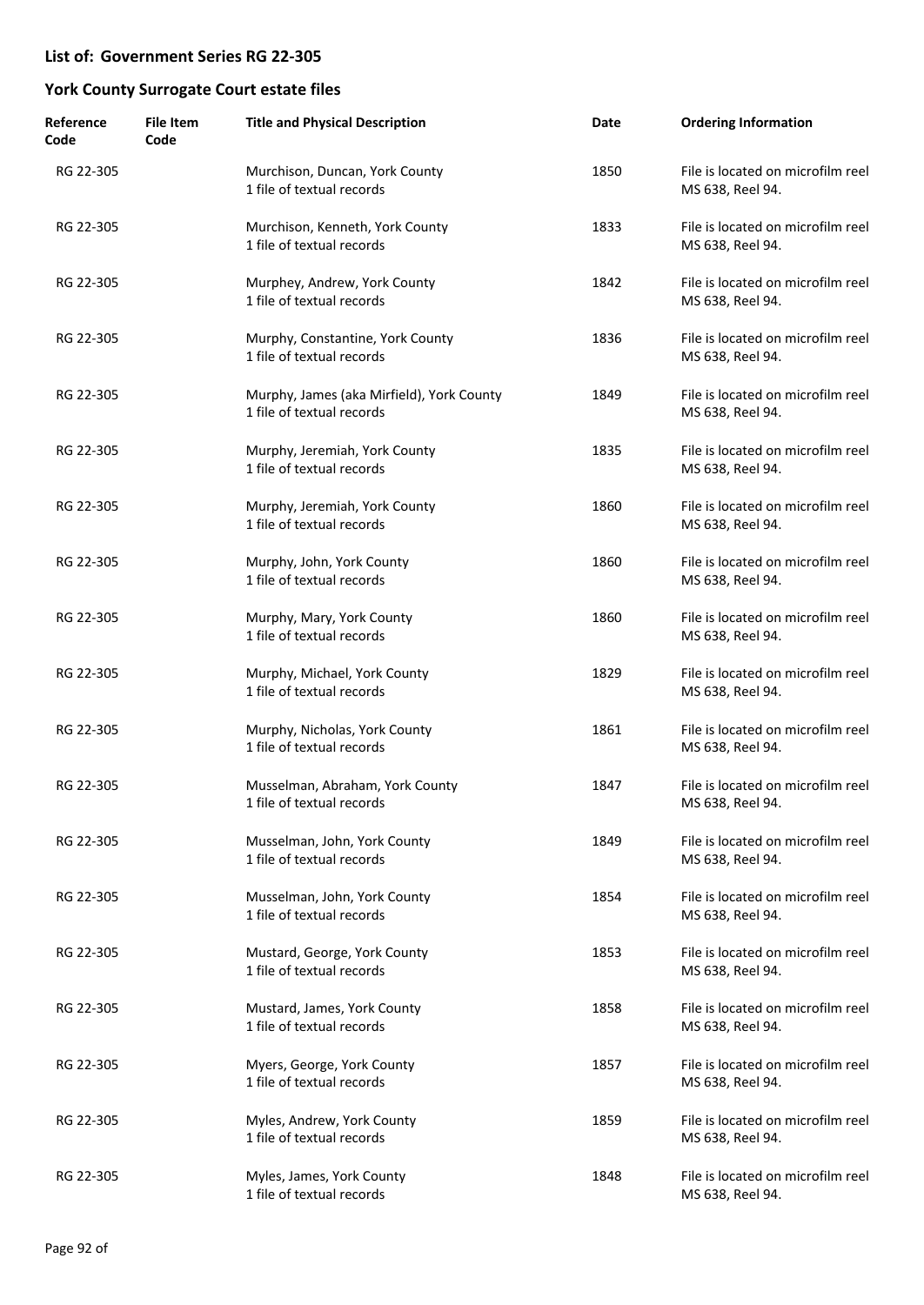| Reference<br>Code | <b>File Item</b><br>Code | <b>Title and Physical Description</b>                           | Date | <b>Ordering Information</b>                           |
|-------------------|--------------------------|-----------------------------------------------------------------|------|-------------------------------------------------------|
| RG 22-305         |                          | Naggs, William, York County<br>1 file of textual records        | 1858 | File is located on microfilm reel<br>MS 638, Reel 95. |
| RG 22-305         |                          | Nankerville, Benjamin, York County<br>1 file of textual records | 1856 | File is located on microfilm reel<br>MS 638, Reel 95. |
| RG 22-305         |                          | Nash, Samuel, York County<br>1 file of textual records          | 1800 | File is located on microfilm reel<br>MS 638, Reel 95. |
| RG 22-305         |                          | Nattress, Jonathan, York County<br>1 file of textual records    | 1859 | File is located on microfilm reel<br>MS 638, Reel 95. |
| RG 22-305         |                          | Naylor, Jane, York County<br>1 file of textual records          | 1842 | File is located on microfilm reel<br>MS 638, Reel 95. |
| RG 22-305         |                          | Naylor, Thomas, York County<br>1 file of textual records        | 1850 | File is located on microfilm reel<br>MS 638, Reel 95. |
| RG 22-305         |                          | Neale, John, York County<br>1 file of textual records           | 1853 | File is located on microfilm reel<br>MS 638, Reel 95. |
| RG 22-305         |                          | Nelson, John, York County<br>1 file of textual records          | 1846 | File is located on microfilm reel<br>MS 638, Reel 95. |
| RG 22-305         |                          | Nelson, Thomas, York County<br>1 file of textual records        | 1837 | File is located on microfilm reel<br>MS 638, Reel 95. |
| RG 22-305         |                          | Nelson, Thomas, York County<br>1 file of textual records        | 1857 | File is located on microfilm reel<br>MS 638, Reel 95. |
| RG 22-305         |                          | Nelson, William, York County<br>1 file of textual records       | 1851 | File is located on microfilm reel<br>MS 638, Reel 95. |
| RG 22-305         |                          | Nesbitt, William, York County<br>1 file of textual records      | 1844 | File is located on microfilm reel<br>MS 638, Reel 95. |
| RG 22-305         |                          | Nesey, Stephen, York County<br>1 file of textual records        | 1853 | File is located on microfilm reel<br>MS 638, Reel 95. |
| RG 22-305         |                          | Neven, Alexander, York County<br>1 file of textual records      | 1832 | File is located on microfilm reel<br>MS 638, Reel 95. |
| RG 22-305         |                          | Nevins, James, York County<br>1 file of textual records         | 1833 | File is located on microfilm reel<br>MS 638, Reel 95. |
| RG 22-305         |                          | Newbigging, James, York County<br>1 file of textual records     | 1846 | File is located on microfilm reel<br>MS 638, Reel 95. |
| RG 22-305         |                          | Newlove, Isaac, York County<br>1 file of textual records        | 1850 | File is located on microfilm reel<br>MS 638, Reel 95. |
| RG 22-305         |                          | Newlove, Isaac, York County<br>1 file of textual records        | 1852 | File is located on microfilm reel<br>MS 638, Reel 95. |
| RG 22-305         |                          | Newlove, John, York County<br>1 file of textual records         | 1861 | File is located on microfilm reel<br>MS 638, Reel 95. |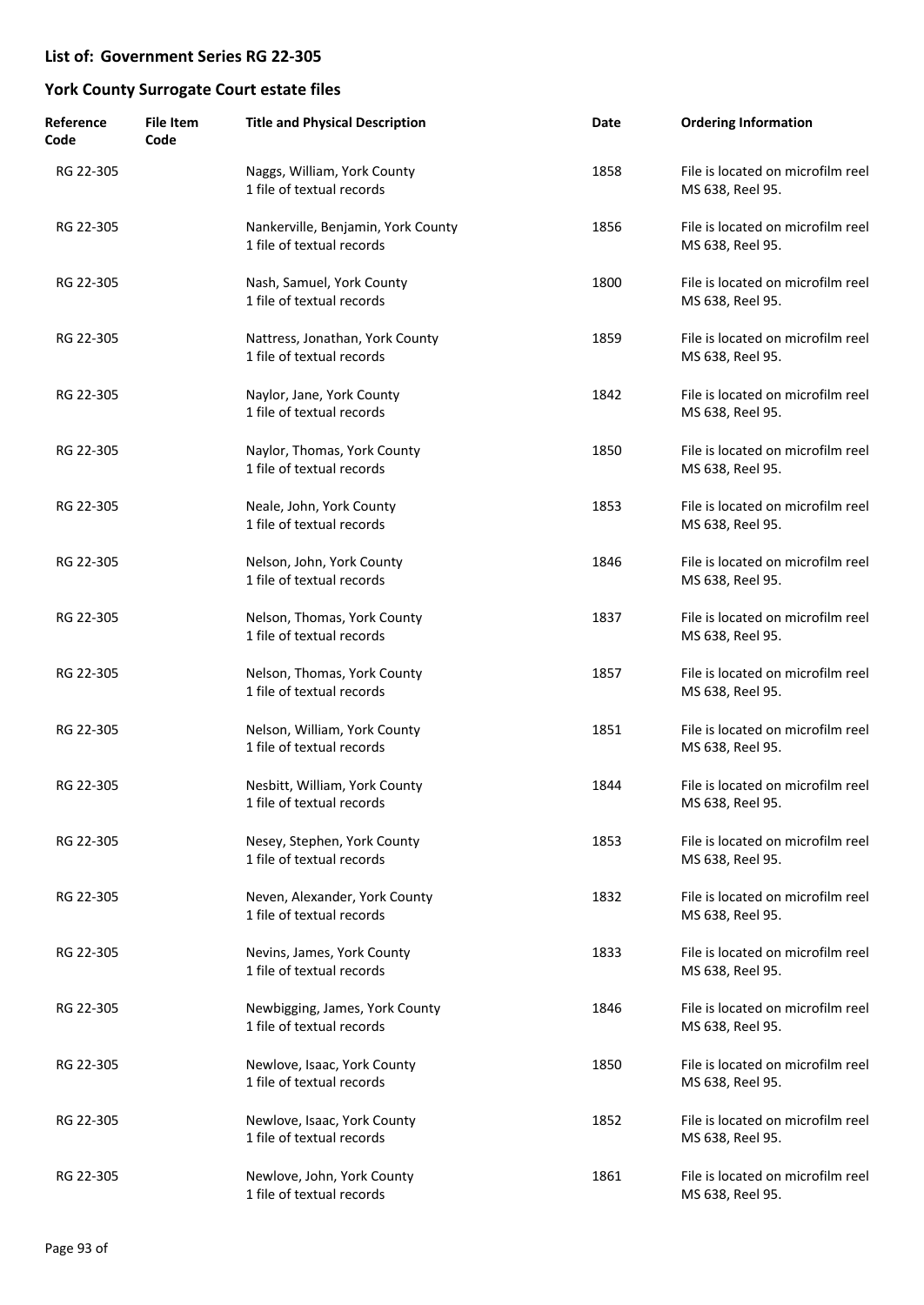| Reference<br>Code | <b>File Item</b><br>Code | <b>Title and Physical Description</b>                                  | Date | <b>Ordering Information</b>                           |
|-------------------|--------------------------|------------------------------------------------------------------------|------|-------------------------------------------------------|
| RG 22-305         |                          | Newlove, Love, York County<br>1 file of textual records                | 1853 | File is located on microfilm reel<br>MS 638, Reel 95. |
| RG 22-305         |                          | Newman, Henry W., York County<br>1 file of textual records             | 1860 | File is located on microfilm reel<br>MS 638, Reel 95. |
| RG 22-305         |                          | Newton, Elizabeth, York County<br>1 file of textual records            | 1860 | File is located on microfilm reel<br>MS 638, Reel 95. |
| RG 22-305         |                          | Newton, George, York County<br>1 file of textual records               | 1852 | File is located on microfilm reel<br>MS 638, Reel 95. |
| RG 22-305         |                          | Newton, Isaac, York County<br>1 file of textual records                | 1860 | File is located on microfilm reel<br>MS 638, Reel 95. |
| RG 22-305         |                          | Newton, Mary, York County<br>1 file of textual records                 | 1858 | File is located on microfilm reel<br>MS 638, Reel 95. |
| RG 22-305         |                          | Nicholls, George, York County<br>1 file of textual records             | 1824 | File is located on microfilm reel<br>MS 638, Reel 95. |
| RG 22-305         |                          | Nicol, John, York County<br>1 file of textual records                  | 1841 | File is located on microfilm reel<br>MS 638, Reel 95. |
| RG 22-305         |                          | Nigh, John, York County<br>1 file of textual records                   | 1853 | File is located on microfilm reel<br>MS 638, Reel 95. |
| RG 22-305         |                          | Nightengale, Ignatius, York County<br>1 file of textual records        | 1857 | File is located on microfilm reel<br>MS 638, Reel 95. |
| RG 22-305         |                          | Nightengale, Mary, York County<br>1 file of textual records            | 1851 | File is located on microfilm reel<br>MS 638, Reel 95. |
| RG 22-305         |                          | Nightingale, Ignatius, York County<br>1 file of textual records        | 1846 | File is located on microfilm reel<br>MS 638, Reel 95. |
| RG 22-305         |                          | Nightingale, Joseph, York County<br>1 file of textual records          | 1855 | File is located on microfilm reel<br>MS 638, Reel 95. |
| RG 22-305         |                          | Nixon, Alexander, York County<br>1 file of textual records             | 1854 | File is located on microfilm reel<br>MS 638, Reel 95. |
| RG 22-305         |                          | Nixon, Francis, York County<br>1 file of textual records               | 1855 | File is located on microfilm reel<br>MS 638, Reel 95. |
| RG 22-305         |                          | Noble, Christopher, York County<br>1 file of textual records           | 1861 | File is located on microfilm reel<br>MS 638, Reel 95. |
| RG 22-305         |                          | Noble, Pamela (Guardianship), York County<br>1 file of textual records | 1850 | File is located on microfilm reel<br>MS 638, Reel 95. |
| RG 22-305         |                          | Noble, Thomas, York County<br>1 file of textual records                | 1857 | File is located on microfilm reel<br>MS 638, Reel 95. |
| RG 22-305         |                          | Noble, William, York County<br>1 file of textual records               | 1861 | File is located on microfilm reel<br>MS 638, Reel 95. |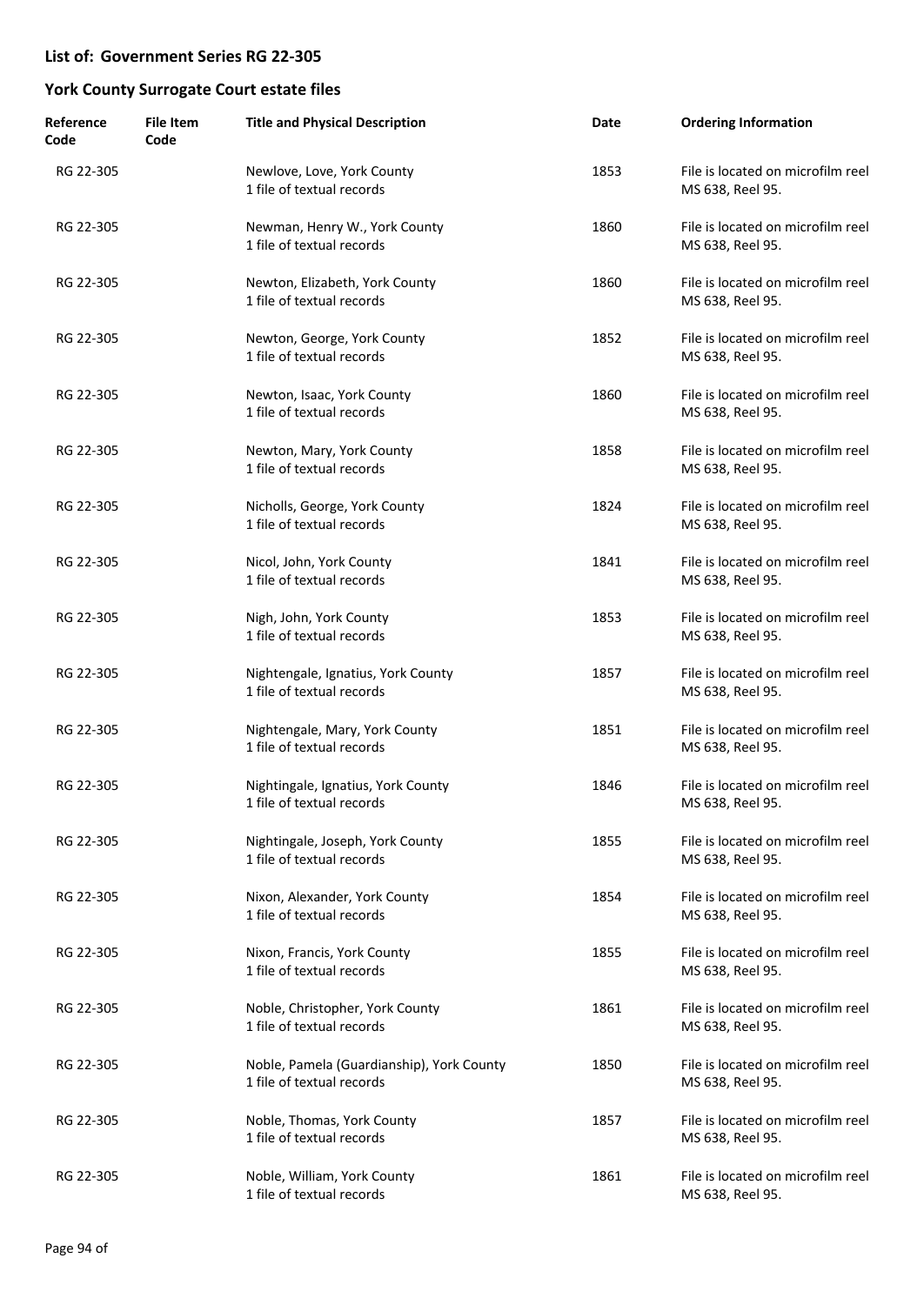| Reference<br>Code | <b>File Item</b><br>Code | <b>Title and Physical Description</b>                                 | Date | <b>Ordering Information</b>                           |
|-------------------|--------------------------|-----------------------------------------------------------------------|------|-------------------------------------------------------|
| RG 22-305         |                          | Nock, James A., York County<br>1 file of textual records              | 1853 | File is located on microfilm reel<br>MS 638, Reel 95. |
| RG 22-305         |                          | Noden, Joseph, York County<br>1 file of textual records               | 1843 | File is located on microfilm reel<br>MS 638, Reel 95. |
| RG 22-305         |                          | Nordheimer, Abraham, York County<br>1 file of textual records         | 1862 | File is located on microfilm reel<br>MS 638, Reel 95. |
| RG 22-305         |                          | Norris, John, York County<br>1 file of textual records                | 1856 | File is located on microfilm reel<br>MS 638, Reel 95. |
| RG 22-305         |                          | Northey, James, York County<br>1 file of textual records              | 1853 | File is located on microfilm reel<br>MS 638, Reel 95. |
| RG 22-305         |                          | Norton, Henry, York County<br>1 file of textual records               | 1837 | File is located on microfilm reel<br>MS 638, Reel 95. |
| RG 22-305         |                          | Nothardt, Jacob, York County<br>1 file of textual records             | 1832 | File is located on microfilm reel<br>MS 638, Reel 95. |
| RG 22-305         |                          | Nunan, Charles, York County<br>1 file of textual records              | 1854 | File is located on microfilm reel<br>MS 638, Reel 95. |
| RG 22-305         |                          | Nunn, Henry, York County<br>1 file of textual records                 | 1855 | File is located on microfilm reel<br>MS 638, Reel 95. |
| RG 22-305         |                          | Nunn, Henry, York County<br>1 file of textual records                 | 1857 | File is located on microfilm reel<br>MS 638, Reel 95. |
| RG 22-305         |                          | Oaster, John (Guardianship), York County<br>1 file of textual records | 1853 | File is located on microfilm reel<br>MS 638, Reel 95. |
| RG 22-305         |                          | O'Brien, Elizabeth, York County<br>1 file of textual records          | 1862 | File is located on microfilm reel<br>MS 638, Reel 95. |
| RG 22-305         |                          | O'Brien, Owen, York County<br>1 file of textual records               | 1861 | File is located on microfilm reel<br>MS 638, Reel 95. |
| RG 22-305         |                          | O'Connor, Dennis, York County<br>1 file of textual records            | 1853 | File is located on microfilm reel<br>MS 638, Reel 95. |
| RG 22-305         |                          | O'Connor, John, York County<br>1 file of textual records              | 1851 | File is located on microfilm reel<br>MS 638, Reel 95. |
| RG 22-305         |                          | O'Connor, John, York County<br>1 file of textual records              | 1861 | File is located on microfilm reel<br>MS 638, Reel 95. |
| RG 22-305         |                          | O'Connor, Michael, York County<br>1 file of textual records           | 1837 | File is located on microfilm reel<br>MS 638, Reel 95. |
| RG 22-305         |                          | O'Connor, Michael, York County<br>1 file of textual records           | 1860 | File is located on microfilm reel<br>MS 638, Reel 95. |
| RG 22-305         |                          | Odling, John, York County<br>1 file of textual records                | 1855 | File is located on microfilm reel<br>MS 638, Reel 95. |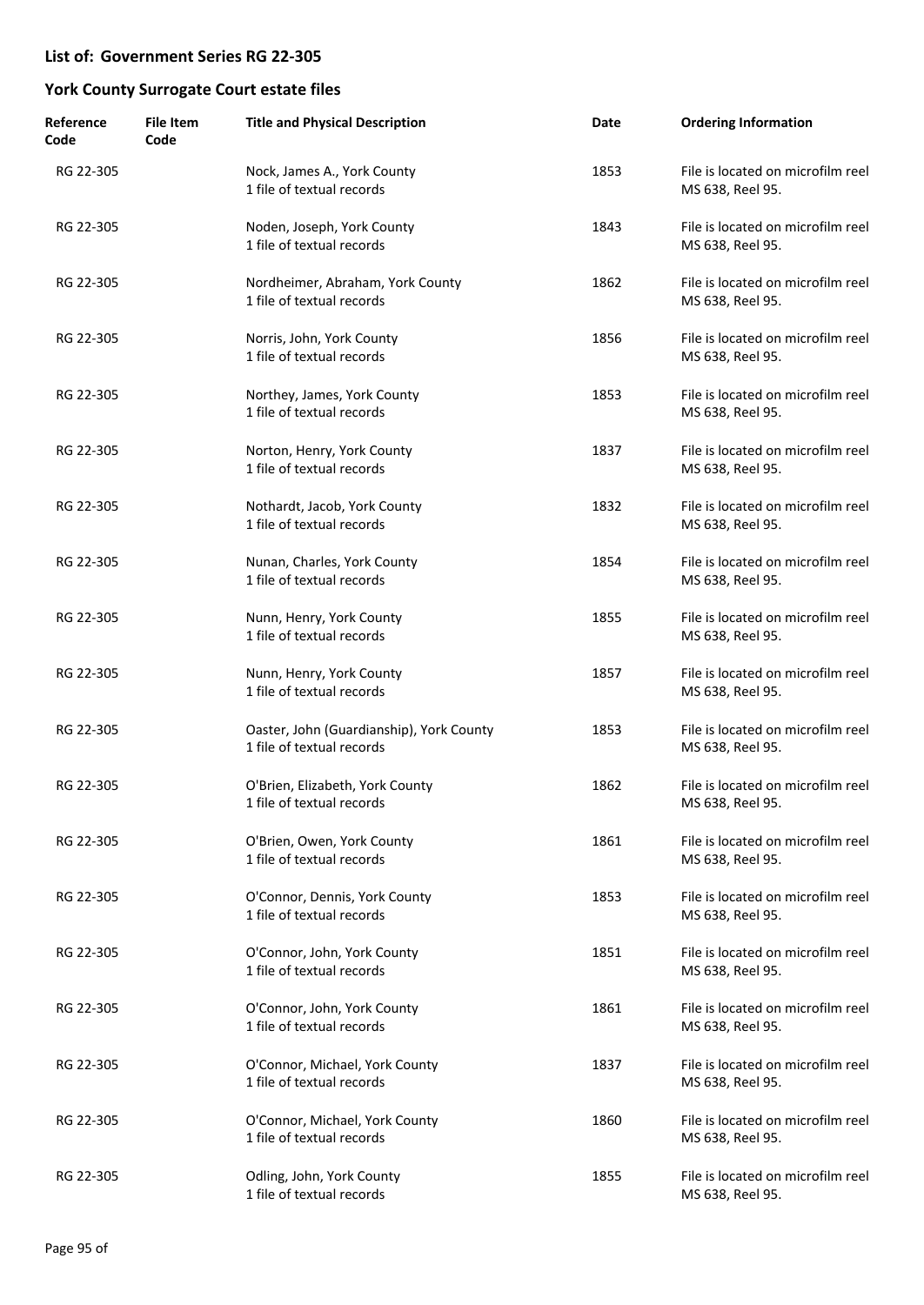| Reference<br>Code | <b>File Item</b><br>Code | <b>Title and Physical Description</b>                        | Date | <b>Ordering Information</b>                           |
|-------------------|--------------------------|--------------------------------------------------------------|------|-------------------------------------------------------|
| RG 22-305         |                          | O'Dowd, Michael, York County<br>1 file of textual records    | 1862 | File is located on microfilm reel<br>MS 638, Reel 95. |
| RG 22-305         |                          | Ogden, Joseph, York County<br>1 file of textual records      | 1844 | File is located on microfilm reel<br>MS 638, Reel 95. |
| RG 22-305         |                          | O'Hara, Henry, York County<br>1 file of textual records      | 1857 | File is located on microfilm reel<br>MS 638, Reel 95. |
| RG 22-305         |                          | O'Hearn, Cornelius, York County<br>1 file of textual records | 1863 | File is located on microfilm reel<br>MS 638, Reel 95. |
| RG 22-305         |                          | O'Hearn, John, York County<br>1 file of textual records      | 1860 | File is located on microfilm reel<br>MS 638, Reel 95. |
| RG 22-305         |                          | O'Hearne, William, York County<br>1 file of textual records  | 1829 | File is located on microfilm reel<br>MS 638, Reel 95. |
| RG 22-305         |                          | Oldfield, William, York County<br>1 file of textual records  | 1851 | File is located on microfilm reel<br>MS 638, Reel 95. |
| RG 22-305         |                          | O'Leilly, Eugene, York County<br>1 file of textual records   | 1861 | File is located on microfilm reel<br>MS 638, Reel 95. |
| RG 22-305         |                          | Oliver, James D., York County<br>1 file of textual records   | 1856 | File is located on microfilm reel<br>MS 638, Reel 95. |
| RG 22-305         |                          | Oliver, Joseph, York County<br>1 file of textual records     | 1828 | File is located on microfilm reel<br>MS 638, Reel 95. |
| RG 22-305         |                          | On, John, York County<br>1 file of textual records           | 1859 | File is located on microfilm reel<br>MS 638, Reel 95. |
| RG 22-305         |                          | O'Neall, James, York County<br>1 file of textual records     | 1855 | File is located on microfilm reel<br>MS 638, Reel 95. |
| RG 22-305         |                          | O'Neill, Johannah, York County<br>1 file of textual records  | 1861 | File is located on microfilm reel<br>MS 638, Reel 95. |
| RG 22-305         |                          | O'Reilly, John, York County<br>1 file of textual records     | 1862 | File is located on microfilm reel<br>MS 638, Reel 95. |
| RG 22-305         |                          | Orris, Daniel, York County<br>1 file of textual records      | 1859 | File is located on microfilm reel<br>MS 638, Reel 95. |
| RG 22-305         |                          | Orris, Edward, York County<br>1 file of textual records      | 1850 | File is located on microfilm reel<br>MS 638, Reel 95. |
| RG 22-305         |                          | Orth, Abraham, York County<br>1 file of textual records      | 1843 | File is located on microfilm reel<br>MS 638, Reel 95. |
| RG 22-305         |                          | Oster, Jacob, York County<br>1 file of textual records       | 1846 | File is located on microfilm reel<br>MS 638, Reel 95. |
| RG 22-305         |                          | Outhwait, William, York County<br>1 file of textual records  | 1834 | File is located on microfilm reel<br>MS 638, Reel 95. |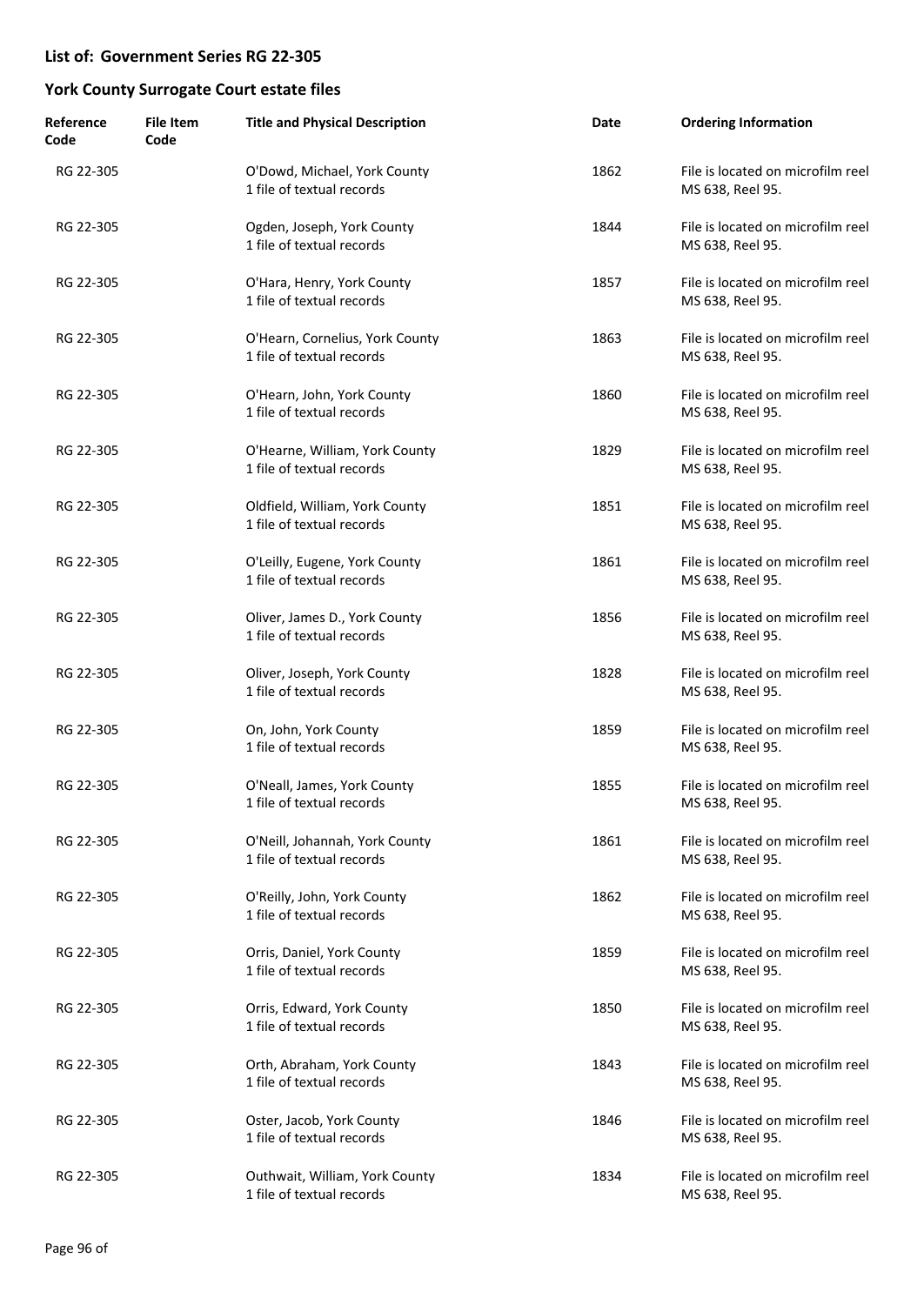| Reference<br>Code | <b>File Item</b><br>Code | <b>Title and Physical Description</b>                                   | Date | <b>Ordering Information</b>                           |
|-------------------|--------------------------|-------------------------------------------------------------------------|------|-------------------------------------------------------|
| RG 22-305         |                          | Padden, Thomas, York County<br>1 file of textual records                | 1854 | File is located on microfilm reel<br>MS 638, Reel 95. |
| RG 22-305         |                          | Padsey, Amos, York County<br>1 file of textual records                  | 1859 | File is located on microfilm reel<br>MS 638, Reel 95. |
| RG 22-305         |                          | Page, Charles W. H., York County<br>1 file of textual records           | 1855 | File is located on microfilm reel<br>MS 638, Reel 95. |
| RG 22-305         |                          | Paisley, James (Guardianship), York County<br>1 file of textual records | 1863 | File is located on microfilm reel<br>MS 638, Reel 95. |
| RG 22-305         |                          | Palmerston, James, York County<br>1 file of textual records             | 1834 | File is located on microfilm reel<br>MS 638, Reel 95. |
| RG 22-305         |                          | Papst, Rudolph, York County<br>1 file of textual records                | 1828 | File is located on microfilm reel<br>MS 638, Reel 95. |
| RG 22-305         |                          | Park, John, York County<br>1 file of textual records                    | 1832 | File is located on microfilm reel<br>MS 638, Reel 95. |
| RG 22-305         |                          | Park, Matthew, York County<br>1 file of textual records                 | 1834 | File is located on microfilm reel<br>MS 638, Reel 95. |
| RG 22-305         |                          | Park, William, York County<br>1 file of textual records                 | 1856 | File is located on microfilm reel<br>MS 638, Reel 95. |
| RG 22-305         |                          | Parkes, Thomas D., York County<br>1 file of textual records             | 1858 | File is located on microfilm reel<br>MS 638, Reel 95. |
| RG 22-305         |                          | Parkin, Ann, York County<br>1 file of textual records                   | 1856 | File is located on microfilm reel<br>MS 638, Reel 95. |
| RG 22-305         |                          | Parkin, Patrick, York County<br>1 file of textual records               | 1840 | File is located on microfilm reel<br>MS 638, Reel 95. |
| RG 22-305         |                          | Parr, William Sr., York County<br>1 file of textual records             | 1862 | File is located on microfilm reel<br>MS 638, Reel 95. |
| RG 22-305         |                          | Parsons, William, York County<br>1 file of textual records              | 1862 | File is located on microfilm reel<br>MS 638, Reel 95. |
| RG 22-305         |                          | Partridge, John, York County<br>1 file of textual records               | 1828 | File is located on microfilm reel<br>MS 638, Reel 96. |
| RG 22-305         |                          | Patchell, Mary, York County<br>1 file of textual records                | 1856 | File is located on microfilm reel<br>MS 638, Reel 96. |
| RG 22-305         |                          | Paterson, Archibald, York County<br>1 file of textual records           | 1834 | File is located on microfilm reel<br>MS 638, Reel 96. |
| RG 22-305         |                          | Paterson, Sarah, York County<br>1 file of textual records               | 1859 | File is located on microfilm reel<br>MS 638, Reel 96. |
| RG 22-305         |                          | Patrick, William, York County<br>1 file of textual records              | 1848 | File is located on microfilm reel<br>MS 638, Reel 96. |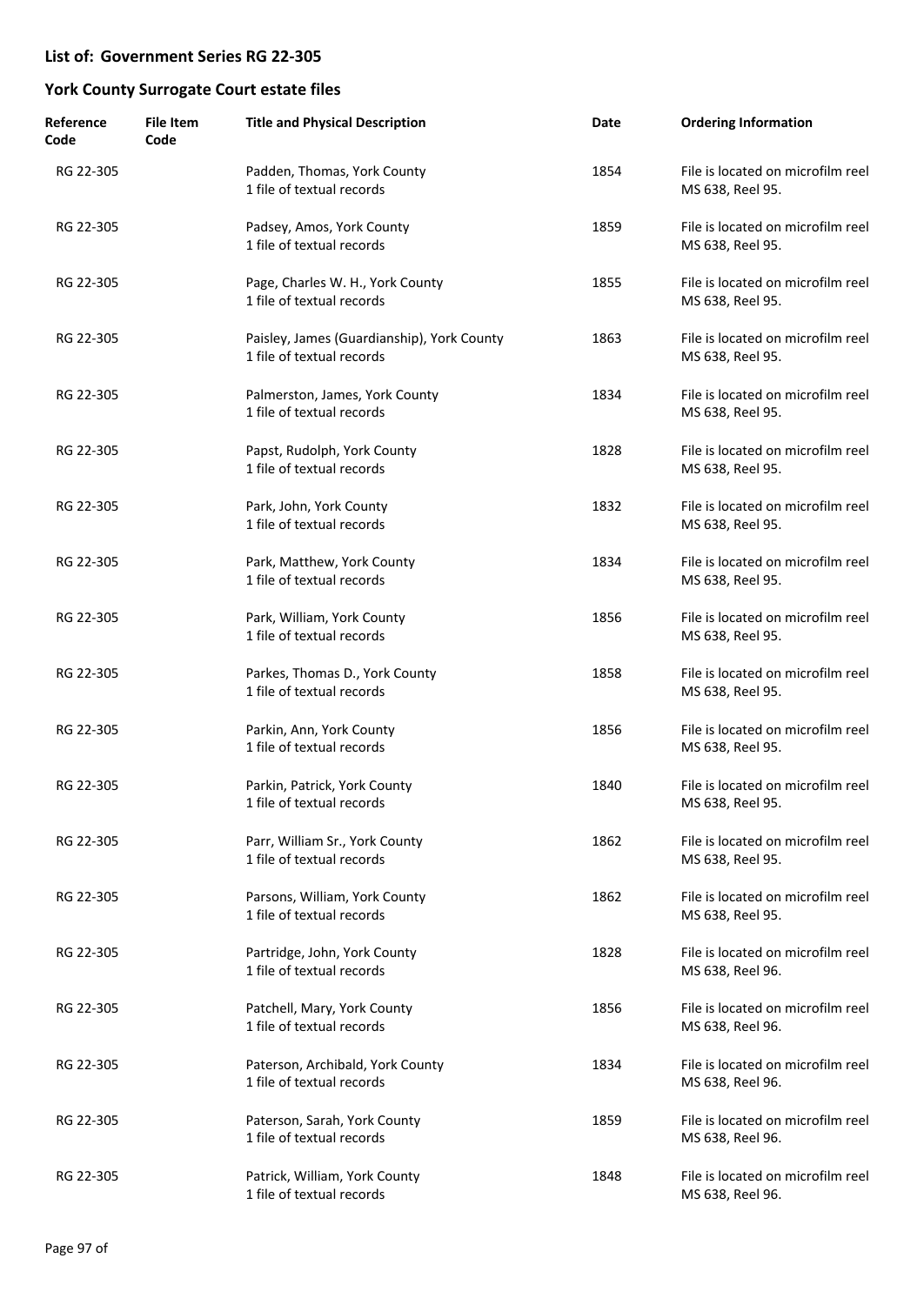| Reference<br>Code | <b>File Item</b><br>Code | <b>Title and Physical Description</b>                        | Date | <b>Ordering Information</b>                           |
|-------------------|--------------------------|--------------------------------------------------------------|------|-------------------------------------------------------|
| RG 22-305         |                          | Patterson, Andrew, York County<br>1 file of textual records  | 1836 | File is located on microfilm reel<br>MS 638, Reel 96. |
| RG 22-305         |                          | Patterson, David, York County<br>1 file of textual records   | 1824 | File is located on microfilm reel<br>MS 638, Reel 96. |
| RG 22-305         |                          | Patterson, Henry, York County<br>1 file of textual records   | 1837 | File is located on microfilm reel<br>MS 638, Reel 96. |
| RG 22-305         |                          | Patterson, James, York County<br>1 file of textual records   | 1862 | File is located on microfilm reel<br>MS 638, Reel 96. |
| RG 22-305         |                          | Patterson, Nelson, York County<br>1 file of textual records  | 1851 | File is located on microfilm reel<br>MS 638, Reel 96. |
| RG 22-305         |                          | Paul, Thomas, York County<br>1 file of textual records       | 1861 | File is located on microfilm reel<br>MS 638, Reel 96. |
| RG 22-305         |                          | Payne, Robert, York County<br>1 file of textual records      | 1830 | File is located on microfilm reel<br>MS 638, Reel 96. |
| RG 22-305         |                          | Pearson, Benjamin, York County<br>1 file of textual records  | 1813 | File is located on microfilm reel<br>MS 638, Reel 96. |
| RG 22-305         |                          | Pearson, David, York County<br>1 file of textual records     | 1841 | File is located on microfilm reel<br>MS 638, Reel 96. |
| RG 22-305         |                          | Pearson, James, York County<br>1 file of textual records     | 1830 | File is located on microfilm reel<br>MS 638, Reel 96. |
| RG 22-305         |                          | Pearson, Joseph, York County<br>1 file of textual records    | 1838 | File is located on microfilm reel<br>MS 638, Reel 96. |
| RG 22-305         |                          | Pearson, Nathaniel, York County<br>1 file of textual records | 1813 | File is located on microfilm reel<br>MS 638, Reel 96. |
| RG 22-305         |                          | Pearson, Robert, York County<br>1 file of textual records    | 1860 | File is located on microfilm reel<br>MS 638, Reel 96. |
| RG 22-305         |                          | Pearson, Thomas, York County<br>1 file of textual records    | 1848 | File is located on microfilm reel<br>MS 638, Reel 96. |
| RG 22-305         |                          | Peel, James, York County<br>1 file of textual records        | 1846 | File is located on microfilm reel<br>MS 638, Reel 96. |
| RG 22-305         |                          | Pegg, Elias, York County<br>1 file of textual records        | 1856 | File is located on microfilm reel<br>MS 638, Reel 96. |
| RG 22-305         |                          | Pegg, Isaac, York County<br>1 file of textual records        | 1825 | File is located on microfilm reel<br>MS 638, Reel 96. |
| RG 22-305         |                          | Pegg, Samuel, York County<br>1 file of textual records       | 1853 | File is located on microfilm reel<br>MS 638, Reel 96. |
| RG 22-305         |                          | Pegg, William, York County<br>1 file of textual records      | 1847 | File is located on microfilm reel<br>MS 638, Reel 96. |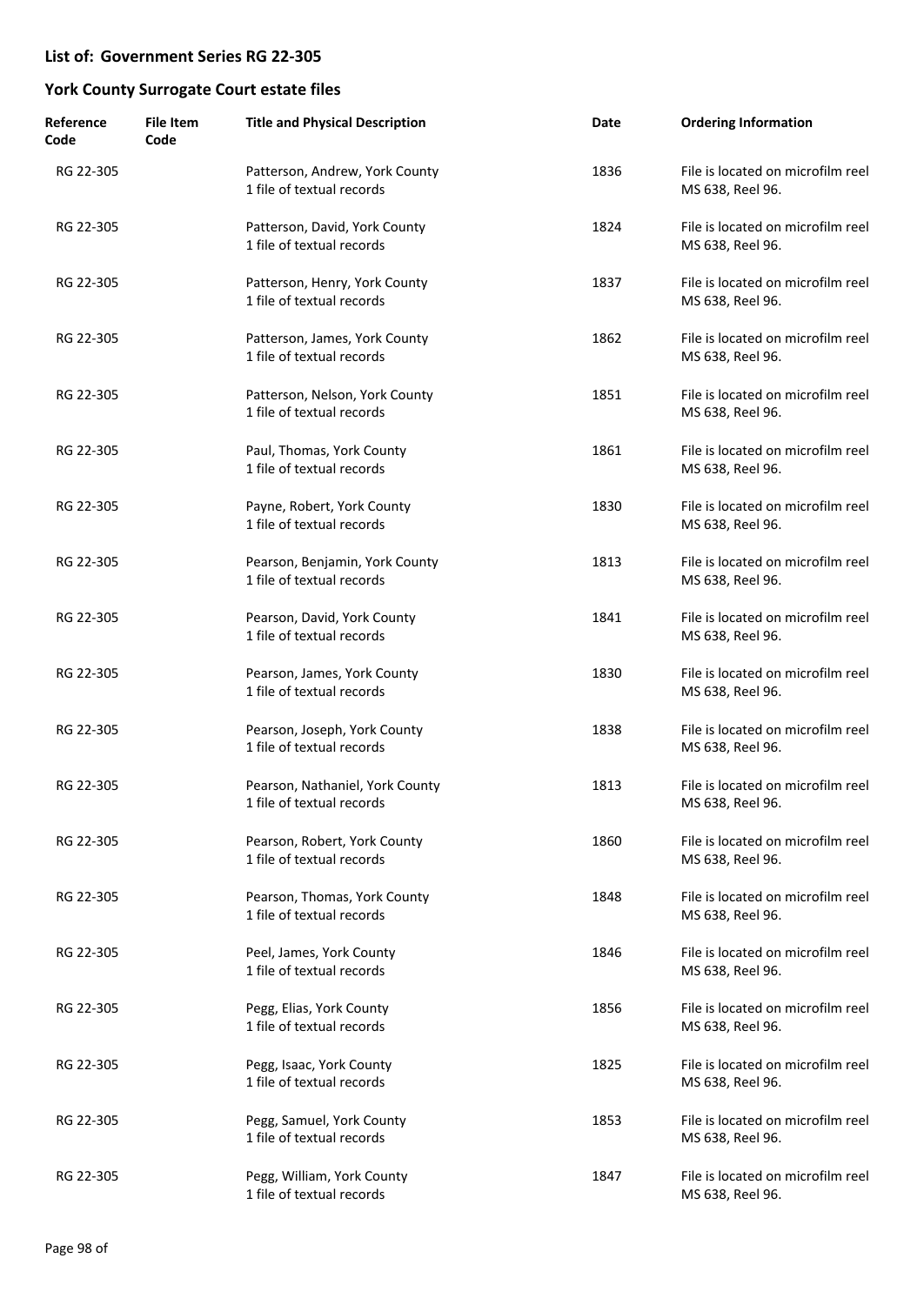| Reference<br>Code | <b>File Item</b><br>Code | <b>Title and Physical Description</b>                          | Date | <b>Ordering Information</b>                           |
|-------------------|--------------------------|----------------------------------------------------------------|------|-------------------------------------------------------|
| RG 22-305         |                          | Pendergrast, William, York County<br>1 file of textual records | 1848 | File is located on microfilm reel<br>MS 638, Reel 96. |
| RG 22-305         |                          | Penrose, Isaac, York County<br>1 file of textual records       | 1826 | File is located on microfilm reel<br>MS 638, Reel 96. |
| RG 22-305         |                          | Penrose, Isaac, York County<br>1 file of textual records       | 1852 | File is located on microfilm reel<br>MS 638, Reel 96. |
| RG 22-305         |                          | Penrose, Martha, York County<br>1 file of textual records      | 1856 | File is located on microfilm reel<br>MS 638, Reel 96. |
| RG 22-305         |                          | Petch, John, York County<br>1 file of textual records          | 1843 | File is located on microfilm reel<br>MS 638, Reel 96. |
| RG 22-305         |                          | Petch, Jonathan, York County<br>1 file of textual records      | 1856 | File is located on microfilm reel<br>MS 638, Reel 96. |
| RG 22-305         |                          | Peterson, John, York County<br>1 file of textual records       | 1856 | File is located on microfilm reel<br>MS 638, Reel 96. |
| RG 22-305         |                          | Petty, Benjamin P., York County<br>1 file of textual records   | 1831 | File is located on microfilm reel<br>MS 638, Reel 96. |
| RG 22-305         |                          | Pexton, George, York County<br>1 file of textual records       | 1855 | File is located on microfilm reel<br>MS 638, Reel 96. |
| RG 22-305         |                          | Pfaff, Anthony, York County<br>1 file of textual records       | 1857 | File is located on microfilm reel<br>MS 638, Reel 96. |
| RG 22-305         |                          | Pherrill, Stephen, York County<br>1 file of textual records    | 1837 | File is located on microfilm reel<br>MS 638, Reel 96. |
| RG 22-305         |                          | Phillipps, James, York County<br>1 file of textual records     | 1847 | File is located on microfilm reel<br>MS 638, Reel 96. |
| RG 22-305         |                          | Phillips, Alexander, York County<br>1 file of textual records  | 1853 | File is located on microfilm reel<br>MS 638, Reel 96. |
| RG 22-305         |                          | Phillips, Almirrin, York County<br>1 file of textual records   | 1855 | File is located on microfilm reel<br>MS 638, Reel 96. |
| RG 22-305         |                          | Phillips, Edward, York County<br>1 file of textual records     | 1840 | File is located on microfilm reel<br>MS 638, Reel 96. |
| RG 22-305         |                          | Phillips, Isaac, York County<br>1 file of textual records      | 1815 | File is located on microfilm reel<br>MS 638, Reel 96. |
| RG 22-305         |                          | Phillips, John, York County<br>1 file of textual records       | 1849 | File is located on microfilm reel<br>MS 638, Reel 96. |
| RG 22-305         |                          | Phillips, John, York County<br>1 file of textual records       | 1851 | File is located on microfilm reel<br>MS 638, Reel 96. |
| RG 22-305         |                          | Phillips, Philip, York County<br>1 file of textual records     | 1837 | File is located on microfilm reel<br>MS 638, Reel 96. |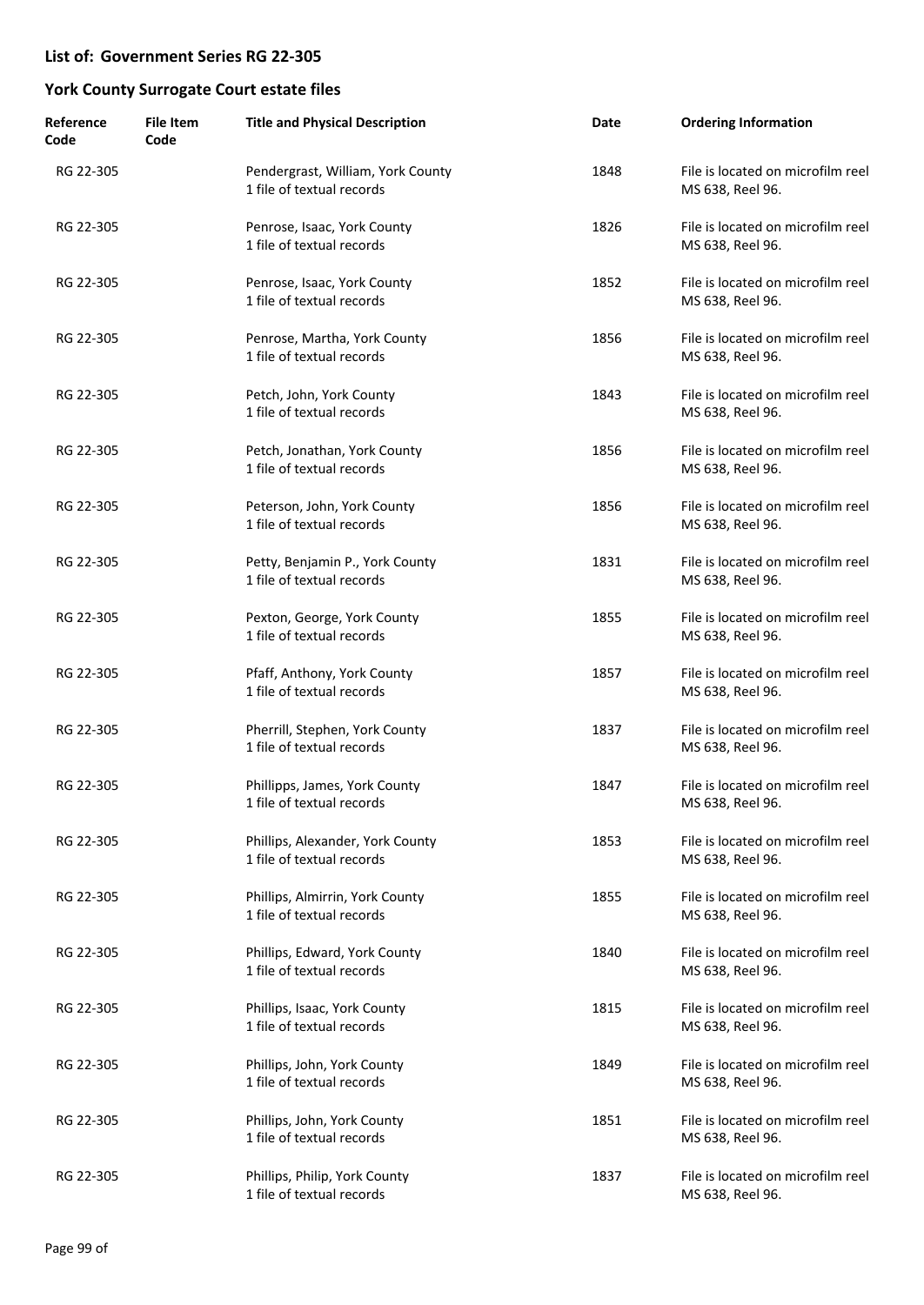| Reference<br>Code | <b>File Item</b><br>Code | <b>Title and Physical Description</b>                                         | Date | <b>Ordering Information</b>                           |
|-------------------|--------------------------|-------------------------------------------------------------------------------|------|-------------------------------------------------------|
| RG 22-305         |                          | Phillips, Phillip, York County<br>1 file of textual records                   | 1832 | File is located on microfilm reel<br>MS 638, Reel 96. |
| RG 22-305         |                          | Phillips, William, York County<br>1 file of textual records                   | 1824 | File is located on microfilm reel<br>MS 638, Reel 96. |
| RG 22-305         |                          | Phillips, William, York County<br>1 file of textual records                   | 1856 | File is located on microfilm reel<br>MS 638, Reel 96. |
| RG 22-305         |                          | Phillips, William I., York County<br>1 file of textual records                | 1857 | File is located on microfilm reel<br>MS 638, Reel 96. |
| RG 22-305         |                          | Phillips, William T. (Guardianship), York County<br>1 file of textual records | 1856 | File is located on microfilm reel<br>MS 638, Reel 96. |
| RG 22-305         |                          | Philpott, William, York County<br>1 file of textual records                   | 1857 | File is located on microfilm reel<br>MS 638, Reel 96. |
| RG 22-305         |                          | Philpotts, George A., York County<br>1 file of textual records                | 1859 | File is located on microfilm reel<br>MS 638, Reel 96. |
| RG 22-305         |                          | Pickering, Michael, York County<br>1 file of textual records                  | 1843 | File is located on microfilm reel<br>MS 638, Reel 96. |
| RG 22-305         |                          | Pickering, Richard, York County<br>1 file of textual records                  | 1842 | File is located on microfilm reel<br>MS 638, Reel 96. |
| RG 22-305         |                          | Pilkie, Peter, York County<br>1 file of textual records                       | 1856 | File is located on microfilm reel<br>MS 638, Reel 96. |
| RG 22-305         |                          | Pilkington, Isaac, York County<br>1 file of textual records                   | 1834 | File is located on microfilm reel<br>MS 638, Reel 96. |
| RG 22-305         |                          | Pillow, Alexander, York County<br>1 file of textual records                   | 1853 | File is located on microfilm reel<br>MS 638, Reel 96. |
| RG 22-305         |                          | Pillow, James, York County<br>1 file of textual records                       | 1854 | File is located on microfilm reel<br>MS 638, Reel 96. |
| RG 22-305         |                          | Pim, William H., York County<br>1 file of textual records                     | 1860 | File is located on microfilm reel<br>MS 638, Reel 96. |
| RG 22-305         |                          | Pingell, George Sr., York County<br>1 file of textual records                 | 1853 | File is located on microfilm reel<br>MS 638, Reel 96. |
| RG 22-305         |                          | Pingle, Joackim, York County<br>1 file of textual records                     | 1850 | File is located on microfilm reel<br>MS 638, Reel 96. |
| RG 22-305         |                          | Pingle, William, York County<br>1 file of textual records                     | 1855 | File is located on microfilm reel<br>MS 638, Reel 96. |
| RG 22-305         |                          | Pingle, William (Guardianship), York County<br>1 file of textual records      | 1853 | File is located on microfilm reel<br>MS 638, Reel 96. |
| RG 22-305         |                          | Pipher, Samuel, York County<br>1 file of textual records                      | 1842 | File is located on microfilm reel<br>MS 638, Reel 96. |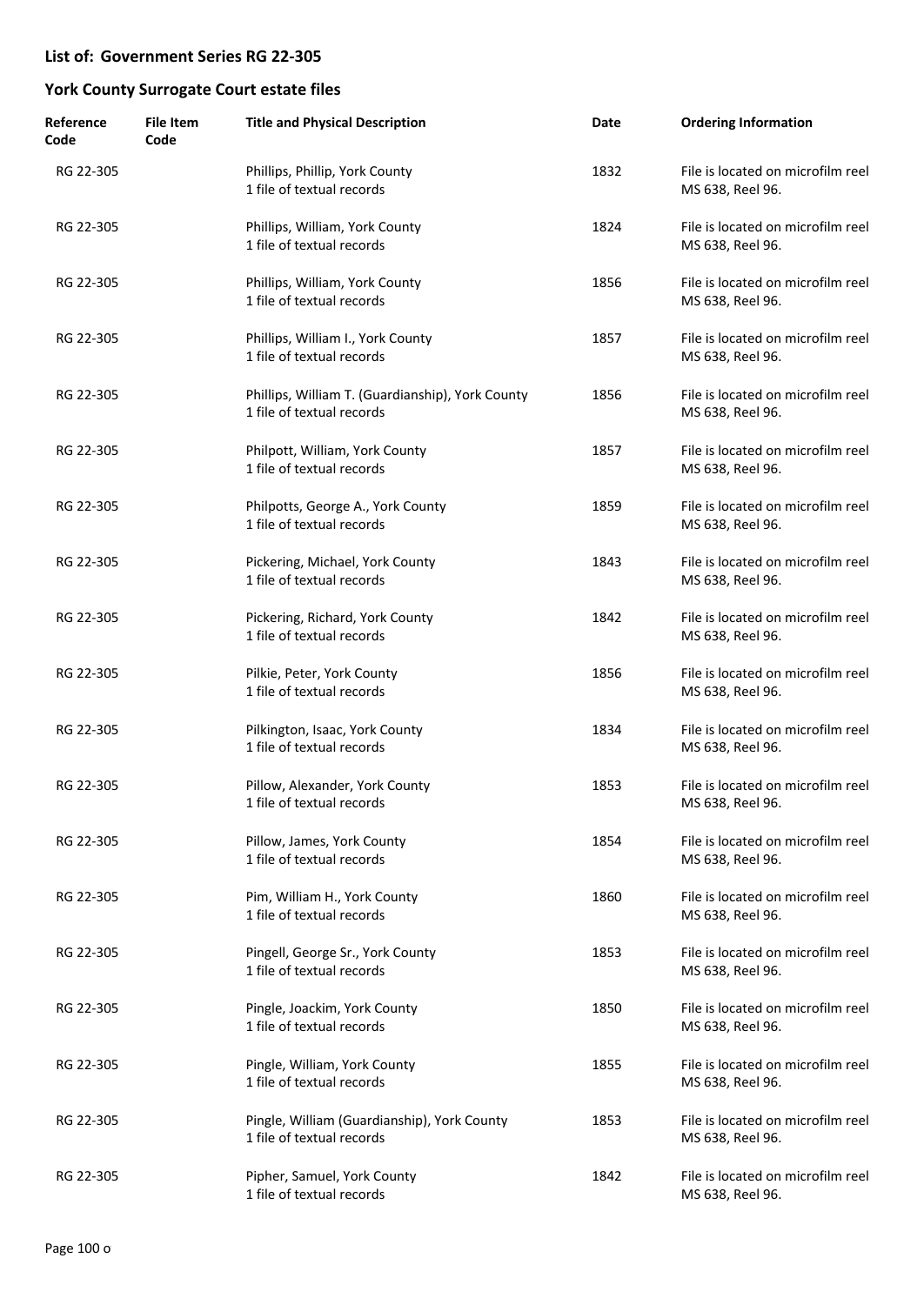| Reference<br>Code | <b>File Item</b><br>Code | <b>Title and Physical Description</b>                                     | Date | <b>Ordering Information</b>                           |
|-------------------|--------------------------|---------------------------------------------------------------------------|------|-------------------------------------------------------|
| RG 22-305         |                          | Platt, Thomas, York County<br>1 file of textual records                   | 1838 | File is located on microfilm reel<br>MS 638, Reel 96. |
| RG 22-305         |                          | Playter, James, York County<br>1 file of textual records                  | 1809 | File is located on microfilm reel<br>MS 638, Reel 96. |
| RG 22-305         |                          | Playter, Watson, York County<br>1 file of textual records                 | 1834 | File is located on microfilm reel<br>MS 638, Reel 96. |
| RG 22-305         |                          | Plummer, Elizabeth, York County<br>1 file of textual records              | 1838 | File is located on microfilm reel<br>MS 638, Reel 96. |
| RG 22-305         |                          | Plummer, Ralph, York County<br>1 file of textual records                  | 1833 | File is located on microfilm reel<br>MS 638, Reel 96. |
| RG 22-305         |                          | Pointer, Richard, York County<br>1 file of textual records                | 1862 | File is located on microfilm reel<br>MS 638, Reel 97. |
| RG 22-305         |                          | Pollard, John, York County<br>1 file of textual records                   | 1839 | File is located on microfilm reel<br>MS 638, Reel 97. |
| RG 22-305         |                          | Pollard, Joshua, York County<br>1 file of textual records                 | 1850 | File is located on microfilm reel<br>MS 638, Reel 97. |
| RG 22-305         |                          | Polley, John, York County<br>1 file of textual records                    | 1827 | File is located on microfilm reel<br>MS 638, Reel 97. |
| RG 22-305         |                          | Pollock, Charles, York County<br>1 file of textual records                | 1854 | File is located on microfilm reel<br>MS 638, Reel 97. |
| RG 22-305         |                          | Poquin, William, York County<br>1 file of textual records                 | 1855 | File is located on microfilm reel<br>MS 638, Reel 97. |
| RG 22-305         |                          | Porter, Henry, York County<br>1 file of textual records                   | 1856 | File is located on microfilm reel<br>MS 638, Reel 97. |
| RG 22-305         |                          | Porter, John, York County<br>1 file of textual records                    | 1850 | File is located on microfilm reel<br>MS 638, Reel 97. |
| RG 22-305         |                          | Postill, William (Guardianship), York County<br>1 file of textual records | 1854 | File is located on microfilm reel<br>MS 638, Reel 97. |
| RG 22-305         |                          | Potter, Thomas, York County<br>1 file of textual records                  | 1857 | File is located on microfilm reel<br>MS 638, Reel 97. |
| RG 22-305         |                          | Potts, John T., York County<br>1 file of textual records                  | 1854 | File is located on microfilm reel<br>MS 638, Reel 97. |
| RG 22-305         |                          | Powell, Isaac, York County<br>1 file of textual records                   | 1834 | File is located on microfilm reel<br>MS 638, Reel 97. |
| RG 22-305         |                          | Powell, James, York County<br>1 file of textual records                   | 1816 | File is located on microfilm reel<br>MS 638, Reel 97. |
| RG 22-305         |                          | Powell, Lewis, York County<br>1 file of textual records                   | 1833 | File is located on microfilm reel<br>MS 638, Reel 97. |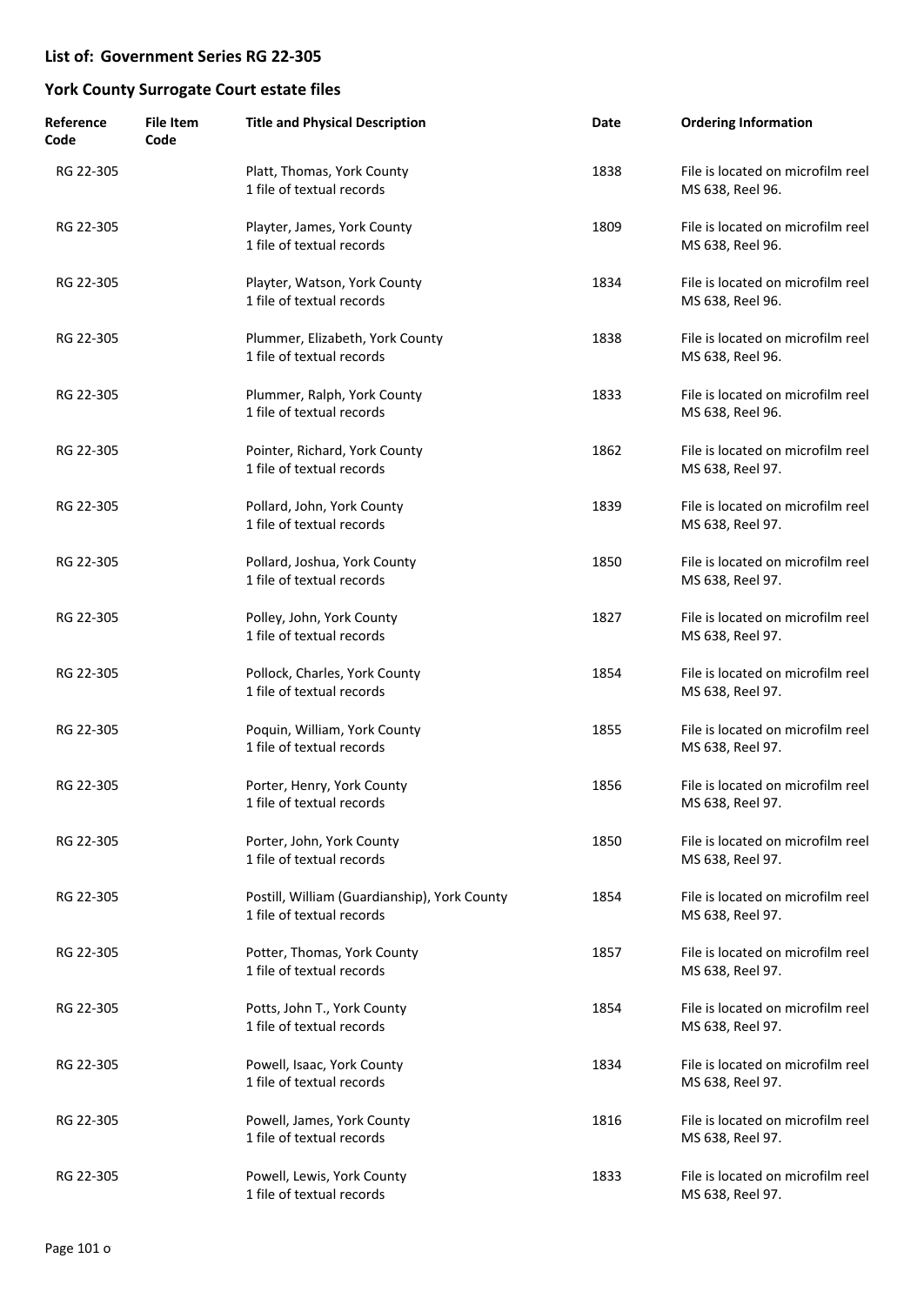| Reference<br>Code | <b>File Item</b><br>Code | <b>Title and Physical Description</b>                          | Date | <b>Ordering Information</b>                           |
|-------------------|--------------------------|----------------------------------------------------------------|------|-------------------------------------------------------|
| RG 22-305         |                          | Powell, William, York County<br>1 file of textual records      | 1853 | File is located on microfilm reel<br>MS 638, Reel 97. |
| RG 22-305         |                          | Prentice, Robert W., York County<br>1 file of textual records  | 1834 | File is located on microfilm reel<br>MS 638, Reel 97. |
| RG 22-305         |                          | Preston, George, York County<br>1 file of textual records      | 1854 | File is located on microfilm reel<br>MS 638, Reel 97. |
| RG 22-305         |                          | Price, Joseph, York County<br>1 file of textual records        | 1846 | File is located on microfilm reel<br>MS 638, Reel 97. |
| RG 22-305         |                          | Priestman, Lyth, York County<br>1 file of textual records      | 1846 | File is located on microfilm reel<br>MS 638, Reel 97. |
| RG 22-305         |                          | Priestman, Martha, York County<br>1 file of textual records    | 1859 | File is located on microfilm reel<br>MS 638, Reel 97. |
| RG 22-305         |                          | Primrose, Francis S., York County<br>1 file of textual records | 1855 | File is located on microfilm reel<br>MS 638, Reel 97. |
| RG 22-305         |                          | Pringle, Joachim, York County<br>1 file of textual records     | 1819 | File is located on microfilm reel<br>MS 638, Reel 97. |
| RG 22-305         |                          | Pritchard, John, York County<br>1 file of textual records      | 1832 | File is located on microfilm reel<br>MS 638, Reel 97. |
| RG 22-305         |                          | Prittie, Henry, York County<br>1 file of textual records       | 1860 | File is located on microfilm reel<br>MS 638, Reel 97. |
| RG 22-305         |                          | Procter, Sarah, York County<br>1 file of textual records       | 1847 | File is located on microfilm reel<br>MS 638, Reel 97. |
| RG 22-305         |                          | Proctor, Enock, York County<br>1 file of textual records       | 1831 | File is located on microfilm reel<br>MS 638, Reel 97. |
| RG 22-305         |                          | Proctor, Henry, York County<br>1 file of textual records       | 1818 | File is located on microfilm reel<br>MS 638, Reel 97. |
| RG 22-305         |                          | Purdy, William, York County<br>1 file of textual records       | 1854 | File is located on microfilm reel<br>MS 638, Reel 97. |
| RG 22-305         |                          | Purves, John, York County<br>1 file of textual records         | 1847 | File is located on microfilm reel<br>MS 638, Reel 97. |
| RG 22-305         |                          | Purvis, David, York County<br>1 file of textual records        | 1845 | File is located on microfilm reel<br>MS 638, Reel 97. |
| RG 22-305         |                          | Purvis, John, York County<br>1 file of textual records         | 1805 | File is located on microfilm reel<br>MS 638, Reel 97. |
| RG 22-305         |                          | Putherbough, John, York County<br>1 file of textual records    | 1831 | File is located on microfilm reel<br>MS 638, Reel 97. |
| RG 22-305         |                          | Quackenbush, Walter, York County<br>1 file of textual records  | 1831 | File is located on microfilm reel<br>MS 638, Reel 97. |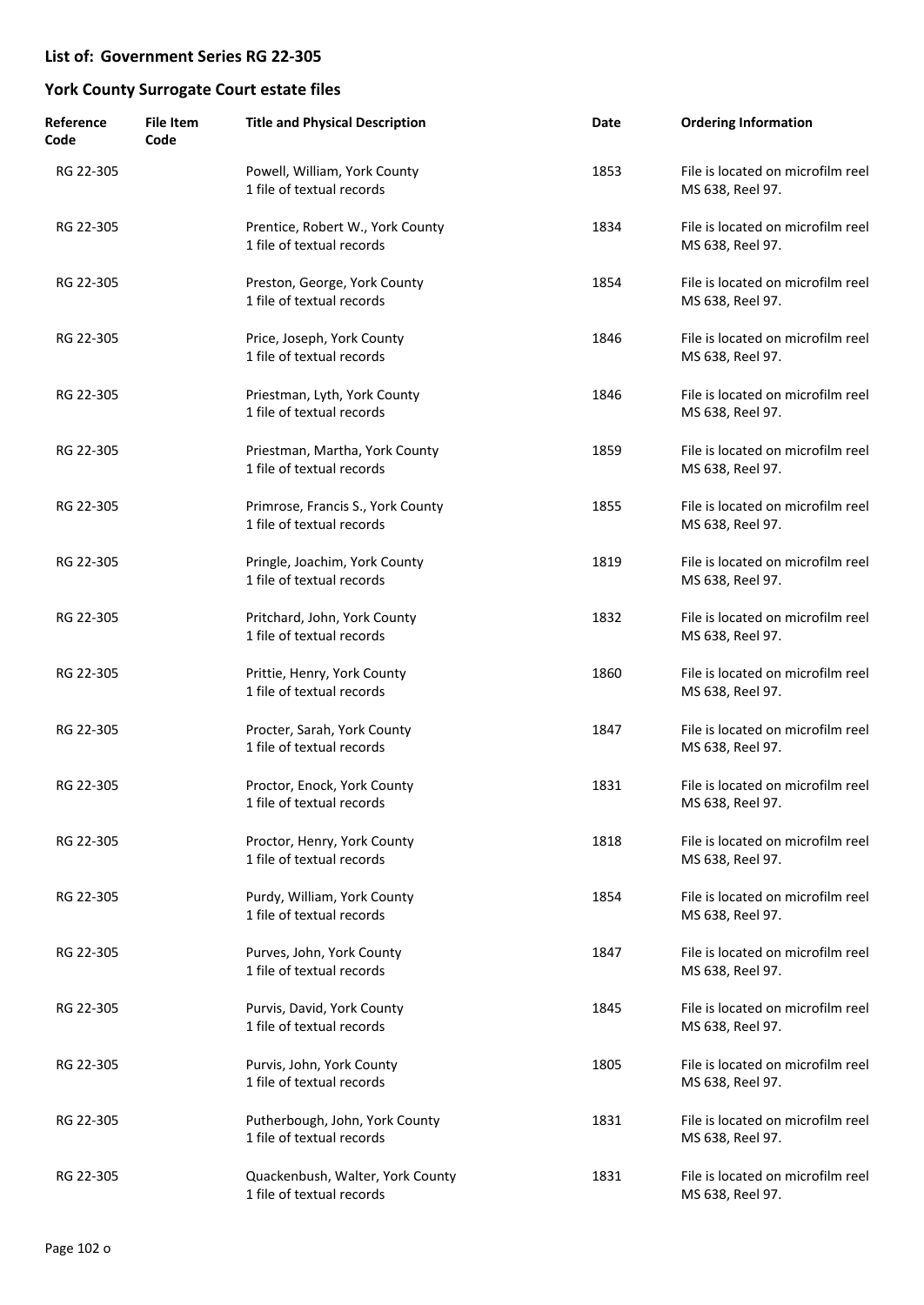| Reference<br>Code | <b>File Item</b><br>Code | <b>Title and Physical Description</b>                                  | Date | <b>Ordering Information</b>                           |
|-------------------|--------------------------|------------------------------------------------------------------------|------|-------------------------------------------------------|
| RG 22-305         |                          | Quigley, Charles, York County<br>1 file of textual records             | 1837 | File is located on microfilm reel<br>MS 638, Reel 97. |
| RG 22-305         |                          | Quin, John, York County<br>1 file of textual records                   | 1848 | File is located on microfilm reel<br>MS 638, Reel 97. |
| RG 22-305         |                          | Radelmiller, John P., York County<br>1 file of textual records         | 1815 | File is located on microfilm reel<br>MS 638, Reel 97. |
| RG 22-305         |                          | Rae, William A., York County<br>1 file of textual records              | 1854 | File is located on microfilm reel<br>MS 638, Reel 97. |
| RG 22-305         |                          | Ragdour, Taylor, York County<br>1 file of textual records              | 1845 | File is located on microfilm reel<br>MS 638, Reel 97. |
| RG 22-305         |                          | Raglin, Taylor, York County<br>1 file of textual records               | 1844 | File is located on microfilm reel<br>MS 638, Reel 97. |
| RG 22-305         |                          | Raine, Robert, York County<br>1 file of textual records                | 1856 | File is located on microfilm reel<br>MS 638, Reel 97. |
| RG 22-305         |                          | Rairdon, John, York County<br>1 file of textual records                | 1857 | File is located on microfilm reel<br>MS 638, Reel 97. |
| RG 22-305         |                          | Ramsay, John, York County<br>1 file of textual records                 | 1859 | File is located on microfilm reel<br>MS 638, Reel 97. |
| RG 22-305         |                          | Randall, Edward, York County<br>1 file of textual records              | 1810 | File is located on microfilm reel<br>MS 638, Reel 97. |
| RG 22-305         |                          | Randall, Joseph, York County<br>1 file of textual records              | 1824 | File is located on microfilm reel<br>MS 638, Reel 97. |
| RG 22-305         |                          | Randall, Mary, York County<br>1 file of textual records                | 1822 | File is located on microfilm reel<br>MS 638, Reel 97. |
| RG 22-305         |                          | Rank, Thomas, York County<br>1 file of textual records                 | 1854 | File is located on microfilm reel<br>MS 638, Reel 97. |
| RG 22-305         |                          | Rankin, William, York County<br>1 file of textual records              | 1848 | File is located on microfilm reel<br>MS 638, Reel 97. |
| RG 22-305         |                          | Ranseer, George, York County<br>1 file of textual records              | 1839 | File is located on microfilm reel<br>MS 638, Reel 97. |
| RG 22-305         |                          | Rattenburg, William, York County<br>1 file of textual records          | 1850 | File is located on microfilm reel<br>MS 638, Reel 97. |
| RG 22-305         |                          | Ray, Jacob C. (Guardianship), York County<br>1 file of textual records | 1851 | File is located on microfilm reel<br>MS 638, Reel 97. |
| RG 22-305         |                          | Ray, Nathaniel, York County<br>1 file of textual records               | 1813 | File is located on microfilm reel<br>MS 638, Reel 97. |
| RG 22-305         |                          | Raymer, Martin, York County<br>1 file of textual records               | 1860 | File is located on microfilm reel<br>MS 638, Reel 97. |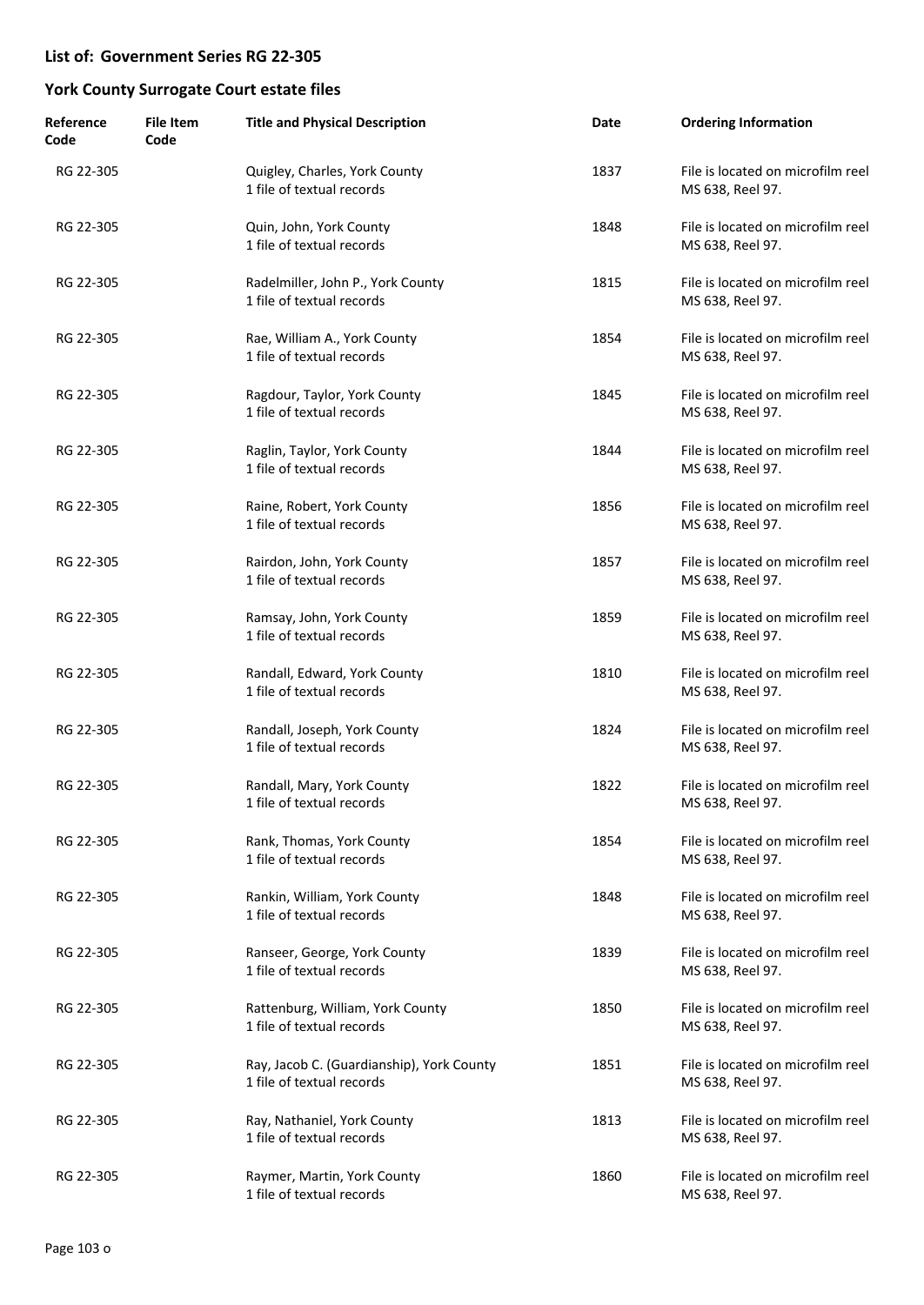| Reference<br>Code | <b>File Item</b><br>Code | <b>Title and Physical Description</b>                            | Date | <b>Ordering Information</b>                           |
|-------------------|--------------------------|------------------------------------------------------------------|------|-------------------------------------------------------|
| RG 22-305         |                          | Raymond, James, York County<br>1 file of textual records         | 1828 | File is located on microfilm reel<br>MS 638, Reel 97. |
| RG 22-305         |                          | Raynor, John, York County<br>1 file of textual records           | 1844 | File is located on microfilm reel<br>MS 638, Reel 97. |
| RG 22-305         |                          | Reaburn, William, York County<br>1 file of textual records       | 1860 | File is located on microfilm reel<br>MS 638, Reel 97. |
| RG 22-305         |                          | Read, Thomas, York County<br>1 file of textual records           | 1862 | File is located on microfilm reel<br>MS 638, Reel 97. |
| RG 22-305         |                          | Reading, Charles, York County<br>1 file of textual records       | 1863 | File is located on microfilm reel<br>MS 638, Reel 97. |
| RG 22-305         |                          | Reading, Joseph, York County<br>1 file of textual records        | 1856 | File is located on microfilm reel<br>MS 638, Reel 97. |
| RG 22-305         |                          | Reaman, George, York County<br>1 file of textual records         | 1838 | File is located on microfilm reel<br>MS 638, Reel 97. |
| RG 22-305         |                          | Reaman, John, York County<br>1 file of textual records           | 1832 | File is located on microfilm reel<br>MS 638, Reel 97. |
| RG 22-305         |                          | Reaman, Josiah, York County<br>1 file of textual records         | 1850 | File is located on microfilm reel<br>MS 638, Reel 97. |
| RG 22-305         |                          | Reamer, Abraham, York County<br>1 file of textual records        | 1847 | File is located on microfilm reel<br>MS 638, Reel 98. |
| RG 22-305         |                          | Redmond, Joseph, York County<br>1 file of textual records        | 1843 | File is located on microfilm reel<br>MS 638, Reel 98. |
| RG 22-305         |                          | Redpath, James, York County<br>1 file of textual records         | 1827 | File is located on microfilm reel<br>MS 638, Reel 98. |
| RG 22-305         |                          | Reed, Codrington A. B., York County<br>1 file of textual records | 1862 | File is located on microfilm reel<br>MS 638, Reel 98. |
| RG 22-305         |                          | Reeder, William, York County<br>1 file of textual records        | 1839 | File is located on microfilm reel<br>MS 638, Reel 98. |
| RG 22-305         |                          | Reesor, Abraham, York County<br>1 file of textual records        | 1831 | File is located on microfilm reel<br>MS 638, Reel 98. |
| RG 22-305         |                          | Reesor, Christian G., York County<br>1 file of textual records   | 1862 | File is located on microfilm reel<br>MS 638, Reel 98. |
| RG 22-305         |                          | Reesor, Christopher, York County<br>1 file of textual records    | 1846 | File is located on microfilm reel<br>MS 638, Reel 98. |
| RG 22-305         |                          | Reesor, Joseph, York County<br>1 file of textual records         | 1861 | File is located on microfilm reel<br>MS 638, Reel 98. |
| RG 22-305         |                          | Reid, Gabriel, York County<br>1 file of textual records          | 1849 | File is located on microfilm reel<br>MS 638, Reel 98. |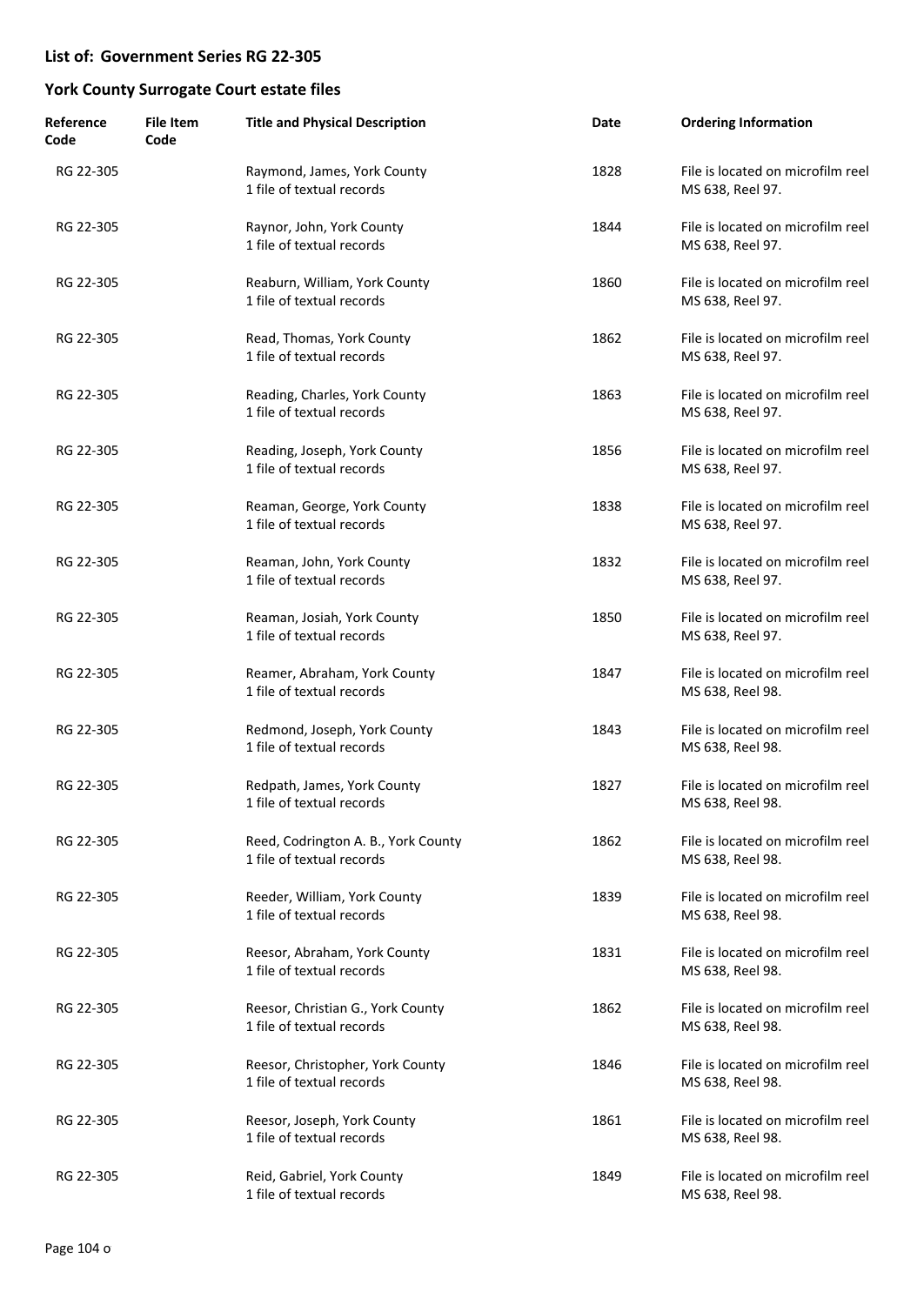| Reference<br>Code | <b>File Item</b><br>Code | <b>Title and Physical Description</b>                         | Date | <b>Ordering Information</b>                           |
|-------------------|--------------------------|---------------------------------------------------------------|------|-------------------------------------------------------|
| RG 22-305         |                          | Reid, Walter, York County<br>1 file of textual records        | 1834 | File is located on microfilm reel<br>MS 638, Reel 98. |
| RG 22-305         |                          | Reid, William Jr., York County<br>1 file of textual records   | 1860 | File is located on microfilm reel<br>MS 638, Reel 98. |
| RG 22-305         |                          | Reily, John, York County<br>1 file of textual records         | 1834 | File is located on microfilm reel<br>MS 638, Reel 98. |
| RG 22-305         |                          | Rennardson, Robert, York County<br>1 file of textual records  | 1834 | File is located on microfilm reel<br>MS 638, Reel 98. |
| RG 22-305         |                          | Rennick, Gerrard, York County<br>1 file of textual records    | 1856 | File is located on microfilm reel<br>MS 638, Reel 98. |
| RG 22-305         |                          | Rennick, John, York County<br>1 file of textual records       | 1833 | File is located on microfilm reel<br>MS 638, Reel 98. |
| RG 22-305         |                          | Reser, Christian, York County<br>1 file of textual records    | 1806 | File is located on microfilm reel<br>MS 638, Reel 98. |
| RG 22-305         |                          | Reser, Freny, York County<br>1 file of textual records        | 1819 | File is located on microfilm reel<br>MS 638, Reel 98. |
| RG 22-305         |                          | Reynolds, William, York County<br>1 file of textual records   | 1859 | File is located on microfilm reel<br>MS 638, Reel 98. |
| RG 22-305         |                          | Rhodes, Joseph, York County<br>1 file of textual records      | 1861 | File is located on microfilm reel<br>MS 638, Reel 98. |
| RG 22-305         |                          | Rice, Edward, York County<br>1 file of textual records        | 1861 | File is located on microfilm reel<br>MS 638, Reel 98. |
| RG 22-305         |                          | Richard, John Sr., York County<br>1 file of textual records   | 1841 | File is located on microfilm reel<br>MS 638, Reel 98. |
| RG 22-305         |                          | Richards, William, York County<br>1 file of textual records   | 1846 | File is located on microfilm reel<br>MS 638, Reel 98. |
| RG 22-305         |                          | Richardson, Ezekiel, York County<br>1 file of textual records | 1847 | File is located on microfilm reel<br>MS 638, Reel 98. |
| RG 22-305         |                          | Richardson, John, York County<br>1 file of textual records    | 1840 | File is located on microfilm reel<br>MS 638, Reel 98. |
| RG 22-305         |                          | Richardson, Joseph, York County<br>1 file of textual records  | 1861 | File is located on microfilm reel<br>MS 638, Reel 98. |
| RG 22-305         |                          | Richardson, Joshua, York County<br>1 file of textual records  | 1853 | File is located on microfilm reel<br>MS 638, Reel 98. |
| RG 22-305         |                          | Richardson, Thomas, York County<br>1 file of textual records  | 1865 | File is located on microfilm reel<br>MS 638, Reel 98. |
| RG 22-305         |                          | Richardson, William, York County<br>1 file of textual records | 1844 | File is located on microfilm reel<br>MS 638, Reel 98. |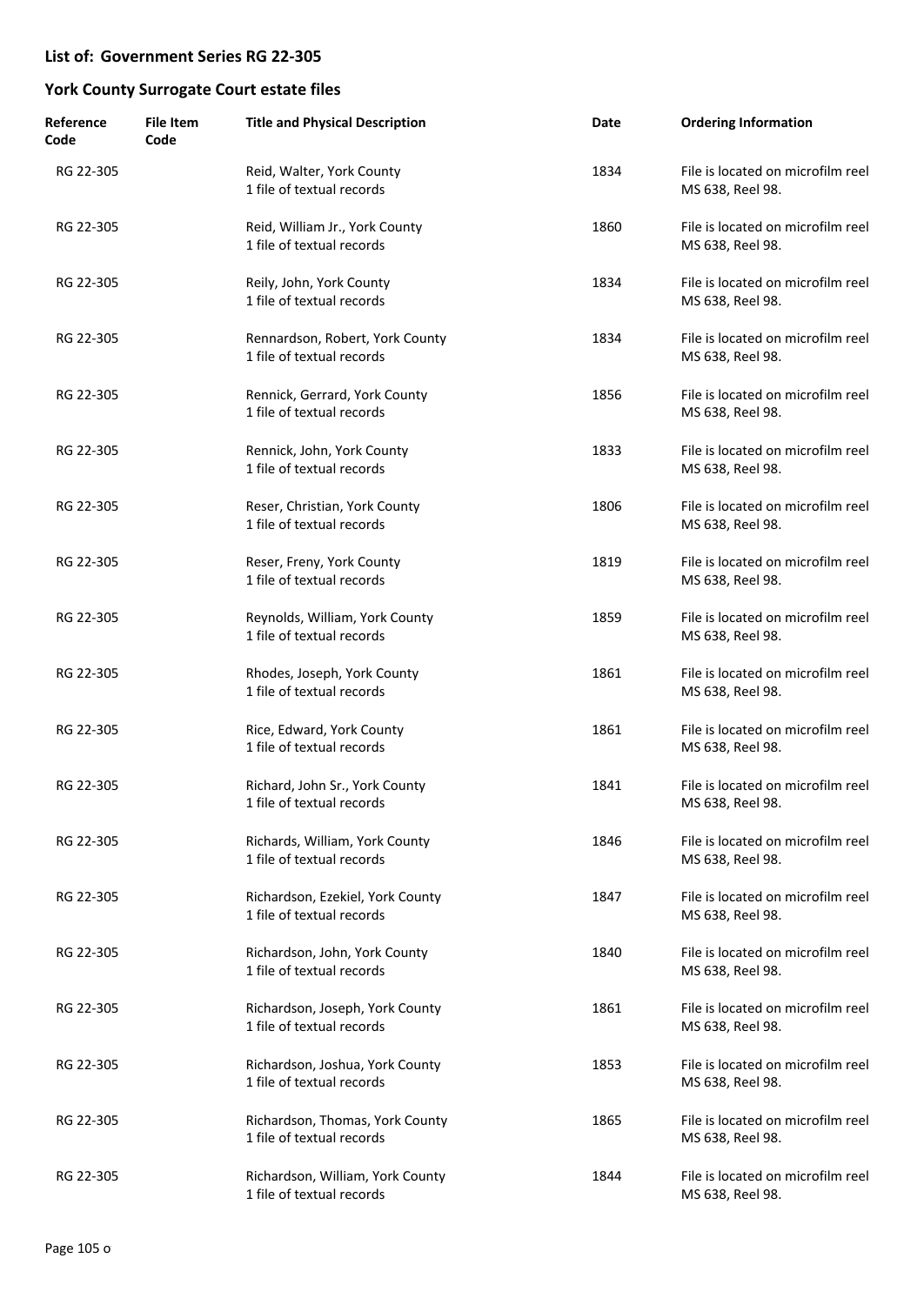| Reference<br>Code | <b>File Item</b><br>Code | <b>Title and Physical Description</b>                          | Date | <b>Ordering Information</b>                           |
|-------------------|--------------------------|----------------------------------------------------------------|------|-------------------------------------------------------|
| RG 22-305         |                          | Richwine, Stophell, York County<br>1 file of textual records   | 1805 | File is located on microfilm reel<br>MS 638, Reel 98. |
| RG 22-305         |                          | Rickey, William, York County<br>1 file of textual records      | 1854 | File is located on microfilm reel<br>MS 638, Reel 98. |
| RG 22-305         |                          | Riddle, James, York County<br>1 file of textual records        | 1854 | File is located on microfilm reel<br>MS 638, Reel 98. |
| RG 22-305         |                          | Rider, Andrew, York County<br>1 file of textual records        | 1837 | File is located on microfilm reel<br>MS 638, Reel 98. |
| RG 22-305         |                          | Ridout, Thomas G., York County<br>1 file of textual records    | 1861 | File is located on microfilm reel<br>MS 638, Reel 98. |
| RG 22-305         |                          | Ritchie, John, York County<br>1 file of textual records        | 1850 | File is located on microfilm reel<br>MS 638, Reel 98. |
| RG 22-305         |                          | Roach, Patrick, York County<br>1 file of textual records       | 1859 | File is located on microfilm reel<br>MS 638, Reel 98. |
| RG 22-305         |                          | Roberts, Elizabeth, York County<br>1 file of textual records   | 1850 | File is located on microfilm reel<br>MS 638, Reel 98. |
| RG 22-305         |                          | Roberts, Joseph, York County<br>1 file of textual records      | 1813 | File is located on microfilm reel<br>MS 638, Reel 98. |
| RG 22-305         |                          | Roberts, William H., York County<br>1 file of textual records  | 1855 | File is located on microfilm reel<br>MS 638, Reel 98. |
| RG 22-305         |                          | Robertson, Archibald, York County<br>1 file of textual records | 1840 | File is located on microfilm reel<br>MS 638, Reel 98. |
| RG 22-305         |                          | Robertson, Janet, York County<br>1 file of textual records     | 1826 | File is located on microfilm reel<br>MS 638, Reel 98. |
| RG 22-305         |                          | Robertson, John, York County<br>1 file of textual records      | 1853 | File is located on microfilm reel<br>MS 638, Reel 98. |
| RG 22-305         |                          | Robertson, Peter, York County<br>1 file of textual records     | 1844 | File is located on microfilm reel<br>MS 638, Reel 98. |
| RG 22-305         |                          | Robertson, Peter Sr., York County<br>1 file of textual records | 1862 | File is located on microfilm reel<br>MS 638, Reel 98. |
| RG 22-305         |                          | Robinet, Allan Sr., York County<br>1 file of textual records   | 1813 | File is located on microfilm reel<br>MS 638, Reel 98. |
| RG 22-305         |                          | Robinson, Agnes C., York County<br>1 file of textual records   | 1860 | File is located on microfilm reel<br>MS 638, Reel 98. |
| RG 22-305         |                          | Robinson, Amon, York County<br>1 file of textual records       | 1862 | File is located on microfilm reel<br>MS 638, Reel 98. |
| RG 22-305         |                          | Robinson, Benjamin, York County<br>1 file of textual records   | 1800 | File is located on microfilm reel<br>MS 638, Reel 98. |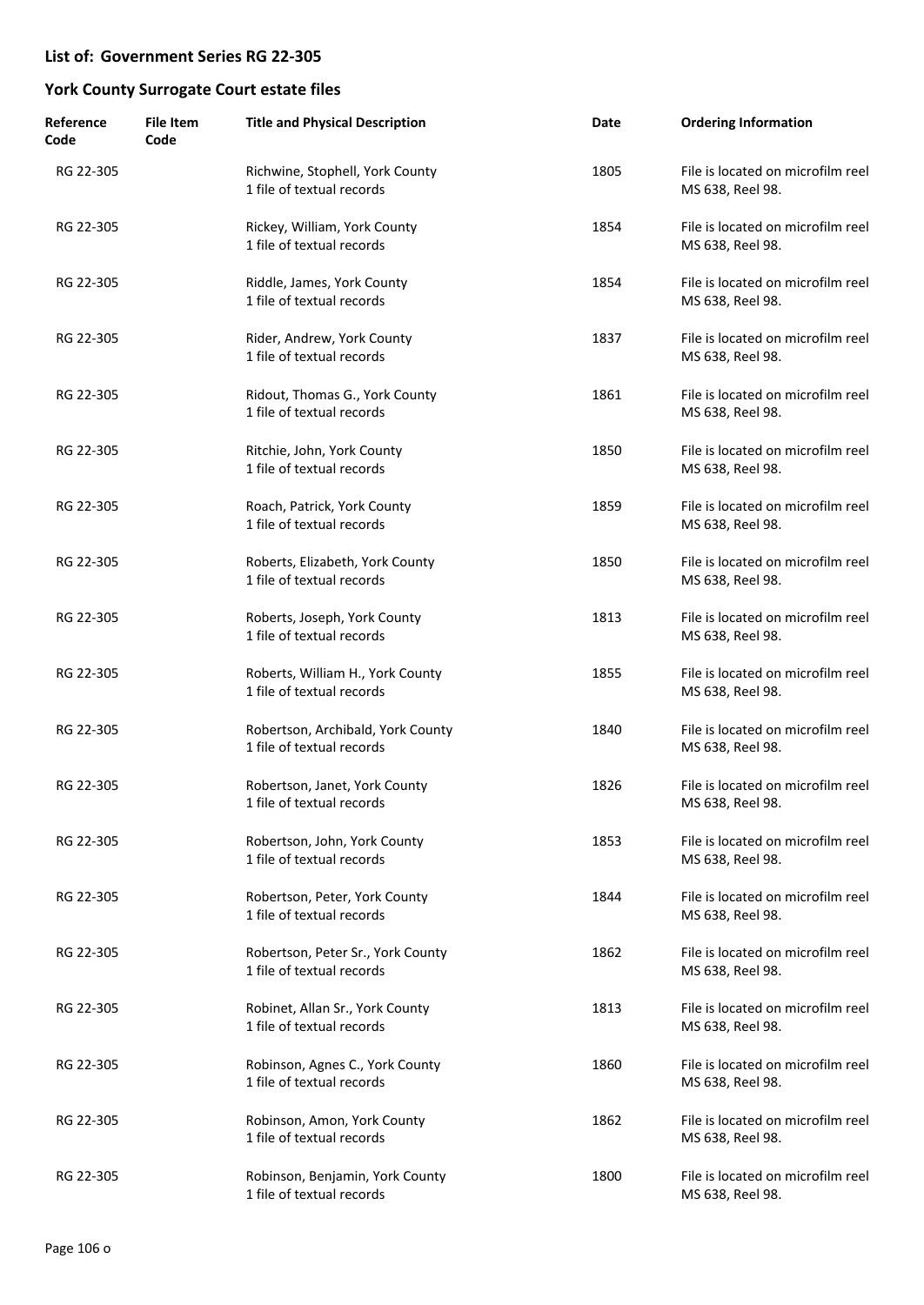| Reference<br>Code | <b>File Item</b><br>Code | <b>Title and Physical Description</b>                       | Date | <b>Ordering Information</b>                           |
|-------------------|--------------------------|-------------------------------------------------------------|------|-------------------------------------------------------|
| RG 22-305         |                          | Robinson, Hugh, York County<br>1 file of textual records    | 1858 | File is located on microfilm reel<br>MS 638, Reel 98. |
| RG 22-305         |                          | Robinson, James, York County<br>1 file of textual records   | 1860 | File is located on microfilm reel<br>MS 638, Reel 98. |
| RG 22-305         |                          | Robinson, James, York County<br>1 file of textual records   | 1862 | File is located on microfilm reel<br>MS 638, Reel 98. |
| RG 22-305         |                          | Robinson, John, York County<br>1 file of textual records    | 1814 | File is located on microfilm reel<br>MS 638, Reel 98. |
| RG 22-305         |                          | Robinson, John, York County<br>1 file of textual records    | 1846 | File is located on microfilm reel<br>MS 638, Reel 98. |
| RG 22-305         |                          | Robinson, John, York County<br>1 file of textual records    | 1859 | File is located on microfilm reel<br>MS 638, Reel 98. |
| RG 22-305         |                          | Robinson, Sarah, York County<br>1 file of textual records   | 1860 | File is located on microfilm reel<br>MS 638, Reel 98. |
| RG 22-305         |                          | Robinson, William, York County<br>1 file of textual records | 1822 | File is located on microfilm reel<br>MS 638, Reel 98. |
| RG 22-305         |                          | Robson, Edward, York County<br>1 file of textual records    | 1847 | File is located on microfilm reel<br>MS 638, Reel 98. |
| RG 22-305         |                          | Robson, Edward, York County<br>1 file of textual records    | 1848 | File is located on microfilm reel<br>MS 638, Reel 98. |
| RG 22-305         |                          | Robson, Thomas, York County<br>1 file of textual records    | 1836 | File is located on microfilm reel<br>MS 638, Reel 98. |
| RG 22-305         |                          | Robson, Thomas, York County<br>1 file of textual records    | 1847 | File is located on microfilm reel<br>MS 638, Reel 98. |
| RG 22-305         |                          | Robson, William, York County<br>1 file of textual records   | 1854 | File is located on microfilm reel<br>MS 638, Reel 98. |
| RG 22-305         |                          | Rock, James, York County<br>1 file of textual records       | 1839 | File is located on microfilm reel<br>MS 638, Reel 98. |
| RG 22-305         |                          | Rock, Louis C., York County<br>1 file of textual records    | 1847 | File is located on microfilm reel<br>MS 638, Reel 98. |
| RG 22-305         |                          | Rock, Patrick, York County<br>1 file of textual records     | 1844 | File is located on microfilm reel<br>MS 638, Reel 98. |
| RG 22-305         |                          | Roddy, Charles, York County<br>1 file of textual records    | 1862 | File is located on microfilm reel<br>MS 638, Reel 98. |
| RG 22-305         |                          | Roddy, John, York County<br>1 file of textual records       | 1839 | File is located on microfilm reel<br>MS 638, Reel 98. |
| RG 22-305         |                          | Rogers, Asa, York County<br>1 file of textual records       | 1834 | File is located on microfilm reel<br>MS 638, Reel 98. |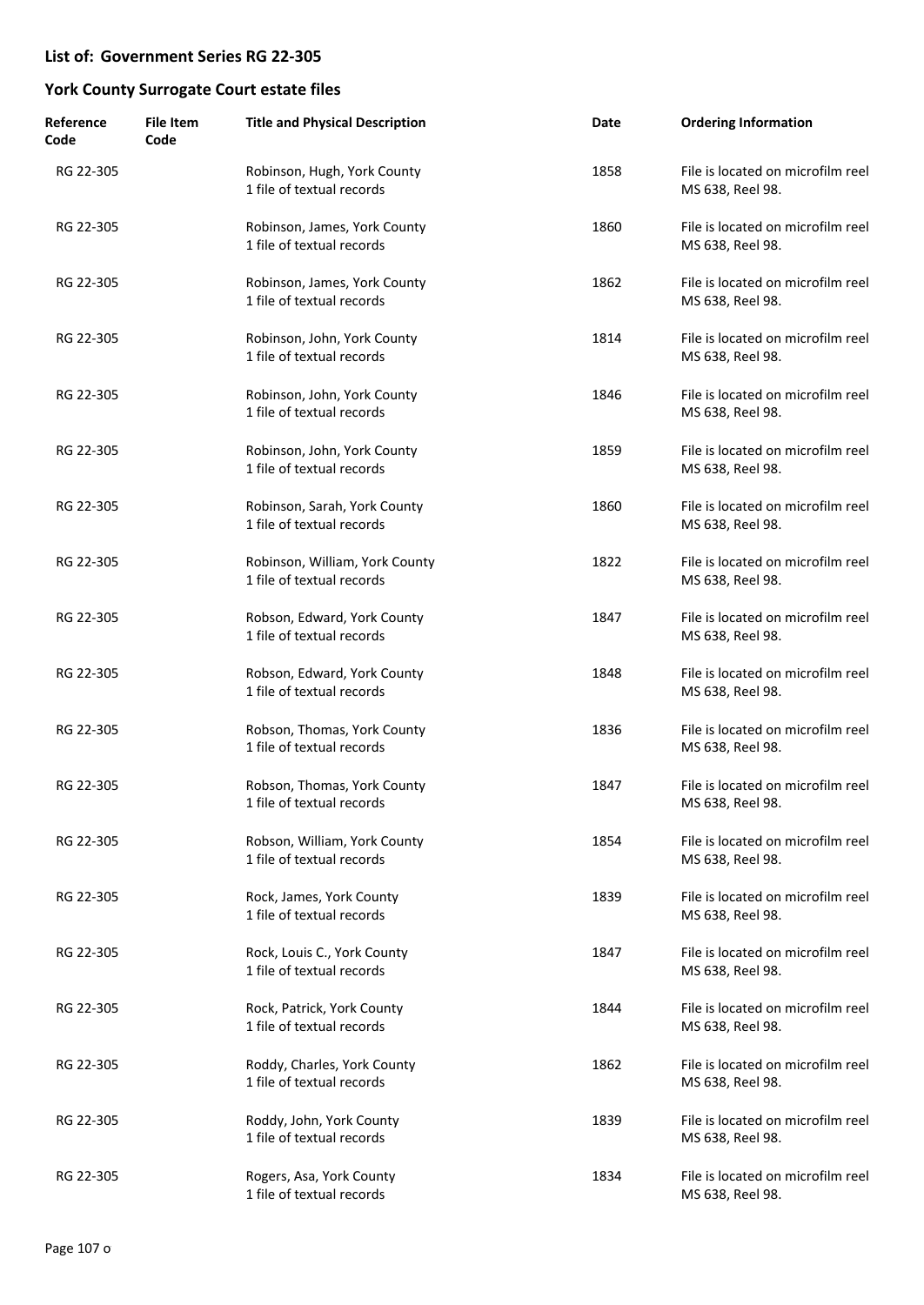| Reference<br>Code | <b>File Item</b><br>Code | <b>Title and Physical Description</b>                                     | Date | <b>Ordering Information</b>                           |
|-------------------|--------------------------|---------------------------------------------------------------------------|------|-------------------------------------------------------|
| RG 22-305         |                          | Rogers, Augustus, York County<br>1 file of textual records                | 1858 | File is located on microfilm reel<br>MS 638, Reel 98. |
| RG 22-305         |                          | Rogers, Augustus (Guardianship), York County<br>1 file of textual records | 1861 | File is located on microfilm reel<br>MS 638, Reel 98. |
| RG 22-305         |                          | Rogers, Isaac, York County<br>1 file of textual records                   | 1857 | File is located on microfilm reel<br>MS 638, Reel 98. |
| RG 22-305         |                          | Rogers, James, York County<br>1 file of textual records                   | 1853 | File is located on microfilm reel<br>MS 638, Reel 98. |
| RG 22-305         |                          | Rogers, John, York County<br>1 file of textual records                    | 1863 | File is located on microfilm reel<br>MS 638, Reel 98. |
| RG 22-305         |                          | Rogers, Obadiah, York County<br>1 file of textual records                 | 1841 | File is located on microfilm reel<br>MS 638, Reel 98. |
| RG 22-305         |                          | Rogers, Rufus, York County<br>1 file of textual records                   | 1808 | File is located on microfilm reel<br>MS 638, Reel 98. |
| RG 22-305         |                          | Rogers, Timothy, York County<br>1 file of textual records                 | 1829 | File is located on microfilm reel<br>MS 638, Reel 98. |
| RG 22-305         |                          | Rogers, William, York County<br>1 file of textual records                 | 1853 | File is located on microfilm reel<br>MS 638, Reel 98. |
| RG 22-305         |                          | Rohan, Peter, York County<br>1 file of textual records                    | 1838 | File is located on microfilm reel<br>MS 638, Reel 98. |
| RG 22-305         |                          | Ronan, James, York County<br>1 file of textual records                    | 1854 | File is located on microfilm reel<br>MS 638, Reel 98. |
| RG 22-305         |                          | Rose, Henry Sr., York County<br>1 file of textual records                 | 1835 | File is located on microfilm reel<br>MS 638, Reel 98. |
| RG 22-305         |                          | Rose, Samuel, York County<br>1 file of textual records                    | 1854 | File is located on microfilm reel<br>MS 638, Reel 98. |
| RG 22-305         |                          | Rose, Walter, York County<br>1 file of textual records                    | 1843 | File is located on microfilm reel<br>MS 638, Reel 98. |
| RG 22-305         |                          | Rosenberger, Benjamin, York County<br>1 file of textual records           | 1813 | File is located on microfilm reel<br>MS 638, Reel 99. |
| RG 22-305         |                          | Ross, Alexander, York County<br>1 file of textual records                 | 1820 | File is located on microfilm reel<br>MS 638, Reel 99. |
| RG 22-305         |                          | Ross, Alexander, York County<br>1 file of textual records                 | 1861 | File is located on microfilm reel<br>MS 638, Reel 99. |
| RG 22-305         |                          | Ross, Angus, York County<br>1 file of textual records                     | 1856 | File is located on microfilm reel<br>MS 638, Reel 99. |
| RG 22-305         |                          | Ross, Corbin L., York County<br>1 file of textual records                 | 1834 | File is located on microfilm reel<br>MS 638, Reel 99. |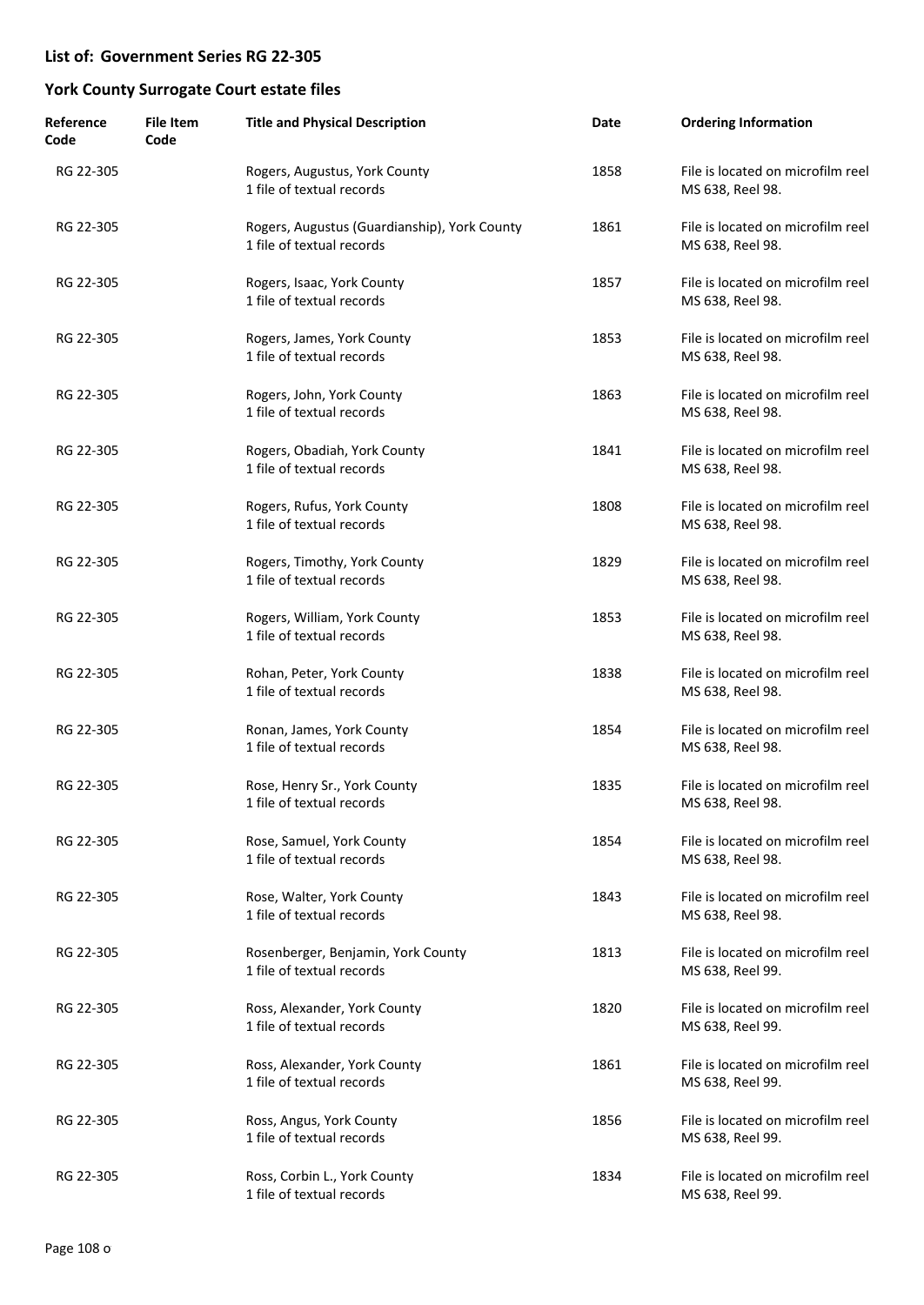| Reference<br>Code | <b>File Item</b><br>Code | <b>Title and Physical Description</b>                                    | Date | <b>Ordering Information</b>                           |
|-------------------|--------------------------|--------------------------------------------------------------------------|------|-------------------------------------------------------|
| RG 22-305         |                          | Ross, David, York County<br>1 file of textual records                    | 1858 | File is located on microfilm reel<br>MS 638, Reel 99. |
| RG 22-305         |                          | Ross, George, York County<br>1 file of textual records                   | 1860 | File is located on microfilm reel<br>MS 638, Reel 99. |
| RG 22-305         |                          | Ross, John, York County<br>1 file of textual records                     | 1808 | File is located on microfilm reel<br>MS 638, Reel 99. |
| RG 22-305         |                          | Rowan, Gilbert, York County<br>1 file of textual records                 | 1851 | File is located on microfilm reel<br>MS 638, Reel 99. |
| RG 22-305         |                          | Rowe, William, York County<br>1 file of textual records                  | 1843 | File is located on microfilm reel<br>MS 638, Reel 99. |
| RG 22-305         |                          | Rowland, Sage, York County<br>1 file of textual records                  | 1859 | File is located on microfilm reel<br>MS 638, Reel 99. |
| RG 22-305         |                          | Roy, John, York County<br>1 file of textual records                      | 1850 | File is located on microfilm reel<br>MS 638, Reel 99. |
| RG 22-305         |                          | Roy, Peter, York County<br>1 file of textual records                     | 1838 | File is located on microfilm reel<br>MS 638, Reel 99. |
| RG 22-305         |                          | Ruan, James, York County<br>1 file of textual records                    | 1848 | File is located on microfilm reel<br>MS 638, Reel 99. |
| RG 22-305         |                          | Ruckett, James, York County<br>1 file of textual records                 | 1850 | File is located on microfilm reel<br>MS 638, Reel 99. |
| RG 22-305         |                          | Rumsey, James, York County<br>1 file of textual records                  | 1848 | File is located on microfilm reel<br>MS 638, Reel 99. |
| RG 22-305         |                          | Ruppert, Adam, York County<br>1 file of textual records                  | 1813 | File is located on microfilm reel<br>MS 638, Reel 99. |
| RG 22-305         |                          | Russel, Francis MacM., York County<br>1 file of textual records          | 1859 | File is located on microfilm reel<br>MS 638, Reel 99. |
| RG 22-305         |                          | Russell, Harris (Guardianship), York County<br>1 file of textual records | 1860 | File is located on microfilm reel<br>MS 638, Reel 99. |
| RG 22-305         |                          | Russell, John, York County<br>1 file of textual records                  | 1853 | File is located on microfilm reel<br>MS 638, Reel 99. |
| RG 22-305         |                          | Russell, John, York County<br>1 file of textual records                  | 1853 | File is located on microfilm reel<br>MS 638, Reel 99. |
| RG 22-305         |                          | Russell, John, York County<br>1 file of textual records                  | 1862 | File is located on microfilm reel<br>MS 638, Reel 99. |
| RG 22-305         |                          | Rutherford, John, York County<br>1 file of textual records               | 1842 | File is located on microfilm reel<br>MS 638, Reel 99. |
| RG 22-305         |                          | Rutledge, John, York County<br>1 file of textual records                 | 1859 | File is located on microfilm reel<br>MS 638, Reel 99. |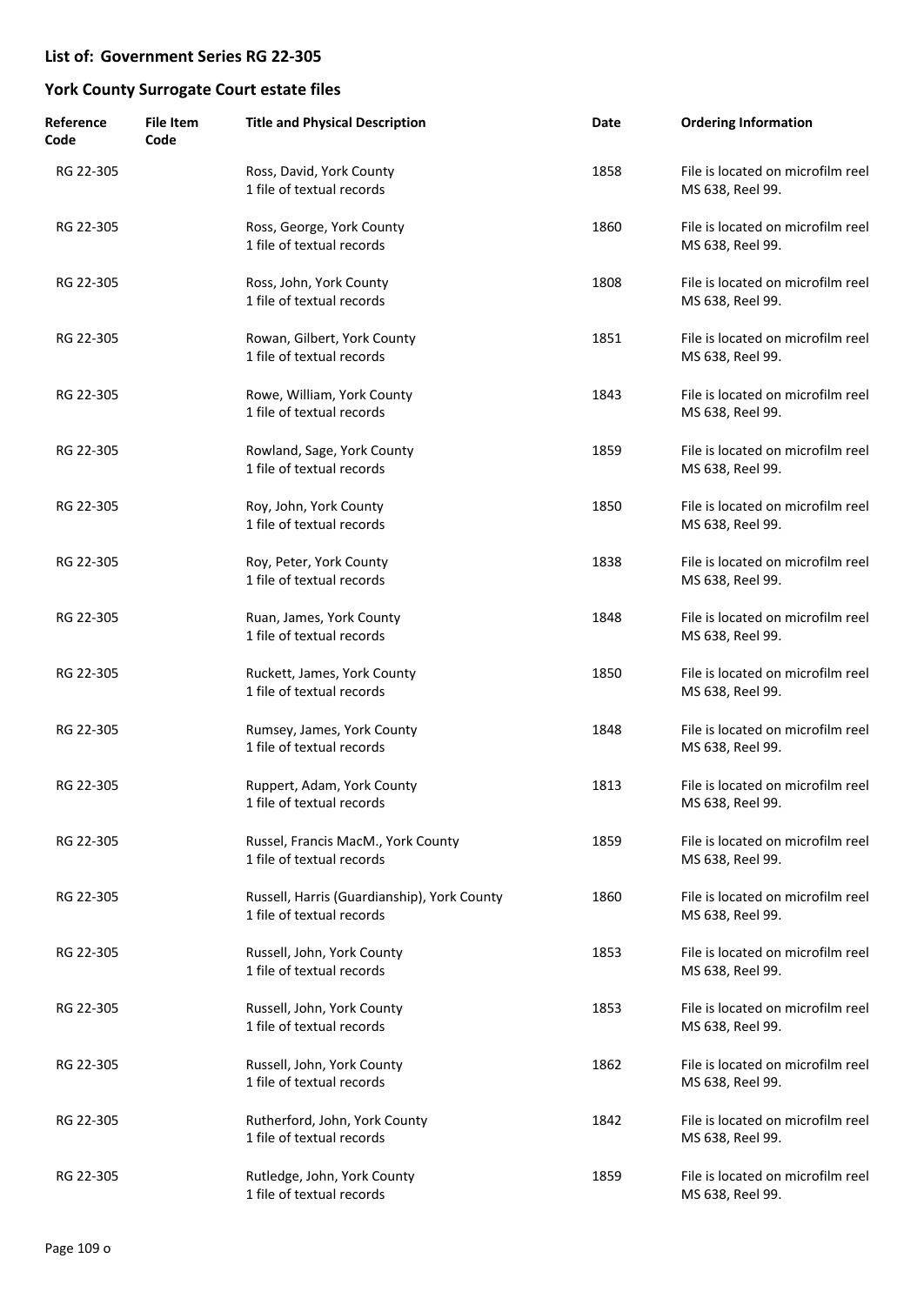| Reference<br>Code | <b>File Item</b><br>Code | <b>Title and Physical Description</b>                           | Date | <b>Ordering Information</b>                            |
|-------------------|--------------------------|-----------------------------------------------------------------|------|--------------------------------------------------------|
| RG 22-305         |                          | Ryan, John, York County<br>1 file of textual records            | 1860 | File is located on microfilm reel<br>MS 638, Reel 99.  |
| RG 22-305         |                          | Ryan, Martin, York County<br>1 file of textual records          | 1852 | File is located on microfilm reel<br>MS 638, Reel 99.  |
| RG 22-305         |                          | Ryan, Martin, York County<br>1 file of textual records          | 1852 | File is located on microfilm reel<br>MS 638, Reel 99.  |
| RG 22-305         |                          | Ryan, Patrick, York County<br>1 file of textual records         | 1847 | File is located on microfilm reel<br>MS 638, Reel 99.  |
| RG 22-305         |                          | Salisbury, Frederick, York County<br>1 file of textual records  | 1815 | File is located on microfilm reel<br>MS 638, Reel 99.  |
| RG 22-305         |                          | Sams, James, York County<br>1 file of textual records           | 1852 | File is located on microfilm reel<br>MS 638, Reel 99.  |
| RG 22-305         |                          | Sanders, Mathias, York County<br>1 file of textual records      | 1813 | File is located on microfilm reel<br>MS 638, Reel 99.  |
| RG 22-305         |                          | Sanderson, John, York County<br>1 file of textual records       | 1854 | File is located on microfilm reel<br>MS 638, Reel 99.  |
| RG 22-305         |                          | Sanderson, Mary, York County<br>1 file of textual records       | 1834 | File is located on microfilm reel<br>MS 638, Reel 99.  |
| RG 22-305         |                          | Sanderson, Samuel, York County<br>1 file of textual records     | 1847 | File is located on microfilm reel<br>MS 638, Reel 99.  |
| RG 22-305         |                          | Saunders, Elizabeth, York County<br>1 file of textual records   | 1830 | File is located on microfilm reel<br>MS 638, Reel 99.  |
| RG 22-305         |                          | Saunderson, Alexander, York County<br>1 file of textual records | 1860 | File is located on microfilm reel<br>MS 638, Reel 99.  |
| RG 22-305         |                          | Saunderson, Thomas, York County<br>1 file of textual records    | 1858 | File is located on microfilm reel<br>MS 638, Reel 99.  |
| RG 22-305         |                          | Sayerson, John, York County<br>1 file of textual records        | 1848 | File is located on microfilm reel<br>MS 638, Reel 99.  |
| RG 22-305         |                          | Scadding, John, York County<br>1 file of textual records        | 1825 | File is located on microfilm reel<br>MS 638, Reel 99.  |
| RG 22-305         |                          | Scadding, John, York County<br>1 file of textual records        | 1845 | File is located on microfilm reel<br>MS 638, Reel 99.  |
| RG 22-305         |                          | Scallion, James, York County<br>1 file of textual records       | 1863 | File is located on microfilm reel<br>MS 638, Reel 99.  |
| RG 22-305         |                          | Scarlett, George, York County<br>1 file of textual records      | 1860 | File is located on microfilm reel<br>MS 638, Reel 99.  |
| RG 22-305         |                          | Schiller, John, York County<br>1 file of textual records        | 1822 | File is located on microfilm reel<br>MS 638, Reel 100. |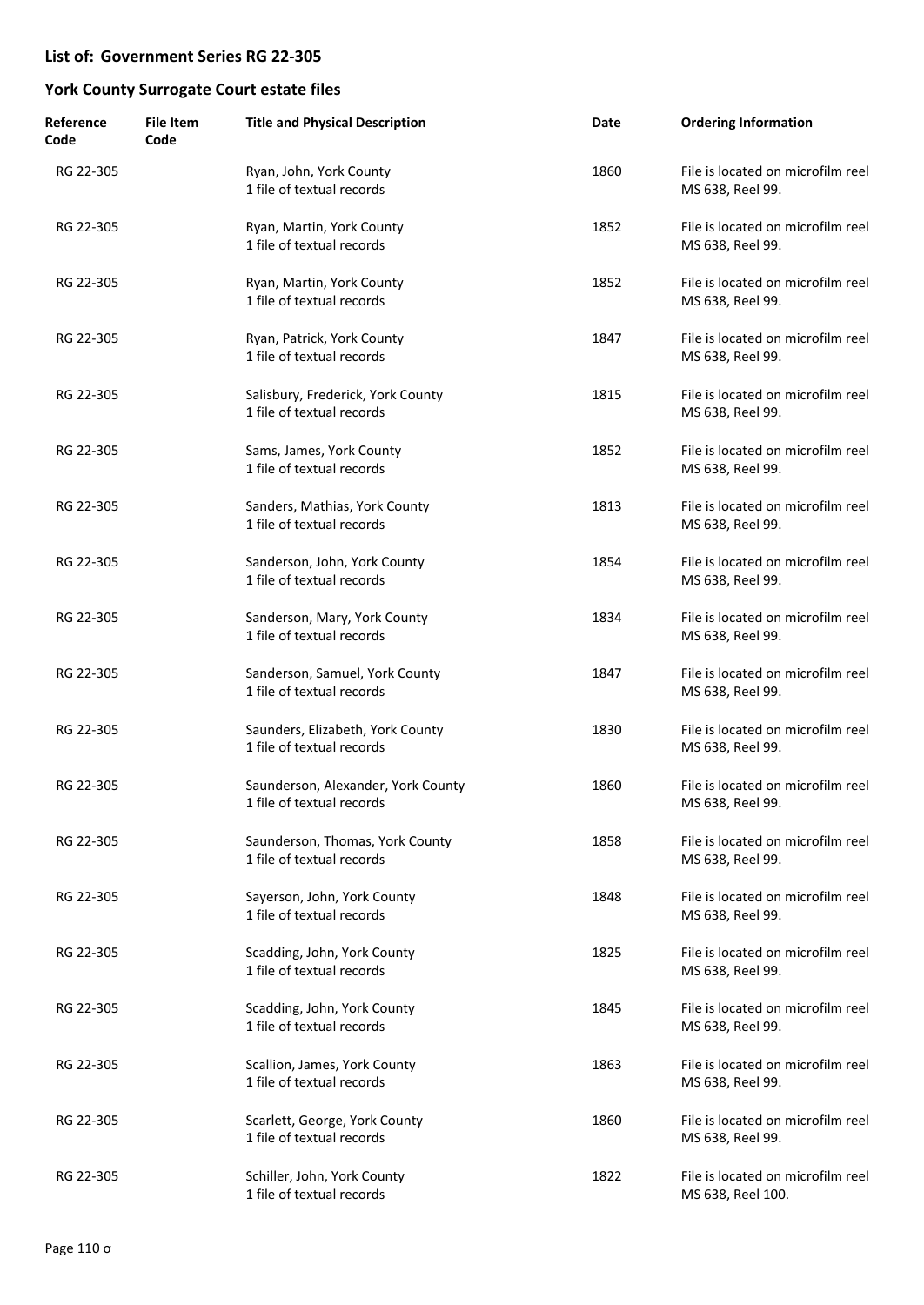| Reference<br>Code | <b>File Item</b><br>Code | <b>Title and Physical Description</b>                                   | Date | <b>Ordering Information</b>                            |
|-------------------|--------------------------|-------------------------------------------------------------------------|------|--------------------------------------------------------|
| RG 22-305         |                          | Scholfield, John C., York County<br>1 file of textual records           | 1841 | File is located on microfilm reel<br>MS 638, Reel 100. |
| RG 22-305         |                          | Schultz, John H., York County<br>1 file of textual records              | 1810 | File is located on microfilm reel<br>MS 638, Reel 100. |
| RG 22-305         |                          | Schutz, John G., York County<br>1 file of textual records               | 1834 | File is located on microfilm reel<br>MS 638, Reel 100. |
| RG 22-305         |                          | Scott, Abraham (Guardianship), York County<br>1 file of textual records | 1856 | File is located on microfilm reel<br>MS 638, Reel 100. |
| RG 22-305         |                          | Scott, Abraham (Guardianship), York County<br>1 file of textual records | 1857 | File is located on microfilm reel<br>MS 638, Reel 100. |
| RG 22-305         |                          | Scott, Adam, York County<br>1 file of textual records                   | 1861 | File is located on microfilm reel<br>MS 638, Reel 100. |
| RG 22-305         |                          | Scott, Asa H., York County<br>1 file of textual records                 | 1839 | File is located on microfilm reel<br>MS 638, Reel 100. |
| RG 22-305         |                          | Scott, John, York County<br>1 file of textual records                   | 1825 | File is located on microfilm reel<br>MS 638, Reel 100. |
| RG 22-305         |                          | Scott, Robert, York County<br>1 file of textual records                 | 1815 | File is located on microfilm reel<br>MS 638, Reel 100. |
| RG 22-305         |                          | Scott, William, York County<br>1 file of textual records                | 1849 | File is located on microfilm reel<br>MS 638, Reel 100. |
| RG 22-305         |                          | Scott, William, York County<br>1 file of textual records                | 1861 | File is located on microfilm reel<br>MS 638, Reel 100. |
| RG 22-305         |                          | Scruch, Phillip, York County<br>1 file of textual records               | 1862 | File is located on microfilm reel<br>MS 638, Reel 100. |
| RG 22-305         |                          | Seagar, Henry, York County<br>1 file of textual records                 | 1836 | File is located on microfilm reel<br>MS 638, Reel 100. |
| RG 22-305         |                          | Secor, Isaac, York County<br>1 file of textual records                  | 1853 | File is located on microfilm reel<br>MS 638, Reel 100. |
| RG 22-305         |                          | Secor, Peter, York County<br>1 file of textual records                  | 1861 | File is located on microfilm reel<br>MS 638, Reel 100. |
| RG 22-305         |                          | Selby, William J., York County<br>1 file of textual records             | 1857 | File is located on microfilm reel<br>MS 638, Reel 100. |
| RG 22-305         |                          | Semple, Thomas, York County<br>1 file of textual records                | 1828 | File is located on microfilm reel<br>MS 638, Reel 100. |
| RG 22-305         |                          | Sergeant, Verling, York County<br>1 file of textual records             | 1836 | File is located on microfilm reel<br>MS 638, Reel 100. |
| RG 22-305         |                          | Sewell, John H., York County<br>1 file of textual records               | 1856 | File is located on microfilm reel<br>MS 638, Reel 100. |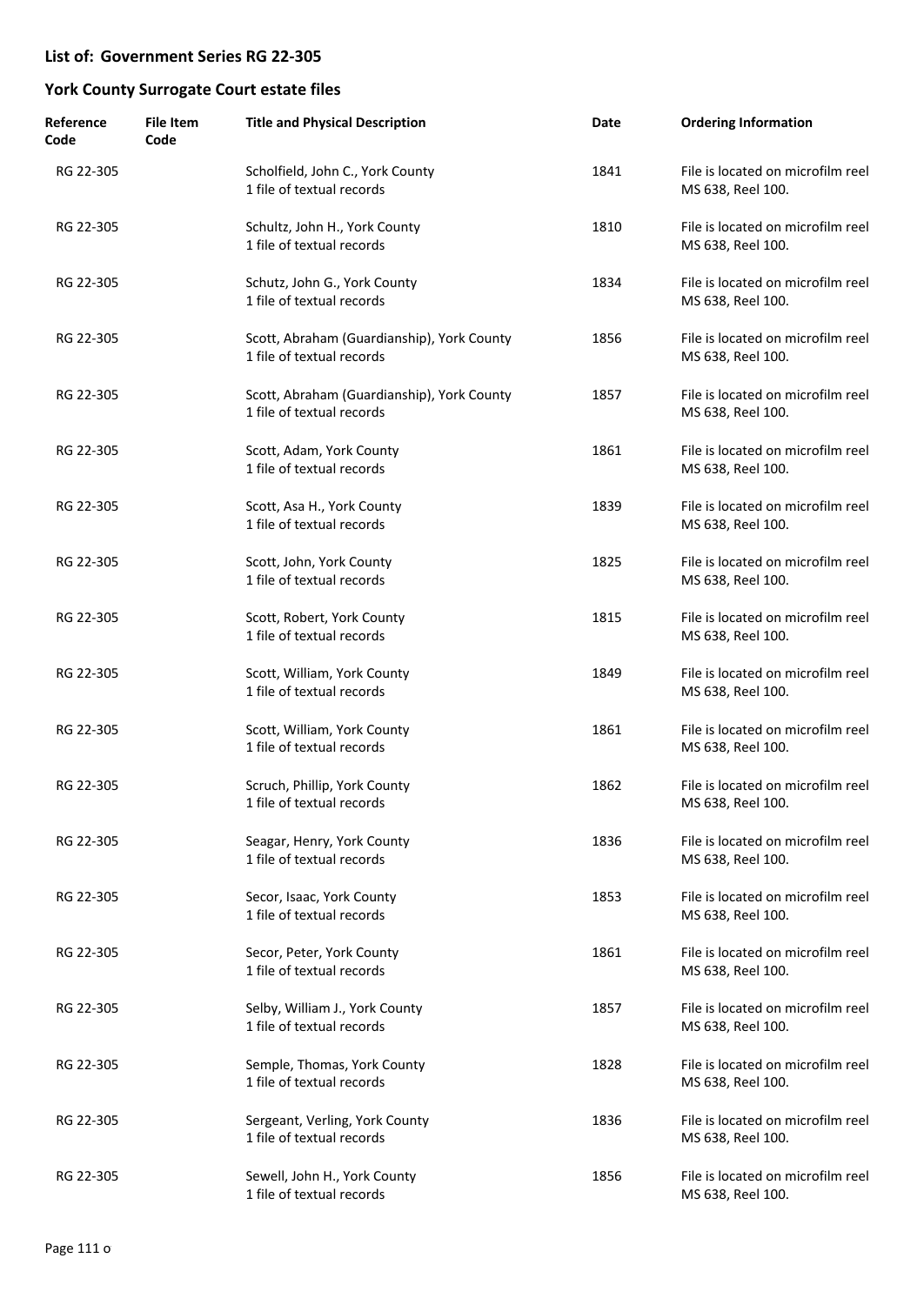| Reference<br>Code | <b>File Item</b><br>Code | <b>Title and Physical Description</b>                                 | Date | <b>Ordering Information</b>                            |
|-------------------|--------------------------|-----------------------------------------------------------------------|------|--------------------------------------------------------|
| RG 22-305         |                          | Shae, Edward, York County<br>1 file of textual records                | 1848 | File is located on microfilm reel<br>MS 638, Reel 100. |
| RG 22-305         |                          | Shank, John, York County<br>1 file of textual records                 | 1859 | File is located on microfilm reel<br>MS 638, Reel 100. |
| RG 22-305         |                          | Sharley, William, York County<br>1 file of textual records            | 1839 | File is located on microfilm reel<br>MS 638, Reel 100. |
| RG 22-305         |                          | Sharp, Luke, York County<br>1 file of textual records                 | 1839 | File is located on microfilm reel<br>MS 638, Reel 100. |
| RG 22-305         |                          | Sharp, Thomas, York County<br>1 file of textual records               | 1852 | File is located on microfilm reel<br>MS 638, Reel 100. |
| RG 22-305         |                          | Sharpe, Luke (Guardianship), York County<br>1 file of textual records | 1847 | File is located on microfilm reel<br>MS 638, Reel 100. |
| RG 22-305         |                          | Shaver, Jacob, York County<br>1 file of textual records               | 1862 | File is located on microfilm reel<br>MS 638, Reel 100. |
| RG 22-305         |                          | Shaw, Edmund, York County<br>1 file of textual records                | 1836 | File is located on microfilm reel<br>MS 638, Reel 100. |
| RG 22-305         |                          | Shaw, Hosea, York County<br>1 file of textual records                 | 1848 | File is located on microfilm reel<br>MS 638, Reel 100. |
| RG 22-305         |                          | Shaw, Joseph, York County<br>1 file of textual records                | 1825 | File is located on microfilm reel<br>MS 638, Reel 100. |
| RG 22-305         |                          | Shaw, William, York County<br>1 file of textual records               | 1828 | File is located on microfilm reel<br>MS 638, Reel 100. |
| RG 22-305         |                          | Shaw, William, York County<br>1 file of textual records               | 1845 | File is located on microfilm reel<br>MS 638, Reel 100. |
| RG 22-305         |                          | Shea, William, York County<br>1 file of textual records               | 1857 | File is located on microfilm reel<br>MS 638, Reel 100. |
| RG 22-305         |                          | Shelson, Matthew, York County<br>1 file of textual records            | 1852 | File is located on microfilm reel<br>MS 638, Reel 100. |
| RG 22-305         |                          | Shepard, Harvey, York County<br>1 file of textual records             | 1836 | File is located on microfilm reel<br>MS 638, Reel 100. |
| RG 22-305         |                          | Shepard, Joseph, York County<br>1 file of textual records             | 1837 | File is located on microfilm reel<br>MS 638, Reel 100. |
| RG 22-305         |                          | Sheppard, Thomas, York County<br>1 file of textual records            | 1848 | File is located on microfilm reel<br>MS 638, Reel 100. |
| RG 22-305         |                          | Sheppard, Thomas, York County<br>1 file of textual records            | 1863 | File is located on microfilm reel<br>MS 638, Reel 100. |
| RG 22-305         |                          | Sheppard, Thomas, York County<br>1 file of textual records            | 1863 | File is located on microfilm reel<br>MS 638, Reel 100. |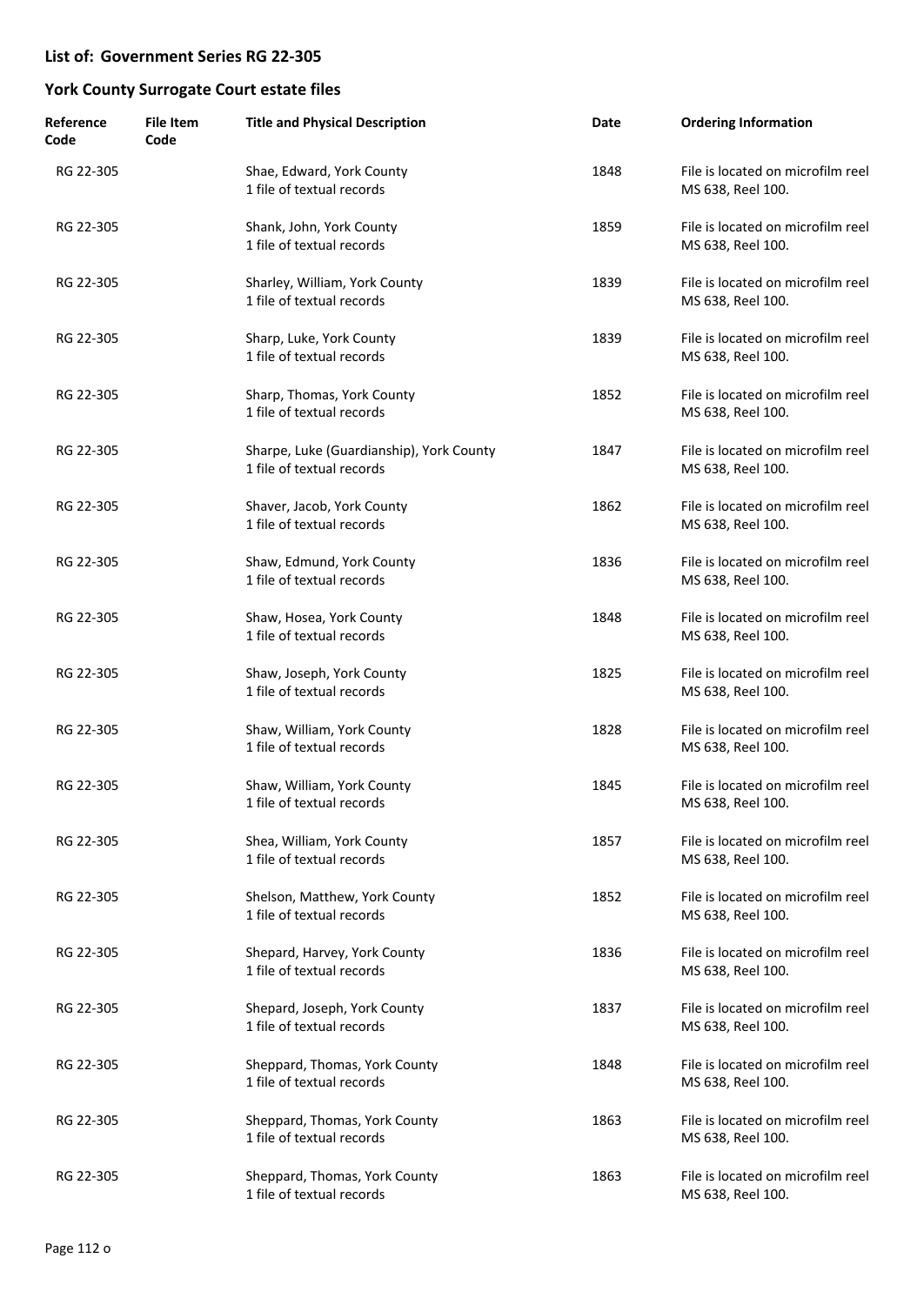| Reference<br>Code | <b>File Item</b><br>Code | <b>Title and Physical Description</b>                                | Date | <b>Ordering Information</b>                            |
|-------------------|--------------------------|----------------------------------------------------------------------|------|--------------------------------------------------------|
| RG 22-305         |                          | Sheppard, William, York County<br>1 file of textual records          | 1859 | File is located on microfilm reel<br>MS 638, Reel 100. |
| RG 22-305         |                          | Sherrick, Esther, York County<br>1 file of textual records           | 1844 | File is located on microfilm reel<br>MS 638, Reel 100. |
| RG 22-305         |                          | Shields, Janet, York County<br>1 file of textual records             | 1863 | File is located on microfilm reel<br>MS 638, Reel 100. |
| RG 22-305         |                          | Shields, Robert, York County<br>1 file of textual records            | 1853 | File is located on microfilm reel<br>MS 638, Reel 100. |
| RG 22-305         |                          | Shields, William, York County<br>1 file of textual records           | 1863 | File is located on microfilm reel<br>MS 638, Reel 100. |
| RG 22-305         |                          | Shipman, Ellis, York County<br>1 file of textual records             | 1838 | File is located on microfilm reel<br>MS 638, Reel 100. |
| RG 22-305         |                          | Shiriff, Peter, York County<br>1 file of textual records             | 1844 | File is located on microfilm reel<br>MS 638, Reel 100. |
| RG 22-305         |                          | Shirk, Jacob, York County<br>1 file of textual records               | 1854 | File is located on microfilm reel<br>MS 638, Reel 100. |
| RG 22-305         |                          | Shore, Richard, York County<br>1 file of textual records             | 1856 | File is located on microfilm reel<br>MS 638, Reel 100. |
| RG 22-305         |                          | Shrigley, Robert, York County<br>1 file of textual records           | 1836 | File is located on microfilm reel<br>MS 638, Reel 100. |
| RG 22-305         |                          | Shunk, George, York County<br>1 file of textual records              | 1862 | File is located on microfilm reel<br>MS 638, Reel 100. |
| RG 22-305         |                          | Shunk, Jacob, York County<br>1 file of textual records               | 1860 | File is located on microfilm reel<br>MS 638, Reel 100. |
| RG 22-305         |                          | Shunk, John, York County<br>1 file of textual records                | 1829 | File is located on microfilm reel<br>MS 638, Reel 100. |
| RG 22-305         |                          | Shup, John Sr. (see Sheep), York County<br>1 file of textual records | 1812 | File is located on microfilm reel<br>MS 638, Reel 100. |
| RG 22-305         |                          | Shuttleworth, Samuel, York County<br>1 file of textual records       | 1855 | File is located on microfilm reel<br>MS 638, Reel 100. |
| RG 22-305         |                          | Sibbald, Thomas, York County<br>1 file of textual records            | 1858 | File is located on microfilm reel<br>MS 638, Reel 100. |
| RG 22-305         |                          | Sibley, William, York County<br>1 file of textual records            | 1853 | File is located on microfilm reel<br>MS 638, Reel 100. |
| RG 22-305         |                          | Sigsworth, William, York County<br>1 file of textual records         | 1856 | File is located on microfilm reel<br>MS 638, Reel 100. |
| RG 22-305         |                          | Simeonton, Thomas, York County<br>1 file of textual records          | 1853 | File is located on microfilm reel<br>MS 638, Reel 100. |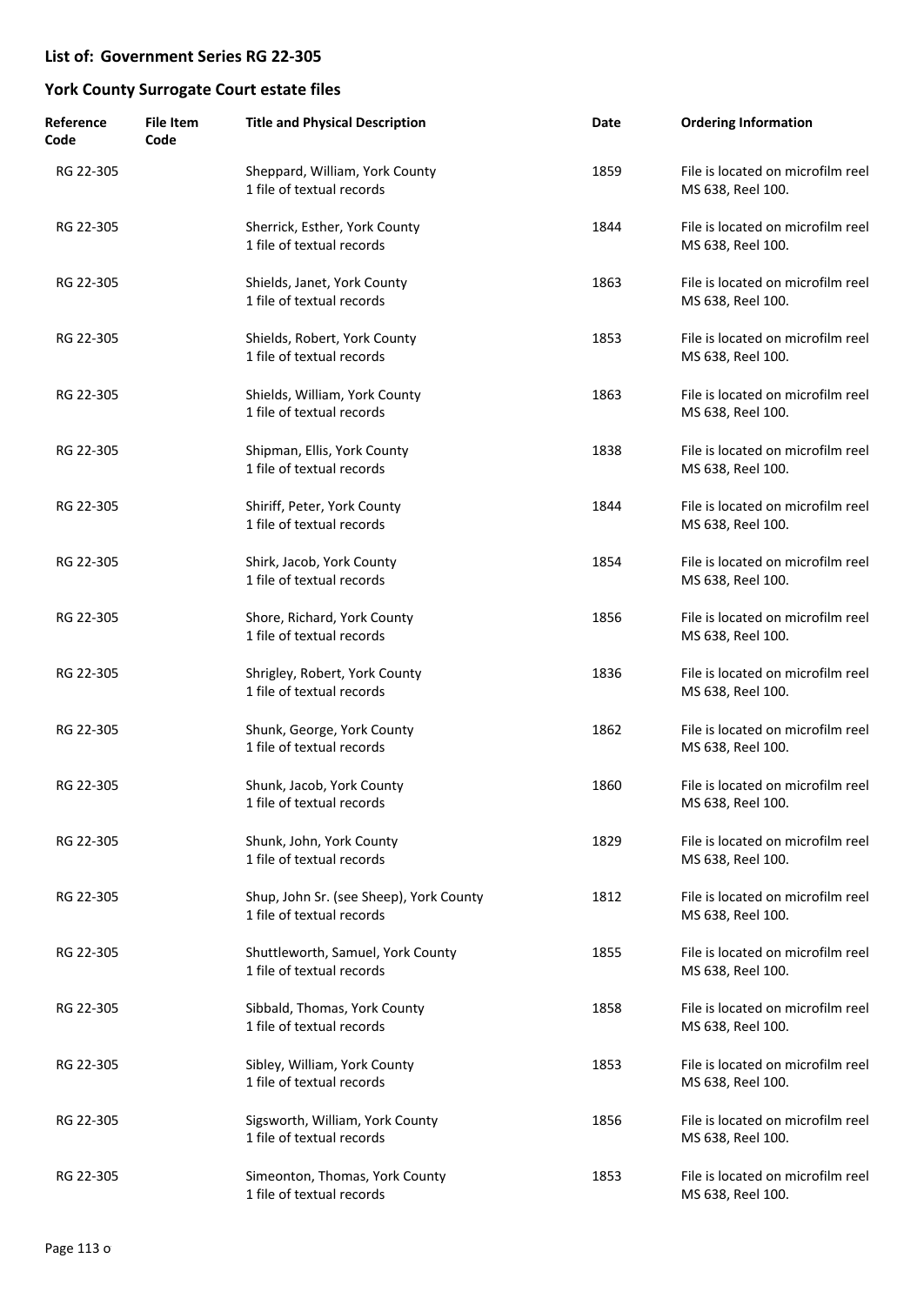| Reference<br>Code | <b>File Item</b><br>Code | <b>Title and Physical Description</b>                         | Date | <b>Ordering Information</b>                            |
|-------------------|--------------------------|---------------------------------------------------------------|------|--------------------------------------------------------|
| RG 22-305         |                          | Simmonds, Richard, York County<br>1 file of textual records   | 1858 | File is located on microfilm reel<br>MS 638, Reel 100. |
| RG 22-305         |                          | Simons, Louis, York County<br>1 file of textual records       | 1859 | File is located on microfilm reel<br>MS 638, Reel 100. |
| RG 22-305         |                          | Simonton, Andrew, York County<br>1 file of textual records    | 1845 | File is located on microfilm reel<br>MS 638, Reel 100. |
| RG 22-305         |                          | Simpson, Alexander, York County<br>1 file of textual records  | 1857 | File is located on microfilm reel<br>MS 638, Reel 100. |
| RG 22-305         |                          | Simpson, Allan, York County<br>1 file of textual records      | 1846 | File is located on microfilm reel<br>MS 638, Reel 100. |
| RG 22-305         |                          | Simpson, George, York County<br>1 file of textual records     | 1841 | File is located on microfilm reel<br>MS 638, Reel 100. |
| RG 22-305         |                          | Simpson, Joseph, York County<br>1 file of textual records     | 1841 | File is located on microfilm reel<br>MS 638, Reel 100. |
| RG 22-305         |                          | Sinclair, Angus, York County<br>1 file of textual records     | 1861 | File is located on microfilm reel<br>MS 638, Reel 100. |
| RG 22-305         |                          | Sinclair, Archibald, York County<br>1 file of textual records | 1856 | File is located on microfilm reel<br>MS 638, Reel 100. |
| RG 22-305         |                          | Sinclair, George, York County<br>1 file of textual records    | 1850 | File is located on microfilm reel<br>MS 638, Reel 100. |
| RG 22-305         |                          | Sinclair, James, York County<br>1 file of textual records     | 1849 | File is located on microfilm reel<br>MS 638, Reel 100. |
| RG 22-305         |                          | Sinclair, Samuel, York County<br>1 file of textual records    | 1852 | File is located on microfilm reel<br>MS 638, Reel 100. |
| RG 22-305         |                          | Sinclair, William, York County<br>1 file of textual records   | 1856 | File is located on microfilm reel<br>MS 638, Reel 100. |
| RG 22-305         |                          | Sisley, George, York County<br>1 file of textual records      | 1835 | File is located on microfilm reel<br>MS 638, Reel 100. |
| RG 22-305         |                          | Siver, William, York County<br>1 file of textual records      | 1857 | File is located on microfilm reel<br>MS 638, Reel 100. |
| RG 22-305         |                          | Size, John, York County<br>1 file of textual records          | 1845 | File is located on microfilm reel<br>MS 638, Reel 100. |
| RG 22-305         |                          | Size, William, York County<br>1 file of textual records       | 1861 | File is located on microfilm reel<br>MS 638, Reel 100. |
| RG 22-305         |                          | Skae, Edward, York County<br>1 file of textual records        | 1848 | File is located on microfilm reel<br>MS 638, Reel 100. |
| RG 22-305         |                          | Skelton, John, York County<br>1 file of textual records       | 1856 | File is located on microfilm reel<br>MS 638, Reel 100. |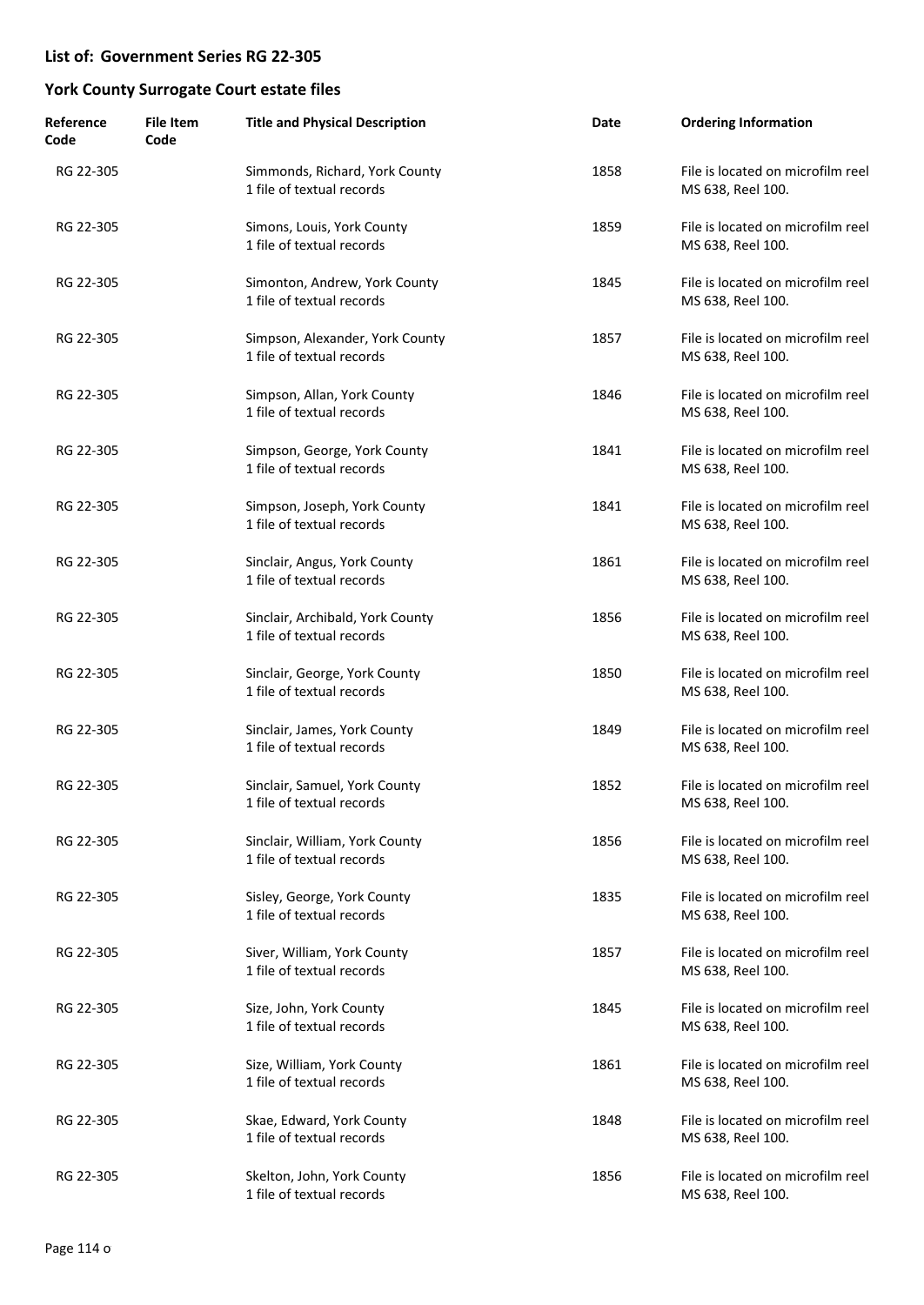| Reference<br>Code | <b>File Item</b><br>Code | <b>Title and Physical Description</b>                          | Date | <b>Ordering Information</b>                            |
|-------------------|--------------------------|----------------------------------------------------------------|------|--------------------------------------------------------|
| RG 22-305         |                          | Skinner, Colin, York County<br>1 file of textual records       | 1841 | File is located on microfilm reel<br>MS 638, Reel 100. |
| RG 22-305         |                          | Slaney, Edward, York County<br>1 file of textual records       | 1861 | File is located on microfilm reel<br>MS 638, Reel 100. |
| RG 22-305         |                          | Sleigh, William, York County<br>1 file of textual records      | 1838 | File is located on microfilm reel<br>MS 638, Reel 100. |
| RG 22-305         |                          | Sleightholm, William, York County<br>1 file of textual records | 1841 | File is located on microfilm reel<br>MS 638, Reel 100. |
| RG 22-305         |                          | Sloan, George, York County<br>1 file of textual records        | 1839 | File is located on microfilm reel<br>MS 638, Reel 100. |
| RG 22-305         |                          | Sly, William, York County<br>1 file of textual records         | 1861 | File is located on microfilm reel<br>MS 638, Reel 100. |
| RG 22-305         |                          | Smalley, Arad, York County<br>1 file of textual records        | 1851 | File is located on microfilm reel<br>MS 638, Reel 101. |
| RG 22-305         |                          | Smalley, Ralph, York County<br>1 file of textual records       | 1837 | File is located on microfilm reel<br>MS 638, Reel 101. |
| RG 22-305         |                          | Smalley, William Jr., York County<br>1 file of textual records | 1811 | File is located on microfilm reel<br>MS 638, Reel 101. |
| RG 22-305         |                          | Smart, William, York County<br>1 file of textual records       | 1846 | File is located on microfilm reel<br>MS 638, Reel 101. |
| RG 22-305         |                          | Smell, Enock, York County<br>1 file of textual records         | 1860 | File is located on microfilm reel<br>MS 638, Reel 101. |
| RG 22-305         |                          | Smell, James, York County<br>1 file of textual records         | 1857 | File is located on microfilm reel<br>MS 638, Reel 101. |
| RG 22-305         |                          | Smellie, David, York County<br>1 file of textual records       | 1860 | File is located on microfilm reel<br>MS 638, Reel 101. |
| RG 22-305         |                          | Smelser, John, York County<br>1 file of textual records        | 1859 | File is located on microfilm reel<br>MS 638, Reel 101. |
| RG 22-305         |                          | Smith, Alexander, York County<br>1 file of textual records     | 1848 | File is located on microfilm reel<br>MS 638, Reel 101. |
| RG 22-305         |                          | Smith, Charles, York County<br>1 file of textual records       | 1855 | File is located on microfilm reel<br>MS 638, Reel 101. |
| RG 22-305         |                          | Smith, Christopher, York County<br>1 file of textual records   | 1853 | File is located on microfilm reel<br>MS 638, Reel 101. |
| RG 22-305         |                          | Smith, Cyrus, York County<br>1 file of textual records         | 1833 | File is located on microfilm reel<br>MS 638, Reel 101. |
| RG 22-305         |                          | Smith, Daniel, York County<br>1 file of textual records        | 1850 | File is located on microfilm reel<br>MS 638, Reel 101. |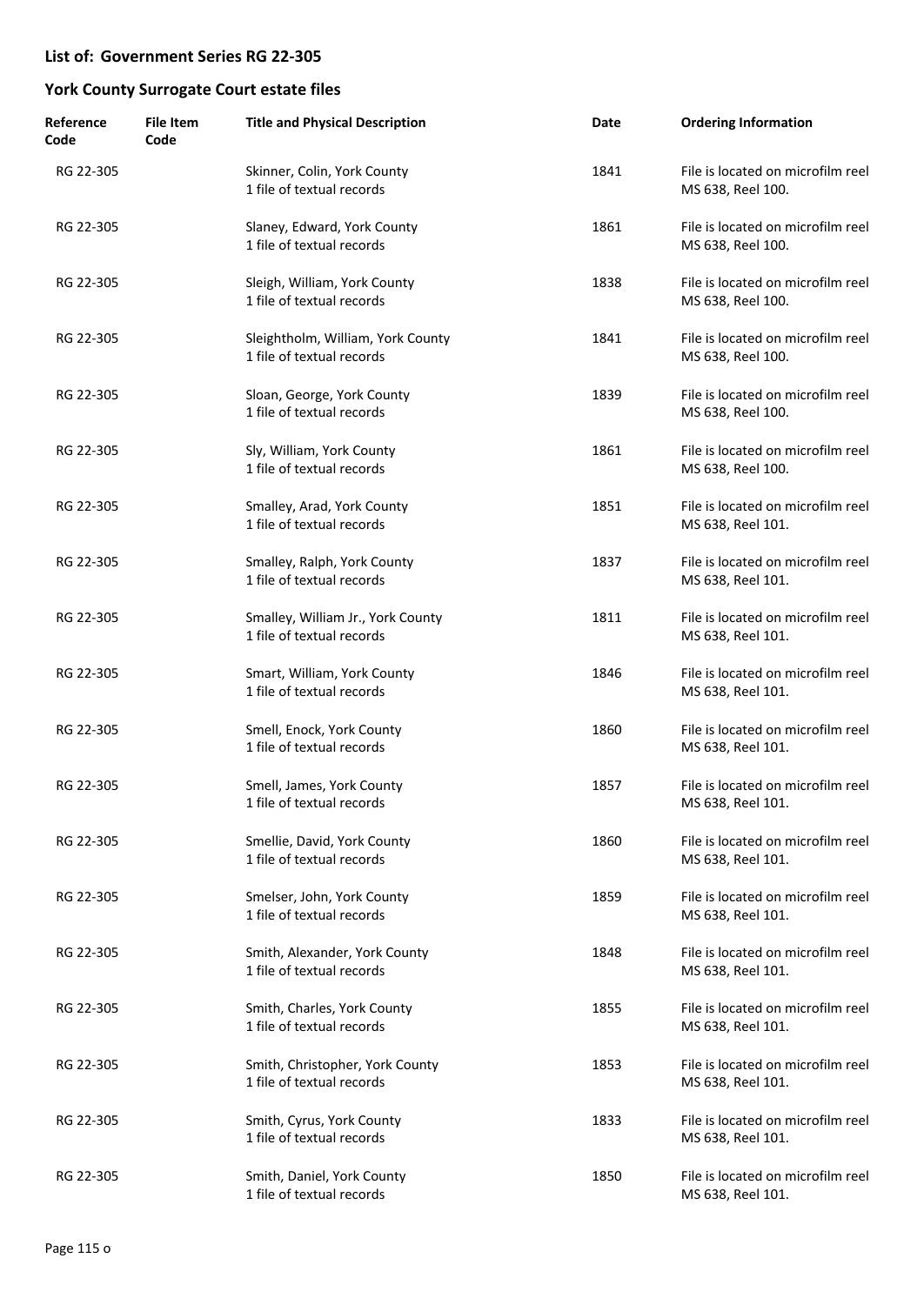| Reference<br>Code | <b>File Item</b><br>Code | <b>Title and Physical Description</b>                               | Date | <b>Ordering Information</b>                            |
|-------------------|--------------------------|---------------------------------------------------------------------|------|--------------------------------------------------------|
| RG 22-305         |                          | Smith, David, York County<br>1 file of textual records              | 1855 | File is located on microfilm reel<br>MS 638, Reel 101. |
| RG 22-305         |                          | Smith, Eli, York County<br>1 file of textual records                | 1859 | File is located on microfilm reel<br>MS 638, Reel 101. |
| RG 22-305         |                          | Smith, Eli (Guardianship), York County<br>1 file of textual records | 1859 | File is located on microfilm reel<br>MS 638, Reel 101. |
| RG 22-305         |                          | Smith, Francis, York County<br>1 file of textual records            | 1842 | File is located on microfilm reel<br>MS 638, Reel 101. |
| RG 22-305         |                          | Smith, Frederick, York County<br>1 file of textual records          | 1823 | File is located on microfilm reel<br>MS 638, Reel 101. |
| RG 22-305         |                          | Smith, Henry, York County<br>1 file of textual records              | 1802 | File is located on microfilm reel<br>MS 638, Reel 101. |
| RG 22-305         |                          | Smith, James, York County<br>1 file of textual records              | 1842 | File is located on microfilm reel<br>MS 638, Reel 101. |
| RG 22-305         |                          | Smith, John, York County<br>1 file of textual records               | 1801 | File is located on microfilm reel<br>MS 638, Reel 101. |
| RG 22-305         |                          | Smith, John, York County<br>1 file of textual records               | 1814 | File is located on microfilm reel<br>MS 638, Reel 101. |
| RG 22-305         |                          | Smith, John, York County<br>1 file of textual records               | 1851 | File is located on microfilm reel<br>MS 638, Reel 101. |
| RG 22-305         |                          | Smith, John, York County<br>1 file of textual records               | 1851 | File is located on microfilm reel<br>MS 638, Reel 101. |
| RG 22-305         |                          | Smith, John, York County<br>1 file of textual records               | 1856 | File is located on microfilm reel<br>MS 638, Reel 101. |
| RG 22-305         |                          | Smith, John, York County<br>1 file of textual records               | 1862 | File is located on microfilm reel<br>MS 638, Reel 101. |
| RG 22-305         |                          | Smith, John S., York County<br>1 file of textual records            | 1834 | File is located on microfilm reel<br>MS 638, Reel 101. |
| RG 22-305         |                          | Smith, Joseph, York County<br>1 file of textual records             | 1850 | File is located on microfilm reel<br>MS 638, Reel 101. |
| RG 22-305         |                          | Smith, Joseph, York County<br>1 file of textual records             | 1853 | File is located on microfilm reel<br>MS 638, Reel 101. |
| RG 22-305         |                          | Smith, Joseph, York County<br>1 file of textual records             | 1856 | File is located on microfilm reel<br>MS 638, Reel 101. |
| RG 22-305         |                          | Smith, Maria, York County<br>1 file of textual records              | 1859 | File is located on microfilm reel<br>MS 638, Reel 101. |
| RG 22-305         |                          | Smith, Matthew, York County<br>1 file of textual records            | 1852 | File is located on microfilm reel<br>MS 638, Reel 101. |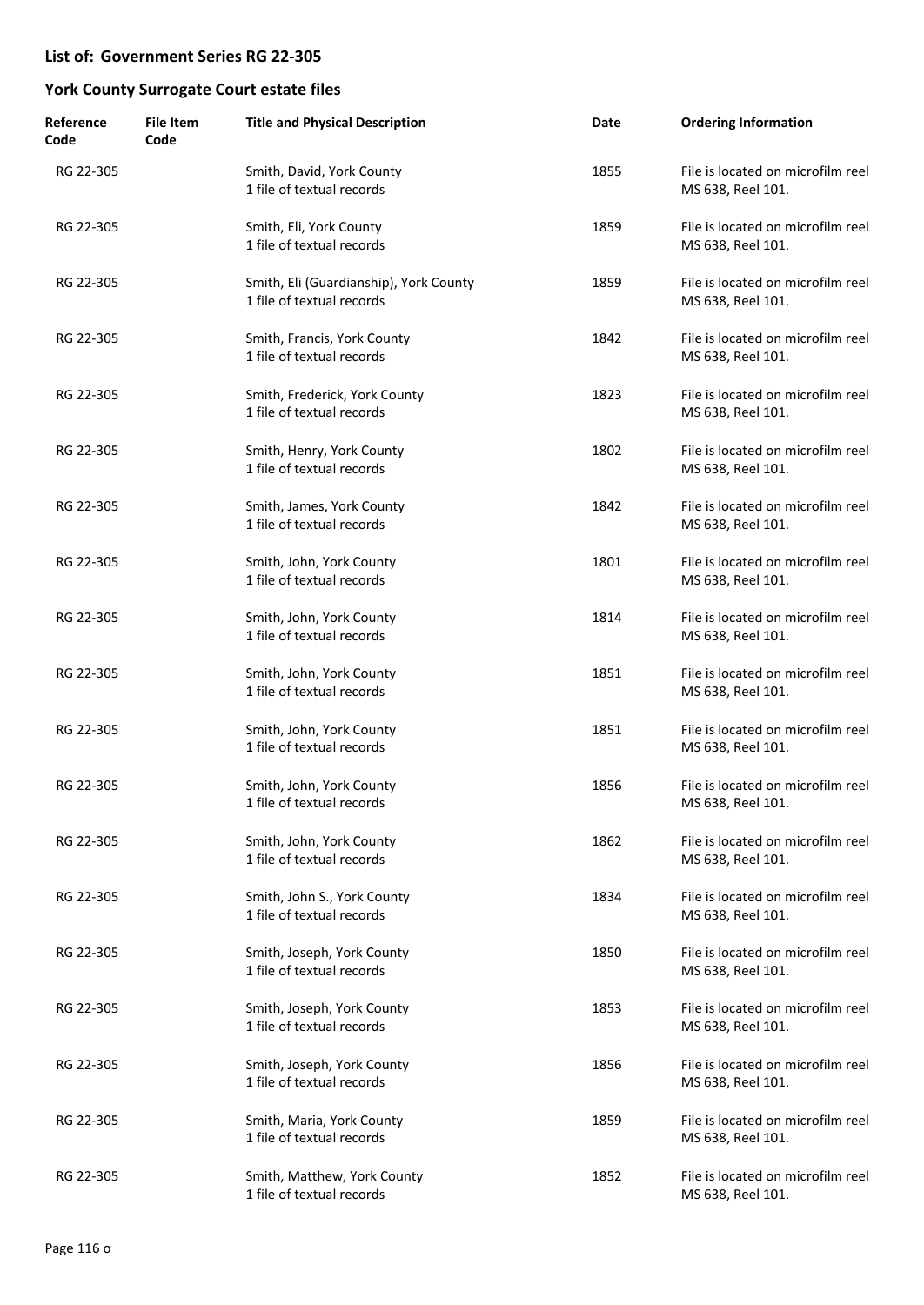| Reference<br>Code | <b>File Item</b><br>Code | <b>Title and Physical Description</b>                                   | Date | <b>Ordering Information</b>                            |
|-------------------|--------------------------|-------------------------------------------------------------------------|------|--------------------------------------------------------|
| RG 22-305         |                          | Smith, Matthew, York County<br>1 file of textual records                | 1859 | File is located on microfilm reel<br>MS 638, Reel 101. |
| RG 22-305         |                          | Smith, Philip, York County<br>1 file of textual records                 | 1856 | File is located on microfilm reel<br>MS 638, Reel 101. |
| RG 22-305         |                          | Smith, Richard, York County<br>1 file of textual records                | 1852 | File is located on microfilm reel<br>MS 638, Reel 101. |
| RG 22-305         |                          | Smith, Robert, York County<br>1 file of textual records                 | 1857 | File is located on microfilm reel<br>MS 638, Reel 101. |
| RG 22-305         |                          | Smith, Samuel J., York County<br>1 file of textual records              | 1861 | File is located on microfilm reel<br>MS 638, Reel 101. |
| RG 22-305         |                          | Smith, William, York County<br>1 file of textual records                | 1849 | File is located on microfilm reel<br>MS 638, Reel 101. |
| RG 22-305         |                          | Smith, William (Guardianship), York County<br>1 file of textual records | 1861 | File is located on microfilm reel<br>MS 638, Reel 101. |
| RG 22-305         |                          | Smith, William Sr., York County<br>1 file of textual records            | 1819 | File is located on microfilm reel<br>MS 638, Reel 101. |
| RG 22-305         |                          | Smolley, Asa, York County<br>1 file of textual records                  | 1837 | File is located on microfilm reel<br>MS 638, Reel 101. |
| RG 22-305         |                          | Smyth, Edward, York County<br>1 file of textual records                 | 1854 | File is located on microfilm reel<br>MS 638, Reel 101. |
| RG 22-305         |                          | Smyth, Thomas, York County<br>1 file of textual records                 | 1832 | File is located on microfilm reel<br>MS 638, Reel 101. |
| RG 22-305         |                          | Snider, Jacob, York County<br>1 file of textual records                 | 1842 | File is located on microfilm reel<br>MS 638, Reel 101. |
| RG 22-305         |                          | Snider, John, York County<br>1 file of textual records                  | 1845 | File is located on microfilm reel<br>MS 638, Reel 101. |
| RG 22-305         |                          | Snider, John, York County<br>1 file of textual records                  | 1847 | File is located on microfilm reel<br>MS 638, Reel 101. |
| RG 22-305         |                          | Snider, John (Guardianship), York County<br>1 file of textual records   | 1847 | File is located on microfilm reel<br>MS 638, Reel 101. |
| RG 22-305         |                          | Snider, Martin, York County<br>1 file of textual records                | 1828 | File is located on microfilm reel<br>MS 638, Reel 101. |
| RG 22-305         |                          | Snider, Richard, York County<br>1 file of textual records               | 1861 | File is located on microfilm reel<br>MS 638, Reel 101. |
| RG 22-305         |                          | Snider, Samuel, York County<br>1 file of textual records                | 1842 | File is located on microfilm reel<br>MS 638, Reel 101. |
| RG 22-305         |                          | Snider, Simon, York County<br>1 file of textual records                 | 1855 | File is located on microfilm reel<br>MS 638, Reel 101. |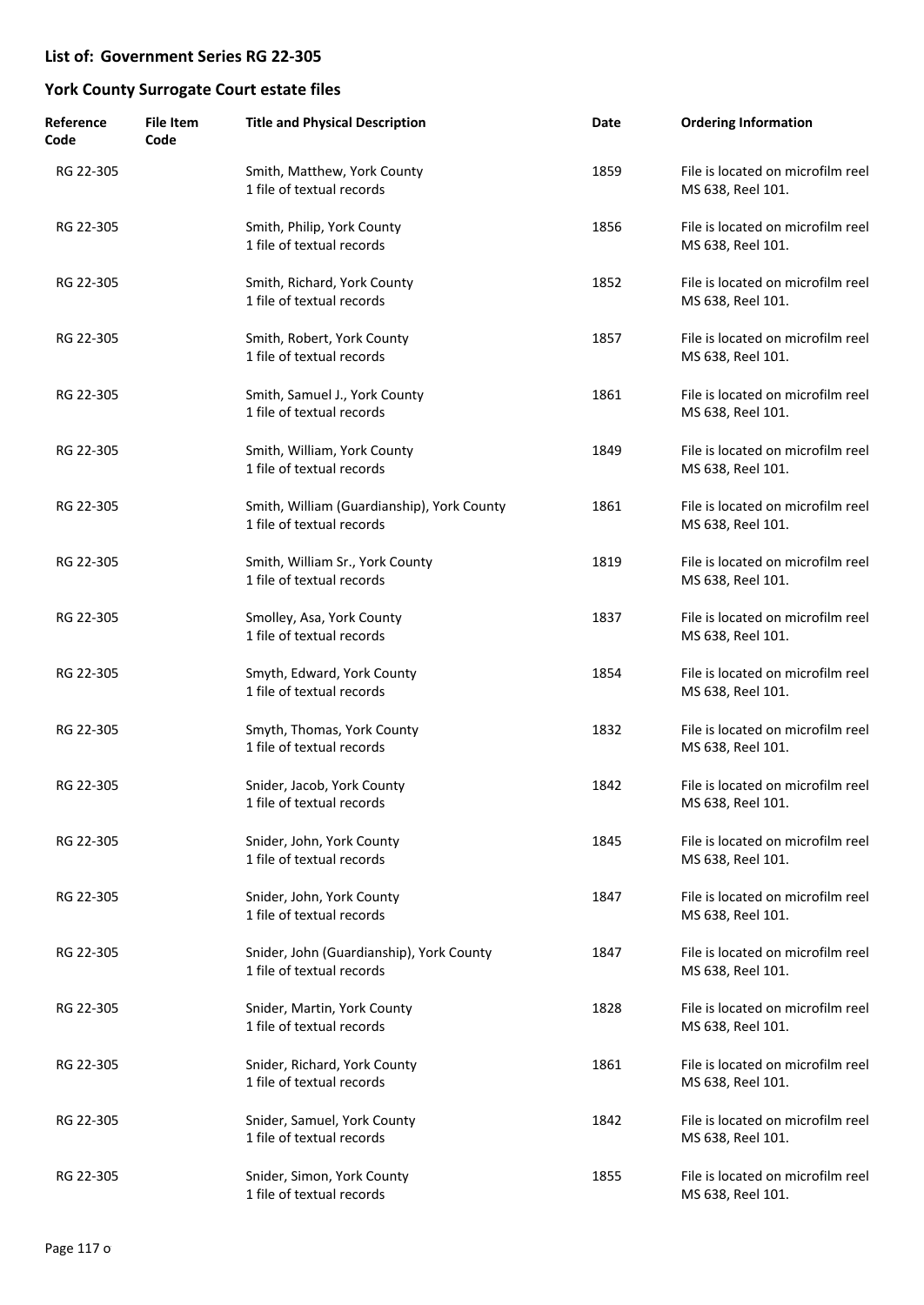| Reference<br>Code | <b>File Item</b><br>Code | <b>Title and Physical Description</b>                           | Date | <b>Ordering Information</b>                            |
|-------------------|--------------------------|-----------------------------------------------------------------|------|--------------------------------------------------------|
| RG 22-305         |                          | Sommers, John, York County<br>1 file of textual records         | 1803 | File is located on microfilm reel<br>MS 638, Reel 101. |
| RG 22-305         |                          | Sommerville, James T., York County<br>1 file of textual records | 1849 | File is located on microfilm reel<br>MS 638, Reel 101. |
| RG 22-305         |                          | Soules, Daniel, York County<br>1 file of textual records        | 1846 | File is located on microfilm reel<br>MS 638, Reel 101. |
| RG 22-305         |                          | Soules, Thomas, York County<br>1 file of textual records        | 1861 | File is located on microfilm reel<br>MS 638, Reel 101. |
| RG 22-305         |                          | Sowerby, Mathew, York County<br>1 file of textual records       | 1841 | File is located on microfilm reel<br>MS 638, Reel 101. |
| RG 22-305         |                          | Sparrow, John, York County<br>1 file of textual records         | 1861 | File is located on microfilm reel<br>MS 638, Reel 101. |
| RG 22-305         |                          | Spears, Thomas, York County<br>1 file of textual records        | 1848 | File is located on microfilm reel<br>MS 638, Reel 101. |
| RG 22-305         |                          | Speers, James, York County<br>1 file of textual records         | 1838 | File is located on microfilm reel<br>MS 638, Reel 101. |
| RG 22-305         |                          | Speicher, John Sr., York County<br>1 file of textual records    | 1811 | File is located on microfilm reel<br>MS 638, Reel 101. |
| RG 22-305         |                          | Speirs, John, York County<br>1 file of textual records          | 1858 | File is located on microfilm reel<br>MS 638, Reel 101. |
| RG 22-305         |                          | Spence, George, York County<br>1 file of textual records        | 1837 | File is located on microfilm reel<br>MS 638, Reel 101. |
| RG 22-305         |                          | Spence, George, York County<br>1 file of textual records        | 1844 | File is located on microfilm reel<br>MS 638, Reel 101. |
| RG 22-305         |                          | Spence, William, York County<br>1 file of textual records       | 1843 | File is located on microfilm reel<br>MS 638, Reel 101. |
| RG 22-305         |                          | Spillam, Patrick, York County<br>1 file of textual records      | 1862 | File is located on microfilm reel<br>MS 638, Reel 101. |
| RG 22-305         |                          | Spooner, Leander, York County<br>1 file of textual records      | 1860 | File is located on microfilm reel<br>MS 638, Reel 101. |
| RG 22-305         |                          | Sprague, Daniel, York County<br>1 file of textual records       | 1862 | File is located on microfilm reel<br>MS 638, Reel 101. |
| RG 22-305         |                          | Sprague, Daniel, York County<br>1 file of textual records       | 1862 | File is located on microfilm reel<br>MS 638, Reel 101. |
| RG 22-305         |                          | Spring, Andrew, York County<br>1 file of textual records        | 1840 | File is located on microfilm reel<br>MS 638, Reel 101. |
| RG 22-305         |                          | Sproule, Hannah, York County<br>1 file of textual records       | 1849 | File is located on microfilm reel<br>MS 638, Reel 101. |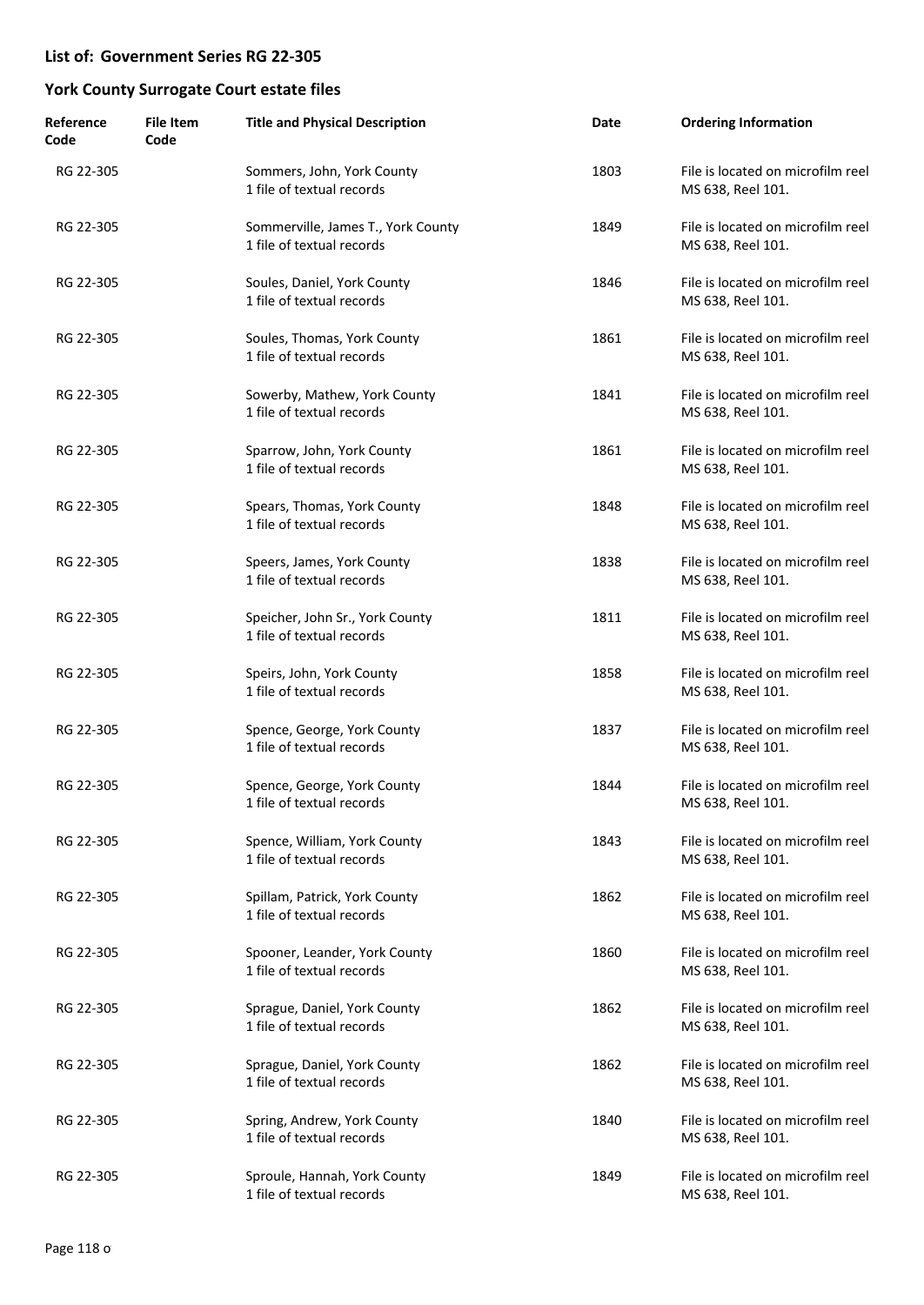| Reference<br>Code | <b>File Item</b><br>Code | <b>Title and Physical Description</b>                          | Date | <b>Ordering Information</b>                            |
|-------------------|--------------------------|----------------------------------------------------------------|------|--------------------------------------------------------|
| RG 22-305         |                          | Sproule, John, York County<br>1 file of textual records        | 1849 | File is located on microfilm reel<br>MS 638, Reel 101. |
| RG 22-305         |                          | Sproule, Robert, York County<br>1 file of textual records      | 1848 | File is located on microfilm reel<br>MS 638, Reel 101. |
| RG 22-305         |                          | Spurgeon, Sarah, York County<br>1 file of textual records      | 1860 | File is located on microfilm reel<br>MS 638, Reel 101. |
| RG 22-305         |                          | Srigley, Enos, York County<br>1 file of textual records        | 1857 | File is located on microfilm reel<br>MS 638, Reel 101. |
| RG 22-305         |                          | St. Ledger, Margaret, York County<br>1 file of textual records | 1854 | File is located on microfilm reel<br>MS 638, Reel 101. |
| RG 22-305         |                          | Standley, Samuel, York County<br>1 file of textual records     | 1846 | File is located on microfilm reel<br>MS 638, Reel 101. |
| RG 22-305         |                          | Stanley, William, York County<br>1 file of textual records     | 1860 | File is located on microfilm reel<br>MS 638, Reel 101. |
| RG 22-305         |                          | Stansall, William, York County<br>1 file of textual records    | 1854 | File is located on microfilm reel<br>MS 638, Reel 101. |
| RG 22-305         |                          | Stark, Alexander, York County<br>1 file of textual records     | 1851 | File is located on microfilm reel<br>MS 638, Reel 101. |
| RG 22-305         |                          | Starke, John, York County<br>1 file of textual records         | 1850 | File is located on microfilm reel<br>MS 638, Reel 101. |
| RG 22-305         |                          | Stavert, John, York County<br>1 file of textual records        | 1856 | File is located on microfilm reel<br>MS 638, Reel 101. |
| RG 22-305         |                          | Stead, George, York County<br>1 file of textual records        | 1843 | File is located on microfilm reel<br>MS 638, Reel 101. |
| RG 22-305         |                          | Stebbins, Amasa, York County<br>1 file of textual records      | 1814 | File is located on microfilm reel<br>MS 638, Reel 101. |
| RG 22-305         |                          | Steckley, Abraham, York County<br>1 file of textual records    | 1848 | File is located on microfilm reel<br>MS 638, Reel 101. |
| RG 22-305         |                          | Steckley, Abraham, York County<br>1 file of textual records    | 1856 | File is located on microfilm reel<br>MS 638, Reel 101. |
| RG 22-305         |                          | Steinhoff, Benjamin, York County<br>1 file of textual records  | 1852 | File is located on microfilm reel<br>MS 638, Reel 101. |
| RG 22-305         |                          | Steinhoff, David, York County<br>1 file of textual records     | 1856 | File is located on microfilm reel<br>MS 638, Reel 101. |
| RG 22-305         |                          | Stenson, Samuel, York County<br>1 file of textual records      | 1831 | File is located on microfilm reel<br>MS 638, Reel 101. |
| RG 22-305         |                          | Stephens, Charles, York County<br>1 file of textual records    | 1852 | File is located on microfilm reel<br>MS 638, Reel 101. |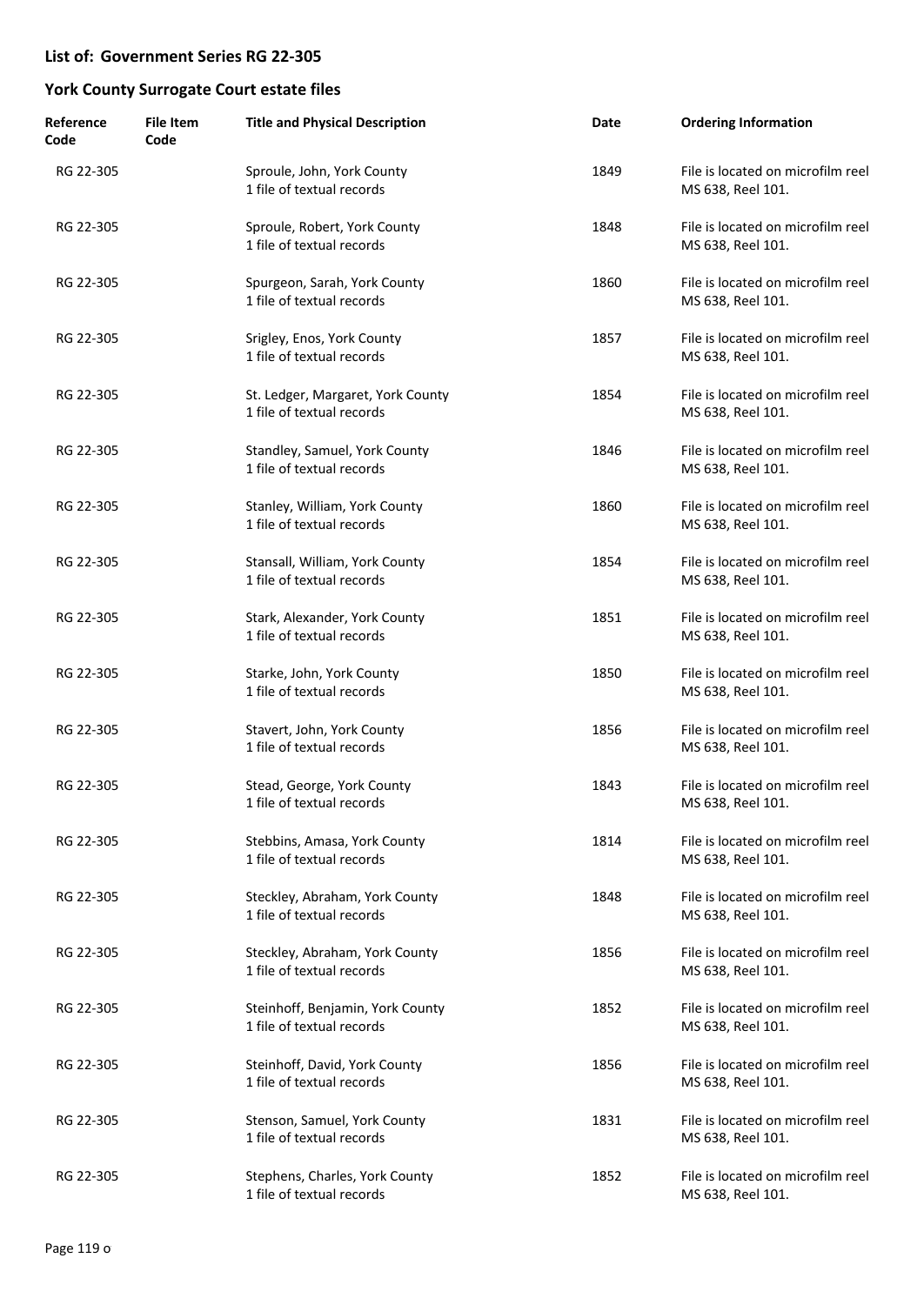| Reference<br>Code | <b>File Item</b><br>Code | <b>Title and Physical Description</b>                                      | Date | <b>Ordering Information</b>                            |
|-------------------|--------------------------|----------------------------------------------------------------------------|------|--------------------------------------------------------|
| RG 22-305         |                          | Stephens, Charles (Guardianship), York County<br>1 file of textual records | 1852 | File is located on microfilm reel<br>MS 638, Reel 101. |
| RG 22-305         |                          | Stephens, Shaderick, York County<br>1 file of textual records              | 1833 | File is located on microfilm reel<br>MS 638, Reel 101. |
| RG 22-305         |                          | Stephens, William, York County<br>1 file of textual records                | 1862 | File is located on microfilm reel<br>MS 638, Reel 101. |
| RG 22-305         |                          | Stephenson, Charles S., York County<br>1 file of textual records           | 1858 | File is located on microfilm reel<br>MS 638, Reel 101. |
| RG 22-305         |                          | Stephenson, George, York County<br>1 file of textual records               | 1857 | File is located on microfilm reel<br>MS 638, Reel 101. |
| RG 22-305         |                          | Stephenson, Thomas, York County<br>1 file of textual records               | 1837 | File is located on microfilm reel<br>MS 638, Reel 101. |
| RG 22-305         |                          | Stevens, Jonathon, York County<br>1 file of textual records                | 1822 | File is located on microfilm reel<br>MS 638, Reel 101. |
| RG 22-305         |                          | Stevens, Stiles, York County<br>1 file of textual records                  | 1844 | File is located on microfilm reel<br>MS 638, Reel 101. |
| RG 22-305         |                          | Stevens, William, York County<br>1 file of textual records                 | 1862 | File is located on microfilm reel<br>MS 638, Reel 101. |
| RG 22-305         |                          | Stevenson, Hugh, York County<br>1 file of textual records                  | 1859 | File is located on microfilm reel<br>MS 638, Reel 101. |
| RG 22-305         |                          | Stevenson, Robert, York County<br>1 file of textual records                | 1858 | File is located on microfilm reel<br>MS 638, Reel 101. |
| RG 22-305         |                          | Stewart, Andrew, York County<br>1 file of textual records                  | 1862 | File is located on microfilm reel<br>MS 638, Reel 102. |
| RG 22-305         |                          | Stewart, Catharine, York County<br>1 file of textual records               | 1852 | File is located on microfilm reel<br>MS 638, Reel 102. |
| RG 22-305         |                          | Stewart, Daniel, York County<br>1 file of textual records                  | 1828 | File is located on microfilm reel<br>MS 638, Reel 102. |
| RG 22-305         |                          | Stewart, Hugh, York County<br>1 file of textual records                    | 1848 | File is located on microfilm reel<br>MS 638, Reel 102. |
| RG 22-305         |                          | Stewart, Matthew, York County<br>1 file of textual records                 | 1856 | File is located on microfilm reel<br>MS 638, Reel 102. |
| RG 22-305         |                          | Still, John, York County<br>1 file of textual records                      | 1825 | File is located on microfilm reel<br>MS 638, Reel 102. |
| RG 22-305         |                          | Stills, Martin, York County<br>1 file of textual records                   | 1841 | File is located on microfilm reel<br>MS 638, Reel 102. |
| RG 22-305         |                          | Stinson, Ellen, York County<br>1 file of textual records                   | 1845 | File is located on microfilm reel<br>MS 638, Reel 102. |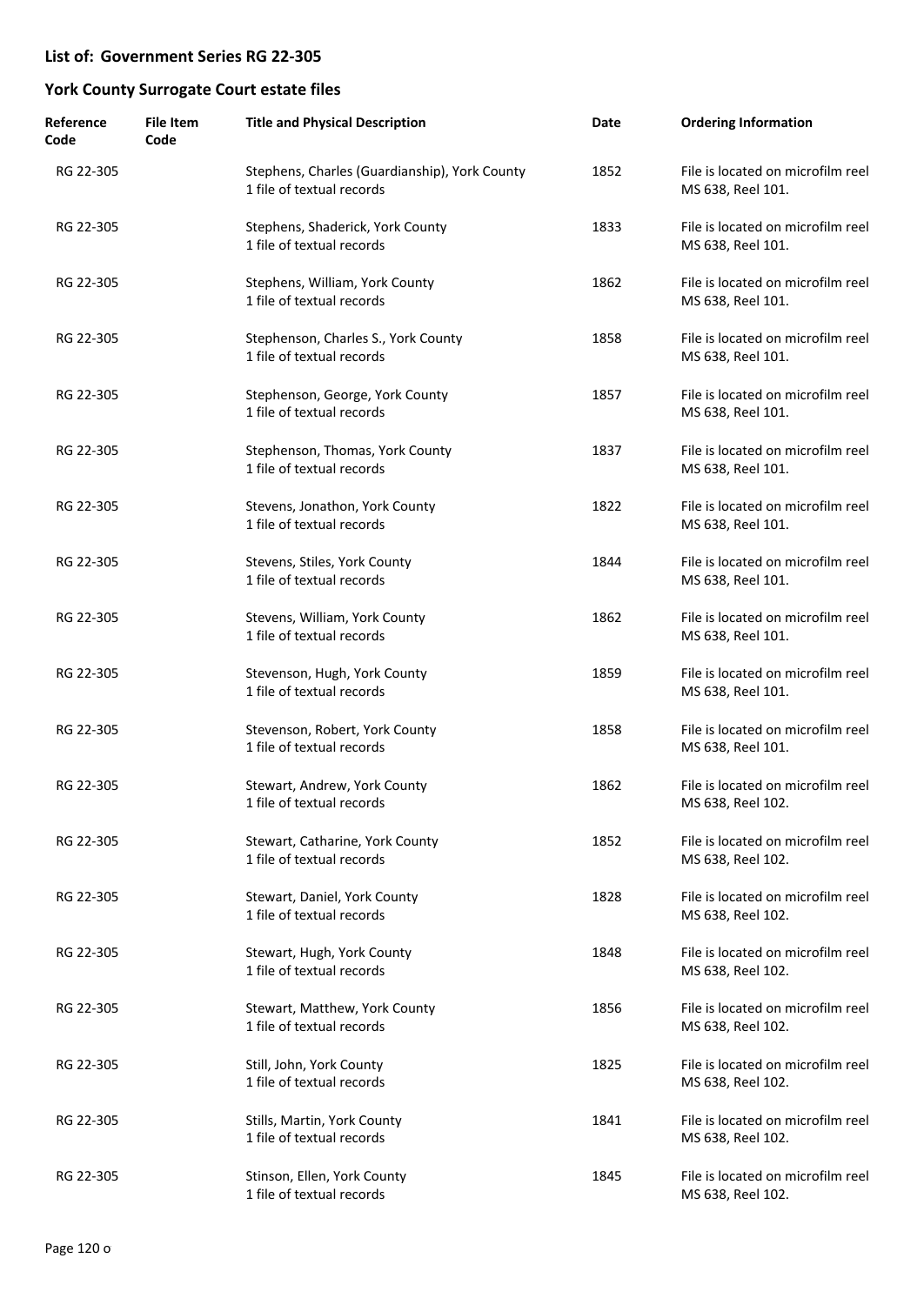| Reference<br>Code | <b>File Item</b><br>Code | <b>Title and Physical Description</b>                          | Date | <b>Ordering Information</b>                            |
|-------------------|--------------------------|----------------------------------------------------------------|------|--------------------------------------------------------|
| RG 22-305         |                          | Stinson, George, York County<br>1 file of textual records      | 1838 | File is located on microfilm reel<br>MS 638, Reel 102. |
| RG 22-305         |                          | Stinson, John, York County<br>1 file of textual records        | 1862 | File is located on microfilm reel<br>MS 638, Reel 102. |
| RG 22-305         |                          | Stinson, Richard, York County<br>1 file of textual records     | 1835 | File is located on microfilm reel<br>MS 638, Reel 102. |
| RG 22-305         |                          | Stinson, William, York County<br>1 file of textual records     | 1853 | File is located on microfilm reel<br>MS 638, Reel 102. |
| RG 22-305         |                          | Stiver, Harry, York County<br>1 file of textual records        | 1861 | File is located on microfilm reel<br>MS 638, Reel 102. |
| RG 22-305         |                          | Stobbart, Thomas, York County<br>1 file of textual records     | 1862 | File is located on microfilm reel<br>MS 638, Reel 102. |
| RG 22-305         |                          | Stodders, John, York County<br>1 file of textual records       | 1836 | File is located on microfilm reel<br>MS 638, Reel 102. |
| RG 22-305         |                          | Stonehouse, David, York County<br>1 file of textual records    | 1839 | File is located on microfilm reel<br>MS 638, Reel 102. |
| RG 22-305         |                          | Stonehouse, Joseph, York County<br>1 file of textual records   | 1836 | File is located on microfilm reel<br>MS 638, Reel 102. |
| RG 22-305         |                          | Stonehouse, Joseph, York County<br>1 file of textual records   | 1849 | File is located on microfilm reel<br>MS 638, Reel 102. |
| RG 22-305         |                          | Stoner, Daniel, York County<br>1 file of textual records       | 1855 | File is located on microfilm reel<br>MS 638, Reel 102. |
| RG 22-305         |                          | Stoner, Isaac, York County<br>1 file of textual records        | 1861 | File is located on microfilm reel<br>MS 638, Reel 102. |
| RG 22-305         |                          | Stong, George, York County<br>1 file of textual records        | 1859 | File is located on microfilm reel<br>MS 638, Reel 102. |
| RG 22-305         |                          | Stopford, John, York County<br>1 file of textual records       | 1834 | File is located on microfilm reel<br>MS 638, Reel 102. |
| RG 22-305         |                          | Stouffer, Abraham, York County<br>1 file of textual records    | 1852 | File is located on microfilm reel<br>MS 638, Reel 102. |
| RG 22-305         |                          | Stoutenburgh, Martin, York County<br>1 file of textual records | 1850 | File is located on microfilm reel<br>MS 638, Reel 102. |
| RG 22-305         |                          | Stover, Peter, York County<br>1 file of textual records        | 1813 | File is located on microfilm reel<br>MS 638, Reel 102. |
| RG 22-305         |                          | Strang, Struthers, York County<br>1 file of textual records    | 1856 | File is located on microfilm reel<br>MS 638, Reel 102. |
| RG 22-305         |                          | Strange, James M., York County<br>1 file of textual records    | 1854 | File is located on microfilm reel<br>MS 638, Reel 102. |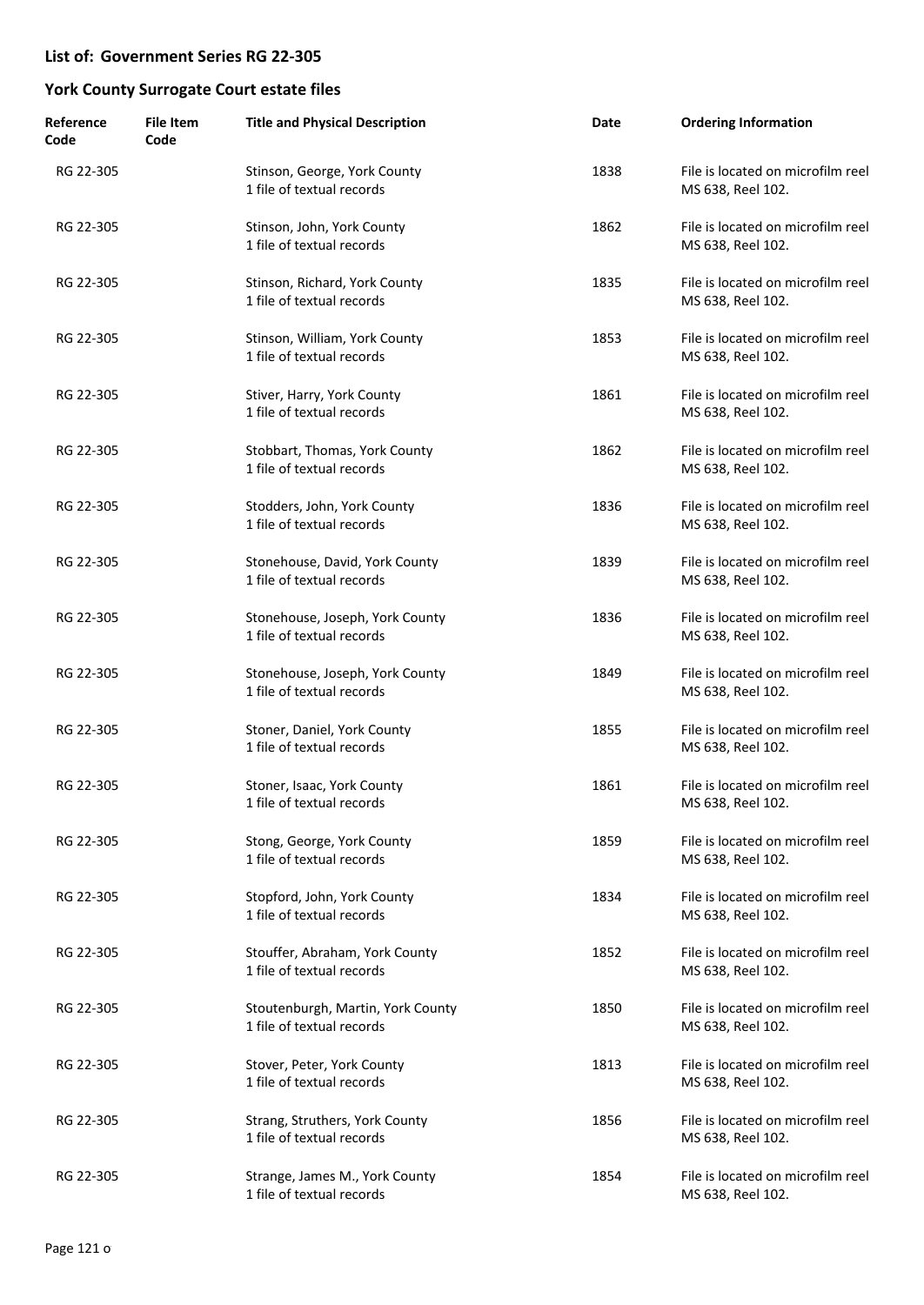| Reference<br>Code | <b>File Item</b><br>Code | <b>Title and Physical Description</b>                                      | Date | <b>Ordering Information</b>                            |
|-------------------|--------------------------|----------------------------------------------------------------------------|------|--------------------------------------------------------|
| RG 22-305         |                          | Strange, Margaret, York County<br>1 file of textual records                | 1860 | File is located on microfilm reel<br>MS 638, Reel 102. |
| RG 22-305         |                          | Street, Isaac B., York County<br>1 file of textual records                 | 1850 | File is located on microfilm reel<br>MS 638, Reel 102. |
| RG 22-305         |                          | Street, Stephen, York County<br>1 file of textual records                  | 1848 | File is located on microfilm reel<br>MS 638, Reel 102. |
| RG 22-305         |                          | Studdert, Thomas, York County<br>1 file of textual records                 | 1859 | File is located on microfilm reel<br>MS 638, Reel 102. |
| RG 22-305         |                          | Stump, Abraham, York County<br>1 file of textual records                   | 1820 | File is located on microfilm reel<br>MS 638, Reel 102. |
| RG 22-305         |                          | Suggitt, John B., York County<br>1 file of textual records                 | 1854 | File is located on microfilm reel<br>MS 638, Reel 102. |
| RG 22-305         |                          | Sullivan, Anne, York County<br>1 file of textual records                   | 1860 | File is located on microfilm reel<br>MS 638, Reel 102. |
| RG 22-305         |                          | Sullivan, John, York County<br>1 file of textual records                   | 1861 | File is located on microfilm reel<br>MS 638, Reel 102. |
| RG 22-305         |                          | Sullivan, Julia, York County<br>1 file of textual records                  | 1848 | File is located on microfilm reel<br>MS 638, Reel 102. |
| RG 22-305         |                          | Sutherland, Hugh, York County<br>1 file of textual records                 | 1851 | File is located on microfilm reel<br>MS 638, Reel 102. |
| RG 22-305         |                          | Swan, Thomas, York County<br>1 file of textual records                     | 1862 | File is located on microfilm reel<br>MS 638, Reel 102. |
| RG 22-305         |                          | Sween, Francis, York County<br>1 file of textual records                   | 1832 | File is located on microfilm reel<br>MS 638, Reel 102. |
| RG 22-305         |                          | Switzer, Tobias, York County<br>1 file of textual records                  | 1856 | File is located on microfilm reel<br>MS 638, Reel 102. |
| RG 22-305         |                          | Sylvester, Peter, York County<br>1 file of textual records                 | 1862 | File is located on microfilm reel<br>MS 638, Reel 102. |
| RG 22-305         |                          | Sylvester, Richard, York County<br>1 file of textual records               | 1845 | File is located on microfilm reel<br>MS 638, Reel 102. |
| RG 22-305         |                          | Sylvester, Samuel, York County<br>1 file of textual records                | 1847 | File is located on microfilm reel<br>MS 638, Reel 102. |
| RG 22-305         |                          | Sylvester, Samuel (Guardianship), York County<br>1 file of textual records | 1847 | File is located on microfilm reel<br>MS 638, Reel 102. |
| RG 22-305         |                          | Sylvester, William, York County<br>1 file of textual records               | 1860 | File is located on microfilm reel<br>MS 638, Reel 102. |
| RG 22-305         |                          | Talman, Ebenezer, York County<br>1 file of textual records                 | 1808 | File is located on microfilm reel<br>MS 638, Reel 102. |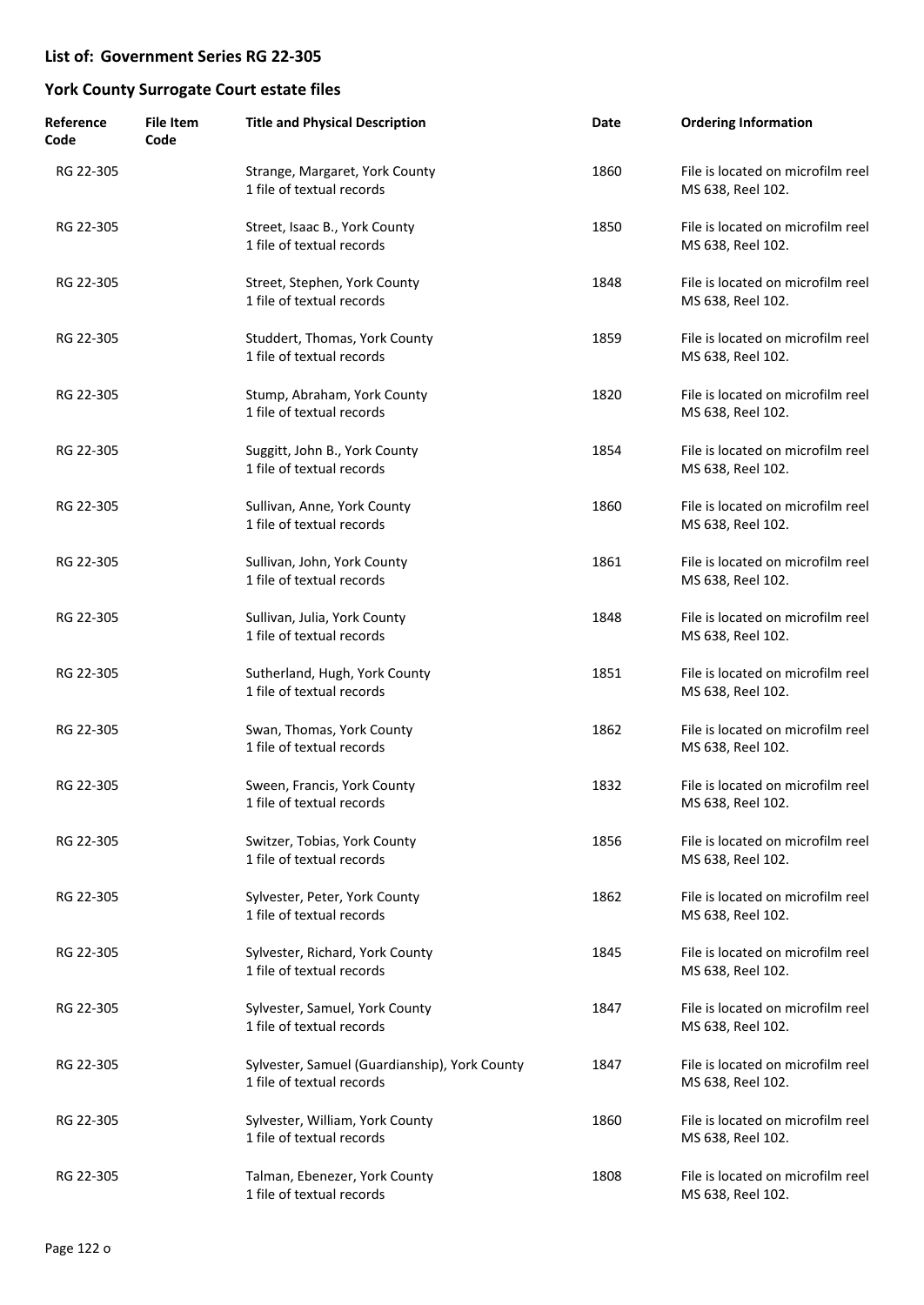| Reference<br>Code | <b>File Item</b><br>Code | <b>Title and Physical Description</b>                           | Date | <b>Ordering Information</b>                            |
|-------------------|--------------------------|-----------------------------------------------------------------|------|--------------------------------------------------------|
| RG 22-305         |                          | Taulman, Abial, York County<br>1 file of textual records        | 1848 | File is located on microfilm reel<br>MS 638, Reel 102. |
| RG 22-305         |                          | Tayler, Christopher, York County<br>1 file of textual records   | 1833 | File is located on microfilm reel<br>MS 638, Reel 102. |
| RG 22-305         |                          | Taylor, John, York County<br>1 file of textual records          | 1861 | File is located on microfilm reel<br>MS 638, Reel 102. |
| RG 22-305         |                          | Taylor, Richard, York County<br>1 file of textual records       | 1832 | File is located on microfilm reel<br>MS 638, Reel 102. |
| RG 22-305         |                          | Teasdale, Thomas, York County<br>1 file of textual records      | 1863 | File is located on microfilm reel<br>MS 638, Reel 102. |
| RG 22-305         |                          | Tedder, Thomas, York County<br>1 file of textual records        | 1833 | File is located on microfilm reel<br>MS 638, Reel 102. |
| RG 22-305         |                          | Teefy, John, York County<br>1 file of textual records           | 1838 | File is located on microfilm reel<br>MS 638, Reel 102. |
| RG 22-305         |                          | Teel, John, York County<br>1 file of textual records            | 1848 | File is located on microfilm reel<br>MS 638, Reel 102. |
| RG 22-305         |                          | Teevin, Michael, York County<br>1 file of textual records       | 1838 | File is located on microfilm reel<br>MS 638, Reel 102. |
| RG 22-305         |                          | Teirs, Daniel, York County<br>1 file of textual records         | 1839 | File is located on microfilm reel<br>MS 638, Reel 102. |
| RG 22-305         |                          | Teirs, William H., York County<br>1 file of textual records     | 1839 | File is located on microfilm reel<br>MS 638, Reel 102. |
| RG 22-305         |                          | Templeman, John, York County<br>1 file of textual records       | 1849 | File is located on microfilm reel<br>MS 638, Reel 102. |
| RG 22-305         |                          | Terry, David, York County<br>1 file of textual records          | 1816 | File is located on microfilm reel<br>MS 638, Reel 102. |
| RG 22-305         |                          | Thackeray, Joseph Sr., York County<br>1 file of textual records | 1844 | File is located on microfilm reel<br>MS 638, Reel 102. |
| RG 22-305         |                          | Thistle, William, York County<br>1 file of textual records      | 1856 | File is located on microfilm reel<br>MS 638, Reel 102. |
| RG 22-305         |                          | Thomas, Sarah, York County<br>1 file of textual records         | 1824 | File is located on microfilm reel<br>MS 638, Reel 102. |
| RG 22-305         |                          | Thomas, William, York County<br>1 file of textual records       | 1860 | File is located on microfilm reel<br>MS 638, Reel 102. |
| RG 22-305         |                          | Thompson, Alexander, York County<br>1 file of textual records   | 1831 | File is located on microfilm reel<br>MS 638, Reel 102. |
| RG 22-305         |                          | Thompson, Andrew, York County<br>1 file of textual records      | 1853 | File is located on microfilm reel<br>MS 638, Reel 102. |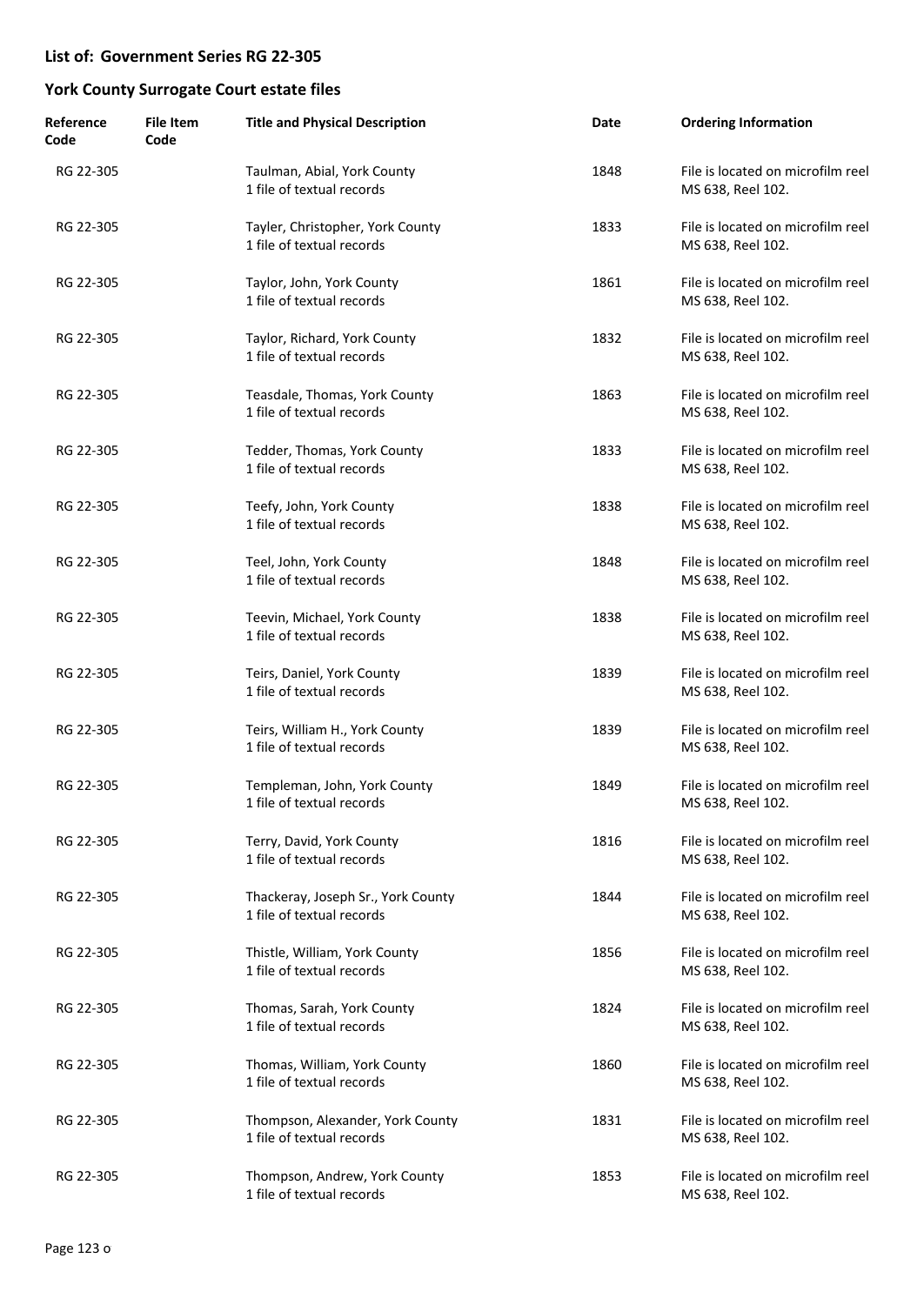| Reference<br>Code | <b>File Item</b><br>Code | <b>Title and Physical Description</b>                                      | Date | <b>Ordering Information</b>                            |
|-------------------|--------------------------|----------------------------------------------------------------------------|------|--------------------------------------------------------|
| RG 22-305         |                          | Thompson, Andrew, York County<br>1 file of textual records                 | 1854 | File is located on microfilm reel<br>MS 638, Reel 102. |
| RG 22-305         |                          | Thompson, Archibald, York County<br>1 file of textual records              | 1817 | File is located on microfilm reel<br>MS 638, Reel 102. |
| RG 22-305         |                          | Thompson, David, York County<br>1 file of textual records                  | 1847 | File is located on microfilm reel<br>MS 638, Reel 102. |
| RG 22-305         |                          | Thompson, David Sr., York County<br>1 file of textual records              | 1834 | File is located on microfilm reel<br>MS 638, Reel 102. |
| RG 22-305         |                          | Thompson, George, York County<br>1 file of textual records                 | 1841 | File is located on microfilm reel<br>MS 638, Reel 102. |
| RG 22-305         |                          | Thompson, Thomas, York County<br>1 file of textual records                 | 1817 | File is located on microfilm reel<br>MS 638, Reel 102. |
| RG 22-305         |                          | Thompson, William, York County<br>1 file of textual records                | 1857 | File is located on microfilm reel<br>MS 638, Reel 102. |
| RG 22-305         |                          | Thompson, William (Guardianship), York County<br>1 file of textual records | 1861 | File is located on microfilm reel<br>MS 638, Reel 102. |
| RG 22-305         |                          | Thomson, Andrew D., York County<br>1 file of textual records               | 1854 | File is located on microfilm reel<br>MS 638, Reel 102. |
| RG 22-305         |                          | Thomson, David, York County<br>1 file of textual records                   | 1852 | File is located on microfilm reel<br>MS 638, Reel 102. |
| RG 22-305         |                          | Thomson, Joseph, York County<br>1 file of textual records                  | 1843 | File is located on microfilm reel<br>MS 638, Reel 102. |
| RG 22-305         |                          | Thomson, Michael, York County<br>1 file of textual records                 | 1842 | File is located on microfilm reel<br>MS 638, Reel 102. |
| RG 22-305         |                          | Thorn, Robert, York County<br>1 file of textual records                    | 1856 | File is located on microfilm reel<br>MS 638, Reel 102. |
| RG 22-305         |                          | Thornbeck, John, York County<br>1 file of textual records                  | 1859 | File is located on microfilm reel<br>MS 638, Reel 102. |
| RG 22-305         |                          | Thornbeck, Richard, York County<br>1 file of textual records               | 1861 | File is located on microfilm reel<br>MS 638, Reel 102. |
| RG 22-305         |                          | Thorpe, James, York County<br>1 file of textual records                    | 1843 | File is located on microfilm reel<br>MS 638, Reel 102. |
| RG 22-305         |                          | Thorpe, James, York County<br>1 file of textual records                    | 1846 | File is located on microfilm reel<br>MS 638, Reel 102. |
| RG 22-305         |                          | Thursh, John, York County<br>1 file of textual records                     | 1862 | File is located on microfilm reel<br>MS 638, Reel 102. |
| RG 22-305         |                          | Tiers, Daniel, York County<br>1 file of textual records                    | 1833 | File is located on microfilm reel<br>MS 638, Reel 102. |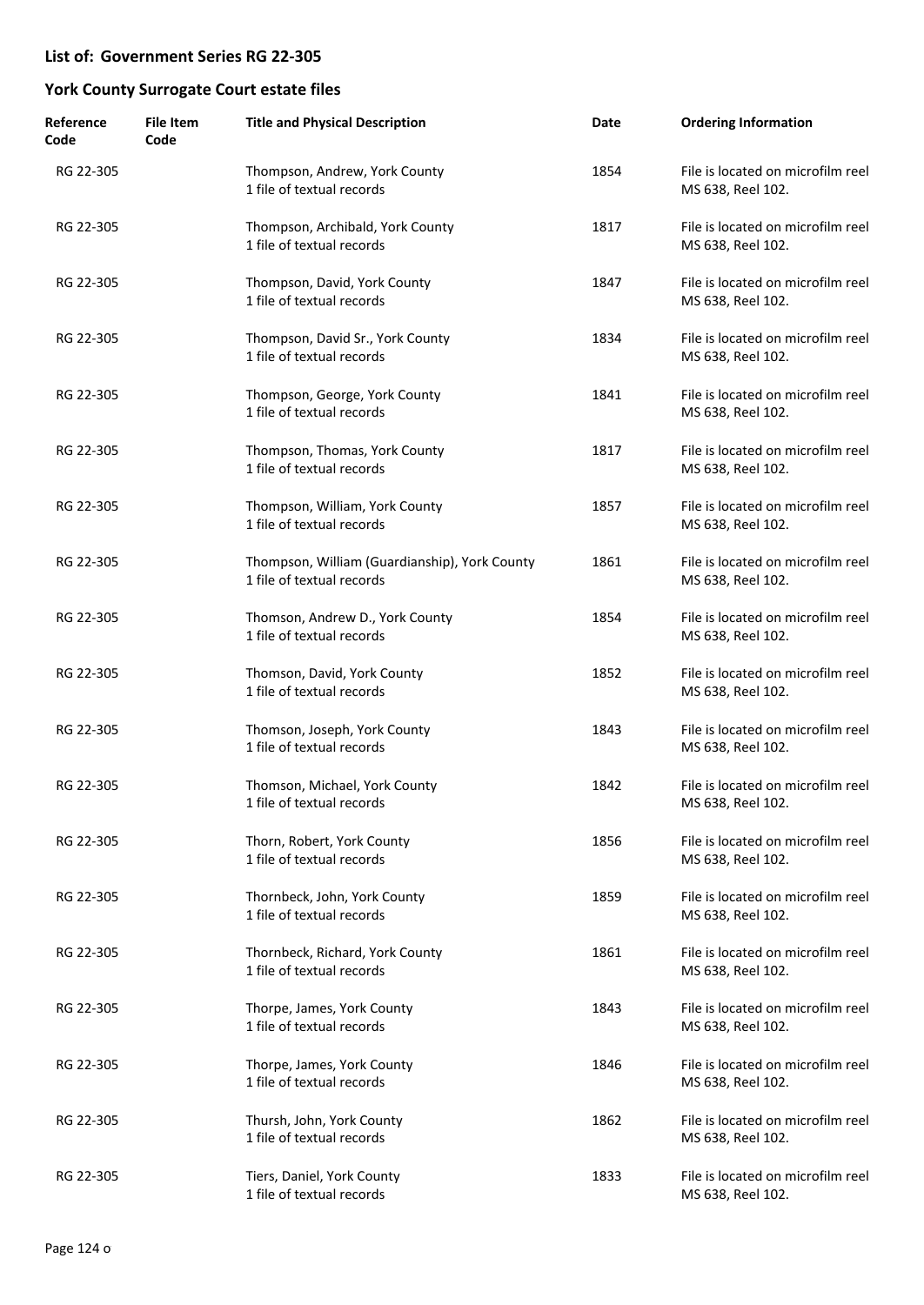| Reference<br>Code | <b>File Item</b><br>Code | <b>Title and Physical Description</b>                               | Date | <b>Ordering Information</b>                            |
|-------------------|--------------------------|---------------------------------------------------------------------|------|--------------------------------------------------------|
| RG 22-305         |                          | Tiffany, Oliver, York County<br>1 file of textual records           | 1861 | File is located on microfilm reel<br>MS 638, Reel 102. |
| RG 22-305         |                          | Tilson, James, York County<br>1 file of textual records             | 1857 | File is located on microfilm reel<br>MS 638, Reel 102. |
| RG 22-305         |                          | Tilt, Thomas, York County<br>1 file of textual records              | 1861 | File is located on microfilm reel<br>MS 638, Reel 102. |
| RG 22-305         |                          | Timms, John E., York County<br>1 file of textual records            | 1839 | File is located on microfilm reel<br>MS 638, Reel 102. |
| RG 22-305         |                          | Tindale, John, York County<br>1 file of textual records             | 1851 | File is located on microfilm reel<br>MS 638, Reel 102. |
| RG 22-305         |                          | Tindale, John, York County<br>1 file of textual records             | 1862 | File is located on microfilm reel<br>MS 638, Reel 102. |
| RG 22-305         |                          | Tinkler, George, York County<br>1 file of textual records           | 1851 | File is located on microfilm reel<br>MS 638, Reel 102. |
| RG 22-305         |                          | Tinsley, Jarvis L., York County<br>1 file of textual records        | 1838 | File is located on microfilm reel<br>MS 638, Reel 102. |
| RG 22-305         |                          | Todd, Henry C., York County<br>1 file of textual records            | 1861 | File is located on microfilm reel<br>MS 638, Reel 103. |
| RG 22-305         |                          | Todd, William, York County<br>1 file of textual records             | 1860 | File is located on microfilm reel<br>MS 638, Reel 103. |
| RG 22-305         |                          | Tomkins, John, York County<br>1 file of textual records             | 1855 | File is located on microfilm reel<br>MS 638, Reel 103. |
| RG 22-305         |                          | Tomlinson, George, York County<br>1 file of textual records         | 1857 | File is located on microfilm reel<br>MS 638, Reel 103. |
| RG 22-305         |                          | Tomlinson, John, York County<br>1 file of textual records           | 1861 | File is located on microfilm reel<br>MS 638, Reel 103. |
| RG 22-305         |                          | Tomlinson, Joseph, York County<br>1 file of textual records         | 1834 | File is located on microfilm reel<br>MS 638, Reel 103. |
| RG 22-305         |                          | Tool, Jacob, York County<br>1 file of textual records               | 1843 | File is located on microfilm reel<br>MS 638, Reel 103. |
| RG 22-305         |                          | Tool, John (Guardianship), York County<br>1 file of textual records | 1862 | File is located on microfilm reel<br>MS 638, Reel 103. |
| RG 22-305         |                          | Townley, James, York County<br>1 file of textual records            | 1829 | File is located on microfilm reel<br>MS 638, Reel 103. |
| RG 22-305         |                          | Townsley, James, York County<br>1 file of textual records           | 1838 | File is located on microfilm reel<br>MS 638, Reel 103. |
| RG 22-305         |                          | Townsley, James, York County<br>1 file of textual records           | 1856 | File is located on microfilm reel<br>MS 638, Reel 103. |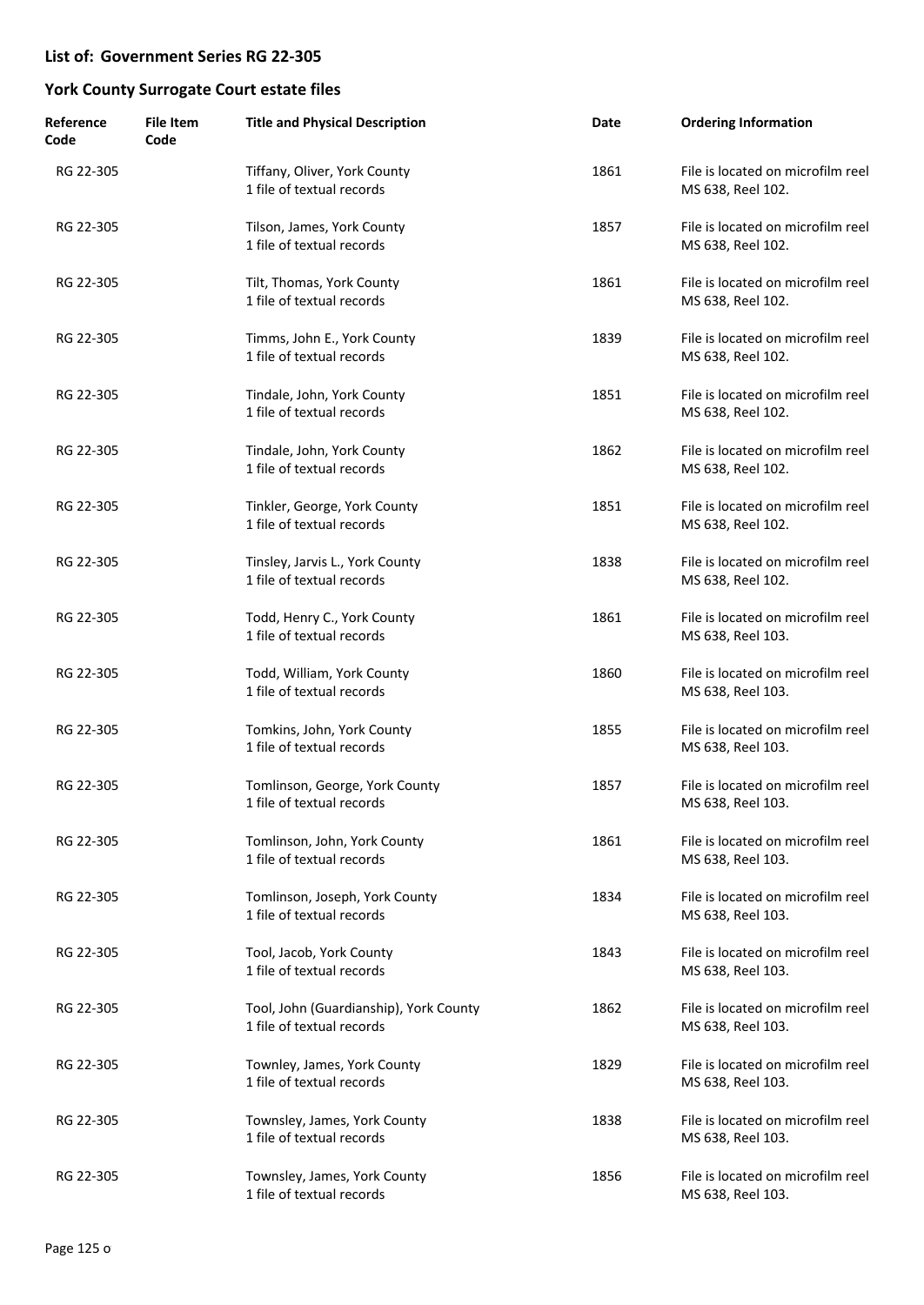| Reference<br>Code | <b>File Item</b><br>Code | <b>Title and Physical Description</b>                        | Date | <b>Ordering Information</b>                            |
|-------------------|--------------------------|--------------------------------------------------------------|------|--------------------------------------------------------|
| RG 22-305         |                          | Townsley, John, York County<br>1 file of textual records     | 1859 | File is located on microfilm reel<br>MS 638, Reel 103. |
| RG 22-305         |                          | Townsley, Martin, York County<br>1 file of textual records   | 1860 | File is located on microfilm reel<br>MS 638, Reel 103. |
| RG 22-305         |                          | Townsley, Sarah, York County<br>1 file of textual records    | 1856 | File is located on microfilm reel<br>MS 638, Reel 103. |
| RG 22-305         |                          | Townsley, William, York County<br>1 file of textual records  | 1853 | File is located on microfilm reel<br>MS 638, Reel 103. |
| RG 22-305         |                          | Train, Christopher, York County<br>1 file of textual records | 1857 | File is located on microfilm reel<br>MS 638, Reel 103. |
| RG 22-305         |                          | Tranmer, Joseph, York County<br>1 file of textual records    | 1851 | File is located on microfilm reel<br>MS 638, Reel 103. |
| RG 22-305         |                          | Travis, Daniel, York County<br>1 file of textual records     | 1857 | File is located on microfilm reel<br>MS 638, Reel 103. |
| RG 22-305         |                          | Travis, John, York County<br>1 file of textual records       | 1858 | File is located on microfilm reel<br>MS 638, Reel 103. |
| RG 22-305         |                          | Traviss, Jeremiah, York County<br>1 file of textual records  | 1847 | File is located on microfilm reel<br>MS 638, Reel 103. |
| RG 22-305         |                          | Trench, George, York County<br>1 file of textual records     | 1849 | File is located on microfilm reel<br>MS 638, Reel 103. |
| RG 22-305         |                          | Trench, Robert, York County<br>1 file of textual records     | 1843 | File is located on microfilm reel<br>MS 638, Reel 103. |
| RG 22-305         |                          | Trevin, James, York County<br>1 file of textual records      | 1848 | File is located on microfilm reel<br>MS 638, Reel 103. |
| RG 22-305         |                          | Trevor, Patrick, York County<br>1 file of textual records    | 1859 | File is located on microfilm reel<br>MS 638, Reel 103. |
| RG 22-305         |                          | Triganne, Jane, York County<br>1 file of textual records     | 1861 | File is located on microfilm reel<br>MS 638, Reel 103. |
| RG 22-305         |                          | Trimble, George, York County<br>1 file of textual records    | 1852 | File is located on microfilm reel<br>MS 638, Reel 103. |
| RG 22-305         |                          | Trimble, George, York County<br>1 file of textual records    | 1855 | File is located on microfilm reel<br>MS 638, Reel 103. |
| RG 22-305         |                          | Trimble, James, York County<br>1 file of textual records     | 1848 | File is located on microfilm reel<br>MS 638, Reel 103. |
| RG 22-305         |                          | Trimble, Robert, York County<br>1 file of textual records    | 1840 | File is located on microfilm reel<br>MS 638, Reel 103. |
| RG 22-305         |                          | Trimmer, Daniel, York County<br>1 file of textual records    | 1831 | File is located on microfilm reel<br>MS 638, Reel 103. |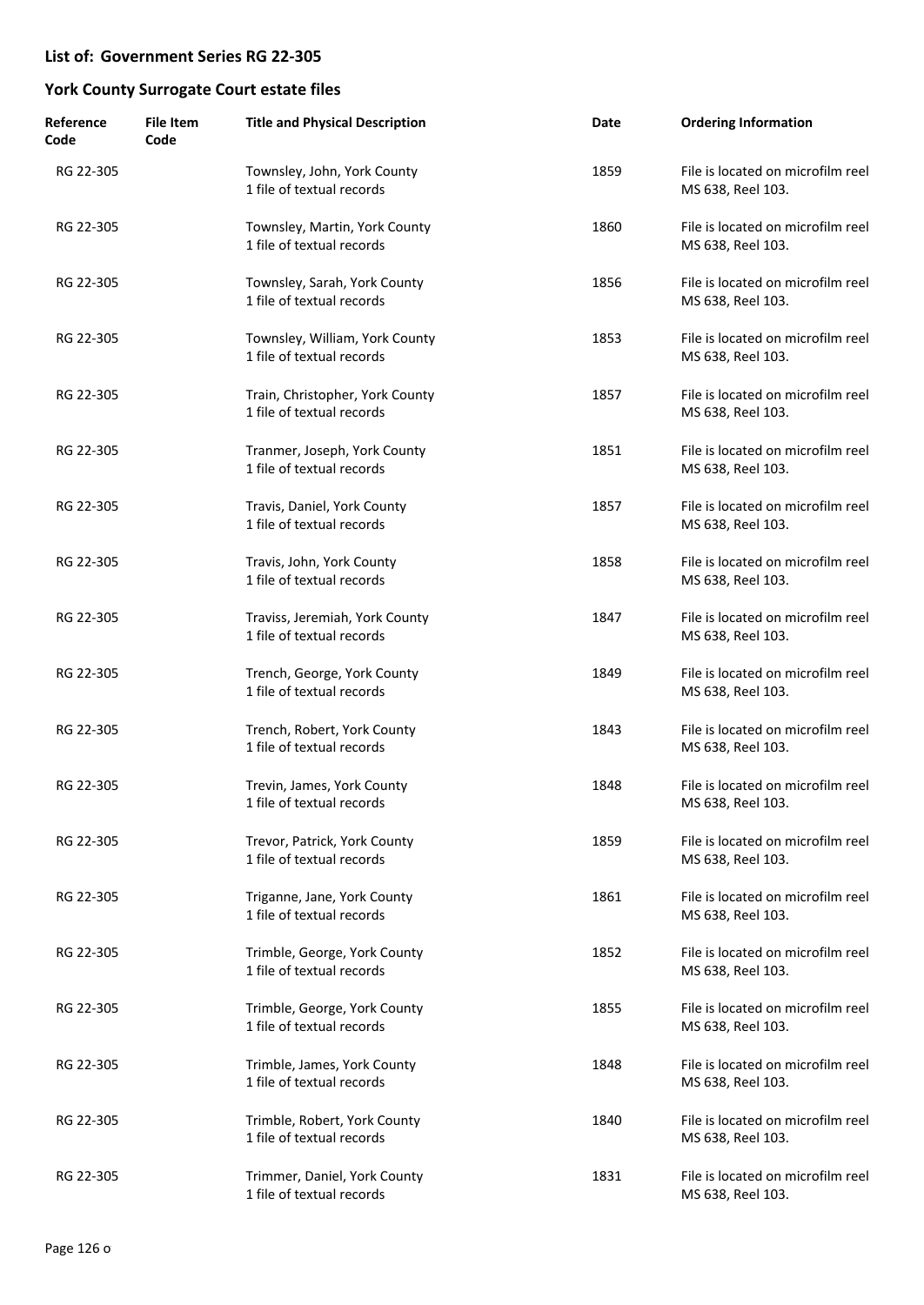| Reference<br>Code | <b>File Item</b><br>Code | <b>Title and Physical Description</b>                                  | Date | <b>Ordering Information</b>                            |
|-------------------|--------------------------|------------------------------------------------------------------------|------|--------------------------------------------------------|
| RG 22-305         |                          | Tripp, Charles, York County<br>1 file of textual records               | 1833 | File is located on microfilm reel<br>MS 638, Reel 103. |
| RG 22-305         |                          | Trompo, Anthony, York County<br>1 file of textual records              | 1828 | File is located on microfilm reel<br>MS 638, Reel 103. |
| RG 22-305         |                          | Trotter, James, York County<br>1 file of textual records               | 1858 | File is located on microfilm reel<br>MS 638, Reel 103. |
| RG 22-305         |                          | Trotter, Thomas, York County<br>1 file of textual records              | 1854 | File is located on microfilm reel<br>MS 638, Reel 103. |
| RG 22-305         |                          | Trotter, William, York County<br>1 file of textual records             | 1837 | File is located on microfilm reel<br>MS 638, Reel 103. |
| RG 22-305         |                          | Troughton, William, York County<br>1 file of textual records           | 1859 | File is located on microfilm reel<br>MS 638, Reel 103. |
| RG 22-305         |                          | Troyer, Jacob, York County<br>1 file of textual records                | 1863 | File is located on microfilm reel<br>MS 638, Reel 103. |
| RG 22-305         |                          | Trudgen, Henry, York County<br>1 file of textual records               | 1855 | File is located on microfilm reel<br>MS 638, Reel 103. |
| RG 22-305         |                          | Trudgen, Richard, York County<br>1 file of textual records             | 1844 | File is located on microfilm reel<br>MS 638, Reel 103. |
| RG 22-305         |                          | Trueman, John (Guardianship), York County<br>1 file of textual records | 1856 | File is located on microfilm reel<br>MS 638, Reel 103. |
| RG 22-305         |                          | Tucker, Joseph, York County<br>1 file of textual records               | 1859 | File is located on microfilm reel<br>MS 638, Reel 103. |
| RG 22-305         |                          | Tuer, Joseph, York County<br>1 file of textual records                 | 1851 | File is located on microfilm reel<br>MS 638, Reel 103. |
| RG 22-305         |                          | Tuer, Thomas, York County<br>1 file of textual records                 | 1837 | File is located on microfilm reel<br>MS 638, Reel 103. |
| RG 22-305         |                          | Tunky, Abram, York County<br>1 file of textual records                 | 1857 | File is located on microfilm reel<br>MS 638, Reel 103. |
| RG 22-305         |                          | Turley, Edward, York County<br>1 file of textual records               | 1839 | File is located on microfilm reel<br>MS 638, Reel 103. |
| RG 22-305         |                          | Turnbull, William, York County<br>1 file of textual records            | 1847 | File is located on microfilm reel<br>MS 638, Reel 103. |
| RG 22-305         |                          | Turner, Andrew, York County<br>1 file of textual records               | 1851 | File is located on microfilm reel<br>MS 638, Reel 103. |
| RG 22-305         |                          | Turner, William, York County<br>1 file of textual records              | 1842 | File is located on microfilm reel<br>MS 638, Reel 103. |
| RG 22-305         |                          | Twilliger, Matthew, York County<br>1 file of textual records           | 1830 | File is located on microfilm reel<br>MS 638, Reel 103. |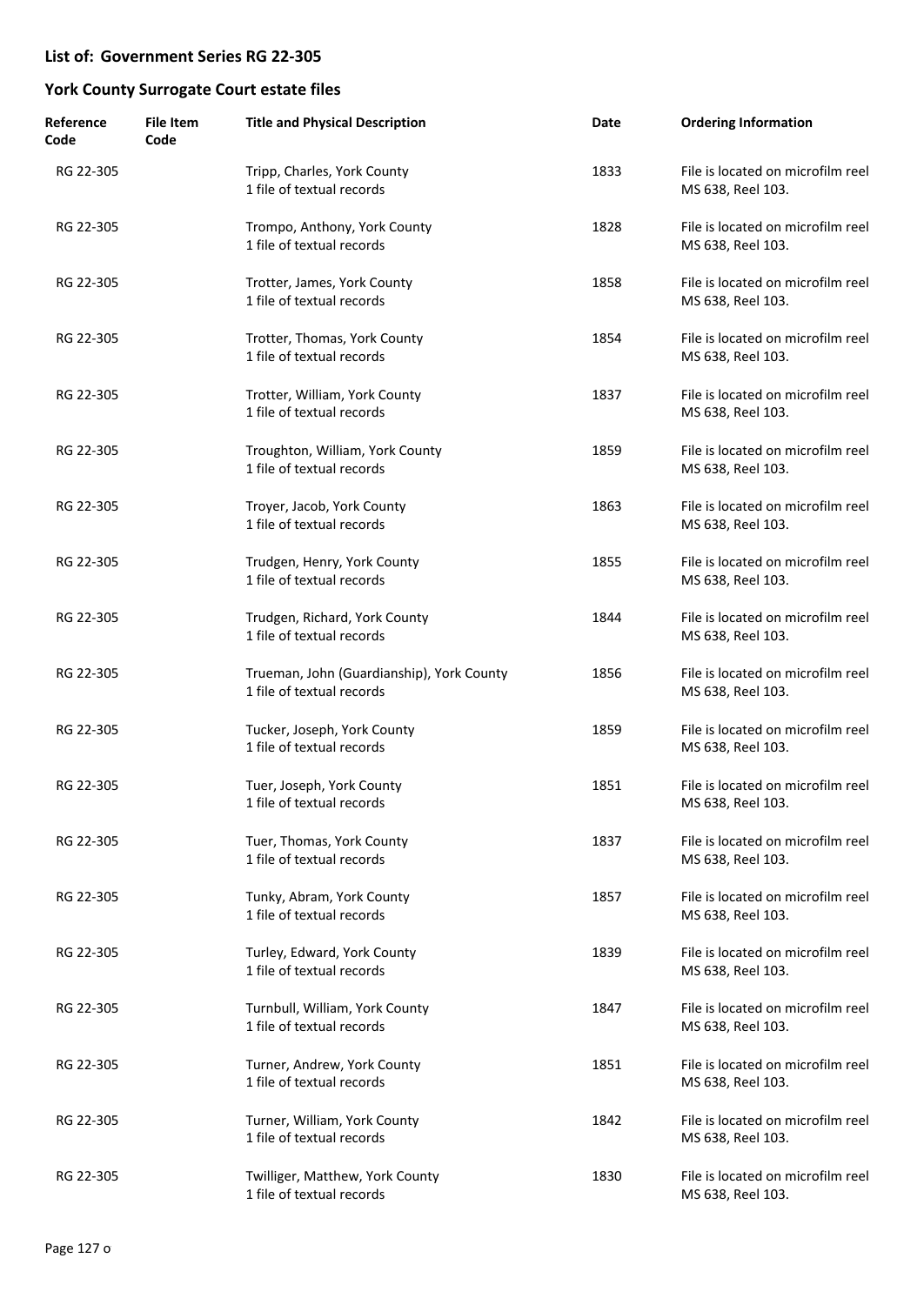| Reference<br>Code | <b>File Item</b><br>Code | <b>Title and Physical Description</b>                                 | Date | <b>Ordering Information</b>                            |
|-------------------|--------------------------|-----------------------------------------------------------------------|------|--------------------------------------------------------|
| RG 22-305         |                          | Tyler, Jonathan, York County<br>1 file of textual records             | 1828 | File is located on microfilm reel<br>MS 638, Reel 103. |
| RG 22-305         |                          | Udell, Matthew, York County<br>1 file of textual records              | 1848 | File is located on microfilm reel<br>MS 638, Reel 103. |
| RG 22-305         |                          | Umry, Joseph, York County<br>1 file of textual records                | 1823 | File is located on microfilm reel<br>MS 638, Reel 103. |
| RG 22-305         |                          | Underhill, George, York County<br>1 file of textual records           | 1859 | File is located on microfilm reel<br>MS 638, Reel 103. |
| RG 22-305         |                          | Usher, James (Guardianship), York County<br>1 file of textual records | 1862 | File is located on microfilm reel<br>MS 638, Reel 103. |
| RG 22-305         |                          | Usher, John, York County<br>1 file of textual records                 | 1859 | File is located on microfilm reel<br>MS 638, Reel 103. |
| RG 22-305         |                          | Vailes, Richard, York County<br>1 file of textual records             | 1846 | File is located on microfilm reel<br>MS 638, Reel 103. |
| RG 22-305         |                          | Valentine, George, York County<br>1 file of textual records           | 1853 | File is located on microfilm reel<br>MS 638, Reel 103. |
| RG 22-305         |                          | Van Evary, Samuel, York County<br>1 file of textual records           | 1805 | File is located on microfilm reel<br>MS 638, Reel 103. |
| RG 22-305         |                          | Van Horne, Thomas, York County<br>1 file of textual records           | 1856 | File is located on microfilm reel<br>MS 638, Reel 103. |
| RG 22-305         |                          | Van Nostrand, Cornelius, York County<br>1 file of textual records     | 1812 | File is located on microfilm reel<br>MS 638, Reel 103. |
| RG 22-305         |                          | Vance, John, York County<br>1 file of textual records                 | 1848 | File is located on microfilm reel<br>MS 638, Reel 103. |
| RG 22-305         |                          | Vanderburgh, Henry, York County<br>1 file of textual records          | 1815 | File is located on microfilm reel<br>MS 638, Reel 103. |
| RG 22-305         |                          | Vanhorn, George, York County<br>1 file of textual records             | 1854 | File is located on microfilm reel<br>MS 638, Reel 103. |
| RG 22-305         |                          | Vanhorn, Henry, York County<br>1 file of textual records              | 1813 | File is located on microfilm reel<br>MS 638, Reel 103. |
| RG 22-305         |                          | Vernon, Gideon, York County<br>1 file of textual records              | 1850 | File is located on microfilm reel<br>MS 638, Reel 103. |
| RG 22-305         |                          | Vernon, Joshua, York County<br>1 file of textual records              | 1831 | File is located on microfilm reel<br>MS 638, Reel 103. |
| RG 22-305         |                          | Vincent, Benjamin, York County<br>1 file of textual records           | 1849 | File is located on microfilm reel<br>MS 638, Reel 103. |
| RG 22-305         |                          | Viney, George, York County<br>1 file of textual records               | 1848 | File is located on microfilm reel<br>MS 638, Reel 103. |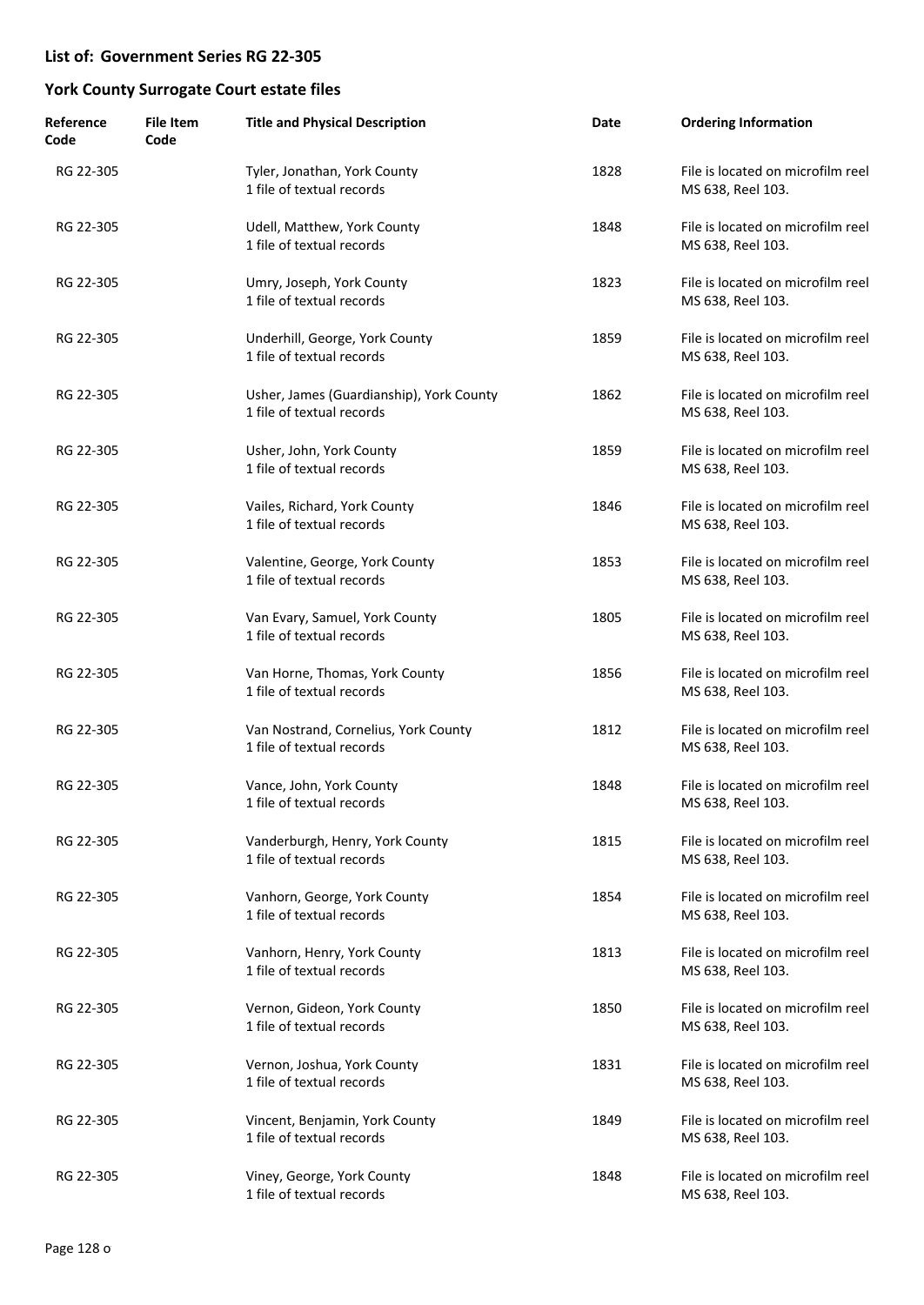| Reference<br>Code | <b>File Item</b><br>Code | <b>Title and Physical Description</b>                        | Date | <b>Ordering Information</b>                            |
|-------------------|--------------------------|--------------------------------------------------------------|------|--------------------------------------------------------|
| RG 22-305         |                          | Vodden, John, York County<br>1 file of textual records       | 1857 | File is located on microfilm reel<br>MS 638, Reel 103. |
| RG 22-305         |                          | Wadsworth, Joseph, York County<br>1 file of textual records  | 1830 | File is located on microfilm reel<br>MS 638, Reel 103. |
| RG 22-305         |                          | Waggoner, William, York County<br>1 file of textual records  | 1823 | File is located on microfilm reel<br>MS 638, Reel 103. |
| RG 22-305         |                          | Waite, Isaac, York County<br>1 file of textual records       | 1856 | File is located on microfilm reel<br>MS 638, Reel 103. |
| RG 22-305         |                          | Walden, Samuel, York County<br>1 file of textual records     | 1852 | File is located on microfilm reel<br>MS 638, Reel 103. |
| RG 22-305         |                          | Waldie, George, York County<br>1 file of textual records     | 1859 | File is located on microfilm reel<br>MS 638, Reel 103. |
| RG 22-305         |                          | Walker, David, York County<br>1 file of textual records      | 1858 | File is located on microfilm reel<br>MS 638, Reel 103. |
| RG 22-305         |                          | Walker, Harvey, York County<br>1 file of textual records     | 1860 | File is located on microfilm reel<br>MS 638, Reel 103. |
| RG 22-305         |                          | Walker, John, York County<br>1 file of textual records       | 1845 | File is located on microfilm reel<br>MS 638, Reel 103. |
| RG 22-305         |                          | Walker, Michael, York County<br>1 file of textual records    | 1850 | File is located on microfilm reel<br>MS 638, Reel 103. |
| RG 22-305         |                          | Walker, Peter, York County<br>1 file of textual records      | 1848 | File is located on microfilm reel<br>MS 638, Reel 103. |
| RG 22-305         |                          | Walker, Robert Sr., York County<br>1 file of textual records | 1835 | File is located on microfilm reel<br>MS 638, Reel 103. |
| RG 22-305         |                          | Walker, Walter, York County<br>1 file of textual records     | 1856 | File is located on microfilm reel<br>MS 638, Reel 103. |
| RG 22-305         |                          | Wallace, George, York County<br>1 file of textual records    | 1832 | File is located on microfilm reel<br>MS 638, Reel 104. |
| RG 22-305         |                          | Wallace, Thomas, York County<br>1 file of textual records    | 1833 | File is located on microfilm reel<br>MS 638, Reel 104. |
| RG 22-305         |                          | Wallis, Elizabeth, York County<br>1 file of textual records  | 1860 | File is located on microfilm reel<br>MS 638, Reel 104. |
| RG 22-305         |                          | Wallis, John, York County<br>1 file of textual records       | 1848 | File is located on microfilm reel<br>MS 638, Reel 104. |
| RG 22-305         |                          | Wallis, John, York County<br>1 file of textual records       | 1859 | File is located on microfilm reel<br>MS 638, Reel 104. |
| RG 22-305         |                          | Wallis, Samuel, York County<br>1 file of textual records     | 1850 | File is located on microfilm reel<br>MS 638, Reel 104. |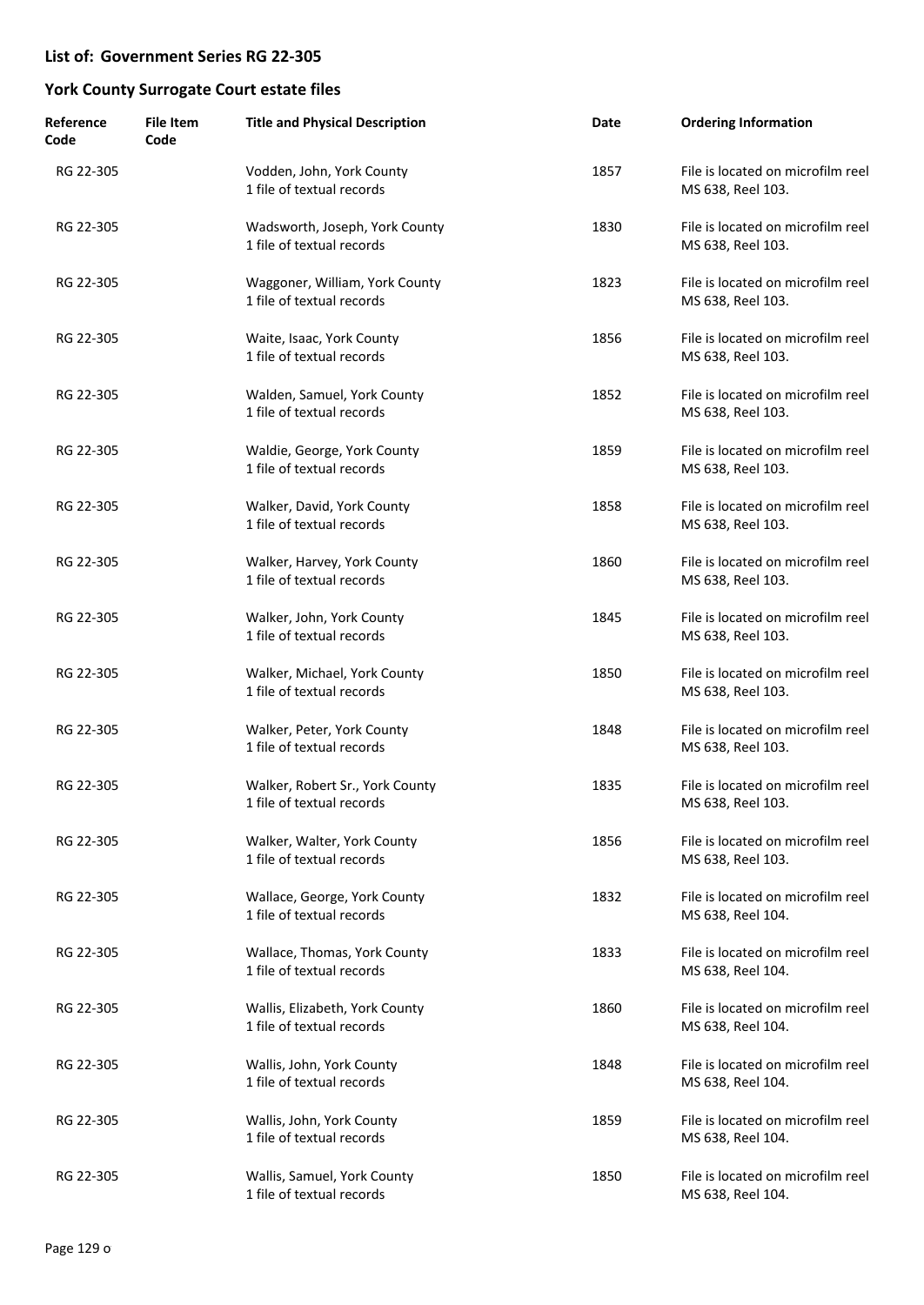| Reference<br>Code | <b>File Item</b><br>Code | <b>Title and Physical Description</b>                        | Date | <b>Ordering Information</b>                            |
|-------------------|--------------------------|--------------------------------------------------------------|------|--------------------------------------------------------|
| RG 22-305         |                          | Wallis, William, York County<br>1 file of textual records    | 1849 | File is located on microfilm reel<br>MS 638, Reel 104. |
| RG 22-305         |                          | Walls, Christopher, York County<br>1 file of textual records | 1859 | File is located on microfilm reel<br>MS 638, Reel 104. |
| RG 22-305         |                          | Walmsley, John, York County<br>1 file of textual records     | 1846 | File is located on microfilm reel<br>MS 638, Reel 104. |
| RG 22-305         |                          | Walsh, William, York County<br>1 file of textual records     | 1859 | File is located on microfilm reel<br>MS 638, Reel 104. |
| RG 22-305         |                          | Walton, David, York County<br>1 file of textual records      | 1848 | File is located on microfilm reel<br>MS 638, Reel 104. |
| RG 22-305         |                          | Walton, Matthew, York County<br>1 file of textual records    | 1834 | File is located on microfilm reel<br>MS 638, Reel 104. |
| RG 22-305         |                          | Walton, Thomas, York County<br>1 file of textual records     | 1832 | File is located on microfilm reel<br>MS 638, Reel 104. |
| RG 22-305         |                          | Walton, William, York County<br>1 file of textual records    | 1832 | File is located on microfilm reel<br>MS 638, Reel 104. |
| RG 22-305         |                          | Walts, Joseph, York County<br>1 file of textual records      | 1830 | File is located on microfilm reel<br>MS 638, Reel 104. |
| RG 22-305         |                          | Warbrick, James, York County<br>1 file of textual records    | 1852 | File is located on microfilm reel<br>MS 638, Reel 104. |
| RG 22-305         |                          | Warbrick, John C., York County<br>1 file of textual records  | 1854 | File is located on microfilm reel<br>MS 638, Reel 104. |
| RG 22-305         |                          | Ward, Archibald, York County<br>1 file of textual records    | 1844 | File is located on microfilm reel<br>MS 638, Reel 104. |
| RG 22-305         |                          | Ward, George, York County<br>1 file of textual records       | 1844 | File is located on microfilm reel<br>MS 638, Reel 104. |
| RG 22-305         |                          | Ward, Matthew, York County<br>1 file of textual records      | 1856 | File is located on microfilm reel<br>MS 638, Reel 104. |
| RG 22-305         |                          | Ward, Patrick, York County<br>1 file of textual records      | 1850 | File is located on microfilm reel<br>MS 638, Reel 104. |
| RG 22-305         |                          | Ward, Thomas, York County<br>1 file of textual records       | 1858 | File is located on microfilm reel<br>MS 638, Reel 104. |
| RG 22-305         |                          | Wardell, John, York County<br>1 file of textual records      | 1846 | File is located on microfilm reel<br>MS 638, Reel 104. |
| RG 22-305         |                          | Warden, Phillip, York County<br>1 file of textual records    | 1857 | File is located on microfilm reel<br>MS 638, Reel 104. |
| RG 22-305         |                          | Wardlaw, Peter, York County<br>1 file of textual records     | 1854 | File is located on microfilm reel<br>MS 638, Reel 104. |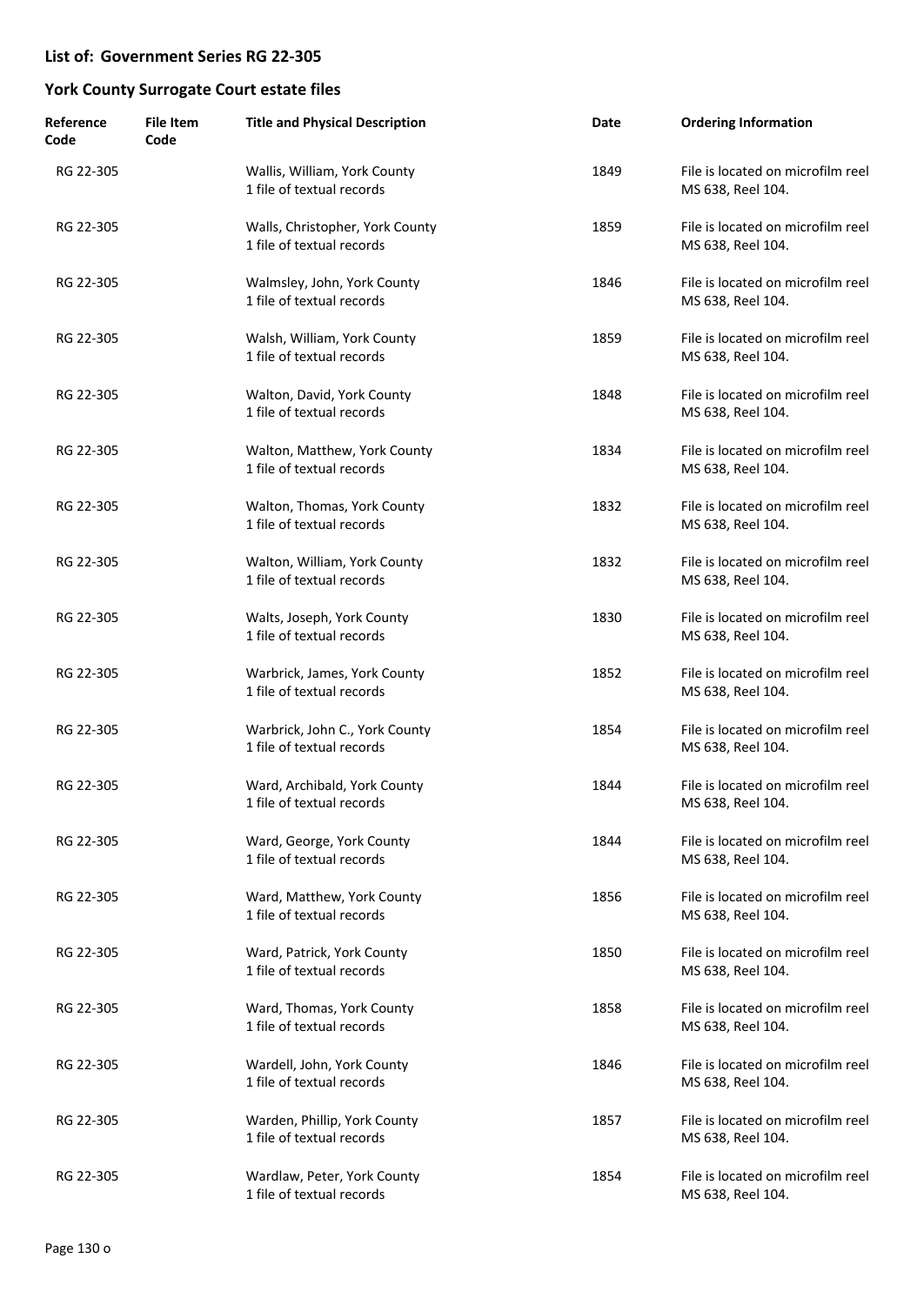| Reference<br>Code | <b>File Item</b><br>Code | <b>Title and Physical Description</b>                         | Date | <b>Ordering Information</b>                            |
|-------------------|--------------------------|---------------------------------------------------------------|------|--------------------------------------------------------|
| RG 22-305         |                          | Warffe, Andrew W., York County<br>1 file of textual records   | 1829 | File is located on microfilm reel<br>MS 638, Reel 104. |
| RG 22-305         |                          | Warfield, Robert, York County<br>1 file of textual records    | 1860 | File is located on microfilm reel<br>MS 638, Reel 104. |
| RG 22-305         |                          | Wasley, John, York County<br>1 file of textual records        | 1860 | File is located on microfilm reel<br>MS 638, Reel 104. |
| RG 22-305         |                          | Wasley, Michael, York County<br>1 file of textual records     | 1849 | File is located on microfilm reel<br>MS 638, Reel 104. |
| RG 22-305         |                          | Watkins, John, York County<br>1 file of textual records       | 1861 | File is located on microfilm reel<br>MS 638, Reel 104. |
| RG 22-305         |                          | Watkins, William, York County<br>1 file of textual records    | 1858 | File is located on microfilm reel<br>MS 638, Reel 104. |
| RG 22-305         |                          | Watson, Christopher, York County<br>1 file of textual records | 1826 | File is located on microfilm reel<br>MS 638, Reel 104. |
| RG 22-305         |                          | Watson, Elizabeth, York County<br>1 file of textual records   | 1832 | File is located on microfilm reel<br>MS 638, Reel 104. |
| RG 22-305         |                          | Watson, George, York County<br>1 file of textual records      | 1857 | File is located on microfilm reel<br>MS 638, Reel 104. |
| RG 22-305         |                          | Watson, Hazard, York County<br>1 file of textual records      | 1847 | File is located on microfilm reel<br>MS 638, Reel 104. |
| RG 22-305         |                          | Watson, James, York County<br>1 file of textual records       | 1842 | File is located on microfilm reel<br>MS 638, Reel 104. |
| RG 22-305         |                          | Watson, James, York County<br>1 file of textual records       | 1845 | File is located on microfilm reel<br>MS 638, Reel 104. |
| RG 22-305         |                          | Watson, James, York County<br>1 file of textual records       | 1845 | File is located on microfilm reel<br>MS 638, Reel 104. |
| RG 22-305         |                          | Watson, John, York County<br>1 file of textual records        | 1846 | File is located on microfilm reel<br>MS 638, Reel 104. |
| RG 22-305         |                          | Watson, John, York County<br>1 file of textual records        | 1850 | File is located on microfilm reel<br>MS 638, Reel 104. |
| RG 22-305         |                          | Watson, John E., York County<br>1 file of textual records     | 1862 | File is located on microfilm reel<br>MS 638, Reel 104. |
| RG 22-305         |                          | Watson, Richard, York County<br>1 file of textual records     | 1854 | File is located on microfilm reel<br>MS 638, Reel 104. |
| RG 22-305         |                          | Watson, Robert, York County<br>1 file of textual records      | 1862 | File is located on microfilm reel<br>MS 638, Reel 104. |
| RG 22-305         |                          | Watson, Thomas B., York County<br>1 file of textual records   | 1860 | File is located on microfilm reel<br>MS 638, Reel 104. |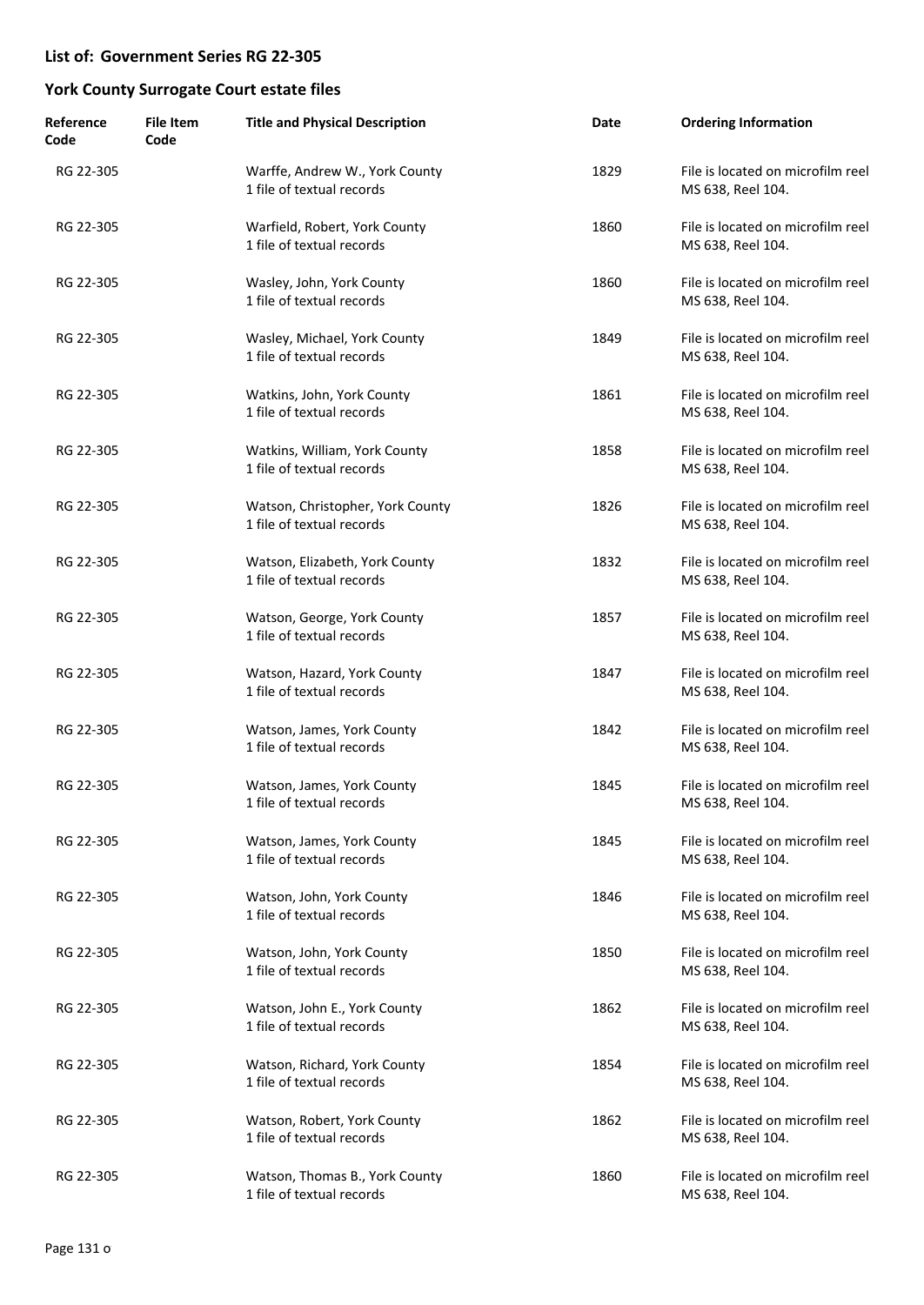| Reference<br>Code | <b>File Item</b><br>Code | <b>Title and Physical Description</b>                          | Date | <b>Ordering Information</b>                            |
|-------------------|--------------------------|----------------------------------------------------------------|------|--------------------------------------------------------|
| RG 22-305         |                          | Watson, Wesley, York County<br>1 file of textual records       | 1859 | File is located on microfilm reel<br>MS 638, Reel 104. |
| RG 22-305         |                          | Watson, William, York County<br>1 file of textual records      | 1853 | File is located on microfilm reel<br>MS 638, Reel 104. |
| RG 22-305         |                          | Watson, William, York County<br>1 file of textual records      | 1856 | File is located on microfilm reel<br>MS 638, Reel 104. |
| RG 22-305         |                          | Watson, William, York County<br>1 file of textual records      | 1860 | File is located on microfilm reel<br>MS 638, Reel 104. |
| RG 22-305         |                          | Waugh, Letitia, York County<br>1 file of textual records       | 1842 | File is located on microfilm reel<br>MS 638, Reel 104. |
| RG 22-305         |                          | Webb, George, York County<br>1 file of textual records         | 1827 | File is located on microfilm reel<br>MS 638, Reel 104. |
| RG 22-305         |                          | Webb, Isaac, York County<br>1 file of textual records          | 1852 | File is located on microfilm reel<br>MS 638, Reel 104. |
| RG 22-305         |                          | Webb, Job, York County<br>1 file of textual records            | 1834 | File is located on microfilm reel<br>MS 638, Reel 104. |
| RG 22-305         |                          | Webb, William, York County<br>1 file of textual records        | 1860 | File is located on microfilm reel<br>MS 638, Reel 104. |
| RG 22-305         |                          | Webster, Abraham, York County<br>1 file of textual records     | 1839 | File is located on microfilm reel<br>MS 638, Reel 104. |
| RG 22-305         |                          | Webster, Abraham Sr., York County<br>1 file of textual records | 1811 | File is located on microfilm reel<br>MS 638, Reel 104. |
| RG 22-305         |                          | Webster, George, York County<br>1 file of textual records      | 1858 | File is located on microfilm reel<br>MS 638, Reel 104. |
| RG 22-305         |                          | Webster, George, York County<br>1 file of textual records      | 1852 | File is located on microfilm reel<br>MS 638, Reel 104. |
| RG 22-305         |                          | Webster, John B., York County<br>1 file of textual records     | 1842 | File is located on microfilm reel<br>MS 638, Reel 104. |
| RG 22-305         |                          | Webster, Lewis, York County<br>1 file of textual records       | 1851 | File is located on microfilm reel<br>MS 638, Reel 104. |
| RG 22-305         |                          | Weddel, James, York County<br>1 file of textual records        | 1854 | File is located on microfilm reel<br>MS 638, Reel 104. |
| RG 22-305         |                          | Weir, Hugh, York County<br>1 file of textual records           | 1834 | File is located on microfilm reel<br>MS 638, Reel 104. |
| RG 22-305         |                          | Weller, Ebenezer, York County<br>1 file of textual records     | 1837 | File is located on microfilm reel<br>MS 638, Reel 104. |
| RG 22-305         |                          | Weller, Tintee, York County<br>1 file of textual records       | 1843 | File is located on microfilm reel<br>MS 638, Reel 104. |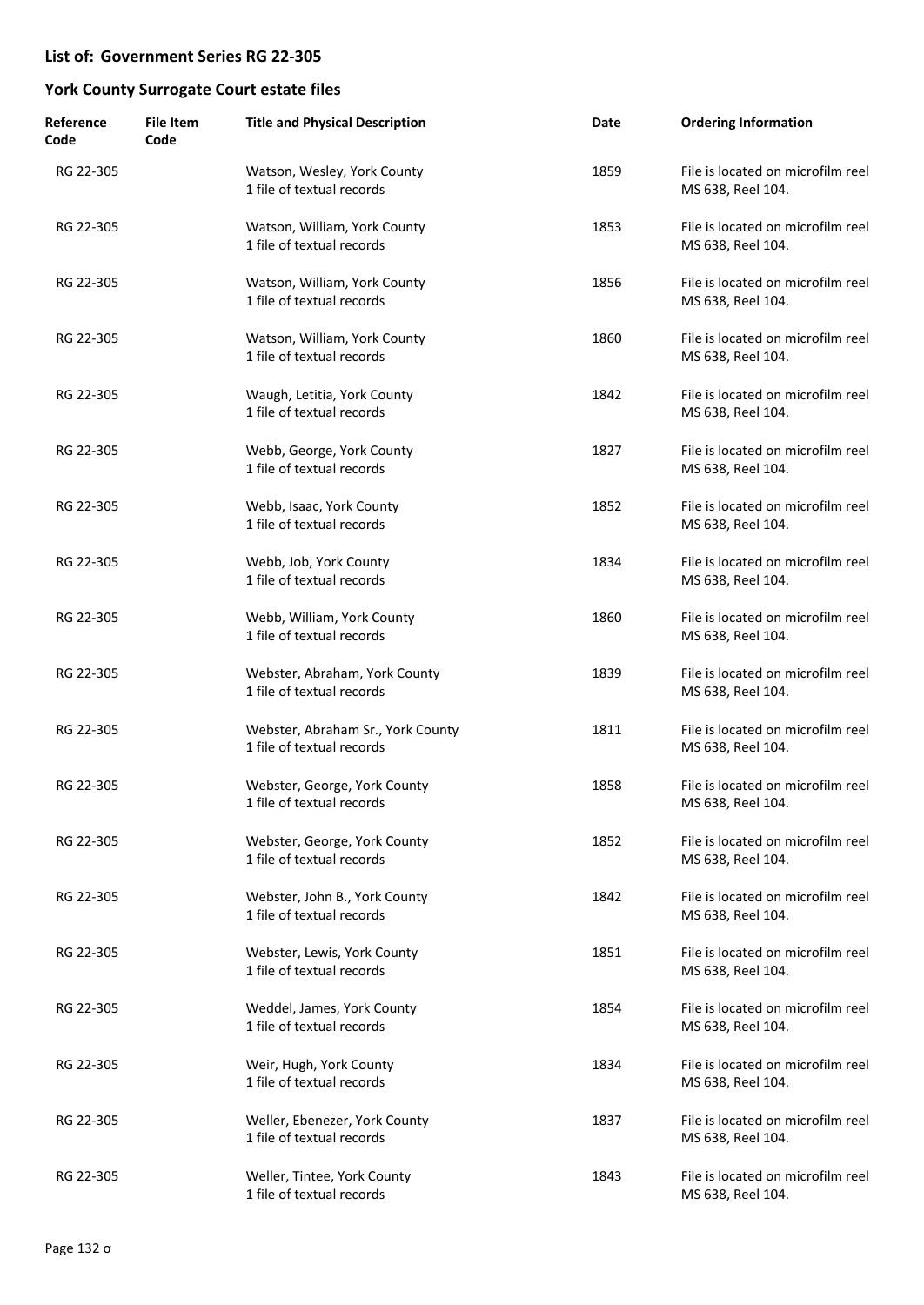| Reference<br>Code | <b>File Item</b><br>Code | <b>Title and Physical Description</b>                       | Date | <b>Ordering Information</b>                            |
|-------------------|--------------------------|-------------------------------------------------------------|------|--------------------------------------------------------|
| RG 22-305         |                          | Wells, William, York County<br>1 file of textual records    | 1828 | File is located on microfilm reel<br>MS 638, Reel 104. |
| RG 22-305         |                          | Wells, William, York County<br>1 file of textual records    | 1859 | File is located on microfilm reel<br>MS 638, Reel 104. |
| RG 22-305         |                          | Welsh, Abraham J., York County<br>1 file of textual records | 1850 | File is located on microfilm reel<br>MS 638, Reel 104. |
| RG 22-305         |                          | Wertley, John, York County<br>1 file of textual records     | 1842 | File is located on microfilm reel<br>MS 638, Reel 104. |
| RG 22-305         |                          | Wesley, Francis, York County<br>1 file of textual records   | 1831 | File is located on microfilm reel<br>MS 638, Reel 104. |
| RG 22-305         |                          | Westervelt, James, York County<br>1 file of textual records | 1858 | File is located on microfilm reel<br>MS 638, Reel 104. |
| RG 22-305         |                          | Westervelt, James, York County<br>1 file of textual records | 1855 | File is located on microfilm reel<br>MS 638, Reel 104. |
| RG 22-305         |                          | Westewelt, James, York County<br>1 file of textual records  | 1858 | File is located on microfilm reel<br>MS 638, Reel 104. |
| RG 22-305         |                          | Westley, John, York County<br>1 file of textual records     | 1847 | File is located on microfilm reel<br>MS 638, Reel 105. |
| RG 22-305         |                          | Whaley, Thomas, York County<br>1 file of textual records    | 1835 | File is located on microfilm reel<br>MS 638, Reel 105. |
| RG 22-305         |                          | Whaley, Thomas, York County<br>1 file of textual records    | 1847 | File is located on microfilm reel<br>MS 638, Reel 105. |
| RG 22-305         |                          | Wheelock, William, York County<br>1 file of textual records | 1823 | File is located on microfilm reel<br>MS 638, Reel 105. |
| RG 22-305         |                          | Wheler, George, York County<br>1 file of textual records    | 1856 | File is located on microfilm reel<br>MS 638, Reel 105. |
| RG 22-305         |                          | White, Charles, York County<br>1 file of textual records    | 1852 | File is located on microfilm reel<br>MS 638, Reel 105. |
| RG 22-305         |                          | White, Godlip, York County<br>1 file of textual records     | 1847 | File is located on microfilm reel<br>MS 638, Reel 105. |
| RG 22-305         |                          | White, Hiram, York County<br>1 file of textual records      | 1859 | File is located on microfilm reel<br>MS 638, Reel 105. |
| RG 22-305         |                          | White, James, York County<br>1 file of textual records      | 1835 | File is located on microfilm reel<br>MS 638, Reel 105. |
| RG 22-305         |                          | White, James, York County<br>1 file of textual records      | 1857 | File is located on microfilm reel<br>MS 638, Reel 105. |
| RG 22-305         |                          | White, John E., York County<br>1 file of textual records    | 1842 | File is located on microfilm reel<br>MS 638, Reel 105. |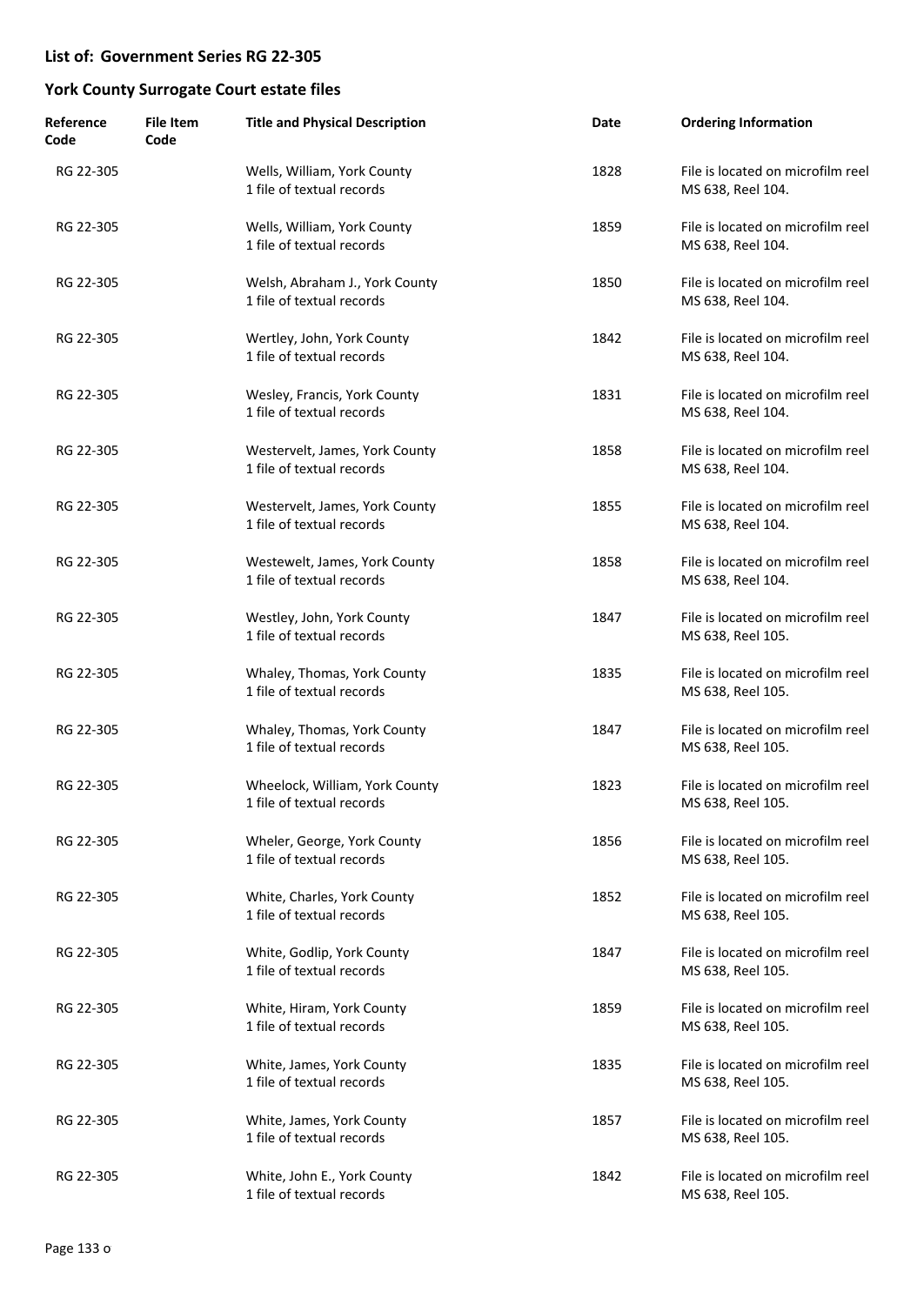| Reference<br>Code | <b>File Item</b><br>Code | <b>Title and Physical Description</b>                          | Date | <b>Ordering Information</b>                            |
|-------------------|--------------------------|----------------------------------------------------------------|------|--------------------------------------------------------|
| RG 22-305         |                          | White, John R., York County<br>1 file of textual records       | 1847 | File is located on microfilm reel<br>MS 638, Reel 105. |
| RG 22-305         |                          | White, Joseph, York County<br>1 file of textual records        | 1861 | File is located on microfilm reel<br>MS 638, Reel 105. |
| RG 22-305         |                          | White, Moses, York County<br>1 file of textual records         | 1857 | File is located on microfilm reel<br>MS 638, Reel 105. |
| RG 22-305         |                          | White, Thomas, York County<br>1 file of textual records        | 1852 | File is located on microfilm reel<br>MS 638, Reel 105. |
| RG 22-305         |                          | White, Thomas, York County<br>1 file of textual records        | 1861 | File is located on microfilm reel<br>MS 638, Reel 105. |
| RG 22-305         |                          | White, Thomas, York County<br>1 file of textual records        | 1861 | File is located on microfilm reel<br>MS 638, Reel 105. |
| RG 22-305         |                          | White, William, York County<br>1 file of textual records       | 1843 | File is located on microfilm reel<br>MS 638, Reel 105. |
| RG 22-305         |                          | White, William, York County<br>1 file of textual records       | 1848 | File is located on microfilm reel<br>MS 638, Reel 105. |
| RG 22-305         |                          | Whitehead, Mary, York County<br>1 file of textual records      | 1860 | File is located on microfilm reel<br>MS 638, Reel 105. |
| RG 22-305         |                          | Whitehead, Mary, York County<br>1 file of textual records      | 1860 | File is located on microfilm reel<br>MS 638, Reel 105. |
| RG 22-305         |                          | Whiteman, Henry, York County<br>1 file of textual records      | 1810 | File is located on microfilm reel<br>MS 638, Reel 105. |
| RG 22-305         |                          | Whiteside, John, York County<br>1 file of textual records      | 1853 | File is located on microfilm reel<br>MS 638, Reel 105. |
| RG 22-305         |                          | Whitlam, Thomas, York County<br>1 file of textual records      | 1848 | File is located on microfilm reel<br>MS 638, Reel 105. |
| RG 22-305         |                          | Whitmore, Ezekiel F., York County<br>1 file of textual records | 1859 | File is located on microfilm reel<br>MS 638, Reel 105. |
| RG 22-305         |                          | Whitmore, Michael D., York County<br>1 file of textual records | 1859 | File is located on microfilm reel<br>MS 638, Reel 105. |
| RG 22-305         |                          | Whitney, Henry, York County<br>1 file of textual records       | 1838 | File is located on microfilm reel<br>MS 638, Reel 105. |
| RG 22-305         |                          | Wicks, David, York County<br>1 file of textual records         | 1836 | File is located on microfilm reel<br>MS 638, Reel 105. |
| RG 22-305         |                          | Widdifield, Joseph, York County<br>1 file of textual records   | 1834 | File is located on microfilm reel<br>MS 638, Reel 105. |
| RG 22-305         |                          | Wideman, Christopher, York County<br>1 file of textual records | 1851 | File is located on microfilm reel<br>MS 638, Reel 105. |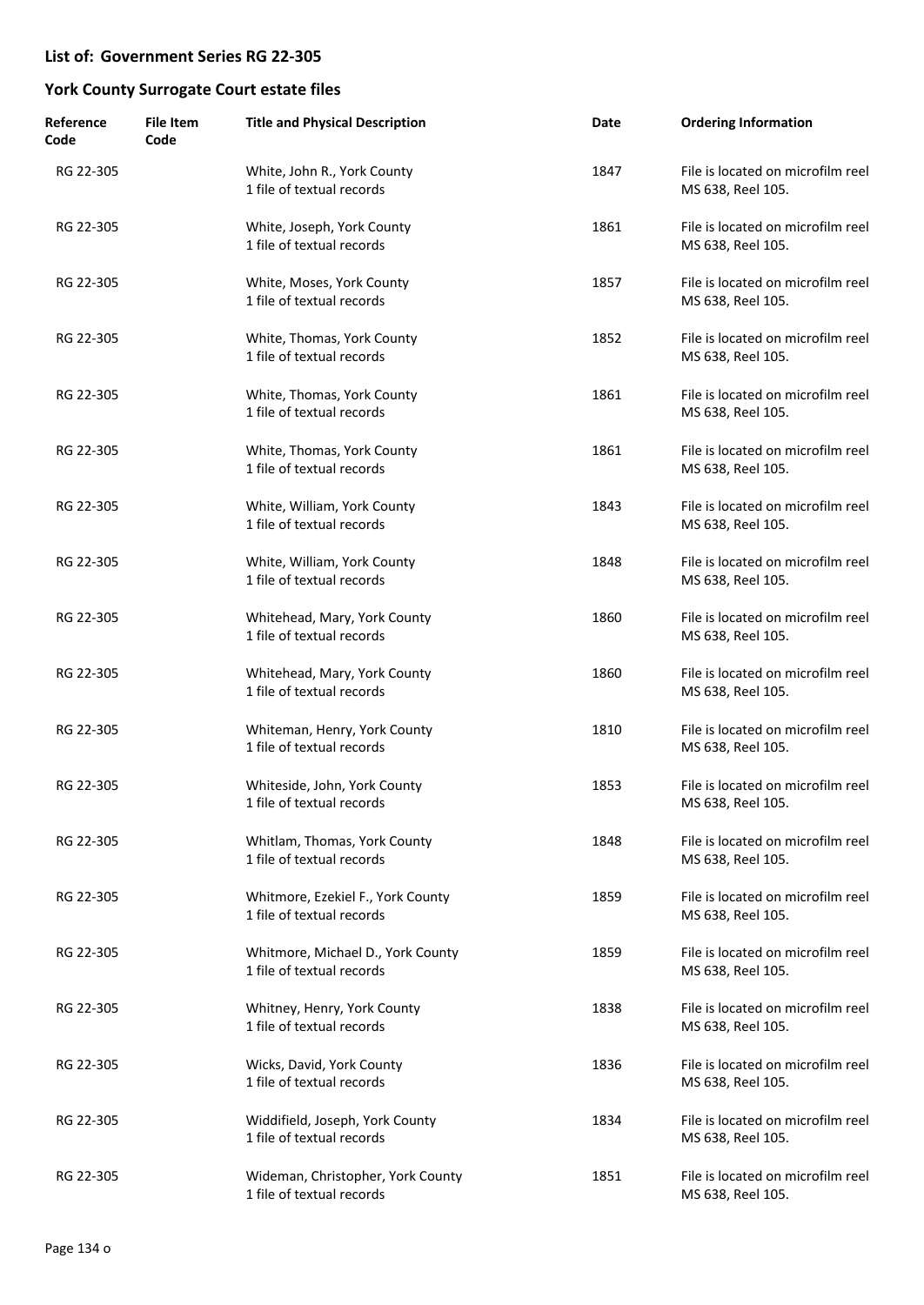| Reference<br>Code | <b>File Item</b><br>Code | <b>Title and Physical Description</b>                        | Date | <b>Ordering Information</b>                            |
|-------------------|--------------------------|--------------------------------------------------------------|------|--------------------------------------------------------|
| RG 22-305         |                          | Wideman, Lodowick, York County<br>1 file of textual records  | 1837 | File is located on microfilm reel<br>MS 638, Reel 105. |
| RG 22-305         |                          | Wiggins, Isaac, York County<br>1 file of textual records     | 1813 | File is located on microfilm reel<br>MS 638, Reel 105. |
| RG 22-305         |                          | Wiggins, James, York County<br>1 file of textual records     | 1832 | File is located on microfilm reel<br>MS 638, Reel 105. |
| RG 22-305         |                          | Wiggins, James, York County<br>1 file of textual records     | 1858 | File is located on microfilm reel<br>MS 638, Reel 105. |
| RG 22-305         |                          | Wiggins, William, York County<br>1 file of textual records   | 1846 | File is located on microfilm reel<br>MS 638, Reel 105. |
| RG 22-305         |                          | Wightman, Samuel, York County<br>1 file of textual records   | 1843 | File is located on microfilm reel<br>MS 638, Reel 105. |
| RG 22-305         |                          | Wilcox, Abraham, York County<br>1 file of textual records    | 1840 | File is located on microfilm reel<br>MS 638, Reel 105. |
| RG 22-305         |                          | Wilcox, Elizabeth, York County<br>1 file of textual records  | 1826 | File is located on microfilm reel<br>MS 638, Reel 105. |
| RG 22-305         |                          | Wilcox, Urias A., York County<br>1 file of textual records   | 1852 | File is located on microfilm reel<br>MS 638, Reel 105. |
| RG 22-305         |                          | Wiley, William, York County<br>1 file of textual records     | 1862 | File is located on microfilm reel<br>MS 638, Reel 105. |
| RG 22-305         |                          | Wilkesson, Thomas, York County<br>1 file of textual records  | 1836 | File is located on microfilm reel<br>MS 638, Reel 105. |
| RG 22-305         |                          | Wilkie, John, York County<br>1 file of textual records       | 1843 | File is located on microfilm reel<br>MS 638, Reel 105. |
| RG 22-305         |                          | Wilkinson, John, York County<br>1 file of textual records    | 1853 | File is located on microfilm reel<br>MS 638, Reel 105. |
| RG 22-305         |                          | Wilkinson, Joseph, York County<br>1 file of textual records  | 1844 | File is located on microfilm reel<br>MS 638, Reel 105. |
| RG 22-305         |                          | Wilkinson, Joseph, York County<br>1 file of textual records  | 1849 | File is located on microfilm reel<br>MS 638, Reel 105. |
| RG 22-305         |                          | Wilkinson, Mary, York County<br>1 file of textual records    | 1854 | File is located on microfilm reel<br>MS 638, Reel 105. |
| RG 22-305         |                          | Wilkinson, Mary, York County<br>1 file of textual records    | 1848 | File is located on microfilm reel<br>MS 638, Reel 105. |
| RG 22-305         |                          | Wilkinson, Thomas, York County<br>1 file of textual records  | 1856 | File is located on microfilm reel<br>MS 638, Reel 105. |
| RG 22-305         |                          | Wilkinson, William, York County<br>1 file of textual records | 1840 | File is located on microfilm reel<br>MS 638, Reel 105. |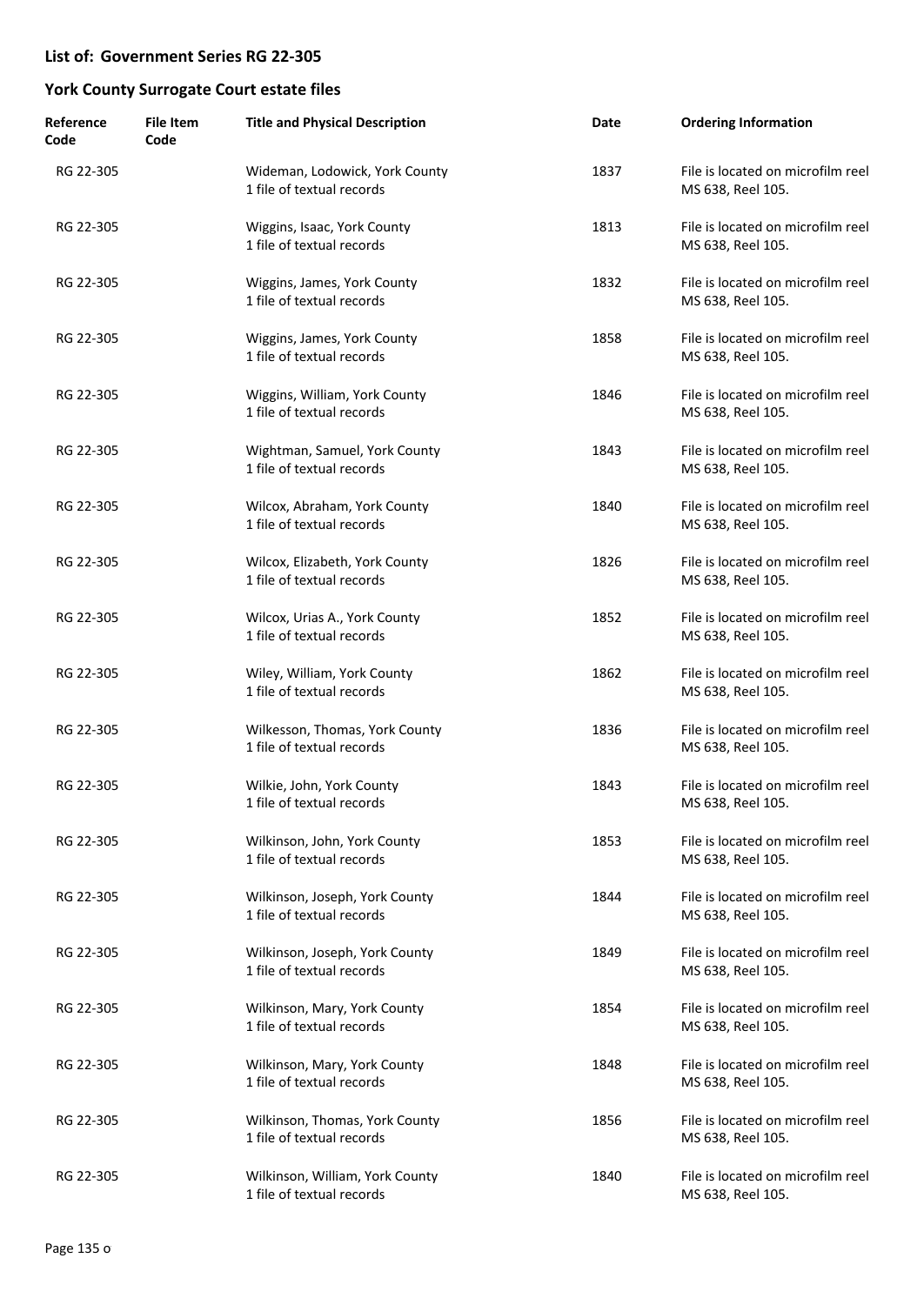| Reference<br>Code | <b>File Item</b><br>Code | <b>Title and Physical Description</b>                            | Date | <b>Ordering Information</b>                            |
|-------------------|--------------------------|------------------------------------------------------------------|------|--------------------------------------------------------|
| RG 22-305         |                          | Willcock, Margaret, York County<br>1 file of textual records     | 1837 | File is located on microfilm reel<br>MS 638, Reel 105. |
| RG 22-305         |                          | Willcocks, William, York County<br>1 file of textual records     | 1813 | File is located on microfilm reel<br>MS 638, Reel 105. |
| RG 22-305         |                          | Williams, Cornelius, York County<br>1 file of textual records    | 1861 | File is located on microfilm reel<br>MS 638, Reel 105. |
| RG 22-305         |                          | Williams, Elias, York County<br>1 file of textual records        | 1833 | File is located on microfilm reel<br>MS 638, Reel 105. |
| RG 22-305         |                          | Williams, Joseph, York County<br>1 file of textual records       | 1825 | File is located on microfilm reel<br>MS 638, Reel 105. |
| RG 22-305         |                          | Williamson, Alexander, York County<br>1 file of textual records  | 1861 | File is located on microfilm reel<br>MS 638, Reel 105. |
| RG 22-305         |                          | Williamson, Ann, York County<br>1 file of textual records        | 1862 | File is located on microfilm reel<br>MS 638, Reel 105. |
| RG 22-305         |                          | Williamson, Charles T., York County<br>1 file of textual records | 1847 | File is located on microfilm reel<br>MS 638, Reel 105. |
| RG 22-305         |                          | Williamson, James, York County<br>1 file of textual records      | 1857 | File is located on microfilm reel<br>MS 638, Reel 105. |
| RG 22-305         |                          | Williamson, John, York County<br>1 file of textual records       | 1858 | File is located on microfilm reel<br>MS 638, Reel 105. |
| RG 22-305         |                          | Willis, George, York County<br>1 file of textual records         | 1853 | File is located on microfilm reel<br>MS 638, Reel 105. |
| RG 22-305         |                          | Willis, Isaac, York County<br>1 file of textual records          | 1839 | File is located on microfilm reel<br>MS 638, Reel 105. |
| RG 22-305         |                          | Willis, John, York County<br>1 file of textual records           | 1849 | File is located on microfilm reel<br>MS 638, Reel 105. |
| RG 22-305         |                          | Willmot, William, York County<br>1 file of textual records       | 1830 | File is located on microfilm reel<br>MS 638, Reel 105. |
| RG 22-305         |                          | Willoughby, Ellis, York County<br>1 file of textual records      | 1841 | File is located on microfilm reel<br>MS 638, Reel 105. |
| RG 22-305         |                          | Willson, Hiram, York County<br>1 file of textual records         | 1862 | File is located on microfilm reel<br>MS 638, Reel 105. |
| RG 22-305         |                          | Willson, Isaiah, York County<br>1 file of textual records        | 1855 | File is located on microfilm reel<br>MS 638, Reel 105. |
| RG 22-305         |                          | Willson, James, York County<br>1 file of textual records         | 1853 | File is located on microfilm reel<br>MS 638, Reel 105. |
| RG 22-305         |                          | Willson, John Jr., York County<br>1 file of textual records      | 1816 | File is located on microfilm reel<br>MS 638, Reel 105. |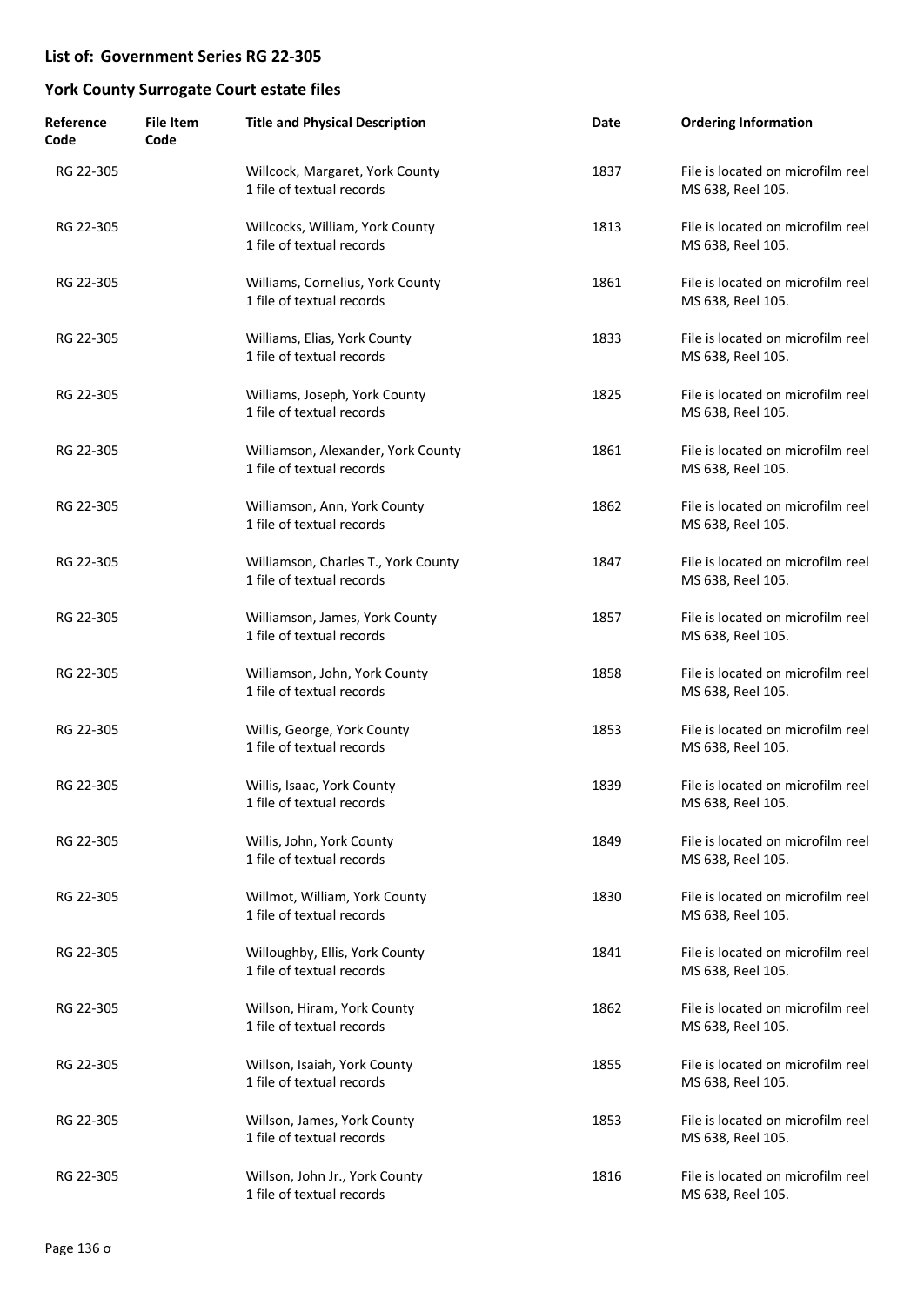| Reference<br>Code | <b>File Item</b><br>Code | <b>Title and Physical Description</b>                        | Date | <b>Ordering Information</b>                            |
|-------------------|--------------------------|--------------------------------------------------------------|------|--------------------------------------------------------|
| RG 22-305         |                          | Willson, Rowland, York County<br>1 file of textual records   | 1863 | File is located on microfilm reel<br>MS 638, Reel 105. |
| RG 22-305         |                          | Wilmot, David, York County<br>1 file of textual records      | 1827 | File is located on microfilm reel<br>MS 638, Reel 105. |
| RG 22-305         |                          | Wilmot, John, York County<br>1 file of textual records       | 1832 | File is located on microfilm reel<br>MS 638, Reel 105. |
| RG 22-305         |                          | Wilson, Alexander, York County<br>1 file of textual records  | 1851 | File is located on microfilm reel<br>MS 638, Reel 105. |
| RG 22-305         |                          | Wilson, Benjamin, York County<br>1 file of textual records   | 1859 | File is located on microfilm reel<br>MS 638, Reel 105. |
| RG 22-305         |                          | Wilson, Bethel, York County<br>1 file of textual records     | 1842 | File is located on microfilm reel<br>MS 638, Reel 105. |
| RG 22-305         |                          | Wilson, Catharine, York County<br>1 file of textual records  | 1860 | File is located on microfilm reel<br>MS 638, Reel 105. |
| RG 22-305         |                          | Wilson, George, York County<br>1 file of textual records     | 1847 | File is located on microfilm reel<br>MS 638, Reel 105. |
| RG 22-305         |                          | Wilson, George, York County<br>1 file of textual records     | 1854 | File is located on microfilm reel<br>MS 638, Reel 105. |
| RG 22-305         |                          | Wilson, Henry, York County<br>1 file of textual records      | 1845 | File is located on microfilm reel<br>MS 638, Reel 105. |
| RG 22-305         |                          | Wilson, Isaac, York County<br>1 file of textual records      | 1836 | File is located on microfilm reel<br>MS 638, Reel 105. |
| RG 22-305         |                          | Wilson, James, York County<br>1 file of textual records      | 1831 | File is located on microfilm reel<br>MS 638, Reel 105. |
| RG 22-305         |                          | Wilson, James T., York County<br>1 file of textual records   | 1859 | File is located on microfilm reel<br>MS 638, Reel 105. |
| RG 22-305         |                          | Wilson, Jane P. D., York County<br>1 file of textual records | 1847 | File is located on microfilm reel<br>MS 638, Reel 105. |
| RG 22-305         |                          | Wilson, John, York County<br>1 file of textual records       | 1833 | File is located on microfilm reel<br>MS 638, Reel 105. |
| RG 22-305         |                          | Wilson, John, York County<br>1 file of textual records       | 1859 | File is located on microfilm reel<br>MS 638, Reel 105. |
| RG 22-305         |                          | Wilson, John, York County<br>1 file of textual records       | 1859 | File is located on microfilm reel<br>MS 638, Reel 105. |
| RG 22-305         |                          | Wilson, John, York County<br>1 file of textual records       | 1859 | File is located on microfilm reel<br>MS 638, Reel 105. |
| RG 22-305         |                          | Wilson, John E., York County<br>1 file of textual records    | 1860 | File is located on microfilm reel<br>MS 638, Reel 105. |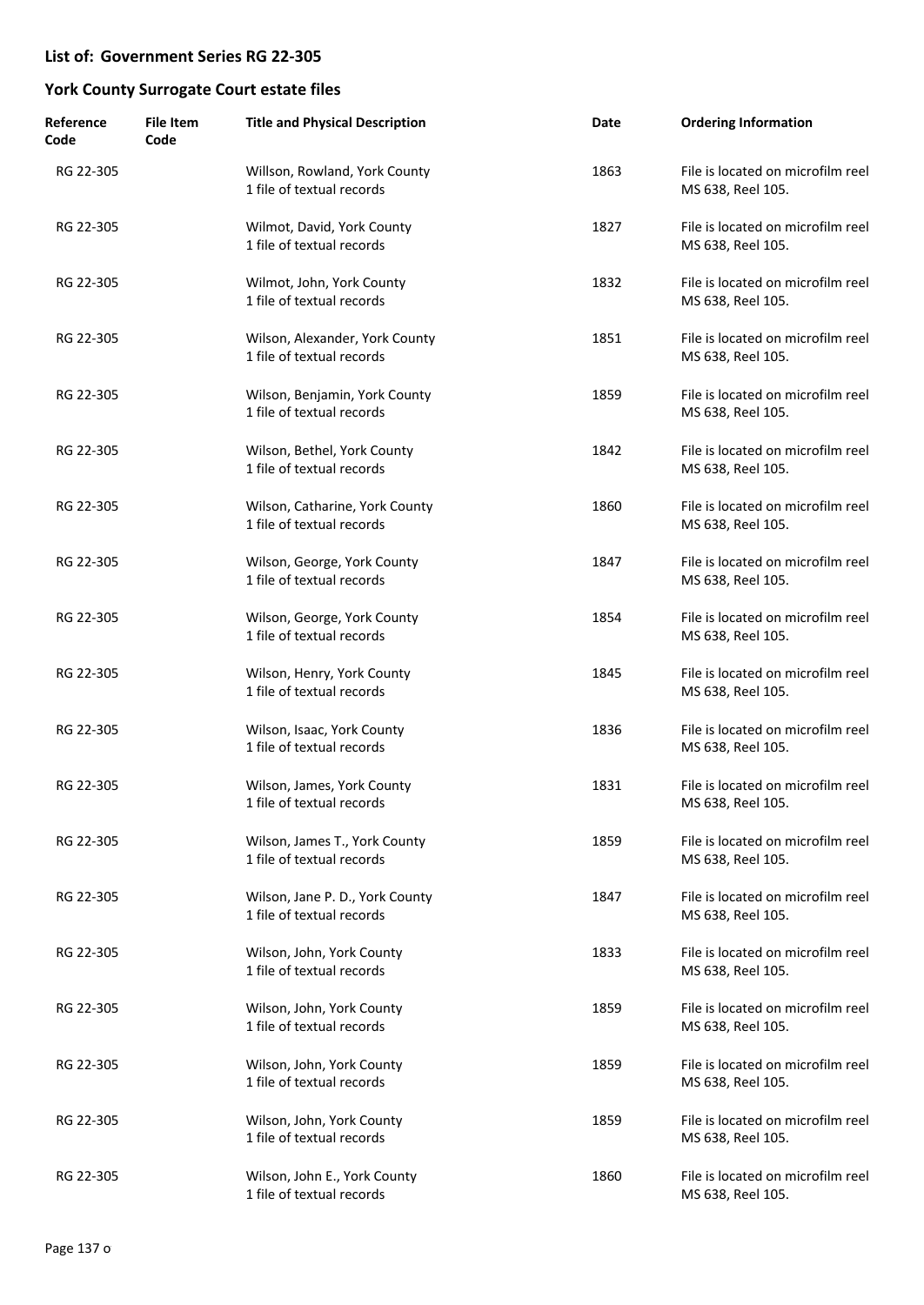| Reference<br>Code | <b>File Item</b><br>Code | <b>Title and Physical Description</b>                        | Date | <b>Ordering Information</b>                            |
|-------------------|--------------------------|--------------------------------------------------------------|------|--------------------------------------------------------|
| RG 22-305         |                          | Wilson, Nathaniel, York County<br>1 file of textual records  | 1863 | File is located on microfilm reel<br>MS 638, Reel 105. |
| RG 22-305         |                          | Wilson, Thomas, York County<br>1 file of textual records     | 1851 | File is located on microfilm reel<br>MS 638, Reel 105. |
| RG 22-305         |                          | Wilson, William, York County<br>1 file of textual records    | 1853 | File is located on microfilm reel<br>MS 638, Reel 105. |
| RG 22-305         |                          | Wilter, Darius, York County<br>1 file of textual records     | 1857 | File is located on microfilm reel<br>MS 638, Reel 105. |
| RG 22-305         |                          | Winfield, Charles, York County<br>1 file of textual records  | 1855 | File is located on microfilm reel<br>MS 638, Reel 105. |
| RG 22-305         |                          | Winn, Elijah, York County<br>1 file of textual records       | 1861 | File is located on microfilm reel<br>MS 638, Reel 105. |
| RG 22-305         |                          | Winn, Jacob, York County<br>1 file of textual records        | 1841 | File is located on microfilm reel<br>MS 638, Reel 105. |
| RG 22-305         |                          | Winn, John H., York County<br>1 file of textual records      | 1836 | File is located on microfilm reel<br>MS 638, Reel 105. |
| RG 22-305         |                          | Winn, John Jr., York County<br>1 file of textual records     | 1828 | File is located on microfilm reel<br>MS 638, Reel 106. |
| RG 22-305         |                          | Winn, Theodore, York County<br>1 file of textual records     | 1859 | File is located on microfilm reel<br>MS 638, Reel 106. |
| RG 22-305         |                          | Winno, Moses P., York County<br>1 file of textual records    | 1859 | File is located on microfilm reel<br>MS 638, Reel 106. |
| RG 22-305         |                          | Wintersteen, Jacob, York County<br>1 file of textual records | 1828 | File is located on microfilm reel<br>MS 638, Reel 106. |
| RG 22-305         |                          | Wiscon, Joshua, York County<br>1 file of textual records     | 1850 | File is located on microfilm reel<br>MS 638, Reel 106. |
| RG 22-305         |                          | Wismer, David, York County<br>1 file of textual records      | 1856 | File is located on microfilm reel<br>MS 638, Reel 106. |
| RG 22-305         |                          | Wolfe, John, York County<br>1 file of textual records        | 1852 | File is located on microfilm reel<br>MS 638, Reel 106. |
| RG 22-305         |                          | Wood, Alexander, York County<br>1 file of textual records    | 1844 | File is located on microfilm reel<br>MS 638, Reel 106. |
| RG 22-305         |                          | Wood, Alexander, York County<br>1 file of textual records    | 1844 | File is located on microfilm reel<br>MS 638, Reel 106. |
| RG 22-305         |                          | Wood, Edward, York County<br>1 file of textual records       | 1836 | File is located on microfilm reel<br>MS 638, Reel 106. |
| RG 22-305         |                          | Wood, Joseph, York County<br>1 file of textual records       | 1849 | File is located on microfilm reel<br>MS 638, Reel 106. |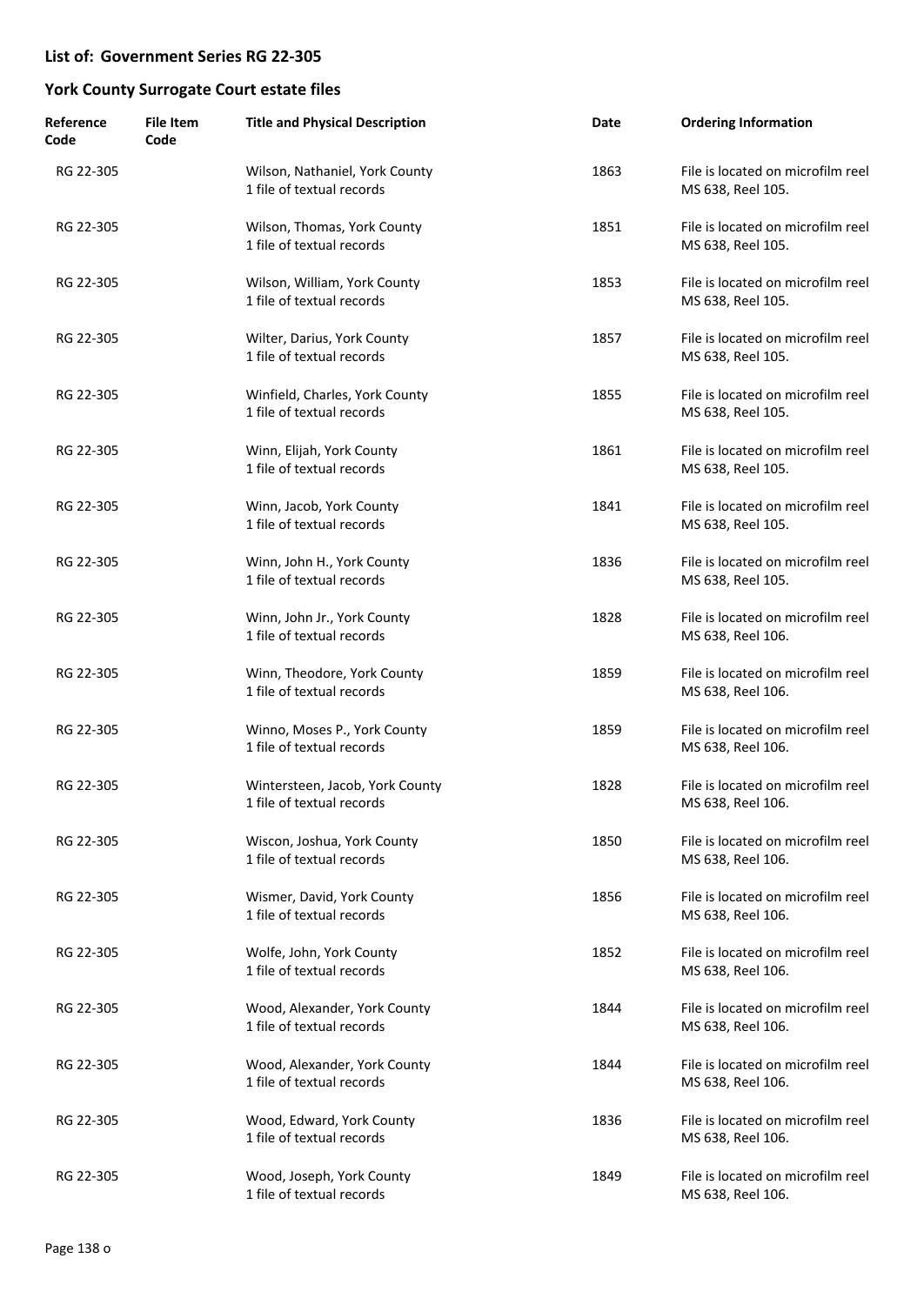| Reference<br>Code | <b>File Item</b><br>Code | <b>Title and Physical Description</b>                         | Date | <b>Ordering Information</b>                            |
|-------------------|--------------------------|---------------------------------------------------------------|------|--------------------------------------------------------|
| RG 22-305         |                          | Wood, Thomas, York County<br>1 file of textual records        | 1859 | File is located on microfilm reel<br>MS 638, Reel 106. |
| RG 22-305         |                          | Woodhead, James, York County<br>1 file of textual records     | 1834 | File is located on microfilm reel<br>MS 638, Reel 106. |
| RG 22-305         |                          | Woodill, John, York County<br>1 file of textual records       | 1832 | File is located on microfilm reel<br>MS 638, Reel 106. |
| RG 22-305         |                          | Woodill, William, York County<br>1 file of textual records    | 1836 | File is located on microfilm reel<br>MS 638, Reel 106. |
| RG 22-305         |                          | Woodruff, Russell, York County<br>1 file of textual records   | 1850 | File is located on microfilm reel<br>MS 638, Reel 106. |
| RG 22-305         |                          | Woods, James, York County<br>1 file of textual records        | 1856 | File is located on microfilm reel<br>MS 638, Reel 106. |
| RG 22-305         |                          | Worthington, Thomas, York County<br>1 file of textual records | 1855 | File is located on microfilm reel<br>MS 638, Reel 106. |
| RG 22-305         |                          | Worts, James, York County<br>1 file of textual records        | 1831 | File is located on microfilm reel<br>MS 638, Reel 106. |
| RG 22-305         |                          | Wright, Ann, York County<br>1 file of textual records         | 1860 | File is located on microfilm reel<br>MS 638, Reel 106. |
| RG 22-305         |                          | Wright, George, York County<br>1 file of textual records      | 1862 | File is located on microfilm reel<br>MS 638, Reel 106. |
| RG 22-305         |                          | Wright, John, York County<br>1 file of textual records        | 1860 | File is located on microfilm reel<br>MS 638, Reel 106. |
| RG 22-305         |                          | Wright, Joseph, York County<br>1 file of textual records      | 1849 | File is located on microfilm reel<br>MS 638, Reel 106. |
| RG 22-305         |                          | Wright, Malcolm, York County<br>1 file of textual records     | 1817 | File is located on microfilm reel<br>MS 638, Reel 106. |
| RG 22-305         |                          | Wright, Paul, York County<br>1 file of textual records        | 1862 | File is located on microfilm reel<br>MS 638, Reel 106. |
| RG 22-305         |                          | Wright, Reid, York County<br>1 file of textual records        | 1836 | File is located on microfilm reel<br>MS 638, Reel 106. |
| RG 22-305         |                          | Wright, Reid, York County<br>1 file of textual records        | 1857 | File is located on microfilm reel<br>MS 638, Reel 106. |
| RG 22-305         |                          | Wright, Thomas, York County<br>1 file of textual records      | 1858 | File is located on microfilm reel<br>MS 638, Reel 106. |
| RG 22-305         |                          | Wright, Thomas, York County<br>1 file of textual records      | 1860 | File is located on microfilm reel<br>MS 638, Reel 106. |
| RG 22-305         |                          | Wright, William, York County<br>1 file of textual records     | 1859 | File is located on microfilm reel<br>MS 638, Reel 106. |